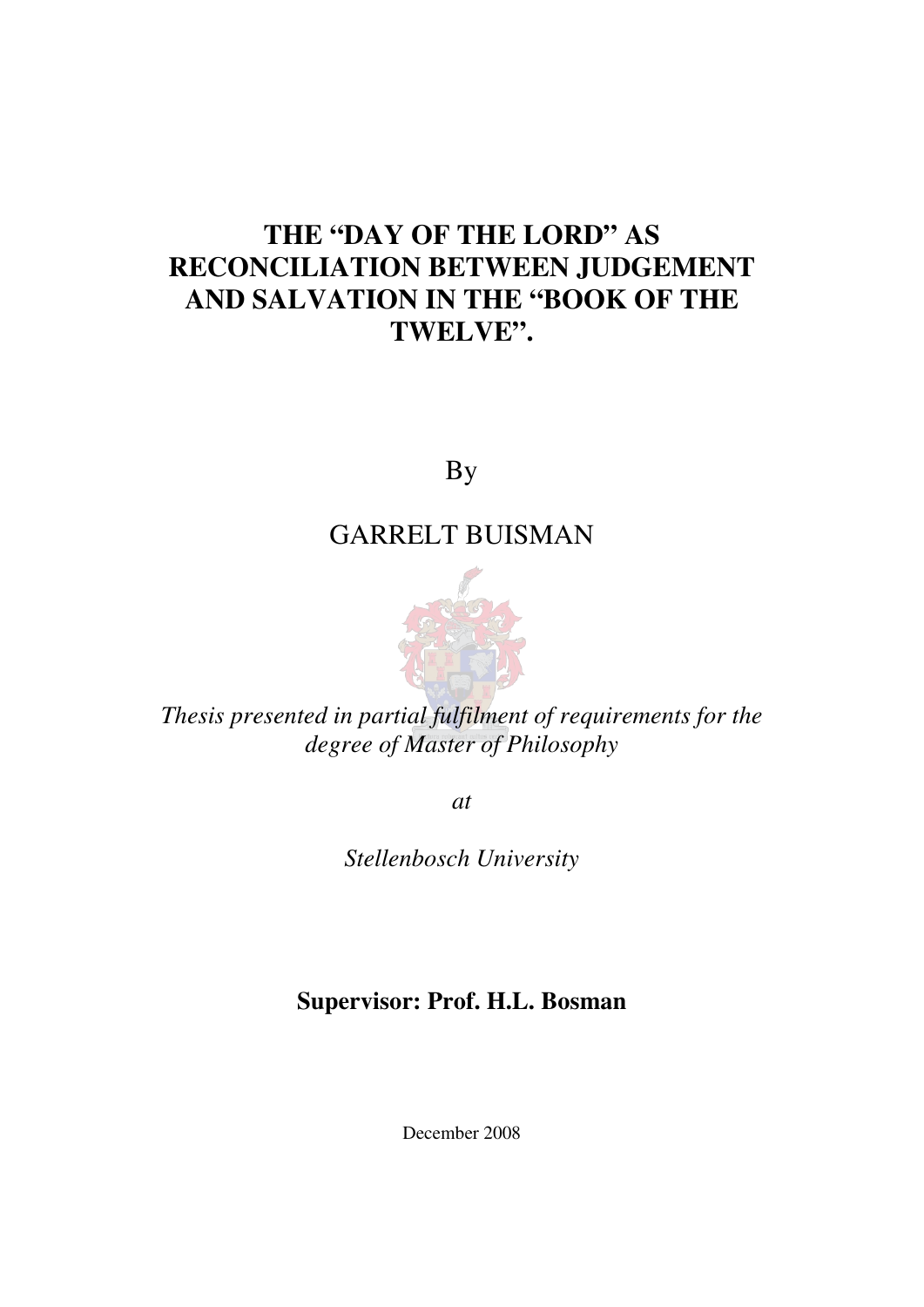#### **DECLARATION**

By submitting this thesis electronically, I declare that the entirety of the work contained therein is my own, original work, that I am the owner of the copyright thereof (unless to the extent explicitly otherwise stated) and that I have not previously in its entirety or in part submitted it for obtaining any qualification.

Date: December 2008

Copyright © 2008 Stellenbosch University All rights reserved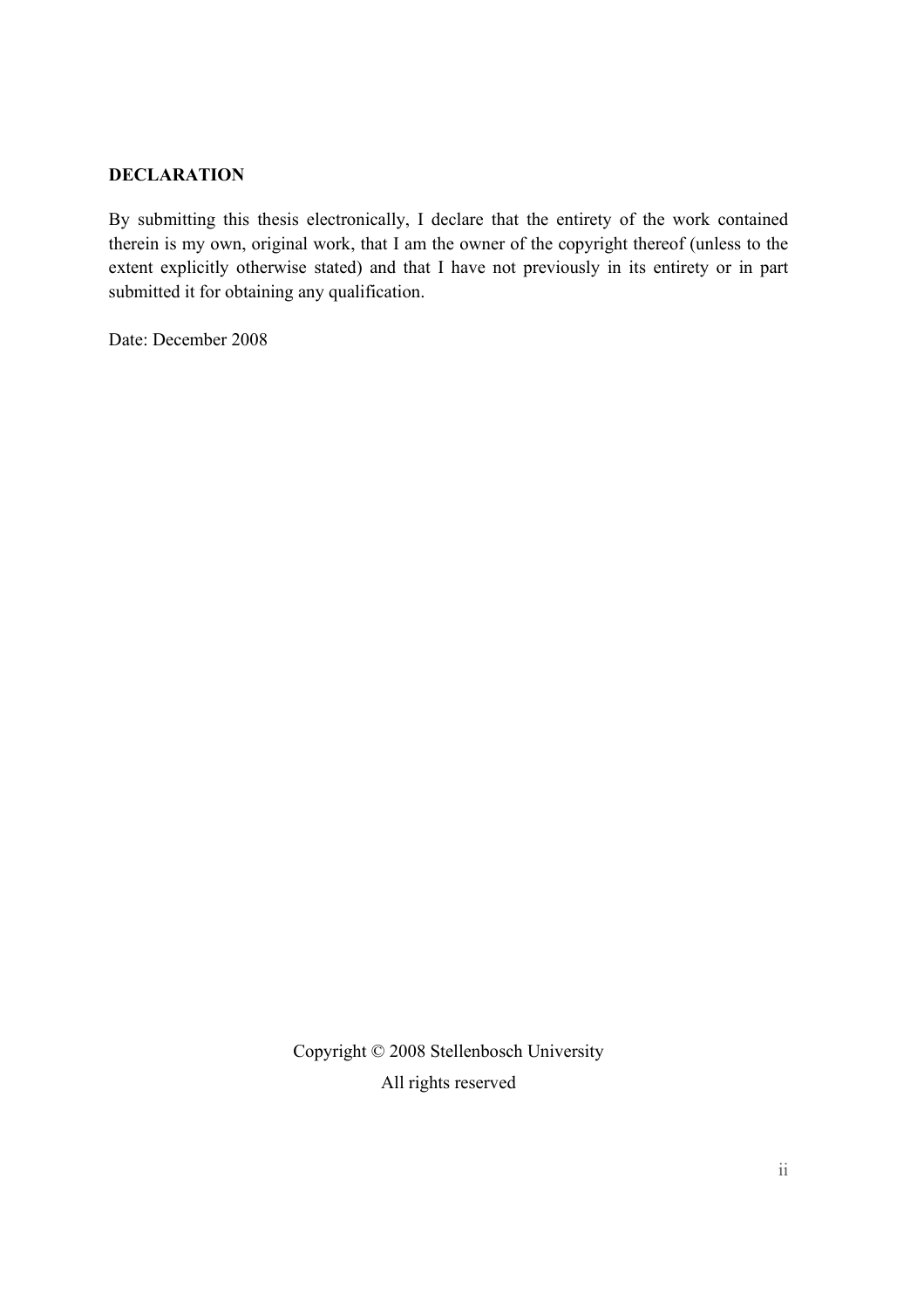#### SUMMARY OF THESIS

The earliest written reference to the "Day of the Lord" is found in the book of Amos. Throughout the prophets, especially the Minor Prophets, the term becomes something of a *Leitmotiv,* either in those words or in abbreviations such as "that day". The "Day of the Lord" was to be one of judgement on the enemies of Yahweh. Such judgement in Israelite thought applied to Israelite enemies. To be an enemy of Israel was to be an enemy of God since the Israelites were God's chosen people. Shockingly, Amos included both Israel and Judah amongst his list of the nations God had declared he would punish.

Judgement implied God's wrath and punishment. This is variously depicted metaphorically as warfare, locust invasions, drought, fire and seismic events.

Nations to be punished were those who warred against the Israelite kingdoms. Either they had been part of the Israelite mini-empire under David and Solomon and had broken political covenant, or, like Assyria and Babylon, they had practised cruelty against the people of God and against their other subject nations.

The kingdoms of Judah and Israel were to be punished because they had broken the Sinai Covenant by becoming involved in worshipping images of the gods of the surrounding nations. Symbols of these gods were even set up in the Jerusalem Temple. They involved fertility cults which often practised temple prostitution. The Sinai laws were further disobeyed by the Israelites, who ignored ill-treatment of the poor, widows, orphans and aliens.

While Amos was aware of the inevitability of judgement, others, like Hosea, were aware of God's love. God longed for his people to repent and receive blessing.

This created a tension in Israelite theology between the need for judgement, which God's greatness and holiness required and God's love, which desires to forgive and save. True repentance will bring forgiveness and salvation. Punishment may have to be endured, for example the Babylonian exile, but God will lead his people to salvation.

An analysis of judgement and salvation being reconciled on the "Day of the Lord" is first made by looking at the Minor Prophets in a historical and literary context and then how redaction sought to form them into a unified "Book of the Twelve". In doing so, various critical methods, especially Form Criticism and Canonical Criticism are discussed.

 In the "Book of the Twelve" the "Day of the Lord" proves to be the occasion when judgement and salvation occur. Judgement is necessary since it leads to acknowledgement of sin and repentance. Only the innocent and the repentant are saved. This involves a remnant of Israel and, later also applies to a gentile remnant which acknowledges YHWH.

Eschatologically, the "Day of the Lord", at first, seems imminent. Later it is seen as a future event under God's control. At first it is believed the "Day" will usher in destruction of Israel's enemies, the re-establishment of a united kingdom under a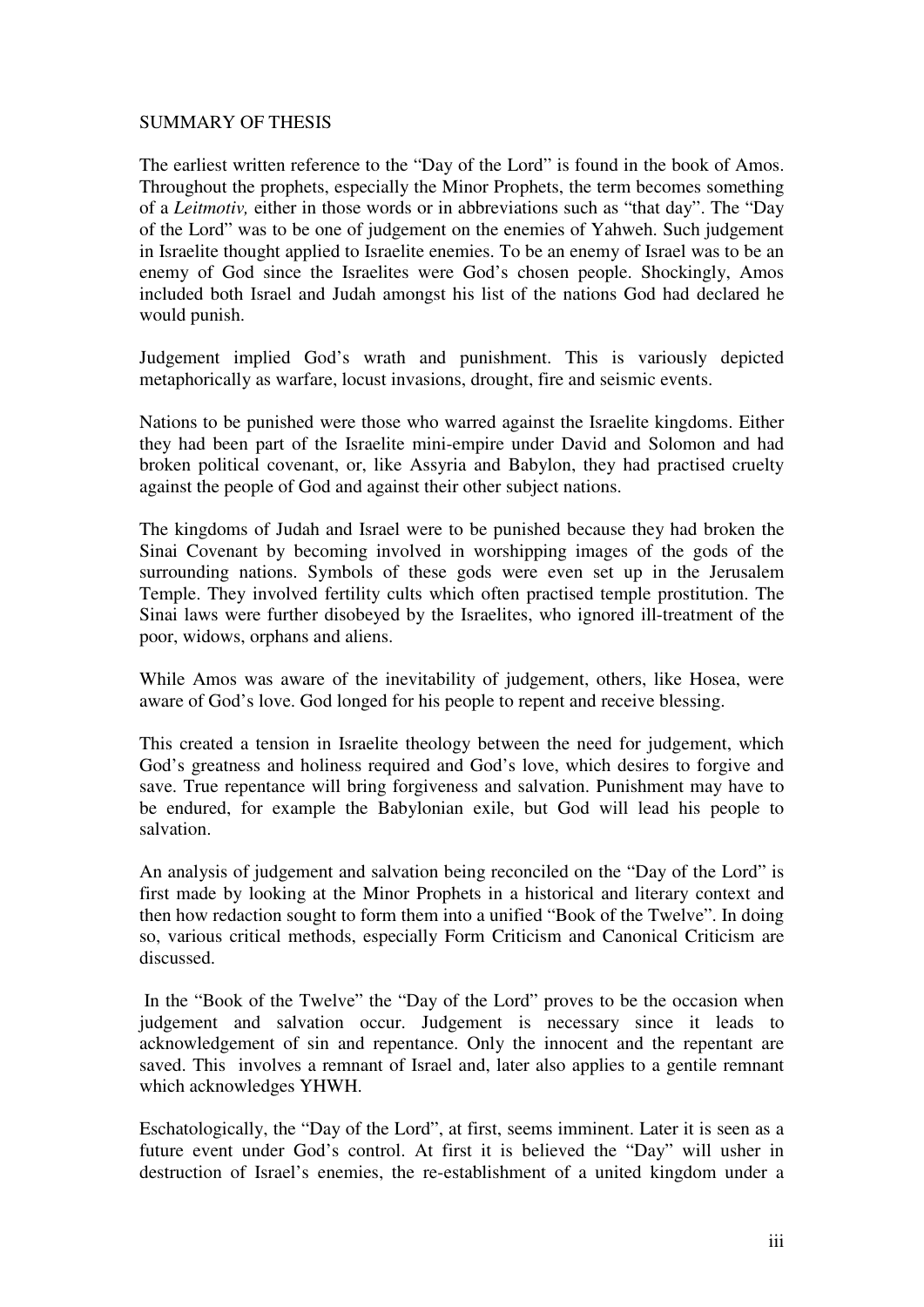descendant of David and an everlasting time of peace and prosperity, free from control by enemy nations, from apostasy and social injustice.

After the defeats of the Kingdom of Israel in the  $8<sup>th</sup>$  century by Assyria and of Judah in the  $6<sup>th</sup>$  by the Babylonians, YHWH is understood as being the God of all nations who will use powerful (and sinful) nations to punish his people, while at the same time preparing their punishment at the hands of other nations. So Assyria is conquered by Babylon and Babylon by the Chaldeans.

For many, after the return from Babylonian exile, salvation seems to have been accomplished. The failure of expectations after the return leads to the "Day of the Lord" being seen as an even more distant event. It begins to take on apocalyptic overtones and becomes a moment at the end of time when there is judgement with salvation for the faithful and repentant. God's eternal reign is inaugurated. Belief in salvation is beginning to move from deliverance being part of earthly life to otherworldly existence with God .

The seeming failure of the prophetic earthly ideal may have led to the end of prophecy as a recorded scriptural genre and to the redaction of that genre in post-prophetic times to bring the "Book of the Twelve" into line with contemporary deuteronomistic and priestly outlooks.

The Israelite view of the "Day of the Lord" has become a belief that on that "Day" there will be judgement for those who have not repented and at the same time salvation for a remnant which has either remained faithful or has repented. It will usher in an eternal time of divine blessing for the saved who will be a new Israel. Sin leads to God's earthly punishment. If there is no repentance, judgement becomes eternal.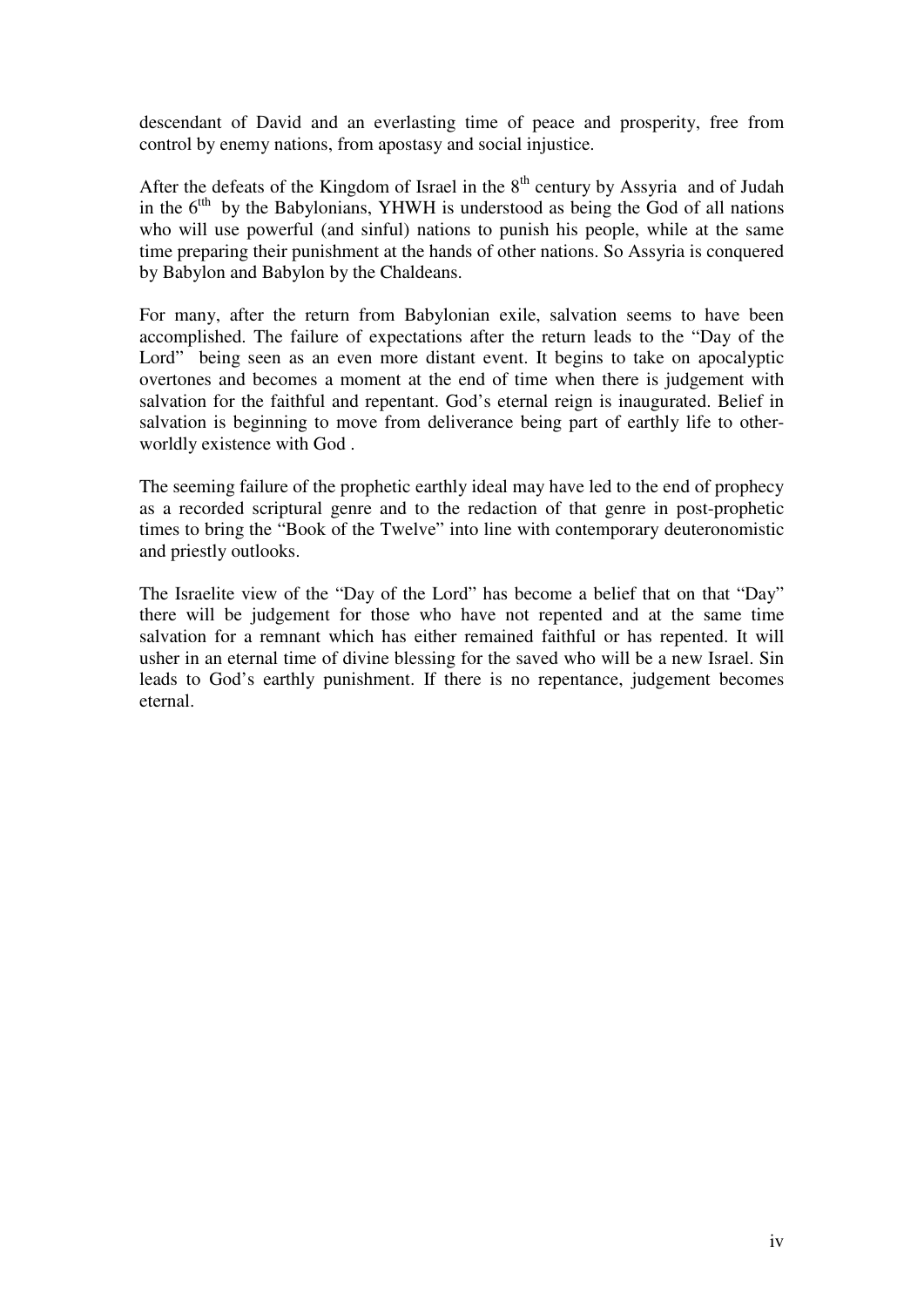#### OPSOMMING VAN TESIS

In die boek van Amos vind ons die eerste verwysing na die "Dag van die Here", wat in die Klein Profete ietwat van 'n *Leitmotiv* word. Op die "Dag van die Here" sou sy vyande geoordeel word. Vroeër het die Israeliete gedink dat "daardie dag" die oomblik van veroordeling van hul vyande sou wees. Omdat hulle Jahwe se uitverkore volk was, was hul vyande sekerlik ook Jahwe s'n. Dit was ontstellend dat Amos Israel en Judea in sy lys van Jahwe se vyande ingesluit het.

Oordeel impliseer God se toorn en straf. Metafories word straf onder meer as oorlog, sprinkaanplae, droogte, brand en aardbewings uitgebeeld.

Die volke wat teen die koninkryke van Israel en Judea oorlog gemaak het, sou gestraf word. Van hierdie nasies het verbonde, wat ten tye van die ryke van Dawid en Salomo gesluit is, verbreek. Die wreedheid van die Assiriërs en Babiloniërs teenoor hul onderdane was welbekend. Daarvoor moes hulle gestraf word.

Israel en Judea moes gestraf word omdat hulle die Sinaiverbond geskend het. Hulle het die gode van buurstate aanbid, en afgode van hierdie gode is selfs in die Tempel opgerig. Baie was gode van vrugbaarheid, en hul aanbidding het tempelprostitusie ingesluit. Die Sinaiwette, wat die mishandeling van armes, weduwees, weeskinders en vreemdelinge veroorloof het, is deur die Israeliete verder verontagsaam. Vir Amos was straf onvermydelik. Andere, soos Hosea, was meer bewus van Jahwe se liefde. Jahwe het verlang dat Israel berou sou toon*,* sodat hy hulle weer kon seën.

'n Grote en heilige God moet sonde veroordeel. Terselfdertyd wou 'n liefdevolle God vir sy onderdane vergifnis en verlossing verleen. Ware berou sou daartoe lei, al moes hulle die straf van ballingskap in Babilon verduur.

Die versoening van oordeel en verlossing op die "Dag van die Here" word in hierdie tesis eers in 'n historiese en letterkundige studie van die Klein Profete geanaliseer. Daarna probeer ons verstaan hoe 'n redaksieproses hulle in 'n "Boek van die Twaalf" byeengebring het. Etlike kritiese metodes, veral Vorm- en Kanonkritiek, word ook bespreek aan die hand van hierdie ondersoek.

In die "Boek van die Twaalf" is die "Dag van die Here" die oomblik wanneer oordeel en versoening plaasvind. Oordeel is nodig want dit lei tot skulderkenning en daarna berou.. Slegs die onskuldiges en die wat berou het, word verlos. Die verlosdes behels net 'n gedeelte van Israel. Mettertyd verwys dit ook na 'n gedeelte van die heidene wat Jahwe erken.

In eskatalogiese terme word eers geglo dat die "Dag van die Here" naby is. Later word dit as 'n toekomstige gebeurtenis, wat onder God se beheer is, beskou. Oorspronklik is dit 'n "Dag" wanneer Israel se vyande verpletter word. Daarna sal 'n herenigde koninkryk onder een van Dawid se nakomelinge heringestel word. Ewige vrede en voorspoed, sonder buitelandse beheer en binnelandse geloofversaking en onregverdigheid, sal heers.

Nadat die koninkryke van Israel in die 8ste eeu VC deur die Assiriërs en Juda in die 6de deur Babilon oorrompel is, word Jahwe beskou as 'n God van alle nasies. Hy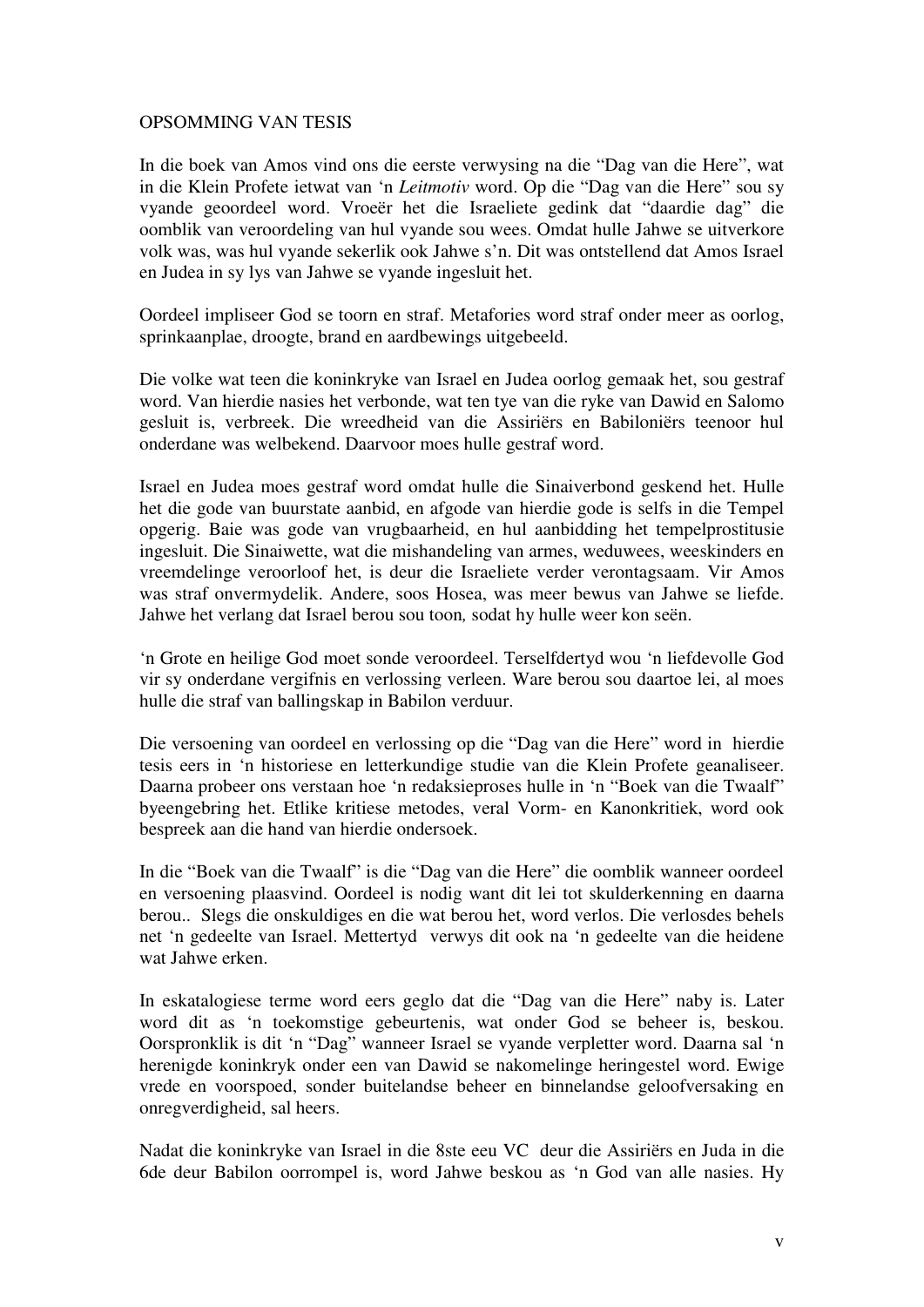gebruik magtige lande om sy eie mense te straf. Terselfdertyd beplan hy die straf van hierdie lande weens hulle sondes. So word Assirië deur Babilon, en Babilon deur die Chaldeërs, oorheers.

Baie Israeliete het eers die terugkeer uit Babiloniese ballingskap as verlossing beskou, maar van hulle verwagtings het niks gekom nie. Die "Dag van die Here" word nou as iets in die onbepaalde toekoms gesien. Dit het apokaliptiese tendense begin toon – 'n finale oomblik wanneer veroordeling plaasvind en daar verlossing is vir diegetroues en dié wat berou toon. God se ewige koninkryk word ingestel. Geloof in aardse verlossing begin verskuif na 'n geloof in die hiernamaal waar God sal regeer.

Na Maleagi het die profetiese genre doodgeloop. Die "Boek van die Twaalf" word in lyn met kontemporêre deuteronmistiese en priesterlike beskouings geredigeer.

Onder die Israeliete het 'n gedagte ontwikkel dat die "Dag van die Here" 'n "Dag" sal wees wanneer dié wat nie berou toon nie, geoordeel sal word. Terselfdertyd sal daar verlossing wees vir 'n oorblyfsel wat getrou en berouvol is. Dit sal die begin wees van 'n ewige tydperk van God se seën vir dié wat gesalf is. Hulle sal 'n nuwe Israel uitmaak.. Sonde lei tot straf. As 'n mens nie berou nie, duur God se oordeel 'n ewigheid.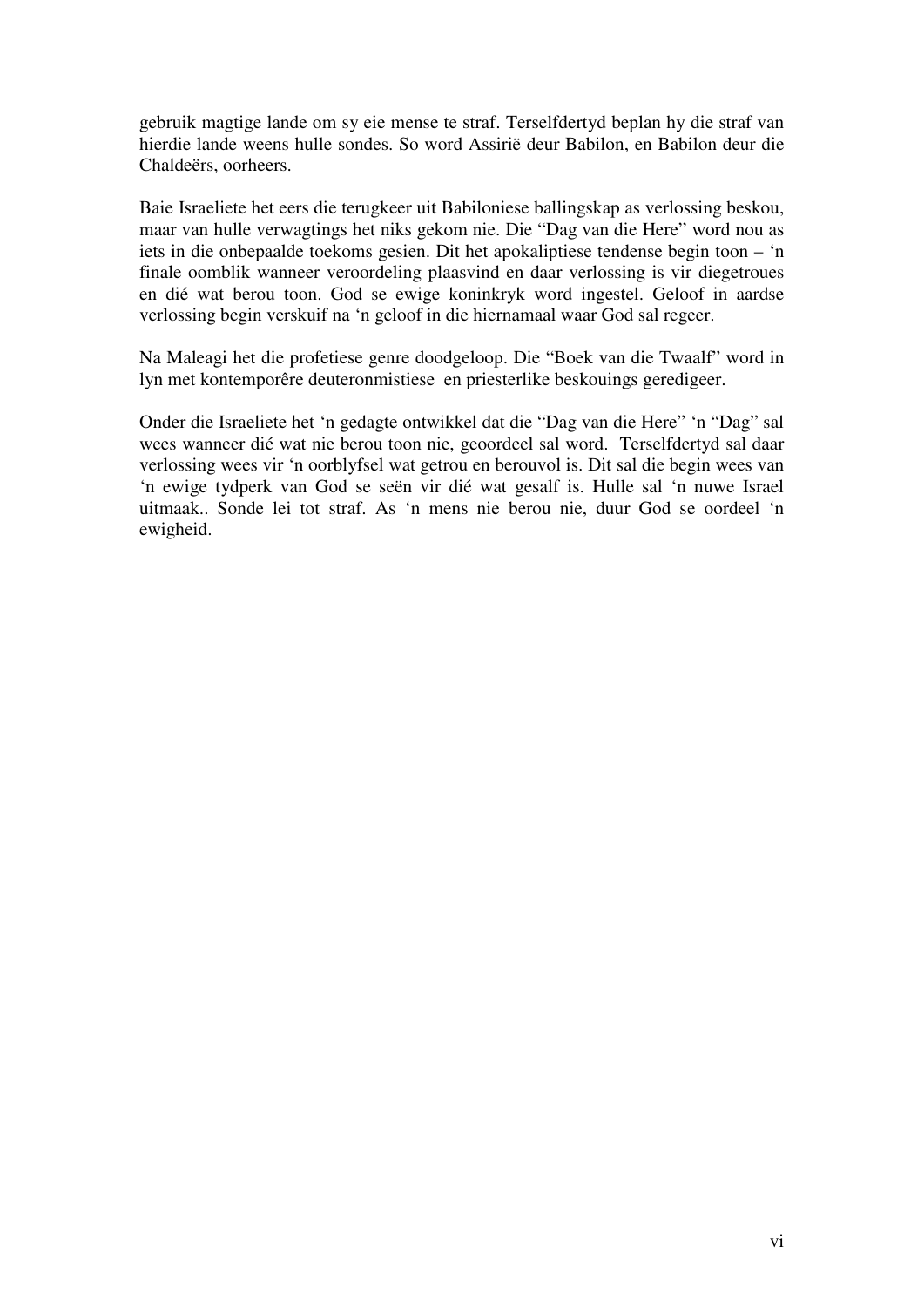## ACKNOWLEDGEMENTS

## A.M.D.G.

I should like to thank my supervisor, Prof H L Bosman of the Theological Faculty at Stellenbosch University for his good-humoured advice, patience and encouragement over the last three years. Next in line are the outstandingly helpful library assistants in the library of the Theological Faculty at the University of Stellenbosch. Nothing was too much trouble, from finding recommended books to unclogging photostat machines which went into rebellion from the moment I tried to use them.

The staff at the Rhodes University Library were most helpful and also the librarians at the College of the Transfiguration in Grahamstown. I should like to thank both these institutions for permission to use their library facilities. In Grahamstown, too, I should like to thank my cousin Diana Kitson for visiting both libraries to find out whether books were available and for providing a home- from-home on many occasions. Another cousin, Ann Lloyd, generously took on the tedious task of proof-reading. Mieke Weyer & Anne-Marie Fowler kindly corrected the Afrikaans version of the Summary. Rory Kroon has patiently explained the intricacies of the computer programme and sorted out the results of my technical ineptitude.

Over the years, before I attempted this thesis and during its writing, I should like to thank various friends who tutored me during my theological studies, especially the late Revd Harwood Dixon, the Revd John Harman, the Revd Canon Nancy Charton and the Right Reverend Godfrey Ashby, sometime lecturer in Old Testament in Rhodes University and bishop of St Johns, who was also my residence warden when I was at Rhodes. I am indebted to them for sound advice and encouragement.

Lastly I should like to dedicate this to Betty Buisman, my mother, who did not live to see the thesis completed.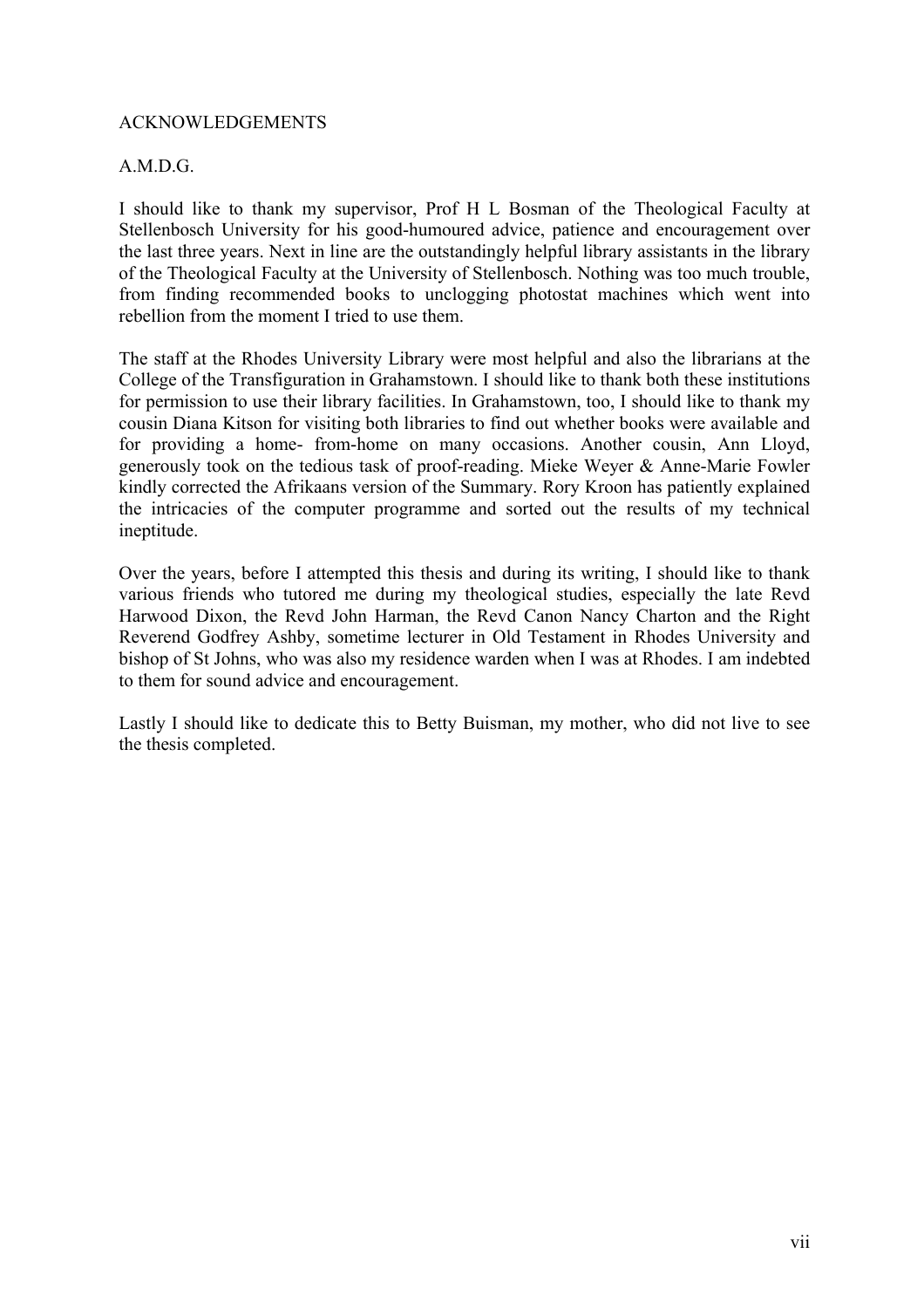| 1.1.             |                                                               |  |
|------------------|---------------------------------------------------------------|--|
| 1.2.             |                                                               |  |
| 1.2.1            |                                                               |  |
| 1.2.2            |                                                               |  |
| 1.2.3            |                                                               |  |
| 1.2.4            |                                                               |  |
| 1.2.5            |                                                               |  |
| 1.2.6            |                                                               |  |
| 1.2.7            |                                                               |  |
| 1.3.             |                                                               |  |
| 1.4.             |                                                               |  |
|                  | CHAPTER 2 A BRIEF SURVEY OF 19TH AND 20TH CENTURY BIBLICAL    |  |
|                  | CRITICISM WITH SPECIAL REFERENCE TO THE "BOOK OF THE TWELVE," |  |
|                  |                                                               |  |
| 2.1              |                                                               |  |
| 2.1.1            |                                                               |  |
| 2.1.2            |                                                               |  |
| 2.1.2.1          |                                                               |  |
| 2.1.2.2          |                                                               |  |
| 2.1.2.3          |                                                               |  |
| 2.1.2.4          |                                                               |  |
| 2.1.2.5          |                                                               |  |
| 2.2              |                                                               |  |
|                  | CHAPTER 3 HISTORICAL OUTLINE OF THE DEVELOPMENT OF            |  |
|                  | ISRAELITE MONOTHEISM AS BACKGROUND TO THE "DAY OF THE         |  |
|                  |                                                               |  |
| 3.1              |                                                               |  |
| 3.2              |                                                               |  |
| 3.3              |                                                               |  |
| 3.4              |                                                               |  |
| 3.5              |                                                               |  |
| 3.5.1            |                                                               |  |
| 3.5.2            | DEUTERONOMY AND THE 7TH CENTURY BCE PROPHETS 23               |  |
| 3.5.3            |                                                               |  |
| 3.5.4            |                                                               |  |
| 3.6              |                                                               |  |
| 3.7              |                                                               |  |
| 3.8              | MORE REDACTION AND RESISTANCE AND WISDOM                      |  |
|                  |                                                               |  |
| 3.9              |                                                               |  |
| <b>CHAPTER 4</b> | JUDGEMENT IN THE "BOOK OF THE TWELVE" 34                      |  |
| 4.1              |                                                               |  |
| 4.2              | THE ROLE OF VOCABULARY IN UNDERSTANDING ISRAELITE             |  |
|                  |                                                               |  |
| 4.3              | A STUDY OF THE CONCEPT OF JUDGEMENT IN THE "BOOK OF           |  |
|                  |                                                               |  |
| 4.3.1            |                                                               |  |
| 4.3.1.1          |                                                               |  |
|                  |                                                               |  |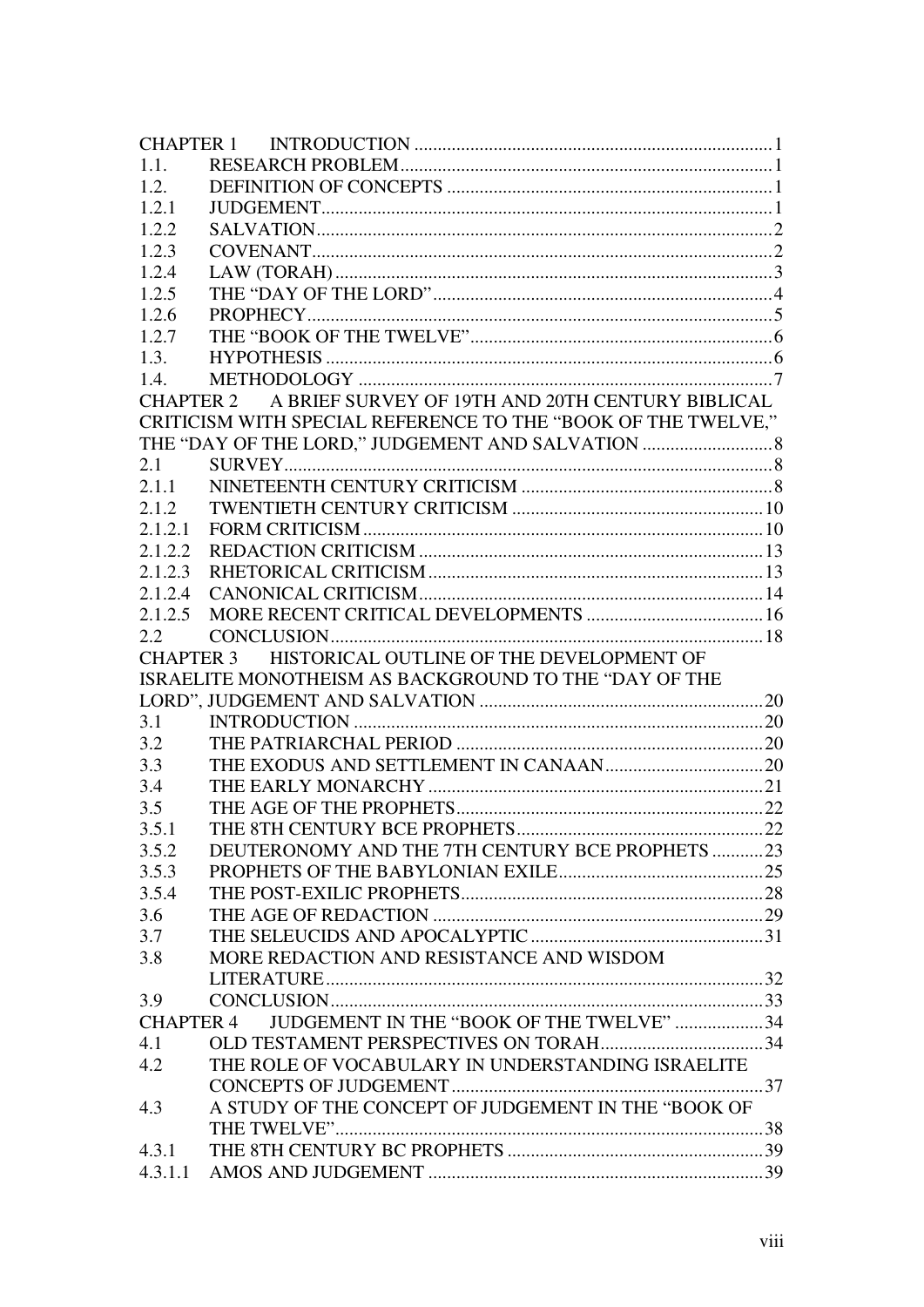| 4.3.1.2          |                                                            |  |  |  |
|------------------|------------------------------------------------------------|--|--|--|
| 4.3.1.3          |                                                            |  |  |  |
| 4.3.2            |                                                            |  |  |  |
| 4.3.2.1          |                                                            |  |  |  |
| 4.3.2.2          |                                                            |  |  |  |
| 4.3.2.3          |                                                            |  |  |  |
| 4.3.3            |                                                            |  |  |  |
| 4.3.3.1          |                                                            |  |  |  |
| 4.3.3.2          |                                                            |  |  |  |
| 4.3.3.3          |                                                            |  |  |  |
| 4.3.4            | PRE-EXILIC IN THE CANON; POST-EXILIC IN COMPOSITION57      |  |  |  |
| 4.3.4.1          |                                                            |  |  |  |
| 4.3.4.2          |                                                            |  |  |  |
| 4.3.4.3          |                                                            |  |  |  |
| 4.4              |                                                            |  |  |  |
|                  |                                                            |  |  |  |
| 5.1              | OLD TESTAMENT PERSPECTIVES ON SALVATION IN THE "BOOK       |  |  |  |
|                  |                                                            |  |  |  |
| 5.2              | PERSPECTIVES ON SALVATION FROM HEBREW VOCABULARY.68        |  |  |  |
| 5.3              |                                                            |  |  |  |
| 5.3.1            | 8TH CENTURY PROPHETIC PERSPECTIVES ON SALVATION70          |  |  |  |
| 5.3.1.1          |                                                            |  |  |  |
| 5.3.1.2          |                                                            |  |  |  |
| 5.3.1.3          |                                                            |  |  |  |
| 5.3.2            |                                                            |  |  |  |
| 5.3.2.1          |                                                            |  |  |  |
| 5.3.2.2          | THE PERSPECTIVES ON SALVATION OF NAHUM AND HABAKKUK        |  |  |  |
|                  |                                                            |  |  |  |
| 5.3.3            |                                                            |  |  |  |
| 5.3.3.1          |                                                            |  |  |  |
| 5.3.3.2          |                                                            |  |  |  |
| 5.3.3.3          |                                                            |  |  |  |
| 5.3.4            | PRE-EXILIC IN CANON; POST-EXILIC IN COMPOSITION  81        |  |  |  |
| 5.3.4.1          |                                                            |  |  |  |
| 5.3.4.2          |                                                            |  |  |  |
| 5.3.4.3          |                                                            |  |  |  |
| 5.4              |                                                            |  |  |  |
| <b>CHAPTER 6</b> | THE "DAY OF THE LORD" AND SALVATION OF A                   |  |  |  |
|                  | REMNANT FROM THE POINTS OF VIEW OF CANONICAL AND REDACTION |  |  |  |
|                  | CRITICISMS 86                                              |  |  |  |
| 6.1              |                                                            |  |  |  |
| 6.2              | THE "DAY OF THE LORD" INCLUDING VIEWPOINTS FROM THE        |  |  |  |
|                  |                                                            |  |  |  |
| 6.3              |                                                            |  |  |  |
| <b>CHAPTER 7</b> | RECONCILIATION OF JUDGEMENT AND SALVATION ON               |  |  |  |
|                  |                                                            |  |  |  |
| 7.1              |                                                            |  |  |  |
| 7.2              |                                                            |  |  |  |
| 7.2.1            |                                                            |  |  |  |
| 7.2.2.           |                                                            |  |  |  |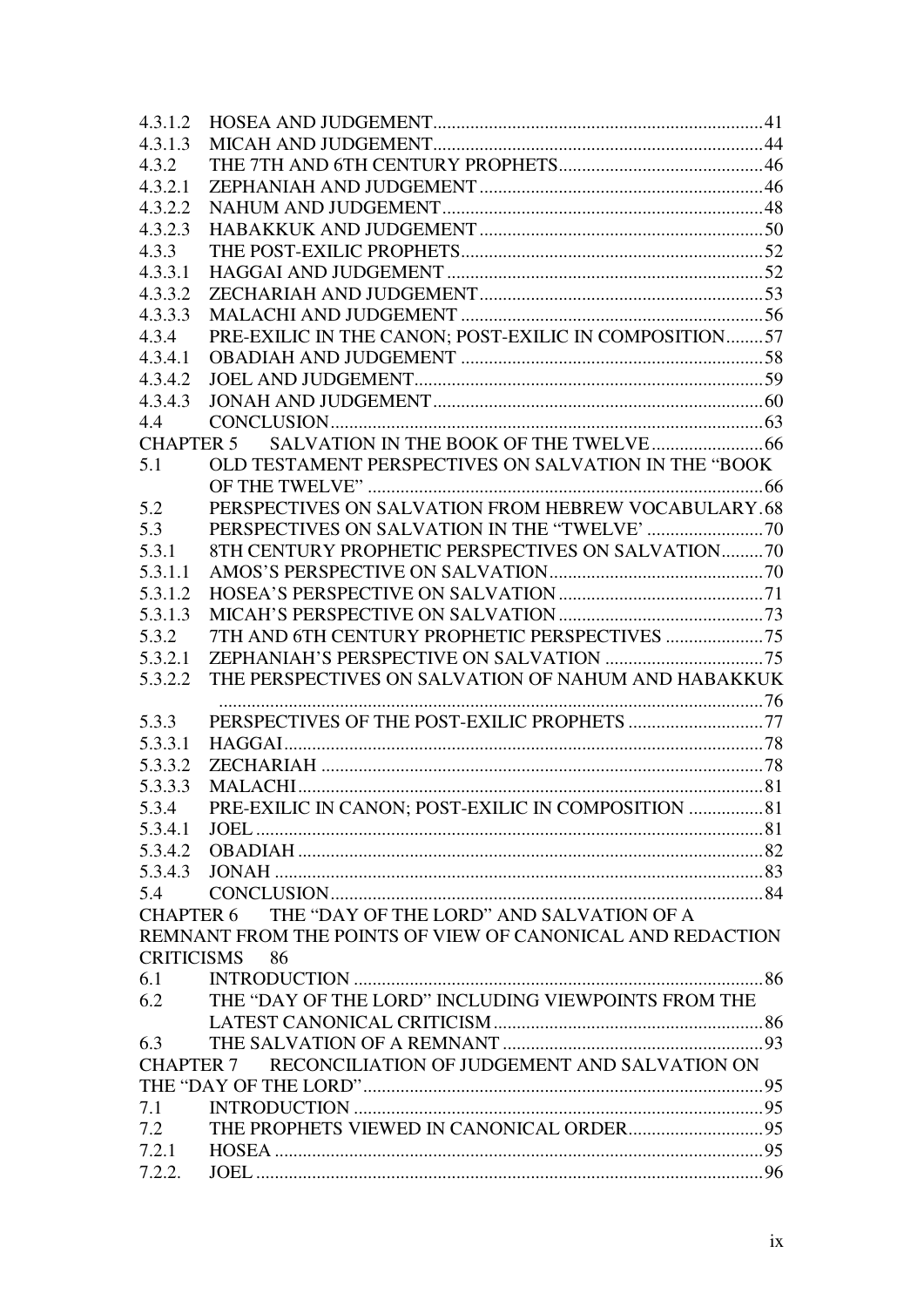| 7.2.3  |                                                      |  |
|--------|------------------------------------------------------|--|
| 7.2.4  |                                                      |  |
| 7.2.5  |                                                      |  |
| 7.2.6  |                                                      |  |
| 7.2.7  |                                                      |  |
| 7.2.8  |                                                      |  |
| 7.2.9  |                                                      |  |
| 7.2.10 |                                                      |  |
| 7.2.11 |                                                      |  |
| 7.2.12 |                                                      |  |
|        |                                                      |  |
| 8.1    |                                                      |  |
| 8.2    | BRIEF SURVEY OF 19TH AND 20TH CENTURY BIBLICAL       |  |
|        |                                                      |  |
| 8.3    | HISTORICAL OUTLINE OF THE DEVELOPMENT OF ISRAELITE   |  |
|        |                                                      |  |
| 8.4    |                                                      |  |
| 8.5    | THE INFLUENCE OF VOCABULARY IN OUR UNDERSTANDING OF  |  |
|        | JUDGEMENT, SALVATION AND THE "DAY OF THE LORD"112    |  |
| 8.6    |                                                      |  |
| 8.7    | HISTORICAL AND FORM CRITICAL APPROACH  112           |  |
| 8.8    | CANONICAL CRITICAL AND REDACTIONAL APPROACH  114     |  |
| 8.9    | FINAL REFLECTIONS ON THE "DAY OF THE LORD, JUDGEMENT |  |
|        |                                                      |  |
| 8.10   |                                                      |  |
|        |                                                      |  |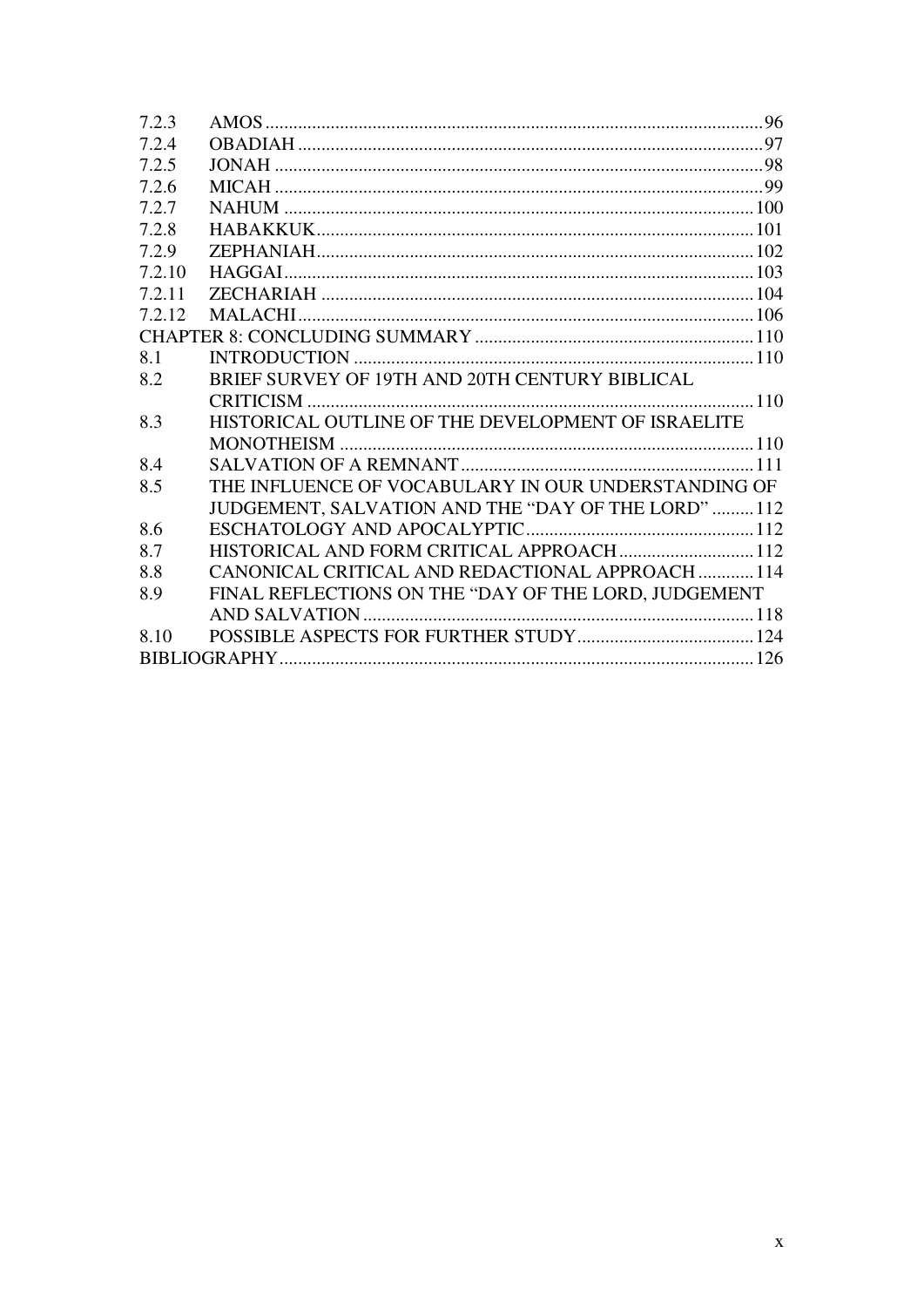## "THE 'DAY OF THE LORD' AS RECONCILIATION BETWEEN JUDGEMENT AND SALVATION IN THE 'BOOK OF THE TWELVE' "

## CHAPTER 1 INTRODUCTION

This chapter of the thesis will attempt to set out the approach to the topic and to define the basic terminology used in the title and required by the method of approach.

#### 1.1. RESEARCH PROBLEM

The title poses the question as to how the "Day of the Lord" in the "Book of the Twelve" can reconcile judgement and salvation – concepts which, to some extent, may be regarded as opposites.

To show links between judgement and salvation it is necessary to move outside 'The Book of the Twelve' to understand how such concepts were linked in Israelite understanding of God's dealing with his people in their history. In doing so, covenant, law, "hen" and "hesed" need briefly to be looked at.

There will be an introduction to the "Day of the Lord" and its associated concepts of eschatology and apocalyptic. An outline will be given of the terms prophecy and the "Book of the Twelve."

## 1.2. DEFINITION OF CONCEPTS

#### 1.2.1 JUDGEMENT

"Wrath", "anger" and "retribution" are all suggestive of judgement. Amongst the early prophets, the wicked would suffer and the good would be rewarded. Since it was apparent that the good sometimes suffered, later prophets pushed the "Day of the Lord" and judgement forward to an undisclosed time [Hos.1:5] when there would be a new age of blessing and restoration, in other words salvation. Later thought moved from earthly restoration of justice to a cosmic last judgement, when the living and the dead would be judged (Light 2000: 1153 – 1155). As with judgement, it became eschatologically and then apocalyptically pushed forward in time (Light 2000:1154).

Modern use of the term "judgement" tends to have purely legal connotations. In Israelite society, divine and human law were one. To break covenant with God was to bring judgement in the form of divine retribution; the Law itself was part of the Mosaic covenant. In applying the Law, Israelite judges would be pronouncing God's judgement. Justice is part of God's nature, is an aspect of his mercy and his relationship with humanity. In obeying the Law people were showing to others justice and the divine-human relationship (Brown: 2000 754 – 755)

Judgement then can be seen as the consequence of breaking God's Law and Covenant, which required fulfilment of one's duty to God and one's neighbour. God (Yahweh) is the ultimate judge not only of Israel, but of the whole world, of individuals as well as nations (Mafico 1992:1106). Even if God's judgement, at first sight, seemed unfair, causing the just to suffer, in eschatological terms the just would be rewarded and the unjust punished (Brown 2000: 754 – 75).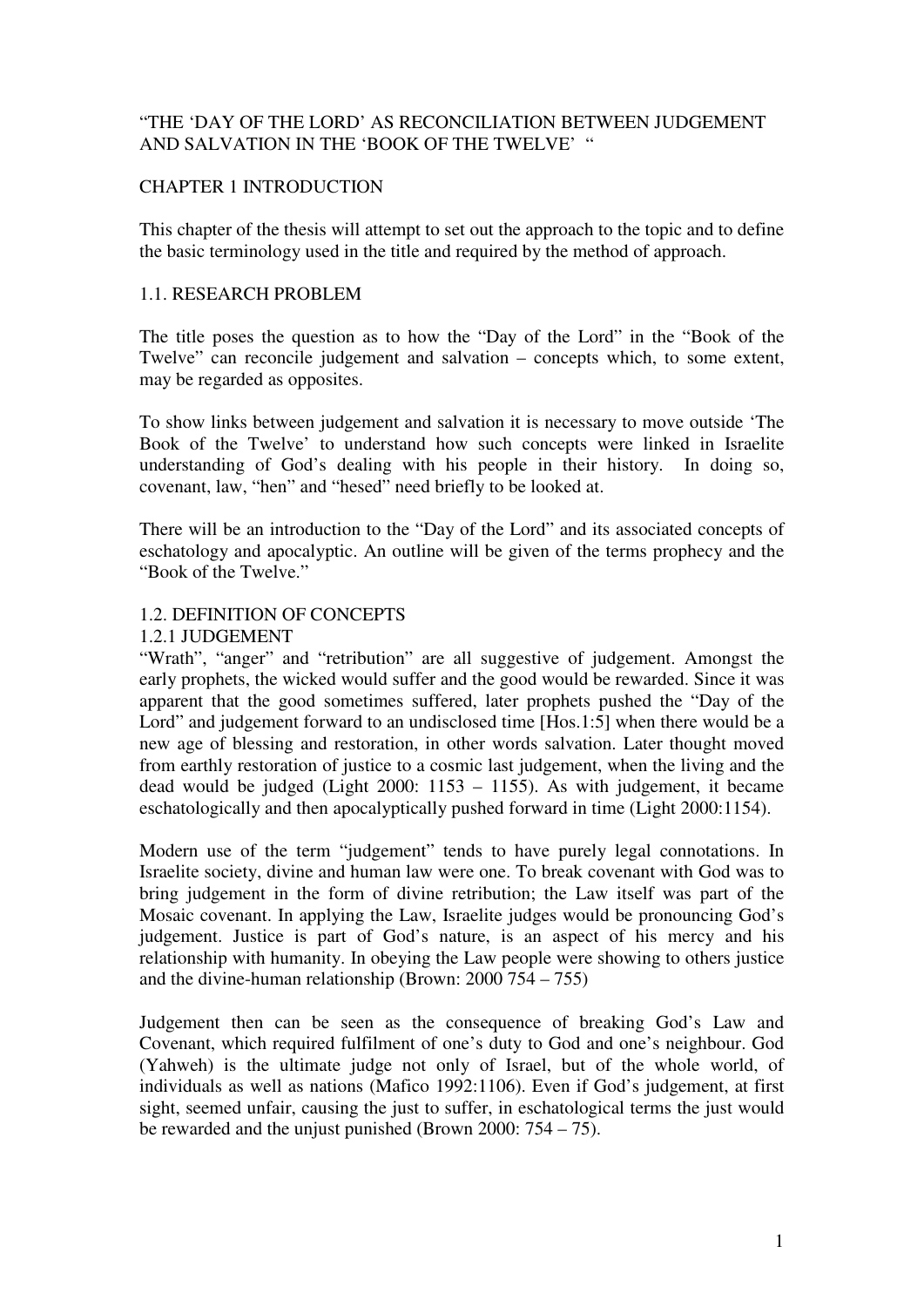#### 1.2.2 SALVATION

The people of Israel were aware that God had saved them often. God's greatest act of salvation was his freeing of the nation from bondage in Egypt and his accompanying them through the wilderness, despite frequent rebellion on their part, to the Promised Land. When the nation and their rulers remained faithful, they understood Him to have fought on their side and enabled them to defeat their enemies, frequently against formidable odds. In doing so, God had fulfilled his side of the Covenant agreements with His people. In the midst of the prophetic age, God freed his people from their Babylonian exile. However, Israel continued to remain subservient to foreign powers and the hope of salvation began to take on an increasingly eschatological and apocalyptic nature (Light 2000 1153 – 1155).

We can thus define Salvation as God's saving of an individual or his people from situations in which the person or nation is unable to find freedom. It requires obedience to Law and Covenant, particularly the practice of social justice, which ensures the release of God's "hen" and "hesed", bringing "salom" (peace) into the life of individual and nation (Ps.29:11; 55:18). At first salvation was seen as occurring within history, but later took on an eschatological and apocalyptic form (Light 2000: 1154).

#### 1.2.3 COVENANT

The Israelite understanding of Covenant is thought to have come from suzerainty treaties between more and less powerful kings whereby in return for protection the less powerful obtained protection against enemies by the more powerful in return for certain duties. Failure to fulfil these duties would involve prescribed penalties, the most serious of which might be forced abdication by the subservient king or even destruction of the kingdom.

Obedience to the terms of the treaty would bring friendship and blessings. The gods, particularly the gods of the superior power, were invoked and copies of the treaty were kept in the major temples of the gods of both nations (Anderson 1988: 98 -1010. Thus, apart from human sanction, covenants had a divine authority.

In God's Covenants with humanity, and especially with his people Israel, God is the superior partner. Obedience will bring divine protection and salvation, disobedience God's anger and punishment, even destruction. In God's Covenant history with humankind we can look at five major Covenants.

God placed Adam in the Garden of Eden which was his to care for and to use to satisfy his needs provided he did not eat from 'the tree of the knowledge of good and evil'. Disobedience led to Adam and Eve being cast out of paradise to a life of labour suffering and death (Gen  $2:7 - 3:24$ ).

With Noah God initiates two Covenants. In the first, before the flood, he promises that, if Noah and his family enter the ark with the required number of creatures, they will all be saved, although the rest of sinful humanity will be destroyed by the coming flood (Gen 6:18-22). The second Covenant is in the form of a reward for Noah's obedience. Noah's descendants and those of all the animals will be spared for ever from a like universal cataclysm (Gen 9:8-17). Obedience by a faithful small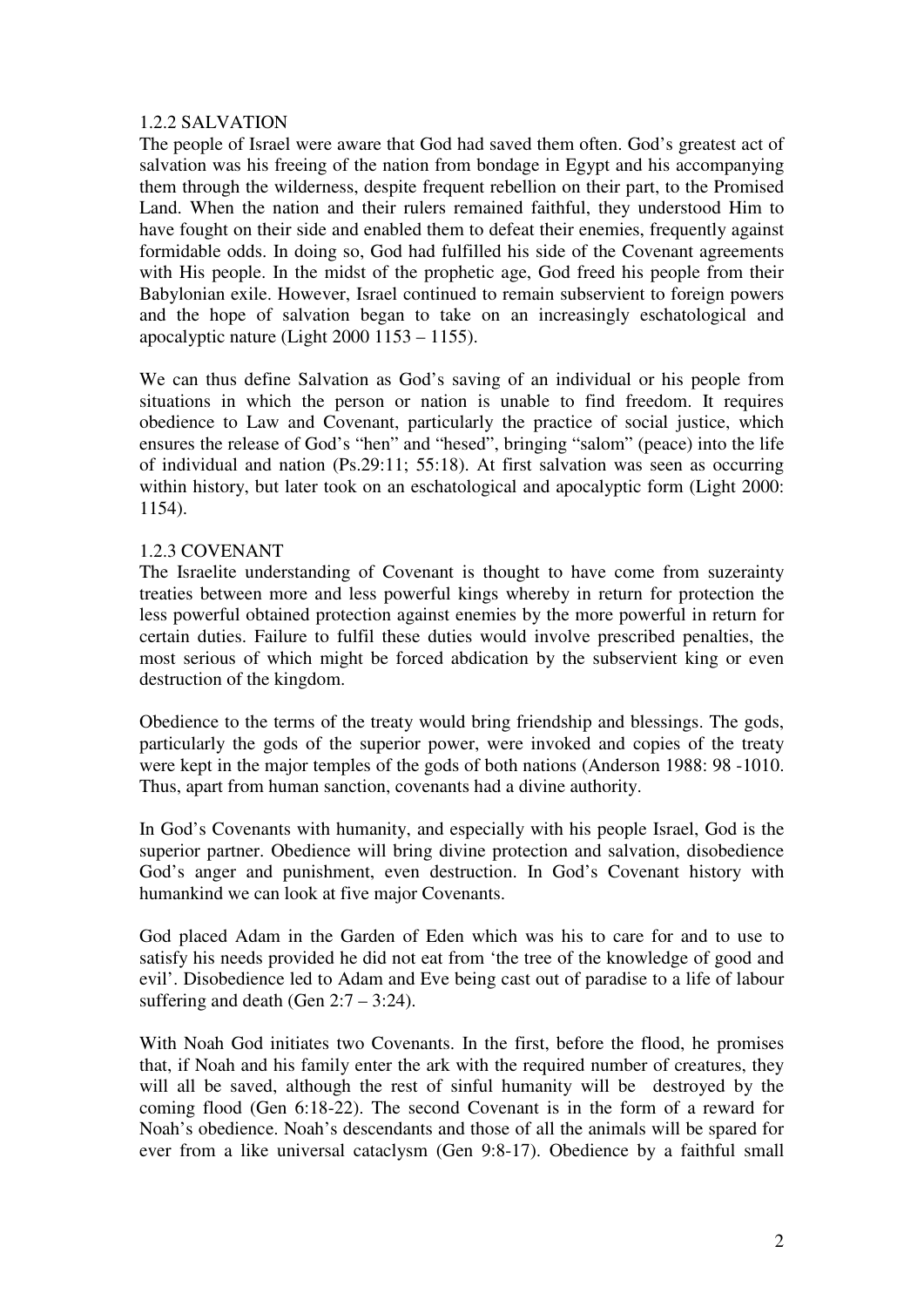number or remnant brings salvation not only for the obedient few but also for humanity.

With Abraham, God initiates one of the great Old Testament Covenants. If Abraham is faithful and worships Him, He will give to Abraham's descendants the land of Canaan as their own possession and through him will bless all nations (Gen.12:3; 15:8, 18; 17:6 – 8). The circumcision of Abraham, his male followers and descendants will be the sign and seal of the Covenant. As a further sign of the beginning of a new relationship with God, his name is changed from Abram to Abraham (Gen.7:5, 11). The covenant will be maintained with Isaac and his descendants for ever Gen. 17: 19).

Obedience to the Covenant will ensure its continuance and God's "hesed" – mercy and love. The greatness of God's love springs from his generous, unasked-for approach to humanity, especially in view of his previous experience of humankind's response to Covenants (Murray 1970: 265; Lillback 1988:173).

On Mount Sinai, God sealed with Moses, His chosen leader of the descendants of Abraham, the great Covenant involving The Law. From now on they would be a people chosen by God from amongst all other peoples (Ex 2:25; 4:37; 7:6-8; Hos 13:5; Am 3:1-8), a redeemed people (Ex 6:6-8; Deut 7:8;), God's children (Ex 4:22- 23; Deut 8:5; Hos 11:1; Mal 1:6, 2:10). The human response to this divinely given relationship of "hesed" is to be obedient to God's commandments, The Law (Murray 1970: 266). From such obedience spiritual and material blessings will flow. Disobedience will bring God's curse (Ex 19:5; Lev 26:1 – 13; Deut 29:9).

In addition to his Covenants with Abraham and Moses, God covenanted with David that one of his descendants would sit on his throne for ever (2 Sam 7:12-17;13:5; Ps  $89:3,4,26 - 27$ ;  $132:11 - 18$ ). David had been chosen by God as king in succession to Saul. Unlike Saul he proved obedient to God's commandments and able to acknowledge his faults. The Covenant with David came to be interpreted as a Messianic Covenant especially in Isaiah (42:1-6; 49:8) and also in Malachi (3:1).

Although God, as shown above, seems to have made successive Covenants, they are all linked and become one. Each in turn applies to successive generations, binding all generations in one (Gen 6:18; 17:7; Ex 2:24; 6:4-5; 20:4-12; Lev 24:42; 2 Kgs 13:23; 1 Chr 16:16-17) ( Lillback 1988:173 – 174).

#### 1.2.4 LAW (TORAH)

The basis of God's Covenant with Moses was The Law given on Mount Sinai. The core of The Law and its development was the Ten Commandments (Ex 20) which balanced duty to God against consideration of neighbour (Lev 19:18; Ex 21:1 – 23:9). Failure to worship God or consider the rights of one's neighbour was apostasy and would bring divine punishment as happened to those who were killed for worshipping the golden calf while Moses was on the mountain with God (Ex  $32:25 - 29$ ; ch.35).

Disobedience to God's commands issued through the chosen leader of his people would also bring divine punishment as in the case of the putting to death of Achan and his family who kept articles which had been placed under a divine ban after the fall of Jericho (Jos 70). Blasphemy brought a death sentence by stoning (Lev 14:14 – 16). Sexual sins such as adultery, bestiality and homosexuality brought moral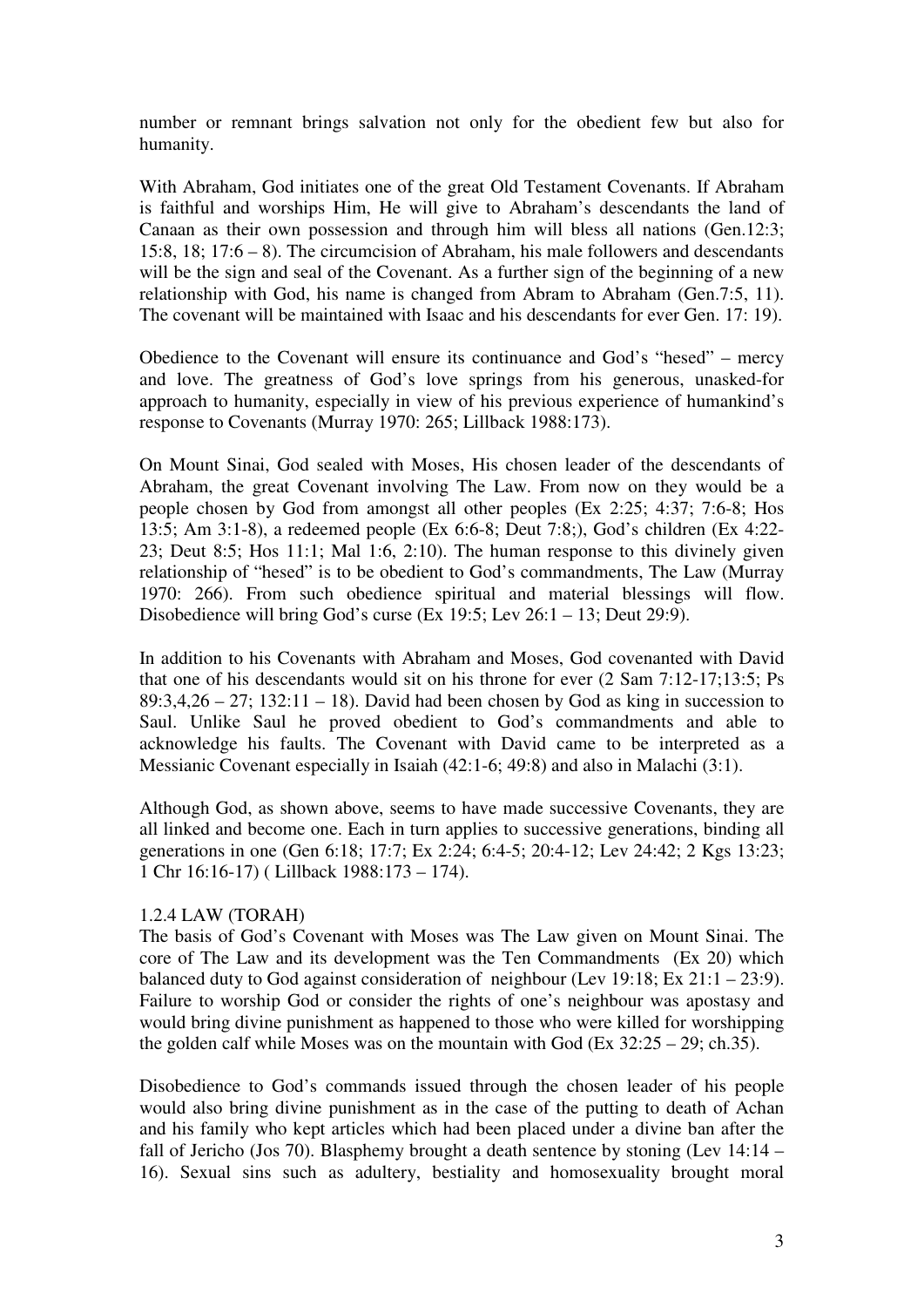judgement not only on the perpetrator but on the nation as well (Lev  $18:19 - 30$ ). Such offences required the death penalty to purge society of its guilt (e.g.Deut 22:22).

For less serious offences, sacrifices could be offered to restore the relationship of the individual and the nation with God. This could involve a breach of faith with God (Lev  $5:14 - 19$ ) or unwitting sin (Lev  $4:1 - 10$ ).

Being guilty of harming one's neighbour required both making restoration to the neighbour as well as sacrifice to God (Lev 6:1-7). In order to salve the relationship with God and the community, a person had to offer a sacrifice as a sign of a change of heart. The danger was that such sacrifice could become a ritual without change of heart and sinful habits. It was against this that the prophets were to protest (e.g. Am  $5:21 - 24$ .

According to the prophets, society had become so corrupted by individual and communal sin that God's judgement was almost unavoidable. What was needed was national repentance of heart, not reliance on the temple cult (Jer 7:1-7). The book of Jonah brought home to God's people that foreigners, even the nation which had destroyed the Kingdom of Israel, were prepared to repent when a prophet was sent to them. Repentance like that of the king of Nineveh and his subjects would release God's "hesed" (Jer 3:12 -14; Hos 6:1; Am 5:14). "Hesed" appears frequently in the psalms being translated as "mercy" (5:7; 23:6; 56:3), "goodness and mercy" (52:1 & 8), and "loving kindness" (89:33) (Stringer 1970: 491). "Hesed" is a sign of God's "hen" meaning "undeserved favour to humanity" which is often translated as "grace" (AV) or "favour" (RSV, REB, NIV) (see Gen 33:8; Jer 31:2). Altogether the term "hen" is used some 64 times in the Old Testament. While humankind can show "hesed" to one another, only God can show "hen" for no one is able to do God a favour (Stringer 1970 491). Because individuals and the nation were reluctant to repent, they could only escape judgement for failing to obey God's covenant through his "hen" and "hesed".

#### 1.2.5 THE \"DAY OF THE LORD

The earliest use of the term the "Day of the Lord" or the "Day of Yahweh" is to be found in Amos 5:18. Amos saw the Day as one of judgement for Israel (so also Isa 2:12 – 22; Ezek 13:5; Jl 1:15, 2:1; Zeph1:7, 14; Zech 14:1). But it was not only Israel who had sinned against God, as other prophets were aware. Other nations too would have to face the "Day of the Lord" (Isa13:6 – 9; Jer 46:10; Jl 2:31; Obad 15). Subsequently the term is used in both the major and minor prophets, but its use in the minor ones is more frequent (Isa 13:6, 9; Ezek 13:5; Jl 1:15, 2:1, 11, 3:4, 4:14; Obad 15; Zeph 1:7, 14; Mal 3:23). Sometimes "A Day of the Lord" is used (Isa 2:12; Ezek 30:3; Zech 14:1). Related expressions are "a day of retribution" (Jer 46:10), "the Lord's day of retribution" (Isa 34:8), "the day of the Lord's wrath" (Ezek 7:19; Zeph 1:18), "the day of the Lord's anger" (Zeph 2:3) and "the day of the Lord's feast" (Zeph 1:8), "My Lord Yahweh of hosts has a day of tumult and din and confusion" (Isa 22:5). Further references in the prophets are found such as "on that day" (Hiers 1992: 84). Punishment might come through war (Am 5:6) or a natural disaster such as a locust invasion (Jl 1&2). These will be followed by the coming of the Lord and only the genuinely repentant will be saved (Jl  $2:22 - 28$ ) (Wright 1970:296).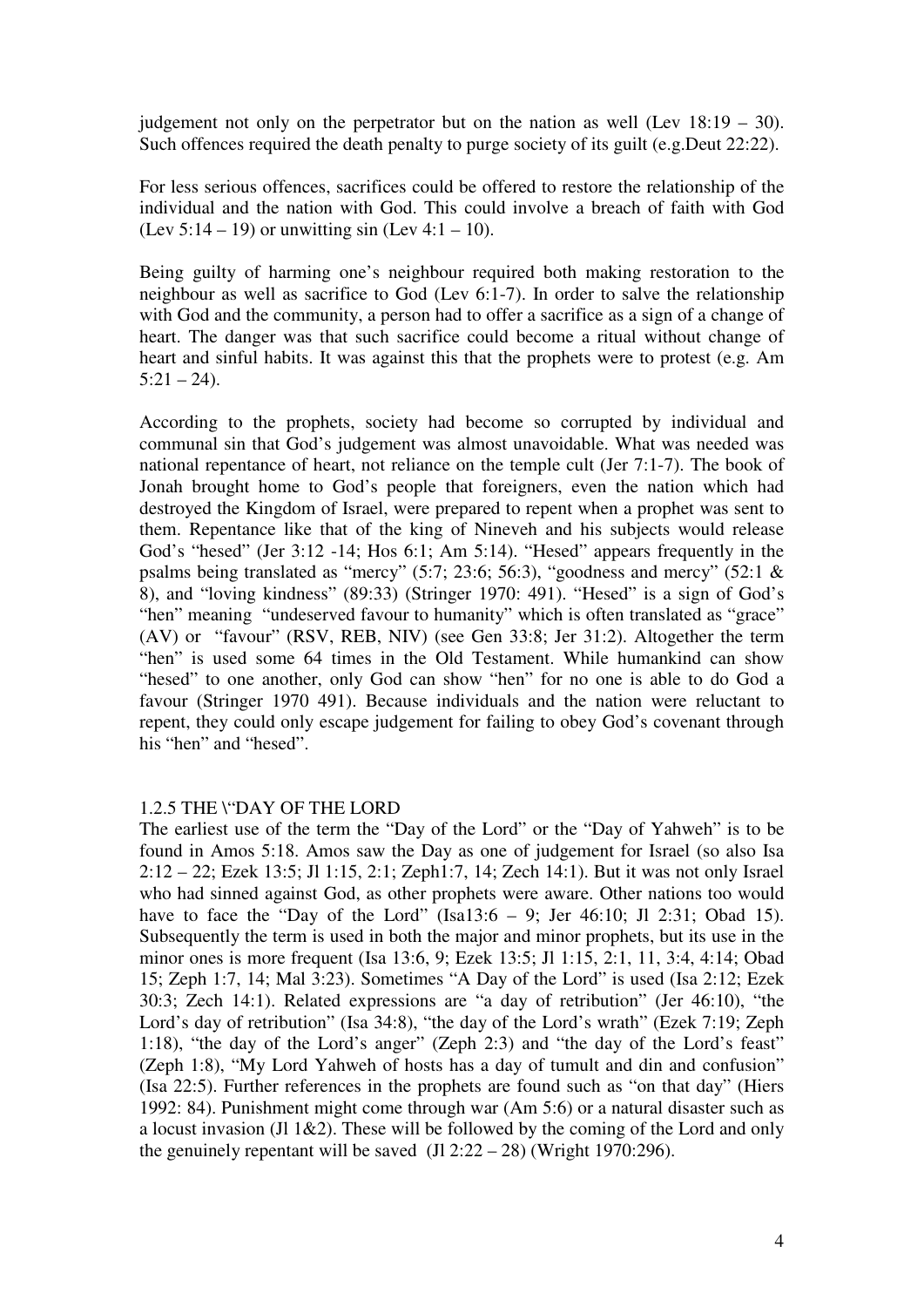Since God had frequently intervened in history to save His chosen people, "The Day of the Lord" was at first regarded as a day on which God would intervene in order to save them from any danger which threatened to overwhelm the nation. To this concept the prophets added the idea of judgement, not necessarily only of Israel's enemies, but also of Israel herself for breaking God's Law and covenant. As Israel did not always repent after hearing God's voice through the prophets, nor even after disaster befell her, the belief that the nation would find salvation through a faithful remnant developed.

Detail involving "The Day of the Lord" and His coming in Judgement are often referred to as "eschatology." As prophecy continued, a new aspect began to enter Eschatology. This aspect introduced elements which went beyond the usually historical nature of prophecy, of seeing the "Day of the Lord" as an event within historical reality, but as an occurrence at an unspecified future date, and described in mythological and colourful terms (Cody 2004: 353). Such an approach is referred to as "apocalyptic" and elements are already to be found in the prophecies of Second Isaiah, Haggai, Zechariah (especially chapters 9 to 14), Ezekiel and Third Isaiah as well as in the so-called Apocalypse of Isaiah to be found in First Isaiah chapters 27 to 29. Most noticeably it is observed in the book of Daniel (Collins 2004: 298 – 303).

The "Day of the Lord" is a moment of divine judgement, at first within history, in which God would save his people and judge their enemies. With the prophets it became also a time when God would judge Israel for neglect of God, Law and Covenant. The coming of this day gradually became seen as postponed by God's divine purpose and ultimately became an apocalyptic event at the end of time in which the just of all nations were saved, the evil punished and God's eternal reign inaugurated.

A more detailed consideration of the "Day of the Lord" will be given in Chapter 4 where the role of this day as the point of reconciliation between judgement and salvation will be discussed.

#### 1.2.6 PROPHECY

In the Old Testament we read of schools of prophets or "nabi". These prophets were often cultic prophets attached to one of the shrines at Bethel, Shiloh or Gilgal. Such schools had often been contaminated by syncretistic Canaanite – Israelite religion and so were not reliable speakers of God's word. The king might also have a band of prophets whose interest was in prophesying what was favourable to the king, and themselves, or at least in avoiding prophesying things which the king and court would not like. These became regarded as false prophets, although some scholars think Habakkuk and Joel may have come from amongst the cultic prophets (Motyer 1970: 1041; Nowell 2004: 261; Mallon 2004: 399).

True prophets may be defined as those who had been called by God, the author of true prophecy, and would only utter such prophecies as had been divinely revealed to them, prefacing their utterances with a statement that these were the words of the Lord. They were particularly aware of God working in the history of his people and of the failure of his people to be fully aware of this or particularly concerned about it. They had a deep ethical, social and spiritual concern for the welfare of Israel and a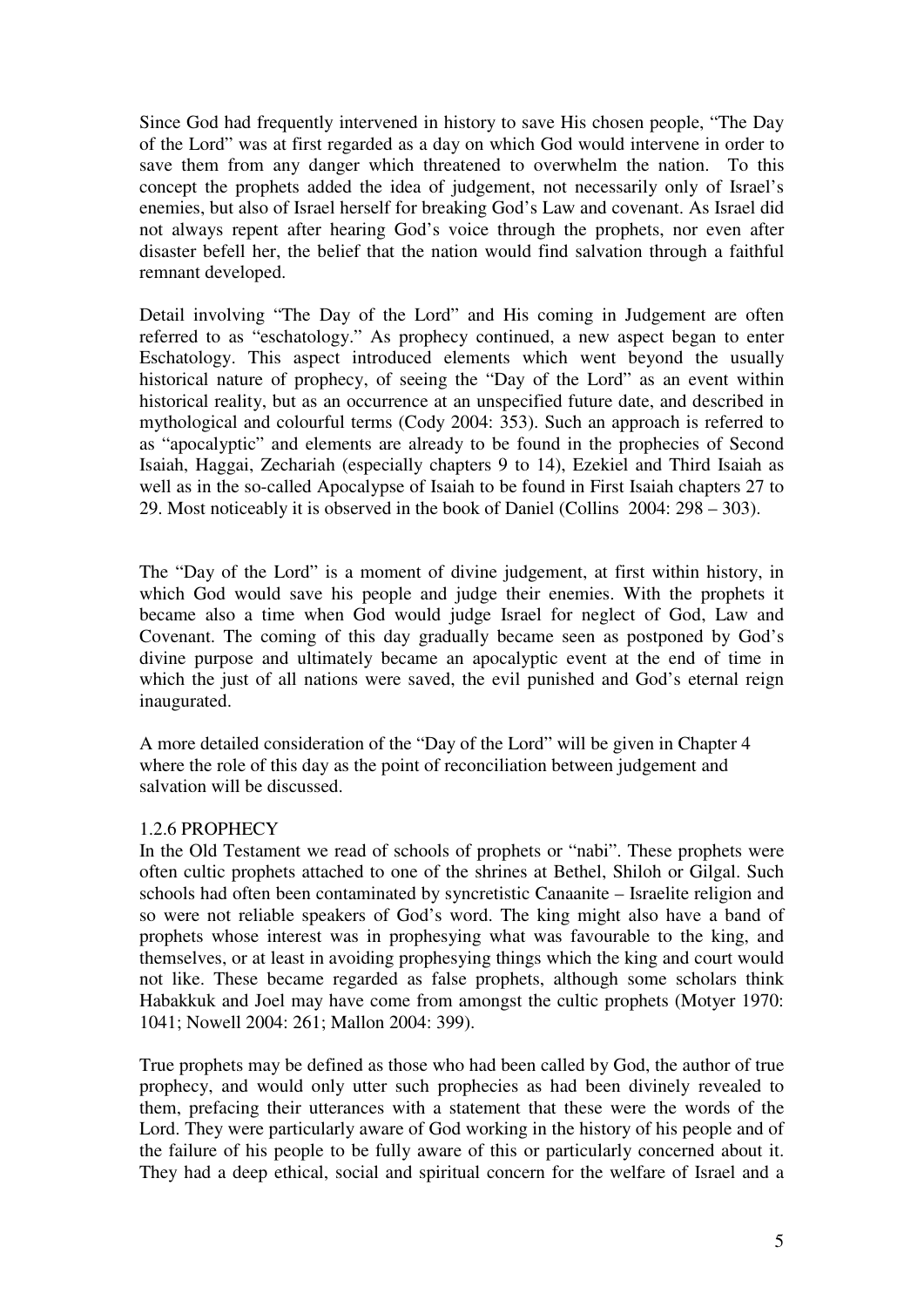great horror of the nation's neglect of God and of his Law. They foresaw, in historical terms, the political, social, moral and spiritual consequences of neglect of God and His commandments and as a result were concerned about the disasters that such neglect would cause, seeing in such disasters a time of judgement for the nation, although there might be salvation for a faithful remnant. The later prophets tended to see judgement and salvation in increasingly eschatological and apocalyptic terms.

#### 1.2.7 THE \"BOOK OF THE TWELVE"

"The Book of the Twelve" is a collective title for the Old Testament books often referred to as the Minor Prophets. These consist, in order of Biblical, but not chronological, arrangement, of Hosea, Joel, Amos, Obadiah, Jonah, Micah, Nahum, Habakkuk, Zephaniah, Haggai, Zechariah and Malachi. Chronologically their probable order is Amos (ca 780-740 BC), Hosea (ca 750-730), Micah (ca 740-690), Zephaniah (ca 640-610), Nahum (ca 612), Habakkuk (ca 626-587), Haggai (ca 520), Zechariah (ca 520-499 – chapters 1-8; 440-435 – chapters 9-14), Malachi (after 515), Joel (probably before 515 although some date it ca 837-800), Obadiah (after 587 but before 312), Jonah (probably late  $5<sup>th</sup>$  century, but before 200) (Barre 2004: 209; McCarthy and Murphy 2004: 217; Wahl, Nowell and Ceresko 2004: 255-264; Cody 2004: 349-361; Mallon 2004: 399-405: Ceresko 2004: 580)

Emphasis on Canonical Criticism, an approach which seeks to determine why the Biblical text is arranged as it is, led critics such as Brevard Childs, Ronald Clements, Davie Napier and others to study the links amongst the twelve minor prophets. While the books are generally chronologically arranged, more importantly they provide a thorough condemnation of sin, especially in its breaking of the covenant relationship with God, its social nature and its national consequences. As a general structure the first six books (Hosea to Micah) deal with the covenantal and cosmic nature of sin, Nahum, Habakkuk and Zephaniah with the punishment of such sin and Haggai, Zechariah and Malachi with restoration. Critics discern a plot in the books' arrangement, a pattern of introduction, complication, crisis, punitive action and resolution (restoration or salvation). In literary, not humorous terms, this may be regarded as a comic plot. (House 1990: 26-27; 72-75; 118-119; 124-1250.)

Throughout "The Day of the Lord" is a central topic, giving the Book a unity (Rendtorff: 2000: 77). God is the stern yet compassionate hero and his people and their surrounding nations the villains, except for a saved international remnant (House 000:128-129]. Hosea 1-3 and Malachi provide the frame, a kind of introduction and conclusion (Sweeney 2000:560).

Thus we can say that the twelve minor prophets collectively may be referred to as "The Book of the Twelve" since they have been arranged and edited to provide a unity in a developing theological theme of sin, punishment and redemption, as well as attempting a unity in literary form.

#### 1.3. HYPOTHESIS

The hypothesis which this thesis will attempt to substantiate is that "The Book of the Twelve" makes use of the concept of the "Day of the Lord" to reconcile judgement and salvation.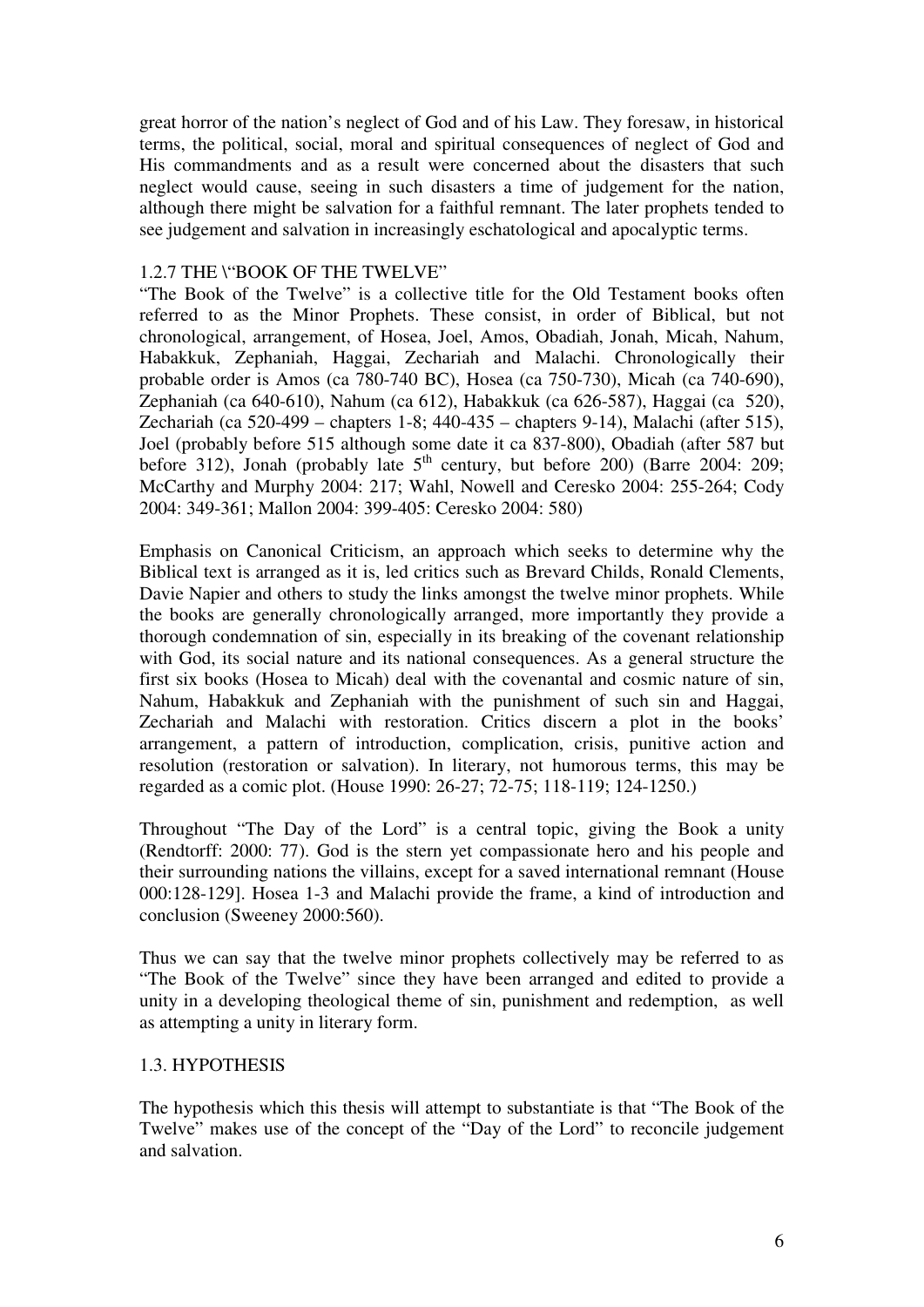#### 1.4. METHODOLOGY

The methodology involves a study of available research on judgement and salvation as theological concepts in the "Book of the Twelve in particular; and similarly for "The Day of the Lord." Chapter 2 will give a brief survey of  $19<sup>th</sup>$  and  $20<sup>th</sup>$  century biblical criticism with reference to the "Book of the Twelve", the "Day of the Lord", Judgement and Salvation, while the third chapter will look at the development of Israelite monotheism as background to the topic of the thesis. Chapter 4 will give an analysis of "judgement" as understood by the "Twelve" after a consideration of the significance of the two main Hebrew terms for judgement. Chapter 5 will do similarly for "salvation". In chapters 4 and 5 the previously mentioned terms will be looked at from a Form Critical point of view to illustrate their historical development. A fuller consideration of the "Day of the Lord" will be given in the sixth chapter which also discusses the development of the concept of a remnant. Both concepts will be looked at in terms of Canonical and Redaction Criticisms. The same two types of criticism will be used in chapter 7 in discussing how the "Day of the Lord" reconciles judgement and salvation. The final chapter seeks to give a summary of the findings, as a contrast and comparison of the critical approaches used.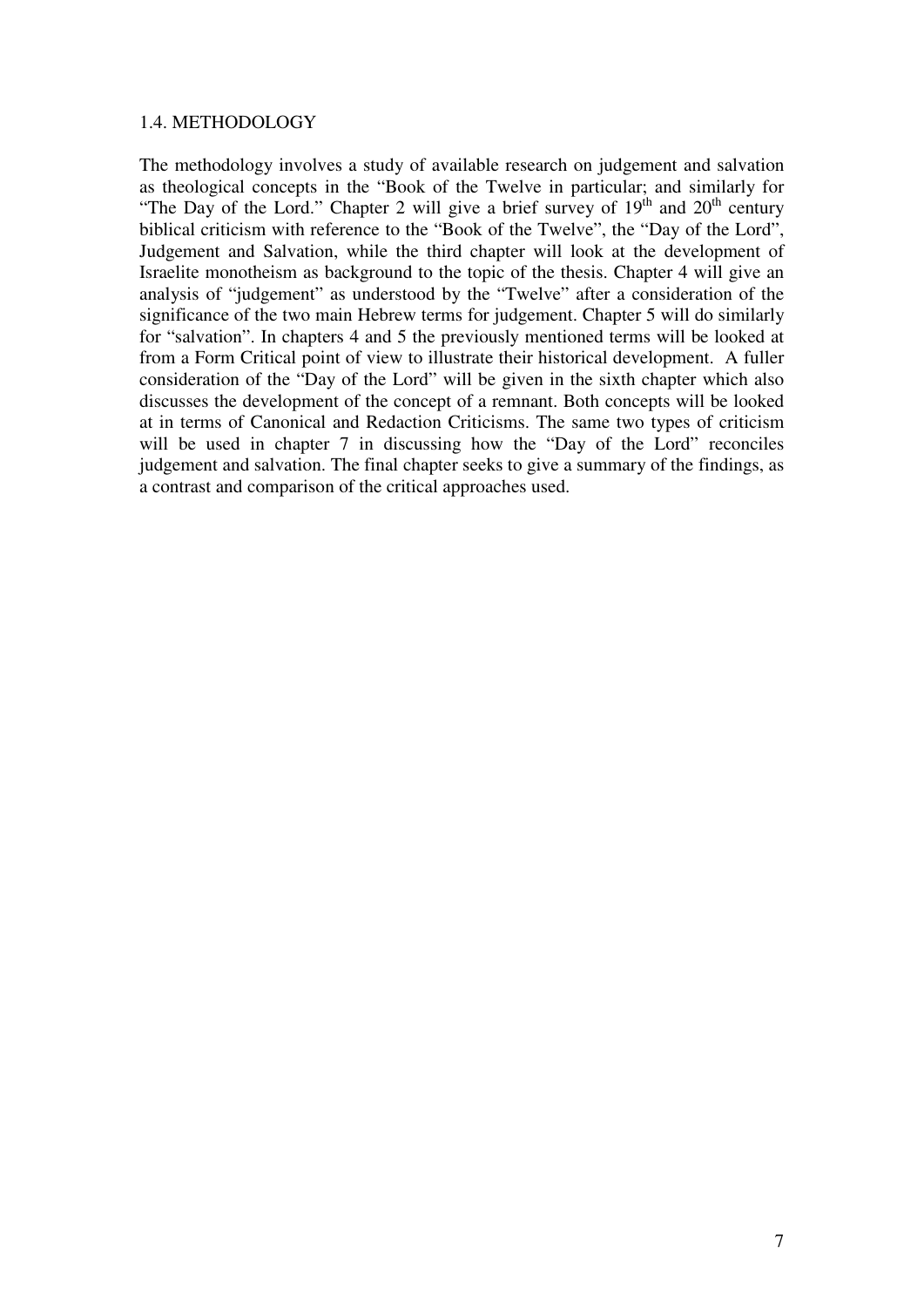## CHAPTER 2 A BRIEF SURVEY OF 19TH AND 20TH CENTURY BIBLICAL CRITICISM WITH SPECIAL REFERENCE TO THE \"BOOK OF THE TWELVE,\" THE \"DAY OF THE LORD,\" JUDGEMENT AND SALVATION"

Although there had been a slow growth of textual and biblical criticism since the Reformation, it was during and after the  $18<sup>th</sup>$  century enlightenment that it began to come into its own, particularly so in the  $19<sup>th</sup>$  century, when historical, philosophical and linguistic developments inspired scholars to approach the Old Testament in a manner not coloured by predetermined theological viewpoints.

#### 2.1 SURVEY

#### 2.1.1 NINETEENTH CENTURY CRITICISM

W.M.L. de Wette (1780 – 1849) used firstly grammatical and rhetorical means to obtain as accurate a view of the Biblical message as he could. Then he turned to investigation of the historical background to the book seeking to situate it in its time. This he believed would enable the reader to penetrate the milieu of the author and so understand the circumstances and concerns which caused the writer to produce the book (Suelzer and Kselman 2004: 1118) With regard to the prophets, this would enable the reader to situate them in their context, so highlighting the concerns of the prophet and his listeners as well as analysing the effects of metaphor and language used to express the prophetic concerns.

H. Ewald (1803 – 1875) emphasised that the history of Israel was essentially religious history, a striving for perfection, and so used a critique of both revelation and history. He regarded the prophets as the spiritual centre of Israelite religion since they sought to stimulate an awareness of God and his requirements in the chosen people. E. V. Reuss also emphasised the role of the prophets. He taught that the requirements of Leviticus could not possibly, in all their detail, have formed part of the religious code of a migrant people and were a post-exilic development. Hence the prophets were earlier writings than much of the Pentateuch (Suelzer and Kselman 2004: 1119).

Frequently, 19<sup>th</sup> century scholarly interpretation tended to emphasise the prophets' concern with morality and ethics taking the form of social justice, even to the extent of maintaining that certain prophecies rejected the cult (Am 5: 21-25; Hos 6: 6; Isa 1:  $11 - 15$ ; Mic 6:  $6 - 8$ ). It is more probable that they were only rejecting cultic worship when it is not accompanied by living out *Torah* in practical terms (Motyer 1970: 1043; Vawter 2004: 193). For the "Book of the Twelve" this is important since it makes plain the prophetic claim that righteousness is as vital as ritual or cultic correctness and is a matter of the spirit: a person is demonstrating love of, and obedience to, God by obeying the command to show justice to fellow human beings.

The works of such scholars provided a background against which Julius Wellhausen (1844 – 1918) could produce his work which has been seminal in the development of late  $19<sup>th</sup>$  and of  $20<sup>th</sup>$  century scholarship. In the first six books of the Old Testament he believed that it was possible to isolate four main documents. The earliest (J and E) represent the Yahwist and Elohist traditions of Judah and Israel respectively and date from ca 870 to 770 BC. Their editing together was followed by later Deuteronomic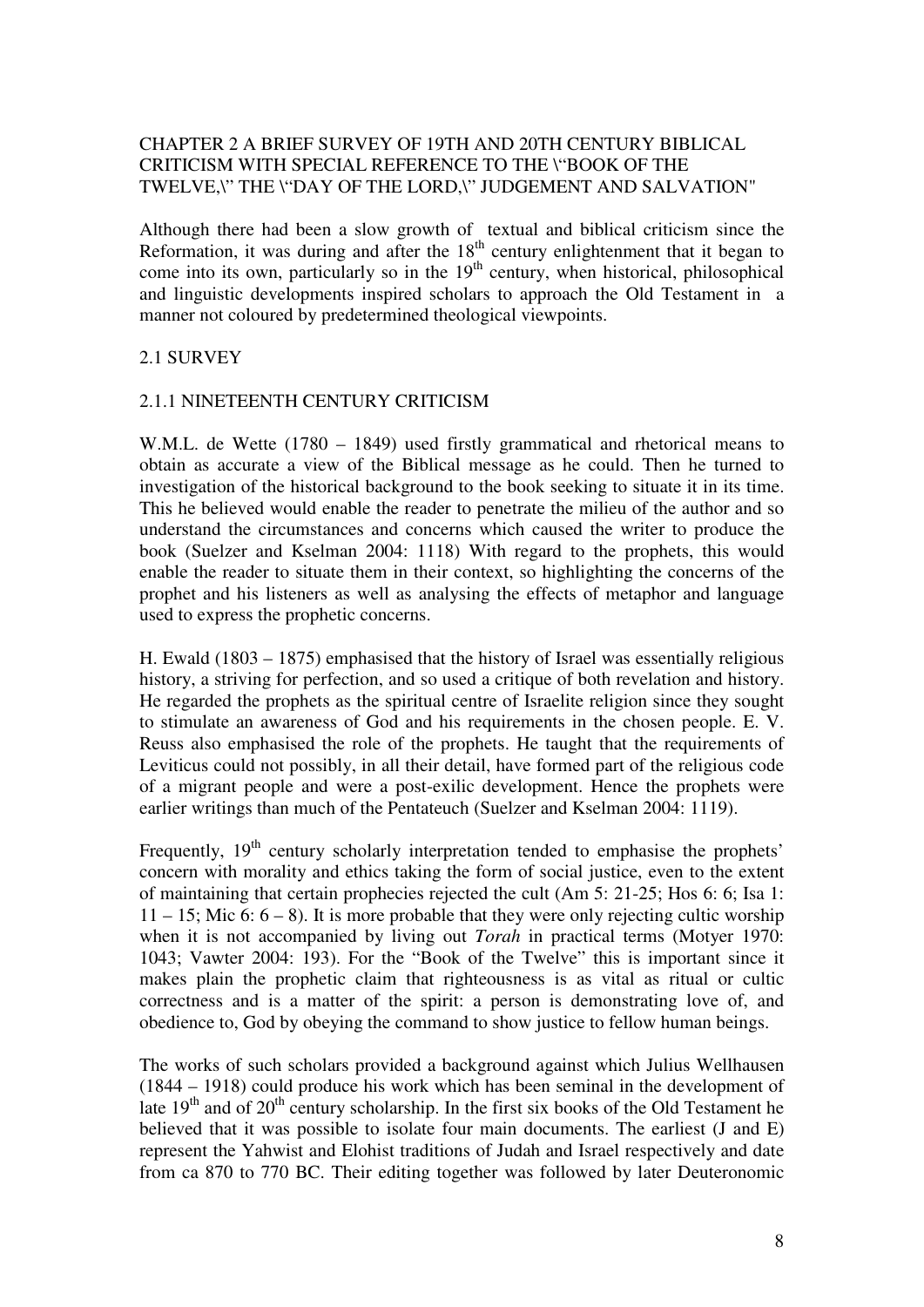(D) editing about 680 and the whole was re-edited to add Priestly (P) material during and after the exile. Further editing took place probably during the time of Ezra and Nehemiah, about 450. Once again such discoveries served to show that the original sources making up most of the prophets, before they were edited in their turn in the exilic and post-exilic periods, antedated much of the Hexateuch (Gordon 1995: 3 – 4; Suelzer and Kselman 2004: 1119).

If prophetic writing antedates the Hexateuch, it raises the question of how much did prophetic calls for justice, and threats of judgement, perhaps influence the redaction of the Law. Wellhausen's layers of editing in the Hexateuch would later lead to analysis of the layers of editing in the Minor Prophets. T.H Robinson, in 1923, regarded the prophets as going through four stages of development. Firstly there had been short oral units which later became short written documents which were expanded to longer ones by gathering more sayings and traditions about the particular prophet. Finally there was the stage of canonical editing (Gordon 1995: 16).

Another scholar who studied under Ewald was Bernard Duhm (1847 – 1928). In 1875 Duhm published a work on prophecy. He regarded the prophets as trying to break a cultic stranglehold on Israelite religion by emphasising that God's essential requirement from his people was ethical and moral righteousness in God's sight, involving justice within the community. This was not just communal righteousness, but that of the individual as well. In the "Book of the Twelve" the prophets stress that showing justice is more important than ritual correctness. He also determined that Isaiah was made up of the works of three prophets and that the last section, chapters 56 to 66, could be dated to the post exilic period in which Malachi was composed.

Duhm later emphasised the importance of the inner life of the prophet as part of his vital, spiritual role (Gordon 1995: 4 – 6; Suelzer and Kselman 2004: 1110). In the Minor Prophets the inner spiritual life of a prophet is vividly portrayed by Hosea's experience of a faithless wife whom he loves making him aware of God's yearning love for the repentance of his people and their turning to him as their source of support and blessing.

In 1914 Gustav Holscher published a work in which he considered the characteristics of prophetic psychology. The emotive and ecstatic nature of prophecy, which he found in Ezekiel, was originally expressed in poetic form. That most of the prophetic writings are in poetic form had been pointed out in the  $18<sup>th</sup>$  century by R. Lowth (1710 – 1787), who had also indicated the parallelisms of Israelite poetic structure. One of the topics on which Hermann Gunkel (1862 – 1932) also concentrated was how the prophets mediated to their hearers their mystical, prophetic experience. The work of these scholars led to a psychological study of prophecy. Prophecy was seen to involve not only ecstatic utterance, but also dreams, visions and even translocation. Other scholarly names associated with this are T.H. Robinson, H. Wheeler-Robinson, S. Mowinckel, H.H. Rowley, J. Lindblom and G. Widengren. Rowley denied that the bulk of biblical prophecy was ecstatically driven, while Gunkel had maintained that, in some degree, ecstasy was common to almost all prophetic utterances. The psychological approach to prophecy also led to comparisons of Israelite prophecy with prophetic utterances found in the literature of other Middle – Eastern nations. After the 1960s the psychological approach seemed to have filled its purpose, but in the 1980s there was a renewal of interest (Gordon 1995: 6 – 9; Blenkinsopp 1996: 19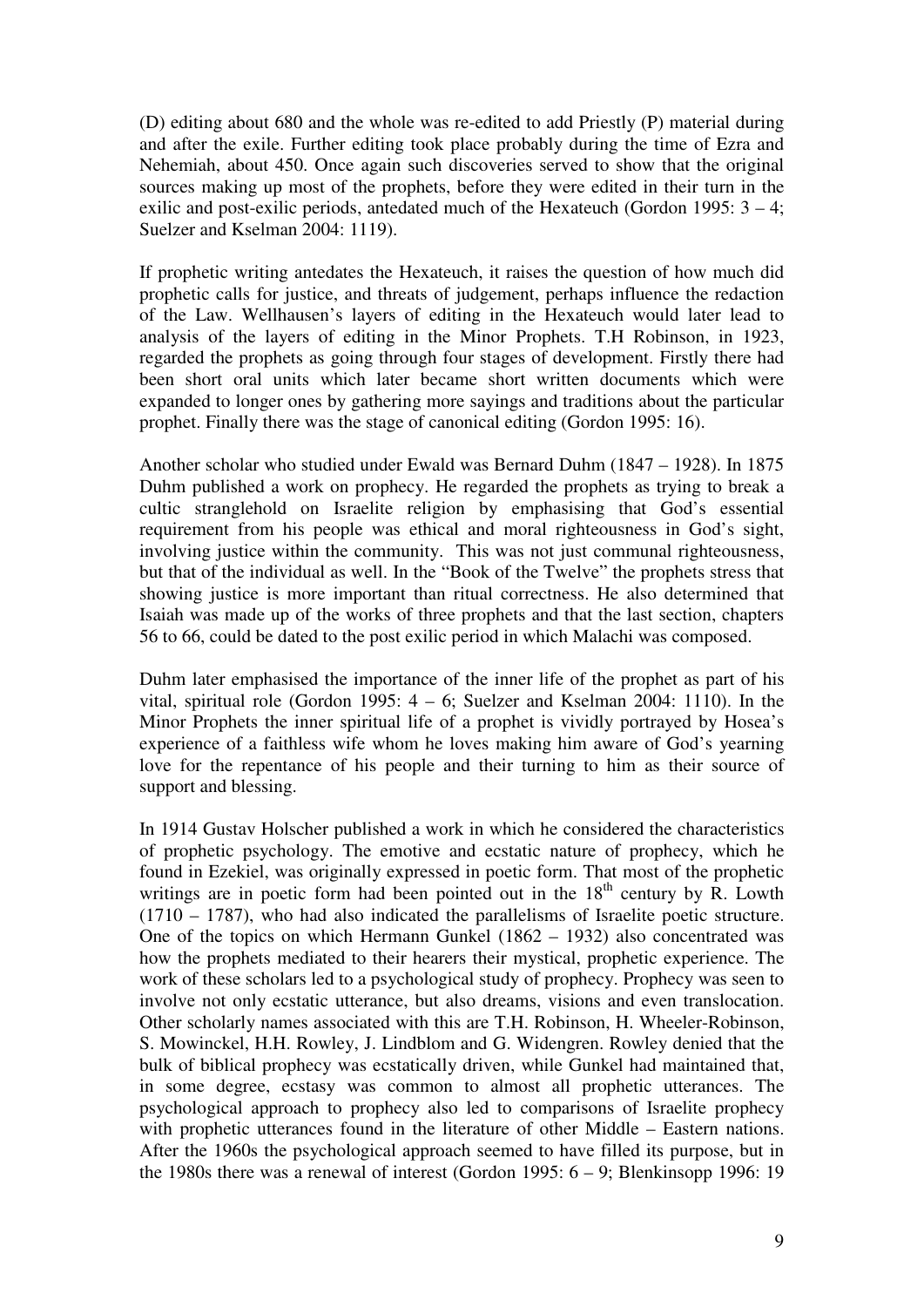– 20). The forcefulness of prophetic emotion is evident in the "Book of the Twelve" in the prophecies of God's judgement, especially in the strength of many of the metaphors which are used to express how violent and dreadful that judgement will be. We have images of war, of locust plagues, of drought, of seismic events, of the end of the world. Such images are common to many of the prophets. At the end of Habakkuk we have an ecstatic faith in God, despite all the disasters threatening Judah (3: 17 – 19). Amos and Zechariah often had God's word mediated to them in the form of visions. God's longing love for his disobedient people is reflected in Hosea's longing that his faithless wife will return to him.

Comparisons between Israelite religion and that of the nation's Middle – Eastern neighbours led to study of the history of theses religions and religion in general. H Winckler (1863 – 1913) emphasised the influence of Assyrian and Babylonian religious ideas on the development of Israelite religion. H Gunckel in his *Schopfung und Chaos* studied Middle - Eastern mythology of creation and the end of the world and showed how this was reflected in Jewish religious thought. This comparative approach as well as the historical critical approach since Wellhausen caused a reaction amongst both conservative Protestant and Roman Catholic biblical scholars.

Such an approach Protestant scholars felt took away from the traditional understanding of the Bible as the inspired Word of God, which illustrated how God had worked in and through history with his chosen people, Israelite and later Jewish and Gentile Christians, in his plan of Salvation.

Roman Catholic scholarship was equally conservative and had at first taken little note of the work of Wellhausen and his followers. It was only with M – J. Lagrange (1855- 1938) that an historical and literary approach to biblical scholarship began to find acceptance in Roman Catholic circles and was ratified under Pius XII in 1943 with his pronouncement *Divino Afflante Spiritu* (Suelzer and Kselman 2004: 1120 – 1122) *.* In certain fundamentalist Protestant circles in the year 2007 the suspicious attitude to the various forms of biblical criticism remains little different from what it was in the first quarter of the previous century.

## 2.1.2 TWENTIETH CENTURY CRITICISM

## 2.1.2.1 FORM CRITICISM

Hermann Gunkel developed an approach to Biblical criticism which is termed Form Criticism. This he felt took the critic closer to what the text meant than did historical or literary criticism. The task of exegesis was to separate out the various oral and early traditions on which written documents had been based. He determined certain speech forms used by the prophets such as songs, liturgy, parables and priestly torah. Other speech forms involved warfare, the law courts and popular wisdom. Specifically prophetic usages, such as "The Lord says," he regarded as indicative of the oldest sources (Blenkinsopp 1996: 23; Hayes 1999:  $315 - 316$ ). Only when secondary material had been separated from the originals, would it be possible to determine what the original text was trying to say. At its best it would reveal the complexity of the situations and the characters, especially those of the prophets and their subsequent editors. Once such exegesis had been done, informed hermeneutics would be possible.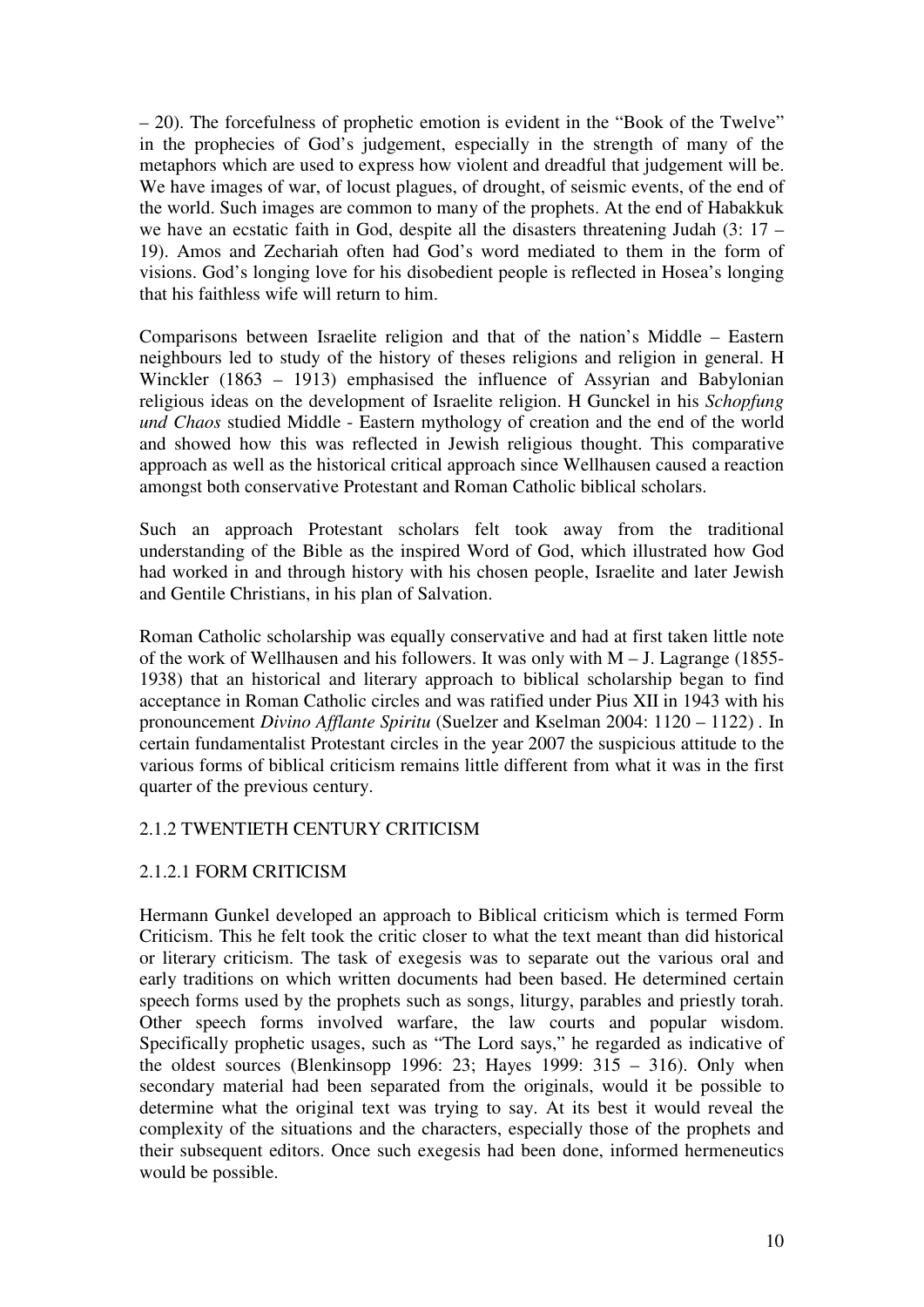Gunkel founded a school of criticism, although some of its members were to add their own emphases to Form Criticism. H. Gressmann (1877 – 1927) was one of Gunkel's closest disciples. G. von Rad (1901 – 1971) was of the opinion that to concentrate too closely on original sources might obscure what the final form of the document was trying to say. Both form critical and literary analyses were necessary. Analysis had to be followed by synthesis. In synthesis he felt that certain biblical themes such as exodus, conquest, covenant, God's saving acts, had to be determined. Albrecht Alt (1883 – 1956) studied biblical law and classified it. It was he who provided the distinction between *apodictic* and *casuistic* law.

In Scandinavia, especially S. Mowinckel (1884 – 1965) made a name for himself. A follower of Gunkel, he emphasised the importance of cultic and mythological aspects of scripture, especially in the psalms. He also suggested that certain of the Twelve had been cultic prophets, specifically Nahum, Habakkuk, Haggai, Zechariah and Joel. Other members of the Scandinavian school laid especial emphasis on oral tradition (Blenkinsopp 1996: 2006; Suelzer and Kselman 2004: 1123 – 1124).

Form criticism has allowed critics to determine the basic outlines of the redaction of prophetic books and the details of the genres involved. In very broad outline a prophetic book is composed as follows. There are individual variations. It begins with a superscription announcing how and why the book has been written (Isa 1:1; Hosea 1:1; Jl 1:1; etc). Contents includes judgement against Israel and/or Judah; judgement amongst the nations. Promises are made to Israel and or Judah and the nations and there is a general focus on punishment and restoration, mostly with emphasis on the latter. The order of presentation may be chronological (Ezekiel, Haggai, Zechariah); narrative (Jonah); prophetic exhortations (Isaiah, Zephaniah); prophetic disputation (Nahum) and prophetic pronouncement and prayer (Habakkuk) (Sweeney 1996: 17 and 2005: 34).

The setting for reading the book was usually the Temple. This helped determine the liturgical form of some of the genres used. Such liturgical genres include acrostic which is a poem in which each line begins with a letter of the alphabet in its order. Psalm 1 is an example. Psalms were religious poetry designed to be sung as part of the Temple liturgy. Much of the prophets, especially direct speech, is written in the poetic form of the psalms. This helps to emphasise the liturgical role that the writers and redactors of the prophets wished their books to have (Sweeney 2005: 34).

Further genres include autobiographical accounts of the prophet's call (eg Isa 6). Much of Jeremiah is autobiographical, describing the prophet's battles with authorities and his sufferings at their hands. Ecstatic utterances and the prophet's meditations thereon are reported. Visions are recorded (Jer.  $38: 21 - 23$ ) as well as symbolic actions (Jer 13:  $1 - 11$ ). In the historical books of 1 and 2 Kings prophetic legends about Elijah and Elisha are narrated. As part of Israel's history the actions and words of various prophets are recorded in the historical books. Consequently, in the Jewish Scriptures, these books were referred to as the Former Prophets (Sweeney 1996: 18 – 22; 2005: 33).

As has already been mentioned, prophetic utterances are usually introduced or concluded by "This is the word of the Lord" or an equivalent phrase. Since prophecy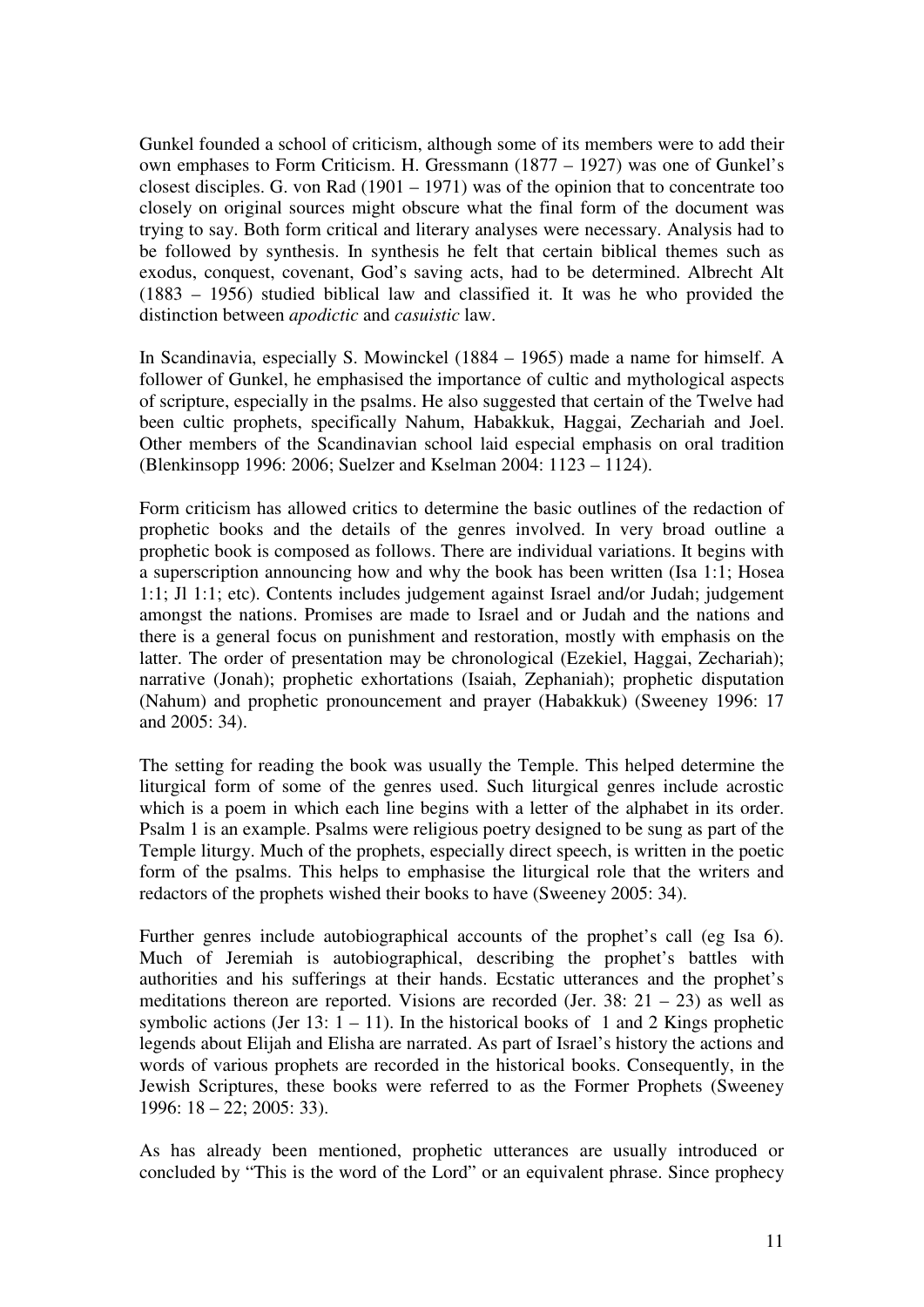was essentially a verbal form of communication and was later written down and edited, we should expect most prophecy to be couched in speech forms. The prophets utter oracles which may have been requested by someone in authority or which may be unsolicited (eg Am  $5:4 - 5$ ; Zeph 2: 3).

Prophetic pronouncement declares how God's words will work themselves out in daily life (Mal 1:  $2 - 5$ ). The prophet may speak as if he is acting as divine messenger (Isa 6: 8 – 13). The commonest prophetic speech genre is announcement. Often this involves declaration of God's judgement (Jer 22:10). Judgement usually involves disclosing punishment against a person or nation (Am 7:14; Hos 2:7). Sometimes punishment for the unrepentant is published and salvation for the innocent or repentant. Judgement and sentence are often set within the metaphor of a trial in which an accusation is made and there are disputation speeches (Mic  $2: 6 - 11$ ) (Sweeney 1996: 23 – 28).

In considering the "Day of the Lord" as a point of reconciliation between judgement and salvation the trial genre and announcements of judgement, punishment or salvation are of particular importance. We find references to various aspects of court procedure, such as speeches of accusation, defence and of disputation as well as the passing of sentence in many places in the prophets, and especially in the "Book of the Twelve" (for example Hos 4; Mic 2: 6 – 11; Mic 6; Isa 1; Jer 2; Hag 1: 2 – 11; Mal 1: 2 – 5) (Sweeney 2005: 41). The crime committed is breaking the divinely given Law, which is part of the Covenant of Sinai. The Law had both religious and social connotations. False or corrupt worship was to deny the sovereignty of God. To illtreat or defraud one's neighbour was not only a crime against the affected individual, but also a crime against the community as a whole and against God. All Israelite Law had a divine and social dimension.

Speeches of judgement were sometimes combined with a messenger formula and obviously provide God's reason for sentence (Mic  $3: 9 - 12$ ; Jer 11:  $9 - 12$ ). The purpose of the punishment speeches is that the sentenced will hear God, repent and so acknowledge Yahweh and his infinite power. Speeches of salvation bring assurance of deliverance, restoration of relationship with God and blessing. A special form of blessing, foretold by some of the prophets, was the announcement of the coming of a royal saviour of David's line, a righteous king (Isa 11:  $1 - 10$ ; Mic 5:  $1 - 4$ ) (Sweeney 2005: 38 – 39).

We have seen in the "Book of the Twelve" that the prophets' concern was that God's people had not remained true to their covenant with him. In terms of covenant law he was entitled to punish them. If we take the Ten Commandments as one of the earliest forms of law, expressed in apodictic form, we see how, according to the prophets, the Israelite people had effectively broken them all. God's judgement was the consequence.

A question that exercised scholars was in how far the Old Testament could be regarded as providing reasonably accurate historical information. M. Noth and G. von Rad were amongst those who had serious reservations. Others, like W.F. Albright (1891 – 1971), felt that archaeology might provide a background against which history in the Old Testament might be measured.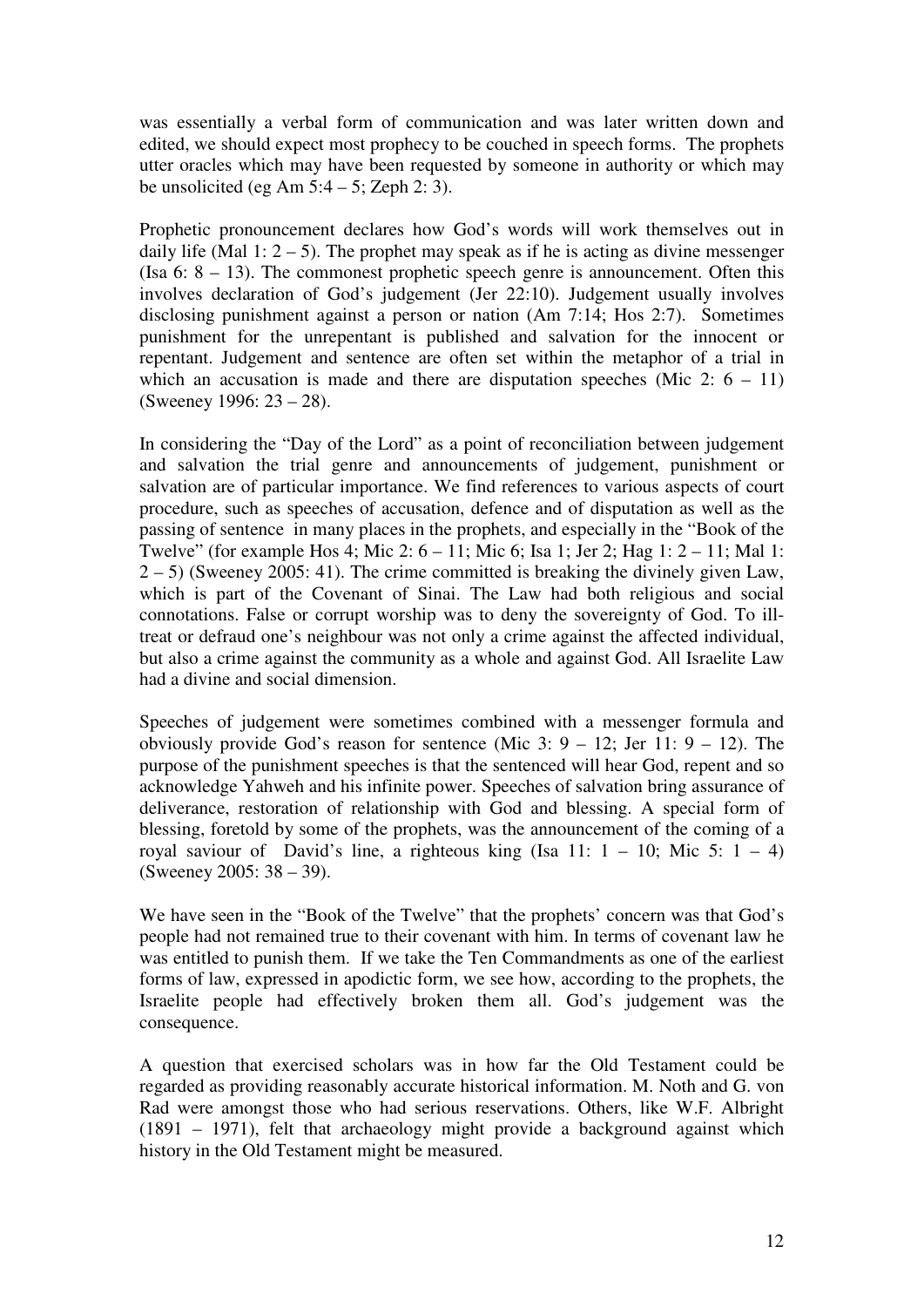After the establishment of the state of Israel in 1948, Israeli archaeologists took over much of the work that had hitherto been done by American or European archaeologists in the Holy Land and expanded it. The discovery of the Qumran scrolls and their restoration, deciphering and interpretation provided an impetus not only to archaeology, but also to historical and textual study.

Prior to the Qumran discoveries and independence, Jewish scholarship had taken issue with the mainline of Protestant scholarship. U. Cassuto (1883 – 1951), born in Italy, but who ended his career as Professor of the Bible at the Hebrew University in Jerusalem from 1939, rejected Wellhausen's documentary hypothesis. He proposed instead one in which the Pentateuch evolved from oral tradition and various poetic epics. Y. Kauffman (1889 – 1963) who succeeded Cassuto in 1949 also rejected Wellhausen. According to his thesis, monotheism was not a development from the age of the prophets, but had existed in Israel from the time of Moses. Torah and prophecy were parallel, yet independent developments in Israel's monotheism. He upheld the historicity of the conquest and the period of the judges (Suelzer and Kselman 2004:  $1125 - 1127$ .

## 2.1.2.2 REDACTION CRITICISM

Redaction Criticism, which seeks to determine how writers and subsequent editors have interpreted or re-interpreted sources and texts in order to give them a specific slant or meaning which would address contemporary concerns, was a development of the 1950s. Writers such as G. Bornkamm and H. Conzelmann developed it in their studies of the gospels and it later became applied to the Old Testament and especially to the prophets (Kselman and Witherup 2004: 1144; Brown and Schneiders 2004: 1158).

Redaction criticism is both literary in that it determines by means of a form of Rhetorical Criticism the purpose of the writer and possible redactor(s) with regard to the reader. It is also Historical in that it seeks to determine at what date the document was written or when it was edited. This becomes important in the Minor Prophets as critics seek to uncover layers of deuteronomic and priestly redaction to discover what likely prophetic sources are. Modern focus in Redaction Criticism of the prophets has concentrated on the more recent layers of redaction as representing the concerns of the community of the time and how this expanded and adapted earlier material (Gordon 1995: 17).

## 2.1.2.3 RHETORICAL CRITICISM

In the late 1960's J. Muilenberg renewed focus on the Old Testament as literature. The methodology he proposed for study of the final form of the text he termed Rhetorical Criticism. This required close reading of the text and employment of the techniques applied by literary critics to determine the effects the writer wished to produce on the reader. In Narrative Criticism, Rhetorical Criticism is applied to the story aspects of biblical texts (Suelzer and Kselman 2004: 1127 -1128; Brown and Schneiders 2004: 1159 – 1160). Apart from studying the writer's methods of persuasion, close reading also involved the linguistic and structural features of the text, including how an earlier text has been adapted and partially rewritten (Gordon: 1995: 23).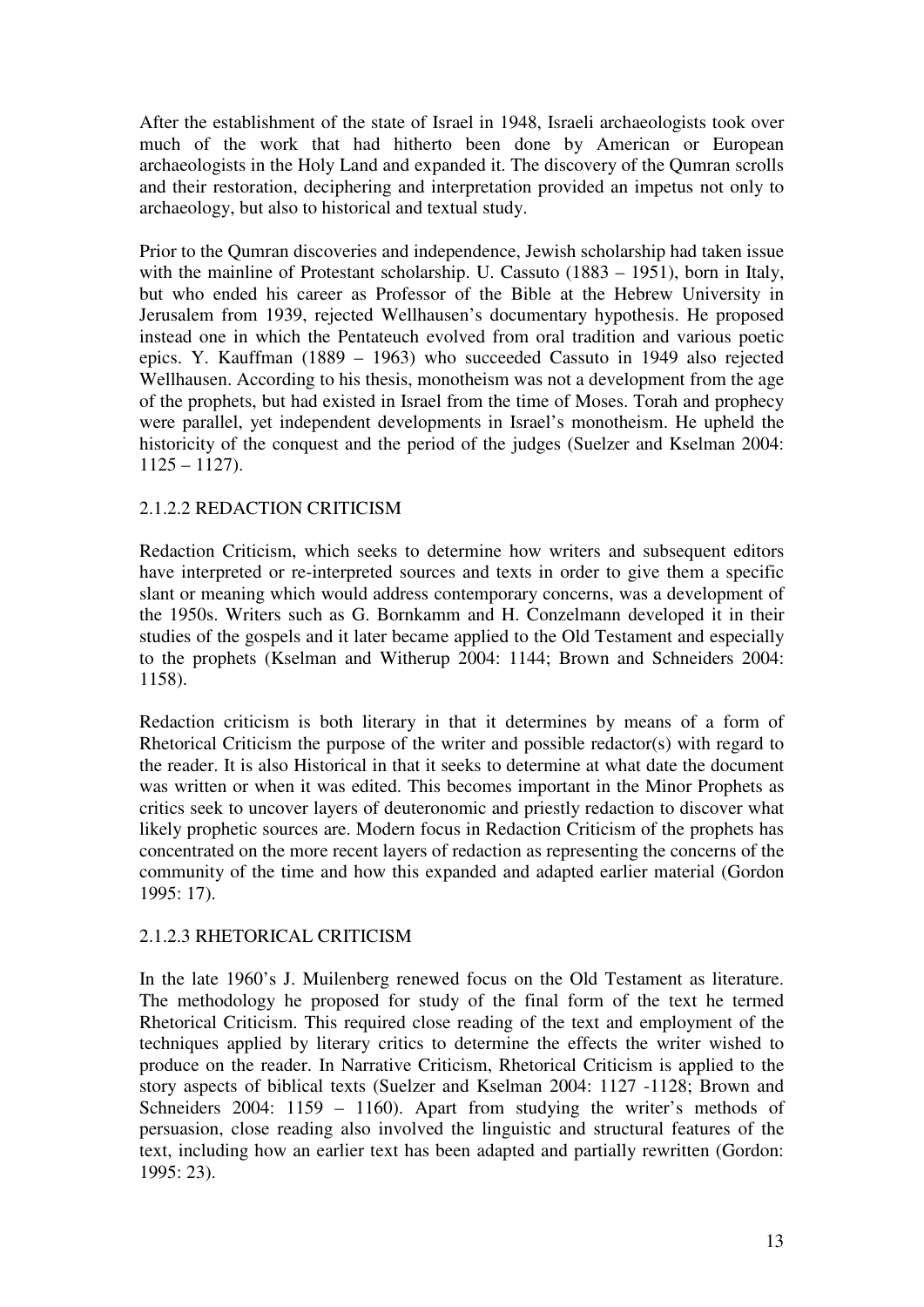Apart from style and structure the 1960s was a period of more scientific approach to Semitic philology and lexicography. J Barr published *The Semantics of Biblical Language* in 1961. Scholars became concerned with why a writer chose a particular word rather than another and why he continued to use that same word in certain contexts: so for example why the prophetic writers tended to use *mispat* rather than *dyn* when dealing with God's judgement (Sawyer: 1982: 233 – 235).

We have seen how in the "Book of the Twelve" it is helpful to discover what significance a fairly precise interpretation of words and phrases such as the "Day of the Lord," judgement and salvation has, by referring to their Hebrew etymology. In a sense, then, Rhetorical Criticism was a development of Redactional Criticism. In the same way Canonical Criticism is, in part, an outflow from Rhetorical Criticism, for when we ask ourselves what effect the writer or redactor is wanting to have on the reader, it becomes logical to ask ourselves why the editors of the Old Testament, as a whole, sought to arrange the books in the order they did.

## 2.1.2.4 CANONICAL CRITICISM

Canonical Criticism becomes of importance in the Minor Prophets, when we come to look at them not so much as individuals prophesying at a certain point in the history of Israel and Judah, but when we look at them as the "Book of the Twelve", arranged in a certain order which contradicts the actual dates of their prophetic progenitors. Instead of isolating and determining the dates of the earliest literary units, a book is looked at as a whole and in relationship to the books preceding and following it [Blenkinsopp: 1996: 25]. The concern of Canonical Criticism is the text's final form. B.S. Childs, although he did not reject historical method, felt that biblical theology should only be based on the canonical text. An Old Testament text should be historically and textually studied. This should be followed by a history of its exegesis and finally by a theological interpretation of the canonical text (Suelzer and Kselman 2004: 1128).

Child's criticism of the literary-critical method was that by trying to distinguish "genuine" from "non-genuine" sayings, an impression has been created that one saying is inferior to another. Form Criticism broke the text up into pieces that were too small, ignoring the linkages, and redactional and sociological criticism introduced into biblical scholarship by a predetermined, semi-political agenda. Instead it is better to seek out the literary and theological currents helping to form biblical literature, particularly in the post-exilic period, so that it would become authoritative for its readers. Ultimately the form of the biblical text is a reflection of an encounter, over a long period, between God and Israel. The final form is a witness to this history of revelation.

Childs suggests eight general effects of editorial shaping of prophetic literature: 1. Original prophecy is expanded by being placed in a wider prophetic context, for example the addition of the "salvation ending" to Amos; 2. The shaping changes the level on which the prophecy works theologically; 3. The prophetic material becomes part of new theological context; 4. In turn a wider body of prophetic tradition is edited in terms of a larger body of prophetic writing hence the eighth century prophets are edited in terms of the rest of the "Twelve'; 5. In terms of an overall theology a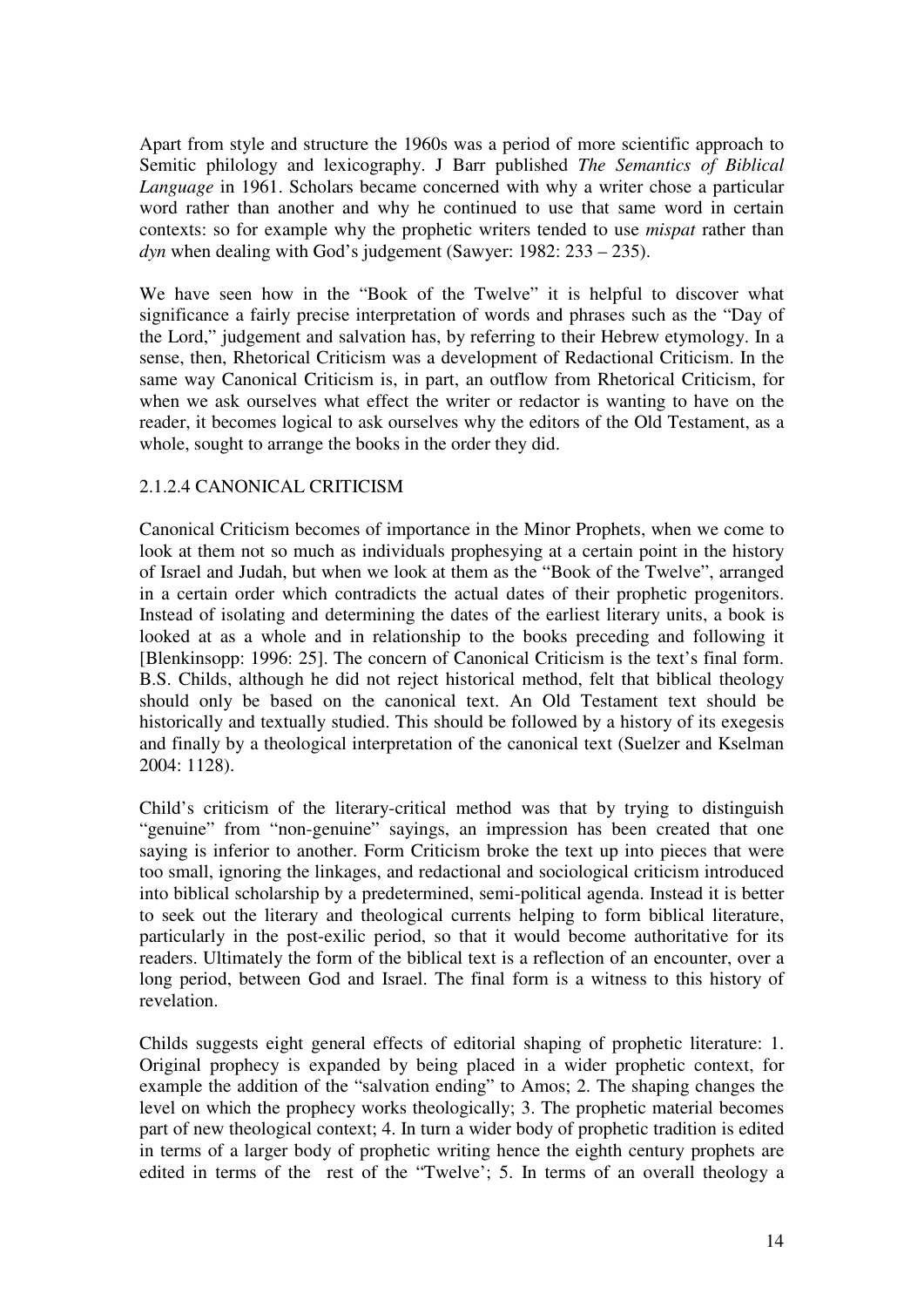prophet's message may be edited and placed out of chronological sequence; 6. The original message of a prophet is now interpreted according to the faith-outlook of the period of its final editing; 7. Prophecies which were originally uttered in a variety of situations are arranged in a pattern serving to foretell God's coming rule, so the "Day of the Lord," judgement and salvation; 8. Prophetic symbolism is re-interpreted to give a new overall, eschatological outlook foretelling the coming "Day of the Lord" (Childs 1987: 44 – 47).

An implication of the canonical shaping of the "Twelve" is that the books have to be seen as a unit reflecting a developing interpretation of prophecy in the course of Israelite history. This means that it is unwise to interpret any book in isolation from the others. The relevance of a prophecy for today is that it must be seen through the prism of the "Twelve," otherwise interpretation will be incomplete and inaccurate. In the "Twelve" that prism allows us to separate out the rays which provide a spectrum of views involving the "Day of the Lord," salvation and redemption (Childs 1987: 47  $-49$ ).

Much of current scholarly criticism of the "Book of the Twelve" is from the point of view of Canonical Criticism. This has certainly shown the close connections amongst the various prophets which have been brought about by post-exilic editing. However, in order to show how the canon has received its shape Canonical Criticism has to rely on other forms of criticism, especially historical and redactional, in order to ascertain when the individual prophets were written and how they have been edited in order to take up their position in the canon.

This applies in particular to Joel and Jonah, both probably written in the post exilic period. Both have been slotted into the canon as if prophets of  $8<sup>th</sup>$  century Israel.

In writing this thesis the prophets have been considered in two ways. In the chapters on judgement and salvation they have been considered in their historical context, while in chapter four, which deals with the "Day of the Lord" as reconciliation between justice and salvation, the "Twelve" have been considered in their canonical context. This has been done to show that each school of criticism does not stand on its own, but is part of the development of an ongoing critical process. Each school has its strengths and weaknesses and a new school usually arises in order to address the weaknesses of a previous school or schools.

J.A. Sanders has gone further by proposing that Canonical Criticism should not just end with the final text, but that the process of how that text became canonical as it addressed the needs of the community should be studied. This would involve a kind of *midrash* in which it was shown how earlier traditions were re-interpreted in new biblical contexts (Suelzer and Kselman 2004: 1128). Sanders believes that there were times of intensive canonical editing such as after the first fall of Jerusalem in the  $6<sup>th</sup>$ century BC and after the second fall in 70AD when Scripture was adapted to answer the identity and lifestyle needs of the Jewish community. Thus we should write about a Canonical Process rather than Canonical Criticism. The scholar should concentrate on the process rather than on the final form when the canon became frozen in time (Anderson: 1988 638 – 639).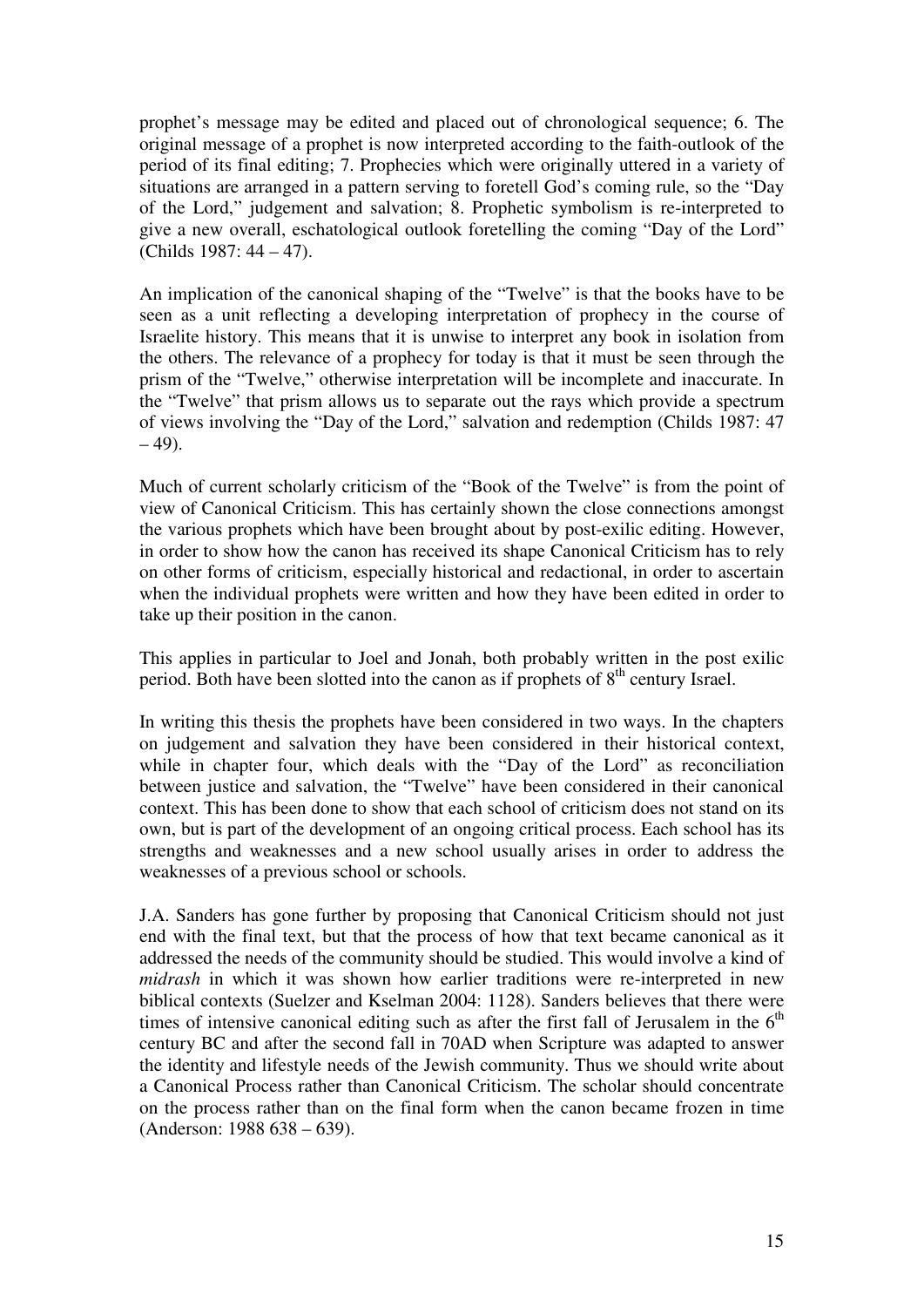This kind of approach is obviously partly reliant on Redactional Criticism. Sanders's approach enriches the understanding of the development of the "Book of the Twelve, for example when we study the canonical ending of Amos and compare that with its probable original ending. We begin to understand how post-exilic attitudes to the "Day of the Lord", judgement and salvation differed not only from Amos's outlook, but also from that of pre-exilic prophesy. More recently in their work on the Twelve, scholars have been studying the structural patterns, phraseology and vocabulary which have been used by redactors to bind the Twelve more closely together to present a more unified vision of judgement and salvation within a context of the "Day of the Lord" (Gordon 1995: 24).

Sawyer indicates that the Jewish and Christian canons of the Old Testament are not necessarily the same. The contents may differ if, as with the Roman Catholics, the apocryphal and pseudo-epigraphical books are included as part of the biblical text. Even if the latter are excluded the Christian Old Testament follows the order of the Septuagint, while the Hebrew version follows that of the Massoretic text. Obviously this creates problems for Canonical Criticism.

Jewish biblical criticism has its own history of interpretation, which differs from the Christian approach, which has often been coloured by regarding the Old Testament as foretelling the New. Such an approach is likely to lead to different conclusions from those of scholars who believe that primarily Old Testament texts should be interpreted in terms of Israelite history and religious belief Sawyer 1982: 242 – 246). In this thesis the version of the "Book of the Twelve" has been from a Protestant English bible, *The Revised English Bible, 1989.* The approach has been to interpret the "Twelve" as to the "Day of the Lord", judgement and salvation in terms of Israelite history and belief.

## 2.1.2.5 MORE RECENT CRITICAL DEVELOPMENTS

More recent forms of criticism involve the use of sociology and anthropology in exegesis sometimes using a form of Marxist sociology as, for example, interpretations of the upheavals in Canaan at the time of the Israelite invasion and subsequently. Anthropology has been used by R.R. Wilson in determining the role of the prophets in Israelite society, not only through comparison with the prophetic role in surrounding nations, but also by their interaction with a divided society. Some of that society rejected them as divine intermediaries, others reacted positively to their call, while many were apathetic (Suelzer and Kselman 2004: 1128). Once again we see this in Amos, when Amaziah, the priest of Bethel accuses him to King Jereboam of starting a conspiracy, and then tells Amos to go to Judah and prophesy there and not at Bethel  $(7: 10 - 13)$ . Yet, Amos, while denying that he can call himself a prophet in the sense of belonging to the group of semi-official prophets, remains true to his calling and does not shirk from announcing the "Day of the Lord" as a day of judgement for Israel.

R.P. Carroll has used the theory of *cognitive dissonance* from social psychology to address the problem of how the prophets sought to deal with the fact that prophesies failed (Suelzer and Kselman 2004: 1128). This has bearing in the "Book of the Twelve" on eschatology and the development of apocalyptic. The "Day of the Lord"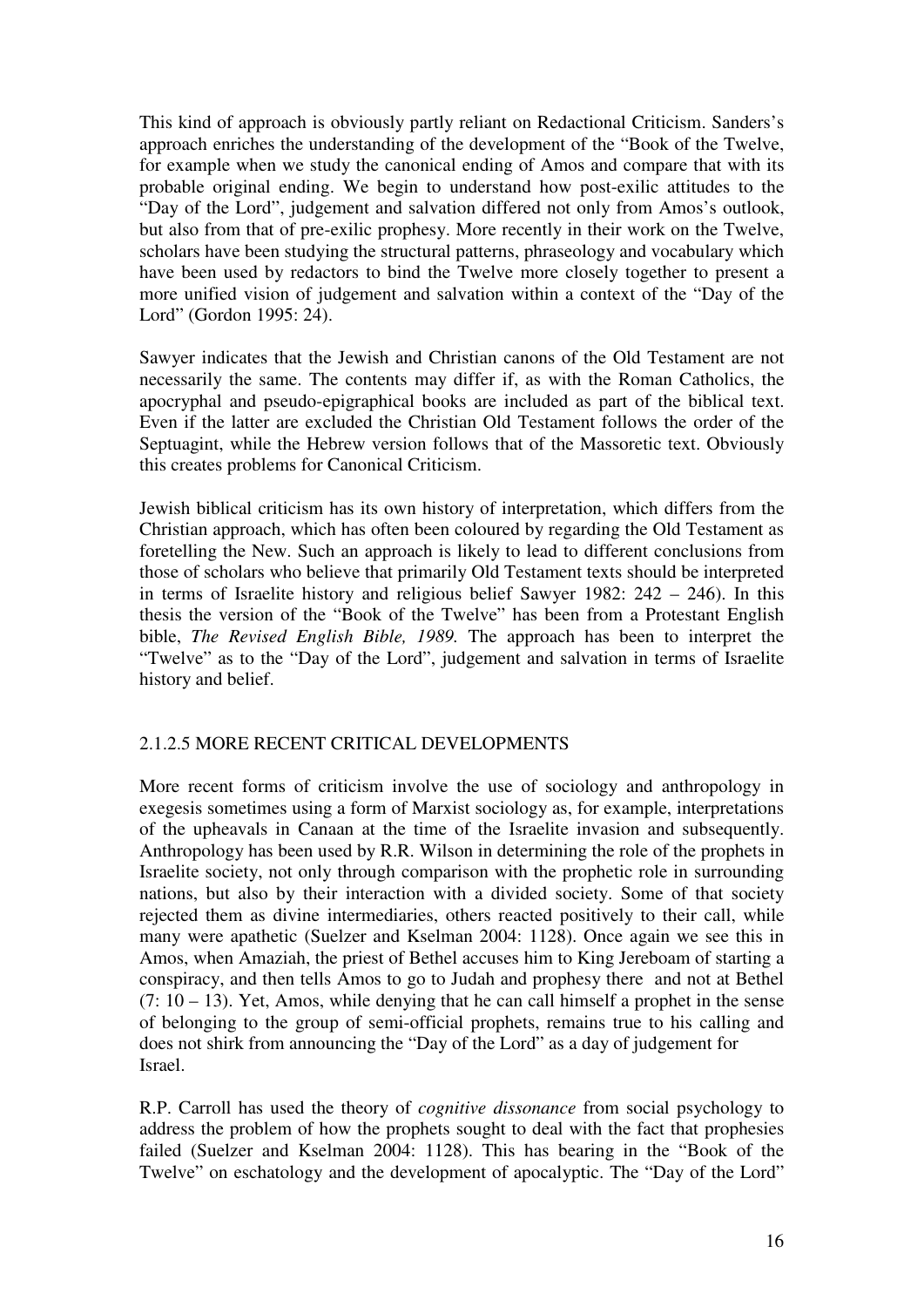gradually began to be seen not so much as occurring within history, but at the end of time accompanied by dramatic events and inaugurating a new age of God's kingdom.

Carroll has proposed that the book of Jeremiah should be regarded as a Deuteronomic production of the exilic and post-exilic periods and that there was no such person as Jeremiah, a radical proposal which finds approval from Hans Barstad in *No Prophets? Recent Developments in Biblical Prophetic Research and Ancient Near Eastern Prophecy* (Barstad: 1996: 107 – 108).

K Jeppesen suggests that Micah should be read as a coherent rather than redacted composition dating from the time of the exile in order to give hope to the exiles. There probably was no such prophet as Micah and the writer or editor may have been responsible for editing Isaiah  $40 - 55$ . By contrast A.G. Auld is concerned that we should try to find out all we can about the persons who were the prophets. Further Auld regards the word "prophet" as a late form of reference dating from after the exile.

Prior to the exile the prophets were known as poets and would have been appalled to be referred to as prophets because of the dubious, frequently politically slanted utterances of those who belonged to the houses of prophets.

Barstad points out that among modern scholars there is a tendency to date prophetic writing more and more to the post-exilic period. If prophecy is overwhelmingly post exilic that poses problems such as, 'Was there a prophetic gap between Elijah and Elisha and post-exilic prophecy, and, if there was no gap, what was the nature of preexilic prophecy after Elisha?' Barstad's criticism of Carroll and Auld is that they pay too little attention to what is in the text of the prophets and that they are too theoretical in approach (Barstad 1996: 108 – 113).

A tendency to date much of the "Book of the Twelve" to the post-exilic period would have serious implications for the hypothesis behind this thesis. It would then make the "Day of the Lord," judgement and salvation into largely post-exilic beliefs. We should be unable to trace satisfactorily any development of these concepts from pre-exilic sources. Also we should have to review the idea of the prophets as having redactional layers.

If Micah is largely an unedited text, how many of the others may come to be regarded as virtually unedited compositions, written to address certain events? We should have to review our outlook on prophecy and its development. If we are to have open minds we should be ready to do so, yet, at the same time, it would probably be wise to regard the mainline of scholarly critical development as a safer option and to regard its development as a gradual process of thesis and antithesis reaching some kind of synthesis

Liberation Theology, in vogue in the 1970s and 1980s, and its "option for the poor" has significance for all the prophets, pre- and post-exilic, as they call for compassion for the poor, widows, orphans and strangers, or those who today would be called the "marginalised" in society. In a society, as in any society in any age, the tendency of the wealthy and powerful was to ignore the weak or to feel able to cheat them by using false weights, withholding wages or using bribes in the legal process. Especially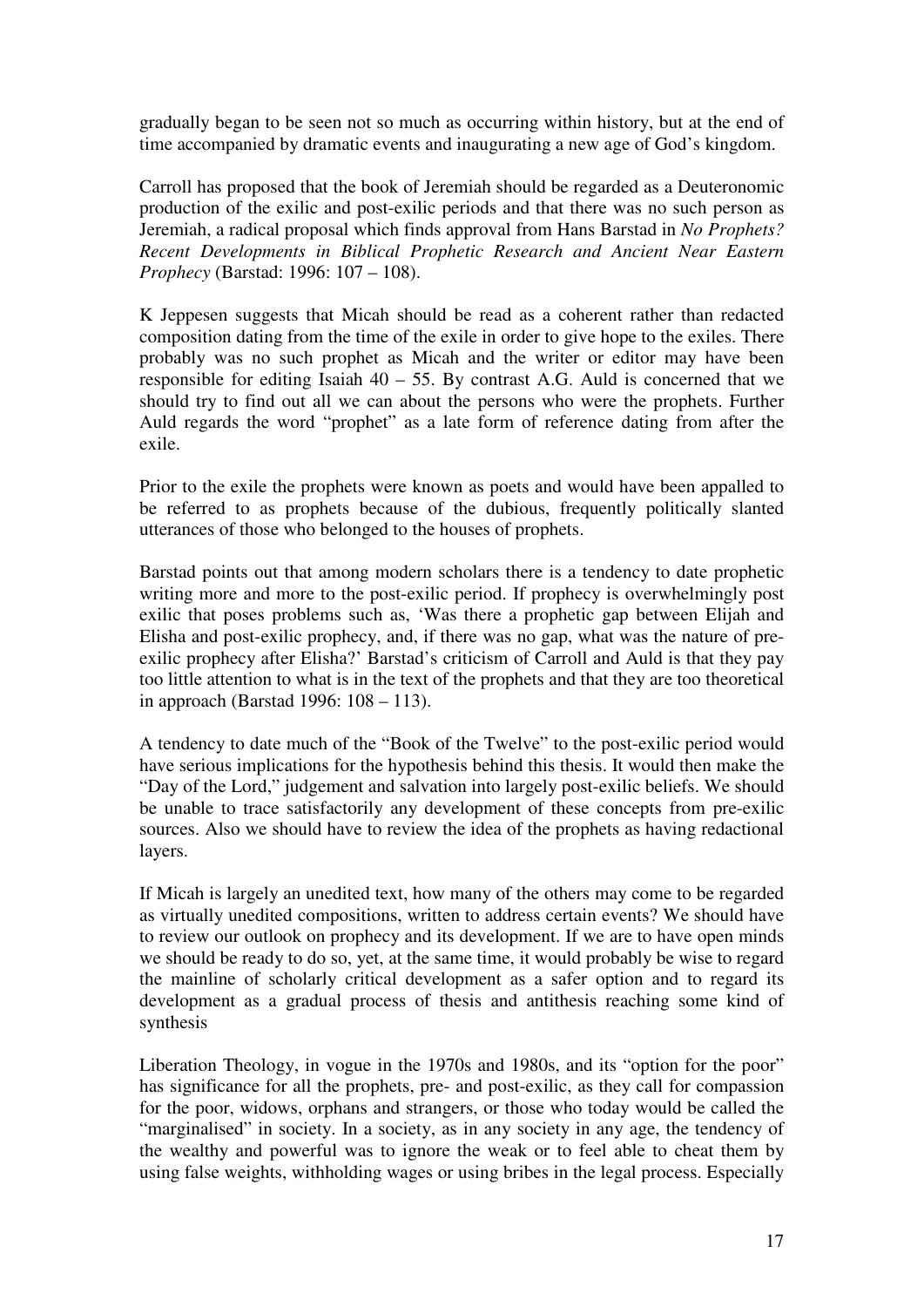among the twelve Amos, Hosea, Micah and Malachi called for justice for the oppressed. Feminist Theology, as a part of Liberation Theology would see women in the patriarchal system of the time as part of the oppressed and as represented by the widows whose rights would be ignored or not fulfilled by a male-dominated society.

Carol Dempsey, writing from a feminist perspective on the prophets, has difficulty with a God whose intolerance of injustice leads to what she sees as an aggressive use of power in punishing those responsible for injustice, especially when punishment may be destructive of people and creation. She regards the use of power in this way as likely to promote further injustice because of its injustice and of not producing lifegiving solutions. Even aggressive punishment of the Israelites' enemies has negative connotations. What is needed is a new paradigm of divine-human and human-human relationships. This new paradigm obviously comes through forgiveness and salvation (Dempsey 2000: 183 – 184).

Presumably, according to this approach, if God saves only a remnant, instead of aggressively punishing the majority, he would leave the majority to suffer the consequences of their misdoings until such time as they repented. Attractive though this approach is at first sight, it is reading into the prophets an anachronistic world view that they would have been unable to appreciate since it is outside their understanding of God and the world. To them punishment was not necessarily some type of divine revenge, but an inevitable and just result of the breaking of a covenant relationship. Further it restored purity and wholeness to God's people and to God's creation, the lack of which was an affront to divine integrity. That God was prepared to forgive those who repented was in itself a sign that he was a God of mercy rather than one of vengeful punishment.

Linked to Liberation and Feminist Criticism is Reader – Response Criticism in which the reader comes to the text to see if he or she can find it an answer to his or her own needs. A Liberation Theologian would approach the text to discover what it has to say on the topic of oppression (Gordon: 1995: 25). While the text must speak to particular human needs, there is the danger that an answer may be found out of context.

To approach the text with knowledge of the main schools of criticism is more likely to give a balanced idea of what the text is saying and what it is not saying, as well as showing how Israelite ideas altered and changed with the experiences of the nation. An example of this is how the perception of judgement changed. As we have seen, prior to Amos, God's judgement was regarded as applying to Israel's enemies. Amos's shock application of it to Judah and Israel, as also being covenant breakers, gave judgement and the "Day of the Lord" new dimensions. Later prophetic understanding of salvation understood a compassionate God as ready to save a faithful remnant of his people, while the rest would come under judgement. Salvation was even later understood as applying to those Gentiles who acknowledged the power of Israel's God and the moral standards he demanded.

#### 2.2 CONCLUSION

This summary of biblical, critical scholarship in the  $19<sup>th</sup>$  and  $20<sup>th</sup>$  centuries is intended to show that in writing this thesis use has been made of various aspects of the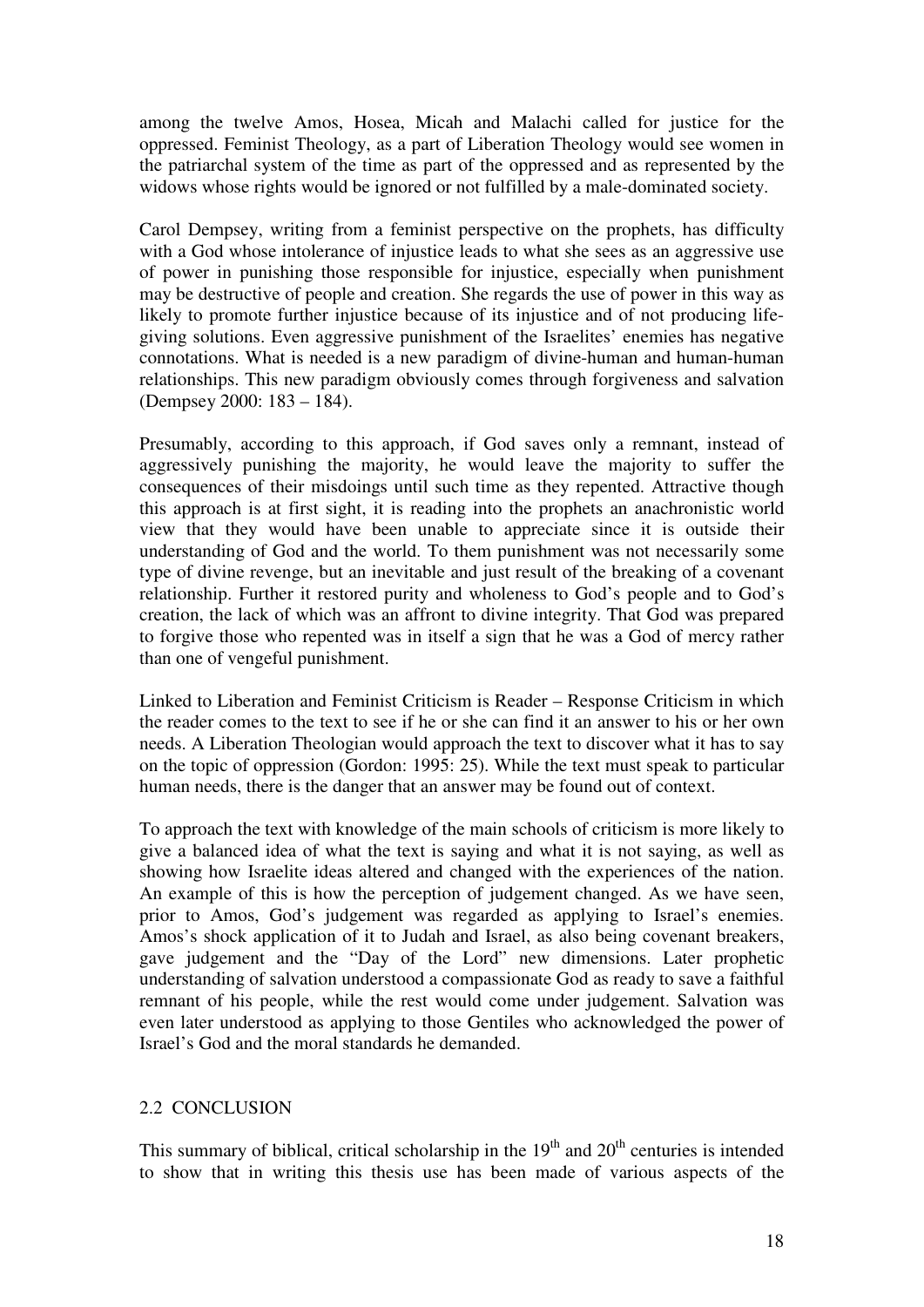scholarship of the past two hundred years. By using the results of historical and literary criticism the various prophets have been situated in the eras in which the prophecies were originally compiled. This enables the student to be aware of differing prophetic concerns at different moments in Israelite history. Most striking here are the differences between the pre-exilic prophets and post-exilic ones like Haggai and Zechariah whose primary concern was the rebuilding of the temple. Literary criticism allows one to become aware of the force of the metaphors used to suggest judgement and punishment and how they reflect the fears and experiences of an agricultural people of 2500 years ago. Reference to choice of vocabulary involving the "Day of the Lord," judgement and salvation helps to determine what is meant by a day, and how the form of God's judgement is more tinged with mercy than with retributive judgement. Salvation flows from God's mercy and reflects his love for humanity and creation. Redaction Criticism illustrates the various editorial layers in the Twelve as redactors have sought to reinterpret the "Twelve" in terms of the concerns of their life and times. Redaction Criticism in turn leads on to Canonical Criticism which illustrates how various redactors have deliberately linked the Minor Prophets by use of common vocabulary, phraseology, imagery and themes such as the "Day of the Lord", justice and salvation. Even Liberation Theology emphasises for us the prophets' concern with the collapse of justice in society in the lack of concern for, and the deliberate cheating of, widows, orphans and aliens.

To have attempted to use one form of scholarly criticism only would have narrowed the scope of the conclusions one could have come to in studying the topic of this thesis. Scriptural understanding is an ongoing process. Criticism of the shortcomings of the different schools of criticism is necessary in order to be able to develop new insights, but no new school of criticism develops in isolation from the various approaches which have preceded it. Perhaps the best way of approaching any texts is a balanced eclecticism with regard to critical approaches.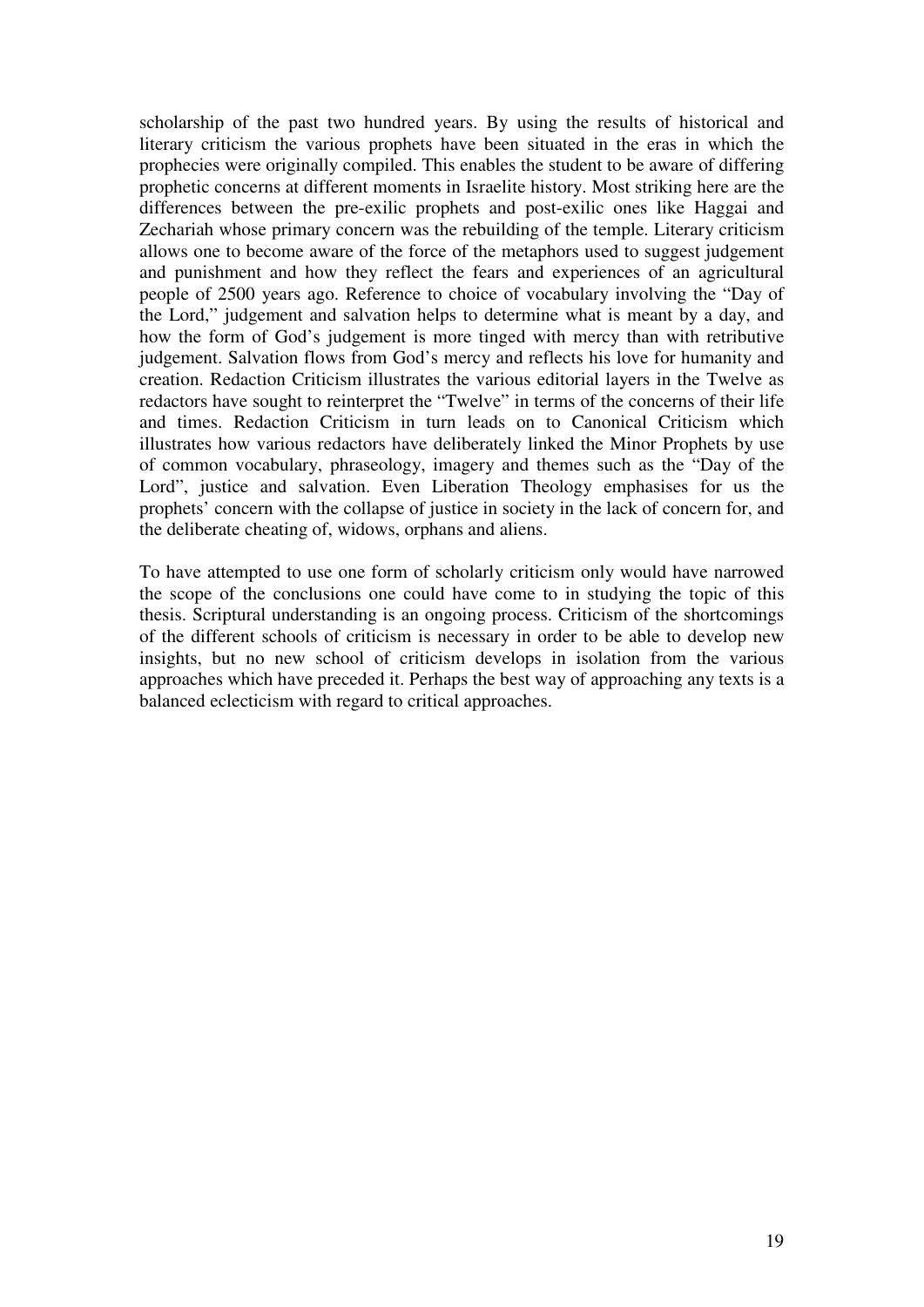## CHAPTER 3: HISTORICAL OUTLINE OF THE DEVELOPMENT OF ISRAELITE MONOTHEISM AS BACKGROUND TO THE \"DAY OF THE LORD\", JUDGEMENT AND SALVATION"

## 3.1 INTRODUCTION

Historical-, Form- and various types of Literary criticism have made us aware of how pericopae from differing periods of Israelite literary history have been edited together during the development of the Old Testament. When passages are analysed fairly closely, it becomes apparent that Israelite understanding of God changed with the passage of time as the nation sought to come to terms with God's role in its history.

Prior to the age of the prophets, for convenience, we may divide the Israelite understanding of God into four periods: those of the patriarchs, the Exodus, the settlement of Canaan and the beginning of the monarchy.

#### 3.2 THE PATRIARCHAL PERIOD

In the patriarchal period God is often named "God of our Fathers" (Deut 26:7) or "the Mighty One of Jacob" (Gen 49:24). This suggests a special relationship between the founders of the nation and God. He becomes the patron of a family which develops into a clan, and then a nation made up of various tribes. Unlike many of the gods of the time, the God of the patriarchs is not a mere local god, powerful in a specific area, but one who commands Abraham to leave Haran for Palestine and protects him in the lands through which he travels. This concept of a "high god" is probably derived from the Ugaritic pantheon. He is a God who guides and who rewards if obeyed. His command to, and relationship with, Abraham implies a covenant which is renewed with Jacob and is the forerunner of the Sinai Covenant. However, worship of this mighty God, biblically referred to as El, does not seem to have precluded the worship of other gods as we learn in Genesis 31:30 – 35, when Rachel, having stolen her father, Laban's, household gods, figurines called teraphim, hides them under her skirt while Laban searches her tent, apologising for not rising in his presence by explaining she is having her period.

Although Genesis 12:6 states that, at the time Abraham entered what was to become the Promised Land, the Canaanites were still living there, this is improbable. If they had been, there would probably have been much earlier mention of the worship of Baal which was to play so notorious a role in post-settlement Israelite history. Joseph's account of the dream he had, in which the stars, moon and sun bowed down before him, annoyed his brothers and earned Jacob's rebuke shows, at least, that the patriarchs were familiar with the cult of worship of the heavenly bodies (Wright, Murphy and Fitzmeyer 2004: 1225). The Joseph story is used to illustrate a God who has a plan of salvation within history to save his followers.

Such information suggests that the patriarchs were not monotheists but polytheists who acknowledged the power of a "high god". The Rachel episode suggests that their "high god" did not necessarily object to the worship of minor family gods.

#### 3.3 THE EXODUS AND SETTLEMENT IN CANAAN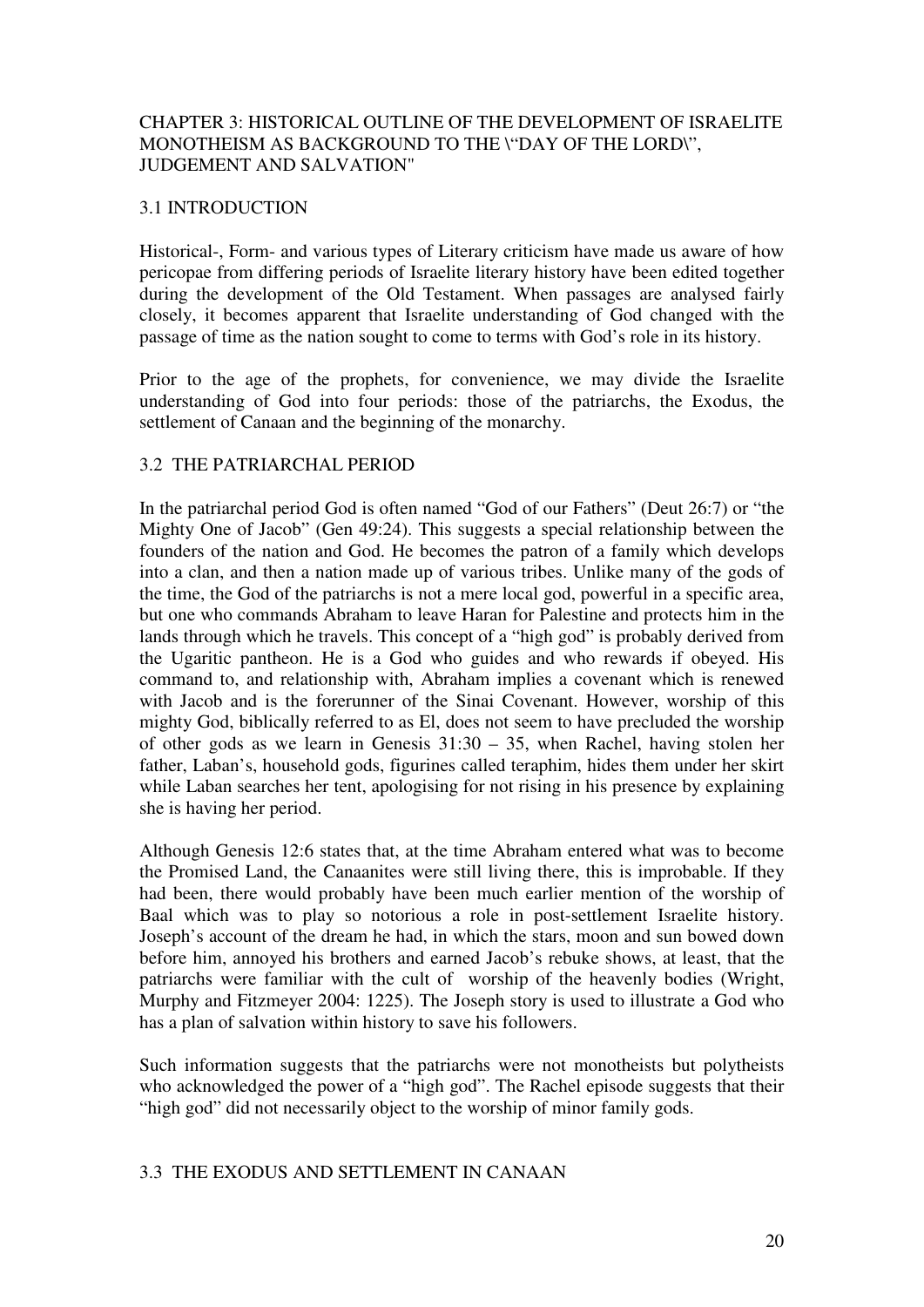The next great revelation of which we read is Moses confronted by God during the epiphany of the burning bush when he is out herding the flock of his father-in-law, Jethro [or Reuel (Ex 2:18) or Hobab (Judg 4:11] (Douglas1970: 529), a Midianite priest at the foot of Sinai. God reveals his name to Moses as YHWH and instructs him to lead the Israelites out of Egypt (Ex 3). Early Egyptian texts suggest that YHWH was a Midianite God and that by the  $14<sup>th</sup>$  century BCE he was worshipped by groups of Midianite and Edomite nomads. The Kenites also began to worship him and with the Midianites, through trade, spread the worship of YHWH into Canaan where Habiru tribes, who had not descended into Egypt, may have also begun to worship him. YHWH's worship may have been reinforced in Canaan by the arrival of the originally Habiru Exodus wanderers who had entered into a covenant with YHWH at Mount Sinai (van der Toorn: 1999 911 – 913).

The revelation of the meaning of the name, YHWH, to Moses as "I am who I am" or "I shall be who I shall be" may well be a later Israelite theological explanation. The epiphany to the Exodus Israelites on Mount Sinai with the pillar of fire, the clouds, the thunder and the shaking of the mountain suggests that YHWH may originally have been understood as a powerful storm God (van der Toorn 1999: 915-916). The Israelites already may have worshipped in Egypt the concept of an almighty God, since the God revealed at Sinai fits in with the patriarchal revelation of a "high god" who promises great things if his worshippers remain obedient. The idea that God would use Israel's enemies to punish disobedience is shown by Israel's defeat because of the sin of Achan (Jos 7).

Yet the God of Abraham was a more approachable God than the God of Sinai. Although, for example, he demanded much when he instructed Abraham to slay Isaac, God at the last minute stayed Abraham's hand. He was also a God who spoke and ate with Abraham, appearing to him in human form (Gen  $15:1 - 15$ ). Throughout much of Israel's history there was a tension between a deity who was a transcendent God whose covenant demanded much and a closer god who not only was in heaven, but also often present with his people on earth. The patriarchs, acknowledging God's concern for them, may have worshipped him as El Shaddai ("God who is able to fulfil his promises"), although this is questioned by some scholars (Manley 1970: 47).

YHWH seems to have become associated with El ("Father of Years" or "Ancient of Days"), especially after the settlement in Canaan. As "high god" El presided over the Council of the Gods. His consort was Asherah, who became transferred to YHWH as consort, hence the later appearance of Asherah poles in the Jerusalem temple, during the monarchy, and at the shrines where YHWH-El was worshipped. So YHWH began to be worshipped in association with other gods in a form of poly-Yahwism (van der Toorn 1999: 916-919; Armstrong: 1999: 29). It is significant that, although the Baals and other gods may have been worshipped in the Temple under the form of images, this does not seem to have been the case with YHWH, except, earlier, in the form of the Serpent from the Wilderness and the Golden Calf of Sinai (Lang 1983: 23; 36 – 37).

#### 3.4 THE EARLY MONARCHY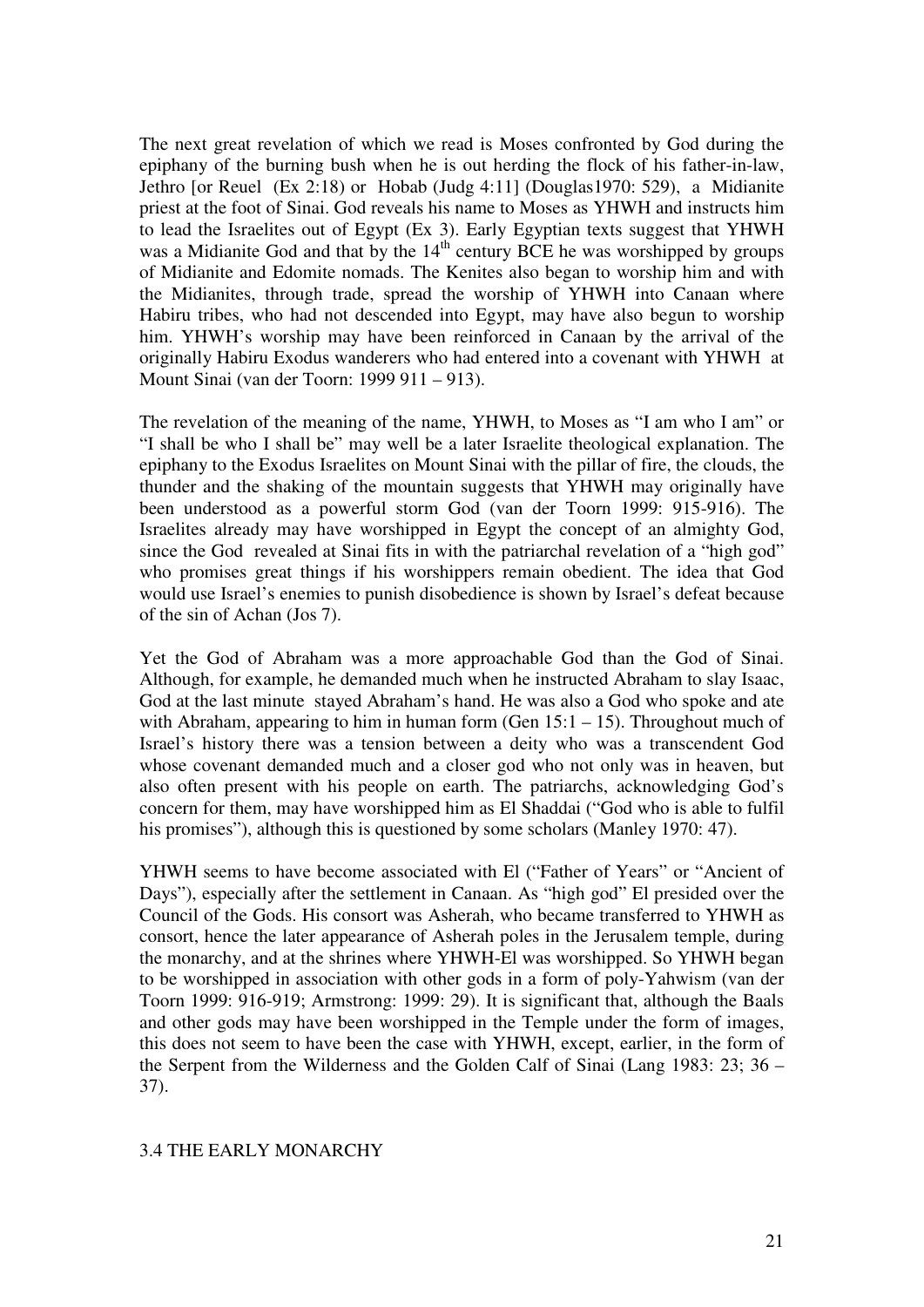Scriptural passages describing events of the early monarchy have not had polytheistic practices completely edited out. Saul consulted the Witch of Endor, who called up the spirit of the dead prophet, Samuel, despite Saul's having supposedly banned séances (I Saul 28:3 – 25). David, who seems to have been a staunch worshipper of Yhwh, also must have worshipped idols representing minor gods, for we are told that after he had married Saul's daughter, Michal, and had to escape from that king during one of his fits of jealous rage, Michal placed one of the household idols in David's bed to try to deceive those sent to capture him  $(I Sam 19: 11 – 17)$ . Under Solomon we are told that the temple was used as a place of worship not only of YHWH, but also of the gods of his foreign wives (I Kings  $11: 1 - 13$ ).

The major part of the books of Kings describes, from a Deuteronomist point of view, the polytheism into which the Israelites descended under the leadership of unworthy kings. The altars of the gods of surrounding nations were set up on the high places, at shrines like Bethel and Schechem and even in the Temple itself. It was not that YHWH was not being worshipped, and that the rituals of the cult were being ignored, but that other gods were being worshipped by the Israelites at the same time. This form of polytheism was probably following the practice of the Canaanite peoples amongst whom the Habiru, both the Exodus ones and the others, lived. After the nation split into the kingdoms of Israel and Judah ca 931 BCE poly-Yahwism became the norm in both kingdoms until the rise of what is sometimes referred to as a "YHWH – alone" party. The attitude of such a group is exemplified by Elijah's slaughter of the prophets of Baal at Mount Carmel (I Kings 18), by the reforms of kings like Hezekiah (716 – 687) and Josiah (640 – 609) and by the preaching of the canonical prophets (Lang 1983: 20 – 30; Block 352; Smith 1990: 120; Albertz 2000:  $92 - 98$ ).

That the empire of David and Solomon declined became seen as punishment for the worship of foreign gods by Solomon and his successors in both Israel and Judah. Defeat by enemies was a part of this punishment.

#### 3.5 THE AGE OF THE PROPHETS

#### 3.5.1 THE 8TH CENTURY BCE PROPHETS

Increasing literacy and use of writing from about the mid-ninth century BC led to the writing down of the words of prophets and to the production of the book of Deuteronomy. This brings us to the period of the canonical prophets who practised their calling from the  $19<sup>th</sup>$  century through the periods which led to the fall, first of Israel in the  $8<sup>th</sup>$  century BCE, and then of Judah in the  $6<sup>th</sup>$  century. They continued to prophecy during and after the Babylonian exile until about the mid  $5<sup>th</sup>$  century.

The prophets were followers of the "YHWH-alone" party (Smith: 1990: 147 -150). The ninth century prophets, Amos, Hosea, Proto-Isaiah and Micah were concerned about the righteousness of the people of Israel according to the Law of Yahweh. Amos was mainly concerned about the ruthless brutality of Israel's enemies and about social injustice within Israel. Hosea prophesied about the worship of false gods (4: 11 – 14) instead of YHWH alone. He likened worship of foreign gods to prostitution. Proto- Isaiah regarded the worship that was given to Yahweh as being divorced from righteous living (Is 1:10ff). Proto-Isaiah and Micah, like Amos, condemned social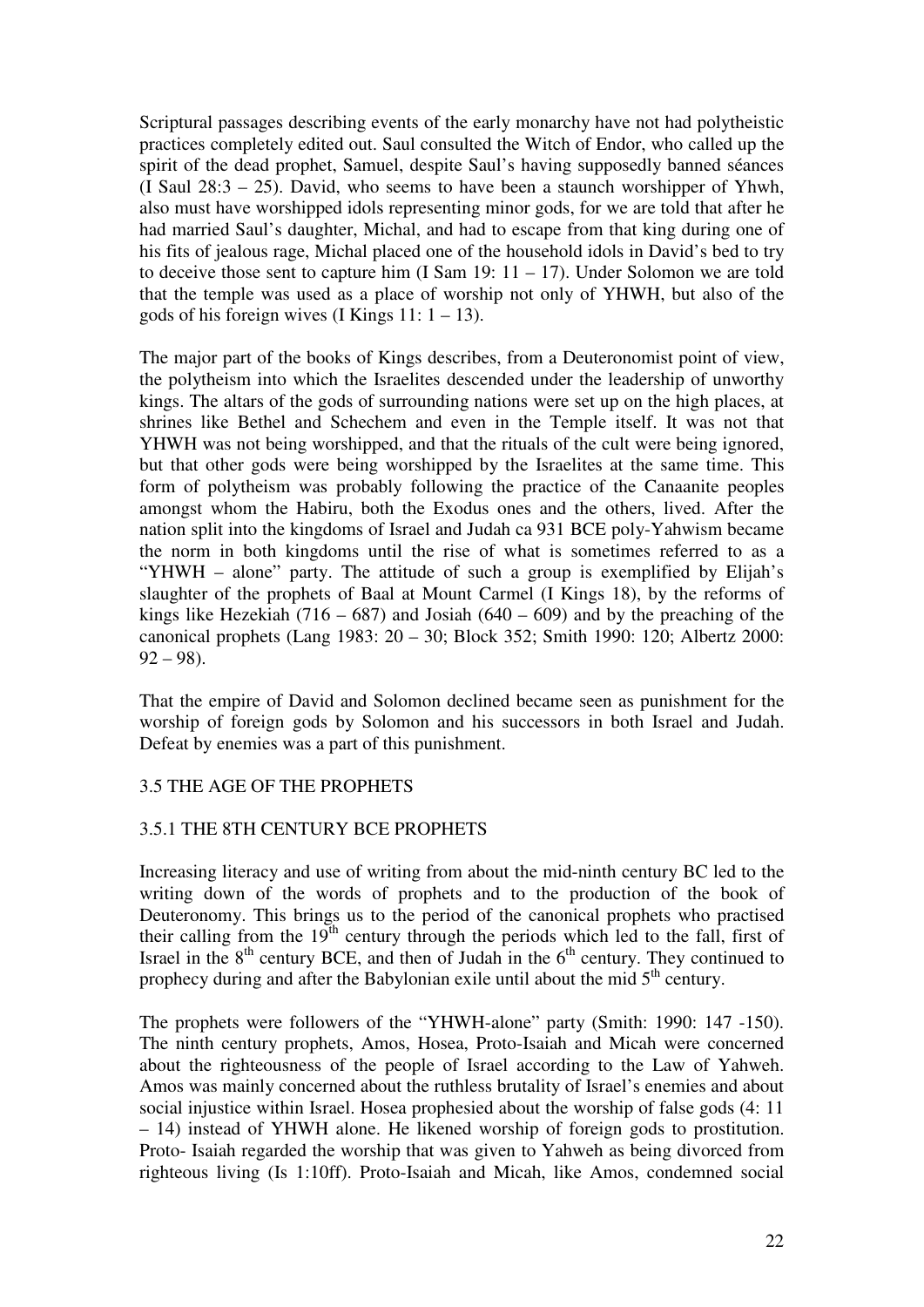injustice, for example the lack of recourse to law for the poor (Isa  $10:1 - 4$ ) and the expulsion by wealthy landowners of the smallholders of land (Mic 2:  $1 - 3$ ). Both Proto-Isaiah and Hosea condemned the governments of their day for placing faith in agreements with fallible, unreliable allies, rather than reposing trust in God (Hos 5: 12  $-14$ ; Isa 10:  $1 - 4$ ). For Hosea the only hope for his people was that they should be sent into a place of exile, as they were when they were sent by God to wander in the desert before they could enter the Promised Land. Then there would be a new possibility of the nation redefining itself religiously and rediscovering itself as a nation set apart by God: judgement followed by salvation (Albertz 2000: 94-95).

Followers of Amos and Hosea probably fled to Judah after the destruction of Israel by Assyria. There they would have promoted religious reform in conjunction with followers of Proto-Isaiah and Micah. Reform took place during the reign of Hezekiah (ca 716 – 687 BCE), when it is probable that the "Book of the Covenant" (Ex  $20 - 23$ ) was written. Images were banned (cf Ex 20: 3- 6), worship was centralised at official sites, especially Jerusalem and the high places were destroyed, debt-bondage was reformed (Ex 21: 2 - 6), justice for the poor as well as the rich was required (Ex 23: 1  $-80$ , the weak were to be fairly treated (Ex 23: 20 – 26), there was to be rest for all on the Sabbath (Ex 20:  $8 - 10$ ; 23:12) and fields were to be left fallow and what regrew on them was to be left for the poor  $(Ex\ 23: 10 - 12)$  (Albertz: 2000:  $95 - 96$ ).

To sum up, the Israelites had not yet become monotheistic. YHWH was the God of Israel who required worship from all Israelites. Other nations might worship other gods. Yahweh might indeed be the high God whom Amos imagined punishing the nations for their brutal treatment of their enemies and for not acknowledging him as such (Am 1 and 2), but other nations might worship their own, albeit inferior, gods. Thus we would say that, while the reforms of Hezekiah lasted, Israel was monolatrous rather than monotheistic. Monolatry was a development from the polytheistic-Yahwism of previous times. Socially, too, concern for the poor and marginalised, including slaves and labourers, was a definite advance (Smith: 1990: 150 – 152).

## 3.5.2: DEUTERONOMY AND THE 7TH CENTURY BCE PROPHETS

The social and religious forces of the past were too strong for the reforms of Hezekiah, and, under kings less zealous about the worship of Yahweh alone, Israel slipped back into polytheistic-Yahwism under his successors, Manasseh (687 – 642 BCE) and Amon (642 – 640 BCE). However there was now a much greater impetus to worship only YHWH, because of Hezekiah's reforms which had been stimulated by the prophets. Upon the death of Amon, it would seem that a reform coalition of the Jerusalem bureaucracy, priesthood, rural nobility, the prophetess Huldah and the young Jeremiah succeeded in putting the eight year old Josiah on the throne. Josiah's name itself means "YHWH supports" and perhaps they felt that they would be able to influence him (Waite 1970: 664 – 665; Albertz 2000:96 – 97).

It was during the reign of Josiah that what is probably the core of the book of Deuteronomy was found in the Temple and read to the king who then initiated the Josian reforms. No-one is sure who wrote the core of Deuteronomy. Perhaps one may be a little suspicious of its "convenient" discovery by the reforming party and it may have been a deliberate production of the reformers, who later became known as the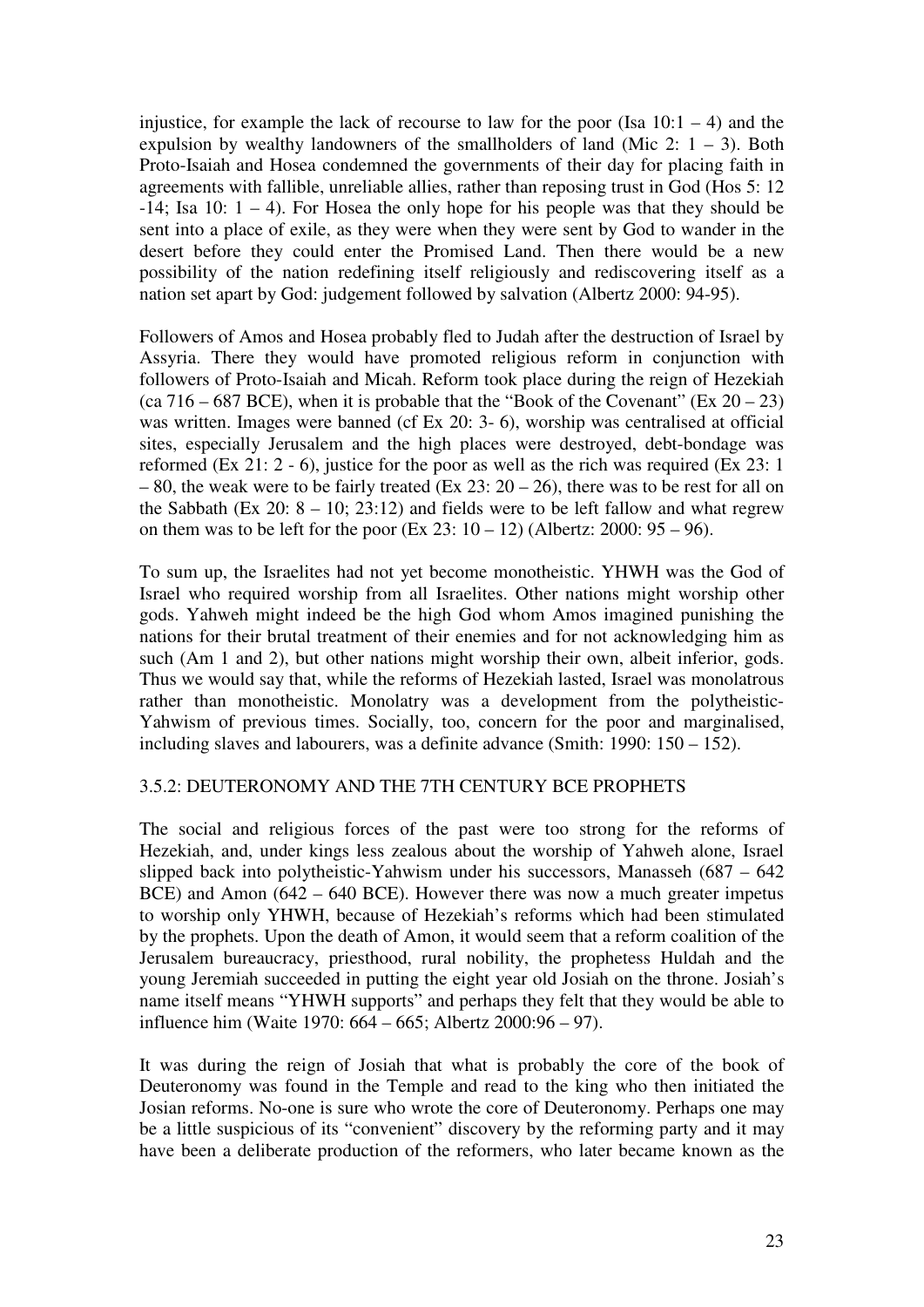Deuteronomists. It has been suggested that it was the work of the priest, Hilkiah, and Josiah's secretary, Shaphan (Armstrong 1993: 65; Lang 1983: 38 – 41).

The thoroughness of the reforms shows that by the time Josiah was adult the reformists were confident of the support of the king and of their own position of power. Regional shrines of YHWH at Bethel in the north and Hebron and Bethlehem in the south were destroyed and all worship centralized in Jerusalem. The Temple was cleansed of all artefacts to do with the worship of other gods. Even family sacrifices to YHWH could only be offered in the Jerusalem Temple on the occasion of pilgrimage festivals. Ancestor worship was permitted, but necromancy forbidden. Children were to be taught a summary of Yahweh's relationship with his people Israel (Deut 6: 20 – 25). When offering a personal sacrifice to God at the altar in the Temple, the giver recited an account of God's dealings with his people (Deut 26; 1 – 11) (Albertz 2000: 96 – 97).

Apart from these ritual reforms, social reform was more thorough than before. Debt was to be remitted every seventh year (Deut 15:1-3;7-11). Those Israelites who had been sold into slavery because of their debts were to be given start-up capital on their release from slavery (Deut 15:  $12 - 18$ ). Every third year tithes were to be given to the needy (Deut 14: 28). At the pilgrim festivals, when the people travelled to Jerusalem, the wealthy were to share their feasts with the poor (Deut  $16: 1 - 17$ ). The Deuteronomists saw exclusive worship of YHWH in Jerusalem as encouraging national and racial unity (Albertz: 2000 97 – 98).

Deuteronomy emphasises the importance of Moses as God's lawgiving prophet. He came to be seen as the writer of the book. God's role in the settlement of his people in the Promised Land was also emphasised as Deuteronomy was developed and edited. The writing of Deuteronomy began the emphasis on "the book" in Israelite religion. This was later to be extended to the rest of the Pentateuch and the whole Old Testament. The Israelites were taught to see themselves as a chosen people in an unique covenant with God. It is perhaps debateable whether all of the reforms were enforceable and not just utopian in outlook, but they gave the nation a sense of a high moral calling and provided a basis of theology which was extended during the exile (Albertz: 2000 97-98). It is significant that the reforms were both ritual and social, reflecting the outlook of the prophets, both of the ninth and eighth centuries BC. This shows how great the importance of the prophets was not only in recalling the people to their covenant relationship with God, but also in developing the theology of the Israelite community towards monotheism rather than monolatry.

 Amos had been the first to prophesy a day of judgement for Israel and saw little hope of redemption for the nation. Hosea, conscious of God's intense love for his people, saw a chance of redemption for those who would repent. Proto-Isaiah was conscious of the holiness and power of YHWH. False worship and oppression derogated from his holiness. Yahweh worked through historical events and had a plan for his people involving punishment and redemption for a remnant (Jensen and Irwin: 2004: 230). Micah saw the people of Judah as living under a false sense of security, neglecting the requirements of YHWH by permitting social injustice and adapting God's word to the prevailing attitudes of society, thus ignoring the requirements of covenant. God would punish Judah, but through a remnant he also foretold redemption (Laberge 2004: 250).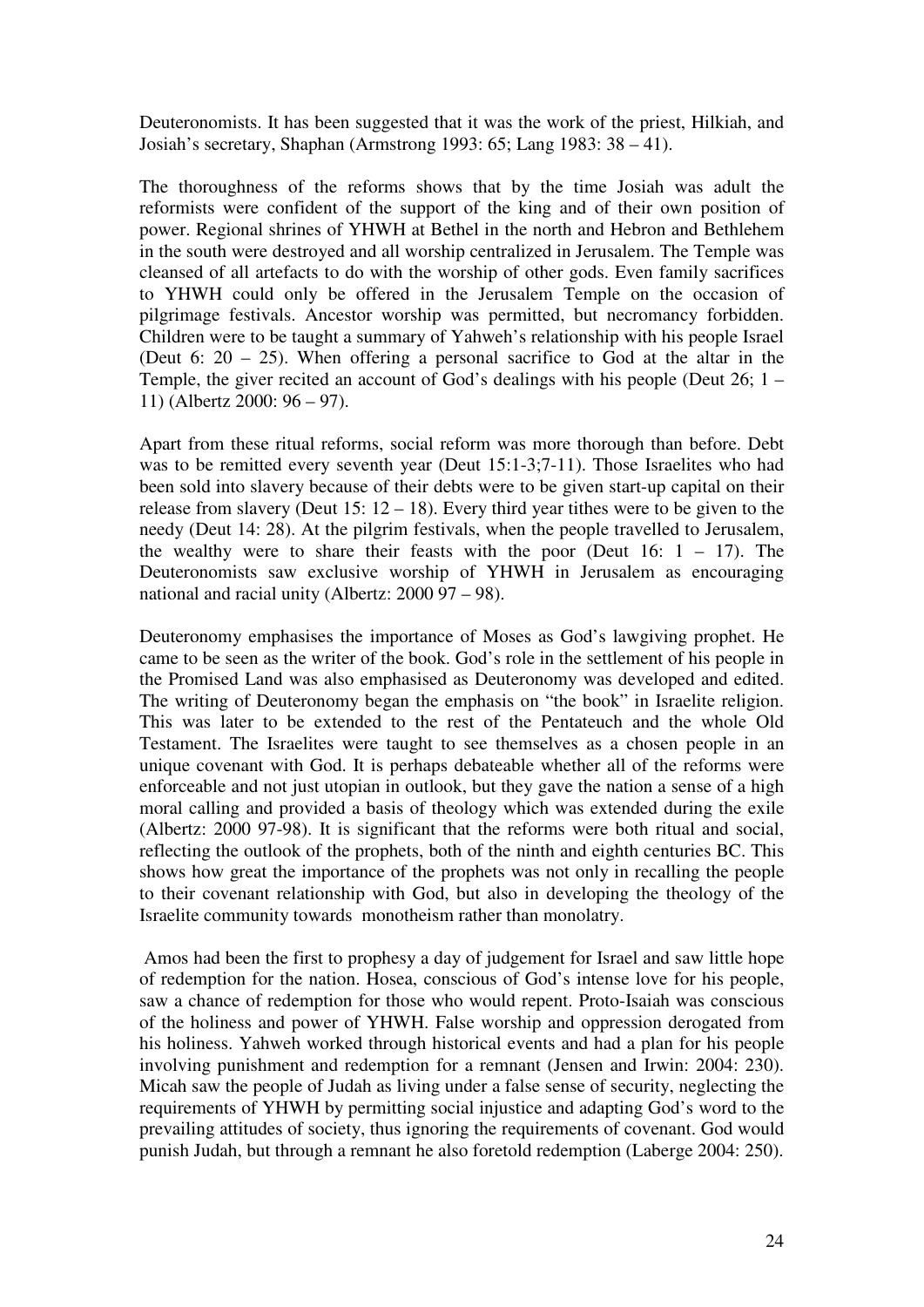The prophecies of destruction of the kingdom of Israel, as foretold by Amos and Hosea, took place in 722 BCE with the fall of Samaria to Assyria. It seemed they had been proved to be true prophets. Proto-Isaiah's prophecies, insofar as they referred to Israel, had also been proved true. The political threat of Assyria to Judah was so acute that it seemed very likely that his prophecies and those of Micah might well prove to be true for Judah as well. The role of the prophets had been given added importance and influence by the truth of their predictions.

The approximately one-and-a-half centuries between the fall of Israel to Assyria and the fall of Judah to Babylon, doubtless led in Judah to a decreasing sense of the immediacy of disaster if God's law and covenant were not obeyed. A new generation of prophets arose in the seventh century to predict the fall of Judah. For Zephaniah (active 640 – 609) the dominant theme was the coming of the Day of YHWH when he would punish the unfaithful ex-vassal states of the Davidic kingdom and Judah itself for their false worship. The rebellious and arrogant would be destroyed, but a small number of purified and repentant people would be saved. A later editor, who saw these prophecies fulfilled in the fall of Judah to Babylon, magnified the hope of restoration in 3:9 -20 to encourage the exiles.

Nahum foresaw the destruction of Assyria, the destroyer of Israel and enemy of Judah. Although the destruction of Israel may have been divine punishment, the cruelty of Assyria to Israel and other defeated nations had offended God's sense of justice and Assyria too would suffer cruelly and fall. The third of the  $7<sup>th</sup>$  century Minor Prophets, Habakkuk, questioned whether there was any justice for those on earth. God showed his hatred of hubris, greed, social injustice and idolatry and revealed that he himself would appear prior to a battle with the forces of chaos, which would bring fear to humanity and then salvation. What was required was obedience and faith (Wahl, Nowell and Ceresko 2004: 255; 258; 261).

#### 3.5.3: PROPHETS OF THE BABYLONIAN EXILE

These prophecies were strengthened by those of Jeremiah and Ezekiel. Jeremiah's prophecies spanned the last years of the kingdom of Judah and the opening years of the exile. He sought to define what true worship of YHWH entailed and warned that the war threatening Judah was punishment for Judah's sins. In the book of Jeremiah we learn the frustrations and mental and physical suffering that being a prophet could bring, including having his prophecy proved true and yet not accepted, even despite the exile. Jeremiah foresaw a restoration of Judah and Jerusalem under a righteous descendant of David (chaps  $32 - 33$ ) (Couturier 2004: 266 – 269). Haggai and Zechariah, the immediately post-exilic prophets, were to pick up on this idea of a messiah as found in both Isaiah and Jeremiah and to see in Zerubbabel a hoped-for fulfilment of such a righteous descendant. Ezekiel prophesied in Babylon during the exile. Both he and Jeremiah were opposed to the attempts of Zedekiah to shake off Babylonian control by forming an alliance with Egypt. The exile was God's punishment and both prophets saw it as God's call to the nation to prosper in the situation in which it found itself until God used events to restore his people. The people were to be obedient to God's vision, not their own fallible one. Israel's primary call was obedience to Yahweh.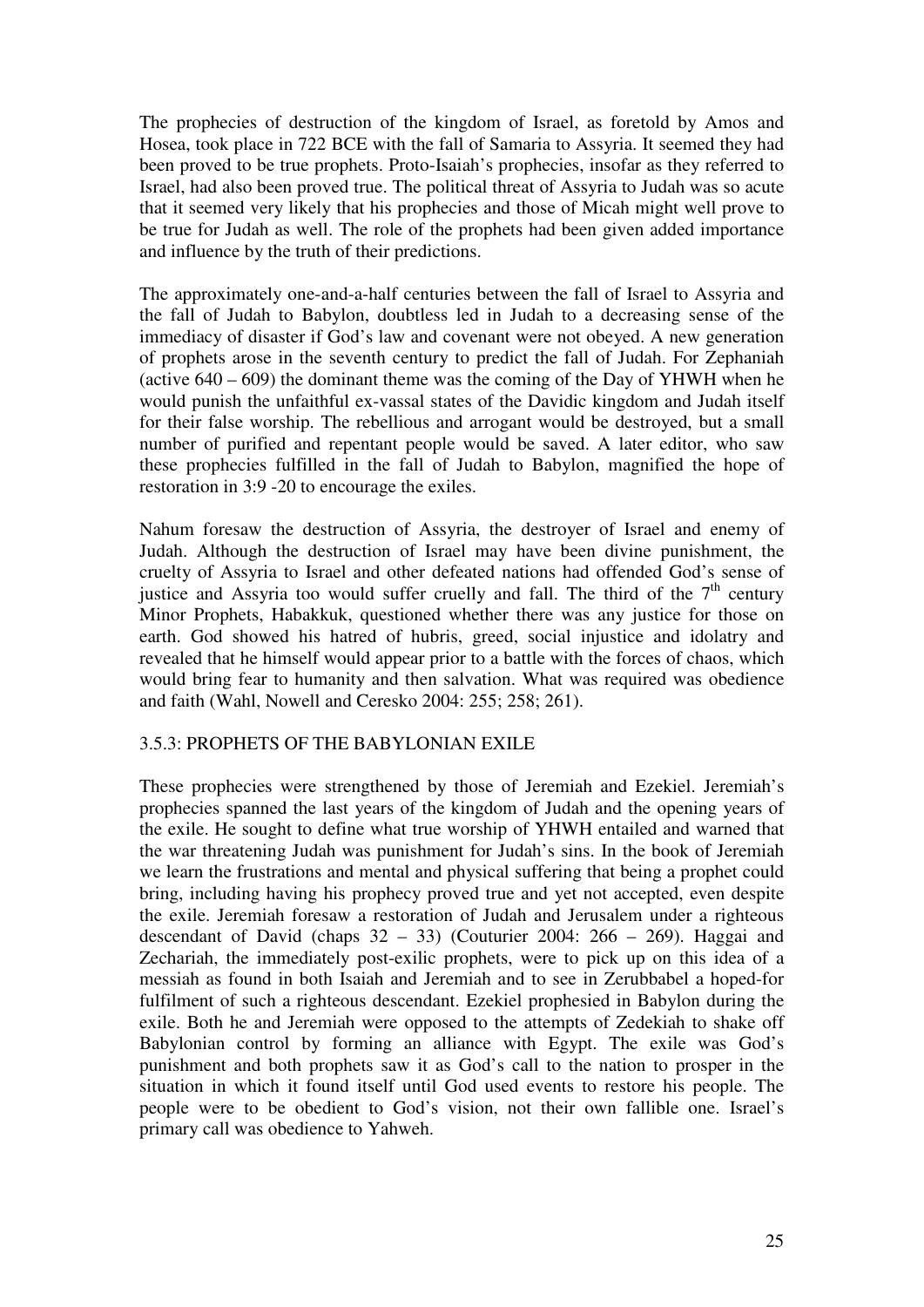The book of Ezekiel shows signs of various redactions, especially a priestly one. Chapters 38 and 39 seem to be an addition in apocalyptic style to bring the book into line with the general trend of the redaction of the prophetic books. Redemption and restoration would occur after a final battle of good against evil and God would return in glory to a new temple with a purified cult to rule his people (chaps 40 -48) (Boadt 2004: 306-309). Deutero-Isaiah pictured salvation in terms of a new exodus under a servant of God who would be a champion of justice. However, salvation was not through any human leader, but, through Yahweh, Israel's redeemer and re-creator [Stuhlmueller: 2004: 329 -332]. The prophecies of Jeremiah, Ezekiel and Deutero-Isaiah appeared to become true, when, under Cyrus, Israelites were allowed to return to Jerusalem, with permission to rebuild the Temple and re-establish the cult.

The exile was to prove a turning point in the Israelites' understanding of the nature of God. He was no longer the God of Israel who punished his people, or the God of gods who punished those nations which acted cruelly towards Israel and other peoples against his will. He began to be seen as a God in whose control was history and who used the nations as he wished to fulfil his will. From this conception of God, it was but a small step to regarding him as the only true God. Israelite understanding of God had moved from monolatry to monotheism (Lang 1983: 44 -46).

Deprived of the Temple and its worship, the Israelites felt impelled to record their history and religious experience so that it could be taught to scattered exiles in order that they and succeeding generations might know and learn their heritage as God's chosen people. The religious leaders gathered together the traditions of their people which may already have existed to some extent in written form. Much of it was probably still oral. A process of selection and editing took place. The Yahwist tradition of Judah, fused with the Elohist tradition of Israel was given a Deuteronomist interpretation. Genesis, Exodus, Leviticus, Numbers and Deuteronomy became an amalgam of tradition, history, revelation and legal requirements, the last of both a cultic and a social nature (Albertz 2000: 101 – 106).

The probable leaders of the Deuteronomist group who undertook this overhaul of Israelite religious tradition were the families of Jehoiachin, the last king of Judah, and of Hilkiah, the high priest. The books were attributed to Moses, not because he had written them, but because he was the towering, central figure of Jewish history to whom God had revealed himself and who had received the basis of the Law at Sinai. This process of editing was one that was to go on for about two centuries not only to the Pentateuch or the Law, as the first five books came to be called, but also to the oracles of the prophets and to the historical literature. Such editing, which would be regarded as unauthorised in our day, was not regarded as cheating or a form of plagiarism, but as adapting the scriptures to God's revelation given to his people during the course of their history. It was only when people began to regard scripture as something which ought to remain fixed and immutable, that we began to acquire the Talmud and later commentaries. During the exile it is possible that the first development of synagogues took place as places where Israelites could gather to worship and learn about God through reading those scriptures which had been produced, and to strengthen each other to uphold their faith and customs amidst foreign and pagan influence (Lang 1983: 41-44; Albertz 2000: 101 - 106).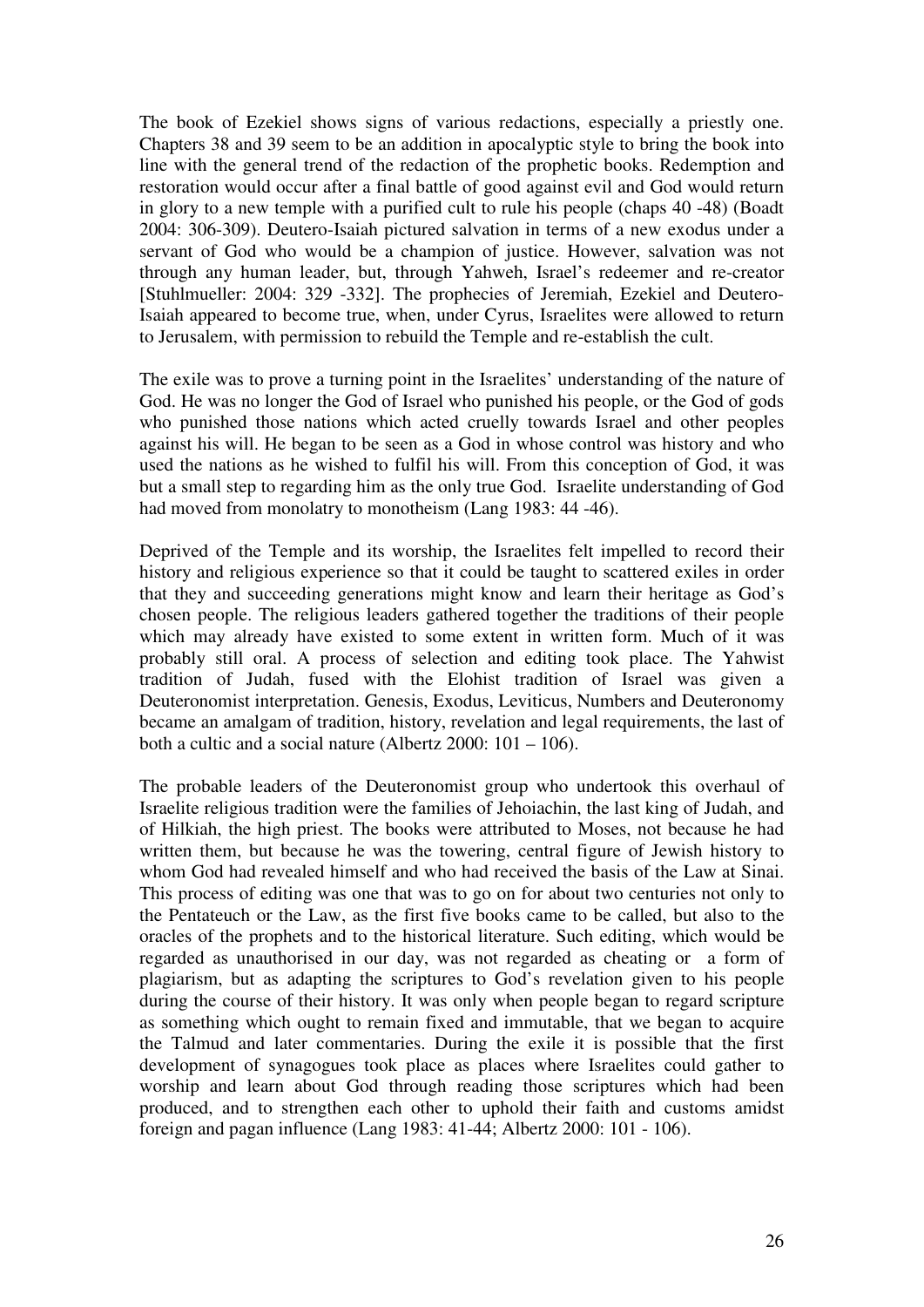The fall of the Babylonians may have helped the Israelites to begin to believe that God was indeed working on behalf of his people. He had allowed the cruel Assyrians to be destroyed by the Babylonians, now the Babylonians had in turn been overthrown by the Persians, who had had no hand in the destruction of Israel or Judah. The Israelites themselves had been punished for worshipping false gods along with Yahweh. The Persian religion of Zoroastrianism adopted by Darius I, with its belief in the one God, Ahura – Mazda, and a perpetual battle between the forces of good and evil, was much closer in alignment to Israelite belief, and would indeed, for example, in the matter of the existence of angels, come to influence it (Millard 1970: 971). From Zoroastrianism also Israel probably acquired some of its apocalyptic ideas, such as that of a final battle between the forces of good and evil as well as creation myths, such as the one added by priestly redactors to the beginning of the book of Genesis (Lang: 1983: 46 – 48). Under Persian rule the Israelites were freer to worship YHWH, who may have been regarded by the Persians as Ahura – Mazda in another guise, and were allowed to return to Jerusalem and re-establish Temple worship. Most likely the return was mainly due to a different political approach in treating subject peoples and retaining their loyalty.

At the time of the return, the Israelites were not completely united in political or theological outlook. Those who wrote Deutero – Isaiah saw in Cyrus Israel's saviour (Is 41:2ff) who had been ordained by Yahweh from the beginning of time to restore Israel (Is 41: 22ff; 46: 9ff). Yahweh was the God of not just the history of Israel, but of the whole world. Yahwism as a faith was open to all. Israel had not been called to rule the world, but to be an example to the nations (Is  $43: 10 - 12$ ;  $44:8$ ;  $55:4$ ) as Yahweh's servant and to help to bring righteousness to the nations (Is  $42: 1 - 4$ ), even to be a scapegoat (Is  $52: 13 - 53: 12$ ). The covenant with David became a covenant with Israel as a nation (Is  $55: 1 - 5$ ) (Albertz: 2000: 106 -107).

A priestly party developed around the priestly prophet, Ezekiel, but went beyond Ezekiel's thinking. Ezra, whom Artaxerxes I sent to those Israelites who had returned under Cyrus, was a priest and scholar of the Law (Ezek 7:11). He was allowed to take Israelites who wished to return to Judah with him. Under Ezra and Nehemiah many of Ezekiel's ideals were to be put into practice. Ezekiel was keen to have priestly control of the Temple and religious authority protected from a restored monarchy or from the secular power. (Ezek 43: 1- 12; 44:4; 46:  $2 - 8$ ) He proposed a new organization of post-exilic Israel (Ezek 45: 1- 9; 46; 47:  $13 - 48:29$ ) in which the Temple was to be separate from the city and royal palace. Priests and Levites were to live adjacent to the Temple. The king would provide the animals for the regular sacrifices and the tribes would have land re-allocated. This would provide for a just kingdom, in which the king had been allocated his own land, so that there would be no reason for royal oppression. A pure cult could be maintained under priestly authority. In his proposals Ezekiel showed that he was well aware of the religious, political and social problems which had dogged pre-exilic Israel and against which earlier prophets had inveighed (Albertz: 2000: 107 – 108).

Going beyond Ezekiel's prescriptions, priests of Zadokite descent created a group known as the Levites, who were kind of second class priesthood. The Levites consisted of the descendents of the priests of the non-Jerusalem shrines whose purity had been compromised by having been involved in sacrifices to idols. To give this arrangement authority they backdated it to the time of Moses. This backdating was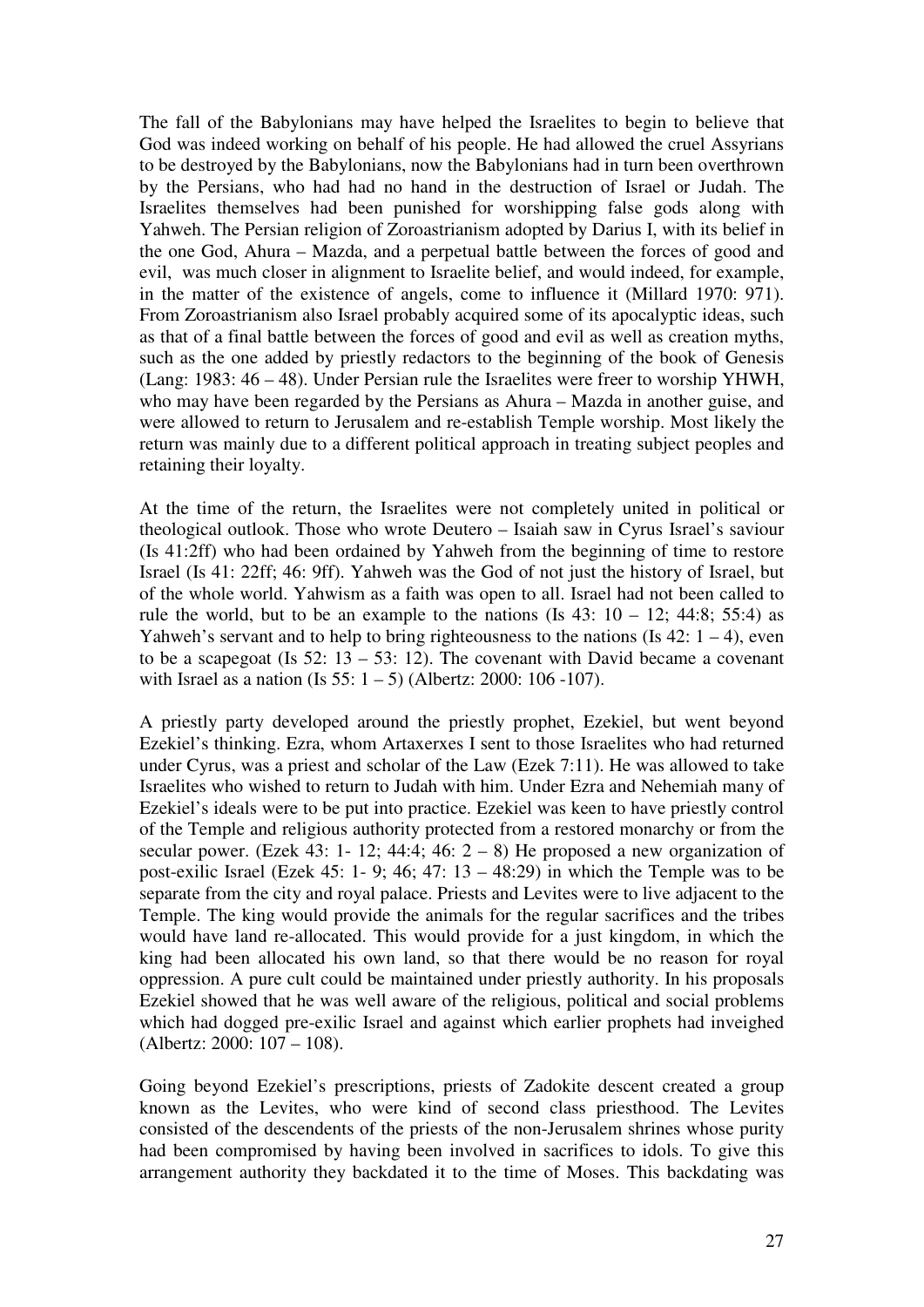done during the editing of material which became part of the book of Numbers (Num 16: 8ff). It was not only priestly purity that was of concern, but also national purity. Marriage with outsiders had led to the worship of their false gods within Israel and by Israelites. When the fact of marriages between returned Israelites and foreigners was brought to the attention of Ezra, he summoned the people and made them divorce their foreign wives (Ezek 9:  $1 - 10$ : 44). Ezra is reputed to have been the leader of the priestly editors of the books of Chronicles. Chronicles gave a priestly account of Israelite history from the time of David through the period of the kings (Wright 1970: 408 – 409; Albertz 2000: 107 – 108).

 The Deuteronomists, during the exile, revised the book of Deuteronomy adding detailed regulations for Israelite society and for its worship. They looked for the restoration of the Davidic line of kings. At first they could be hopeful that this was part of God's plan, since Zerubbabel, a grandson of King Jehoiachin, returned with the priest Joshua as leader of those Israelites who came home in 537 BC. Together with Joshua he was responsible for the laying of the foundation of the Second Temple and of taking the lead in further rebuilding in 520BCE. There seems to have been a movement to make him king and, perhaps, because of this, he suddenly fades from the scene. Possibly, having gained wind of this movement, the Persian authorities recalled him (Wright 1970: 1359; Lang 1983: 44 – 45).

#### 3.5.4: THE POST-EXILIC PROPHETS

The period of the Restoration was not without its prophets. Haggai and Zechariah helped mobilise the people into rebuilding the Temple (Ezra 5: 1ff). Haggai declared that the reason for the people suffering poverty was that they had looked to their own interests first, building comfortable houses instead of acknowledging God by rebuilding the Temple. Only when the Temple had been rebuilt, would God favour them with good harvests and wealth (Hag 2: 6- 9). Both prophets saw in Zerubbabel hope for the restoration of David's line. Zechariah prophesied increased power for Judah and when questioned on fasting declared that fasts in the new Israel would become feasts. It is possible that the prophecies of Haggai and Zechariah, when they came to the ears of Darius II via his representatives in Judah, may have helped lead to Zerubbabel's recall (Albertz: 2000: 109).

Henceforward there was to be no Israelite governor-general in charge of Judah. A Persian satrap supervised two colleges who administered local affairs. These were the colleges of elders and of priests. This delegation of authority satisfied the leading families in the land who made up the college of elders, as well as kept the priests happy. The failure of the prophecies of Haggai and Zechariah, concerning the reestablishment of the royal line under Zerubbabel, proved a blow for prophecy. Such prophecy as was still to come began to be more eschatological in outlook and was influenced by apocalyptic thought.

The process of editing of scripture continued in the post-exilic period and Zechariah was rehabilitated, as it were, by the addition of chapters 9 to 14. Indeed chapters 9 to 11 may be the result of one redaction and 12 to 14 of another. Both these additions are apocalyptic in nature, foreseeing the coming of God, judgement punishment and the salvation in Jerusalem of the faithful. In the post-exilic period the twelve minor prophets are considered to have undergone redactions which unified them by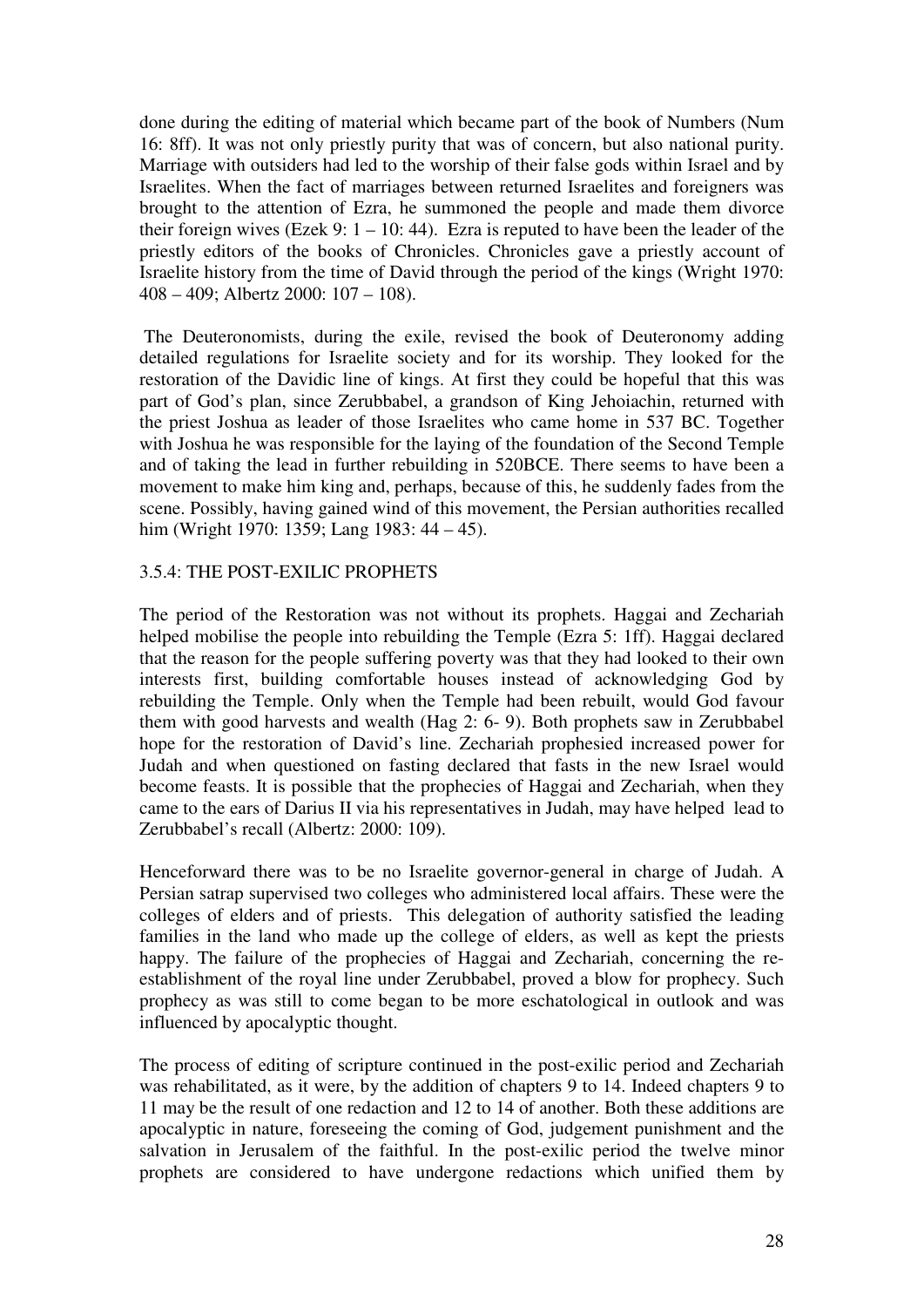highlighting repeated themes and giving them an eschatological and apocalyptic vision of the "Day of the Lord", so that together they came to be referred to as the "Book of the Twelve"(Albertz 2000: 110).

Several prophetic works were still to come. Firstly there were the prophecies if the school of Isaiah which still had a following in the post-exilic period. Trito-Isaiah did not share the narrow nationalist religious views of Judah's leaders and was not satisfied with the increased ritualism which was becoming a facet of Israelite religion. The authors regarded the worship of Yahweh as open to all. They foresaw a time when the true faithful would be comforted, false religious leaders would perish, the New Jerusalem would come as prelude to a new heaven and a new earth when all true believers in Yahweh would worship him in his house.(Stuhllmueller 2004: 332). Reaction to such prophecies from those in authority seems to have been scornful (Is 66:5).

Malachi was concerned about the state into which the rituals of the re-established cult seemed to have fallen. He condemned the offering of imperfect animals. Those who offered full tithes of the best of their crops would win divine favour. He was concerned about foreign marriages. Had the repudiation of foreign wives been less thorough than the book of Ezra leads us to believe, or had marriages with gentiles taken place again? He was also concerned about callous divorce of Israelite wives and warned that God was their protector. Only those who were faithful to God would be blessed. The original version ended with a day on which the proud and evil would be burnt. For the obedient it would be the dawn of a new day (Mal 4:  $1 - 2$ ) Malachi was also subject to editing. Two appendices were added in chapter 4 verses 4 to 6. The second of these in verses 5 and 6 prophesied a coming "Day of the Lord", for which Elijah would come as forerunner (Albertz 2000: 110; Cody 2004: 359 – 360).

Later additions to the "Book of the Twelve" were Joel, Obadiah and Jonah. Joel was probably written in the last part of the  $5<sup>th</sup>$  or the first part of the  $4<sup>th</sup>$  century BC. The metaphor of a plague of locusts is given a cosmic significance. A destructive army invading Judah becomes a symbol not only of national judgement, but of a battle which will accompany God's judgement on the nations in the Valley of Jehosaphat, giving to the end of the book an eschatological and apocalyptic tone (Mallon 2004: 400). In the very short book of Obadiah, from much the same period as Joel, the destruction of Judah's enemy, Edom, is foretold. This will be followed by a "Day of the Lord" on which the punishment of the nations will occur (Mallon 2004: 404).

Dating Jonah is more difficult. Although set in Assyrian times, it is variously dated by scholars as having been written from somewhere about the beginning of the  $6<sup>th</sup>$ century to the end of the third century BCE. Its topic is judgement and forgiveness. The prophet longs for Assyria to be judged, but is sent to pronounce to the Assyrians that, if they repent with genuine sorrow, they will receive forgiveness. Judgement may be avoided, in other words, by genuine repentance. This is a warning to all humanity and especially to the Israelites (Ceresko 2004: 580 – 581).

# 3.6: THE AGE OF REDACTION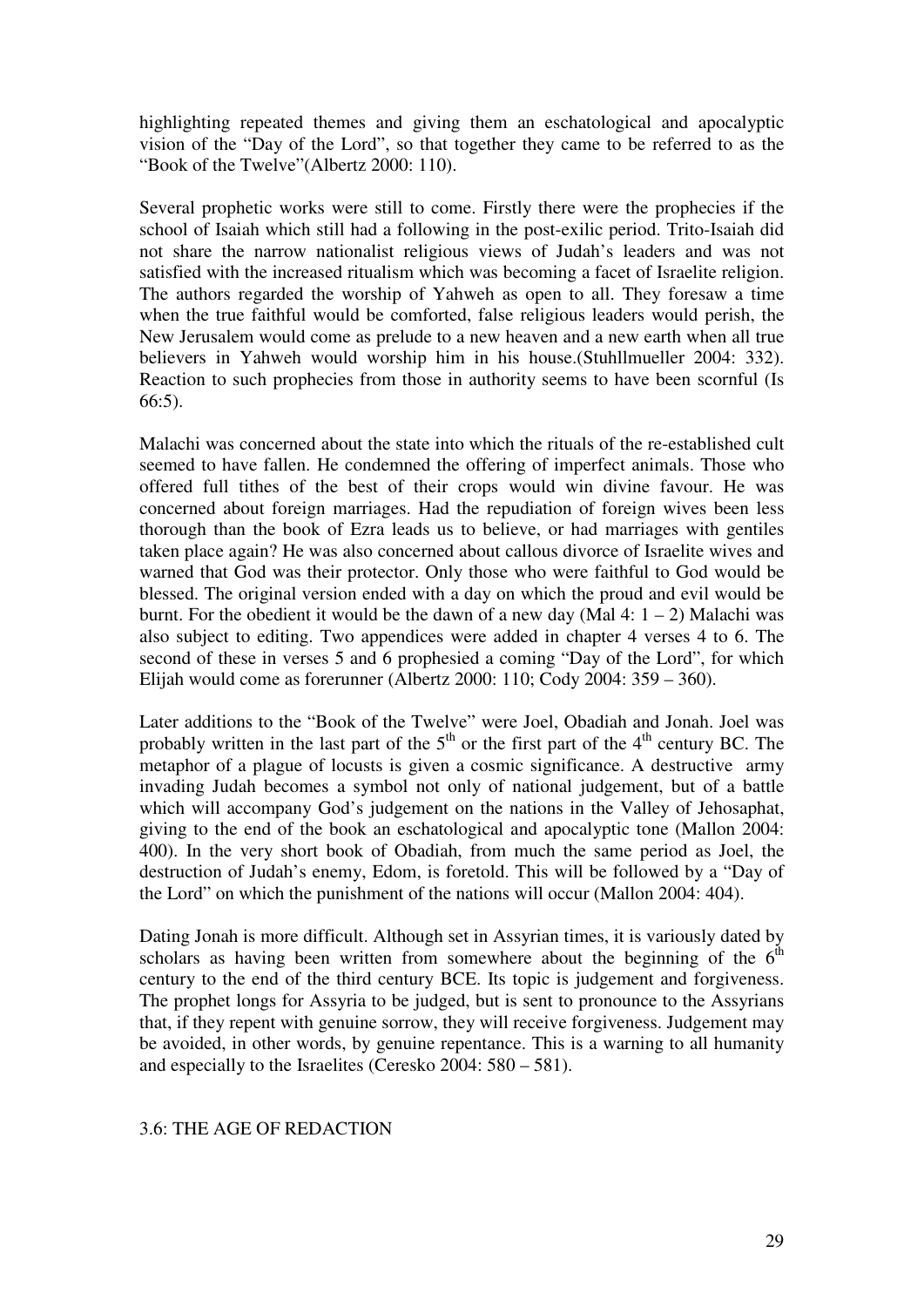The attitude of the Persian government towards its subject peoples had far reaching effects on Israelite society and religion. It was ready to uphold the various peoples' laws and religious customs. This gave impetus to the codification and editing of Israelite law. The Councils of Elders and Priests set about codifying all laws, religious principles and practices so that these could apply to Israelites throughout the empire. This code would receive imperial backing. What was produced was something of a compromise between the interests of the Elders, representing the laity, and the priesthood (Albertz: 2000: 112).

Lay theologians emphasised the role of the call of lay leaders in Israel's history. The history and traditions of the patriarchs were stressed. So was the role of Moses as the lawgiver and greatest of the prophets (Num 12:  $6 - 8$ ). To minimise the role of the priesthood Israel was defined as "a kingdom of priests, my holy nation" (Ex 19:6). As legitimization of the Council of Elders, seventy elders were seen as appointed by Moses to share with him in the judging of the people (Num 11: 11ff.).

The priests sought to stress the cultic aspects of Sinai (Ex  $25 - 31$ ) and of the service of God in the Tabernacle (Ex  $35 - 39$ ), of which God, himself, had dedicated the sanctuary (Ex 40). Sacrificial rituals were worked out in detail (Lev  $1 - 7$ ) and a series of holy days such as Yom Kippur (Lev 16) instituted which would make the Temple, as successor of the Tabernacle, the centre of worship and holiness through sacrifice (Lev 4: 5; 5: 15ff). It would be the unifying focus of the nation and would be under priestly control. Only the sacrifices of the Zadokite priesthood could avert God's anger Num  $16 - 18$ ). The emphasis on the consecration of Aaron as high priest and of his direct descendants (Ex 28 – 29), as appointed by God at Sinai, allowed the priesthood, in the absence of a king, to develop the position of High Priest who could fulfil the role of a national leader. The Creation Story in Genesis 1 was a priestly addition which allowed co-operation with other nations as descendants of Adam. This had the effect of giving religious sanction to co-operation with the Persian authorities (Albertz 2000: 111 -114).

As we have seen, the priestly emphasis on Israelite purity had its effect on families where there had been mixed marriages. The development of a detailed ritual code made it difficult for many amongst the poor, especially farmers, to maintain ritual purity, for example, regarding work on the Sabbath. Many poorer citizens were almost bankrupted by Persian taxes and temple tithes. A split developed between rich and poor and many of the grievances of the poor are to be found in the psalms in which the rich are accused of having wealth as their god (Pss 37; 49; 52; 62; 73;94; 112). Those amongst the wealthy who were concerned about the plight of the poor, and sought to help them, became known as the Righteous or Pious.

The book of Job is a discussion as to why a righteous man who helped the poor should suffer rather than a callous person. The poor upheld the teaching of the prophets concerning social justice and the protests of Malachi are a contemporary condemnation of social evils (Mal  $3: 4-5$ ). The poor began to regard themselves as the righteous, perhaps in view of Malachi's condemnation of the Priests and Levites who allowed imperfect sacrifices and the wealthy who offered them (Mal 1 and 2). They and the wealthy who regarded themselves members of the righteous met in homes and synagogues where they studied the growing number of Scriptures. They became the forerunners of the Pharisees and Scribes and began to look forward to the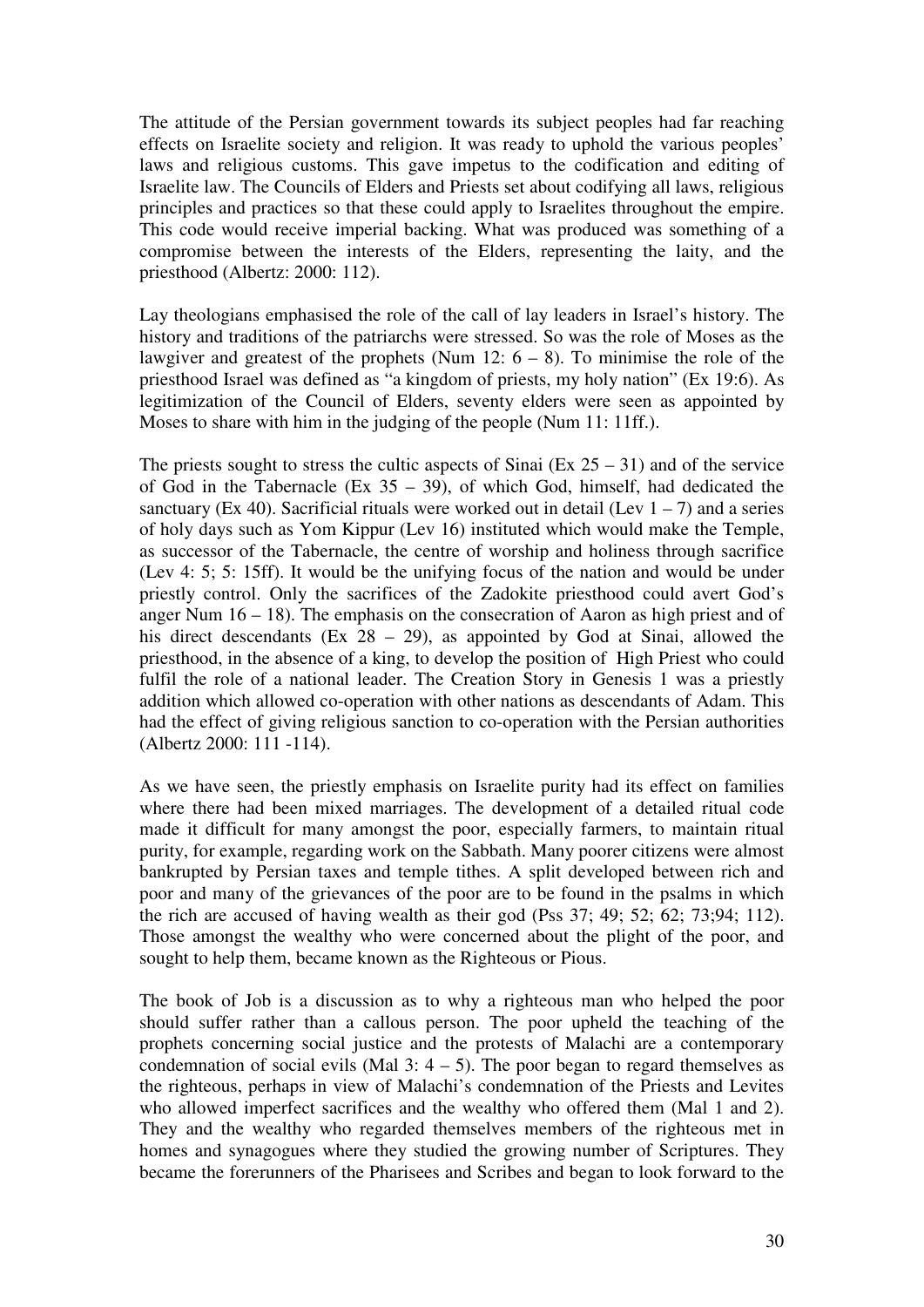"Day of the Lord" and salvation for the righteous. (Ellison 1970: 981 – 2; Albertz 2000:  $115 - 117$ ).

During the early post-exilic period a complete split developed between the Samaritans and the Judean Israelites. The Israelites who had remained in Samaria after the Assyrian deportation of the major part of the population were amongst the poorest of the people. The Assyrians had replaced the deportees with people imported from elsewhere in their empire and over the years intermarriage had occurred between the remaining Jews and the new inhabitants. Exilic and post-exilic Deuteronomistic history portrayed the Samaritans as a group of impure Israelites who practised syncretistic worship.

After the return of the Israelites from Egypt, at first the Samaritans came to worship at Jerusalem at the Second Temple. The attempts, under Zerubbabel, to get greater independence for Judah caused Samaritan opposition. The Judean Council of Elders was suspicious of Samaritan intentions. Besides there were tribal frictions: the Judeans being members of the tribes of Benjamin and Judah. These racial, political, social and religious frictions led to the banning of Samaritans from the Temple (Neh 7: 5ff; 13: 28). Later, under Alexander the Great, the Samaritans gained permission to build their own temple on Mount Gerizim. They accepted the Zadokite priesthood and the Torah. The enmity continued and, under the Maccabean king, John Hyrcanus, in 128 BCE, the Gerizim temple was destroyed as well as the Samaritan shrine at Shechem (Albertz 2000: 117 – 119).

## 3.7: THE SELEUCIDS AND APOCALYPTIC

Apocalyptic thought had not yet reached its full development. It was to do so during the reign of the Seleucid Antiochus Epiphanies IV who sought to stamp out Israelite religion and replace it with Greek beliefs. Between 537 and 333 the Israelites had had a time of comparative peace in which they were free to worship as they pleased under relatively beneficent Persian rule. The Persian Empire was overthrown by Alexander the Great in 333 BCE. After his death, Judah fell to the lot of the Ptolemies, who favoured the Israelites or Jews as they began to be called. There was a large, wealthy, educated diaspora population of Jews in Alexandria who proved useful to the Ptolomies as traders and financiers. It was in Alexandria, under the Ptolemies, that the first Greek translation of the Jewish Scriptures, called the Septuagint, was to be made. A Jewish colony and Temple were even set up at Leontopolis on the Nile under a sacked high priest, Onias III.

Judah became something of a battleground during the internecine wars between the Ptolemies and the Seleucids, both dynasties being descendants of generals of Alexander the Great. In 198 BCE the Seleucids captured Judah and their rule was far less sympathetic, culminating in the oppression of Antiochus Epiphanes IV. The attempts to stamp out the Jewish faith led to the Maccabean Revolt of 166 – 163 BCE after which, for a hundred years until the Romans under Pompey captured Jerusalem, the Jews had a precarious independence under the descendants of Judas Maccabeus, who led the rebellion against the Seleucids. Collectively these kings were known as the Hasmoneans (Kitchen 1970: 1064 – 1065; Good News Bible: 1977: 355 – 358 (timeline)).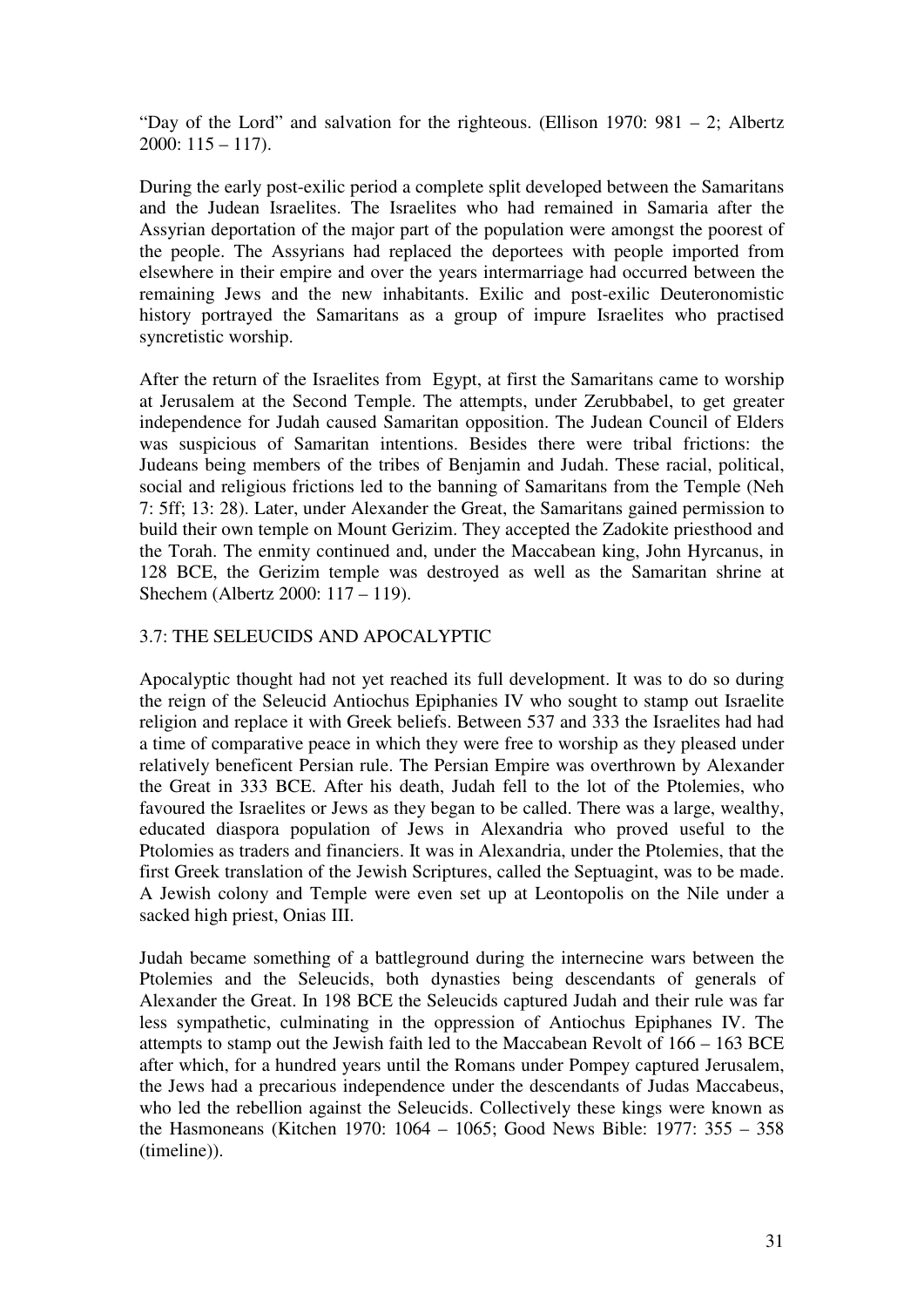So oppressive was Seleucid rule that in order to foster Jewish courage and nationalism, books such as Daniel and Esther were written. In order not to enrage the oppressor these stories were ostensibly set in Babylonian and Persian times. Readers or listeners would automatically know that the Babylonians and Persians represented the Seleucids. Esther, a beautiful Jewish girl, became concubine, then wife of the Persian emperor and was able to save her uncle and people from the anti-Jewish machinations of Mordecai, the emperor's chief minister.

Daniel is set in the Babylonian and Persian eras. Daniel, a handsome, intelligent young Israelite deportee was chosen to be trained for high administrative office. He remained true to the Jewish faith, refusing to eat food that was not kosher and to worship both Nebuchadnezzar and Cyrus when ordered to do so. Three of his equally heroic friends, Shadrach, Mesach and Abednego, who are caught worshipping Yahweh in the time of Nebuchadnezzar were saved in the fiery furnace by God. Daniel, in the time of Cyrus, was saved in the Lions' den. Daniel was given exceptional spiritual insight by God so that he could interpret the dreams of Nebuchadnezzar.

These stories sought to strengthen the Jews by showing that God would save those who stood up valiantly for their faith. Yahweh gave to his faithful followers a spiritual insight that not even the most skilled pagan magicians had and showed that imperial power was as nothing to God's power. So great was Jewish suffering, that some scholars consider editors added to Daniel chapters 7 to 12 which tell of apocalyptic visions dealing with the timing of the end of the world. These chapters contrast with the narrative form and the presentation of dreams to be found in the first part of the book. In Daniel we find the most developed apocalyptic writing in the Old Testament (Hartman and di Lella 2004: 406 – 409).

#### 3.8: MORE REDACTION AND RESISTANCE AND WISDOM LITERATURE

Meanwhile further books were added to Scripture. The Samaritan question and the growing Hellenization of the  $3<sup>rd</sup>$  century BCE led to a re-interpretation of Jewish history in the two books of Chronicles, which laid emphasis on the Jerusalem Temple, a matter of priestly concern, and on a somewhat sanitised version of David's kingship. Doubtless in the political situation of the time, the priestly writers began to feel again that the only hope for God's people was the coming of a powerful, devout king, of David's line, who, like David, would re-establish an Israelite kingdom and defend it against the surrounding powers. Deuteronomy was further revised by priestly redactors to also lay emphasis on Temple worship and the monarchy. Prophetic texts generally were revised to provide the same emphases and were elevated to the status of scripture along with, though of lesser importance than, the Pentateuch. So the Major Prophets and the "Book of the Twelve" entered scripture (Albertz 2000: 119 – 120).

Apart from resistance literature like Daniel and Esther, a variety of literature which is almost contemporaneous with them is Wisdom Literature, which comes from a practical lay viewpoint such as Ecclesiastes, also named Qoheleth, and in the Septuagint, the Wisdom of Solomon and the Wisdom of Jesus the Son of Sirach, alias Ecclesiasticus. This so called Wisdom Literature is part of an old Israelite tradition, earlier examples of which are to be found in Proverbs and in some of the poetry of the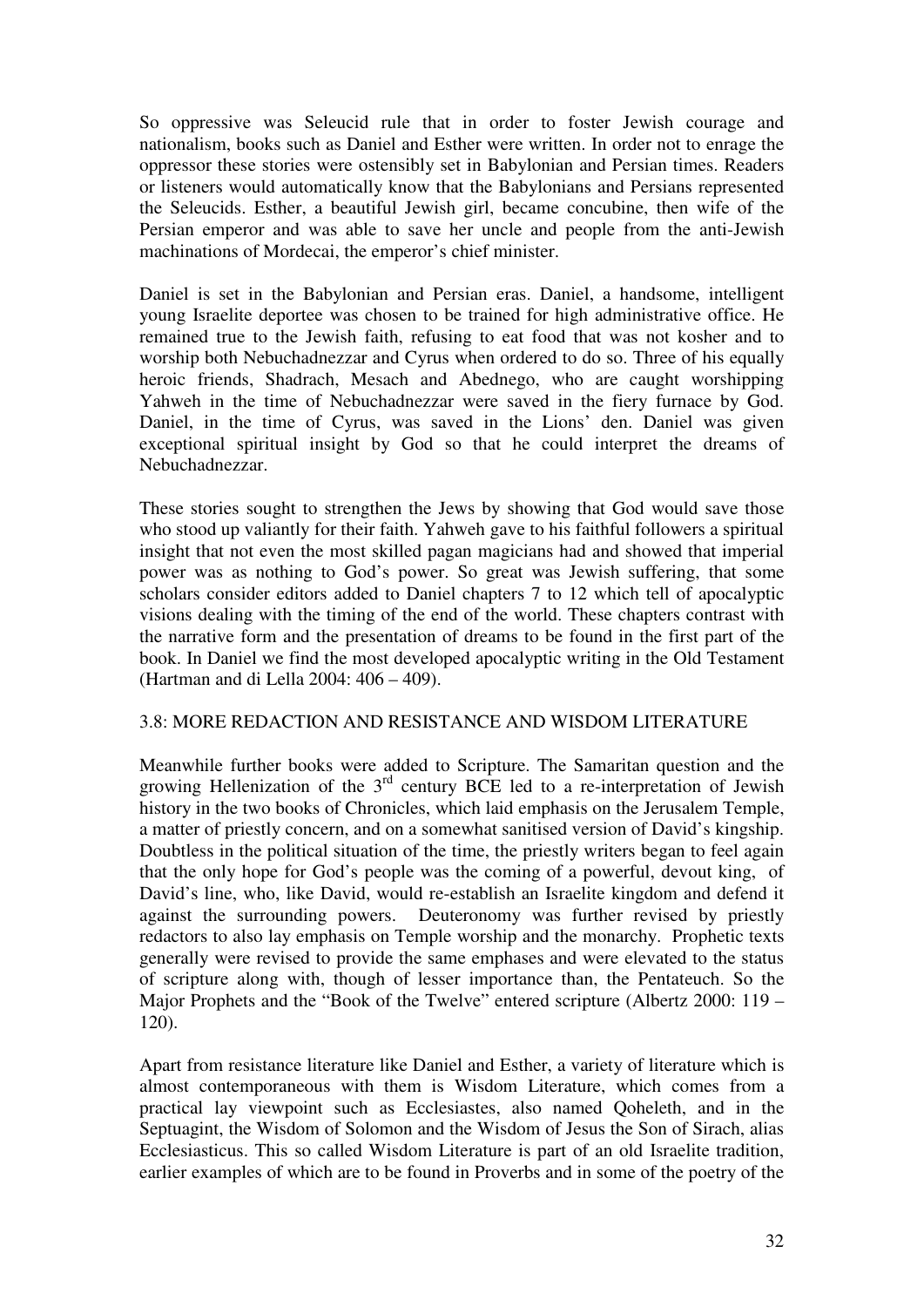Psalms. The Septuagint also included further examples of resistance literature such as Tobit and Judith. Such books form part of what is called the Apocrypha in Protestant Bibles. Versions of the Apocrypha may include various other books of this type as well as the two books of Esdras, which are of an apocalyptic nature. It has already been mentioned that the Septuagint was the Greek translation of the Old Testament made by, supposedly 70, Jewish scholars in Alexandria in the  $2<sup>nd</sup>$  century BC. *Septuaginti* is the Latin for seventy (Albertz 2000: 121).

### 3.9: CONCLUSION

From the time of Amos, the theme of the "Day of the Lord" bringing divine judgement both on the Israelites and their enemies for their sinful neglect of YHWH, his laws, covenant and majesty became a *Leitmotiv* of prophecy, especially in the "Book of the Twelve". A just God, however, would not punish the righteous and would surely forgive those who repented. So salvation for a few, or a remnant, became associated with judgement and the "Day of the Lord". A problem was how to determine when the "Day of the Lord" would come. At first it was thought the "Day" would come soon, but, when this seemed unlikely, it began to be viewed in an eschatological sense, which later became bound up with apocalyptic. For some, at first, the return from exile in Babylon seemed to be the "Day of the Lord". However, when expectations were not fulfilled, it was apparent that that day was still to come. Eventually the "Day of the Lord" with its judgement and salvation of a faithful remnant became an event which would occur in God's own time there would be a new creation under his reign..

The "Day of the Lord became the point in Israelite and world history to which all the righteous looked forward: a day on which they would be saved, the unrighteous condemned and God would begin to reign eternally.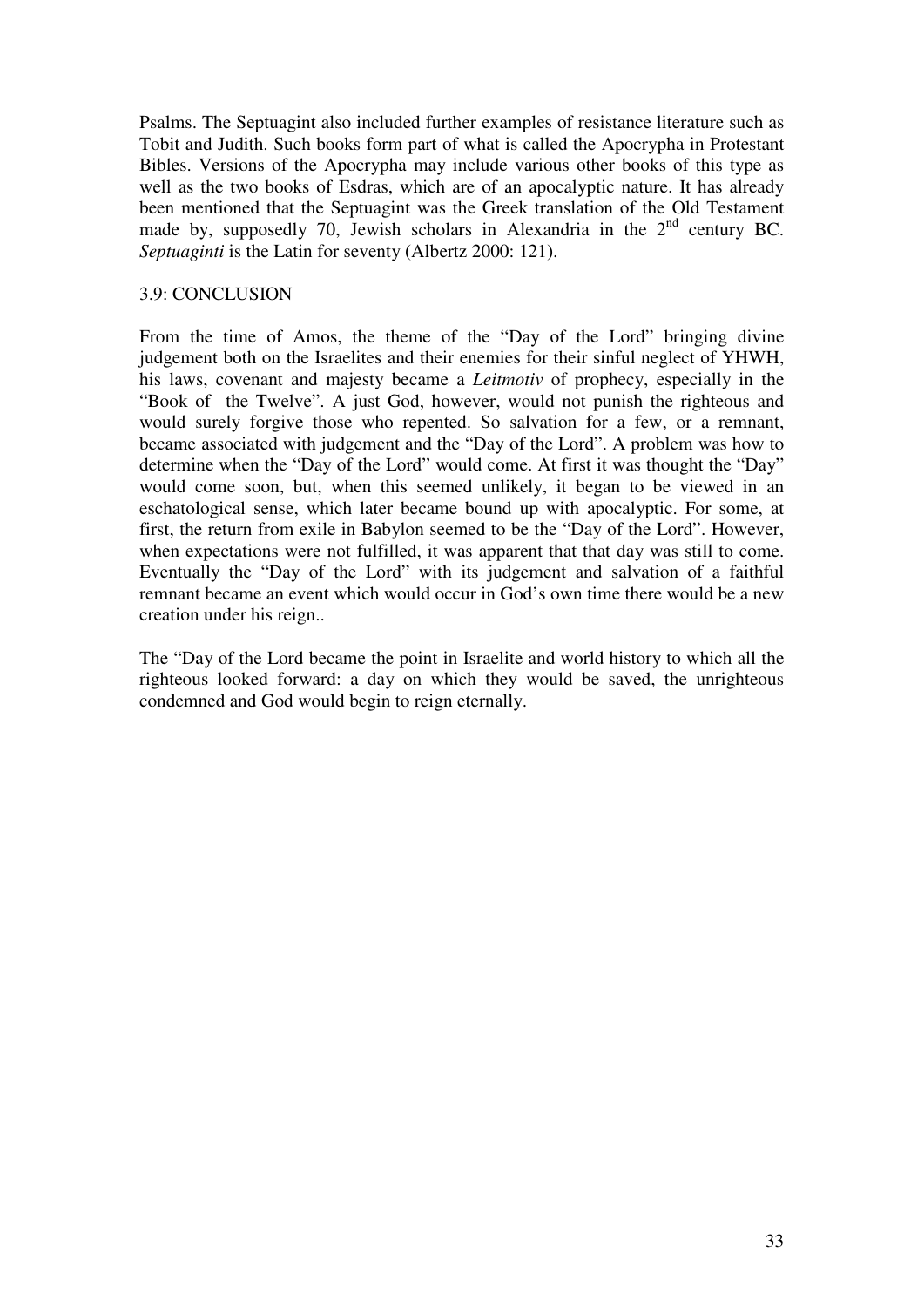## CHAPTER 4: JUDGEMENT IN THE \"BOOK OF THE TWELVE

In order to understand judgement on Old Testament terms it is necessary to have some understanding of what is meant by Law or *Torah.* Further it will help to have an idea of the nuances of the Hebrew words involving judgement.

### 4.1 OLD TESTAMENT PERSPECTIVES ON TORAH

In order to consider "judgement' it will be necessary to give an overview of the Israelite conception of "Law".

According to the Israelite point of view, law or TORAH was given by God either directly, as at Sinai, or through human intermediaries such as Moses [Murray: 1970: 718]. Torah is derived from a Hebrew singular *tora*, the plural of which is *torot,* which more accurately could be translated as authoritative teaching, direction or instruction. It came to apply not only to the specific teachings which were taken as divine instruction or law in the so-called five books of Moses, but to the whole of the Pentateuch (Dahlberg 1990: 503; Selman 2003: 509).

In the Pentateuch we find Torah embedded in the story of God's revelation of himself to Israel, his chosen people and to their ancestors, the patriarchs. We are shown God acting in the history of his people as he saves them from Egypt, makes known his laws and leads them into the Promised Land (Dahlberg 1990: 503; Selman 2003: 500).

It was the role of the priests to teach and explain Torah to the people and of the prophets to recall the people to obedience to the law, to remind them of God's saving mercies and to warn them of God's wrath and its consequences when his teachings were disobeyed (Murray 1970: 718).

The two main types of law are often referred to as Apodictic Law and Casuistic Law. The former take may the form of a direct command: either "You shall…" or "You shall not…" The Ten Commandments are the great example of this kind of Law (Ex 20). Because of their brevity it is likely that the Ten Commandments go back to the earliest laws formulated by the Israelites or even their nomadic Semitic ancestors.

Frequently, apodictic law is couched in personal rather than general terms and is usually in the negative: "You shall not ……." However, while retaining its direct command form it may be phrased at times like casuistic law, or what the critic Fohrer called "casuistic law in apodictic formulation" and be more general in address: "Whoever kidnaps a man shall be put to death" (Ex 21:16). Here command, situation and consequence are combined (Boecker 1976: 194 – 207; Dahlberg 1990; 504; Selman: 2003: 508).

 Casuistic Law is situational in approach. Firstly a series of conditional situations is given, after which the legal consequences are given. The "conditional situations" lay out the facts of the case: *When a man removes the cover of a cistern or digs a cistern and leaves it uncovered, then if an ox or donkey falls into it, the owner of the cistern must make good the loss; he must pay the owner the price of the animal and the dead beast will be his (Ex 21:33)*.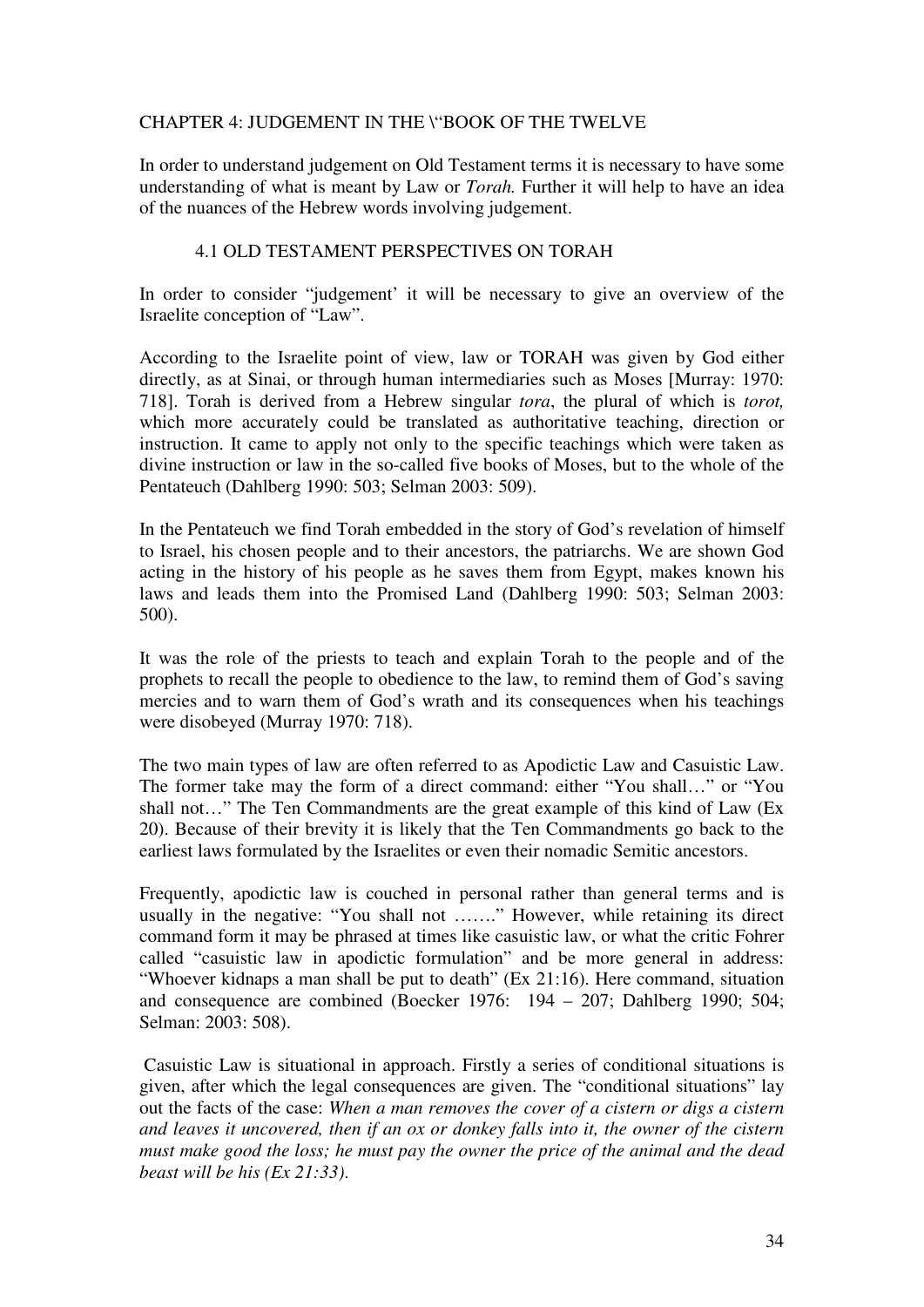In Apodictic Law the accused is either clearly guilty or innocent and the required or usual punishment must be administered, even though this may not be stated. Casuistic Law requires more discernment and therefore careful weighing up of the case (Deut. 17: 8) and judgement by a competent judicial authority: the leader of the people, the elders, or the priests. Casuistic law is a form of case law in which certain penalties have been suitable to fit the offence and have been recorded as legal precedents (Boecker 1976: 150 – 155; Dahlberg 1990: 504; Selman 2003: 508).

A curse, which would take effect whether the violator was detected or not, was another form of law which could be used when other forms of enforcement could not be used (Dahlberg 1990: 504). If the violator was undetected, it was because the crime was a "secret" one, committed when there were no witnesses. This was a primitive form of justice. Because the crime could not be dealt with via the judicial process and the perpetrator was an unknown member of the community, the community became tainted by guilt. In pronouncing a curse on the perpetrator, the community was cleared of guilt, and the perpetrator effectively handed over to divine justice, since God would know who the perpetrator was. A curse is phrased like apodictic law, but the curse is itself the sentence: *A curse on him who misdirects a blind man* (Boecker 1976: 197 – 201).

It is uncertain when Torah became supported by a judicial system. It may have been during the time of the monarchy, especially, perhaps, under the strong centralization of Judah under Hezekiah and Josiah. The judicial system probably was strengthened after the exile under Ezra and Nehemiah, possibly influenced by Persian legal procedures (Selman 2003: 508).

Some scholars divide the Law into seven collections: the Decalogue or Ten Commandments; the Ritual Decalogue; the Litany of Twelve Curses; the Covenant Code; the Deuteronomic Code; the Holiness Code and the Priestly Code (Dahlberg 1990: 504 – 505).

The Ten Commandments (Decalogue), in substantially the same form, are to be found in Exodus 20: 1-17 and Deuteronomy 5: 6- 21. Its briefness, simplicity and apodictic form suggest that it is very old and may go back to Moses. It deals with everyone's respect for God, parents and neighbours. The Ritual Dialogue (Ex  $34: 11 - 26$ ) are ten apodictic, cultic laws, the giving of which is described when Moses returned to the mountain after destroying the first tablets of stone at the sight of the golden calf.

These laws probably actually date from Judah in the eighth or ninth centuries when the Israelites formed a settled agricultural society, had become a monarchy and had a fairly well-organized and developed religious cult. The Litany of Twelve Curses is found in Deuteronomy (27:  $15 - 26$ ) and supplies curses for the breakers of eleven laws. It takes the form of a litany summarising basic sexual, moral laws and treatment of one's neighbour. It is probably early in date and is associated with the shrine at Shechem.

The Covenant Code (Ex 21:  $1 - 23$ : 33 and also probably 20:  $22 - 26$ ) is named by association with the covenant ceremony described in Exodus 24: 3 6 and is a mixture of cultic and civil law, both apodictic and casuistic and may probably be dated to the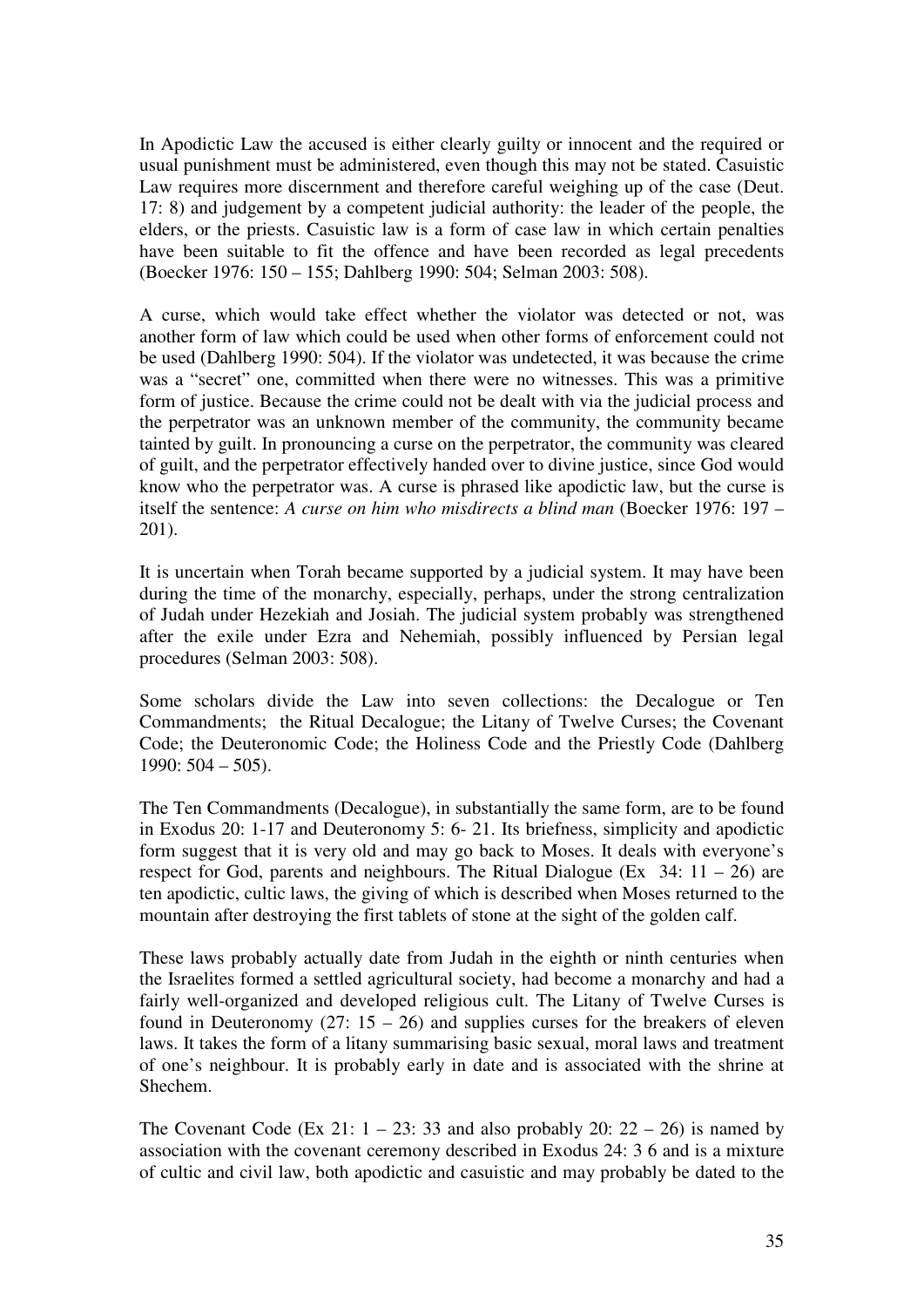early monarchy. The civil law component deals with treatment of slaves and neighbours. It illustrates the principles to be found in the Ten Commandments. (Dahlberg 1990: 504 – 505; Selman 2003: 502).

The Deuteronomic code is introduced by chapters  $1 - 4$  of Deuteronomy which describe God's mercy to Israel and this is followed by seven chapters of sermons by Moses to the People of Israel before their entry into the Promised Land. Many of the laws in the Deuteronomic Code (Deut  $12 - 26$ ) are to be found in the Covenant Code or in other places in the Pentateuch, but a great deal of it is new. For example limitations are placed on the power of the king  $(17: 14 - 20)$  and there is emphasis on sacrifice at a central but unspecified temple.

The concern with motivation to obey the Law has caused some to refer to this code as "preached law". This suggests that the basis of Deuteronomy formed the scroll found in the Temple which was read to Josiah and which stimulated his reforms, and that it may be dated to the later period of the monarchy. The Code also contains the Shema (6: 4 – 9), the Jewish confession of faith central to their subsequent worship. Much of the Code is cultic, but much too involves civil law and treatment of one's fellows (Murray 1970: 719; Anderson 1988: 375-6).

The Holiness Code (Lev  $17 - 26$ ) is so-called from its desire to motivate keeping of the Law (19: 2; 20: 26). In this context holiness is a form of purity or undefilement which must approach that of God. In Leviticus 11, after a long list of creatures unfit to eat, God instructs his people: "For I am the Lord your God; you are to make yourselves holy, because I am holy" (v45). Apart from food laws, the code also deals with sacrifices, forbidden sexual practices, the liturgical year and purity for the priesthood.

Chapter 19 deals with social relationships, with verse 18 summing up the second part of the Decalogue in the command to love your neighbour as yourself. That the various codes deal in slightly differing ways with much the same topics, in no particular order, would seem to indicate that all are considered of equal importance in the people's relationship with God (Dahlberg 1990: 505; Selman 2003: 503 – 507).

It is difficult to date the Holiness Code. It seems likely that it consists of two collections and that the earlier compilation (Lev  $18 - 23$ ) is prior to Deuteronomy, probably having been compiled in the first decades of the  $7<sup>th</sup>$  century BCE. The later part of the code (Lev  $25 - 26$ ) probably dates from the exile and depends on Deuteronomy (Boecker 1976: 186 – 189).

Lastly the Priestly Code is regarded as the work of priestly editors, starting during the exile in Babylon, as they began the editing and expanding of what is now called the Pentateuch. During the exile, cut off from worship in a destroyed Temple, the Israelites found strength in Torah and this provided stimulus for its redaction and expansion (Murray 1970: 720).

As a result their work is to be found spread out throughout the first four books, starting with the creation story found in Genesis 1 and ending in Numbers 36. It tends to be largely cultic, dealing with the sanctity of blood as seat of divinely given life (Gen. 9:  $1 - 7$ ; Lev 17:10- 11), circumcision (Gen 17: 1-7), instructions about the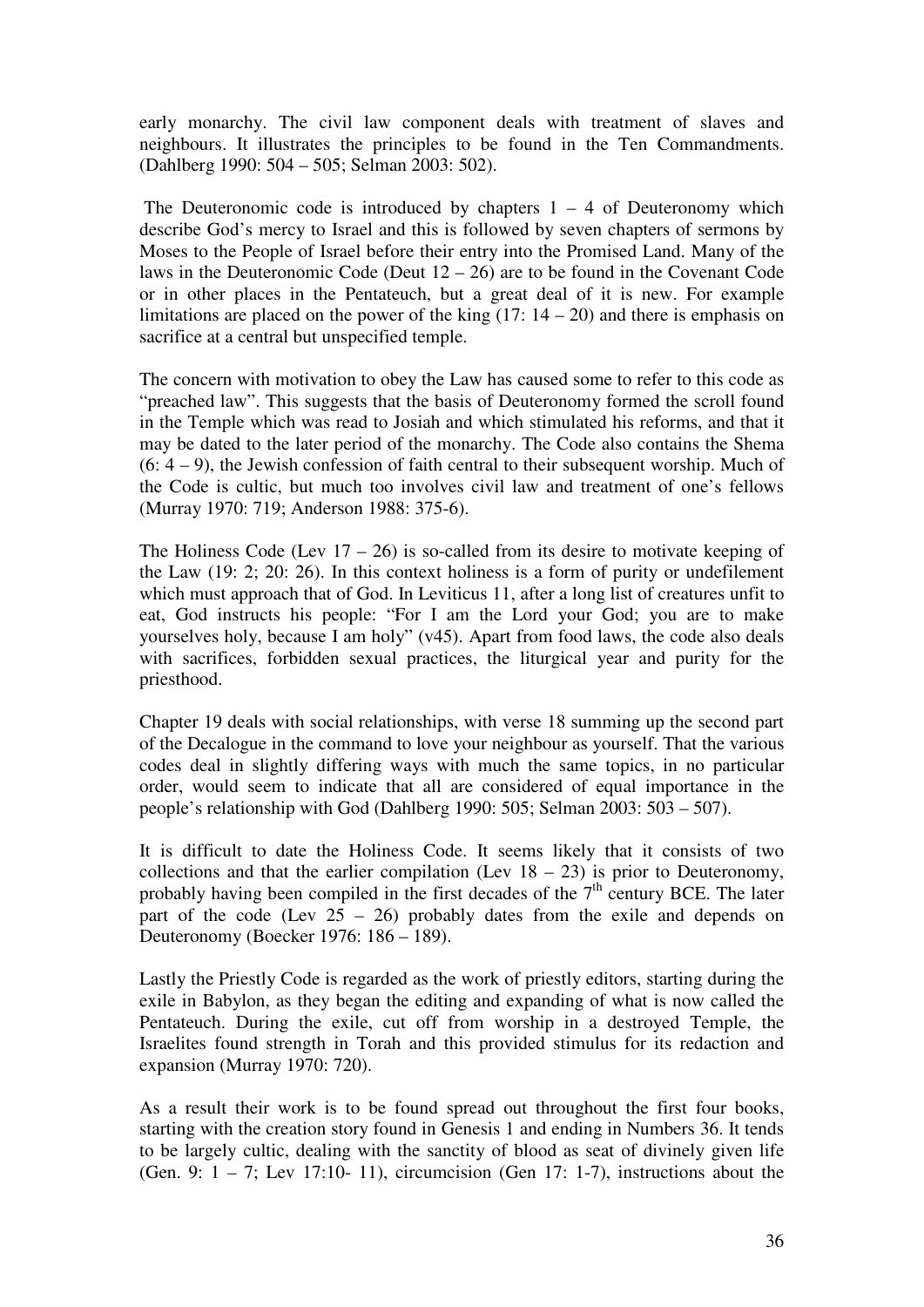feasts of the Passover and Unleavened Bread (Ex. 12: 1 -20, 24 – 27), the Tabernacle, its furnishings, priestly robes and consecration (Ex.25 – 31).

The longest section of priestly law is to be found in Leviticus and involves sacrifices and liturgy. The concerns of this code are to find a sanctified background for Temple worship in the worship of the Tabernacle and to emphasise the need for the holiness of the nation so that it can approach God holily in a holy worship. The emphasis on rules of physical cleanliness and of diet were an attempt to ensure holiness by ensuring a separation from anything that might be regarded as contaminating God's chosen people (Dahlberg 1990: 505).

The Law, or Torah, expressed the will of God and its instruction was part of his merciful nature, because in the Law he taught his people the way of holiness that he desired. They did not live "on bread alone but on every word that comes from the mouth of Yahweh" (Deut 8:3). Torah was set in the context of God's overall covenant which included the covenants with Adam and Eve, Noah, Abraham, the succeeding patriarchs and that of Sinai. If Israel would be obedient, it would have God's blessing and protection. To keep Torah was to have life and to express love for God. To disobey could bring God's curse and death. In keeping it Israel reflected to God, creation and humanity, both Israelite and alien, God's own all-embracing love (Selman: 2003: 509 – 513).

# 4.2 THE ROLE OF VOCABULARY IN UNDERSTANDING ISRAELITE CONCEPTS OF JUDGEMENT

To arrive at as full an understanding as possible of the word "judgement" as used in the "Book of the Twelve", it will be necessary to look at the use of the word, and its Hebrew cognates, in the Old Testament as this will provide background for the way in which the minor prophets understood the term and its associated words [Mafico: 1992: 1106]. Especially we shall look at the derivatives of two root Hebrew words *spt* and *dyn*, both of which have in English the meaning "*to judge*".

A derivative of *spt* is *mispat* which may be translated as *judgement (*Brown, A 2000: 754). It has been suggested by HW Hertzberg that the original basic meaning of *spt*  may have been *to carry out one's will,* perhaps indicating a decision by choice (Liedke 1997: 1393). If we go back to Akkadian literature we find two *spt* homonyms: *spt I* is used in legal matters (along with *dyn*), while *spt II* indicates *to threaten, to warn (Mafico 1992: 110).* 

This indicates that in the earliest understanding of the word(s) there were suggestions not only of legal process but also of force, the kind of force that ensures that a decision is obeyed. The use of *spt* and its derivatives is not limited to legal meanings. When used with prepositions meaning "between" it implies the restoration of a previous *shalom* (peace or sense of agreement). Here the sense of *spt* is more one of mediation. There is also the implication that the one who performs *spt* is a person who is righteous and holy (Mafico 1992: 1105 & 1106).

 A performance of *spt* may apply to restoration of unity within a community or between two or more people. In bringing about this unity at least three parties are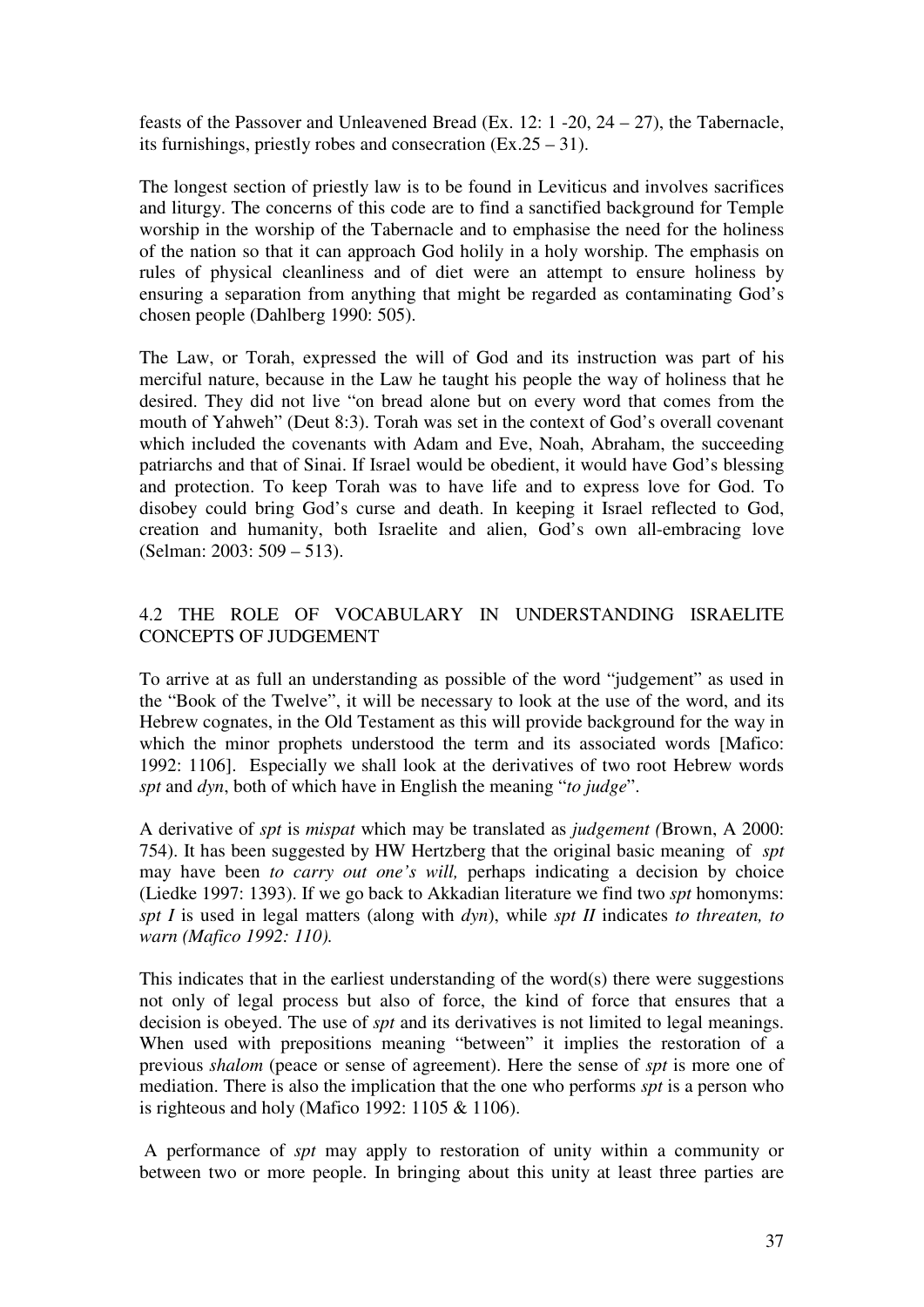involved: two individuals or groups in disagreement and a judge or mediator who usually has the backing of the community, the law, the government, or God. In Exodus 18:16 we read of Moses saying, *Whenever there is a dispute among them, they come to me, and I decide between one party and the other. I make known the statutes and the laws of God.*

In Numbers 35:24 the Law lays down how to resolve disputes caused by unintentional homicide: *the community is to judge between the attacker and the next-of-kin according to these rules* and then proceeds to give a list of them (Liedke 1997: vol. 3: 1393). Although sixty percent of the judgements implied by *spt* refer to human decisions, the other forty percent apply to God's judging (Schultz 1997: vol. 4: 214).

A near synonym of *spt* is *dyn*. Like *spt* it has various derivatives, for example: *din,*  judgement; *dayyan,* a judge; *madon/madhon or midyan* meaning strife or contention. As a verb it is used 25 times in the Old Testament, and as a noun 24 times, whereas *spt* is used some144 times and as a noun, *mispat,* 422 times (Botterweck 1978: 189- 190; Liedke 1997: 335-6; Liedke 1997: 1392-3]. Dyn occurs more frequently in poetic and post-exilic writing. Richard Schultz in his article on the use of the word in van Gemeren sees its use in terms of establishing and maintaining order as well as in restoring order through judgement (Schultz 1997: vol.1: 939).

The author of the article in Jenni feels that on the whole *dyn* and *din* have a more legally based meaning than *spt* and *sopet,* involving a binding judgement in a legal case, frequently of a punitive nature (Liedke 1997: vol.1: 335). When judgement is pronounced, justice is created, and in this sense the legal meaning of *dyn* begins to shift towards that of *spt:* it may begin to take on a moral nuance of compassion. Sometimes it can be difficult to differentiate between the meanings of words, as in Psalm140: 12 with *din* and *mispat:* 

*I know that the Lord will give to the needy their rights And justice to the downtrodden .* 

That *dyn* and *spt* and their derivatives sometimes contrast and sometimes coalesce in meaning helps to emphasise that the nature of God's judgement is strict, fair and yet compassionate. The poor and those suffering injustice are always assured of God's compassion, but the oppressor who acknowledges his misdeeds and starts to act justly, is not outside that compassion and will be forgiven (Botterweck and Hamp 1978: vol.3: 186 -193 ).

## 4.3 A STUDY OF THE CONCEPT OF JUDGEMENT IN THE "BOOK OF THE TWELVE"

In considering "judgement" in the "Book of the Twelve", the various prophets' approach to the topic will be studied according to the times in which the individual books were written or finally edited. The dating of the books has been taken from Brown, Raymond E et al: 2004: The New Jerome Biblical Commentary; Bangalore; Theological Publications in India, since this is the most recent commentary I have found available.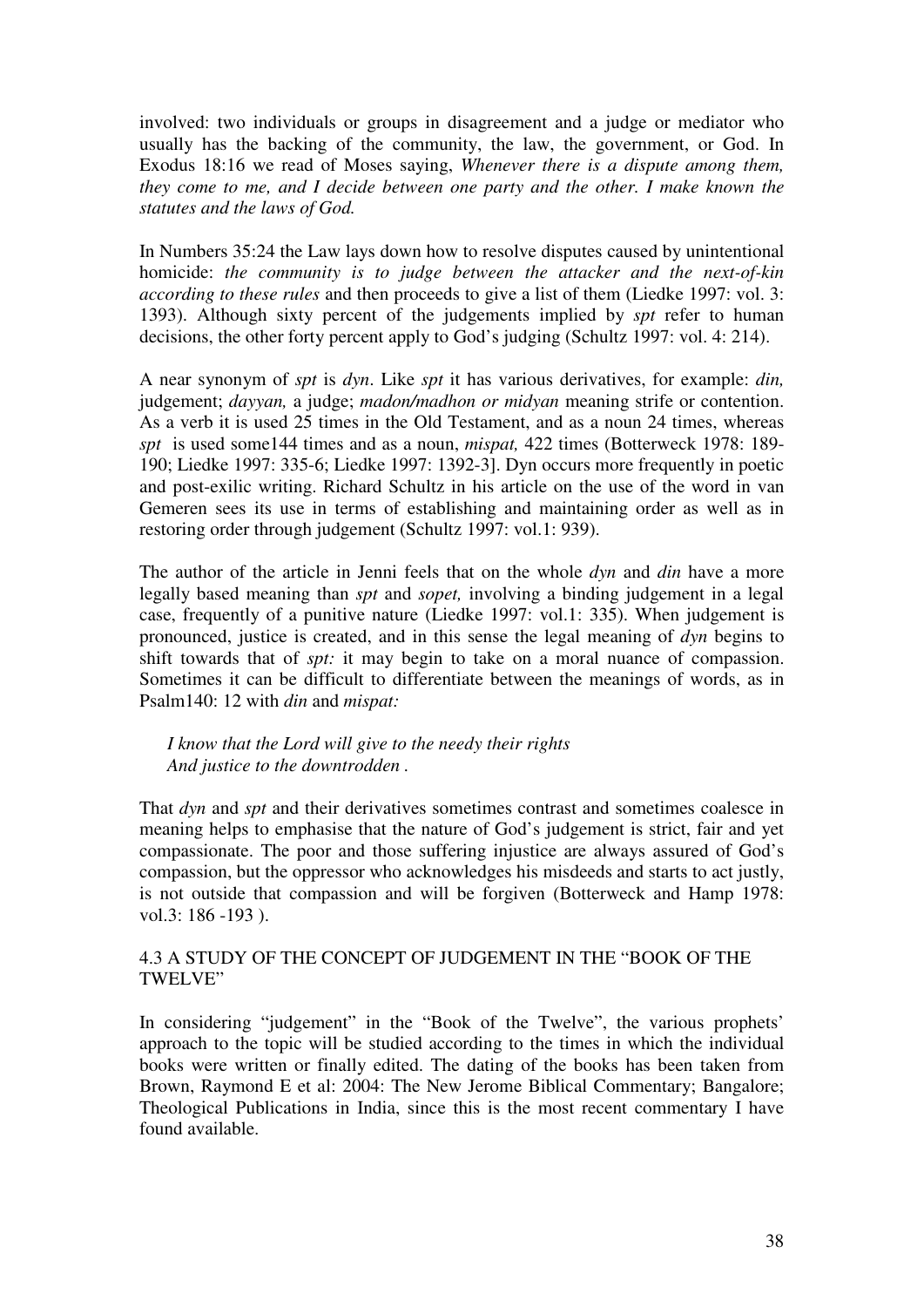First to be dealt with will be the prophets preceding the Assyrian conquest of the Kingdom of Israel: Amos and Hosea prophesying to Israel and Micah to Judah. Next will be the Minor Prophets who preceded Judah's Babylonian exile: Zephaniah, Nahum and Habakkuk. Then will come the prophets closest in time to the return from Babylon: Haggai, Zechariah and Malachi, followed by the prophets from a later date: Obadiah, Joel, and finally Jonah.

### 4.3.1 THE 8TH CENTURY BC PROPHETS

### 4.3.1.1 AMOS AND JUDGEMENT

Amos came from a village in Judah just south of the border with Israel, the kingdom against which most of his prophecies were directed. His headquarters there were probably at the royal shrine of Bethel which was also close to the border between the two Israelite kingdoms. He came from a humble background, describing himself as a livestock breeder and a pricker of Sycamore figs which needed to be pierced in order to ripen.

Amos prophesied during a period of prosperity towards the end of the eighth century BCE which occurred between the period when Shalmaneser III (859 – 825) and Adadnirari (811 – 782) exacted tribute from Jehu (841 – 814) and Jehoash (798 – 783) of Israel and the time when Tiglath – Pileser III (745 – 727) conquered the Kingdom of Israel in 721. Prosperity brought about a decline in religious and moral values (Barre 2004: 209).

Some scholars have felt that Amos may have been a cultic prophet attached to the shrine at Bethel who was able to step outside the normal patriotic concerns of cultic prophets. Until the time of Amos, God's judgement was largely seen by Israelites in terms of God's wrath against the enemies of his people. Amos in chapters 1:3 to 2:26 declares judgement against the nations. These are the surrounding enemies of Israel and Judah, but what is remarkable is that he includes Israel and Judah in the list of those nations with whom God is offended.

The first six nations, Damascus, meaning Syria, Gaza, Tyre, Edom, Ammon, Moab, had all been part of David's empire. Their betrayal of Judah and Israel, and the cruelty of some of their actions are seen as a form of covenant treaty betrayal of the Israelite peoples. Amos foretells their punishment by fire, and, Damascus and Ammon are also to be punished by exile; both fire and exile are disasters that would overtake a conquered nation (1:3 – 2:16) (Barre 2004: 211).

Judah is threatened with destruction by fire for having spurned God's law by worshipping false Gods. It is for Israel, however, that Amos reserves his greatest wrath. Israelite has sold Israelite into slavery, temple prostitution has profaned God's shrines, especially Bethel. Pledges which should have been returned to the poor have been kept and dedicated as sacred offerings, God's shrine has been desecrated and Nazirites have been corrupted  $(2.6 – 9)$ .

This, as it were, is just range-finding, for Amos reserves his accusatory broadsides for chapter 5 where Israel is accused of corrupting justice to the extent that society connives with wrongdoers  $(5: 7 \& 10)$ , threatens the innocent and refuses justice to the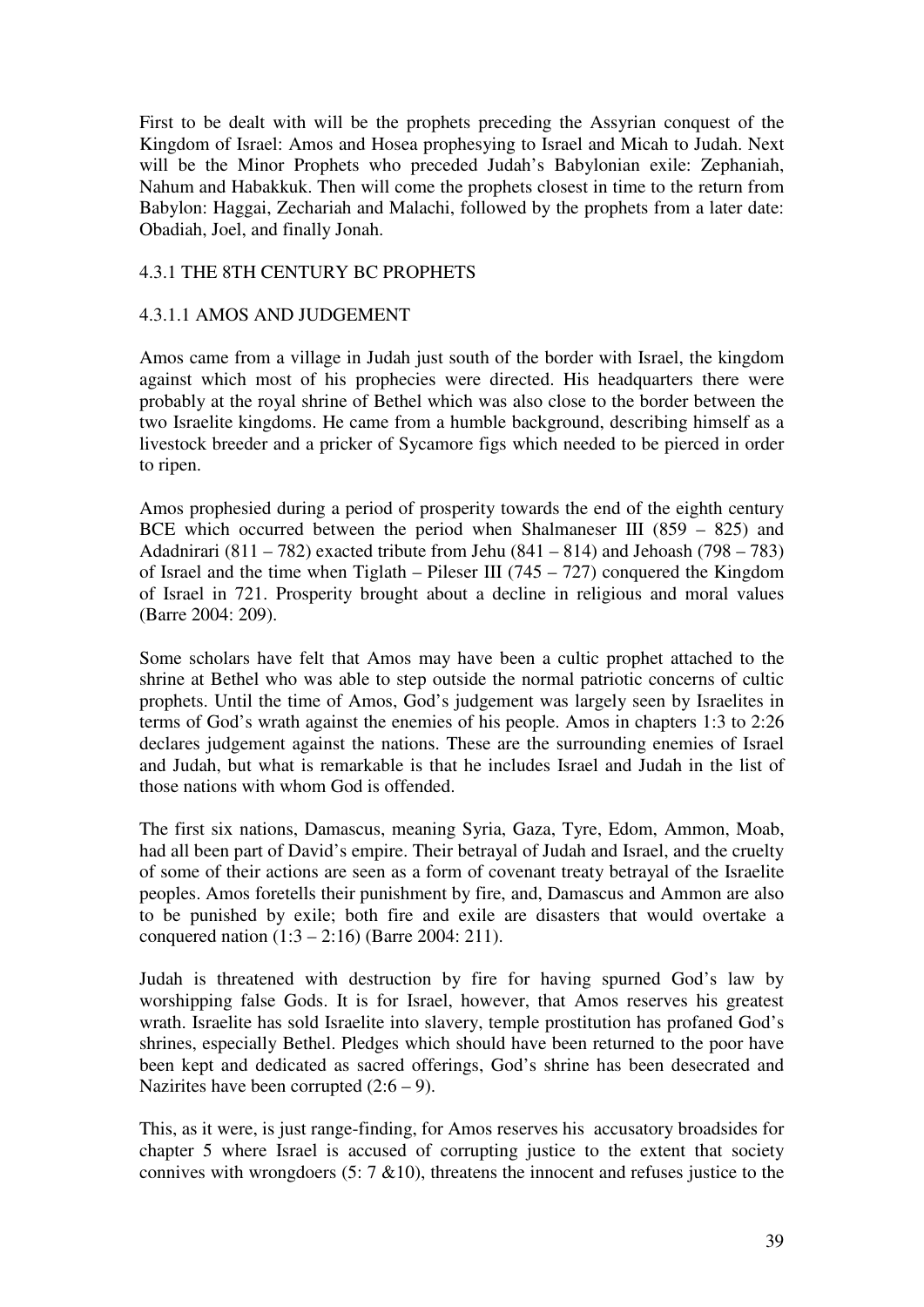poor (5:12). The poor are overtaxed to the benefit of the wealthy (5:11). Worship is insincere, ritually correct, but unconnected with the righteousness of justice (3:4-5; 5:21-24), so that Amos cries out: *Let justice flow like a river and righteousness like a never-failing torrent* (5:24). In chapter 8, the prophet condemns cheating on weights and measures (vv.4-7). Justice is the basis of a healthy society.

It is significant that Amos's condemnation of Israel is almost entirely in terms of injustice: corruption of the intention of God's Law and injustice to the poor. When it comes to cultic matters his concern is that cultic worship has become hollow since its validity is denied by corruption and injustice. Israel has been faithless to the Sinai Covenant while God has remained faithful: faithful to them in the wanderings in the desert, faithful in leading them into the Promised Land, faithful in raising up prophets like Moses to guide them and to reveal God's will and faithful in raising up holy men like the Nazirites whom they had sought to corrupt (2:10-11) (Barre 2004: 212).

Amos view of the Day of the Lord falling on Judah and Israel was novel in Israelite terms. As God's chosen people they had regarded God's wrath as primarily reserved for their enemies. Amos proclaims it as a day of doom, especially for Israel, a reversal of what they thought and believed:

*Woe betide those who long for the day of the Lord! What will the day of the Lord mean for you? It will be darkness, not light; (5:18)*.

To Amos's listeners such a prophecy was shocking. Instead of being able to gloat over God's punishment of the nation's enemies, Israel itself would be under judgement, a judgement, from which, owing to the darkness, escape would be impossible. The very reversal of expectations helps to emphasise how much Israel was in need of judgement (Nogalski 2003: 204).

In chapters 7 and 8 Amos experiences a series of visions illustrating God's anger. Firstly God shows him a hatching swarm of locusts which devoured all the vegetation in the land (7:1-3); next a flame of fire which would destroy earth and hell (7:4-6); then a plumbline against the straightness of which the crookedness of Israel was measured. Divine judgement led to the destruction of the shrines of Israel and of the Royal house.

Lastly, Amos sees a basket of ripe summer fruit signifying that the time is ripe for the fall of Israel (8:1-3). Although it seems that God repents of the wholesale destruction symbolised in the first two visions, there will be grief, death and destruction in the land (8:3). It is not only the men and the leaders who have become corrupt. The women, through their desire for luxury and a life of sybaritic ease, have caused the poor to be oppressed. In a passage of scorn, Amos foretells for them a brutal end (4:1- 3) Barre 2004: 212).

 Amaziah, the priest of Bethel, who commanded Amos never again to prophesy at a royal shrine, would die in a heathen country, his wife would be forced to become a prostitute, his sons and daughters would be killed and Israel would be deported (7: 10 - 17). At this point Amos is prophesying directly and foretelling the future without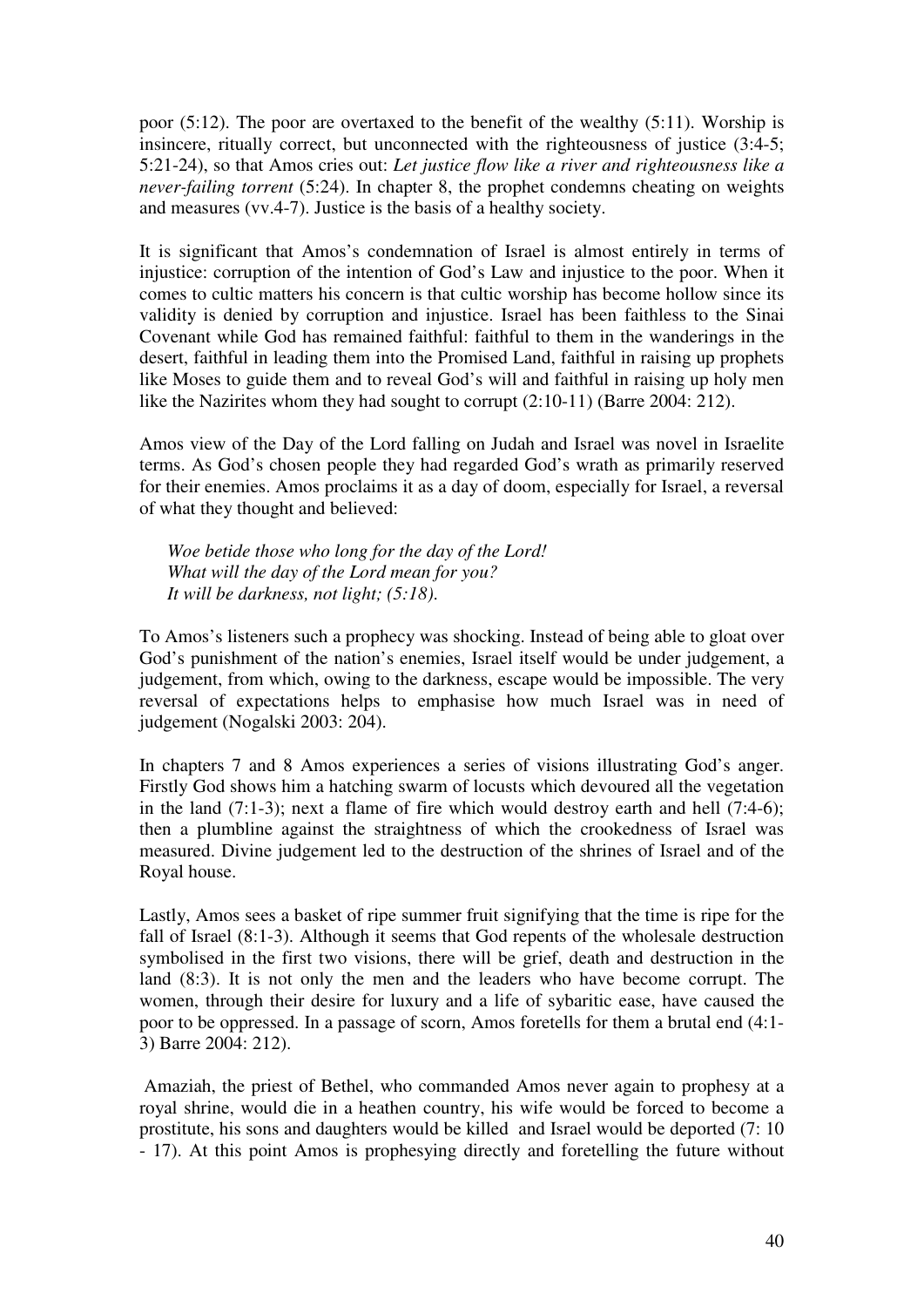specifying any time frame. Elsewhere, as with most of the prophets, his threats of judgement are metaphorical and allusive.

The metaphors he uses are such as would resonate with a people who had become largely agricultural and who were accustomed to the ever-present danger of war. So in chapter 4 we find images of famine (v6), drought (v7-8), blight (v9), plague (v10) and destruction (v11). Added to these are images of earthquake and eclipse with their, at that time, supernatural connotations (8:8-14).

God's power as creator and destroyer has already been indicated (5: 8 - 9) in beautifully poetic terms. Apart from God's relenting from a total destruction suggested by the metaphors of fire and locusts in chapter 7, Amos's view of God's judgement on the day of the Lord is a bleak one, befitting the day of the Lord being one of unrelieved darkness. God's anger is stressed with little sign of his compassion towards even his own people. Exile is their fate.

 An interesting image is to be found in chapter 9 verses 1 to 4 where, in a fifth vision, the prophet is commanded to strike the pillars of the porch of the Temple so that it may smash down on the heads of the people. It recalls the picture of the captured Samson using his regained strength to cause the portico of a Philistine temple to collapse on the enemies of God's people. Here God's own people have become his enemy, even to the extent of the destruction of his temple, since the people's worship has been false.

 The first half of chapter 9 is bleak in describing the horrors leading to the coming exile. Only verses 8b to 15 of this last chapter offer any hope for a spared and restored remnant that Jerusalem will be rebuilt, the Davidic line restored and that there will be peace and prosperity, expressed in terms of abundant harvests.

Many scholars, however, regard these last verses as an editorial addition and conclusion which give Amos a more optimistic outlook in terms of the salvation of Israel and bring it into line with other classical prophets in whom destruction was not God's final word (Barre 2004:  $210 - 216$ ). At the same time 9: 14 acknowledges the horror and severity of the judgement which befell Israel: ruined cities and destroyed agriculture (Westermann 1987:117).

Nogalski finds thematic links involving mourning at the "Day of the Lord" and iudgement, for example between Amos  $\overline{5}$ : 16 – 17 and Joel 1: 10 – 12 and 2: 12. This helps to suggest that there was detailed redaction in arranging and linking the books of the Minor Prophets (Nogalski 2003 204-5). House finds further close thematic links amongst Amos 4:  $6 - 13$ ; Hos. 6:  $1 - 3$ , 14:  $1 - 3$  and Joel 2:  $1 - 17$  where the key to avoiding judgement is to return to the Lord (House 2003; 325). Judgement on the "Day of the Lord" becomes a developing and uniting theme in the books of the prophets.

#### 4.3.1.2 HOSEA AND JUDGEMENT

Hosea's period of prophecy from about 750 to 732 probably overlapped with Amos's later years. Little is known about his background and he lived during a period when the renewed threat from Assyria to the Kingdom of Israel was becoming ever more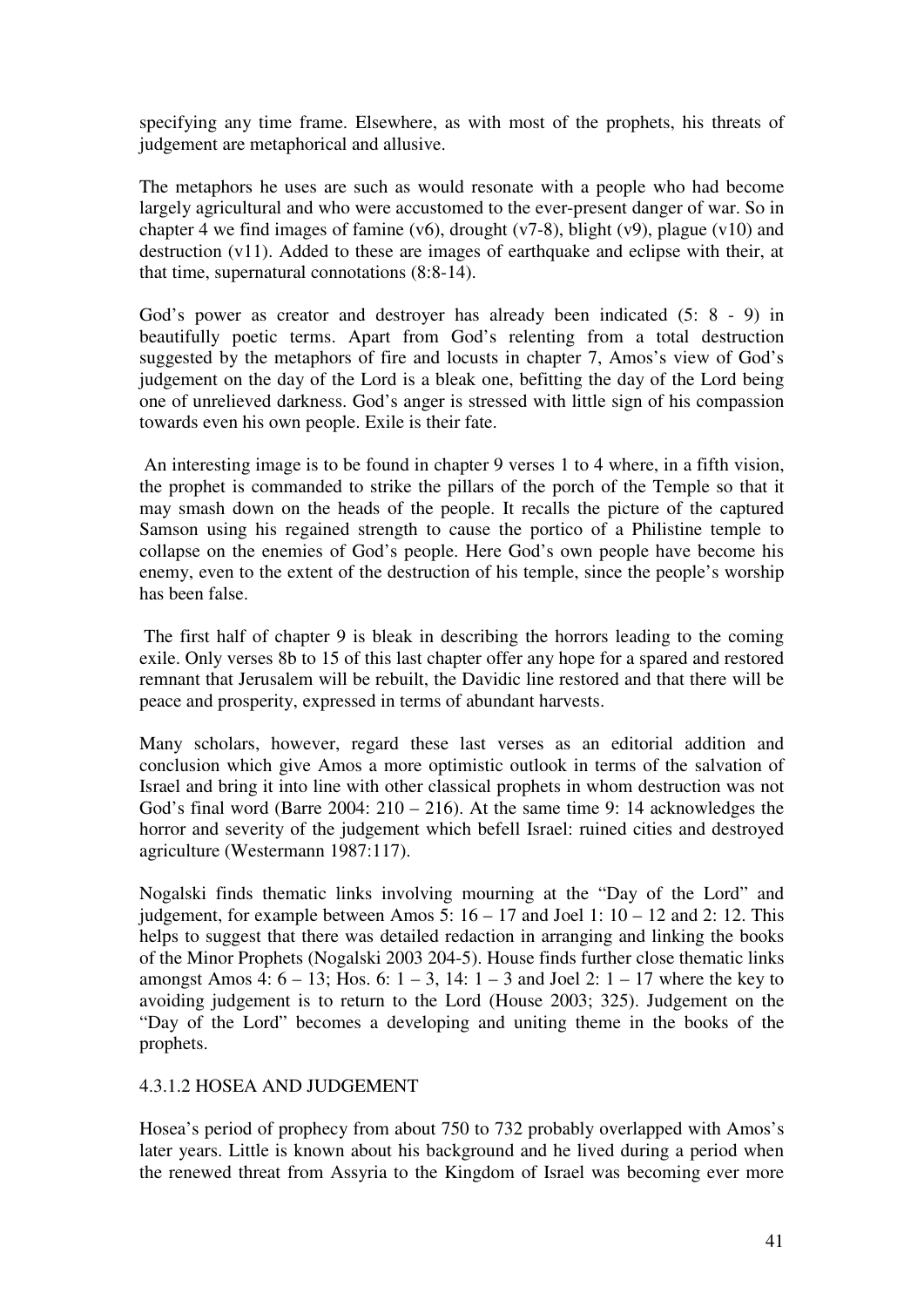threatening. Within Israel a series of palace revolutions had helped lead to a rapid succession of six kings during the last twenty years of Israel's existence.

Two of them, Zechariah and Shallum were assassinated - Shallum having been Zechariah's murderer. Menahem, himself the murderer of Shallum, had to accept Assyrian overlordship and pay heavy tribute. Menahem's son, Pekahiah, was murdered by Pekah who was anti-Assyrian and made an alliance with Damascus against Judah to overthrow David's descendant in order to replace him with a king who would join the alliance against Assyria. Assyria dethroned Pekah replacing him with the seemingly compliant Hoshea and taking Galilee and Transjordan . Hoshea joined Assyria's enemies and the remainder of Israel was taken, its population deported and replaced with alien settlers (McCarthy and Murphy 2004:217 – 21)].

For Hosea the anarchy of Israel was a symptom of a disorder deeper than political chicanery. Israel had forsaken God, its true king, in favour of the Baals, the fertility gods of Canaan. The cult of Yahweh was contaminated with the fertility rites of Baalism including religious prostitution and consequent abuse of Yahweh's laws involving sex. Instead of sacrifice being an act of thanksgiving or an acknowledgement of human sin and need of God, it became a means of bribing God for the favour of good harvests and fertile stock, gifts which a loving God wished to shower on a faithful people.

To Hosea the behaviour of Israel in forsaking Yahweh, the God of Israel, for the Baals was akin to harlotry. Israel had a case to answer before God and so Hosea in many of his prophesies uses the form of judgement called *rib* in his accusations against the nation. In relying on other nations for protection, rather than on God, Israel is denying the power of Yahweh who led them out of Egypt, through the wilderness and into the Promised Land, driving their enemies before them (McCarthy and Murphy 2004: 218  $-219$ ).

The underlying image of the book is the parable put into practice of Hosea marrying a harlot as symbol of the marriage between God and his people having been betrayed by them. God, as faithful and loving husband of Israel, is personified by Hosea, who threatens and cajoles Gomer his faithless wife (McCarthy and Murphy 2004: 217 – 219).

The names of Gomer's children become symbols of Israel's fractured relationship with God: Her elder son by Hosea is named Jezreel since God will punish the house of Jehu for its bloodshed in the Valley of Jezreel; her daughter's name, Lo-ruhamah, means "no future love for Israel" and her son's, Lo – ammi, "not my people" (1:6  $\&$ 8), the implication being that these were the children of prostitution (2:4-5). Hosea's threatening, followed by cajoling of his wife, illustrated especially in chapter 2, reflects God's desire to restore the covenant relationship with Israel (2:18-23).

Chapters 4 and 5 set out God's case against Israel and verse chapter 4 stresses it is God himself who brings punishment. Faith, loyalty and acknowledgement of God have vanished from the land. Oaths are broken. Murder, robbery and adultery take place in contravention of the basic tenets of the Mosaic Law. It is the priests and prophets who have set the bad example by being ignorant of what God's covenant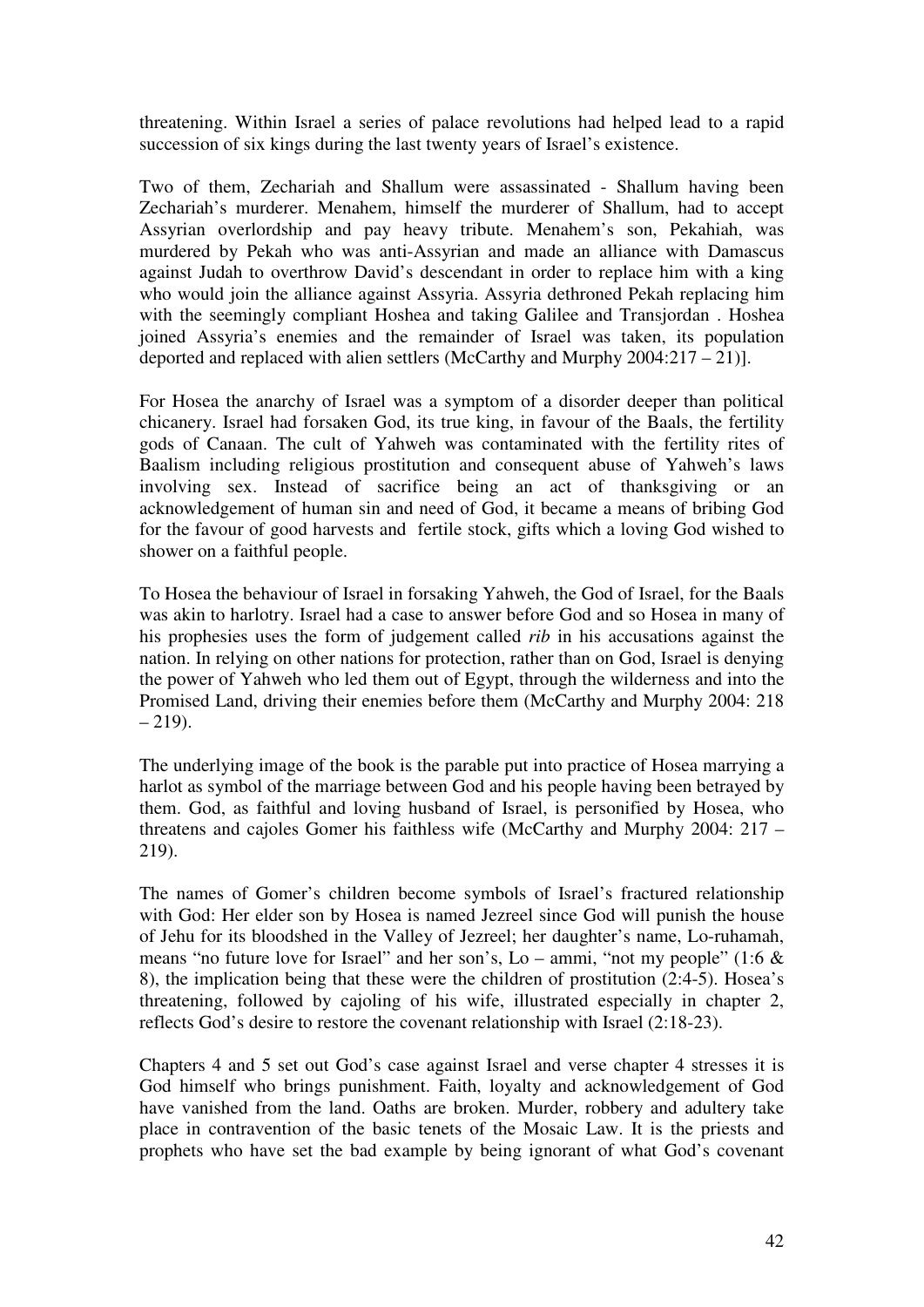demands, worshipping idols, using divination, consorting with temple prostitutes, offering sacrifices at pagan shrines (4: 1-14).

The very depth of immorality to which Israel has sunk is such that it prevents Israel from returning to God because the nation has lost all sense of morality and of God's righteousness (5:4). Hosea warns that the land will become so desolate, that the wild beasts, birds and fish will disappear (4:3) and an invader will lay waste their fields (5: 7-9). The suffering of the nation will be ongoing, for God describes his vengeance as being like a festering sore and a canker (5:12).

 Israel's answer to divine punishment through enemy threats has been to seek help through alliances with the most dangerous enemies, including Assyria, rather than to rely on God (5:13). God's intention is to leave the people to their own devices until they choose to seek him (5:15). In chapter 6, the first three verses are ironic, if not sarcastic in tone, representing the insincere words the nation may use in claiming to return to God. There is no real repentance, but an expectation that God will restore them if they acknowledge him. God's response is to both Israel and Judah (6:4  $&$  11). Some regard the inclusion of Judah at this point as a later editorial gloss (McCarthy and Murphy 2004: 223), others as a natural prophetic impulse since both kingdoms were inhabited by God's chosen people (Cole 1980: 703).

God's response through Hosea is to remind the people:

*For I require loyalty, not sacrifice, Acknowledgement of God rather than whole-offerings (6:6).* 

It is easy to pretend to be ritually correct when sacrificing to Yahweh, while still practising injustice and worshipping the Baals at the same time. Religious sites like Admah, Gilead and Bethel had all been desecrated by Israel's apostasy  $(6: 7 - 11)$ . It is not only priests and prophets who have failed to set the example, but also the king (7:5). King after king falls from power. Their fault is that they seek help through intrigue rather than from God (7:5-7). Time after time Hosea warns that, unless the nation repents, it faces destruction: 7:12; 8:8-10; 9:3; 10:5-8; 10: 13-15; 13:17-16.

What differentiates Hosea's accusations from those of Amos is the tone of anguish in which the prophecies are made. At the beginning of chapter 11 Israel is spoken of as a loved but errant child who, despite God's love, deliberately disobeys by consorting with those who will do him or her no good  $(11:1 - 6)$ , vacillating between alliances with various nations instead of relying on God (Mackintosh 1997: 400).

Consistently God, through the prophet, pleads with Israel to turn back to him and to practise loyalty and justice. God's judgement differs from humanity's. Human punishment is negative, involving retribution, even destruction. God's punishment is designed to provoke penitence (11: 9) (Mackintosh 1997; 465). The cultic prophets have ignored his visions (12:10).

 Chapter 13: 1 – 16 is a moving poem of love and of condemnation. It falls into four parts: in verses  $1 - 3$ . God accuses Israel and announces his judgement on the land; in verses 4 – 8 God reminds them that he had saved them in the Wilderness, that he is their saviour whose deeds they ignore to their cost; verses 9 – 11 deal with the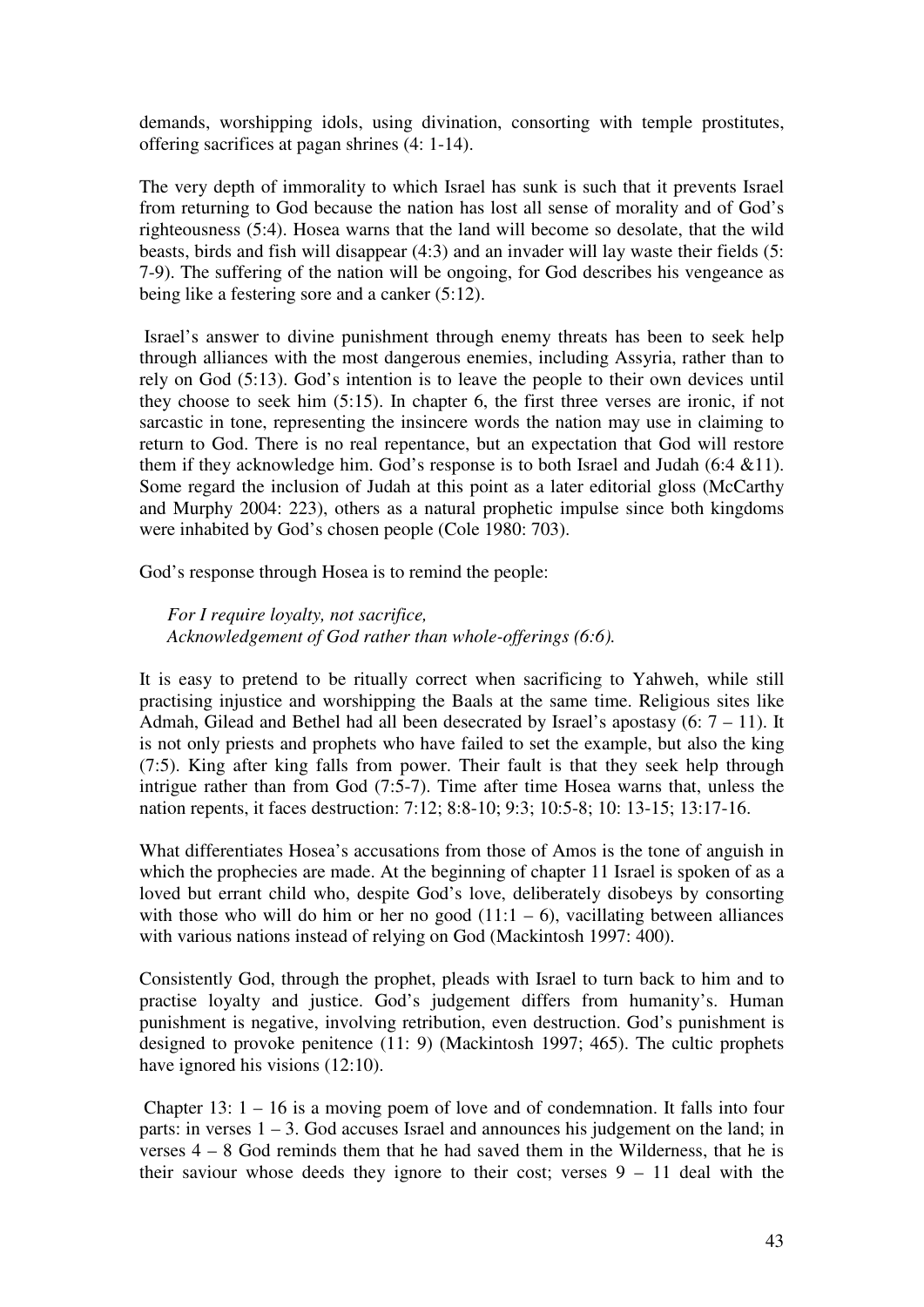foolishness of trusting in political leaders and in verses 12 –16 God passes on his people the verdict of death.

The dreadful fate that awaits an unrepentant Israel is expressed in vivid images of wild animals and their prey  $(13:4 - 8)$ , and the horrors of the sacking of a city, when even babies are put to the sword (13:16). The book ends with a final impassioned plea for Israel to return to God, to confess their sins, to repudiate false gods, and to acknowledge that there is no help from worldly allies. If the nation does so there will be healing and growth  $(14: 1 – 3)$  which is expressed by similes drawn from the abundant growth in nature (14: 4 - 7)

So deeply sunk are Israel and its leaders in sin that they are incapable of recognising their sinful state (4:7; 5:4; 10:3). Warning will no longer have any effect. All that the prophet can do is to announce judgement (Gottwald 1996: 144). Hosea does not prophesy a specific Day of the Lord, but it is very apparent that the day of Israel's judgement for her sins is imminent.

Hosea's relationship with the errant Gomer enables the expression of God's love for his people as similar to that between husband and wife. Israel's failure to acknowledge God by worshipping foreign gods (thus creating a syncretist form of religion) is regarded as the equivalent of harlotry, a comparison also employed by later prophets such as Jeremiah and Ezekiel (Jer. 3 and Ezek. 16). Repentance, Hosea indicates, can take place at once, provided it is sincere, for Amos it is scarcely a possibility.

Both prophets have a burning desire for justice as the basis of the faith and a concern for the poor. Cultic correctness has no value, unless the heart is proved to be right with God through right living. Hosea's use of the imagery of accusation in a court of law (*rib*) is contrasted by God's pleading with his people to return to him and avoid judgement. The metaphor involves a father who has made a case against his son (Mowvley 1991: 150). The *rib* metaphor fits in with *dyn* and *mispat*, which we have seen denote judgement. Judgement, for Hosea, is God's last resort, for he is a God of mercy and salvation more than one of rigid justice. For Amos, God is essentially a stern, impartial judge. The extent of God's desire to save his people will be more fully described in the next chapter.

# 4.3.1.3 MICAH AND JUDGEMENT

With Micah the prophetic attention in "The Book of the Twelve" turns from Israel to Judah. Micah came from the village of Moresheth-gath and his prophesying covers the years 740 to 687 BCE. He was a contemporary of the first Isaiah and he followed closely and even overlapped slightly the latter years of Hosea's activity. The arrangement of the book, as with Hosea, consists of prophecies of forthcoming doom interspersed with promises of hope. Judah was suffering from a false sense of security, seemingly unaware of how far they had backslid from God's covenant requirements in the Law, while still believing God was in their midst (3:11).

Like Amos, Hosea and Isaiah, Micah is concerned with social justice. The rich batten on the poor and the religious leaders adapt God's word to suit what their listeners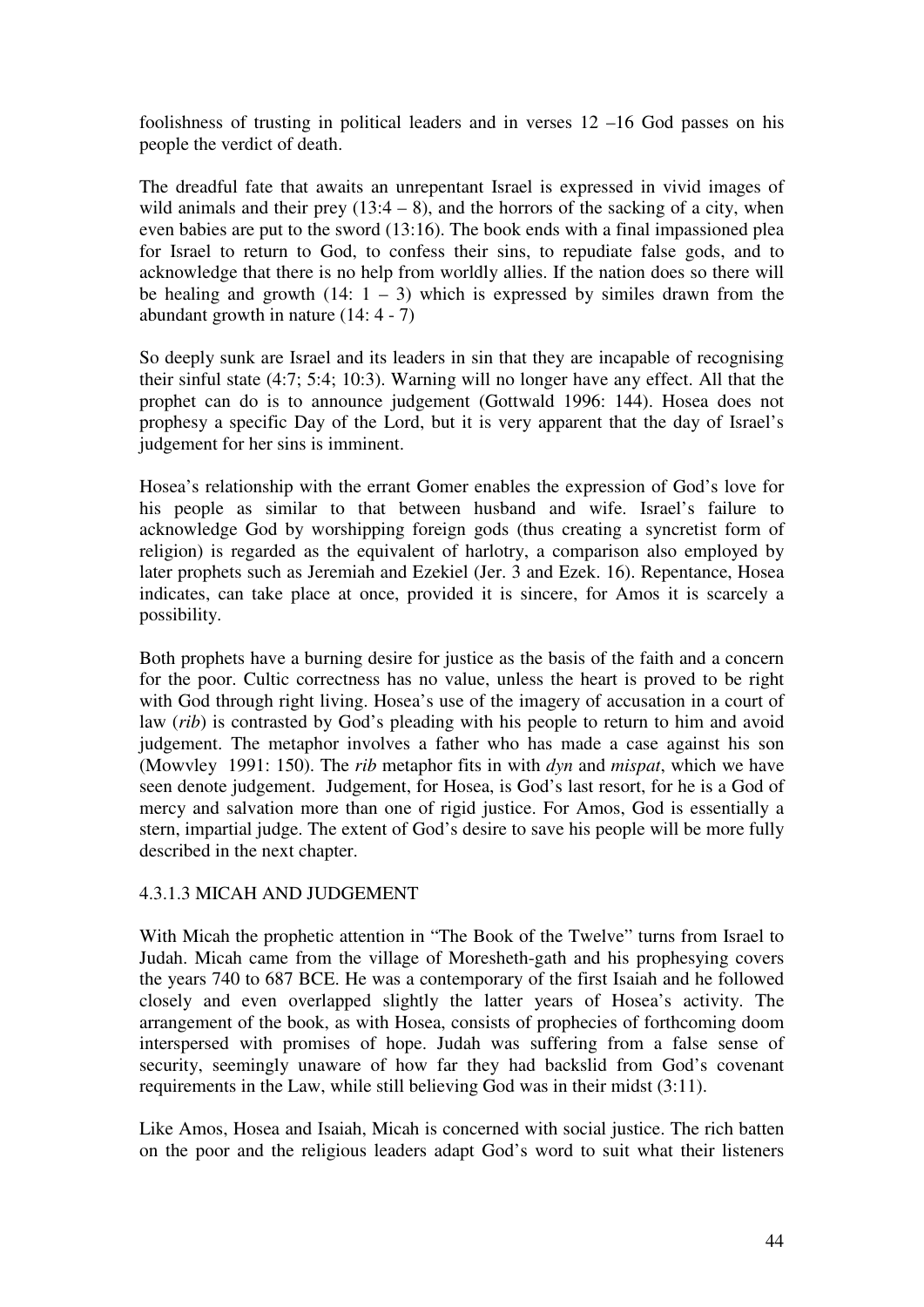wish to hear, so that evil and good become confused. The cult and worship as a result become sterile (Laberge 2004: 249).

 Micah's message of hope is that, under a remnant, a new Israel will emerge in which the Temple will be re-established as a place of true worship, a centre of Israel and of the world, and God's steadfast love will be shown as in the nation's early history (Laberge: 2004: 249 – 250). The book opens with a reminder of God's kingly power; the creator of the mountains and hills will come to destroy both Judah and Samaria for their sins  $(1:2 – 7)$ .

A deadly blow has struck Judah as it had Samaria, the prophet laments. Cities besieged by Sennacherib are mentioned; it is Jerusalem that will suffer next (1:8 – 16). The people should turn to performing mourning rites (1:16). Their sin, as with Samaria, has been idolatry (1:5-7). Their grief should mirror God's. God's accusations against his people are expressed by the prophet in chapters 2, 3 and 6. Chapters 4 and five are ones of hope and future redemption and chapter 7 one of hope despite the nation's sinfulness. In Micah, passages of judgement precede those of hope of salvation. For example Micah 2:  $12 - 13$  and  $4: 9 - 5: 4$  promising hope and victory follow on passages of judgement. In other words, judgement, according to God's plan, is a prelude to salvation (Westermann 1987: 106 – 107).

The sins condemned by Micah are seizing the property and homes of the poor and enslaving the owner and debtor (2:1-2); the judgement for this is loss of their own land at the hands of the enemy, at that time Assyria. Then there is theft from travellers, returning soldiers and women and children who have no one to protect them (2:8-10). The perpetrators of such acts are masters of what today is called spin, putting a good interpretation on something that is wrong (2:6 and 11).

At the beginning of chapter 3, Micah employs an image of savagery and cruelty to describe the actions of the powerful. They hate good and love evil and in this perversion it is as if they are flaying the skin from the poor and carving up their flesh like butchers and devouring the people as if they are cannibals (2:1-3). When they have the temerity to call upon God he refuses to give them any answer (2:4). Prophets, priests and leaders sell their favour for bribes. They give the people false assurances of security (2:6-11) (Laberge 2004: 251).

The result of such cruelty and dishonesty is destruction so complete that Jerusalem and Mount Zion will become levelled like ploughland and as barren as moorland (2:12). At the beginning of chapter 6 the idea of crime and judgement is reinforced by court imagery in which even the mountains are called to hear God's case against his people (6:1-2).

By ignoring Law and Covenant Judah has forgotten what God did for his people in their time of great vulnerability, when he guided them out of Egypt and gave them leaders like Moses, Aaron and Miriam, who led them to victory against powerful enemies (6:3-5). The prophet's tone in this reminder, expresses God's sorrow at the inability of his people to be faithful, as he is faithful to them. In response to this accusation, it is as if the people ask what kind of worship and sacrifices God requires for the relationship to be restored (6:6-7) (Laberge 2004: 253).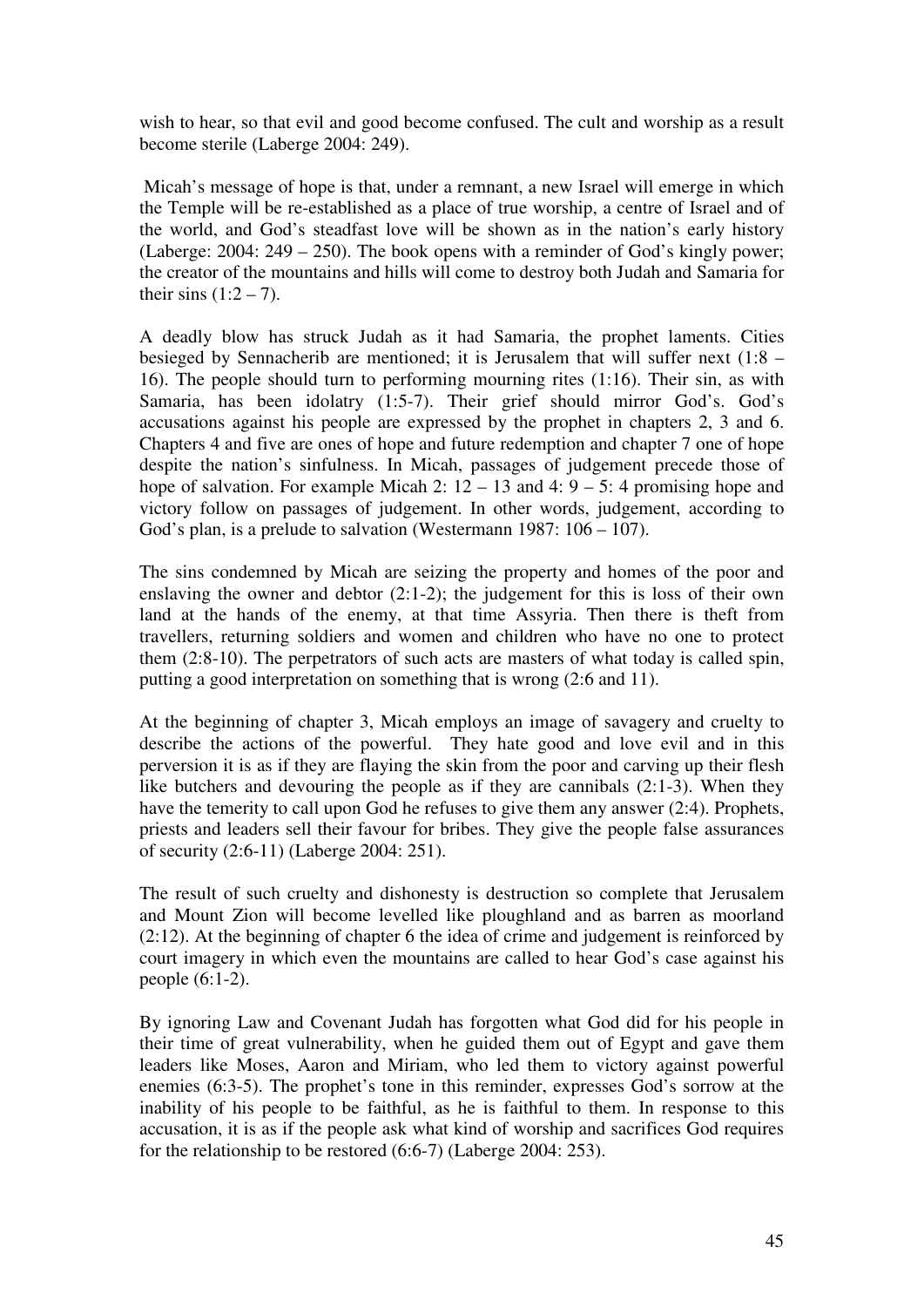God's answer through Micah is the same as that he gave Israel through Amos and Hosea:

*The Lord has told you mortals what is good, And what the Lord requires of you: Only to act justly, to love loyalty' To walk humbly with your God (6:8 cf Am 5:24; Hos. 6:6; 10:12; 12:6)*

Cultic correctness is of no value unaccompanied by justice. This is stressed as the prophet continues to speak in a tone of sorrowful anger, piling up further accusations God has against Judah; false weights and measures, violence and lies (6:9-12). Judah has followed the evil examples of Omri and Ahab by introducing the worship of idols and the Baals (6:16 cf I Kings 16: 23-34) [Laberge: 2004:254]. The nation will not enjoy the blessings that harvests should bring because God will bring on them the disaster their sins deserve (6:13-15).

Chapters 4, 5 and 7 are the chapters of hope. On a day to be appointed (4:6), God will restore Jerusalem, Judah's enemies will be defeated, warfare will cease and they will be his people and God will again be their loving God. All that is corrupt in behaviour and worship will be banished from the land. Chapter 7 begins with a dreary litany of Judah's sins: the people have lost any sense of integrity, murder is committed, officials including judges are venal, confidence may not be placed in friends and not even in wives and sons: family relationships have collapsed (7:1-6).

 In other words we have a picture of a society in a state of complete moral collapse. Despite this, the prophet is resolute that he will remain faithful to God. He will endure punishment for his sins, just as the nation must endure punishment. Faith and confession will release God's mercy and love. God will re-establish his people, exiles will return and enemies will be punished (7:7-13). The book ends with a prayer (7:14-17) and a hymn (7:18-20) (Laberge 2004: 254). In Micah, as in Hosea, we find a contrast between God's angry yet just judgement and his desire to show love and mercy, expressed in terms of longing. The nature of this mercy will be discussed in the next chapter.

#### 4.3.2 THE 7TH AND 6TH CENTURY PROPHETS

#### 4.3.2.1 ZEPHANIAH AND JUDGEMENT

In time we move forward about a century before we encounter the next three prophets of "The Book of the Twelve". The first, in chronological order, is Zephaniah, who prophesied during the reign of Josiah (640 – 609 BC). The introduction tells us that Zephaniah may have been a descendant of King Hezekiah (716 -687), who had sought to reform the religious corruption of his time. Zephaniah was thus, probably, a supporter of the religious reforms of Josiah who sought to undo the corruption which had taken place during the reign of Manasseh (687-642), Hezekiah's successor.

 Zephaniah foretells a Day of the Lord which will fall on Judah for its apostasy as well as on the nations: Philistia, Moab and Ammon, former vassals of the House of David, which had turned against Judah, and on Assyria which had defeated Israel, deported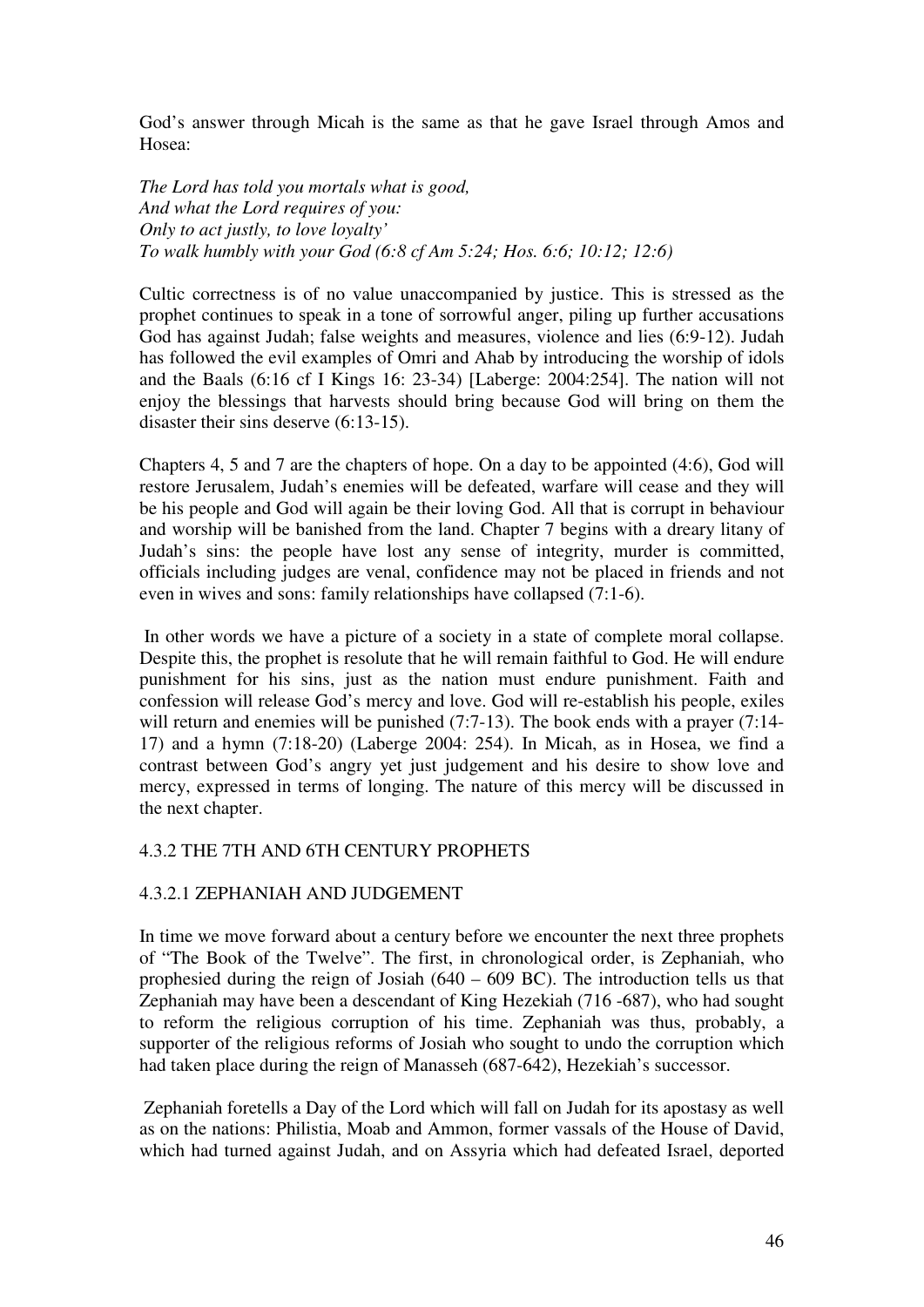its people and made Judah its vassal. A weakening Assyria was now under threat from growing Babylonian power (Wahl 2004: 255).

Zephaniah's message begins with an abrupt, dramatic utterance of universal destruction, similar to that in the time of Noah (1: 2-3). This prepares the listener for the horrors described in 1:15 – 16 and for the threatened destruction of the centre of the Israelite world (Gowan 1998: 115). God's wrath is directed at Judah and Jerusalem for the apostasy of those who have inaugurated priests of Baal and Milcom and turned their backs on Yahweh. Since they can have no excuse, they are commanded to keep silent and are warned that the Day of the Lord is near (1: 4-7) (O'Brien 2004: 102 – 103).

 Those to be punished are the royal house and its chief officials, those who dress themselves in foreign clothing, presumably the vestments of the apostate priests, those who perform dances in the temple before alien gods or, in some translations, "leaping over the threshold", an action dedicated to the god Dagon. The people are condemned for violence and fraud, both as actions against fellow citizens, as well as against God, by introducing corrupt worship of other gods into nation, city and temple (1:8-9) (Wahl 2004: 256).

.

In pronouncing God's judgement against Judah and the nations, the "Day of the Lord" becomes a *Leitmotiv* which is repeated in various forms some 11 times (1:7,8,9,10,14,18; 2:2,3; 3:8,11,16) and referred to more obliquely (*when that time comes)* twice (3:19 & 20) (O'Brien 2004: 101). The most detailed description is found in 1: 14 – 16 which has an echo of Amos's definition. Apart from being a day of darkness and gloom, it will be one of wrath, anguish, torment, destruction, devastation, trumpet-blasts and battle cries. The people will suffer acute distress; there will be bloodshed; the land will be consumed by the fire of God's jealousy; they will be unable to ransom themselves and the end will be sudden. The only hope is for the nation to humble itself (the need for humility is mentioned three times), to be obedient to God's laws and to seek righteousness.

As for the erstwhile vassals, Philistia and its cities will be destroyed and the inhabitants driven out and the fertile coastline used as pastures for the survivors of Judah (2:4-7). Moab and Ammon which insulted God's people and encroached on their territory will be laid waste and become like Sodom and Gomorrah (2:8-9). The Cushites will be slain by God's sword (2:12). All these nations have been guilty of pride in the sense that in taking revenge on their former overlord they have been taking it on that nation's sovereign Lord, Yahweh (2;!0-11).

As for Assyria it will be so laid waste that it will become a haunt of wild animals and birds (2:13-14). Delbert Hillers sees here language derived from treaty curses against nations which had broken their side of the covenant (O'Brien 2004: 119). Zephaniah might have in mind that under David and Solomon the surrounding nations were under Judean control and that, in turning on Judah, they are guilty not only of breaking confidence with Judah, but also with the nation's God.

At first sight it would seem that "tyrant city" (3:1) refers to Assyria, but the detail makes it apparent that Jerusalem is being referred to. Jerusalem has failed to put its trust in God  $(3:2)$  [Roberts: 1991: 212 – 213]. Its prophets and priests have been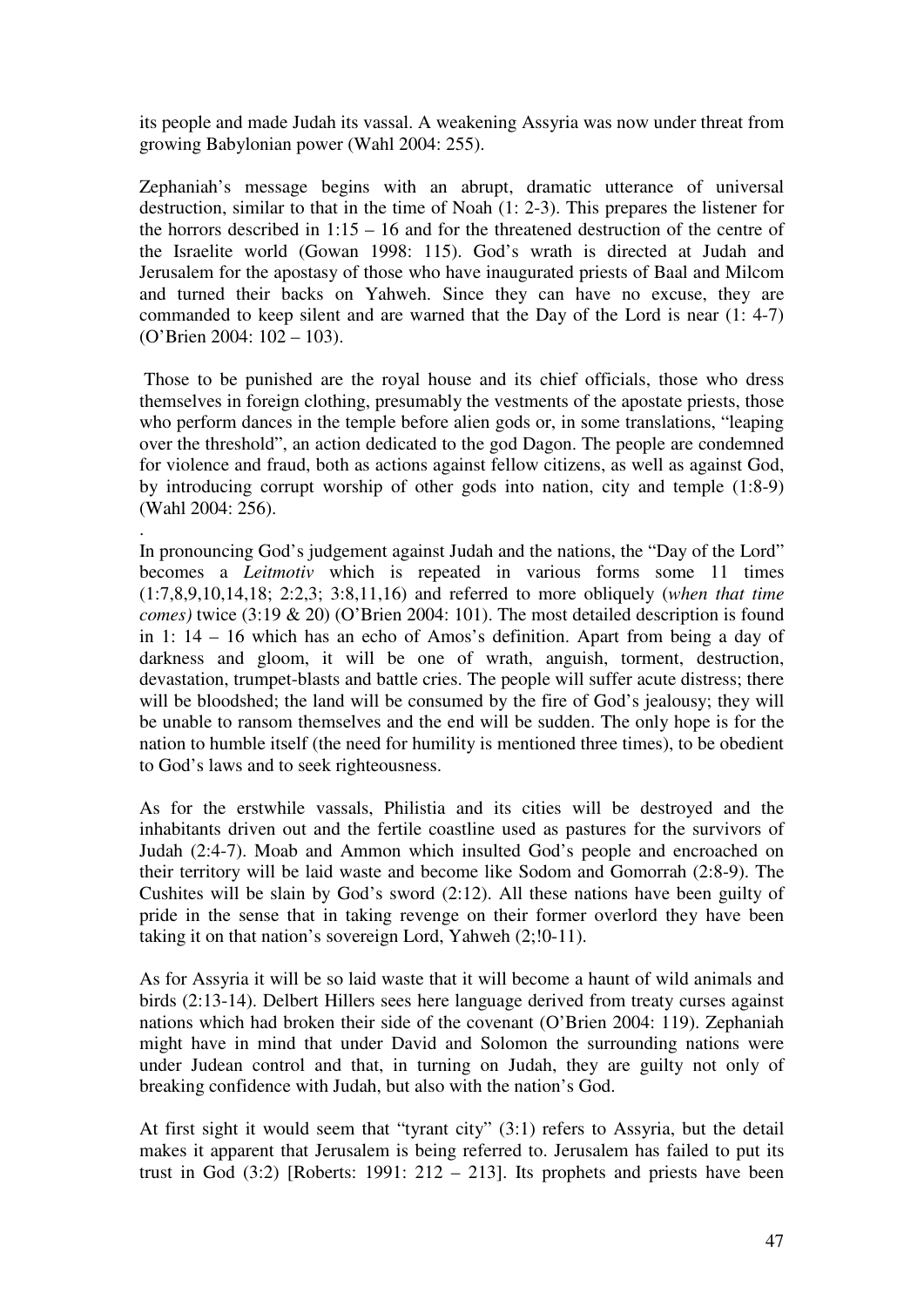disobedient to their high calling. God is just and has shown his judgement, which has been ignored (3:1-7).

The prophet then returns to the idea of universal punishment. All the nations will be gathered together and consumed by God's jealous anger so that they may be purified (3:8-10). In verse 8 the word *wait* suggests that God will act in his own time; his mind is made up, judgement is inescapable. As Judah is judged so will the nations be (Szeles 1987: 105). Ironically the word *wait* usually has a connotation of a future blessing, rather than judgement, *mispat.* Although God's nature is merciful, humanity's depravity is such that it must face God's wrath. However, the use of *mispat* may imply judgement with undertones of mercy. This becomes apparent in verses 9 to 20 (Baker 1988: 114 – 120).

This is not the only place in which we find legal imagery in Zephaniah. They are to be found also in 2:3 and 3:5, 8. God is judge (3:5) and serves as witness against the nations (3: 8). He issues judgements and statutes (2:3) [Patterson: 1991: 382]. Legal metaphors are common in the Twelve and help to give the books a unity. Use of one has already been referred to in Hosea.

Such a metaphor obviously helps to accentuate the guilt of Israel, Judah and the nations. It emphasises the justice of God's nature and his desire to restore his creation to a state of covenant wholeness. I would suggest that the use of the metaphor is more an obvious literary device used by writers dealing with the same topic, rather than the result of deliberate editing.

 A new emphasis is that offending against God's law is pride and that Judah and the nations need to humble themselves before God (chap.2). To be disobedient is obviously a form of hubris, elevating human will and sinful customs to be the equivalent of God's will and Law. God is jealous in the sense that his primacy is being usurped by humanity (Emmerson 1998: 68 – 73).

In mentioning that the coast of Philistia would become grazing for the survivors of Judah, Zephaniah is introducing the idea of a surviving remnant to which he returns in 3: 11 – 20. This remnant will receive God's blessings and protection. Zephaniah ends, as do the previous Minor Prophets, on a note of hope that God will save and help his people. Just as judgement will occur on the "Day of the Lord", so will salvation (3:11 et seq.) (Carson 1980: 775 – 780; Wahl 2004: 255 - 258).

#### 4.3.2.2 NAHUM AND JUDGEMENT

Nahum from Elkosh probably prophesied about 612 BCE during the time of Josiah's religious reforms. This may account for the fact that there is no condemnation of Judah's sins. He concentrates on those of Assyria, so presumably that city had not yet fallen to the Babylonians.

Stylistically it includes an acrostic poem (1: 2-8), a funeral lament (3: 1-7) and a song of taunting (3: 8-19). Various negative images are applied to Nineveh: a pool (2:9), a den of lions (2:12-14), fig trees with ripe fruit about to fall (3:12), and a locust swarm (3:15-17). Subtle use of alliteration and assonance in the Hebrew is used to create onomatopoeia.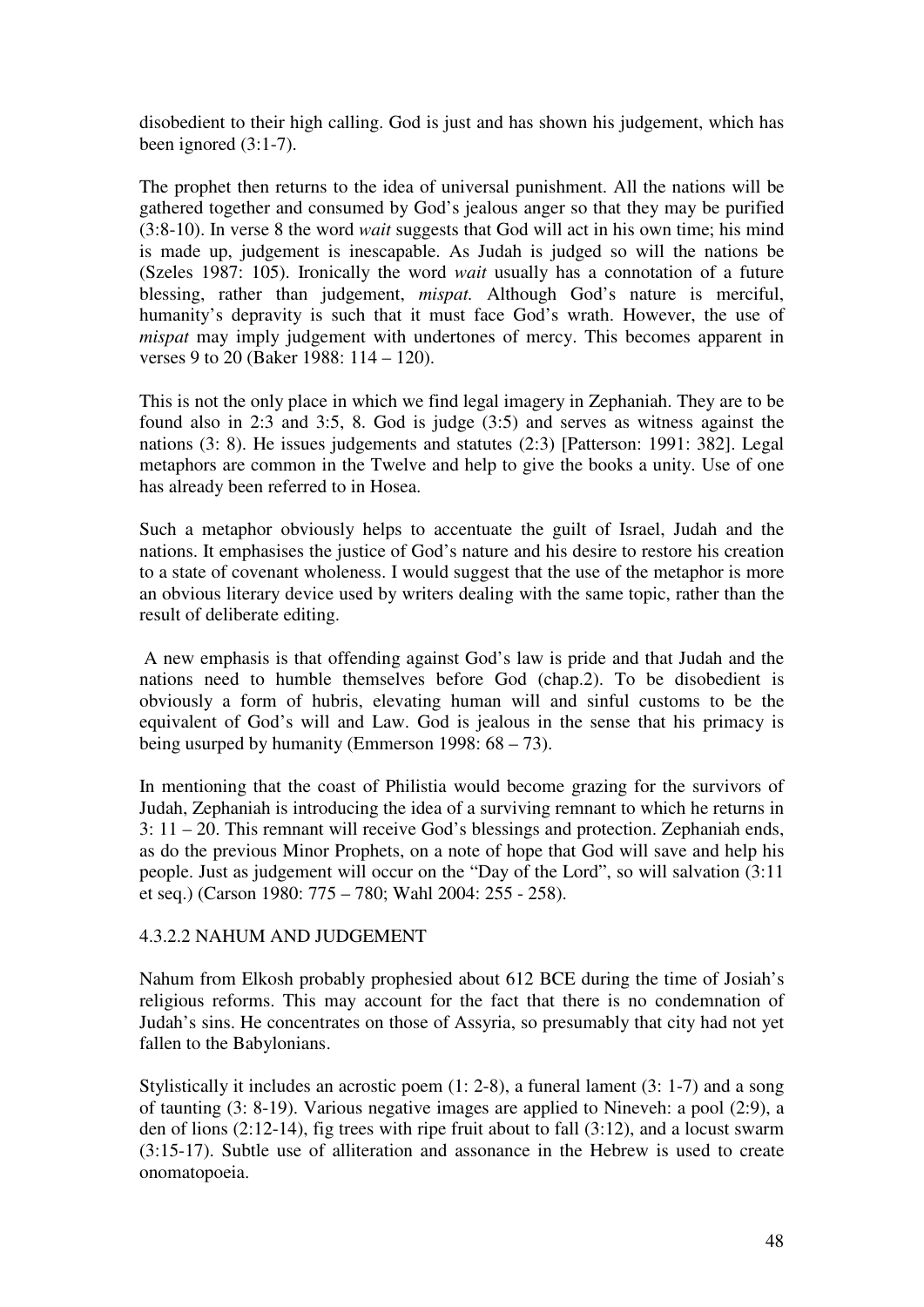Hence the style of prophecy is subtler perhaps than might be expected from a mere hack of a cultic prophet, which is what some have suggested Nahum was, since his message is simple: God will take vengeance on Assyria to the joy of its enemies and he has not abandoned Judah (Nowell 2004: 258). Assyria is condemned for its brutal use of its military might and its ruthless use of trade, which led to corruption, to satisfy the desires especially of the inhabitants of Nineveh. Nahum's prophecy is an outcry against the cruelty and corruption caused by unbridled power (Fraser 1980: 762-763).

 The prophecy opens with a statement that Yahweh is a jealous God of vengeance (1:2) and later Nineveh is accused of plotting vengeance against the Lord (1:9&11). God is jealous in the sense that any nation that sets itself up to be all-powerful is usurping God's power and denying the all-powerful nature of God. This is something that God cannot of his nature permit.

Verses 2 to 8 take the form of a theophany. God appears in a storm and the hills shake. This image often accompanies portrayal of God as a divine warrior come to wreak vengeance on his enemies. In 1: 8 God's power is described in terms of a flood (O'Brien 2004: 39). Nahum allows that God is long-suffering (1:3) but describes his might in terms of his power within nature (1:3-8), his determination to punish those guilty of evil and his protection of the innocent (1:3-8). God will make a final end of Nineveh as easily as a fire burns up a thicket of briars or dry stubble (1:10). The city's temples and idols will be destroyed and there will be no more children born to continue Nineveh's might (1:14). Both Judah and Israel's time of terror is past (1:12 – 15 & 2:2), although it is God who has used Assyria to punish Judah (1: 12) (O'Brien 2004: 43).

Nahum foretells the end of Nineveh, using as warfare as a metaphor, describing the destruction of the city in terms which recall the violence with which Assyria attacked and destroyed its enemies. It is being paid back in its own coin. Its people will suffer just as Assyria's victims did  $(2.1 \& 3.7)$ . This is "an eye for an eye, a tooth for a tooth" judgement taken to its ultimate conclusion. Brutality must be punishes with like brutality [O'Brien: 2004: 55]. In other images Nineveh will become like a leaking pool and like a lion's den which is smoked out so that the young may be killed by the sword (2:8 & 2:11-13).

In chapter 3 Nineveh is compared to a harlot whose attractions seduced nations and who will be taunted by having her clothes torn from her so that she is naked, shamed and pelted with filth (3:4-7). The city too will be like a tree of over-ripe figs from which the figs will be shaken to feed others (3:12), like a locust swarm which at one stage seems to cover the earth and then suddenly is gone, no one knows where (3:15- 17), and like a soldier suffering from a mortal wound whom none will mourn (3:19). There is no mention of the "Day of the Lord", but the destruction of Nineveh is portrayed as being a final judgement by an all-powerful God (Fraser 1980:763-766; Nowell 2004: 259-260).

Some readers are shocked at the way Nahum appears to gloat over the forthcoming sufferings of Nineveh, but in fact he is envisaging a kind of justice which was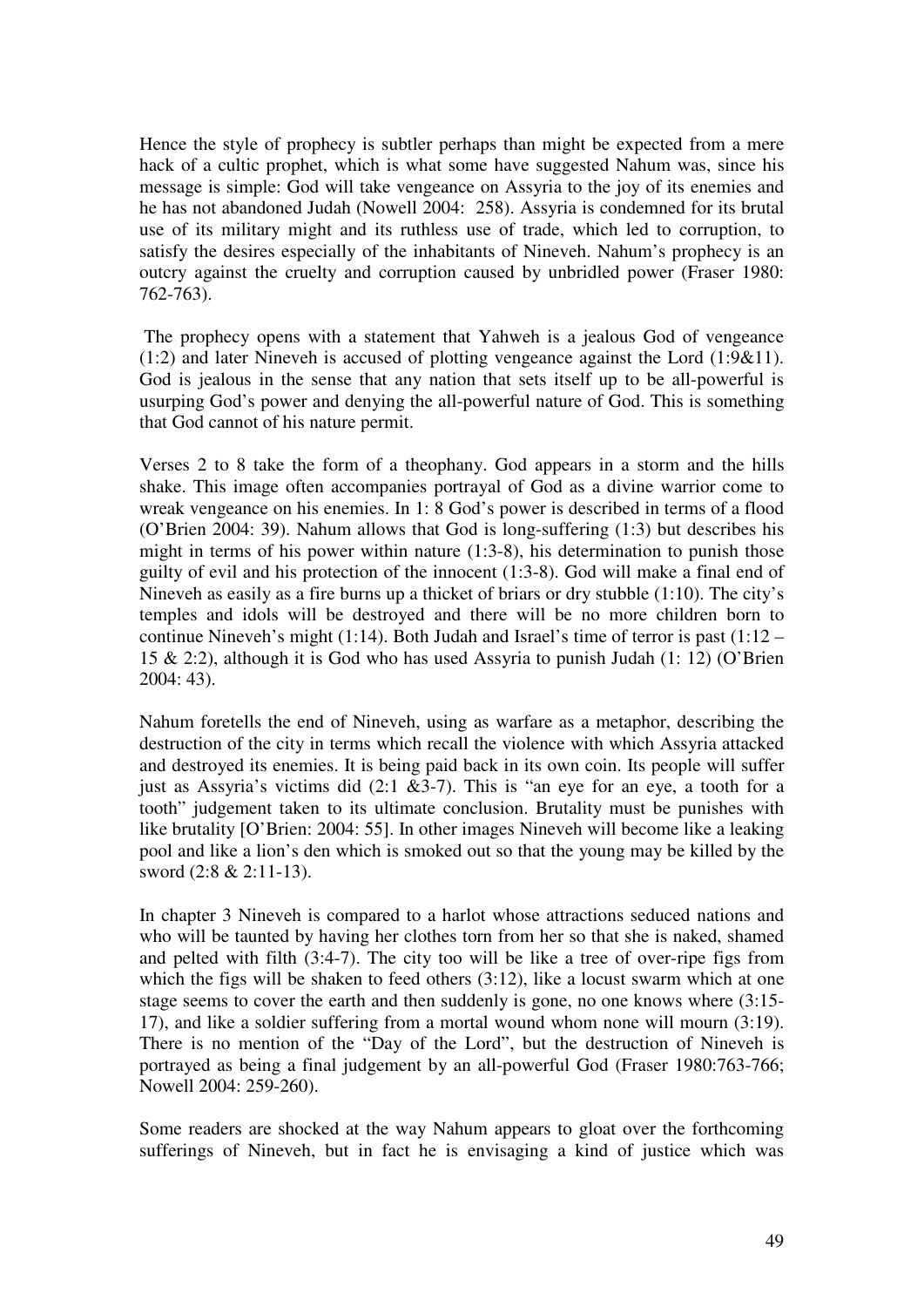proportionate to the wrongs suffered by Nineveh's victims. Brutal as that may seem, it at least prevented disproportionate revenge.

Some suggest that in the vast scale of Assyrian destruction we have a symbol of the cosmic power of evil. To counteract that evil, we need an all-powerful judge and a thoroughgoing judgement (Emmerson 1998: 18). In terms of the canon of the Twelve, Nahum's ruthless vision of judgement helps to illustrate the difference between human and divine anger and justice. Nineveh's fall will be Judah's salvation.

# 4.3.2.3 HABAKKUK AND JUDGEMENT

Habakkuk flourished somewhere between 626 and 587 BC, but no later than the fall of Jerusalem in the latter year. The clue to the period of his prophecies probably comes in chapter 1 verse 6 where the Chaldeans, who defeated Assyria, are mentioned. Some favour ca 612, others ca 600 (Stephens-Hodge 1980: 767; Ceresko 2004 261). He may have prophesied contemporaneously with and after Nahum, at the same period as Jeremiah and just before Ezekiel.

Some scholars regard him as a cult prophet, or a Levite, since the form of his prophecies is reminiscent of liturgy. In chapter 3 we find an example of a canticle. Others, like Childs and von Rad, regard Habakkuk as having used canticle form in order to emphasise the theological nature of his message, so that it is not limited to any historical period (Ceresko 2001: 261).

Habakkuk explores the nature of a breakdown of order and justice and the apparent silence of God in the face of it. At the same time he maintains God's absolute power over creation and history. God's people must trust patiently in his faithfulness and detest the human arrogance of oppression and injustice (Ceresko 2004: 261; O'Brien 2004: 58). In chapter 1, Habakkuk addresses God in the form of two psalms: verses 2 to 11 and 12 to 17. In the first "psalm" he cries out to God about the violence and injustice around him. Law has become ineffective, since justice has been perverted by the powerful  $(1: 2-4)$ .

There is no direct indication as to whether the unjust are living in or outside Judah. So Childs maintains that the editor is giving the prophecy a general interpretation (Ceresko 2004: 262). However it may be possible to maintain that God's reply to Habakkuk in verses 5-11 indicates that the Chaldeans are being used to punish the nations, and he would especially have in mind Assyria, although there is nothing which states this directly. Humanity may question God about injustice, but must be prepared to wait for God's answer, which may not be one which humanity fully understands or likes (O'Brien 2004: 65).

 Ironically, the violence of the Chaldeans is like that of the nations God is punishing: God uses the events of history to punish nations which have broken his divine law and which have failed to acknowledge him. The imagery which is used to reinforce the idea of forceful punishment is of an advancing, unstoppable military horde (1: 8-10). The second of the "psalms" is Habakkuk's mystified query as to how God can permit such violence to occur. Those who suffer violence are compared to fish caught cruelly by hooks or in nets. Just as fishermen might make gods of their nets, so, by inference, the violent make the means of violence their gods (1:14-16). In order to obtain an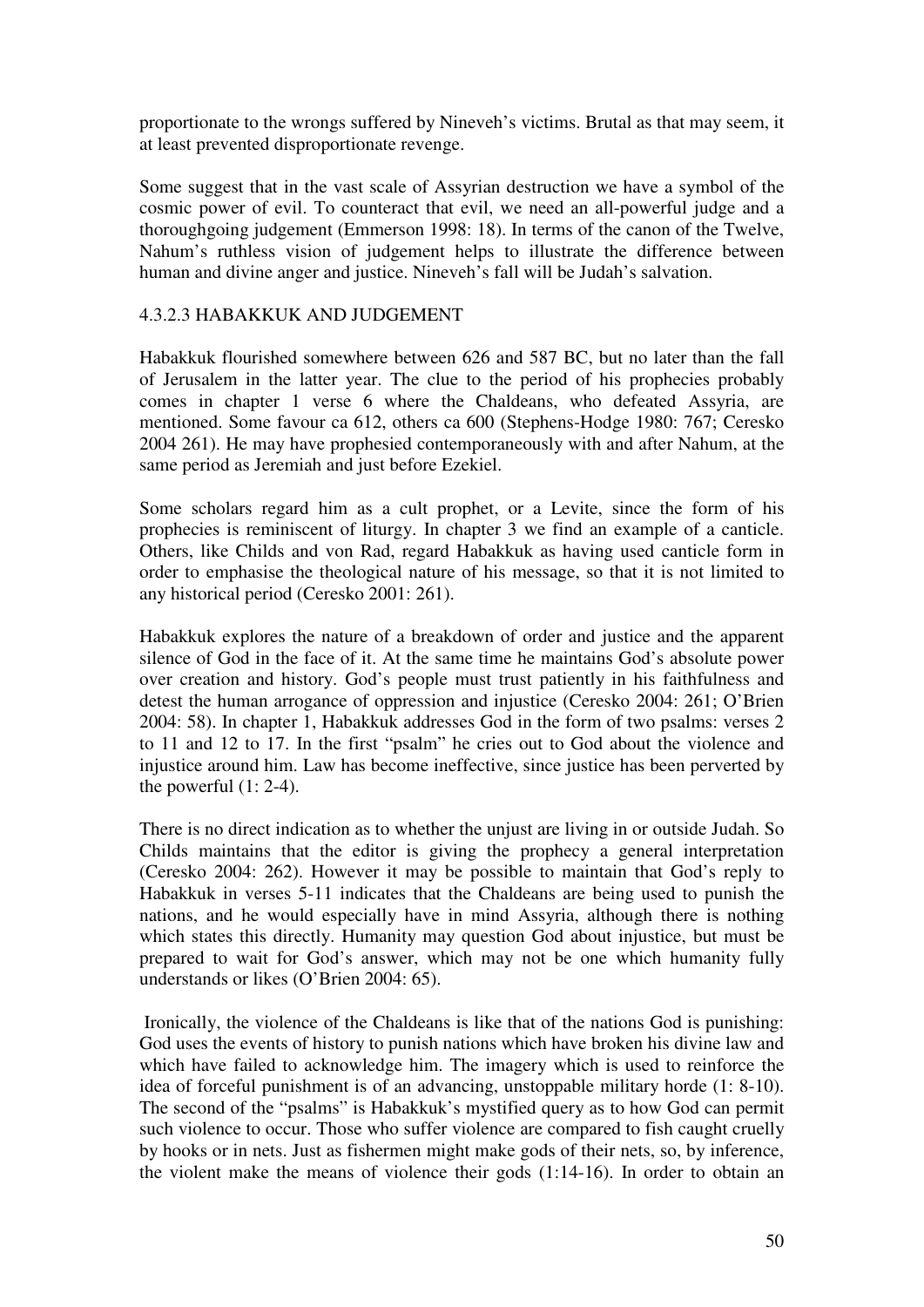answer to his question, the prophet imagines himself as a watchman keeping lookout in a watchtower (2:1).

God's answer comes in the form of a vision which the prophet must record. It will be a vision for "an appointed time" and "a destined hour" which will come soon, even if there seems to be delay (2:3). This is the closest Habakkuk comes to the idea of the "Day of the Lord". The vision is one of "an insatiable creature" with a throat "as wide as Sheol" which swallows the nations, until its prey turns upon it for its greed and injustice. It would seem that the "insatiable creature" is Chaldea and at the same time all nations that seek power through violence and the abrogation of God's laws. Since death may be regarded as insatiable, and the Chaldeans as well as all violent nations cause death on a massive scale, the image is apposite (Ceresko 2004: 262-3). However, 2:4 provides an assurance that God is in control, that "reckless" Chaldea's future is not assured. Indeed 2:1-20 implies that God's working out of justice is a mystery humanity cannot pinpoint (O'Brien: 2004: 79 – 80).

The Five Woes that follow are couched in the form of a lament, although, in fact, the prophet is rejoicing at the suffering that the unjust bring upon themselves. Some, like Stephens-Hodge in Guthrie, see these woes as applying to Assyria, others, like Ceresko in Brown, interpret it as applying to the Chaldeans (Stephens-Hodge 1980: 770; Ceresko: 2004: 263). However, the woes may also be seen as a judgement against all, from any nation, who act unjustly. God will ensure that those who take the riches of others will be plundered  $(2, 6-8)$ , those who try to assert the power of their dynasty over others will fall (2: 9-11), those who base their rise to power on bloodshed will find their efforts brought to naught by God, whose glory will be manifest (2: 12-14), those who make others suffer violence as though they are being forced to drink God's wrath will find that they, like staggering drunks, will be shamed by their cruelty (2: 15-17), and those who make and worship idols will discover that there is only one God, and he is Lord of all the earth who lives in his holy temple  $(2:18-20)$ .

Chapter 3 is in the form of a liturgical canticle, and is so constructed that it answers the prophet's questions in the first two chapters. It also expresses the prophet's trust and confidence in God's providence. As a result he is able to understand God's salvation (Ceresko 2004: 263-4).

Although Habakkuk prophesied at a certain time and in a specific context, his prophecies have been given a form of expression that deliberately seeks to rise above the specific and to apply to cruelty and injustice on international, national and individual level. God is a God of judgement and justice follows soon upon misdeeds. Misdeeds also carry within themselves the seeds of destruction. Although God's ways may not be clear to humanity, they are ways of justice for the oppressor and salvation for the just. In his attempt to rise above the specific and portray sin as having inevitable and self-destructive consequences, Habakkuk widens the perspective of God's judgement. God, in his own good time, will judge the Chaldeans with righteousness and save his people (Goldsmith 1982: 55).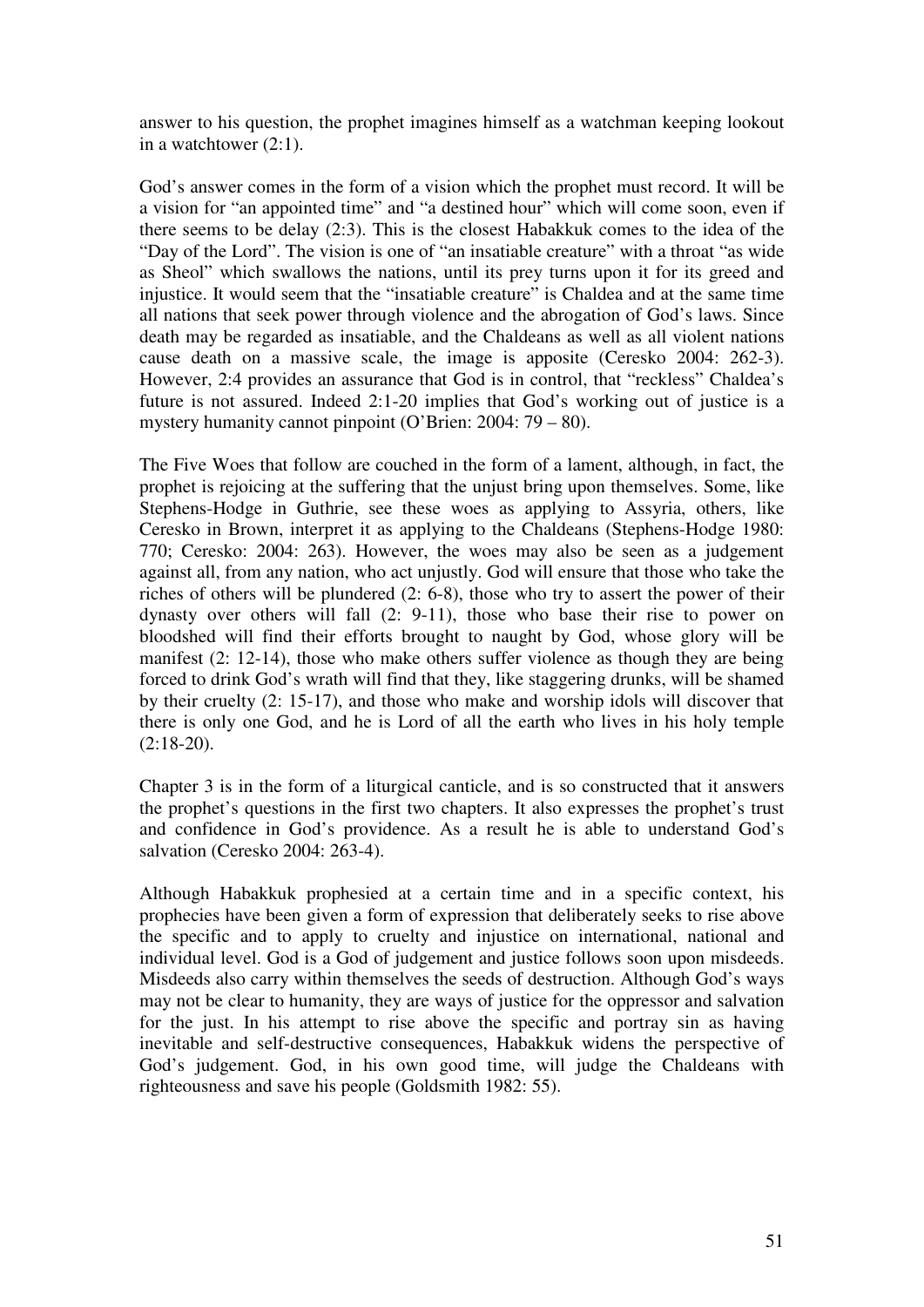#### 4.3.3 THE POST-EXILIC PROPHETS

During the Babylonian exile the great prophets of the period were Jeremiah, Ezekiel and Deutero-Isaiah. With Ezekiel we can discern a change beginning in the nature of Israelite prophecy from divine justice taking place on a Day of the Lord within history to an apocalyptic vision of that day which becomes a day of judgement at the end of time. In the post-exilic period this tendency is further developed in the book of Daniel and in chapters 9 to 14 of Zechariah. Haggai together with Zechariah were the prophets of the return parties from Babylon along with leaders such as Ezra, Nehemiah and Zerubbabel, a member of the House of David, who was appointed governor-general of a restored Judah and Joshua, the priest.

At first homes were rebuilt and under Nehemiah, the walls of the city, but the Temple was neglected. Ezra 5:1 tells us that the prophecies of Haggai and Zechariah stirred the nation into undertaking the restoration of God's house (Anderson 1988: 517-519). Haggai and Zechariah prophesied at the beginning of the reign of Darius I (521 – 486BCE) who succeeded Cambyses II (529 -522) who in turn had succeeded Cyrus II (538 – 530) who had issued the edict permitting the return to Jerusalem. Probably relatively few people returned under Cyrus II and more under Darius.

#### 4.3.3.1 HAGGAI AND JUDGEMENT

 It is not known at what period Haggai returned, but for him rebuilding the temple was of paramount importance since it was the place of God's presence on earth. He seems more interested in this than in the form of the worship. Zerubbabel, as a descendant of David, is regarded by him as God's elect. In a sense Haggai is a nationalist for, with God in his holy Temple and with a scion of David at the head of Judah, the future of the nation is assured (Cody 2004: 349-350).

The book opens with Haggai prophesying before Zerubbabel and Joshua. He warns that the lack of good harvests and the failure of those who have returned to prosper are judgements owing to their neglecting to rebuild the Temple. God has nowhere to dwell, while many of the people are living in comfortable houses (1:2-6  $\&$  9-11). An immediate start to rebuilding the Temple must be made (1:7-8). Nonetheless, Haggai assures them, God is with them  $(1:13 \& 2:1-5)$ . The people were sufficiently moved that they began reconstruction under their leaders (1:14-15). God then promises through Haggai that he will reward them with wealth from the nations and that the glory of the new Temple will surpass that of the previous one (2:6-9).

In two related test questions, after the fashion of scholars discussing Torah, Haggai illustrates how impure worship is affecting the nation (2:10-14). The sacrifices offered in a desecrated temple are impure sacrifices making the nation impure, hence the unsatisfactory harvests, blight and hailstorms. Once a purified, rededicated Temple is built as God's dwelling place, God's people will be blessed (2:15-19). Haggai's approach to blessings, if one does God's will, and disaster, if one counteracts it, raises a problem for theodicy: how God works in the world. His approach is simplistic and untenable. Plenty who ignore God prosper and often the faithful may suffer. The problem is to show how in the long term obedience reaps divine reward and evil, judgement (O'Brien 2004: 153).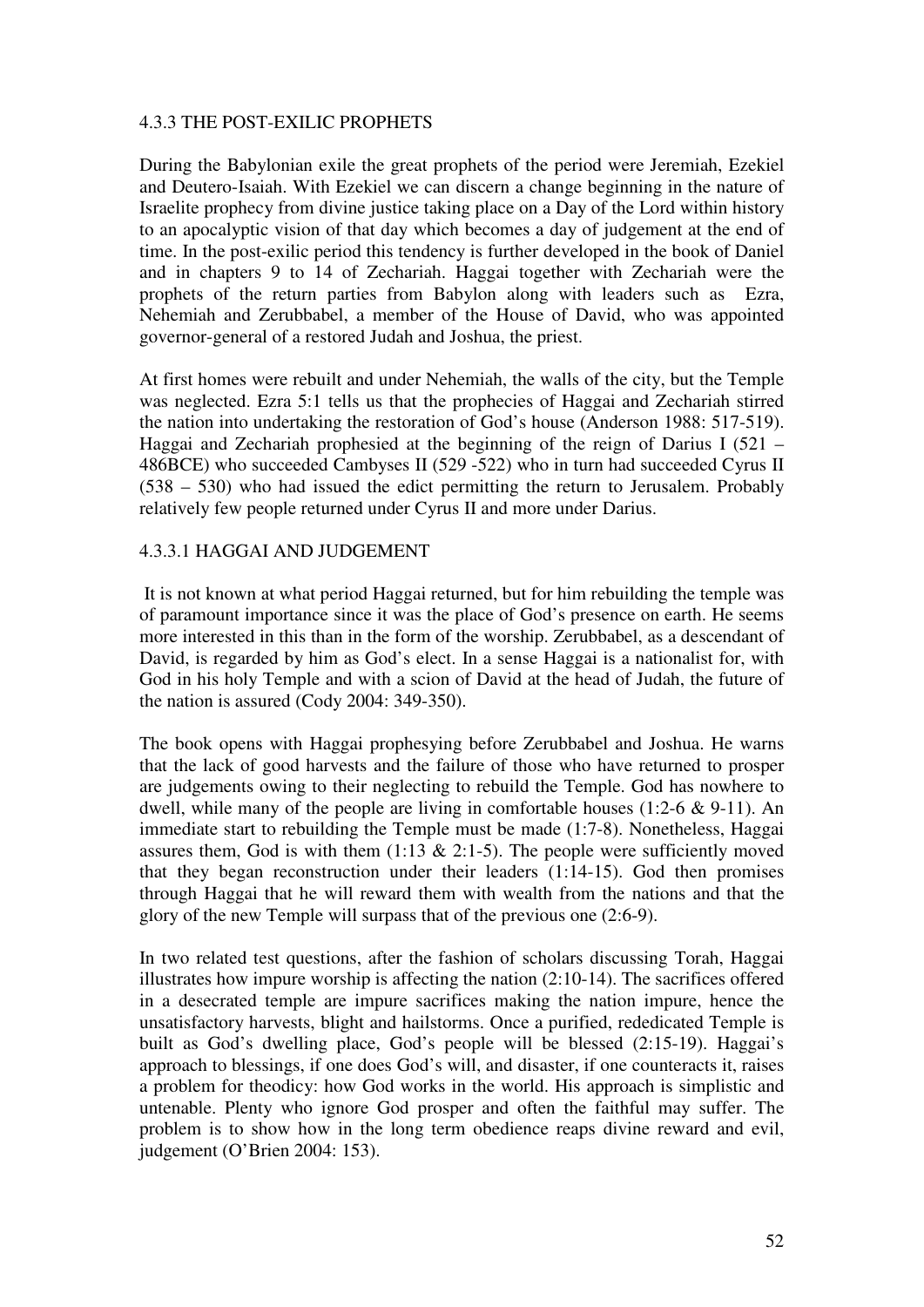Haggai's second prophecy involves a Day of the Lord which will be an apocalyptic day of judgement for the nations, shaking the heavens and earth. It will be a day on which heathen kings are overthrown and their followers die in battle. Zerubbabel will become God's king, his earthly "signet ring" (2:20-23). For Haggai this apocalypse will take place in historical time, rather than at its end, and will continue the rule of the line of David. This last prophecy never came true: Zerubbabel never became King of Judah, he faded mysteriously from history and with him the royal House of David disappeared. It was perhaps the failure of such prophetic hopes that helped to push the vision of an apocalyptic day of the Lord to an indeterminate end of time, when God's kingdom would be re-inaugurated in an other-worldly form (Emmerson 1998: 94; Cody 2004: 350-351).

It is noticeable in Haggai that the sin of Judah has taken on a different form from before the exile. No longer is the main sin idolatry, worshipping alien gods, but secularism: not having God, and his worship, at the centre of national life. It is the sin of religious neglect. No doubt, though, the priorities of comfortable homes and wealth may be regarded as a form of idolatry. Suddenly the perspective is a more modern one (Kennett no date: 572-574). On the other hand some of the problems remain similar to those before the exile eg cultic corruption and neglect of the poor (O'Brien 2004: 137- 8).

The thrust of judgement has changed. The remnant which has returned is not threatened with another exile, but with incomplete blessing on its return to Judah. Although the people, or at least the better-off ones, are comfortably housed they do not enjoy the fruits of their labour in obtaining good harvests. Their salvation will not be complete until they have completed the Temple, begun to offer unblemished animals as sacrifices and started to fulfil their religious duties under the Covenant. The "Day of the Lord" has become again one on which God will judge the nation's enemies.

# 4.3.3.2 ZECHARIAH AND JUDGEMENT

Zechariah, Haggai's contemporary, was of priestly descent and so probably had one foot in establishment circles in the society of those returned from exile in Babylon. Like Haggai he was concerned about the rebuilding of the Temple, to provide a fitting house for God. No doubt, as a priest he was also concerned about the re-establishment of right worship under Joshua as high priest. He acknowledges the importance of Zerubbabel in the rebuilding of the Temple, but his political importance is underplayed, possibly because his influence was waning. Haggai promoted immediate action; Zechariah was more interested in the principles behind right action. He looked to a future age less imminent than that of Haggai (Cody 2004: 352).

The foregoing is found in chapters 1-8. The prophecies of 9-14 are of a different nature. The focus is cast more widely over surrounding nations, as in many of the preexilic prophets. Eschatologically they are far more apocalyptic than 1 to 8 and chapters 12 to 14 more so than 9 to 11. The outlook of 12 to 14 is more mythological. It has even been proposed that the book consists of three writers, not just Zechariah for chapters 1 to 8 and another author for 9 to 14, but separate prophets for both 9 to 11 and 12 to 14 (Cody 2004: 352-353).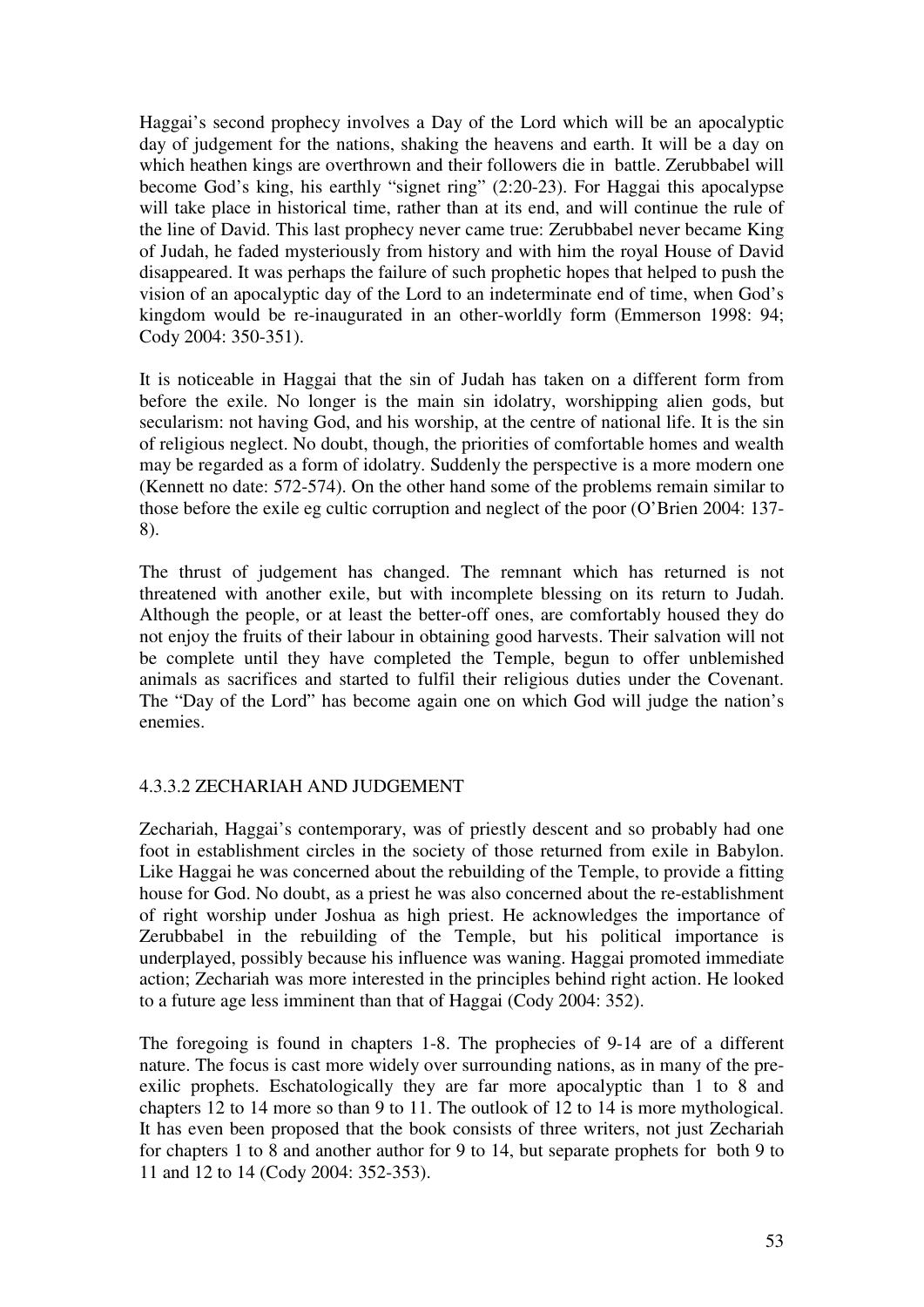The book of Zechariah opens with a call to repentance. The people's ancestors had failed to heed calls to repent and had suffered the judgement of God's anger. Zechariah's listeners repent and acknowledge God (1:2-6). A lesson has been learned [Cody: 2004: 354]. In a vision of angels on horseback, the prophet learns that God is angry with the nations who have caused unnecessary suffering on his people, far more than he had wished them to undergo (1:11-16). Now God has returned to Jerusalem and the Temple must be rebuilt (1:16). God is almighty and has used the nations as part of his plan to bring punishment for sin on his people, leading to repentance.

Now it is the turn for the same to be done to the nations (O'Brien 2007: 170). There follow a series of visions showing that judgement is past and that God's favour rests on his people for whom he will now be like a wall of fire about Jerusalem (2:5). Those who have not yet returned from exile should do so (2:6-7). Any nation that seeks to attack Judah will be plundered and enslaved  $(2.9)$  (O'Brien 2004: 184 – 7;  $218 - 9$ ).

 Judah does not get off scot-free. In the vision of the flying scroll (5:1-4), Zechariah indicates the wrath of God's judgement will come upon thieves and perjurers. In the image of the barrel, a woman appears sitting in it. This is a symbol of the nation's harlotry in abandoning God for idols (5:5-11). God called Zechariah to ask priests and people whether their fasting during the exile had been done with God in mind or whether their feasting had only been for their own pleasure without remembering God's goodness. This was something about which past prophets had spoken a (7:4-7).

Again God's word came to him to warn the people to administer true justice and show kindness and compassion to one another and not to oppress the alien, the widow, the fatherless and the poor. Because they had not listened they had been driven into exile (7:8-14; 8: 16 - 17). Now, God's power and his blessings on his people will cause other nations to want to go up to Jerusalem to worship him along with the Jews (8:20- 23) (O'Brien 2004: 228-9).

Chapters 9 to 11 contain a series of oracles of judgement against the surrounding nations. Damascus, Tyre and Sidon will be destroyed; they all belong to God, to deal with as he pleases (9:1-4). The pride of the Philistine cities will be destroyed, they will come to obey the Jewish Law and become another clan in Judah (9:5-8). If God's people have acknowledged their sin and accepted their punishment, God has to be seen as willing to turn the enmity of the nations away from his people and to judge them justly as well (O'Brien 2007: 171).

For Judah there will be blessedness. A king bringing peace will enter Jerusalem upon a donkey and war will be banished, exiles will return, God will protect them against their enemies and grant abundant rain  $(9.9 - 10.1)$ . But into this description of blessedness comes a note of warning to the shepherds or leaders of the people that there are some still worshipping false household gods and going in for divination. This provokes God's anger (10:2-3).

There follows an allegory in which God tells Zechariah to become the shepherd of Judah since the nation appears to be threatened. The leaders, other shepherds, fail God and the people, and are dismissed by the prophet. Symbolically he breaks two staffs,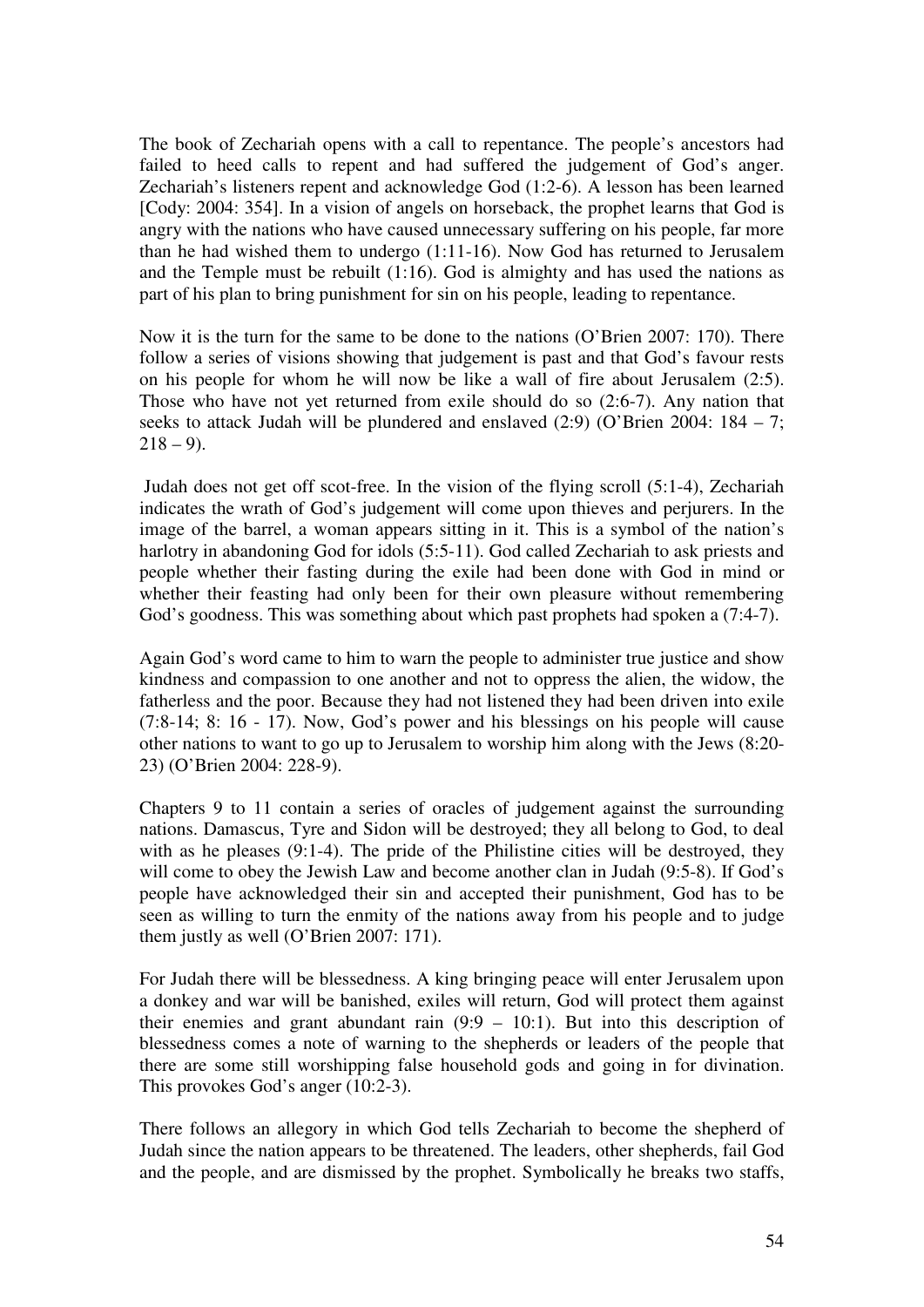the first symbolising the breaking God's covenant with the nations; the second the union between Judah and Israel, possibly because the mixed and semi-alien population there had sided with Judah's enemies. The chapter ends with a dire warning to false shepherds (Cody 2004: 357-358; Kennett no date: 581).

Both chapters 9 and 12 begin with the heading, "An oracle". The form of the oracles is different. Firstly that of chapters 9 to 11 is largely in verse, while that of 12 to 14 is mainly in prose. Secondly, the content of the chapters is apocalyptic rather than merely employing the usual variety of prophetic imagery. "On that day", a frequent prophetic abbreviation for the "Day of the Lord" becomes an often repeated *Leitmotiv*, used 15 times in the three chapters, quite apart from "then" (12:10; 13:9 and 14:3) and "A day is coming"(14:1). Jerusalem will be saved and strengthened and all who seek to attack her punished.

Using the image of a burning brazier, Judah will consume its enemies. When the people see what God has done for them, they will mourn what they, over the ages, have done to hurt God (12:10). This verse is problematic and it has been suggested the "person" hurt could be the House of David or a member of it, or a figure equivalent to the suffering servant of Isaiah or the king entering Jerusalem on a donkey (9:9)(Cody 2004: 358; Kennett no date: 582).

 For the Israelites it will be a time of cleansing and repentance. Those who have been prophets of alien gods will pretend to be ordinary people and find excuses for their ritual scars (13:1-6). Only a remnant of a third of the people will survive this period of refining (13:7-9) (Redditt 2007: 195). Obviously before Judah is victorious, as depicted in chapter twelve, will come the attack on the nations mentioned in chapter 14: 1-2. Either that or we must regard each of the last three chapters as being separate visions, complementary merely as to the idea of the establishment of a purified, respected city of God, where he will dwell in majesty.

The destruction announced in the first two verses of chapter 14 is as thorough as anything mentioned elsewhere in the prophets. The dramatic horror of the destruction introduces the apocalyptic image of God as a giant standing fighting the enemy on the Mount of Olives, while an earthquake-like event creates a large new valley (14:3-5). God will then appear surrounded by his holy ones.

A kind of river of God, flowing in two directions from Jerusalem will appear. There will be no seasons and no day or night (14:6-8). The Lord will become king of the nations, protecting Jerusalem and punishing the enemies of the city with a hideous plague (14:9-12). The wealth of the vanquished nations will accrue to Judah. Remaining humanity will worship by offering prescribed sacrifice in the Temple in Jerusalem and celebrate God's festivals. Those nations that do not will be punished (14:13-21). The dramatic Day of the Lord will introduce God's eternal reign over a world which acknowledges him (Cody 2004: 358-9).

Haggai saw the re-establishment of the Temple and of the exiles in Jerusalem in a narrow and almost nationalistic sense. The imagery, though rich, in no way approaches the dramatic imagery of the last three chapters of Zechariah. For Haggai it was enough that the returned exiles should worship freely, correctly and peacefully in a rebuilt Temple in a rebuilt city, protected by God from powerful enemies. For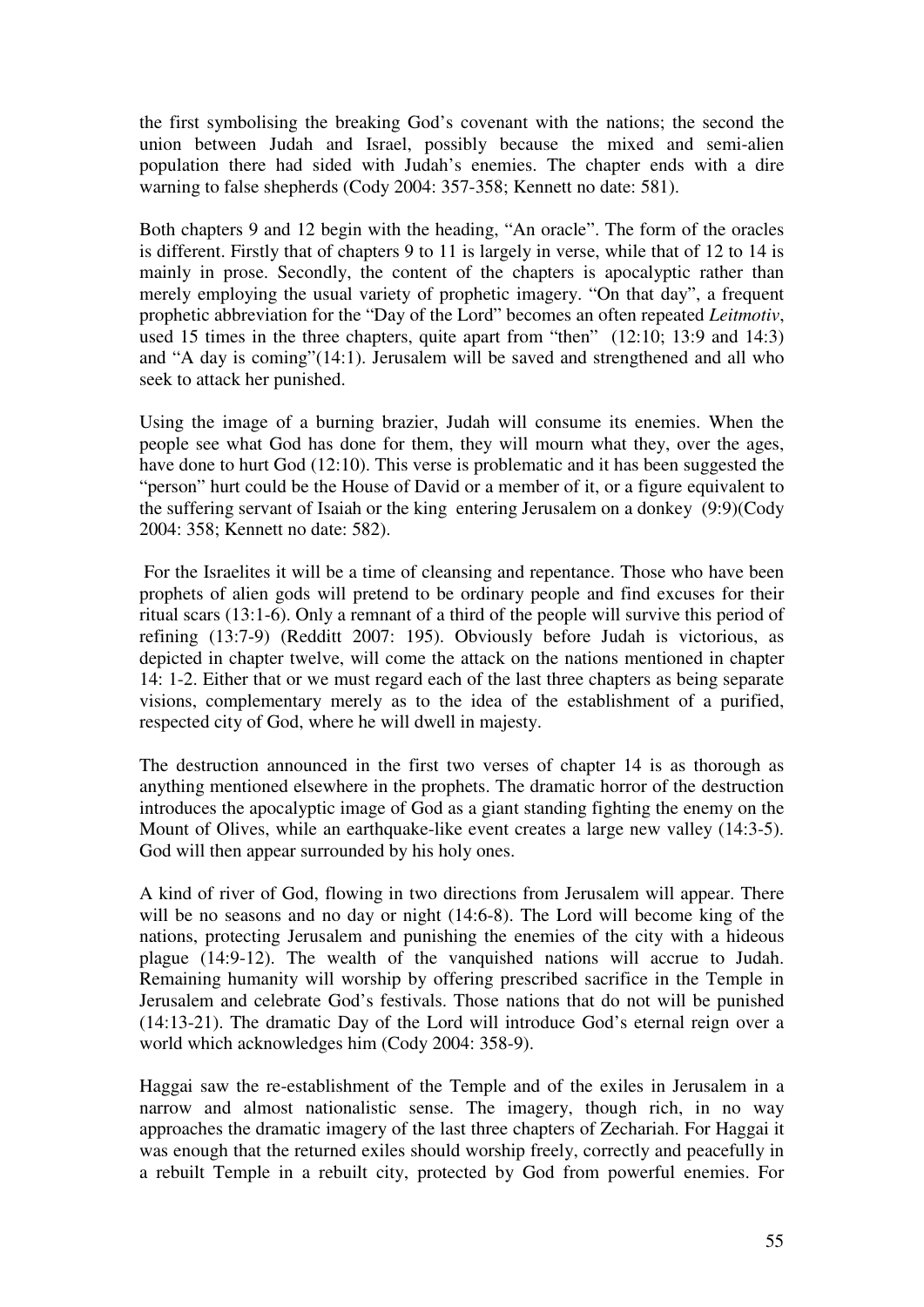Zechariah the final judgement was a dramatic event, inaugurating the final and eternal reign of God over a nation and world badly in need of purification.

Since the period of editing the pre-exilic prophets was underway by the time of Zechariah, some scholars regard the earlier prophets to have been broadly edited to bring them into line with Zechariah's outlook. So Hosea and Amos were edited to see the fall of Israel as God's judgement. For Micah, judgement brought about the fall of Israel and Judah. For Joel, judgement took the form of the locust plague. Some prophets were concerned with the well-deserved judgement of the nations for their treatment of God's people. For Nahum, it was judgement of Nineveh; for Habakkuk, it was judgement of Babylon; for Zephaniah of the nations and for Obadiah of Edom. Jonah shows that God will accept genuine repentance even from so cruel an alien nation as Assyria (O'Brien 2007: 172-9).

# 4.3.3.3 MALACHI AND JUDGEMENT

Malachi, according to the style and vocabulary used in his book, must have been close in time to Haggai and Zechariah. Zerubbabel is not mentioned, so presumably had faded from events by Malachi's time. The Temple has been rebuilt, but the expectations of Haggai and Zechariah have not been fulfilled. We are back again with the familiar criticisms of the prophets concerning worship, injustice and the poor. His outlook is that of Ezra and Nehemiah. The prophet's name may not even have been Malachi, which in Hebrew means "my messenger". He may have been an anonymous messenger of God. The date is probably after 516 BC. He is not concerned with world judgement and does not seem overly concerned with the future. God will come to his Temple as judge of Israel, when the pure metal in the people will be refined from the base. His expression and use of imagery is straightforward and to the point. Twice in each of the three chapters he employs a question and answer approach (Cody 2004: 359-360; Grieve no date: 585).

In the opening verses of his prophecy, Malachi assures the Israelites, called Jacob, of God's love by expressing his judgement on Edom, territory of the descendants of Esau. His anger with them is perpetual. He employs the technique of God answering a perhaps slightly petulant Israel, querying how he has shown love for them (1:2-5). The next section involves Malachi's condemnation of the priesthood for offering sickly and imperfect animals as sacrifices in the Temple. Through him God states that he is Israel's father and then introduces a query as to where the honour due to a father is. By offering such imperfect sacrifices, the priests are derogating from the honour which they and the nation should show to God and are profaning his name. Judgement on those offering such sacrifices is a curse.

The force of the curse is made vivid, by describing how the priests would be mutilated and have offal thrown at them  $(1:6 - 2:3)$ . By offering imperfect sacrifices they have broken God's covenant with their ancestor Levi. They will be banished from God's presence (2:3). Instead of setting the example and teaching the people right knowledge, they have allowed them to stumble and sin. As a result he will make them despicable in the sight of the people (2:6-9) (Redditt 2007:195).

The next question and answer involves the Israelites being God's chosen children who have violated their special status by marrying foreign wives. Not even offerings in the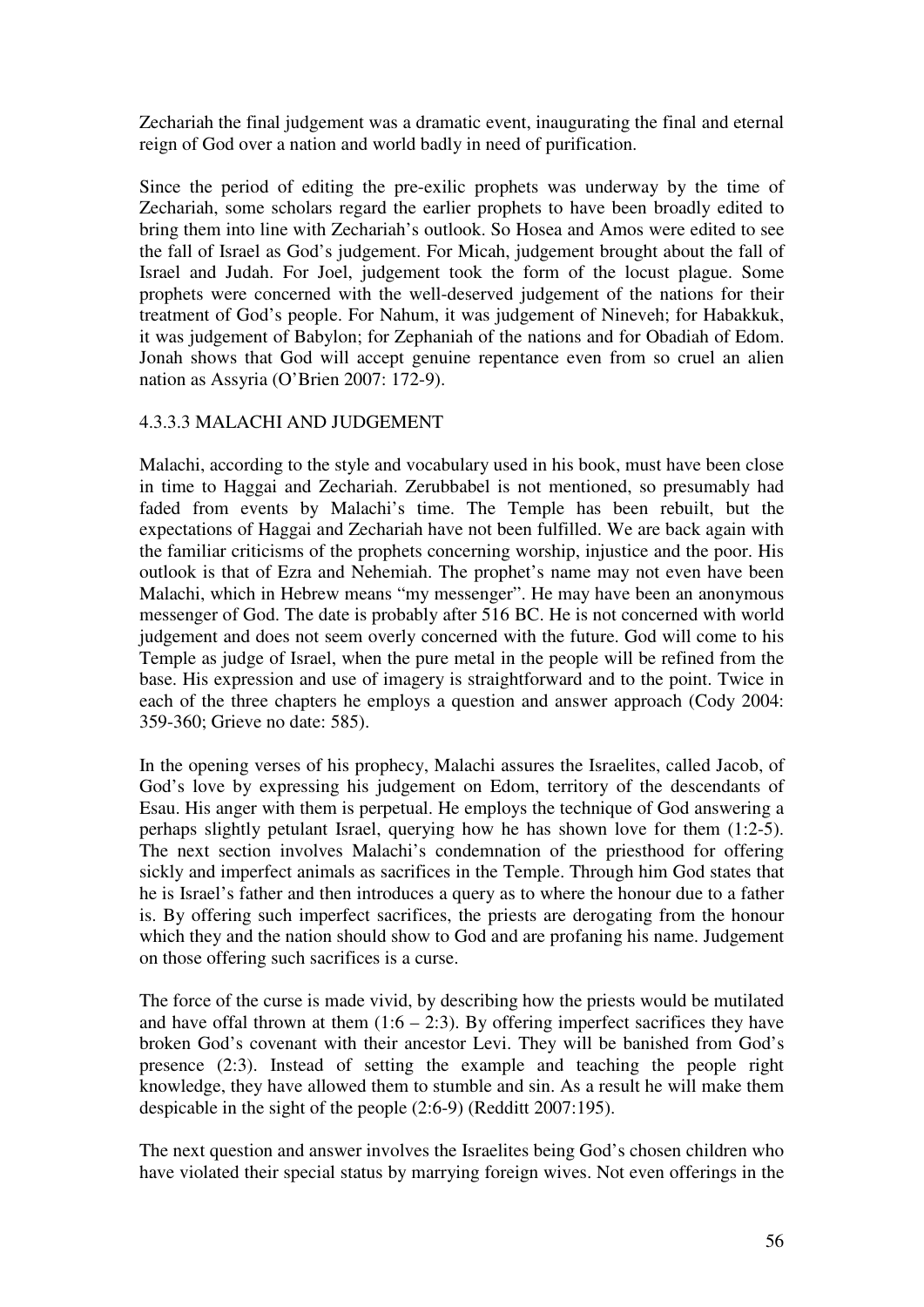Temple will make up for this (2:10-12). Next it is as if the people ask why God does not accept their offerings. The answer is that, through divorce, husbands are putting away the wives of their youth who have stood by them over many years. By doing so they have again broken God's covenant, created insecurity for children and at the same time they are being cruel to the wives (2:13-17). The people have wearied God. When they ask how they can have wearied him, he tells them that by condoning evil practices they are effectively encouraging them and making it seem they are acceptable to God. When they ask where the God of justice is, he promises to come to them in the Temple in a day of judgement. The prophet himself is God's messenger. It will be a day unable to be endured (Cody 2004: 351).

Judgement is described in the images of refining precious metals and using fuller's soap. Only once the priests have been purified will right offerings be pleasing to God (2:17- 3:4). Both Zechariah and Malachi use the image of refining metal by fire to indicate that God's judgement is a purifying process (Redditt 2007: 192). Malachi then launches into a condemnation of sorcerers, adulterers, perjurers and then, a theme familiar in the prophets, of those who cheat labourers of their wages and who harm widows, orphans and aliens. To commit such acts is to show a lack of fear of God. Only if the people return to him will he return to them (3:5).

When God is asked how they can return to him, his answer is that they must bring the proper tithes to the Temple. Not only do they defraud others but they defraud God. If they bring proper tithes, God will ensure rain and good, pest-free harvests (3:6-12). When the people question God's statement that they have used harsh words about him, he tells them that by regarding serving him as futile and admiring the arrogant and evildoers, they have been effectively declaring evil to be good (3:13-15). Malachi ends with God announcing a day of judgement. God has recorded those who have been obedient. Judgement will be like fire consuming stubble, when the wicked will become like ash trodden underfoot. The people are warned to be obedient to the Law of Moses. Before the Day of the Lord comes, God will send Elijah to warn his people  $(3:16 - 4:5)$  (Cody 2004: 351).

Malachi's vision of the day of the Lord and of judgement is far more restrained than that of Zechariah and his imagery, although forceful, is not nearly so dramatic. Only in the latter part of the book, from chapter 3 does his tone sharpen. Up till then his condemnations leave room for repentance and his judgements are conditional upon it. At first, his coming, in chapter 3, is described merely as an appearance in the Temple and only in chapter 4 does it develop into a forceful Day of the Lord.

#### 4.3.4 PRE-EXILIC IN THE CANON; POST-EXILIC IN COMPOSITION

Joel and Obadiah are difficult to date, since they do not give any close reference to historical events or persons and dating has to rely on internal evidence. Brown places Joel before Obadiah in the chronological arrangement of the Biblical commentary of which he is editor-in-chief. Yet in the introduction to Joel, the commentator, Elias D. Mallon, is of the opinion that Joel at three points refers to Obadiah's prophecy: Joel 3:5a to Obad.17a; Joel 4:2-3 to Obad. 11 and Joel 4:19 to Obad. 10. His opinion is that Joel's prophecies come after Obadiah's (Mallon 2004: 400). Judgement in Joel will here be considered subsequent to that in Obadiah.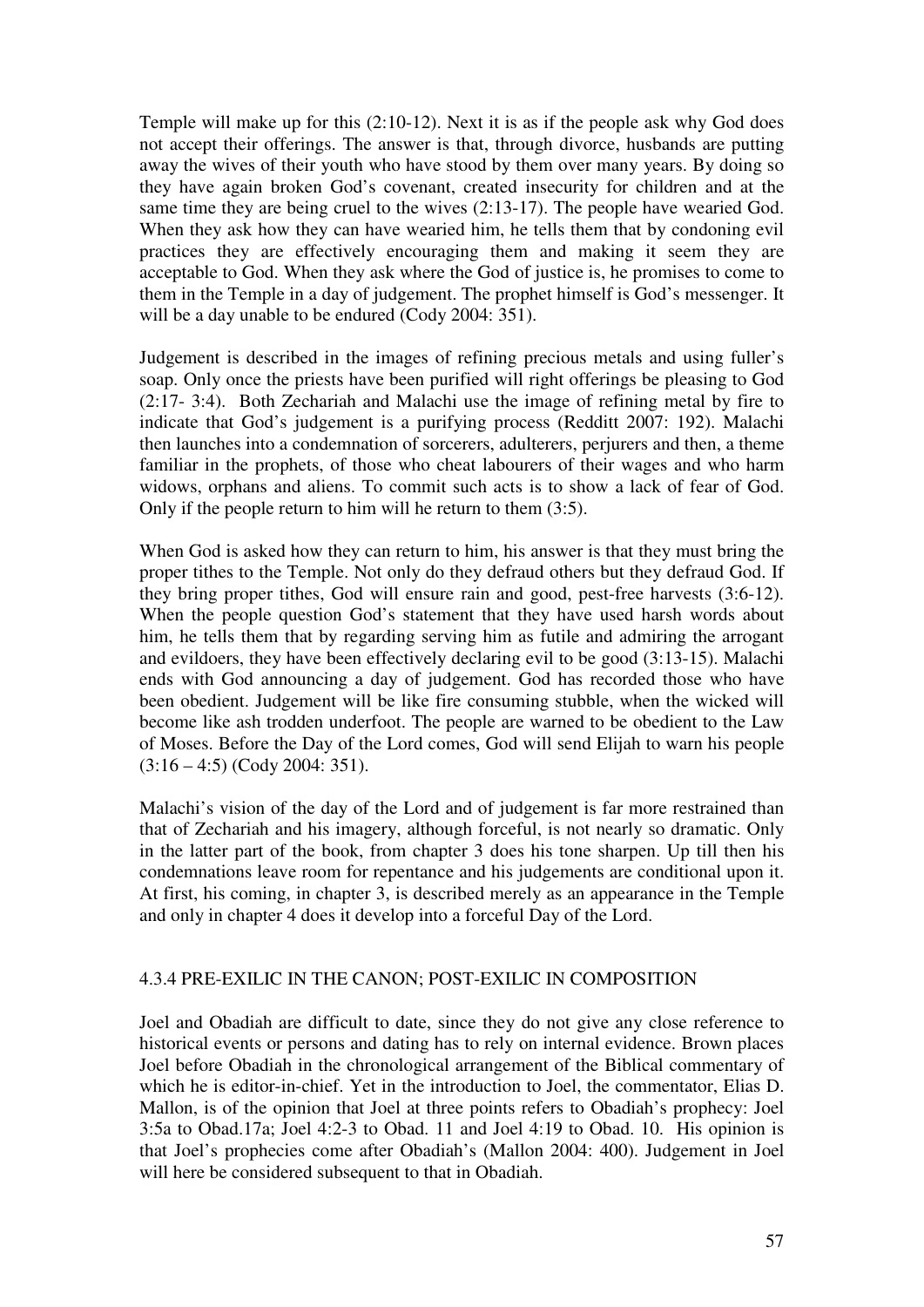#### 4.3.4.1 OBADIAH AND JUDGEMENT

The main thrust of Obadiah's prophecy is against Edom. As has been mentioned earlier, Israel and the Edomites were kindred people descended from the brothers Jacob and Esau. Although, according to Deuteronomic law (Deut: 2: 2-8), which was only edited after the time when, canonically, Obadiah is supposed to have prophesied, Israel was not permitted to attack Edom, David had made it a part of his empire. Sometimes Edom was able to assert its independence, at others it returned to Israelite control. At the time of the Babylonian invasion it at first joined in a coalition against Babylon, but changed sides and played a part in the destruction of Jerusalem, and, according to I Esdras 4:45, was responsible for the burning of the Temple. Relationships were thus bitter and obviously remained so in the post-exilic period (Mallon: 2004: 399).

 Obadiah must have thus been written after the destruction of Jerusalem in 587 BCE and before the conquest of Edom by the Nabateans in 312 BCE. During the  $5<sup>th</sup>$ century Edomites had already been expelled from much of their territory and it is probably this (1) that inspired Obadiah's prophecy (Mallon 2004:404).

 In the first nine verses Obadiah pronounces God's judgement of doom against Edom. Edom's pride has led it astray. It will become a contemptible nation of no importance. Its pride is compared to that of an eagle or of animals which live in rugged mountains and they will be abased (2-5). Their plight is worse than if they had been attacked by thieves or robbers, their wealth will be ransacked. They had allowed themselves misled by dangerous allies who have turned against them. Their wise men and warriors will be destroyed (6-0). The reasons for judgement are given in verses 10 to 14. When Jerusalem was ransacked, Edom stood aloof and when the spoils were divided Edom shared in them. Accusation is reinforced by a succeeding series of imperatives: Edom must not boast, gloat or cut down fugitives at the crossroads (Mallon 2004: 404-5). All of these things Edom obviously did when Jerusalem was overthrown (10-14).

Verse 15 widens the scope of judgement as the prophet announces that a Day of the Lord is at hand for all nations. The following statement concerning a poisonous draught drunk first by the Israelites and then by all nations is interesting because, like Habakkuk, Obadiah sees sinful actions as containing within themselves the seed of inevitable negative consequences (15) (Mallon 2004: 404-5).

 Apart from verse 15, Obadiah refers twelve times to *on the/that day or then.* Other than the reference in verse 15 to all nations, all the other references apply to the judgement of Edom, the prophet provides no time frame, and one may presume that they will be events within a continuing history. Only God's people have so far been judged [Nogalski: 2003: 208]. That all nations will face judgement is stressed by an image in which it is described as the equivalent of drinking a poisoned draught (16) continually. From judgement on the nations, Obadiah turns to the salvation of a remnant of Israel who will be the flame setting alight the stubble of the house of Esau, a fire image, fairly commonly used in the prophets. Edom will become part of a reestablished Israelite hegemony (17-21). The judgement of Edom and the nations will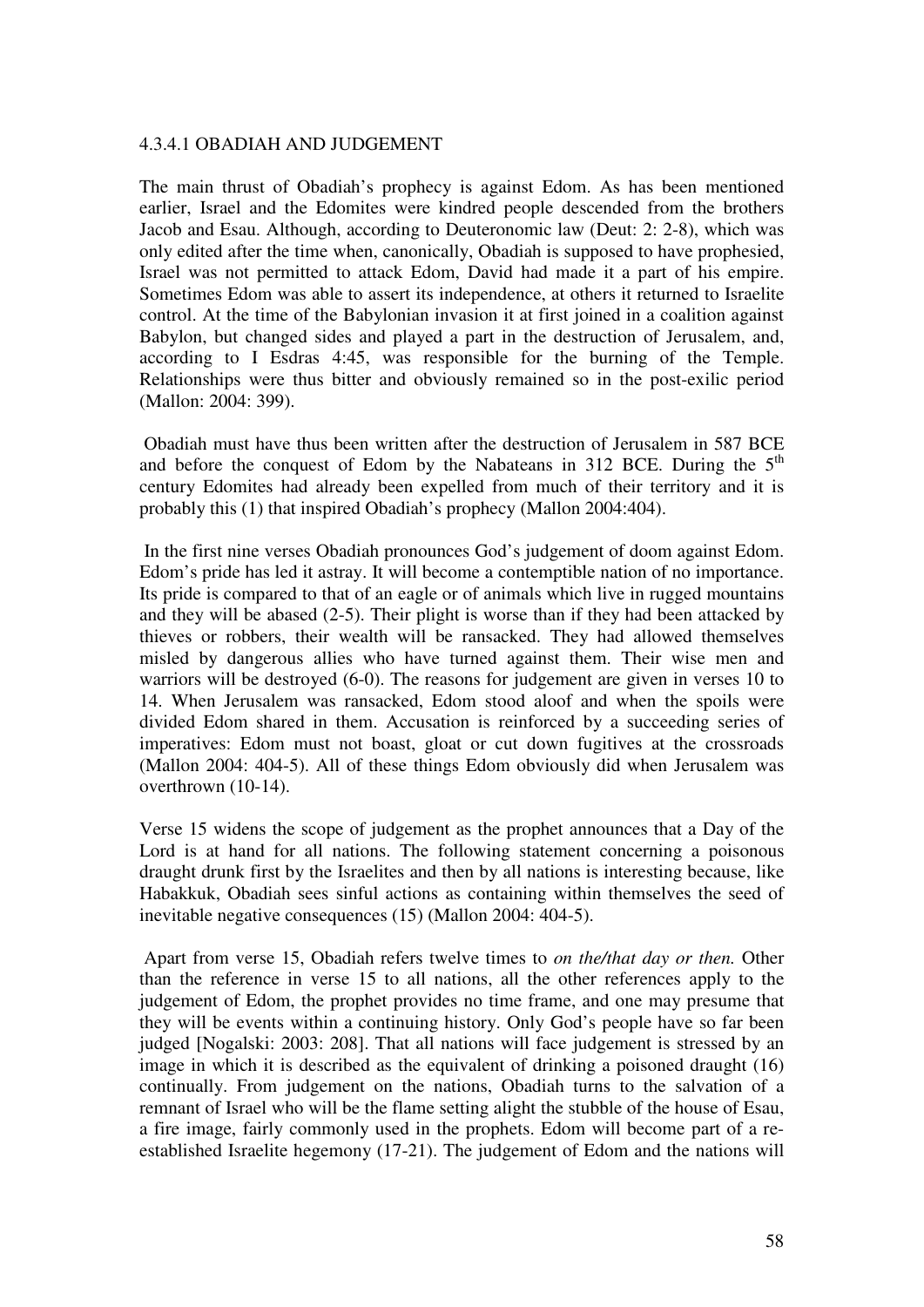be the start of Israel's salvation. There is no concept of the salvation of the nations (Biddle 2007: 163).

## 4.3.4.2 JOEL AND JUDGEMENT

The points in common referred to above between Obadiah and Joel involve, firstly, Edom's judgement for standing aloof during the sack of Jerusalem and later throwing in their lot with the Babylonians by sharing the spoil and, secondly, by the survival of a holy remnant of Israel. If Joel's prophecies were indeed written down later than Obadiah's, it would seem that the earliest date would be about 515 and the latest just before the destruction of Tyre and Sidon which took place in 332 and 343 BC respectively. There is a minority scholastic position which regards Joel as having been written in the reign of Joash (837-800BCE), but Joel nowhere mentions the monarchy as might be expected if he had lived in monarchical times (Mallon 2004: 399-400).

Chapters one and two have as theme a severe plague of locusts and a drought. The locust plague comes from the north (2: 20); it was more usual for them to come from the south. Whether this is an editorial interpolation or not, it ties up with Jeremiah 4: 6 and Ezekiel 38: 15 and 39: 2, so thematically linking "The Book of the Twelve" to the Major Prophets. Assyria was a northern power and attacks, other than from Egypt, were likely to come via the Fertile Crescent (Allen 1976: 88). So judgement on Israel and Judah could be predicted as coming from the north and the locusts linked to the attackers.

Although at first sight chapters three and four might seem unconnected to the first two chapters, the two parts are linked by certain phrases and catchwords and by an inner theological unity. Chapter 2 verse 18 is seen as a central point in the book. Israel's misery is complete. A merciful God lifts the locust plague. The nation returns to God. The image of the Day of the Lord is introduced. Israel has suffered punishment and now it is the turn of the nations. The imagery used is cosmic. The overall message for Israel is one of suffering leading to repentance, which culminates in hope as the people learn that God is still in their midst as their defender (Mallon 2004: 400).

The devastating nature of the locust plagues is illustrated in 1:4 where each stage in the life-cycle of the locust is described as adding to the destruction of the land. Priests have nothing to offer at the altar, farmers nothing to sell (1:9-12). The prophet calls on priests and Levites to dress in sackcloth, to proclaim a fast and for the nation's elders to gather in the Temple and cry out to God, for the Day of the Lord is near (113-16). Added to this the nation is suffering a severe drought so that animals suffer and die (1:17-20).

Chapter two opens with a clarion call announcing that the Day of the Lord is near (2:1-2) The first part of the chapter repeats in dramatic terms the horror of the extent of the locust plague (2:3-11) and the presence for Israel of the Day of the Lord (2:11). Even at this point of disaster, God tells his people that it is not too late to repent. The people's repentance must be genuine, not just ritualistic: they must rend their hearts and not just their clothing. God is compassionate and long-suffering and even in the midst of disaster he accepts genuine repentance and forgives (2:12-13). Once again a clarion call to summon all the people to appear before God is sounded (2:15-16). The priests, weeping, must pray to God before the altar in the Temple to spare his people,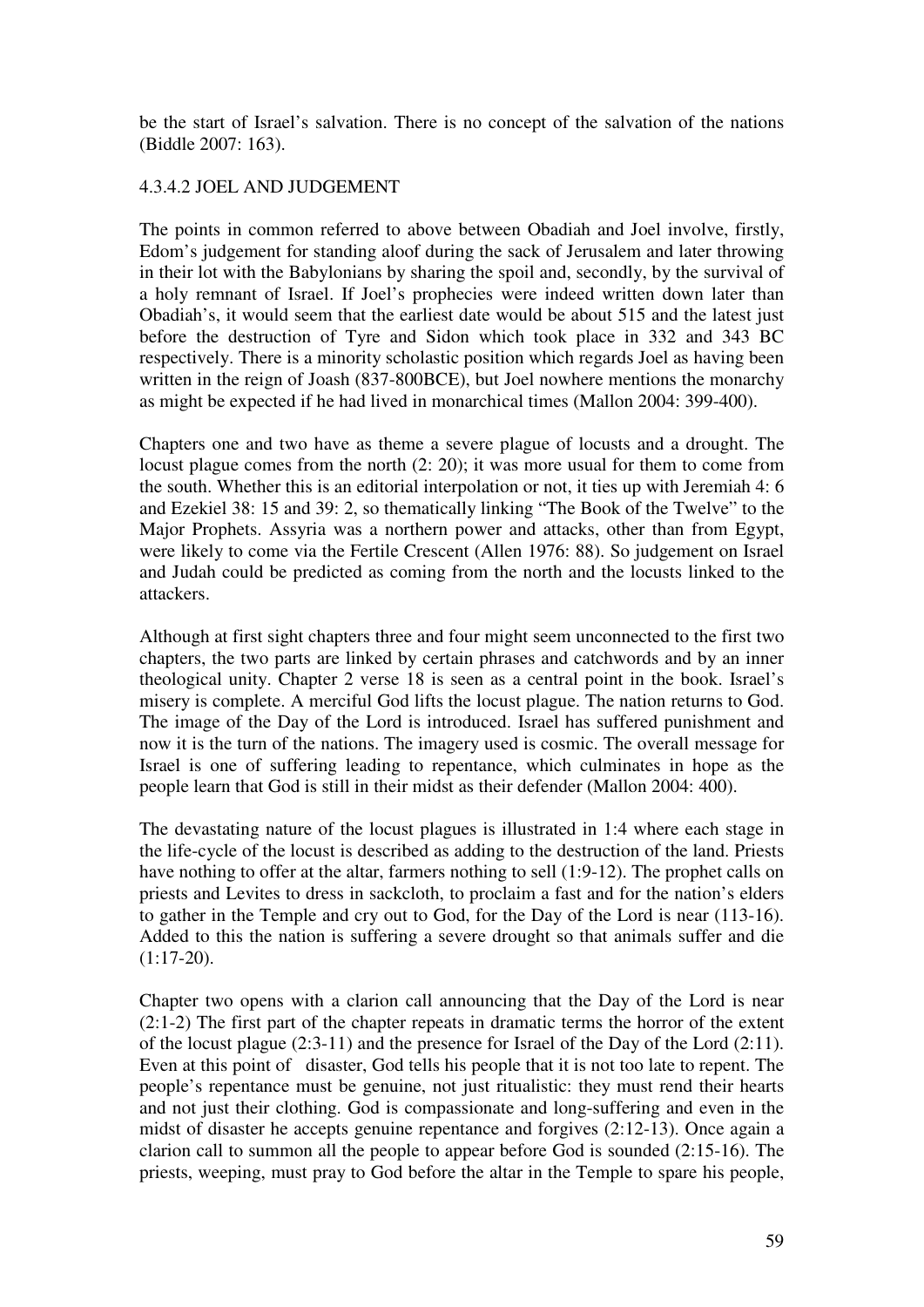so that they will not become a scorn amongst the nations because their God has failed to save them (2:17) (Hubbard 1989: 6)].

In the so-called pivotal verse in Joel, the Lord has compassion (2:18). The disasters of locust plague and drought are reversed. This is illustrated by the land bearing fruit abundantly and there being food enough to make the beasts fat. People will be able to eat until they are satisfied. The rains will fall in their due seasons (2:19-26). Israel's reproach amongst the nations will be removed and his people will know God's presence in a burst of spiritual renewal as God's spirit causes the different generations to prophesy and have visions that even the slaves will share in (2:19-29). God has responded to the prayers of the nation and the priests (Ogden 1987: 32). In verse 27, through Joel, God lets the people know that it is through his miraculous works of power – to save and bless, as well as to judge – that humanity is able to recognise his omnipotence (Ogden 1987: 36).

The prophet returns to the Day of the Lord in graphic cosmic imagery of eclipses and sunsets (2:30-31). Apart from the reversal for good of Israel's fortunes, the nations will be gathered together in the Valley of Jehosaphat for judgement for their illtreatment of Israel (3:1-3). Tyre, Sidon and Philistia seem to be cited as an example of how the nations will be paid back in the manner they treated Israel. For taking the wealth of the land and Temple and for selling off the Israelites as slaves, they will be impoverished and sold into slavery (3:4-8). Here again we see evil actions having within themselves the seeds of an equivalent form of disaster.

The gathering of the nations in the Valley of Jehosaphat is depicted as a final battle of destruction before the nations appear before God for judgement (3:9-12). The cosmic nature of the event is repeated as a sign of God's presence, perhaps like his presence on Sinai at the giving of the Law (2:14-17). In a deliberate reversal of the imagery found in Isaiah 2:4 and Micah 4:3, Mattocks will now be turned into swords and pruning knives into spears (3:10), in order to strike the reader with the horror of judgement day.

A reversal of the intention of the imagery used elsewhere in the book, when Israel's repentance leads to agricultural plenty (2:18-26 and 3:18), is found in 3:13, where the fullness of harvest becomes the treading out of the harvest of the nations. The book ends with a contrast between the blessed state of a redeemed Israel and the desolation of the nation's enemies, here represented by Egypt and Edom. The God of Israel is a God of vengeance for his people and he will again dwell among them in Zion (3:19- 21) [Mallon: 2004: 403]. The "reversal" technique helps to underline how the judgement of sin may be reversed by repentance into one of blessing (Mallon 2004: 399-400).

Joel is well known for his use of the image of the destructive horde of locusts as a symbol of God's judgement. It appeals, in an agricultural society, to the destructive reality of such an event, which would be part of folk and individual memory, and it allows easy reference to military imagery where the locusts may be compared to a destructive army ransacking a notion.

#### 4.3.4.3 JONAH AND JUDGEMENT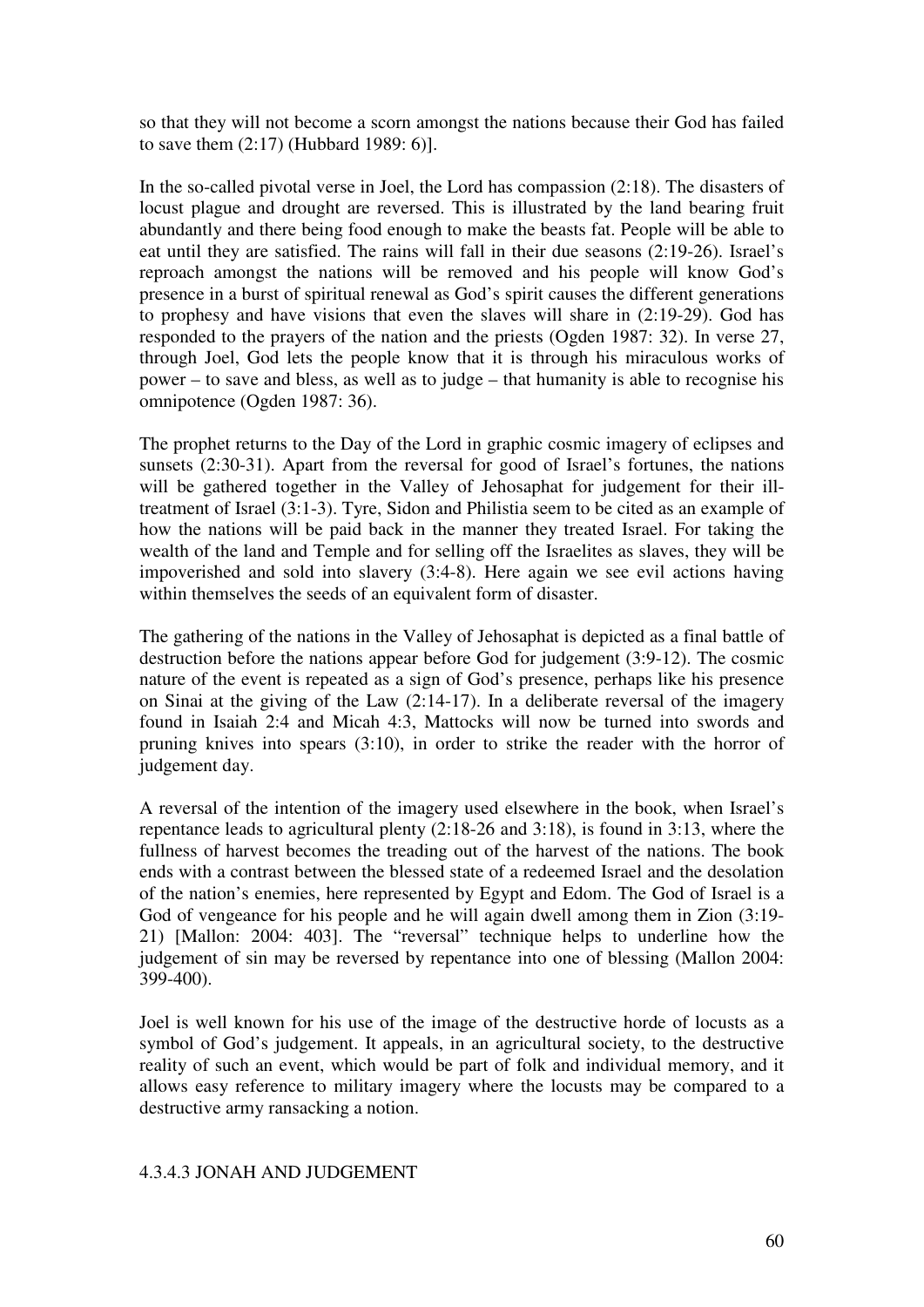In Jonah we have a very different prophetic book. It is difficult to date with accuracy The writer, for historical purposes, has used an historical character Jonah ben Amittai, who is mentioned in II Kings 14:25. This would seem to set the book in the  $8<sup>th</sup>$ century BC, at the time of the defeat of the Kingdom of Israel by Assyria. God's willingness to forgive Assyria would appear more striking and shocking than it would have been in a later generation.

Some have suggested the book of "Jonah" comes from the  $6<sup>th</sup>$  century, others from the mid-fifth century and even from as late as the late 4th and early 3rd centuries, contemporaneous with the Hellenistic era. The "liberal" outlook, the suggestion that a hated enemy could repent and be forgiven, would be unthinkable to pre-exilic generations, who believed that God would judge the nations as his people's enemies (Ceresko2004: 580-1).

The use of Aramaisms also seems to favour a later rather than an earlier date. Since the book is fairly obviously not historical, another purpose must be sought. Anthony R. Ceresko suggests that it is a parable in which God is the chief character. Each relationship in the book centres on God: God and Jonah, God and the sailors, God and Nineveh. Jonah's only real interaction with human-beings is with the sailors. The book's purpose is therefore theological. God is a God of forgiveness whose power may not be thwarted by disobedient and reluctant human-beings.

The book's message is reinforced by literary sophistication. The two parts of the book are introduced by God's commands to Jonah in 1:1-3 and 3:1-4. Key words ("great", "evil", "appoint", "fear" and "descend") link the episodes closely. The book satirises prophets who would rather make comfortable, popular prophecies. Also satirised are God's people who, ipso facto, regard other nations as more sinful than themselves, despite their own history of disobedience to God (Ceresko 2004: 580-581).

Judgement, ironically, applies in the book to Jonah, not to Nineveh. He is called by God to go to Nineveh and to denounce it for its sins. He disobeys God and takes ship for Tarshish. A prophet's calling requires him to be faithful to God. In God's call to Ezekiel we read that if a prophet faithfully fulfils his calling and those to whom he has been called to preach repentance fail to turn to God, they will be judged. If, however, the prophet fails to obey God by not proclaiming his message, then judgement falls on him (Ezek.3: 16-21).

God's judgement on Jonah is the storm, a metaphor for divine anger. Jonah is obliged to confess his guilt, in disobeying God, to the ship's crew and passengers. Despite their reluctance, in the end they feel obliged to throw him into the sea to appease God's anger. God in his mercy provides the great fish to swallow him and which later spews him out on shore (1:17  $\&$  2:10). In the fish's belly Jonah had offered prayer in the form of a canticle to God, which led to his salvation. (2:2-9) (Ceresko 2004: 582 – 3).

 Jonah was now obedient to God's command and went to Nineveh where he warned it of the need to repent. This it did. King, citizen and beast repented in dust and ashes (3:1-9). God had mercy on Nineveh. Jonah was displeased at God showing mercy. In a childish, petulant tone, he tells God that all along he knew God would behave like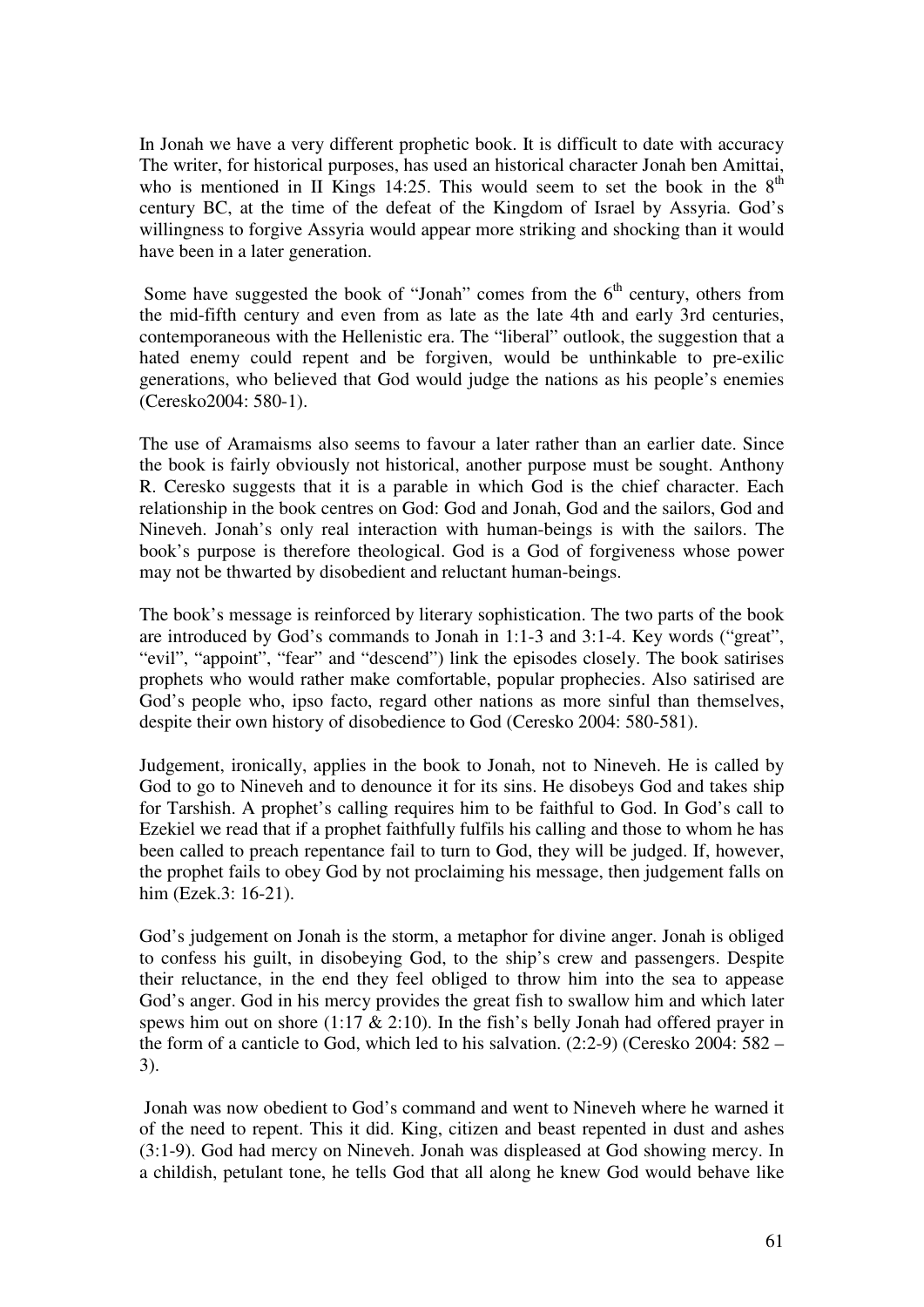this and that he is thoroughly fed-up and would like to die. Jonah then builds himself a shelter for shade and sits down to wait to see what God will do to Nineveh. His petulant prayer suggests that God's intention to forgive Nineveh is a mistake (4:1-3). God asks Jonah what right he has to be angry, but Jonah, like a sulky child, refuses to answer (4:4).

In a parable-drama God causes a gourd vine to grow up and give Jonah shade. Jonah is relieved, but does not thank God. The next morning a cutworm eats through the main stem and when a dry desert wind arises, the vine withers and Jonah loses his shade. Jonah prays again to die. God tells Jonah that just as the prophet was concerned about the death of the vine, to an even greater degree God was concerned about Nineveh with its large numbers of people and animals. God has passed judgement on Jonah's selfish childishness in which he wants those whom he dislikes for historical and cultural reasons to die rather than be saved, even though he too has been disobedient to God and been saved by God's mercy (Ceresko 2004: 583-4).

Ironically, even the heathen on board the ship tried to be more merciful to Jonah who had brought near disaster upon them than Jonah was prepared to be to the Ninevites. God's unmerited mercy is greater than his desire to punish (Ceresko 2004: 581-4; Peake no date: 556-8).

It has been suggested that the book of Jonah was a reaction to the nationalistic and intolerant policies that developed in Judah after the period of Ezra and Nehemiah. The attitude behind these policies is illustrated by Jonah's reactions to his mission (Ceresko 2004: 580). The literary skill, the irony and humour of the book raise it above contemporary political and social outlook. Jonah's incomprehension of the ways of God is typical of humanity's reluctance, in any age, to accept that God's ways are different from, and wiser than ours. God loves his creation; we want to destroy in it what offends us. God's unmerited mercy desires repentance rather than the punishment required by justice. Those chosen and called by God often merit God's mercy as little as those outside the Covenant. Self-righteousness blinds humanity to its sin by emphasising the sin of those it hates.

God judges sin when there is no repentance. Without doing so he would not be a just God. Genuine repentance may lead to salvation, either by God deciding to forego punishment, or by his saving the sinner in the midst of punishment. Joel 2:14 expresses forgiveness as a reward for repentance as a possibility only. Jonah shows us that God desires to forgive rather than to punish. By canonically placing Jonah before Nahum, which recounts God's punishment of Nineveh, the editors probably intended to emphasise the necessity of genuine repentance and that backsliding would lead to judgement and punishment (House 2003: 327).

Jonah illustrates an important point about prophecy by revising its definition. It is not so much that prophecy must be seen as something which is only valid if it comes true, but that it illustrates how God works. In other words deliberate sin will bring judgement, but repentance will bring salvation (Biddle 2007: 165).

 Ironically, Jonah, the reluctant and disobedient prophet, unconsciously opens to the reader an even wider perspective on God's mercy and judgement than do most of his far more illustrious predecessors. It is a pity that we do not know even the name of the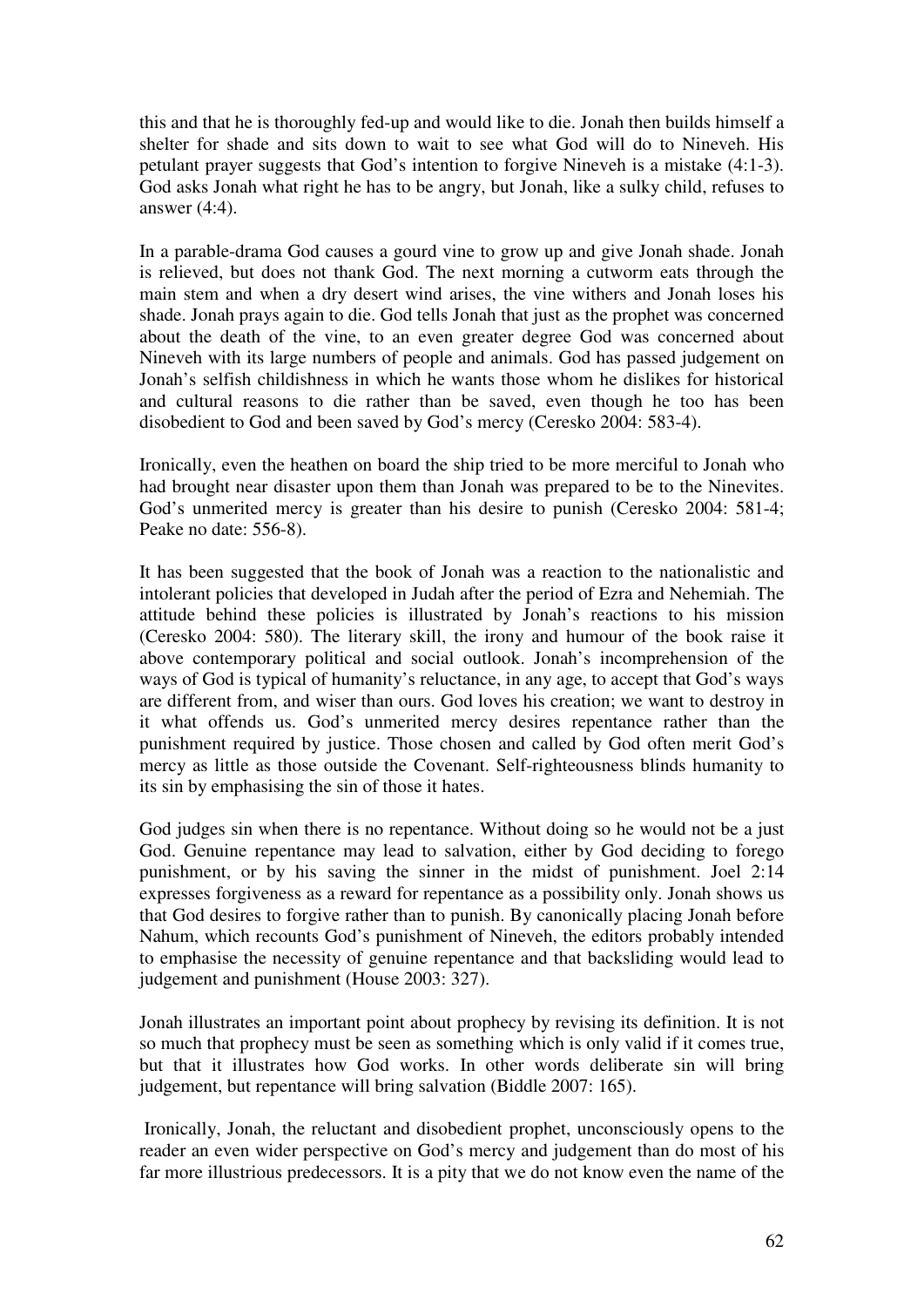wise and spiritually astute person who was the author of the book (Payne 1970: 652- 654; Ceresko 2004: 580-1; Peake no date: 556).

# 4.4 CONCLUSION

In the above analysis of judgement in the prophets in "The Book of the Twelve" we have seen how God spoke to his messengers through visions and, more commonly, through inspired words in which the emotions of the prophet mirror those of God. Through the insight granted them, the prophets are made aware of how Israel, Judah and the nations are breaking God's Covenant and Law.

If God's Covenant was made with his people, the Israelites, the question is to what extent it applies to the nations. Some of the nations condemned, which were at one stage included within the empire established by David and Solomon, may have undergone some Judaising and have learnt something of the Law and Covenant and that the Israelites were God's chosen people. By attacking their former Israelite rulers, they are being traitors and attacking God's chosen people.

 The conquerors of the kingdoms of Israel and Judah, Assyria and Babylonia respectively, by the thoroughness and cruelty of their conquest, which went as far as depriving the inhabitants of these kingdoms of their God-given land, had abrogated the whole covenant system on which Semitic civilisation stood, and so had put themselves in a position to suffer God's wrath.

As for the Israelite people, they were guilty of covenant-breaking, firstly by being forgetful of God's mercy in leading them out of Egypt through the wilderness into the Promised Land. Secondly, in this forgetfulness, they had broken the Covenant Law given to Moses, their God-chosen leader at Mount Sinai. Thirdly, by making alliances with oppressive and ungodly nations, they had denied God's power to do for them what he had done in the past when he had enabled them to defeat their enemies.

In their forgetfulness of the greatness of their God, and of the covenant he had made with them, the Israelites became law breakers. They broke Apodictic Law by worshipping other gods. This was not so much failing to worship him, but adopting a syncretist faith. Outside Jerusalem the people worshipped at the shrines of other, Canaanite, gods as well as at the shrines of Yahweh. In Jerusalem the worship of other gods was introduced into the Temple, so that images of the Baals were set up as well as Asherah poles. Gods, such as Milcom, who required infant sacrifice, were also worshipped, despite the lesson God gave to Abraham. Pagan, as well as Israelite, feasts were kept and pagan priests performed sacrifices to their gods, not only at hilltop shrines, but in the Temple as well. Sacrifice of infants broke the prohibition to kill other human beings.

 Injustices such as withholding wages of labourers, taking the inheritance of widows and orphans, using false weights and measures, cheating aliens (ie immigrants or refugees) was the equivalent of theft. To have intercourse with temple prostitutes was to commit adultery. Such intercourse also broke the laws involving sexual purity, since fathers and sons might be sleeping with the same prostitute, or wives and daughters with the same male prostitute. Intercourse might take place at a time of the menstrual cycle when it was forbidden by Israelite law. Worship of other gods would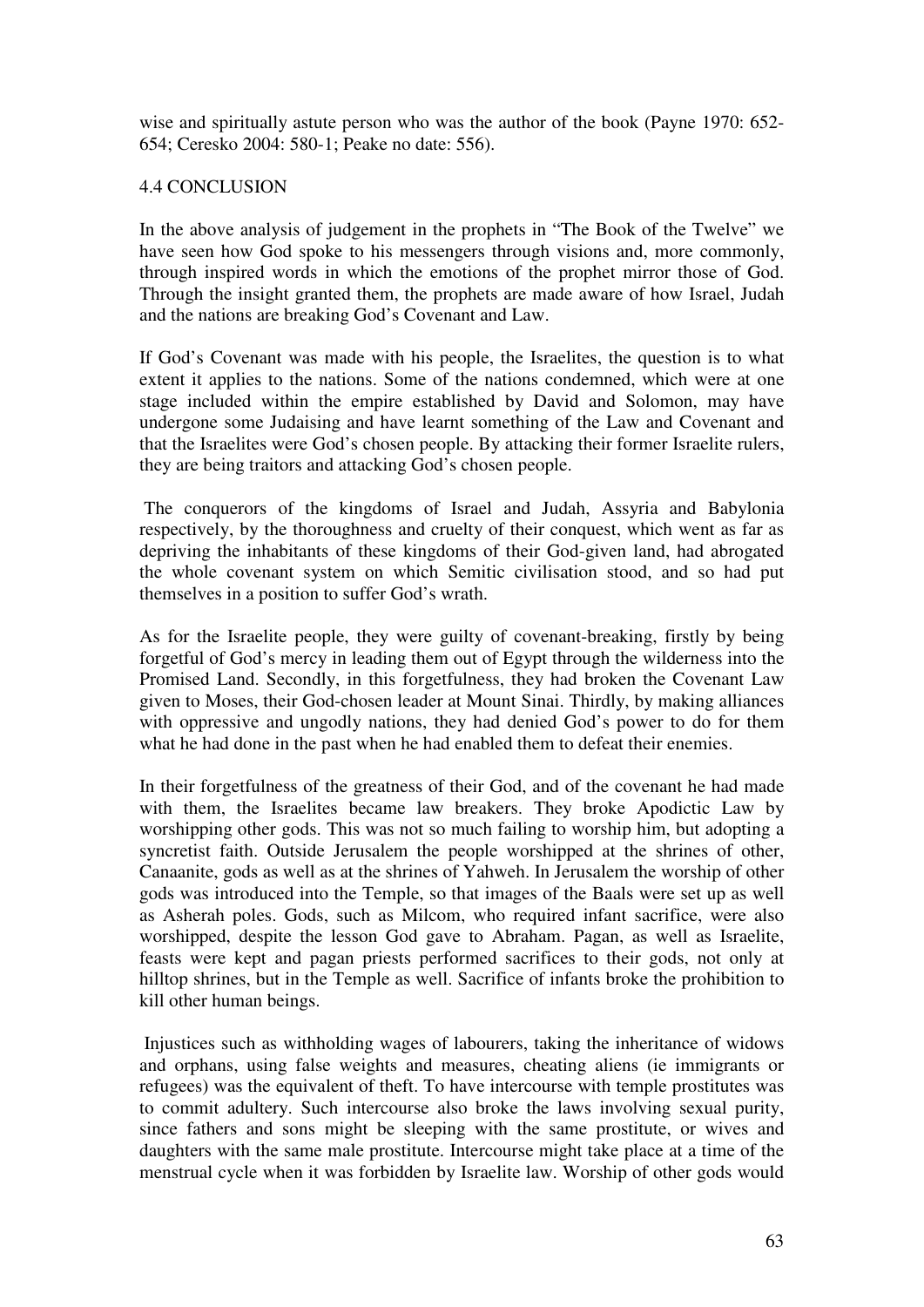have weakened the dietary laws and those involving clothing which forbade a mixture of fibres.

As a jealous God, he required the pure worship of a people set apart to worship him in God-given ritual. Even though sacrifices to Yahweh may have been carried out with ritual conformity, those sacrifices and their ritual correctness became null and void because of the worship of other gods and because, by wrong treatment of their neighbours, the poor and the alien, the spirit behind the law had been broken and God required worship in spirit even more than in ritual.

Syncretist and immoral worship was very much a concern of the pre-exilic prophets. After the exile the concerns of the prophets changed somewhat. The exile seems to have created a sense of identity and nationalism, hence, in part, the condemnation of foreign marriages by Ezra and Nehemiah. Doubtless those leaders also saw the danger of syncretism creeping in again. Such marriages were also a form of impurity in a nation which God meant to be set apart from others. There is concern about imperfect animals being offered in sacrifice. And there was still concern over wrong treatment of widows, orphans, the poor and aliens, but at least, for the time being, the people seemed to have learned to be faithful to God, who, for a second time, had led them out of exile and restored them to the Promised Land.

Edom, in particular, among foreign nations, comes in for condemnation in post-exilic times for its treacherous behaviour at the time of the fall of Jerusalem to the Babylonians. Post-exilic prophets place somewhat less emphasis on the judgement on foreign nations than the pre-exilic ones. Indeed, the writer of Jonah goes so far as to imply that if as ruthless an enemy as Nineveh repents in dust and ashes when the prophet Jonah pronounces its doom, God will spare it.

Not all the prophets envision a "Day of the Lord," yet it is a prediction of a majority. For some judgement is a process within history. For others it is on a Day of the Lord within history when Israel, Judah and the nations will be judged, inaugurating, perhaps, dreams of a re-established House of David. As eschatological belief developed, and it began to take on an apocalyptic nature, pushing God's judgement to a day of triumphant judgement at the end of time, in a specific place, the Valley of Jehosaphat. This "Day' would inaugurate God's eternal kingdom.

What form would this judgement take? There is no doubt that earlier prophets influenced later ones in the imagery used. Also the imagery had to be such as would strike the listener and appeal to his own observations, fears and experiences. In a sense the images used are similar to Cursing Law, as it called down upon sinful humanity dire judgements which would take place in the future, near or distant, according to predictions of the Day of the Lord. The most frequently used metaphor is of warfare, death and destruction. Not all of Judah' people will be killed. A remnant will remain, to rebuild Jerusalem and its defences and to repopulate the land.

Fire, drought, blight and pests are other frequent images, the most striking being Joel's extended metaphor of a locust plague. Hosea's extended parable of his marriage to the prostitute, Gomer, depicts Israel's unfaithfulness to God. It would be apposite in a society where the temple prostitution of fertility cults was common. God's accusations against his people are often couched in the form that would be used in a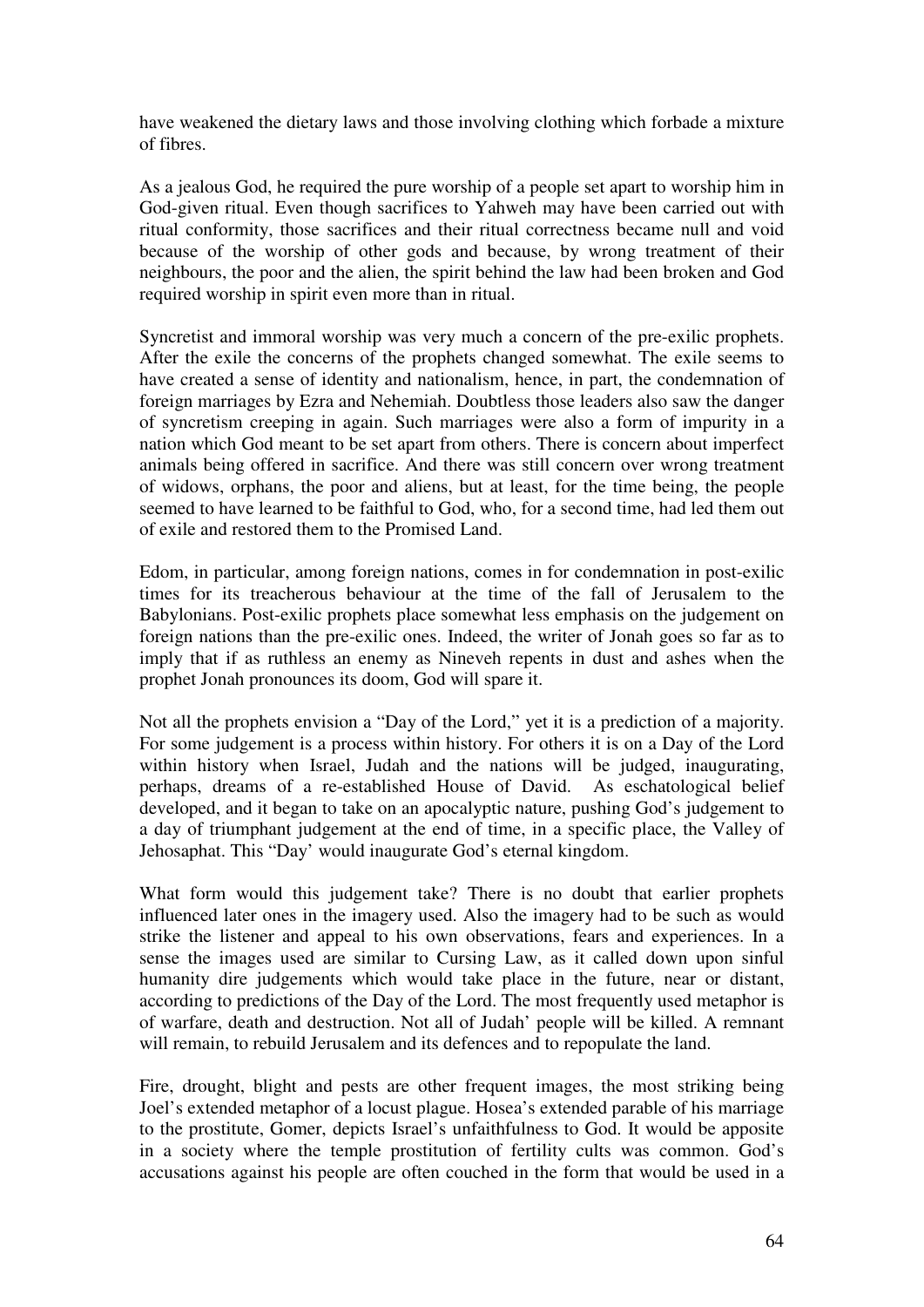court case. The words in Hebrew for judgement, as has been seen, are *spt* and *din.* While *din* approximates more to the idea of an impartial judgement, *spt* has a nuance of justice combined with mercy.

God despite his anger remains a loving God of compassion, longing for the reestablishment of the Covenant relationship with Israel and obedience to its laws. God's anger is not like human anger. God is by nature just. Sin, evil and cruelty are an affront to the justice of his nature and so cannot be tolerated. The punishment of his justice must ensue. The only way in which just punishment can be escaped is through wholehearted repentance, though even that may not completely deflect atonement. Though his people will be punished, there is a remnant which will be saved to reestablish the nation and humbly to acknowledge Law and Covenant.

God, Israel began to perceive, was not only their God, but also the God of the nations, who were a part of his creation. Their cruelty, especially to Israel often exceeded that allowed by covenant treaties. In this they too became covenant breakers and deserving of God's judgement, especially as many of Israel and Judah's neighbours had been allied to them during and since the Davidic kingdom.

Gradually, a realization began to occur amongst some of the Twelve that God would forgive the nations too, provided they turned to him with genuine repentance. This realization was most clearly expressed in the book of Jonah. The prophets began to perceive that judgement, in the sense of punishment, was not an end in itself; it must have some purpose. If people did not repent on their own, then judgement was a way of bringing them to a realisation of their sins and to repentance. Once there had been judgement and repentance, there could be restoration and salvation. In other words, judgement was a prelude to salvation.

God's salvation of his people will be the topic of the next chapter.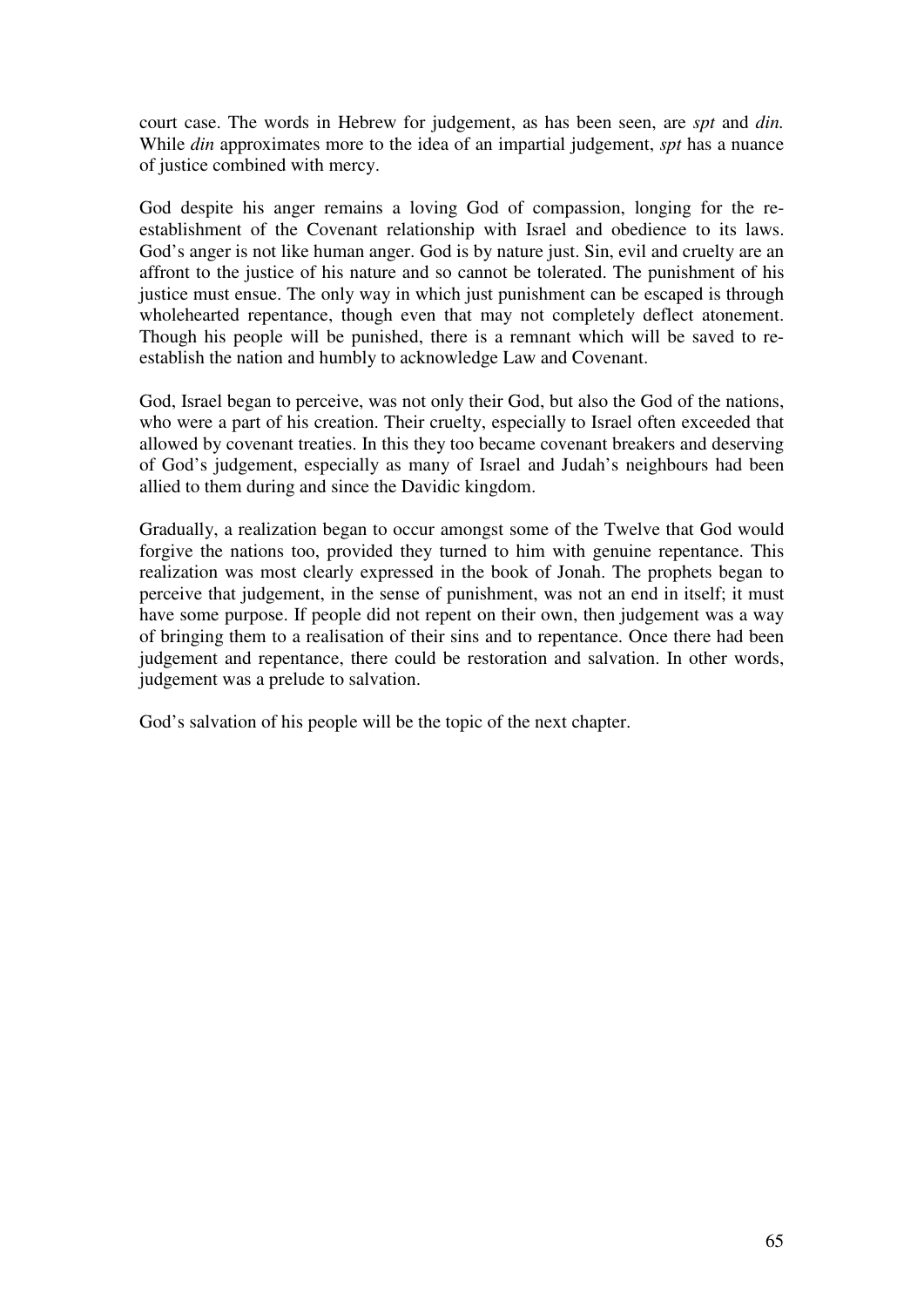#### CHAPTER 5: SALVATION IN THE BOOK OF THE TWELVE

# 5.1 OLD TESTAMENT PERSPECTIVES ON SALVATION IN THE \"BOOK OF THE TWELVE .

"Salvation" means the act of being saved or of having been saved. The saving is done by an individual, group or being who has the power to save. From a Biblical point of view the one who saves is God. The "saved" may be an individual, a group or a nation caught up in a situation in which salvation by own initiative and effort is impossible. Indeed, in Biblical terms, only God has the power to initiate salvation by whatever means he chooses. Salvation is the theme of both Testaments of the Bible (Light 2000: 1153-4).

An example of an individual being saved by God from the curse of barrenness is Hannah (I Sam.  $1:1 - 2:11$ ). Noah and his extended family provides an example of a group or remnant being saved by God from his destruction of sinful humanity, so that human life could continue in a true relationship with God (Gen. 6:5 – 9:19). God saved the people of Israel from their slavery in Egypt through the leadership of Moses and made the Israelites his chosen people with whom he entered into a covenant at Sinai, when he revealed his Law to them through Moses (Ex.  $12:27 - 20:21$ ). He continued to save his people as he led them into the Promised Land and helped them to defeat their enemies. When, seemingly, he failed to save them, the religious leaders saw this as punishment of the nation for disobedience. Some prophets like Isaiah saw salvation in terms of a holy remnant, as had happened with Noah (Is. 7:3-4 and 10:20- 23). Others like Hosea see God as wishing to renew his relationship with the people as a whole (Hos.  $2:14 - 23$ ).

Some of the prophets saw salvation as primarily intended for Israel and God's judgement for foreign nations who had betrayed treaty and covenant obligations with Israel, and whose corrupting religious practices had led Israel astray, so making the nation as guilty before God as its enemies, with the result that Amos included Judah and Israel amongst the nations on whom God's wrath was to be poured out (Amos: 1 – 2). Instead of being an example to the nations, both Israel and Judah had become as guilty as their enemies.

Sin has moral consequences for all nations, even for those that do not believe in Yahweh. There is thus a basic morality that the God of Israel expects from all nations. This is the message of Jonah, who called on Nineveh to repent of its sins; he did not call on them to worship the God of Israel. Nineveh repented at the reluctant preaching of Jonah and was spared destruction. Although they may not yet worship him, God is the God of the nations as well as of Israel. Hence divine salvation is ultimately for all nations. This is a message of all three sections of Isaiah (Is. 2:  $1 - 4$ ; 49:6, 22 – 23; 60: 1 – 14) (O'Collins 1992: 908).

In his dealings with humanity and especially his people, God makes use of agents of his salvation. So he used Moses and Joshua and many of the judges. Amongst the Kings, he used pre-eminently David and those of his descendants who stood for Yahwism and obedience to the Law. Such agents proved successful when they worked as agents of God, in his power. In Isaiah, we have the image of the mysterious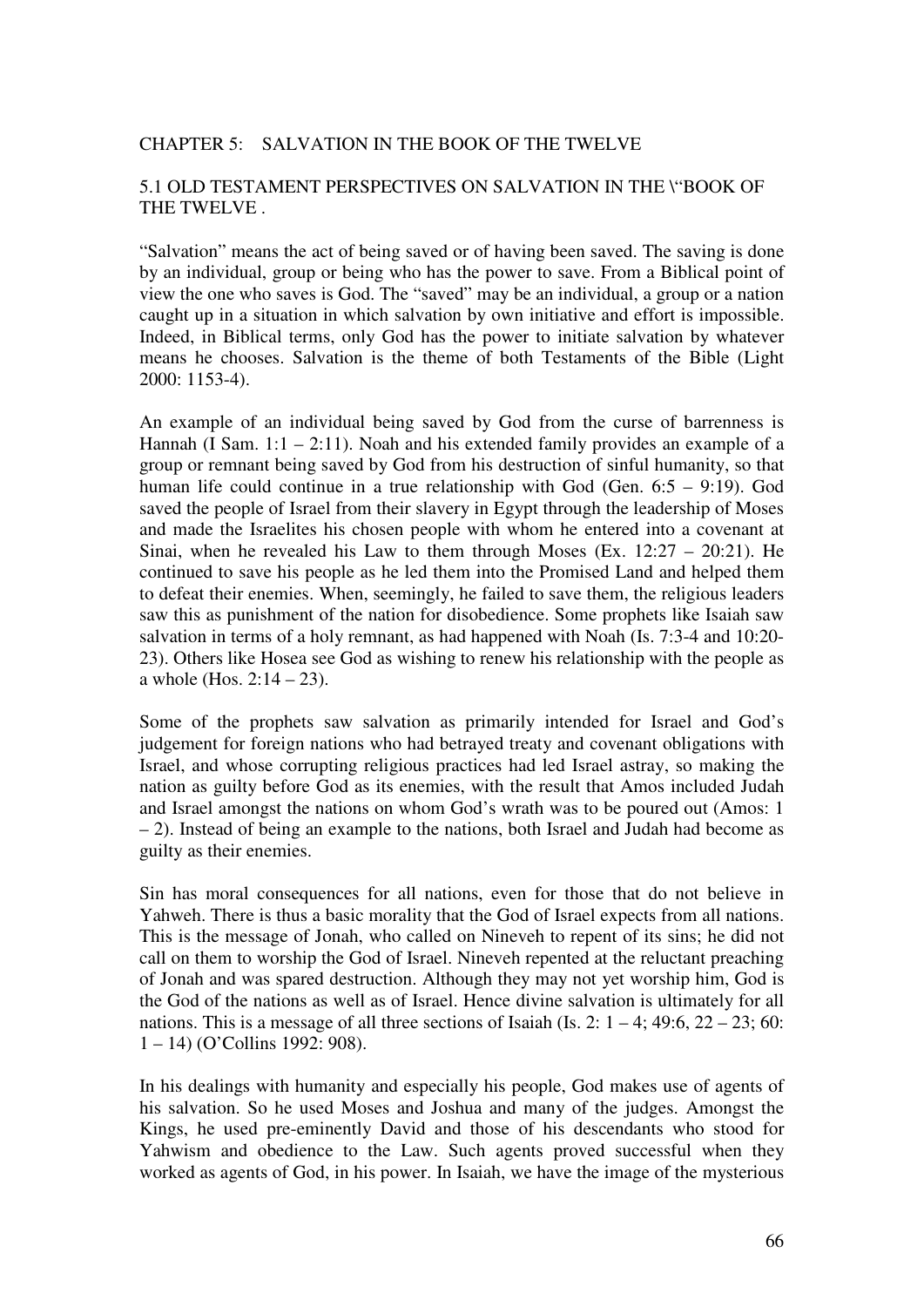Suffering Servant who will restore justice to Israel and the nations (O'Collins 1992: 908).

In earthly and personal terms, salvation involves the fruits of victory over the nation's enemies, freedom from slavery, the gifts of long life, descendants, enjoyment of one's inheritance. In national terms it involved living secure from enemies in a fertile land in peace under rulers, later kings, who, through obedience to the Law and Covenant, were blessed with the divine gift of wisdom. The nation would enjoy spiritual freedom to worship God in obedience to the requirements of the Law amidst the majesty of Solomon's Temple. Such worship would ensure God's blessing and a close relationship with him.

After the Babylonian Exile, a remnant would be saved to enjoy material blessings as a restored notion in the Promised Land, free to worship in a reconstructed Temple under a ruler who was a descendant of David. Repentant Israel would be loved by God as a spouse (Hos. 2:  $14 - 23$ ). As time went by and the nation's high hopes were not fulfilled, salvation took on an ever more future or eschatological dimension. From salvation occurring within history, it then became foreseen at the end of time in dramatic, apocalyptic terms. The dead will be raised to life to live with God in a world that has been purified and transformed, in which evil has been vanquished, and creation judged (Isa 65: 17 – 25; Dan 12: 1 – 3) (O'Collins 1992: 909; Light 2000: 1154).

How do people become aware of their salvation? God uses various means to mediate it. For the wandering Children of Israel in the desert, it was the pillar of cloud by day and of fire by night (Ex. 13:  $17 - 22$ ). For besieged Jerusalem, it was the providential plague which destroyed the forces of Sennacherib (Isa. 37: 33 -37). For Abraham it was the three strangers who appeared at the sacred oaks at Mamre (Gen. 18) and for Gideon the angel who appeared to him (Jud. 6: 11). The Wisdom Literature suggests that by conducting one's life according to the precepts of divine wisdom as well as by obedience to the Law and Covenant a person may be saved (Prov.  $1:20 - 2:22$ , esp. 1:33; Wis. 8:2 9:18, esp. 8:13).

Jeremiah and Ezekiel understood salvation as coming through a new covenant written in the human heart, a burning spiritual reality rather than an outer conformity (Jer. 31: 31 – 34; Ezek. 11: 19 -20). The Temple itself was a place where people became aware of God's presence and blessing as they came at times of festival to pray and offer sacrifice. God was believed to have his dwelling place above the cherubim in the Holy of Holies in the midst of his people. After the exile Haggai interpreted the failure of the returned exiles to prosper as owing to their failure to have rebuilt the Temple (1:1  $-2:9$ ).

There were conditions which determined salvation. Israel was to be obedient to the laws of the Sinai Covenant. Only he, Yahweh, was to be worshiped. A follower of God was to have a trusting (Ps. 22:4) faith in his steadfast love (Ps. 33:  $18 - 19$ ). The centre of worship was to be the Tabernacle and later the Temple. True worship meant not only obedience to ritual requirements, but also active concern and compassion for the poor, widows, orphans and refugees or aliens, who are people about whom a compassionate God is concerned, since they have neither the money to go to law, nor the standing to influence the rich and powerful in their favour.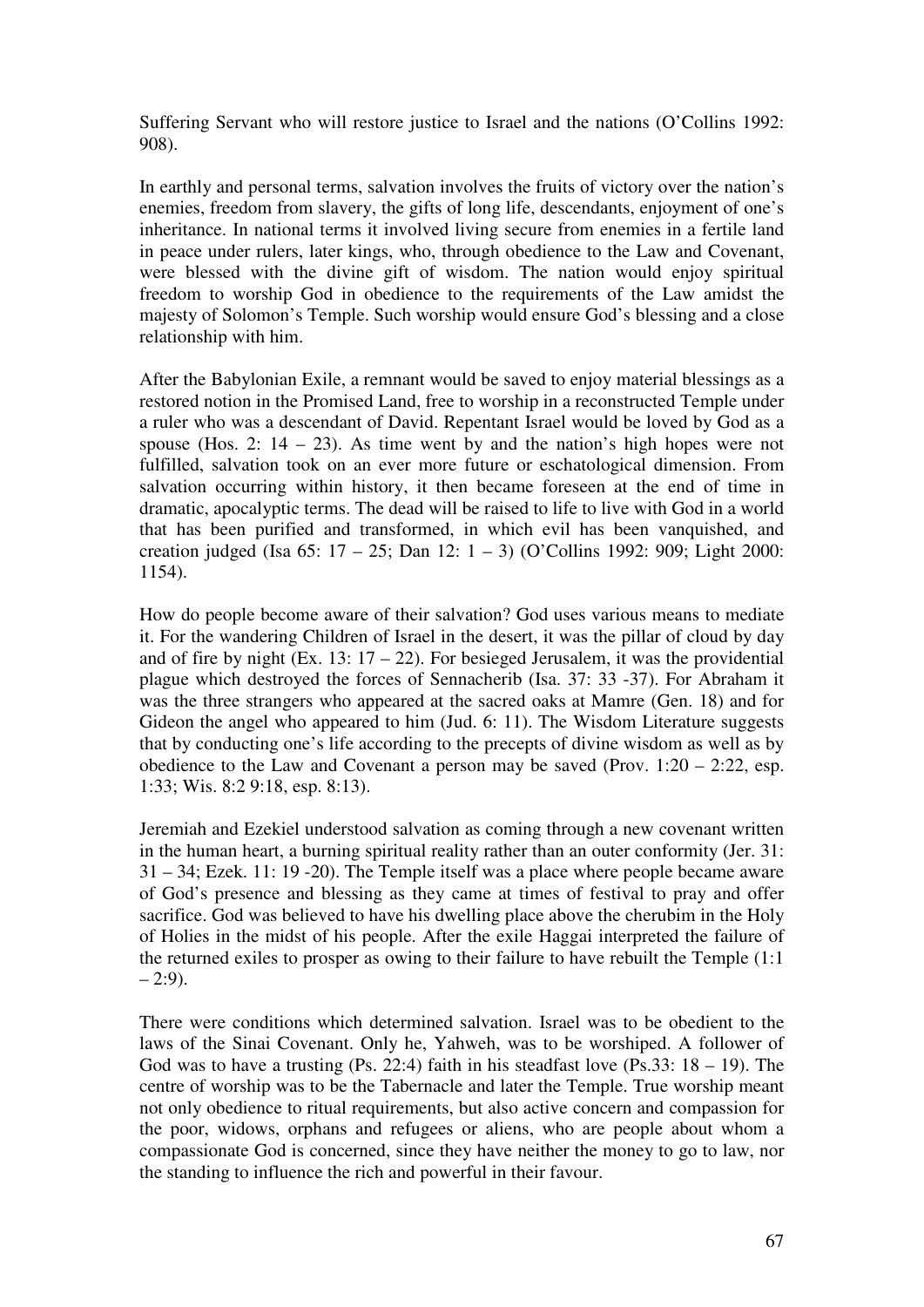Time and again God reminds his people in Scripture that they were persecuted, poor aliens in Egypt. In Deuteronomy Israel is presented with a choice between the divine blessing which follows on obedience or the judgement which will follow disobedience (Deut. 11: 26 – 28) which Micah sums up as: *What does the Lord require of you but to do justice and to love kindness and to walk humbly with your God (Mic. 6:8) [(Freedman): 1992: 909 – 910].* This posits an active faith, as is illustrated by the selection of the infinitives "to do", "to love" and "to walk", which requires more than an obedience to ritual laws.

God's salvation is the predominant theme of the Bible. For the Israelites God is the deliverer from the enemies of the nation who would destroy its God-given peace which shows his steadfast love. Such destruction was in large part due to disobedience which required repentance to restore the relationship with God. At first, sin was seen in terms of the community becoming impure, lacking wholeness before God, as was the case with the sin of Achan, whose greed, in defying a ban on booty after the capture of Jericho, caused unexpected national defeat by weaker opponents. Only after Achan, his family and possessions had been disposed of, was it possible for Israel to defeat the citizens of Ai (Jos. 7). In the psalms we begin to read of forgiveness, both on a national (Pss.78; 85) as well as on an individual level (Pss. 119:75; 51:3).

This shows a shift in emphasis from collective to individual salvation. Jeremiah and Ezekiel teach the individual nature of sin leading to judgement and of salvation granted by God after repentance (Jer.  $31:29 - 30$ ; Ezek.  $18:2 - 4$ ). This of course does not deny the possibility of national and social sin which may be shared by an individual, nor of individual sin influencing society in some way for the worse (Light 2000: 1154).

Amos promised pity for a repentant remnant of Israel if they would *hate evil, and love good (5:15).* As a holy people, Israel was meant to be an example to the gentiles. Frequently, in an image of an universal pilgrimage to God's holy mountain of Zion, the prophets saw all nations coming to worship and hear God's word. This would inaugurate a period of world-wide peace and harmony. Repentance: national, individual, international must be genuine not *like the morning mist, / like dew that vanishes early (Hos. 6:4).* Prayers for forgiveness must be ones which change the heart of the one praying, not ones which seek to twist God's arm (Sklba 1990: 133).

### 5.2 PERSPECTIVES ON SALVATION FROM HEBREW VOCABULARY .

The concept of salvation is supported by various etymological sources in Hebrew. The word *plt* has the basic meaning of "escape" and the greatest use of it and its derivatives is to be found in the major and minor prophets as well as the psalms. Similar in meaning and construction is the verb *mlt* which in one of its usages also has the underlying meaning of "escape" or more precisely "to slip out of a strait" as well as "to allow to escape". The latter word appears more frequently in the Old Testament than the former, but its use in prophetic writing is less common (Ruprecht 1997: 986 – 8; Botterweck and Hamp 2001: 552-556).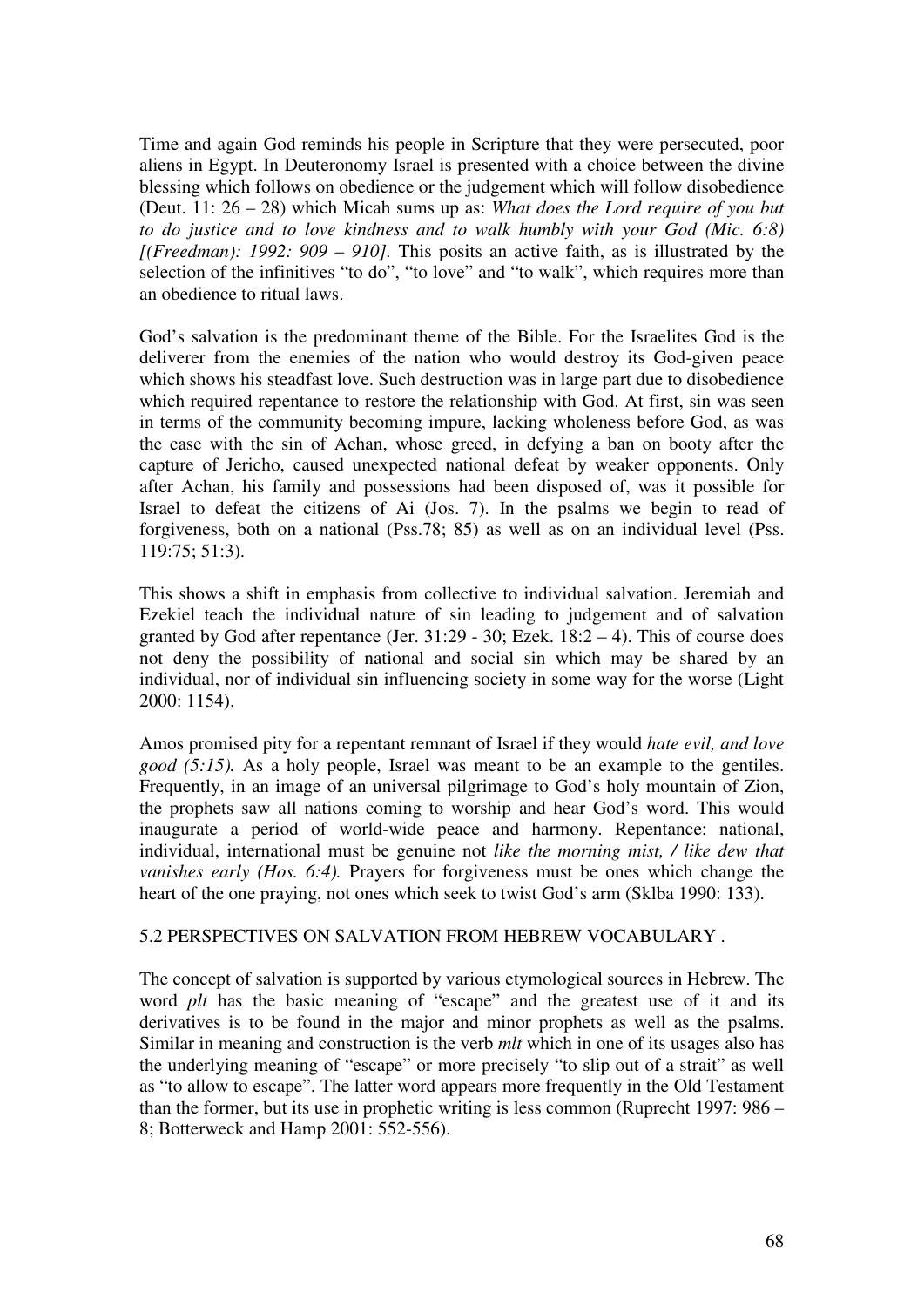The verb *ys* means "to receive help, to be victorious" also "to help, deliver, save, come to one's aid, bring victory." In one noun form, *yesua,* it means "help, salvation, deliverance" and in another noun form, *yesa,* "deliverance, salvation, safety, welfare". A further derivative, *mosia,* has the meaning "a deliverer", who may physically save a person from danger or even rape and also from legal injustice. In general terms the root form has the implication of succouring or bringing help to people in the midst of trouble rather than rescuing them from it and usually has Yahweh as its subject and his people as its object (Hubbard, R 1997: 556 – 557).

*Plt/mlt* and their derivatives may be used, as in 2 Chron. 12:7, in a straightforward sense in an historical situation, for example Jerusalem will be protected from a threat of being destroyed by the Egyptians. Use of the words and their derivatives is common in the prophets, especially Isaiah, see for example Amos 2: 14-15, Is. 37: 31- 32, Joel 3:5 and Zech.2: 10-11, whether they have to do with failure to save oneself or salvation by God (Hasel 2001: 563-564).

Frequently, in prophecies of salvation, it has an eschatological connotation, a salvation which will be brought about at a future unspecified date as in Isaiah  $43:1 - 7$ and 49: 24 -26 when Judah will be freed from Babylonian captivity. Particularly in the extract from chapter 43 the reader discovers how yearning and how great a love God has for his chosen but recalcitrant people. His desire to save them is greater than his desire to punish. The two words are also linked to post-exilic prophecies of the salvation of a remnant after universal judgement and so become linked to apocalyptic expectations of salvation (Ruprecht 1997: 990).

In the prophets *ys* and its derivatives are so used to emphasise that it is God who saves. He has a record of saving his people in the past, from Egyptian slavery and from their enemies. No other gods have done so (Is.  $45: 20 - 21$ ); neither have astrologers (Is. 47: 13), nor kings (Hos.13: 10 - 11) and certainly not unreliable allies (Hos. 14:3). Confidence in God's power and desire to save is the prophet's remedy for fear and encouragement for hope in the future (Is. 35:4; Zeph. 3: 17): *To the nations, you house of Judah and house of Israel, have become proverbial as a curse; now I shall save you, and you will become proverbial as a blessing. Courage! Do not lose heart* ( Zech. 8:13).

Salvation, eschatologically, may involve restoration under a new David, who, for a time after the return from exile, was thought to be Zerubbabel, until he mysteriously faded from the pages of history (Jer. 23:6; Zech. 9:9). God often revealed himself to the prophets as *mosia* or "saviour". This reassured his people of their restoration (Is.43:3) and showed other nations that he was indeed God (Hos.13:4). Israel has to learn to call God its Saviour (Jer. 14:8). A derivative, *yesua,* is used in Habakkuk 3:8 in the sense of God's victory which leads to salvation. The same derivative is linked with the idea of justice. Isaiah calls in the nation to maintain justice for salvation is coming (Is. 56:1). The noun, *yesa,* occurs in the title "God my Saviour" (or "God of my Salvation") in an affirmation of trust in Micah 7:7 and in a hymn of praise in Habakkuk 3:18. For the people of Israel the concept of God was bound up with the idea of salvation (Hubbard R 1997: 556 – 559).

To sum up, Hebrew vocabulary for "to escape", "to be free", "to save" or "to be saved" helped to create a concept of salvation in which God was regarded as saviour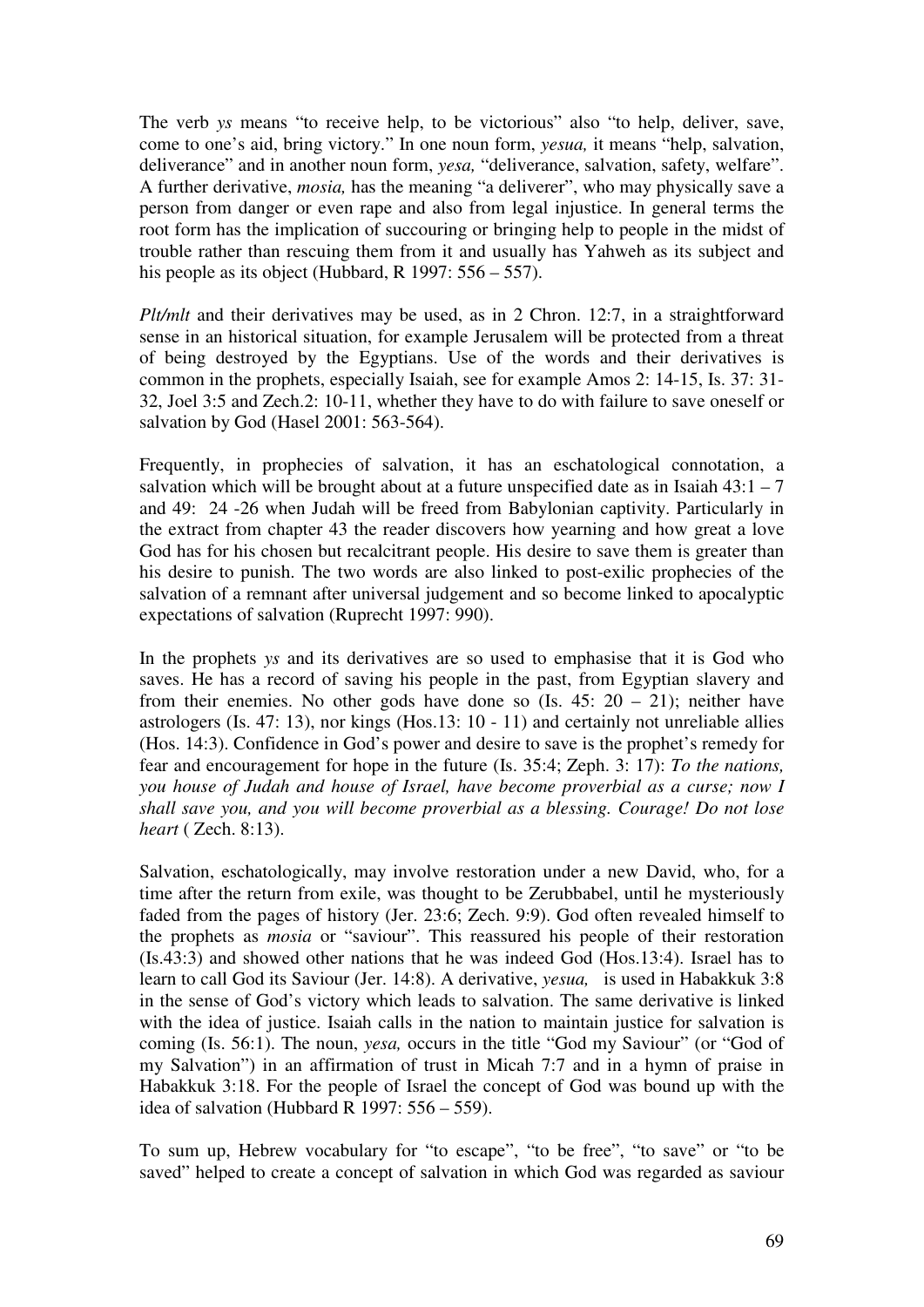from the nation's enemies, from exile, injustice, immorality, and the consequences of sin. Salvation might be mediated directly by God or by leaders appointed by him, especially a descendant of King David. It would bring earthly and spiritual freedom, which, at first, was seen as occurring within the foreseeable future and when this did not occur at a more future period and ultimately on a day of judgement which would occur at the end of time. God would reign not only as the ruler of his people, but as the ruler of all nations, indeed of the whole of creation (McKenzie 2004: 1309).

# 5.3 PERSPECTIVES ON SALVATION IN THE \"TWELVE'

# 5.3.1 8TH CENTURY PROPHETIC PERSPECTIVES ON SALVATION

### 5.3.1.1 AMOS'S PERSPECTIVE ON SALVATION .

As one studies "The Book of the Twelve" a paradox becomes apparent. Although the main thrust of the oracles of most of the twelve is salvation, there is more detail concerning God's anger and the punishment of his people. Secondly, oracles of salvation often appear in the midst of passages of condemnation. In the case of Amos the concluding passage, concerning a saved and restored remnant, was probably an editorial addition designed to bring the book into line with the general message of salvation in the Minor Prophets.

Since the conclusion involves the idea of a saved remnant, it was probably written after the return from exile, long after the people of the Northern Kingdom had been exiled by Assyria (Barre 2004: 215). It was the first Isaiah who first prophesied the survival of a remnant at the time of the Assyrians, and his prophecies were subsequent to those of Amos (Sklba 1990: 136). Despite the fact that Amos's prophecies against Israel are ones of unrelieved punishment and suffering, there are glimmers of a God who cares, whose punishment is not only the outcome of sin but a means of redemption. So in chapter 3, verse two God speaks through Amos saying:

*You alone have I cared for Among all the nations of the world; that is why I shall punish you for all your wrongdoing.* 

In chapter 5, verse 1, God says: *Listen, Israel, to these words, the dirge I raise over you.* The word "dirge" suggests a God who mourns the action he is taking and the suffering it will cause.

Even though the conclusion to Amos  $(9: 8b - 15)$  is probably an editorial addition, it should be studied as representing the outlook of most of the prophets, including most of the "Book of the Twelve". The image of a sieve being shaken to sift out usable sand from pebbles which are no use for rebuilding is used symbolising that it is only those who have been obedient to God amongst the people of Israel who will be saved and will return as a remnant to their land. The image is extended in the idea of restoration being the rebuilding of David's house.

This in its turn suggests the restoration of the Kingdom (probably dating the conclusion to the years immediately after Judah's return from Babylon) and its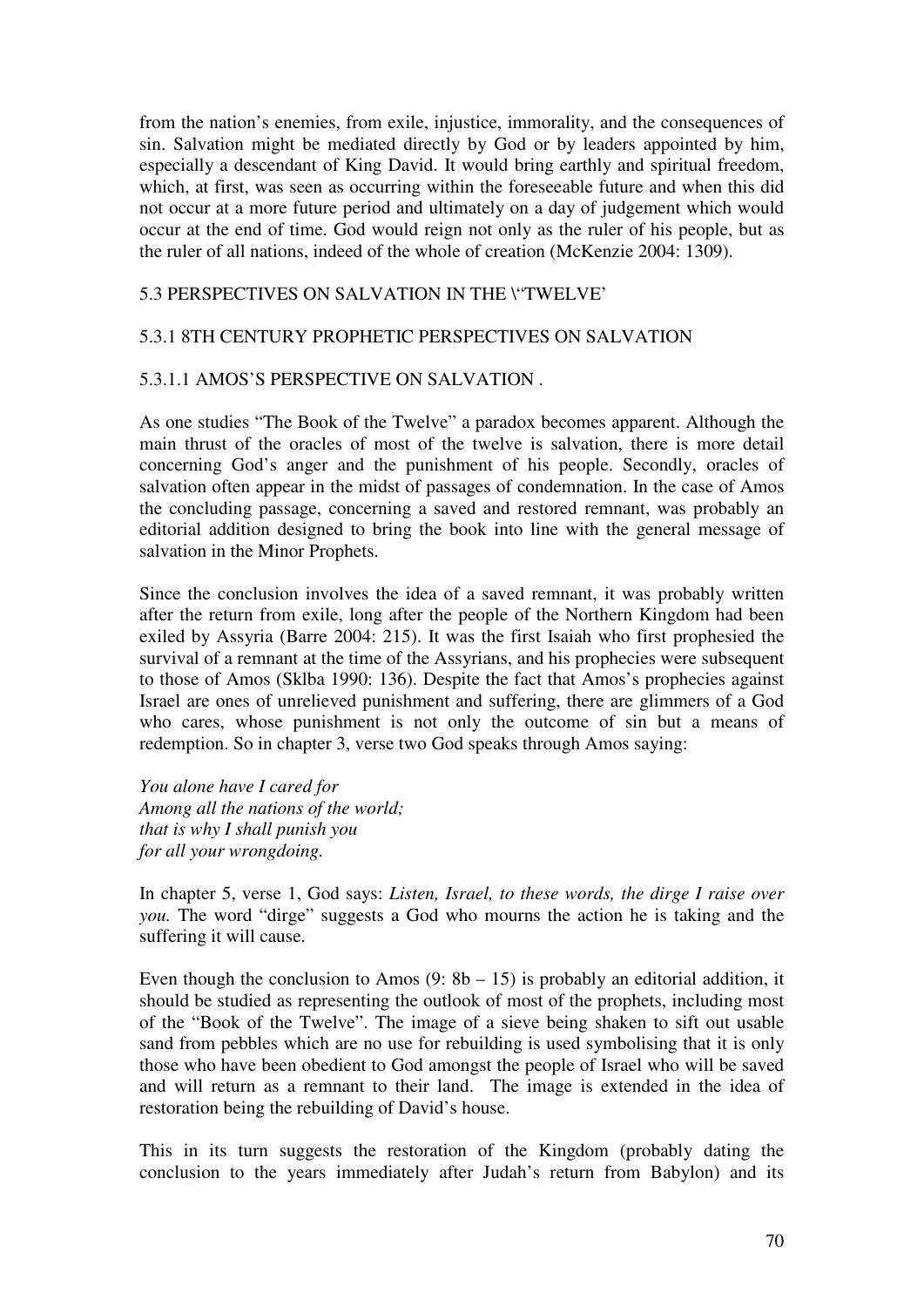authority over areas like Edom (9:12), which made up David's empire. Verses 11 and 12 form a unit. "That day" has changed from one of being judgement to being one of judgement and salvation. The events are interconnected in that judgement had to precede salvation in the history of God's saving activity with his people. Reconstruction and salvation are stressed by "This is the word of the Lord who will do this" (Amos 9:12) (Westermann 1987: 116-7).

The book concludes with typical images of blessing. Harvests will be good (9:13), houses, vineyards and gardens will be re-established, wine will be plentiful. In imagery suggesting permanence we read that the people will flourish like their gardens and vineyards and will never be uprooted, be defeated and exiled again (9:14 – 15) (Westermann 1987: 117).

This outlook is eschatological, but in the sense of occurring within history and carries no apocalyptic overtones. This might be an argument for the passage being indeed a part of Amos or of being pre-exilic, but the balance of critical opinion is that the conclusion of Amos is post exilic. It would then probably have been written soon after the return. It could be argued that the editor, knowing the date of Amos's lifetime, deliberately composed the ending in tune with the outlook of the earlier pre-exilic prophets Barre 215 – 216; Canney no date: 554).

# 5.3.1.2 HOSEA'S PERSPECTIVE ON SALVATION

Hosea's prophecies are far more hopeful than those of his partly contemporaneous predecessor, Amos. The parable of the prophet's marriage to Gomer gives his oracles a more personal note, symbolising God's anger being a part of his love for his people, Israel and his desire for their redemption. In the midst of the story of the unfaithful Gomer we have sudden changes of mood, from the gloomy names which God instructs Hosea to give the children to salvation of Judah and Israel and their future reunification.

So, in chapter 1, verse 6, God tells the prophet that Gomer's second child, a daughter, is to be called Lo-ruhamah, meaning "I shall never again show love to Israel", and then the next verse suddenly shifts perspective to his love for Judah, which he will save with his own might and not though warfare, presumably so that the nation would be obliged to acknowledge God alone as their saviour. In verse 8 we learn a second son is born to Gomer, whom Hosea is told to call Lo-ammi, signifying "not my people and I shall not be your God".

Perspective and emotion again abruptly shifts to the restoration of an Israel whose numbers will have increased and who will be renamed "Children of the living God". Next will come the reunification of the inhabitants of the two Israelite kingdoms. It will be as though the valley of Jezreel, where slaughter occurred, becomes a symbol of life as the men of the two nations acknowledge their brotherhood and their love for the women of their own people. The nation will be whole and inclusive again and so will reflect the nature of God (Hindley 1980: 706; Westermann 1987: 113).

Chapters 1 to 3 show a parallel format in their use of the extended parable of Hosea's marriage to Gomer.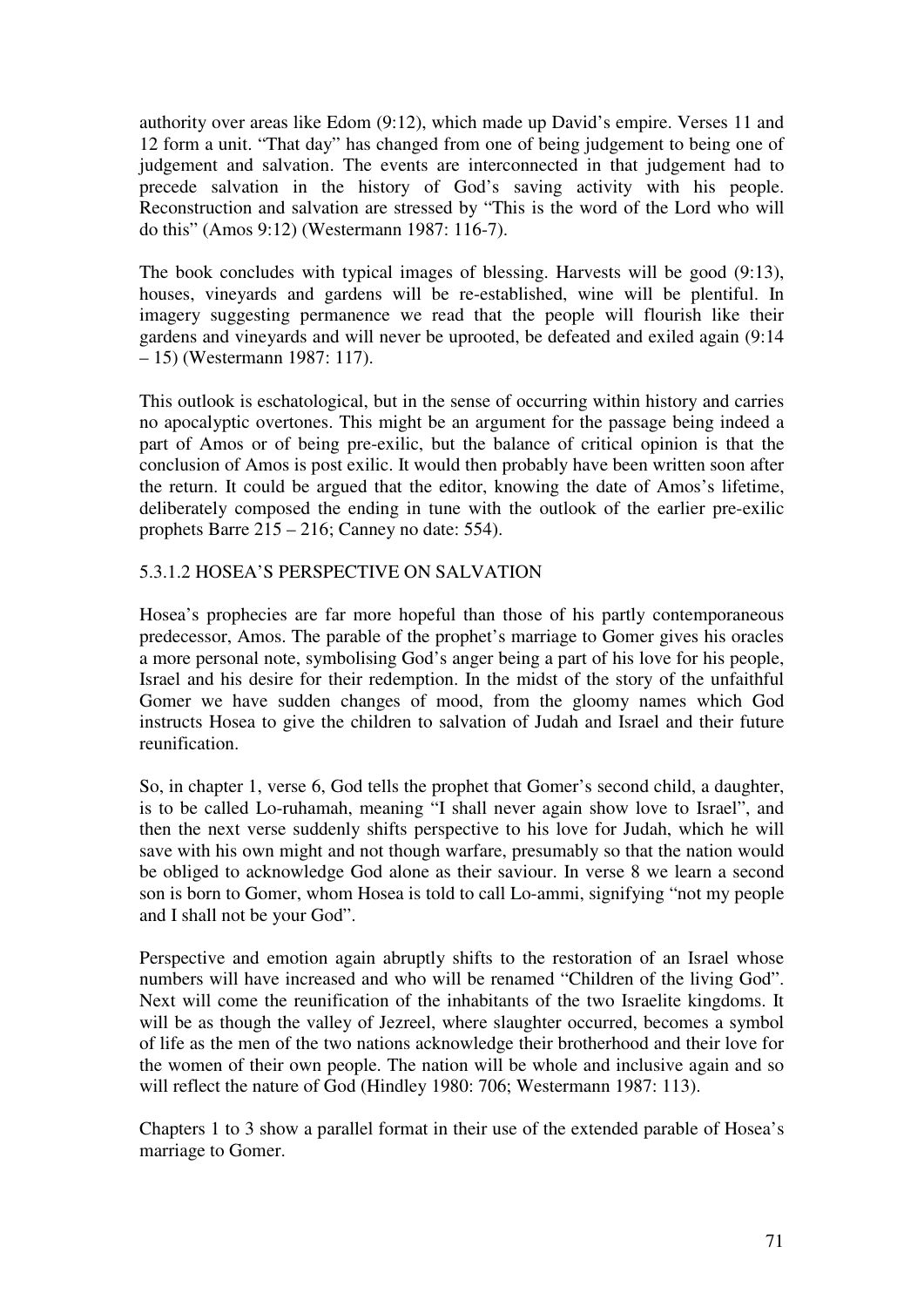Chapter 2 from verse two to fourteen uses the image of Hosea telling his children to call their mother to account for her promiscuity and then describing how he will punish her just as God will punish his faithless people. At verse 14 the tone suddenly changes from punishing Gomer/Israel to trying to bring her round through words and actions of love. Just as Gomer will call Hosea her husband and abandon her life as a temple prostitute, so will Israel abandon its worship of the fertility gods, the Baalim. Israel will be rewarded with prosperity, expressed in terms of good harvest and of peace. God will acknowledge the nation as his people, restoring their covenant relationship (vv14 – 15), like Hosea acknowledging Lo-ruhamah and Lo-ammi as his children, so restoring his marital relationship with Gomer by acknowledging the children (Westermann 1987: 114-5).

In chapter 3 we have the same scenario, expressed more briefly. God instructs Hosea to take an adulteress as wife and to love her as God has loved the Israelites – despite their sins. He is to lecture her (as God has repeatedly done to his people through his prophets) to live a moral life as a faithful wife, fulfilling her duties within the home, not wandering about promiscuously and worshipping false Baalim. If the Israelites will follow God's commands and seek to please him, as a wife should obey her husband's instructions and try to satisfy him, then they will be blessed (McCarthy and Murphy: 2004: 221).

Hosea reports God as making a new covenant with creation, one that will end war so that his creation and people may henceforward live peacefully. This covenant will take the form of a betrothal between God and creation, a relationship *bestowing righteousness and justice, loyalty and love (2:19).* "Justice is the working out in practice of what is right according to God's Law; "loyalty and love" are the *hesed* God shows to those who are obedient to his covenant and commands. This covenant will be made "on that day"  $(2.16 \& 18)$ . The phrase may be taken eschatologically in that it lies somewhere in the future, but it contrasts strongly with Amos's day of darkness, since it here appears to be a day of blessing rather than one of disaster. God will rather bless than condemn (McCarthy and Murphy 2004: 221).

In chapters four to ten inclusive Hosea sets out God's case against Israel. But even as accusation is piled upon accusation God still has a burning desire to redeem his people. In the midst of this long indictment, at the end of chapter 6 and the beginning of chapter 7 we hear:

*When I am minded to restore the fortunes of my people, When I am minded to heal Israel, The guilt of Ephraim stands revealed, The wickedness of Samaria (6: 11b – 7: 1a).*

God's desire to show *hesed* tragically can only remind him of Israel's sin. Hosea, though, understands God's love for his people and his desire to forgive them as being stronger than his anger and desire to punish. In chapters 11 to 13 we have a deeply moving and anguished expression of God's love for Israel (see especially 11: 3 - 4; 8 – 9). In verse 9 God tells Israel that he does not react as human-beings do. Humanity's strongest form of punishment is to destroy. The harshness of God's judgement is primarily designed to bring sinners to repentance (Macintosh 1997:465).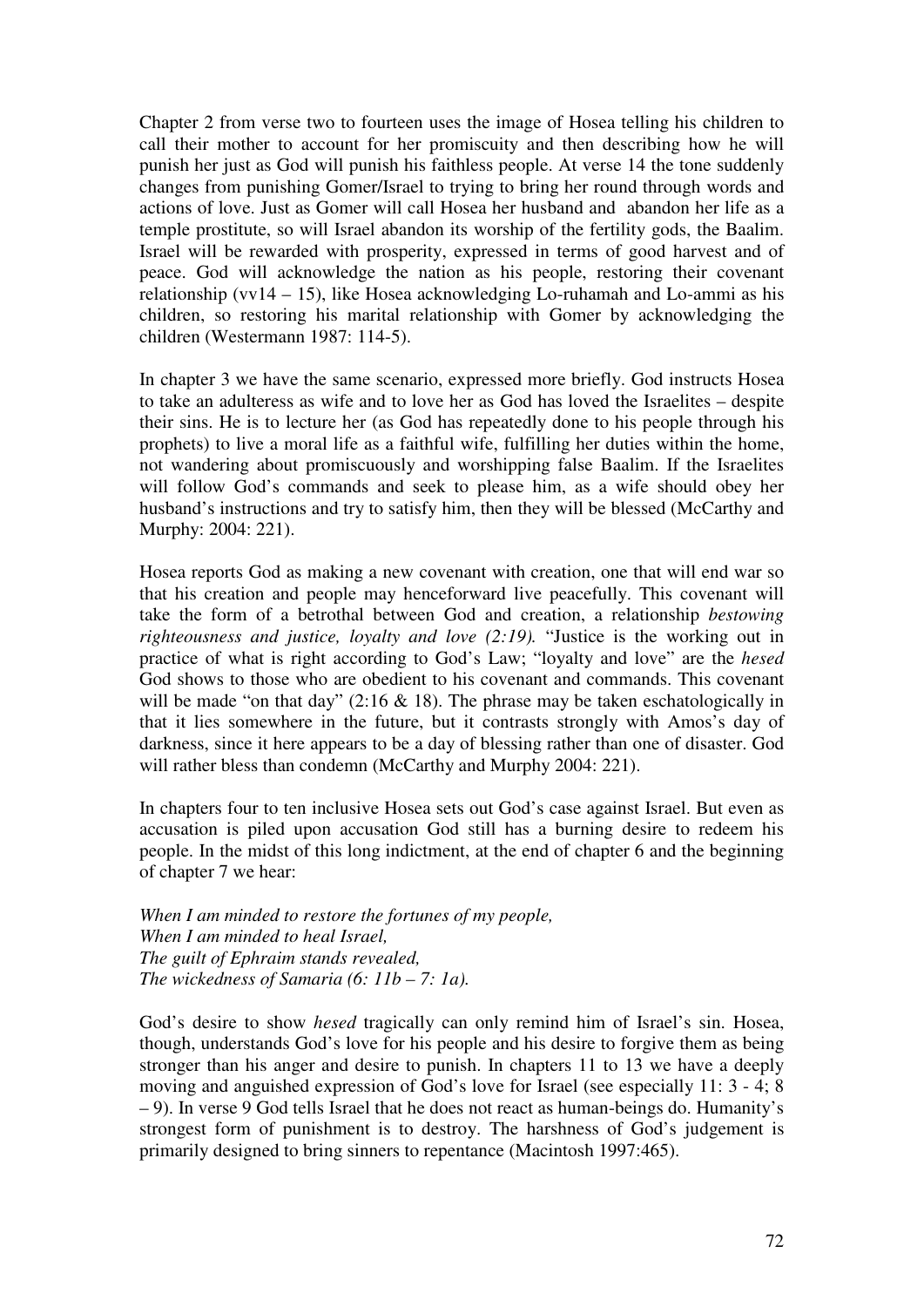He reminds his people of all that he has done for them, leading them out of Egypt and protecting them. He reproaches them for their worship of the Baalim (11: 2; 13: 1 - 3); he appeals to them to uphold loyalty and justice and avoid cheating by obtaining wealth by forbidden means  $(12: 6 - 8)$  and he warns them that punishment will be the inevitable consequence of the sins they have committed (McCarthy and Murphy 2004: 218).

Chapter 11 in verses 10 to 11 has already provided a paradigm of how God will work with his people. God, roaring like a lion, will summon his trembling people from the west, from Egypt and Assyria and he will return them to their homes. God shows his anger, the people respond humbly, they are saved (Westermann 1987: 105). In chapter 14 he begs them to repent, to confess, to give up useless hope in worldly alliances with nations as a means of salvation  $(14: 1 - 3)$ . If they turn to him, God will bring about a springtime for them in which there will be the beauty of new growth and full harvests  $(14: 4 - 7)$ .

God's love in the latter part of Hosea develops the imagery of the marriage parable between the prophet and Gomer in the first three chapters. It develops the idea of a relationship which should be founded on reciprocal love, not just the love and desire for forgiveness of one partner. Marriage is a covenant, just as God's relationship with his people is based on a covenant. Breaking of a covenant implies sanctions against the partner who is guilty. God does not wish to have to apply sanctions, because his love is so great. All that is required to open the floodgates of his blessing is repentance.

Just as Hosea was prepared time and again to overlook Gomer's offences provided she ultimately repents, so will God overlook the sins of Israel (and Judah). Amos is conscious almost entirely of the extent and nature of the nation's sin and its consequences; Hosea is indeed aware of Israel's sinfulness, but he is as much or more aware of God's burning love and desire to forgive, if only his people would repent, and of how "that day" can be one of light rather than darkness.

# 5.3.1.3 MICAH'S PERSPECTIVE ON SALVATION .

Micah was a contemporary of the first Isaiah and was active just after Hosea, but his sphere of prophecy was Judah. In Micah we find that oracles of condemnation alternate with ones of redemption. Chapters 1 to 3 involve condemnation to which the world is called to listen and in which God will be the prime witness against Judah. But even within these chapters there are perspectives of salvation. In chapter 2, verses 12 to 13 we read how God will gather Israel as would a shepherd his flock in a fold. When he leads them out he will go before them together with their king. God's relationship with his people will not end with judgement, but continue with salvation (Westermann 1987: 106).

Chapters 4 and 5 deal with salvation; chapter 6 continues the image of a lawsuit against Judah and chapter 7 with how Judah's sadness will be turned to hope and joy. Parts of chapters 4 and 5 as well as 7 may be later additions (Laberge 2004: 249).

Micah foresees a day of judgement and grief (2:4) which will also be a day of salvation  $(4:1; 7:11 - 12)$ . Micah's first oracle of salvation concerning that day and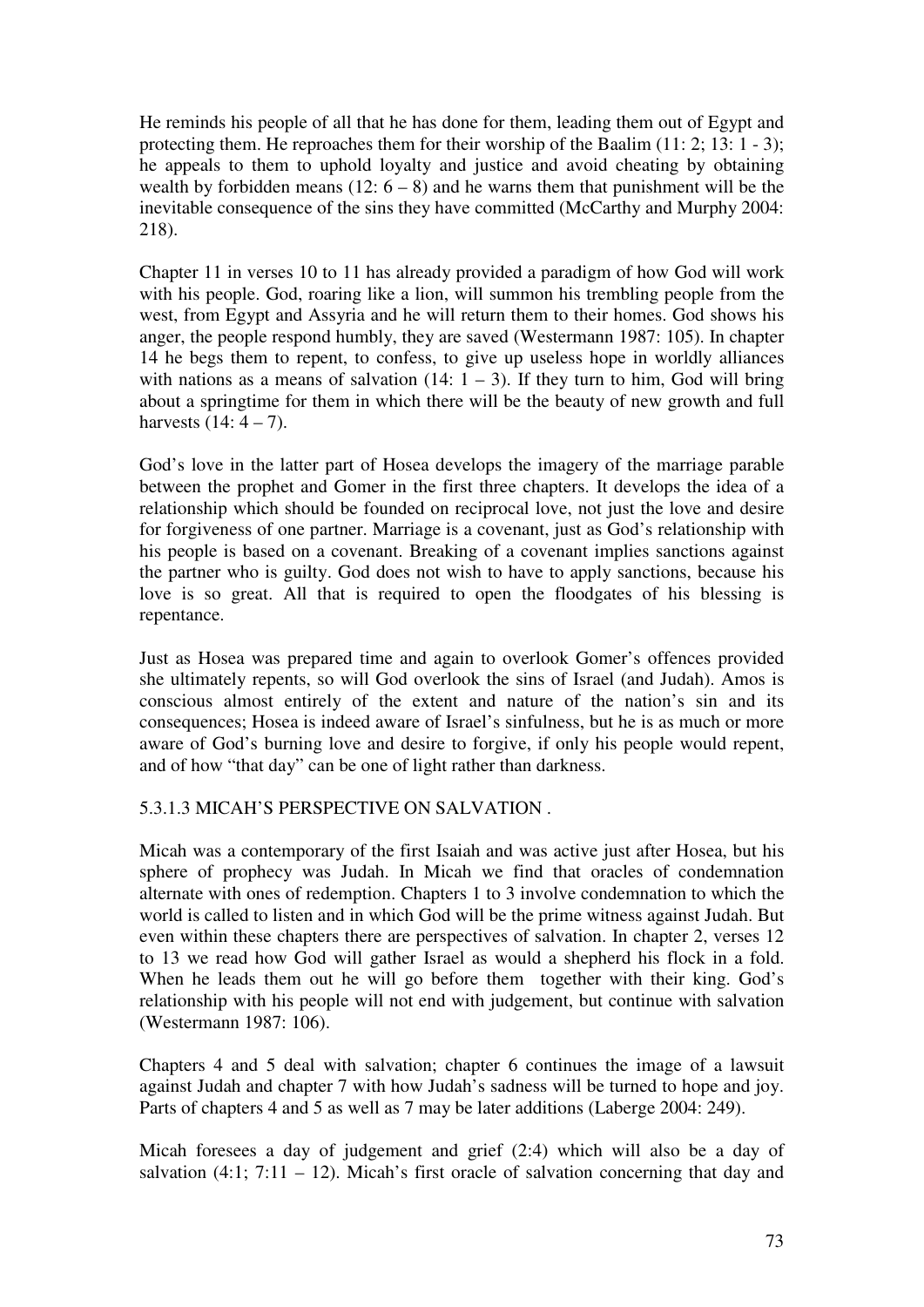ever after is a vision of Mount Zion with the Temple being exalted above every other mountain and of the people of all nations agreeing on going up to God's Temple that they may learn his ways  $(4: 1 – 2)$ .

This acknowledgement of God and unity before him will lead to a world of peace expressed in the famous image of weapons being reforged into agricultural implements, which will bring not only peace but fruitfulness so that, in another famous biblical image of peace, each man will be able to sit under his own vine or fig tree  $(4: 3 - 4)$ . God will be the judge of all nations in the sense of being an "arbiter" (4:3), a mediator, to ensure peace. This also suggests he will be the leader of the nations, like the former judges of Israel.

 In these terms the judicial – punitive aspect of being a judge is downplayed in favour of a mediatory aspect. This vision of what will happen "on that day" (4:6) is followed by another in which God will gather all of his people who have been punished by him and dispersed amongst the nations. They will become a restored remnant who will become a great nation again under king and under God  $(4.6 - 8)$ . Verse 8, suggesting the restoration of David's line may be an editorial addition (Westermann 1987: 109).

The prophet goes on to warn that difficult times are coming, that the nation will suffer before it is born again (4: 9 -10). It will go into exile in Babylon. Many enemies are ranged against it, but God's purpose is that his people will triumph, crushing their opponents. Here metaphors of a threshing floor and of cattle with iron horns and bronze hoofs are used (4:13). In God's plan judgement of his own people and the nations are part of his plan of justice and redemption in which defeat and exile are followed by a new beginning (Westermann 1987: 106-7). It is interesting that the prophet mentions exile in Babylon when he lived at the time of the Assyrian threat to Judah. This may possibly a scribal inclusion or alteration.

 From the midst of this turmoil will arise a ruler of a messianic nature, born in Bethlehem who will lead them in God's strength and majesty to victory, security and peace (5: 1 – 5a). Even if Assyria should attack, Judah will ultimately be victorious. Exiled Judah will gather to overcome the aggressor and will be like copious, fruitful rain and like a lion, feared by the beasts of the forest and the terror of a flock of sheep. In another image God will destroy all in the land that makes the people rely on themselves and ignore him: their chariots, horses, fortresses and cities (5:10 - 11). He will destroy the sorcerers and soothsayers who lead his people astray, as well as the sacred poles, pillars and altars belonging to Baal worship. All nations which disobey will be punished  $(5: 12 - 15)$ . The images in chapter 5 are of a disparate nature, indicative of editing, and seeming to imply punishment as well as salvation (Laberge 2004: 252-253).

Chapter 7, the final chapter, starts with a lament by Micah. It is as though the fullness and richness of harvest have passed (7:1). Only dishonest people are left in the land. They lie in wait to commit violence on their own people. The leaders are perverse. No one, not even one's closest neighbour, is to be trusted. There is rebellion and betrayal within the family. All these images add up to portray the prophet's sense of hopelessness and depression (7:1-6). However, the prophet is determined to remain faithful and to trust in God as his saviour, confident that God will hear him and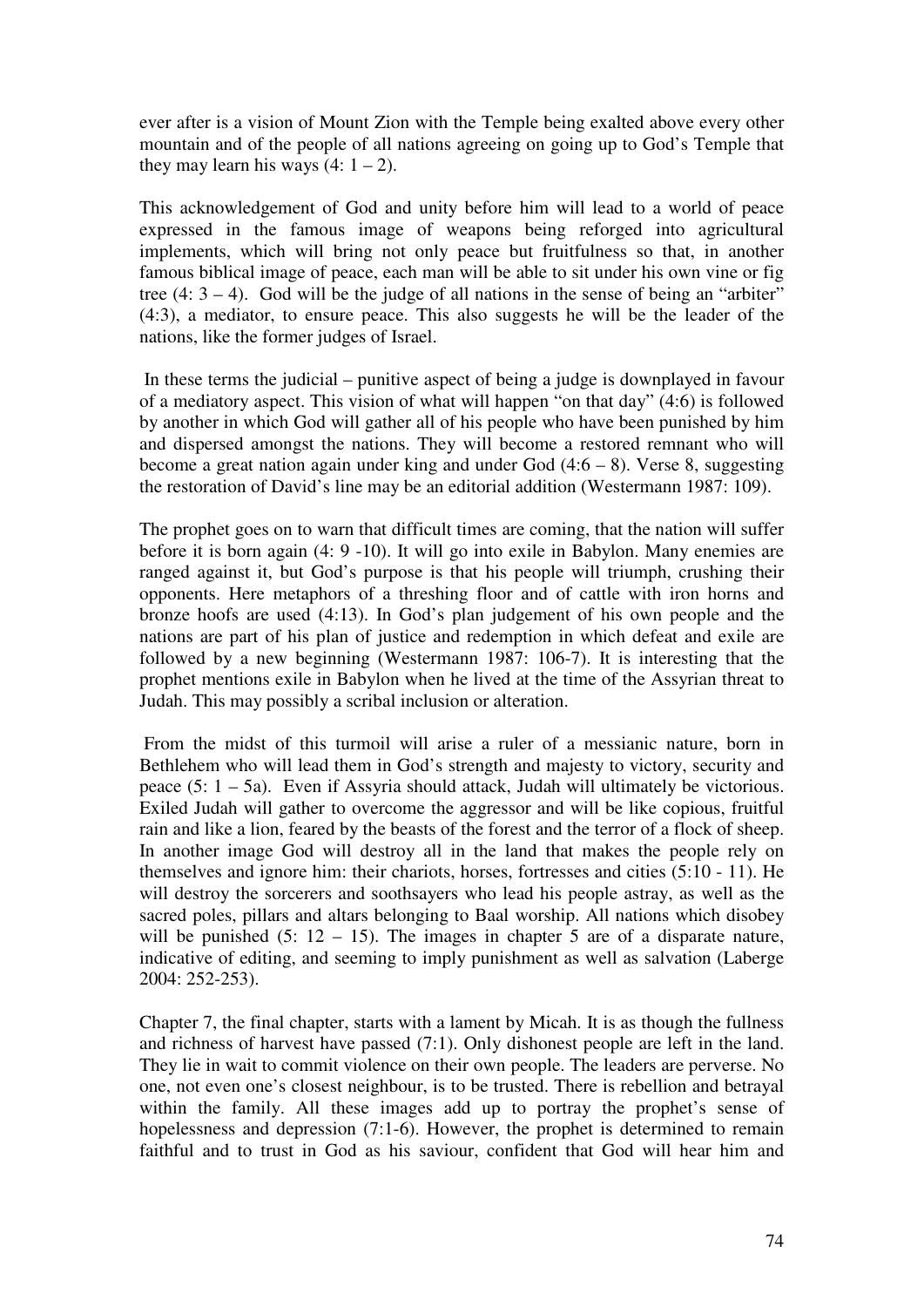forgive him his sins. God is his light who will lead him out of darkness and depression. God's justice will prevail and confound his enemies and he will triumph.

His lament has become a confession of faith which will find fulfilment on a day of rebuilding when the exiles of the nation, a remnant, will return to acknowledge God (7:7-13). Especially verses 11 and 12 extend the idea of salvation to not only a return, but to rebuilding and extension of territory (Westermann 1987: 108). Some translators regard verses 11 to 13 as part of the prophet's confession of faith (eg The Revised English Bible; 1989). Leo Laberge, the commentator on Micah in Brown's commentary, regards the verses as God's reply to the prophet.

The prophet's response is a prayer in which he asks God to be a shepherd to his people that they may enjoy, like a flock of sheep, the fertile nature of the Promised Land while their enemies are confounded as they were when God led his people through the desert and into that Land and turn to God, grovelling with self-abasement (7:14 – 17). The chapter ends with a hymn of praise to a God who is prepared to forgive the remnant of his people, whose anger is less than his delight in showing mercy and who will remain faithful to his covenants to Jacob and to Abraham even when is people have been faithless  $(7:18 - 20)$ .

Despite his horror at the nation's sin, Micah retains a clear vision of the glory of God and of a re-established city of God which will become the glory not only of a purified and redeemed Israel, but also of all people. Like Hosea he understands that God's righteous anger cannot overwhelm the compassion of his divine nature and that he wishes to forgive rather than to punish. Although, especially in chapters 5 and 7 editorial additions may have created interspersed passages of anger and forgiveness, this combination, in the end, helps to express the prophet's wrestling with the problem of sin and forgiveness and his own frustration. It provides also an impression of emotional anguish. In places, Micah's expressions of God's grief equal the intensity of those of Hosea:

*My people, what have I done to you? How have I wearied you? (6:3)* 

When faced with God's accusations and the potential of his wrath, God's people have no choice but to repent and return to him. Briefly, Micah introduces a messianic figure from Bethlehem, the city of David, who will lead the people in God's strength and whose greatness, known to the ends of the earth, will, by implication, be even greater than David's and introduce eternal peace (5: 2-5a). For Micah "that day" will be one of redemption rather than one of punishment.

### 5.3.2 7TH AND 6TH CENTURY PROPHETIC PERSPECTIVES

### 5.3.2.1 ZEPHANIAH'S PERSPECTIVE ON SALVATION

In Zephaniah, "that day" has become a day of judgement not only for Judah, but for all nations (3:8). At the moment of declaring his wrath against all nations, God is preparing for salvation (Szeles 1987: 100). He wants to ensure "pure lips to all peoples" (3:9). This suggests he wishes to save a remnant amongst all the nations who will call upon him and serve him (3:9). Those who are dispersed and worship him will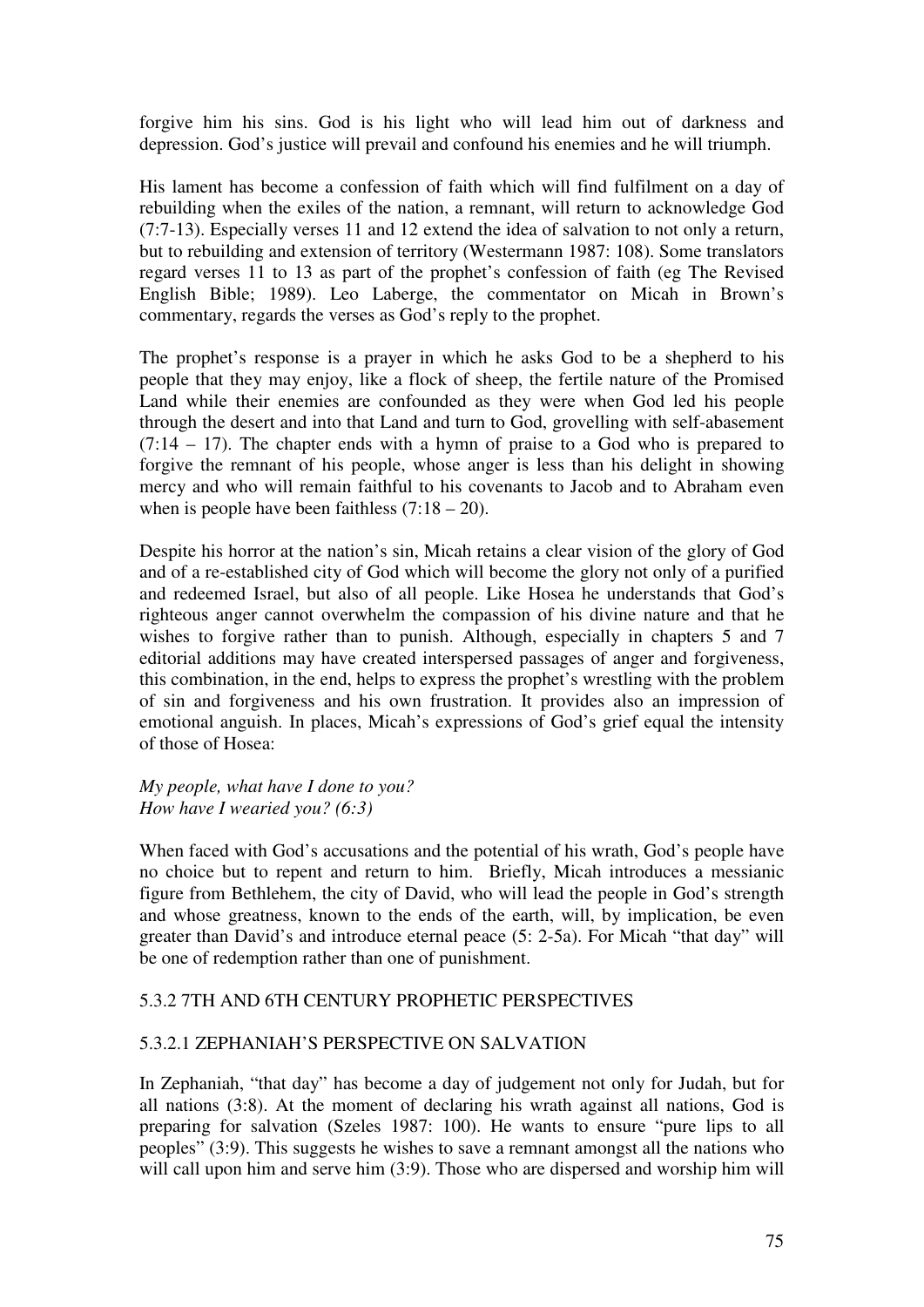bring offerings to him in Jerusalem (3:1). When he turns his attention to the city of his dwelling, he declares that on "that day" he will rid the inhabitants of those who are too proud and arrogant to acknowledge him (3:11). This will initiate a total cleansing and a complete break with the old sinful way of life – a new start (Szeles 1987: 108 - 109).

A remnant of his people will be saved. They will be the lowly and the poor, the very people the arrogant have mistreated (3:12). A suggestion of the salvation of a remnant has already occurred in 2:  $6 - 7$  where the pasturelands of enemies will belong to the survivors of Judah. The prophet is indicating that God has a purpose for his people beyond judgement Patterson 1991: 370). This purpose is a gracious act of salvation, for judgement will remove the consequences of sin and rebellion amongst this remnant of Israel (Baker 1988: 115). An important feature is that this remnant "will find their refuge in the Lord's name" (3:12). This suggests not only the power which the Lord's name has of itself, but also that the humble know that their only true safety on earth is in the Lord, the very thing that the proud and arrogant forget or wilfully refuse to realise.

God's concern for all the nations is for those who realise that they "have no power of themselves to help themselves" in the words of the collect for the Second Sunday in Lent (BCP: no date: 80). God is their security (3:13). The prophet calls upon Zion to rejoice because God has averted the punishment the people deserve and defeated their foes (3: 14-15). God is their king, present in their midst, a warrior who will protect them, against oppressors, gather in the lost, restore their fortunes and re-establish their fame  $(3:16 - 20)$ .

It is not just the people who will be overjoyed, but God himself (3:17). God loves his people (3:17). Perhaps here we may infer a suggestion of his betrothal to his people, as is suggested in Hosea. "A festal day" (3:18a) has the implication of the joy of a marriage feast (Carson 1980: 78). God's rejoicing that his covenant is re-established will be like the rejoicing of his people on a "festal day" (3: 18). This suggests that the importance of "that day" will be that it is far more a festival than a day of punishment and judgement. It is a turning point in the destiny of his people, a moment when having acknowledged God, they rejoice in a new self-respect and in respect from the nations because Israel's God has punished them (Westermann 1987:109-110).

This point of view is similar to that of Micah, when Judah faced a similar danger, but from a different enemy some hundred or more years earlier. Implied in this rejoicing is the fact that salvation from enemies is found in God alone, not in shaky worldly alliances, as Hosea warned (Hos. 5:13). God's people will be gathered like sheep by the shepherd. "Shepherd" was a common metaphor at the time to describe the role of a king. God is Israel's king. He has saved them from their predators and will ensure their safety (Zeph. 3: 19) (Roberts: 1991: 223). To stress the glory and rejoicing of this festal day, it is not the prophet speaking on God's behalf, but God himself speaking, and the book ends not with "This is the word of the Lord", but with "It is the Lord who speaks"  $(3:20)$  (Wahl 2004: 257 – 258).

# 5.3.2.2 THE PERSPECTIVES ON SALVATION OF NAHUM AND HABAKKUK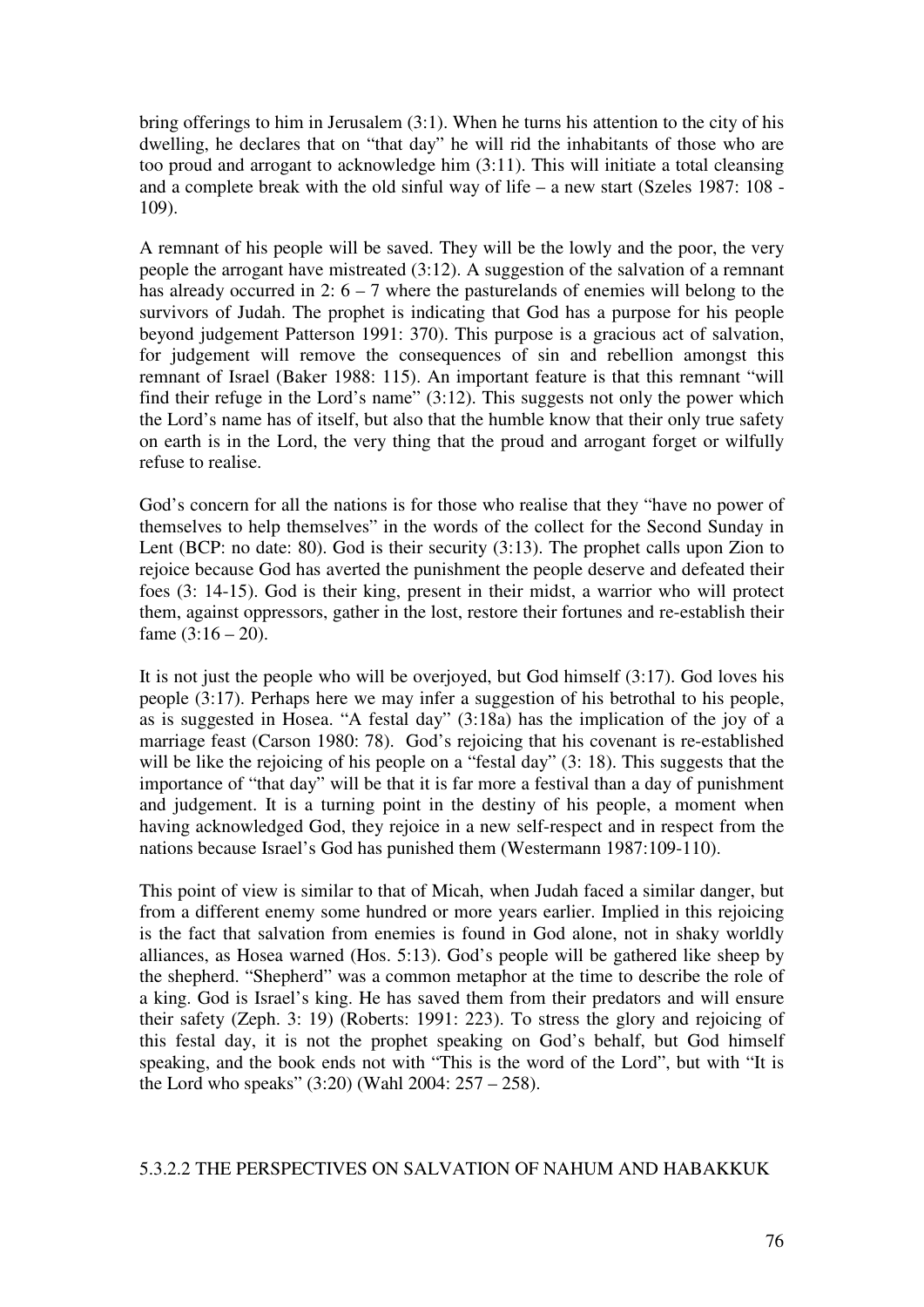Nahum's prophecy looks backward in the sense that he is rejoicing at the downfall of Nineveh in 614 BC rather than forwards to the possible threat to Judah of the Babylonians. To him God's punishment of Assyria is a source of joy and salvation for Judah. He describes Assyria/Nineveh's oppression as a yoke which has been lifted from Judah's neck or like cords which have been binding the nation and have now been broken (1:13). In a lyrical passage he describes the coming over the mountains of the messenger, who heralds the good news of Nineveh's defeat, which will ensure Judah freedom to worship God by keeping his pilgrim feasts. The nation's pride will be restored and he prophesies future peace and unity for Israel and Judah (1:13 and  $2:2$ ).

Westermann finds in chapter 1 verses 12 to chapter 2 verse 2 sentences of an earlier oracle of salvation. Defeat, judgement and exile are turned into liberation, defeat of enemies and restoration (Westermann 1987: 119-120). Although Nahum mentions no actual "Day of the Lord", the day of Nineveh's defeat is its equivalent and a day of salvation for God's people. Although God may have used Assyria to punish Israel and Judah, he has not abandoned them and has now redeemed them by punishing their oppressor (Nowell 2004: 260).Westermann also sees here intentional links with the message of salvation of Second Isaiah (Westermann 1987: 120). The evil of oppression of Israel has brought brought God's wrath upon Assyria. Salvation for Israel has only been implied. However, when we read Nahum within the context of "The Book of the Twelve", it is apparent that Israel's salvation is not an implication only, but a part of God's plan (Emmerson 1998: 32).

In Habakkuk historical context gives way to the prophet, Job-like, querying the seemingly unfair and out of control chaos of the world in which he lives  $(1:2-4; 1:12)$  $-2$ :1). God is a bit freer with his answers than he was to Job (1:5-11; 2:2-5). In his first answer he tells the prophet he is using the Chaldeans for his own purposes; in the second he promises that he will reveal his purpose at the appointed hour. What God is showing is that those who live by violence will be destroyed by it. This applies to the Assyrians who will be overthrown by the Chaldeans and implies that they in their turn will be overthrown  $(2:5-8)$ .

Evil of all kinds contains within itself the seeds of its destruction. This is the message of the five woes (2:9-18). In other words God is in control of history. These may seem like oracles of punishment, but a little after the fashion of Nahum, such punishment is at the same time salvation for those who are faithful to and trust in God. Habakkuk's reaction to these revelations is a hymn of praise for God's almighty power (Ch.3). We may regard the hymn as a prayer of thanksgiving at the same time. The hymn ends with a highly lyrical declaration, suitable to a predominantly agricultural society, in which the prophet declares that no matter how many disasters may occur he will still rejoice in and praise God (3:17-19) (Goldsmith 1982:67; Ceresko 2004:261 – 264).

Although there is no mention of a "Day of the Lord" on which punishment and salvation may be balanced against each other, we are given to understand that God's power weights the scales in favour of salvation for the faithful, at a moment he chooses. They must show trust and patience.

5.3.3 PERSPECTIVES OF THE POST-EXILIC PROPHETS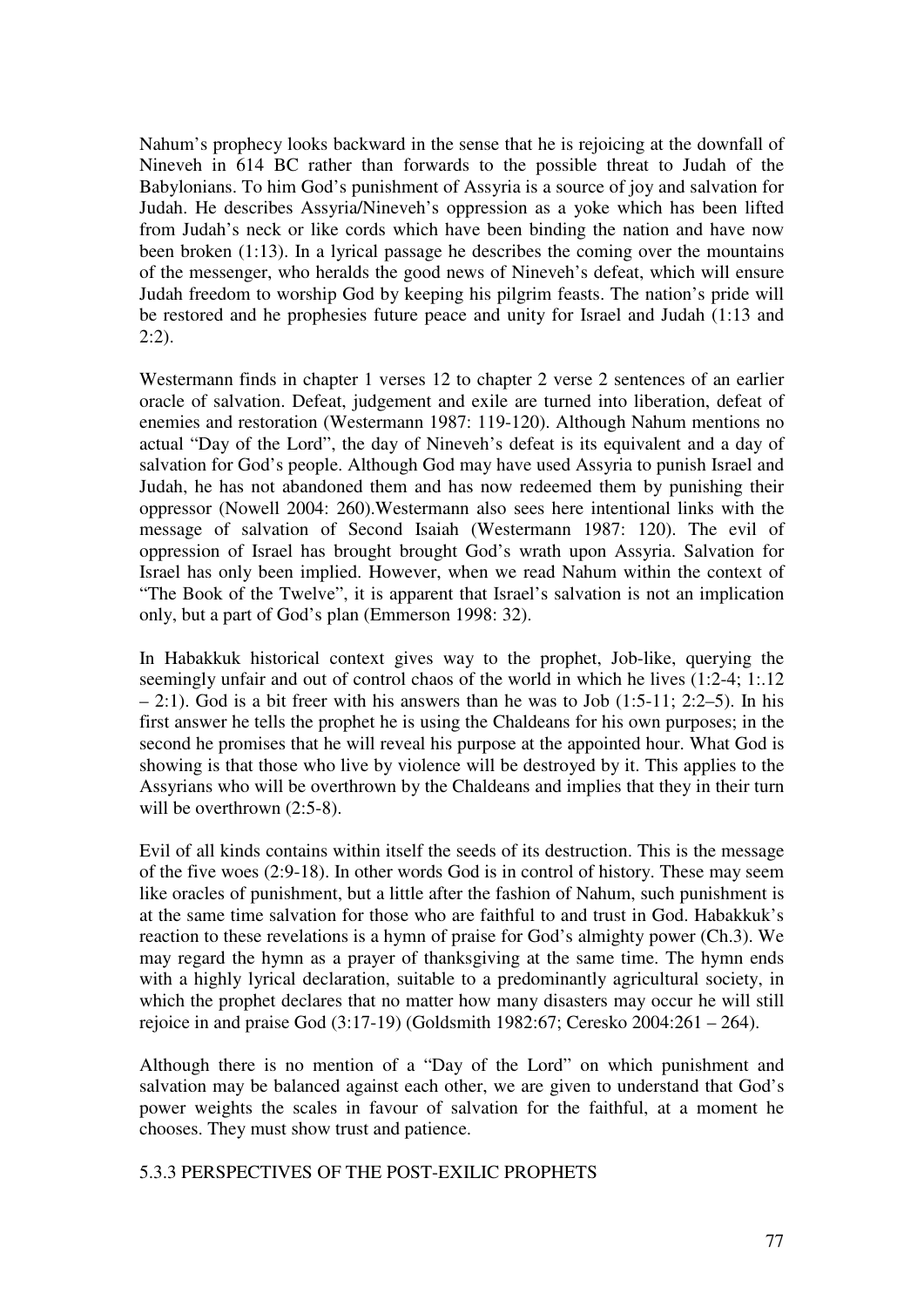#### 5.3.3.1 HAGGAI

Haggai is perhaps the simplest of the three in his outlook. To restore God's blessing on Judah, it will be necessary to rebuild the Temple. Neglect to do so has been the cause of an unfulfilling return from exile (Hag.1:10-11). At God's command, Haggai addresses Zerubbabel, as leader of the nation and a descendant of David, and Joshua, the high priest, encouraging them and the people to take heart and build the Temple, so that God in his glory will once more dwell amongst them. The glory of the new Temple will surpass that of the old one  $(2:4 - 9)$ . The rebuilding of the Temple symbolises the reconstitution of the nation (O'Brien 2004: 144).

Although Haggai does not explicitly mention a Day of the Lord, the concept is implied in the phrase: *In a little while from now I shall shake the heavens and the earth…(*Hag. 2:6)*.* This will involve a shaking of the nations and a tribute of wealth to the Temple (Hag. 2:7). The promise to shake heavens and earth is repeated in chapter 2, verse 21, where this will involve a time when heathen kings will be overthrown and nations will turn on their former allies (verse 22). Zerubbabel will become God's signet ring, a symbol of divine authority, and the rule of the House of David will be re-established (Hag. 2:23). Zerubbabel being God's signet ring may be a reference to Jeremiah 22:24.

 The book of Haggai is also precise in giving the times of the prophet's utterances: see 1:1; 2:1; 2:10; 2:20. This may be regarded as emphasising the idea of God's judgement of the nations and salvation of his people taking place soon at an as yet unspecified time. There is no suggestion of salvation for all nations. The imagery is simple. In 2:6 and 2:7 the shaking heaven, earth and the nations is a theophany declaring God's power and glory. It is also a command to rebuild the Temple as his dwelling. Once that has occurred, the people will be able to live in peace and prosperity. All wealth belongs to God and is therefore his gift (2:8). (O'Brien 2004: 149).

The moment of completion of the Temple is similar to completion of the "Day of the Lord" with salvation. The apocalyptic imagery of Haggai's contemporary, Zechariah, will be in sharp contrast (Cody 2004: 349 – 351). For Haggai, ignoring the true worship of God, by failing to provide a divine dwelling where the chosen people may worship, is Judah's sin. This is the sin of a secular outlook, rather than the pre-exilic ritual sins and injustices towards the poor. Such sin prevents God's saving presence from being in the midst of a worshipping people (Kennett no date: 572 – 573).

#### 5.3.3.2 ZECHARIAH

As has before been mentioned, the book of Zechariah may be the result of the editing of at least two, possibly three authors. The first was responsible for chapters 1 to 8; the second of chapters 9 to 14 and, if there was a third author, he was responsible for 12 to 14. Zechariah shows similarity in outlook to Zephaniah, in that he sees Jerusalem as the centre of the world with other nations as well as the Israelite diaspora turning to Jerusalem as their spiritual home (2:11-12) (Cody 2004: 352). A marked difference between pre-exilic and post-exilic prophecy is the latter's more visionary and apocalyptic nature. Many of his images are references to earlier prophets or to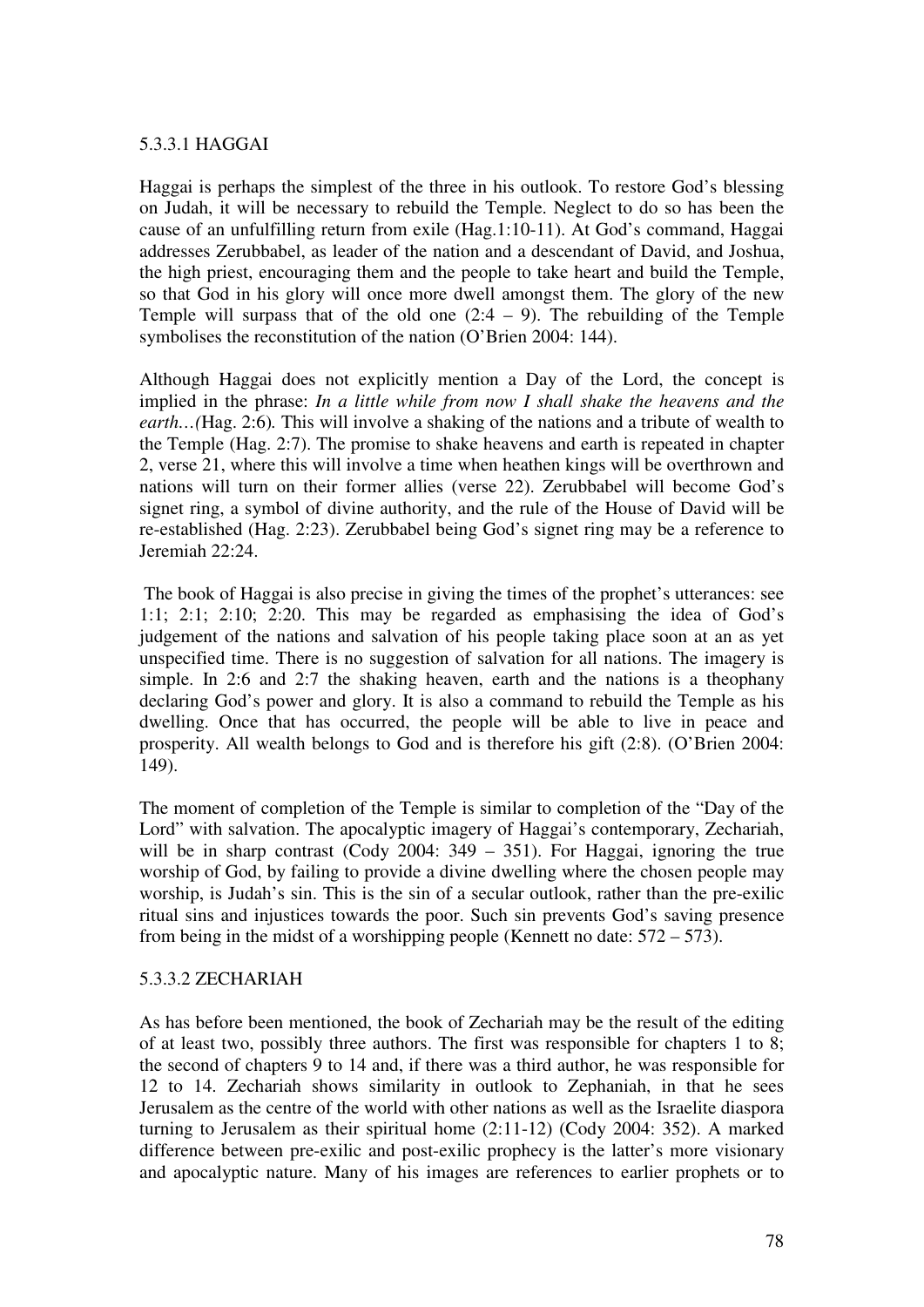Scripture (Higginson 1980: 786). Zechariah also believes in a day of the Lord's coming ("that day") (2:11). He is also very precise about the timing of the Lord's messages to him (eg 1:7).

His visions are mixed ones of punishment for those who fail to repent and of salvation for those who do. In Zechariah's first vision God tells him of his anger against the nations who have been his people's enemies, but that he will, in compassion, return to Jerusalem, make it prosperous and his city again. Those nations, symbolised by horned beasts, which had caused his people to suffer would be overthrown (1:16-21). God's anger with his people is past. They had served their sentence by being in exile (Westermann 1987: 119). In the second vision of a man with a measuring line, he sees that God will henceforward be a wall about Jerusalem, his dwelling-place, protecting the city and people (2:1-12). Then he sees Satan standing next to Joshua the High Priest to accuse him. Satan is rebuked by an angel and Joshua is given new priestly robes. On God's behalf, the angel tells Joshua that he is to ensure right worship in the Temple and that God will restore a ruler of the branch of David (3:1-10).

In the fifth vision, Zerubbabel is made king and is tasked with completing the Temple  $(4:4-10)$ . In the Revised English Bible (1989: p820) verses 1 to 4 and 5 to 10 have been transposed and so what is normally the fourth vision of the lamp-stand and the olive trees follows, showing that restored priesthood and the king will be the two future sources of strength in the land (4:1-4). The fifth image of a flying scroll symbolises that those who commit or have committed perjury will be cast out of their homes (5:1-4). The following vision of the woman in the barrel signifies evil being banished from the land (5:1-11). The eighth vision of a chariot, the horse of which represents the winds show God's spirit going in blessing to a country to the north, presumably Persia, as it had overthrown the Babylonians and released Israelites from captivity (6:1-8). Thereafter there is reiteration of the messages in the visions. Under Joshua and Zerubbabel those who practice justice will be allowed to live in the land and foreigners will flock to help rebuild the Temple (6:9-15; 7:1-14). Feasts and fasts will be genuinely celebrated  $(7:1-7)$ .

 In another message God tells the prophet again that Jerusalem will be his dwelling and that it will be a place of joy and blessing where the old may watch their grandchildren playing. He will rescue those still left in exile and will restore his covenant with Israel (see also  $9:11 - 12$ ). There will be harvests and good rains. That the temple will be rebuilt is again emphasised (8:1-13). Covenant restoration is solely owing to God's mercy  $(10.6 - 7)$  (Westermann 1987:110 – 111). Further divine messages again stress that the nation must live justly; that God's blessing is upon his people and that other nations will come to worship in Jerusalem (8:14-23). Salvation here takes the form of restoration of those in exile, re-establishment of the line of David, and of the priesthood and cult in a restored Temple. Israel and Judah will have the respect of the nations for what God has done for them and the nations will wish to worship in Jerusalem. There will be punishment for the nation's enemies. However, the nation will have some homework to do. They are warned that they must live justly according to the Law and that those who have failed to do so, and, presumably, those who fail to do so will be banished. Salvation is only for a purified nation. There will not be blanket punishment. Condemnation will be reserved only for the guilty (Cody 2004: 356).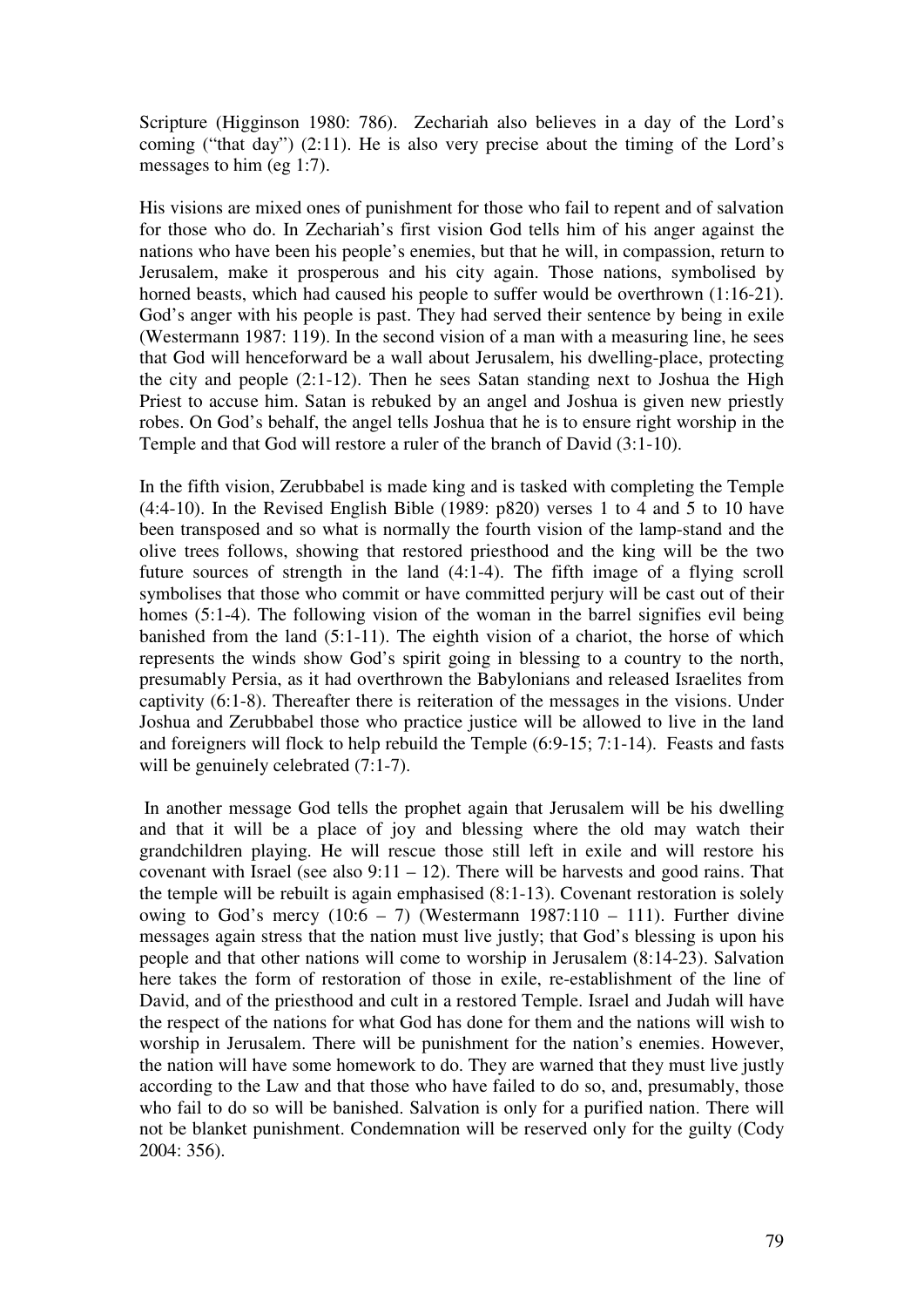So far Zechariah has not been very dramatic. Like other prophets, Zechariah has had revelations of what to say and has received visions. The visions themselves are perhaps a little more esoteric and highly coloured than those of earlier prophets. From chapter 9, the revelations become more dramatic as does the picture of the "Day of the Lord". God is first portrayed as a warrior conquering and destroying enemy nations (9:1-8), then he is transformed into a prince of peace riding on a donkey who will bring peace and release from captivity to his people (9:9-13) before once again being seen as a warrior protector (9:13-17). In chapter 10 we have an expression of anger by God against the shepherds who allowed his flock to wander and to get into danger. These presumably are the leaders of the past. God promises to restore the exiles amongst his people by leading them back to the Promised Land, just as he led his people into out of slavery in Egypt. In exile they had continued to believe in God and worship him despite their punishment. Henceforward they will continue to trust in him (10:1-12) (Westermann 1987: 111 – 112).

 Chapter 11 seems rather contradictory, unless regarded as a warning to a reestablished people. God appoints the prophet as his shepherd. Since the nations and their shepherds do not accept him, he breaks the staff representing God's covenant with the nations and is paid as wages the amount paid to a person if a neighbour's ox has gored him. God tells the prophet to place the compensation in the Temple treasury. He then breaks the staff symbolising the union of Israel and Judah. God warns him to re-equip himself as a worthless shepherd. Perhaps this is an illustration that Judah's rulers are not fulfilling their jobs (11:1-17).

In the next chapter, possibly by another writer, "on that day" we have images of God destroying Judah's enemies and of Judah becoming a flaming fire which will consume them. All his people, those who live in Jerusalem and those outside, will be equal in importance, the weakest as powerful as David, so that any nation attacking Jerusalem will be overwhelmed. It is difficult to interpret who it is that will be pierced: God himself, or a figure like the suffering servant in Isaiah, but whoever it is all the people of Israel, men and women of all families and classes will mourn personally (12:1-14) (Cody 2004: 358).

The line of David will be established, the people will cleanse themselves, idols will be abolished, false prophets will hide through shame and God will purify his people so that only a third survive (13:1-9). The climax of God's judgement comes in the final chapter, chapter 14. There will be a final battle over Jerusalem. Half its population will be exiled and suffer the horrors of a sack. God will fight and defeat the nations as a heroic, divine warrior. A huge valley will open up and streams will flow. Those still in Jerusalem will be saved and never again suffer warfare. God will kill the remaining enemies with plague and any who survive will worship God otherwise they will suffer the penalty of drought. Everything in the Temple will be holy to God (14:1-20).

Where do we find salvation in the midst of this? The imagery is dramatic and often difficult to understand. The same ideas are repeated in slightly differing images. There appears to be salvation for a remnant which becomes smaller and smaller. Perhaps it would be better to see the different descriptions of the salvation of this remnant as running in parallel rather than in sequence. There is no longer a specific enemy: Assyria or Babylon. The nations come to represent the forces of evil which reject God. God is establishing his holy city, his kingdom on earth, by purging it of all that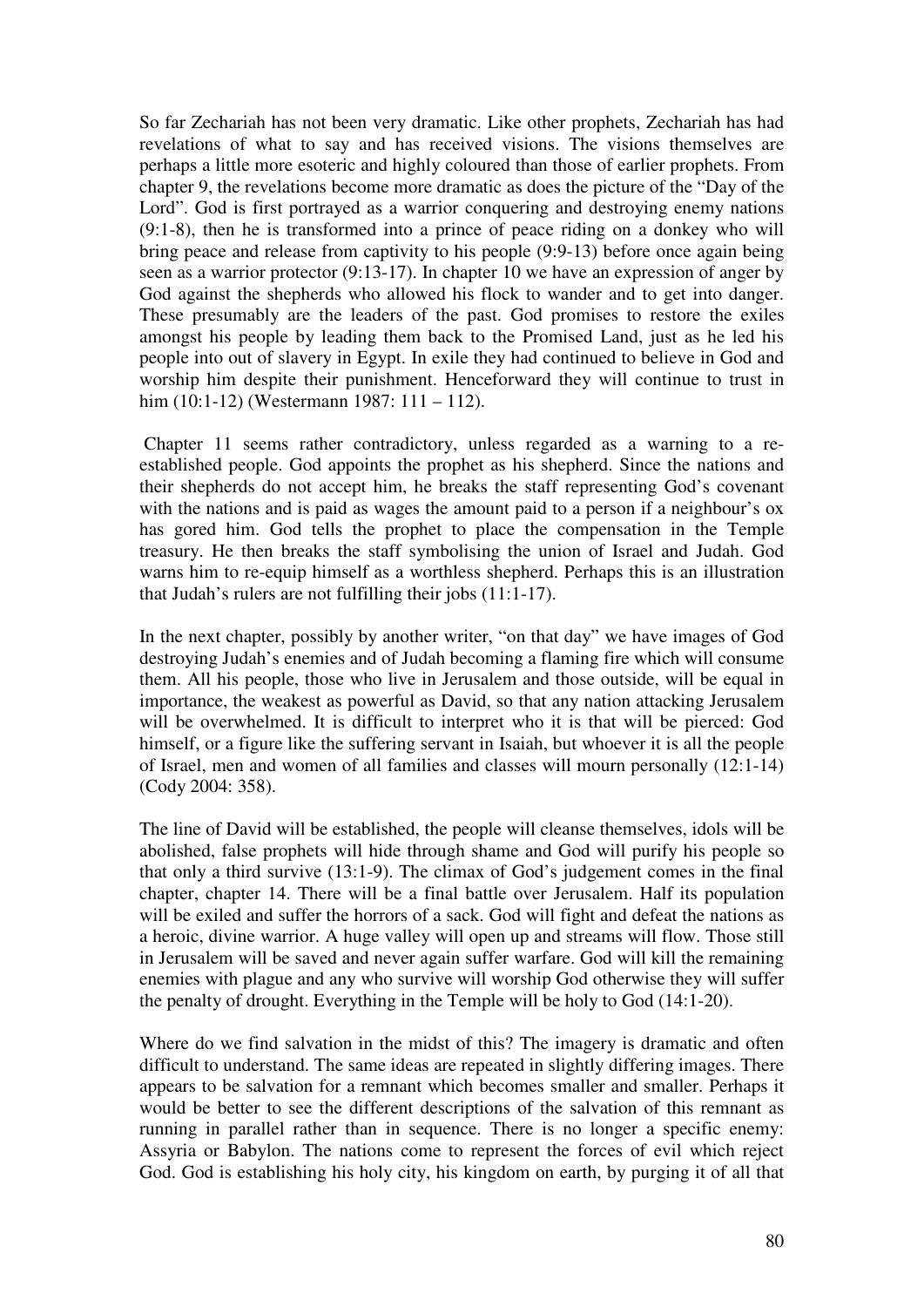is against his Law and by destroying in Israel and in all the nations those who refuse to accept and worship him. War and punishment are his means of purification, leading to salvation after a final apocalyptic battle (Cody 2004:358-9). In imagery we have entered a world of the ideal, using a form of expression which is allusive rather than descriptive. It is an attempt to equate the earthly with the spiritual, the factual with the imaginative (Higginson 1980: 802-803).

# 5.3.3.3 MALACHI

In Malachi we have a return to cultic matters. Perhaps the secularity condemned by Haggai continued to affect people's attitude towards God. Malachi accuses the people of offering up impure sacrifices, of bringing inadequate tithes, of taking divorce lightly to the detriment of wives and children. In chapter 3, God promises to send a messenger who will prepare the way for God's coming. He will purify and judge the people including the priesthood. The prophet talks about the *day of his coming* (3:2), which will be a day of purification (3:2-3), before the Lord's coming. This idea is repeated at the end of the book (4:5-6), where the prophet of warning is equated with Elijah. Those who turn to God will have their names recorded and will belong to God on the day that he will appoint (3:16-17). That day will be one of cleansing and destruction by blazing fire (4:1). For those who have remained faithful it will be a day of triumph over the wicked (4:2-3). So with Malachi we have the idea of a faithful remnant being saved. God himself is directly both saviour and destroyer. The name, *Malachi*, itself, means "my messenger". This helps emphasise Malachi's introduction of the concept of the coming of a messenger, an Elijah, who will recall the people to obedience to God's Law (4:4), before God's coming on the Day of the Lord. Despite the sternness of his judgement, God wishes people to turn to him and be saved([Cody 2004: 359 – 361).

### 5.3.4 PRE-EXILIC IN CANON; POST-EXILIC IN COMPOSITION

# 5.3.4.1 JOEL

Joel, probably written after 515 and before 343 BC (Mallon 2004: 399-400), has an apocalyptic ending of judgement in the Valley of Jehosaphat on a day decided by God. It will be a day of judgement against the nations which have maltreated Israel (3:1-3). The fortunes of Judah and Jerusalem will be reversed. God will take up his dwelling again on Mount Zion and foreigners will never again invade the city (3:17). For Judah it will introduce eternal blessings portrayed in terms of abundant water supply and agricultural blessings (3:18). But before all this can happen the people must have responded to God's call to repentance (2:12-17), not in an outward ceremonial form, but one of such deep sorrow that the heart is rent with it (2:12-13). God declares that he is always *gracious and compassionate, / long-suffering and ever constant (2:13).* God's zealous compassion for his people is ultimately the cause of the reversal of judgement, but repentance is a prerequisite (Wolff 1977: 61).

There must be a day of fasting when the people gather together to repent publicly and nationally (2:16-17). Verse 18 is often seen as a turning point in Joel. The book turns from judgement for past sin to the future, to the "Day of the Lord" and of salvation for Israel as well as judgement for the nation's enemies on that day (Ogden 1987: 32; Hubbard 1989: 61). Then God promises to show the force of his love by granting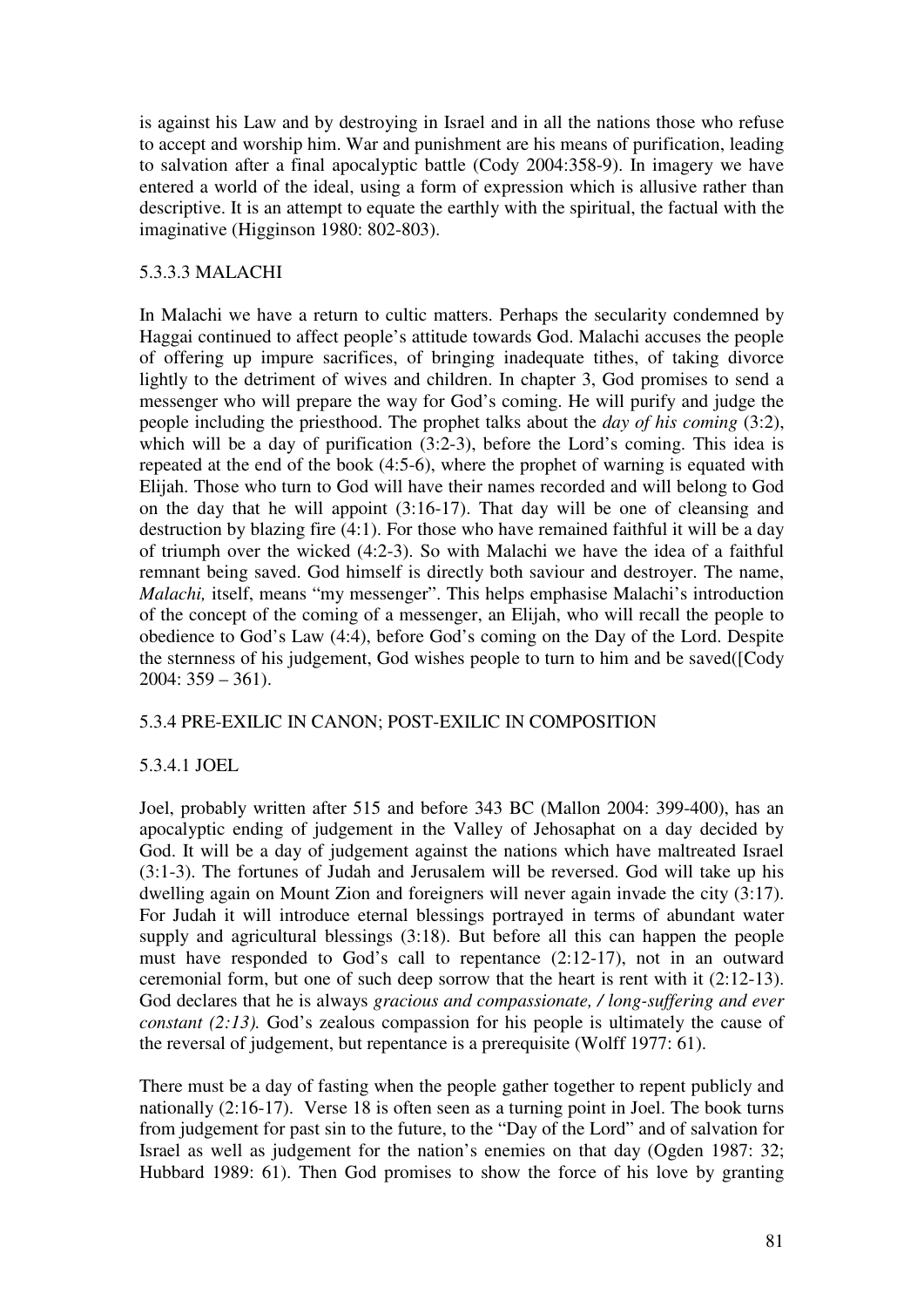plentiful harvests, freedom from pests like the locusts, removing threats of invasion from the north (2:18-27). It is not just that God will bless them materially, but also that they will receive spiritual blessings:

*After this I shall pour out my spirit on all mankind; Your sons and daughters will prophesy, Your old men will dream dreams And your young men see visions; I shall pour out my spirit in those days even on slaves and slave-girls* (2:28-29).

Portents will announce the day of the Lord and those who call on God's name will be saved. Such portents not only show God's might and majesty, but are a sign of hope, of peace to come and of a God who is able to defeat the nation's enemies [Ogden: 1987: 39 – 39]. Such portents not only show God's might and majesty, but are a sign of hope, of peace to come and of a God who is able to defeat the nation's enemies (Ogden 1987: 39 – 39). God will be faithful to his promise that a remnant of his people will be saved (2:30-32). Although there is a clear implication that all who acknowledge God will be saved and will share in the gift of the Spirit, Joel's emphasis is on salvation for God's chosen people (Wolff 1977: 67; Ogden 1987: 37). From now on God's spirit will not just be for leaders, secular or religious, but for all people, no matter their age or social status (Hubbard 1989: 69).

Who the remnant will be is not entirely clear. It may be those who have survived invasion and warfare. It may be those who have responded to the call to repentance. It may be a mixture of both. Perhaps what is most important is that God will save his people, despite the calamities their misbehaviour has brought upon them. The "Day of the Lord has changed from one of judgement alone into one of salvation as well (Wolff 1977: 68. Judgement moves through grace to salvation (Goldsmith 1982: 142). God is faithful to his covenant.

It is interesting to note that the chapter and verse divisions in Roman Catholic versions of the Bible end chapter 2 at verse 27. Chapter 3 comprises five verses equivalent to chapter 2 verses 28 to 32 and chapter 4 consists of chapter 3. This has the advantage of emphasising the outpouring of God's Spirit as part of his plan of salvation (Jerusalem Bible 1990: 1096 – 1100; Mallon 2004: 399-403). The Temple and Jerusalem will again be God's dwelling and the site of his power and glory (1:13- 16; 2:1, 7-9, 15-16, 17) (Hubbard 1989:72). Salvation and the "Day of the Lord" remain earthly events.

### 5.3.4.2 OBADIAH

Although in Biblical order Obadiah comes after Amos, in terms of internal evidence it is more likely a product of the  $5<sup>th</sup>$  century BC with perhaps a slightly later addition of verses 15a and 16 to 21 (Mallon 2004: 404; Wheeler Robinson no date: 555).

Obadiah inveighs against the treachery of Edom at the time of the Babylonian invasion, when, it seems, it changed sides from the coalition against Babylon to cooperation with the enemy. The prophet announces a "Day of the Lord" which will be one of punishment not only against Edom, but against all nations (15). Judah has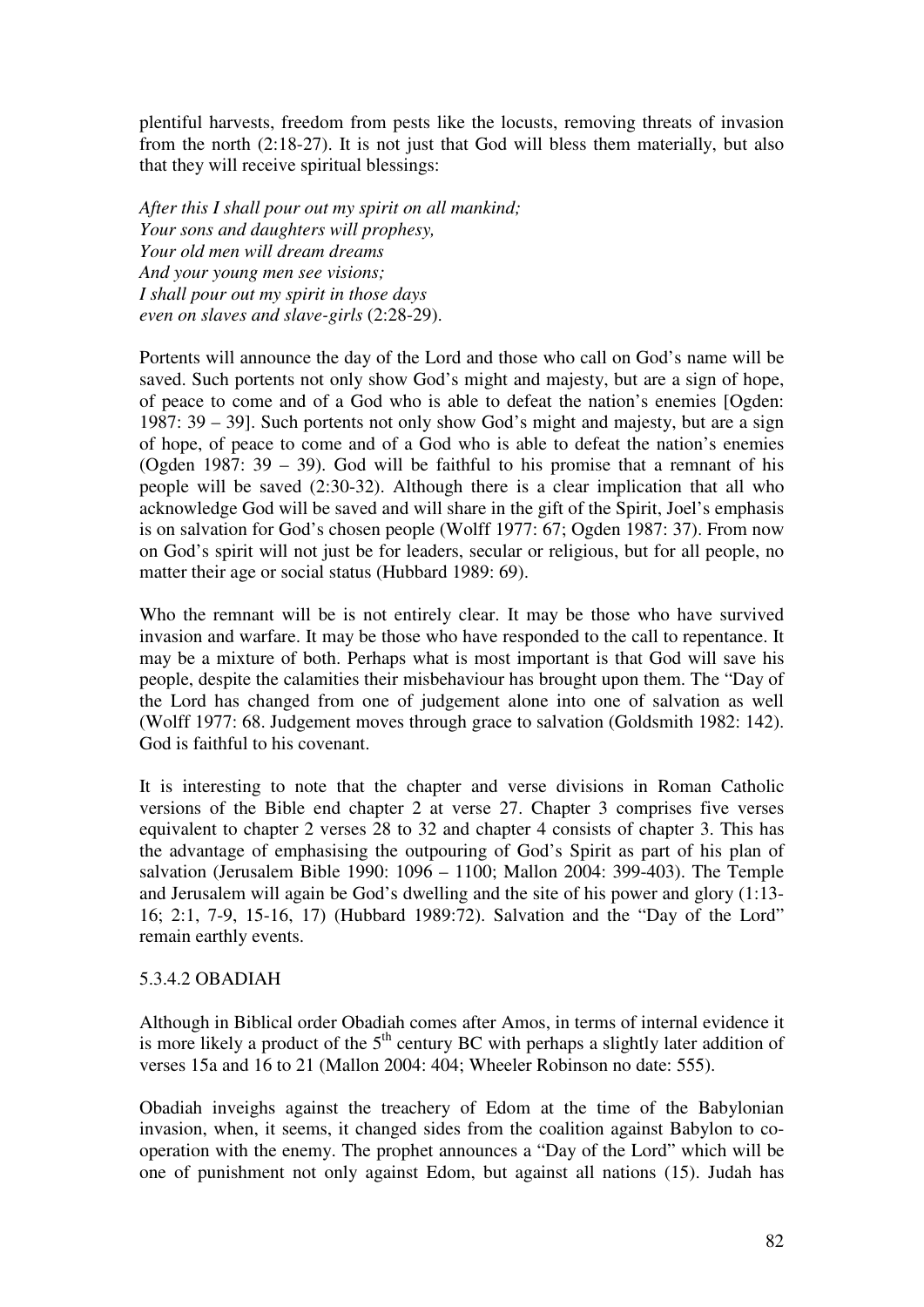already swallowed the drink of God's wrath (16) so for the remnant of the nation the "Day of the Lord" will be one of salvation when, as a holy nation, it will bring judgement on the nations which have harmed it. Judah will receive the territory of its surrounding enemies (19-21). Effectively this will mean that Judah and Israel will be re-united (19), with their religious and political base on Mount Zion, in other words in Jerusalem and the Temple (17). Salvation and the "Day of the Lord" remain earthly occurrences.

In the time of the monarchy the "Day of the Lord" was frequently a threatening day for Israel and Judah; after the exile the threat is to the nations who have betrayed or acted cruelly towards the kingdoms. For God's people, the day of the Lord has become a day of vindication, restoration and salvation. The vindication of Israel is, at the same time, a proof of God's sovereignty over all nations (Mallon 2004: 405). The descendants of Jacob have passed through the punishment of suffering, before being vindicated. Since Esau has been proud and rebellious, it will have to endure suffering to make it turn to God. On the Day of the Lord it will learn the consequences of its behaviour (Robinson 1980: 743).

### 5.3.4.3 JONAH

In Jonah, dated about the fifth century, ie about the time of Joel and Obadiah, we find the least exclusivist outlook in Israelite theology. Some would maintain that there is, however, no real reason why Jonah should not date from the 8th century BC, since universalist concepts can be found at this time in the prophecies of Isaiah (22:2-5) and Micah (4:1-5) (Allen 1997: 799).

The book is filled with ironies. Nineveh, the cruel destroyer of the Kingdom of Israel, repents immediately at the prophecy of Jonah. Even the animals are clothed in sackcloth and participate in fasting! Neither Israel nor Judah responded so immediately and thoroughly to a whole line of prophets calling them to repentance. In fact, there was no real repentance and they had to undergo destruction of the kingdoms and suffering.

Jonah, called by God, ran away from his prophetic responsibility, despite being a member of God's chosen people. Not even the attempts of his shipmates to spare him, nor yet God's rescue by means of the whale really turned his heart, despite his psalm of thanksgiving on his return to terra firma. He performed his divinely appointed task with cynicism and reluctance, not believing in the likelihood of Nineveh's repentance. When Nineveh repented, he was annoyed, and the Lord's living parable of the sheltering vine, the worm and blistering east wind could not pierce the stubbornness of his heart. He could not understand that, despite God's mercies towards him, God is free to bestow mercy wherever he wills, no matter how much that mercy is incomprehensible to humanity.

Mercy is a part of God's nature; it is certainly not a part of humanity's, no matter how much humanity thinks it deserves divine mercy. The story of Jonah helps further to define the nature of God (Allen 1997: 800). Humanity always has a problem in equating mercy with justice, especially when it applies to enemies. Frequently, too, humanity has difficulty in understanding how its actions call down upon itself God's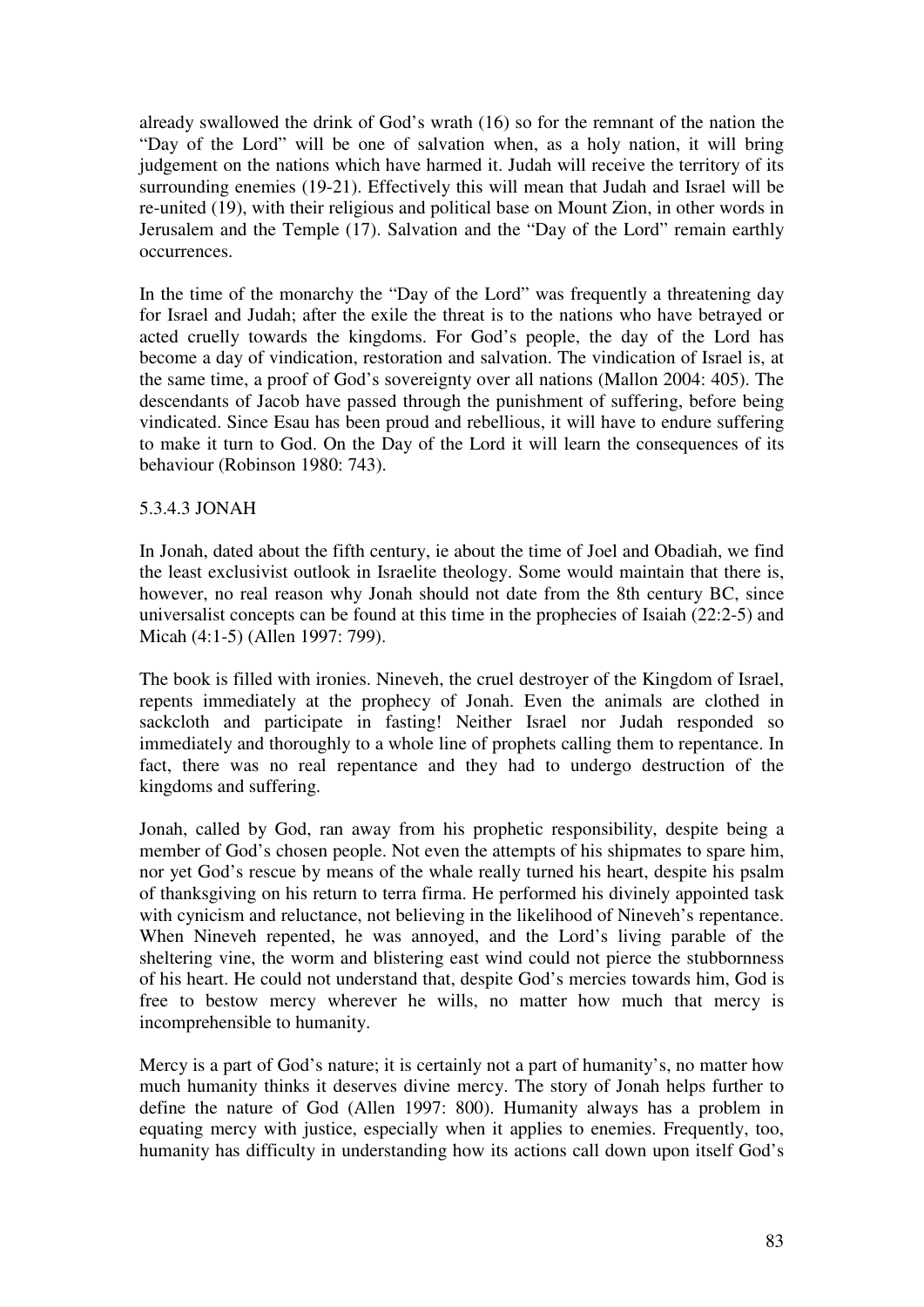justice. If God has to struggle to convert one called by him to be a prophet, how much more difficult must it be to convert a recalcitrant nation (Ceresko 2004: 580 – 584)?

In Jonah we have summed up for us the whole question of prophecy and repentance, neatly inverted in order to underline the topic. God is ruler not only of the descendants of Jacob, but of humanity. The covenant with Abraham is prior to the one with Jacob. Some scholars regard the fact that even the animals seem to repent as a reference to the covenant with Noah (Allen 1997: 801). If his covenant laws are broken by humanity, God, according to the covenant code, is entitled to punish the disobedient. However, his desire to show mercy is greater than his wish to punish. Humanity is, though, required to repent, before God's mercy will be released. When released it is a generous, loving mercy.

### 5.4 CONCLUSION

God sent prophets to remind his people of their covenant relationship with God, to show them their sins against God and against their fellows, to warn them of the consequences of their sins, to show that unrepented sin led inevitably to judgement, a judgement that, it was increasingly understood, would herald a day of the Lord's coming. At first this would be a day on which things were set right with his people. A remnant, who had remained faithful, or who acknowledged their sin, would escape punishment, and receive blessing. Their enemies would be punished. Jerusalem and the Temple, Judah and Israel would be restored and there would be a time of agricultural plenty.

Some prophets, like Zephaniah and the writer of Jonah saw salvation as available to all nations. Some, like Micah and Malachi, foresaw the coming of a messianic ruler. Particularly, immediately after the exile, there was a belief that the governor, Zerubbabel, would become king and restore the reign of the House of David. All of these are images from the Israelite's experience of their history.

Throughout the wandering in the Wilderness, they believed God had been present with them, that presence being the pillar of cloud by day and of fire by night which had gone before them and settled over the Tabernacle by night. The Promised Land had been described to them as a land of agricultural plenty. When they entered it, while they were obedient, God gave them victory over their enemies. When they were disobedient to his commands through the prophets or their leaders they suffered defeat and slavery again – at the hands of the Philistines and later, in exile, of the Assyrians and Babylonians.

The Temple, the house of God's presence, was destroyed by the Babylonians. If they repented, then surely a God, who through the prophets had continually reminded them of his love for his people and his desire to show mercy, would restore them to their land and allow them to restore Jerusalem and rebuild the Temple, so that he could again dwell in their midst. His presence would ensure a time of blessing and enjoyment of the fruits of the land. Enemies would be punished or come to acknowledge the only true God. Wars would cease. A descendant of David would be their king under God, their overall ruler, who would be with them for ever. God would fulfil this on a day of his choosing, manifesting his power and glory, which would be one both of punishment and salvation.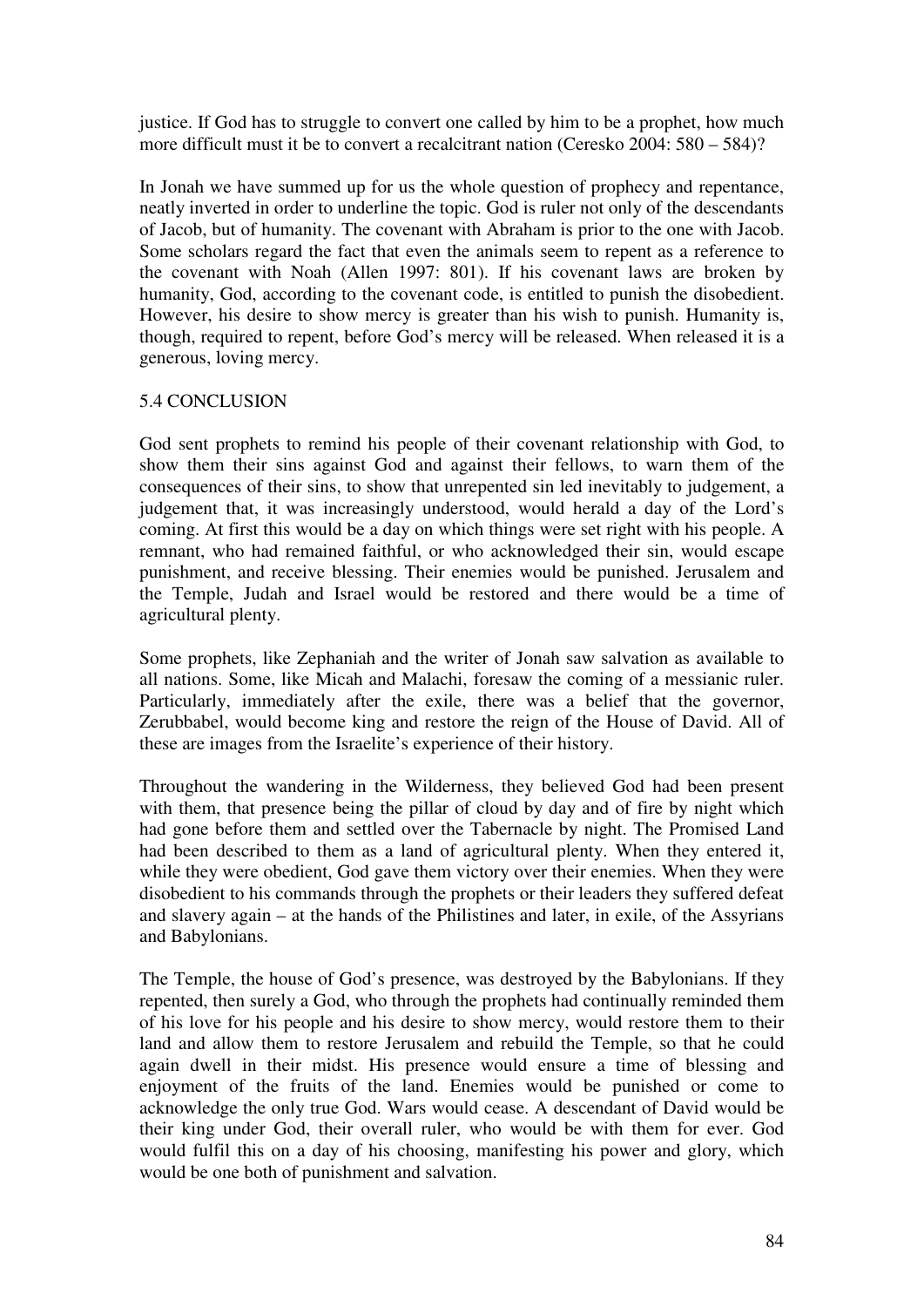Salvation is described in terms of restoration and future blessings: relationship with God through covenant is restored; so are restoration of the unity of the peoples of Israel and Judah, restoration of the kingdom, restoration of honour as God defeats his people's enemies and restoration of peace. The nations will desire to worship the God of Israel (Westermann 1987: 133 – 136).

For the Minor Prophets the "Day of the Lord" and judgement leading to salvation become collectively an earthly dramatic event. It changes from applying to the People of Israel alone, with Israel and Judah united under their own king, ruling from Jerusalem under God to applying to an international remnant where either God's representative or God reigns from Zion. Although earthly, God's rule will be eternal (McKenzie 2004: 1312 - 1313). Only in Zechariah does the imagery become such that it is suggestive of the earthly being a reflection of the ideal, God's universal rule.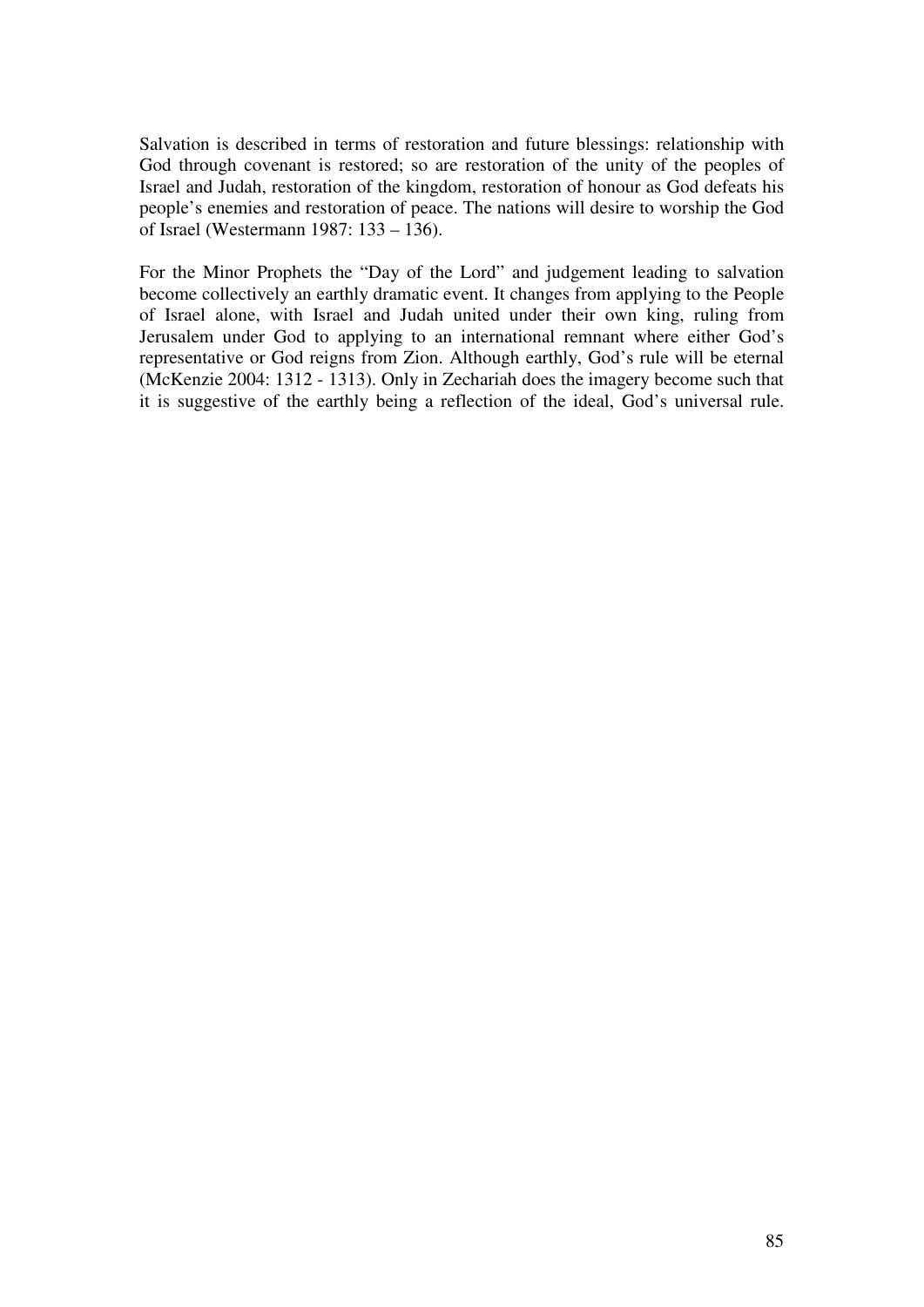# CHAPTER 6: THE "DAY OF THE LORD" AND SALVATION OF A REMNANT FROM THE POINTS OF VIEW OF CANONICAL AND REDACTION **CRITICISMS**

### 6.1 INTRODUCTION

In this chapter a more extended overview will be given of the concept "The Day of the Lord", including points of view of some of the latest canonical criticism. Next, it will be necessary to look at the concept of "a remnant" and what that means in terms of judgement and salvation.

# 6.2 THE "DAY OF THE LORD" INCLUDING VIEWPOINTS FROM THE LATEST CANONICAL CRITICISM

Until the time of Amos, commentators agree that the "Day of the Lord" or the "Day of Yahweh" was regarded as a time when God would vindicate Israel by defeating its enemies, ensuring the nation's independence and prosperity. It is Israel's enemies that will be judged for their crimes against God's people. The notion of Israel and Judah being punished for their sins on the "Day of the Lord" was first proclaimed by Amos (2:4-8). This day however is not always presented as one, final judgement and it is not systematically presented. The phrase, the "Day of the Lord", or words of similar meaning, such as "that day", or the "day of ..", the "day when ..", the "day of God's anger" are used some 224 times in the major and minor prophets. They are also to be found in "Lamentations" (Ishai-Rosenboim 2006: 398).

Daniella Ishai-Rosenboim points out that the "Day of the Lord" cannot be regarded as a term which has a fixed meaning. It may be past, present or future. It may be one of judgement or salvation. In the phrase there is nothing that specifies in what way it is a "Day of the Lord". Hence its significance is open-ended and may be interpreted by the prophets in differing ways according to the circumstances they are addressing (Ishai-Rosenboim 2006: 395-401). So different prophets view the day individually and the "Day" may be made up of more than one event. Joel posits a "Day of the Lord" as a day of God's judgement against his people (Jl 2:1-2) and later as a day of reversal of fortune for Israel and of judgement of the surrounding nations (Jl 3:1-2).

 James Nogalski, in his article, *Recurring themes in the Book of the Twelve: Creating points of Contact for a Theological Reading,* sees three issues which require evaluation when dealing with the "Day of the Lord" in the "Book of the Twelve". These are *target, time frame* and *means.* The target may be God's people or their enemies. The time frame refers to the eschatology of the event: immediate, near or distant future or at the end of time. In the two examples of the "Day of the Lord" from Joel above, the "Day" in chapter 2 would seem to be earlier than that in chapter 3. The means may be military defeat, plague or other natural calamity (Nogalski April 2007: 125-126).

 Although God may use the medium of other nations or of natural disasters, it is he who is their ultimate cause (cf Hos 1: 4-5; Mic 2: 2-4; Jer 17: 16-18; Jl 2: 1-2 etc (Hiers 1992: 82 II). It was Amos, too, who declares that the "Day of the Lord" will be one that Israel will not expect (5:18-20) (Hiers 1992: 82 II; McKenzie 2004: 1307). He describes it as a day which will be "darkness, not light". It will be one of no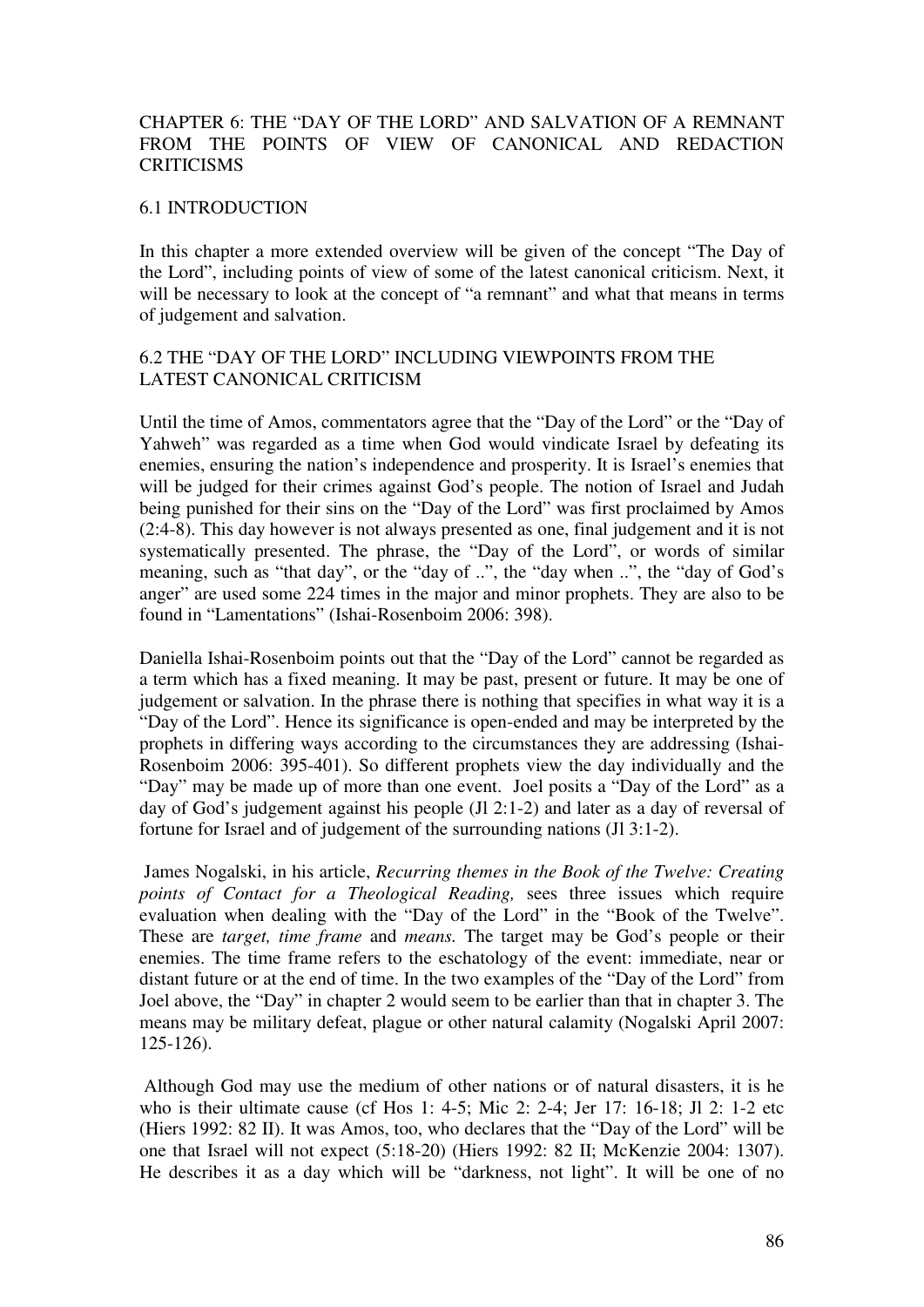escape as when a man runs from a lion only to find himself confronted by a bear, or when, having reached the safety of home, he finds himself bitten by snake as he puts a hand on the wall (Am 5:18-19).

Prediction of the coming of the "Day of the Lord" is known as eschatology. The word is derived from the Greek meaning "the word (*logos*) of last (*eschatos*) things". In the Old Testament a fairly wide definition is needed: future expectations for Israel, or a remnant of the nation, which are so different from the situation of the prophet's lifetime that the future cannot emerge through human effort, but only through God's power. The question here is not so much how Israel would be punished, but how God could save it. Some regard eschatology as having only begun to develop during the Babylonian Exile, but it would seem likely that the seeds had already been planted during the period of Assyrian dominance (Redditt 1990: 260).

If God had continually to act within history in order to restore creation, then it might suggest that his power was limited with regard to dealing with human capacity to sin. To combat such a suggestion, quite apart from God's power to act within history, there would have to come a moment when he would act decisively to deal with sin and evil. This moment would have to be outside history and would be the end of time in earthly terms and the beginning of God's eternal time when he ruled over those who acknowledged his authority. Since the Israelites had no other conception of life other than in terms of the life of this world, eternal life would take the form of a perfection of this life, of the ideal life of the Promised Land. This form of eschatology developed especially after the disappearance of Zerubbabel when, according to Mowinckel, Israel no longer had any historical hope in terms of its former belief in the re-establishment of the Davidic kingdom (McKenzie 2004:1312-1313).

Probably under the influence of Babylonian and Chaldean civilization and religion, Israelite eschatology became more apocalyptic in nature. Apocalyptic (noun: apocalypse) is derived from the Greek word for "revelation" (Bauckham 1988: 34). Apocalyptic prophecy relied more on very dramatic visions and imagery than did ordinary prophecy. It also indicated a "Day of the Lord" at the end of time, which involved a final battle between God and evil, set in the Valley of Jehosaphat, or in the valley which would open up next to Jerusalem, in which the nations would be destroyed and a remnant of Israel would be saved to live in eternal blessing under God (Joel 3:2, 12; Zech.14:5). Salvation would be possible for any who had been faithful, but non-Israelites would, perhaps, not quite be considered first-class citizens of the New Jerusalem (Zech.14) (Ladd 1972:  $43 - 44$ ). The forms of apocalyptic imagery are drawn from the historical experiences of defeat and destruction of Israel and Judah. During the apocalypse the world returns to a state of chaos similar to that before creation and to that of the world before the deluge. God, in a new creative act, remakes heaven and earth in which there will be no more rebellion against his will (McKenzie 2004: 1313).

What exactly is meant by "a day"? For the answer we have to turn to Hebrew etymology. Although Amos (5:18-20) is the first to use the phrase the "Day of the Lord" (yom YHWH), this does not imply that he necessarily invented it. It was a phrase used in religious thought, which he employed and re-interpreted. Hebrew history designated important events as "days", so for example the "day of Midian's defeat" (Isa. 9:4, referring to the event described in Jud. 7:25) (Jenni 1962: 784 ). The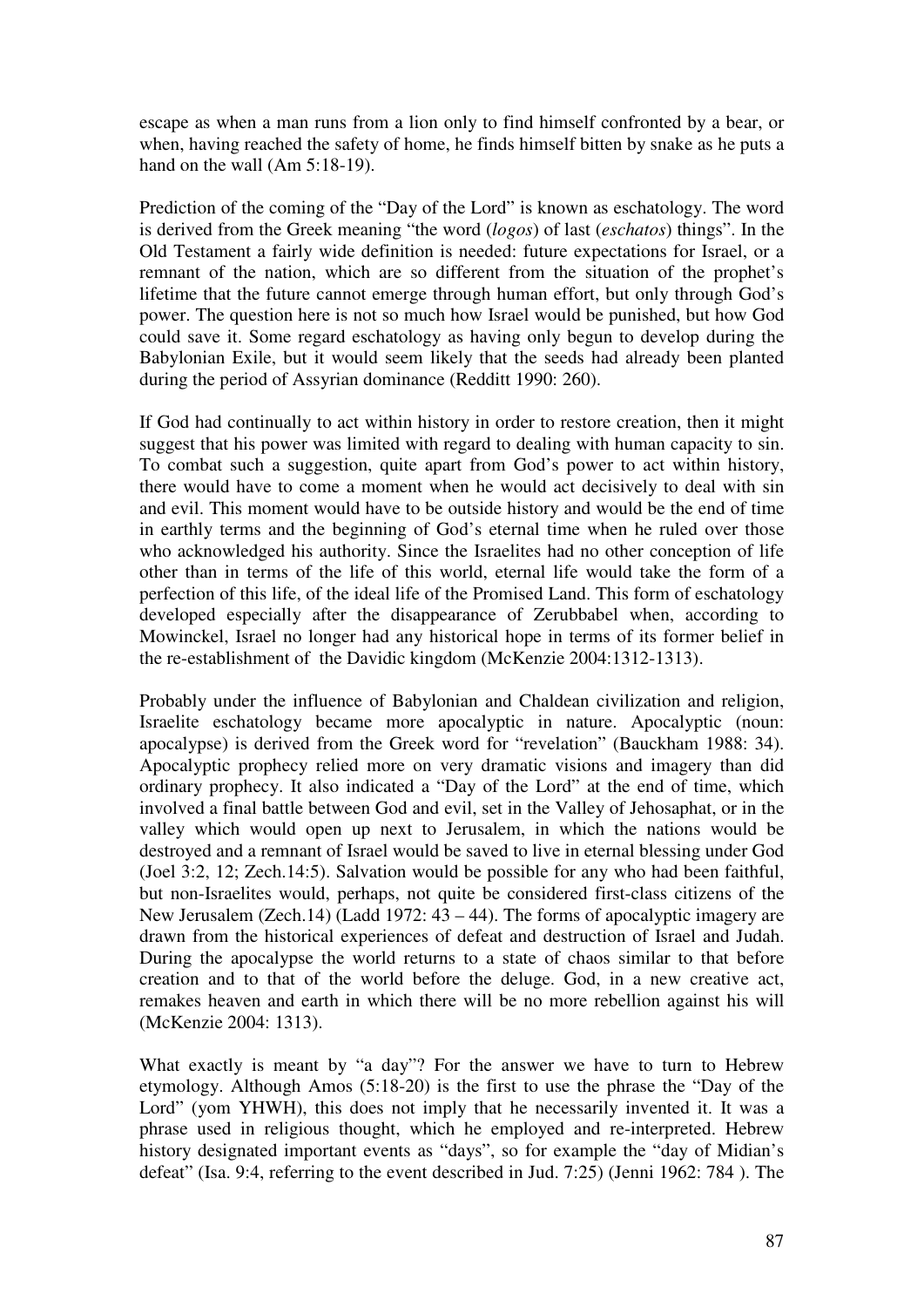"Day of the Lord" theologically suggests, then, a day when the Lord will intervene in history. No doubt in Hebrew thought such a day would have been when God's power engulfed the Egyptian army in the Red Sea, having allowed the Israelites to pass through in safety.

Since God had created day, it was in his power to use it as he would. So, if he wished to suspend the eternal round of day and night by creating a single and eternal day, that was within his creative right. This was what Zechariah prophesied in chapter 14, verse 7. The significance of the word "day" is defined in cases such as "the Day of the Lord" and "the Day of Midian" by the noun which follows and qualifies it. In historical terms it could refer to a past event, but in prophetic terms it tends to a future occurrence of victory by God over his enemies. It was Amos and succeeding prophets who reshaped understanding of the phrase (Jenni 1997: 537-539).

 If the prophets were so conscious of such a day, when did they expect it to occur? The answer to this question may be answered by Nogalski's *time frame.* The earliest of the prophets: Amos, Hosea, Proto-Isaiah, and Micah foresaw it as coming within the fairly immediate future. The prophets were inspired to pronounce God's word to the people in the present as concerning the immediate future. For Amos and Hosea, concerned primarily with the state of affairs in Israel, the Northern Kingdom, the day of the Lord's judgement on Israel would have been the moment of defeat by Assyria and the deportation of most of the population.

 As far as the prophecies of Proto-Isaiah and Micah were concerned, the "Day of the Lord" for Judah nearly came with the siege of Jerusalem by Sennacherib, who was forced to withdraw because of plague. Judah had to wait another 136 years until Jerusalem fell to the Babylonians in 586/7 BC. Even perhaps for Zephaniah, Nahum and Habakkuk this disaster was not exactly in the immediate future. The delay in the coming of the "Day of the Lord" began to become an occurrence which was part of an indeterminate future.

When the fall of Jerusalem to Babylon occurred and some of the population of Judah was deported, it must have seemed to the prophets of the Exile, Jeremiah, Deutero-Isaiah and Ezekiel that the day of the Lord's judgement had indeed occurred for Judah. Now that both Israelite Kingdoms had been punished, a new future opened up. Since perpetual exile was unthinkable, it must be a future of redemption based on repentance and obedience to Law and Covenant and a return to the Promised Land.

For the prophets of the return from exile, Haggai and Zechariah, the prime time concern was rebuilding the Temple and the re-establishment of a God-fearing and worshipping nation. With the post-exilic prophets the focus of time has changed. Although there is still threat of judgement on a "Day of the Lord" against Judah's enemies (Hag. 2:20-23; Zech. 9 and 14), Israel has been saved by her return from exile in Babylon, but she has failed truly to worship God, firstly by failing to rebuild the Temple and re-establish the cult, secondly, according to Malachi, by becoming slack about tithes and the offering of inferior animals in sacrifice and, thirdly, by neglecting the marginalised in society. Israel must return to God and God will return to Israel by punishing enemies and by fighting on Israel's side in the future, in other words by completing blessings withheld after the return from exile.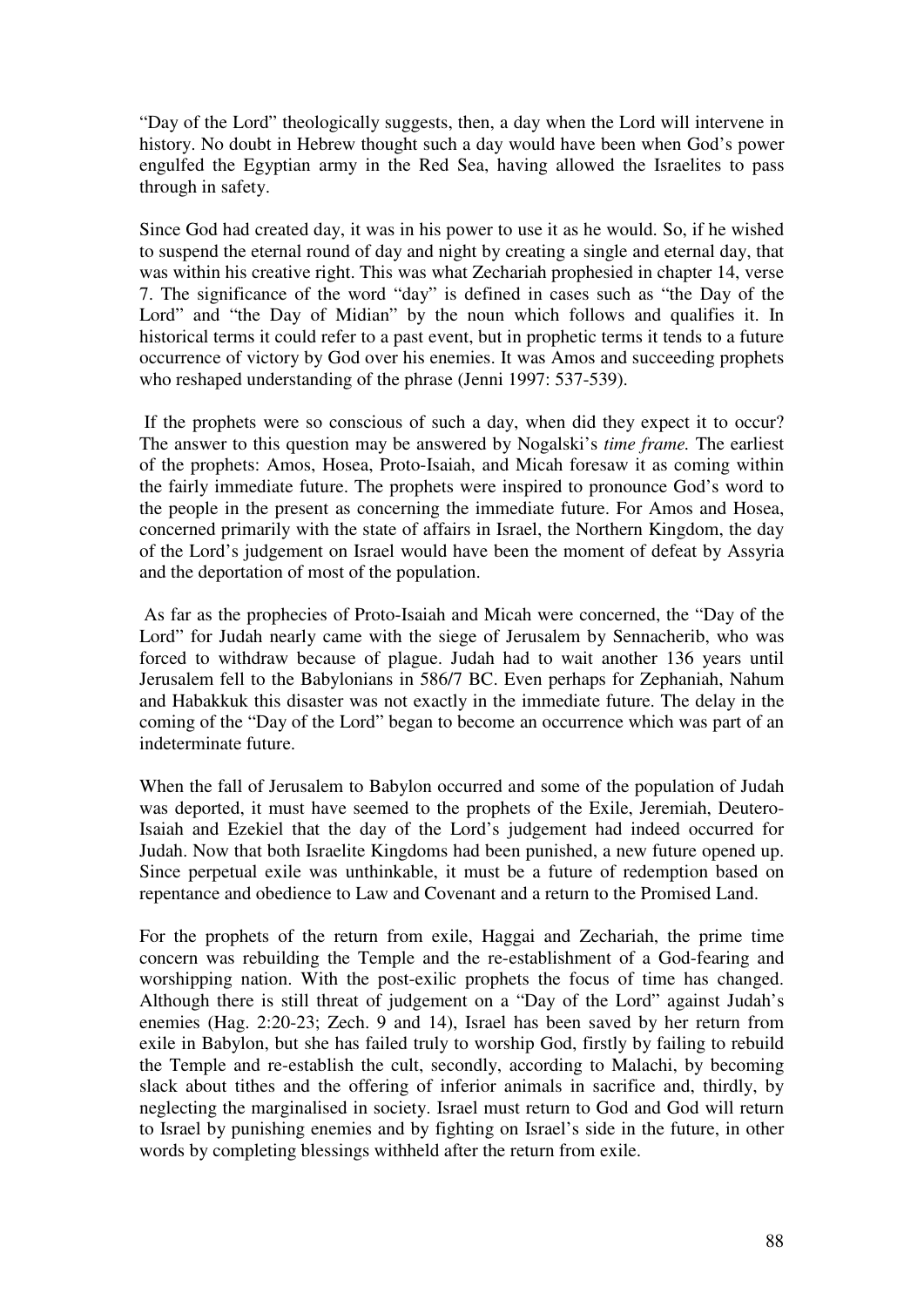In Zechariah 12 to 14 the oracles concerning the "Day of the Lord" are set very much in the future and Judah will itself undergo a cleansing process. Malachi, too sees the "Day of the Lord" as one of purification for Israel and the just and the unjust will be revealed (Mal 3: 19-21). Even amongst the nations God will be concerned for those who worship him (1:11). Theologically a shift has occurred. There will no longer be blanket punishment of Israel or the nations for their sins, but the just will be saved (Nogalski: April 2007: 127). The change in the nature of prophecy after the exile made prediction of the time of the "Day of the Lord" even more difficult, so that it began to seem an ever more future event (Jenni: 1962: 785; McKenzie 2004: 1307-8).

Who were God's enemies (or the *target*) against whom he would intervene? Amos was the first to dare to suggest that it was not only the enemies of Israel who were God's enemies, but even his people in the kingdoms of Judah and especially Israel. If the "Day of the Lord" is to be one of judgement on all nations, in the sense understood by the Israelites, who then was to be saved if God's people had by their attitude and actions excluded themselves from God's mercy? The only logical answer could be those who repented. What, though, did repentance involve? Sacrifices could only be offered for unwitting sins. Deliberate sins could not be atoned for. God's wrath and punishment had to be accepted.

Conversion, in the sense of a complete change of heart, would enable the sinner to accept God's punishment and to return to him, in the sense of acknowledging his power and authority. God might punish via the penalties of the Law, by misfortune, by losing home and property, loss of loved ones, loss of respect in society. Job suffered most of these, seemingly unjustly. David suffered the loss of the child born to Bathsheba after his seduction of her and the arranged murder of her husband, Uriah the Hittite. It is argued that David's punishment, despite increased kingly power, continued in the disasters which affected the life of his family. David's return to God did not mean the end of punishment, but acceptance of God's authority.

 To punish a nation, God could bring on it defeat at the hand of its enemies. These enemies might be even more sinful than Israel and Judah, but it was God's prerogative to punish them in due course. So the  $8<sup>th</sup>$  century prophets saw the actions of Assyria as bringing divine punishment on Israel and nearly doing so on Judah. In the  $6<sup>th</sup>$  century it was Babylon which was seen by the prophets of the time as bringing punishment on Judah. The prophets of these periods would have seen the occasions of the fall of these two kingdoms as being "Days of the Lord" (McKenzie 2004: 1306-7). Amos prophesied the punishment of Israel's enemies as well as that of Israel and Judah. Obadiah inveighed against Edom and Nahum against Nineveh.

 So we come to the *means* God will use to punish the disobedient. Throughout the prophets, the imagery to describe the horror of that day is such as would frighten especially a settled agricultural community. There are violent images of battle (eg Hos. 10:13-14; Zeph.1:14; 2:4-7). There are images of earthquakes and volcanic eruptions (eg Nah.1:3-10; Am 8:8-9 etc). Imagery of drought, fire and plague would also affect listeners (eg drought: Jl 1:17-20; Am 1:2 etc; fire: Am chaps 1 and 2; Zech 12:6; Mal 3:1 etc; plague: locusts – Jl 1 and 2:1-11; Am 7:1; Nah 3:8; disease – Hos 5:13; Zech 14:12&15). Especially fertility of the land becomes a repeated topic in the "Book of the Twelve". Lack of fertility through natural calamity is a sign of judgement. Restoration of fertility and abundant harvests are a sign of salvation. For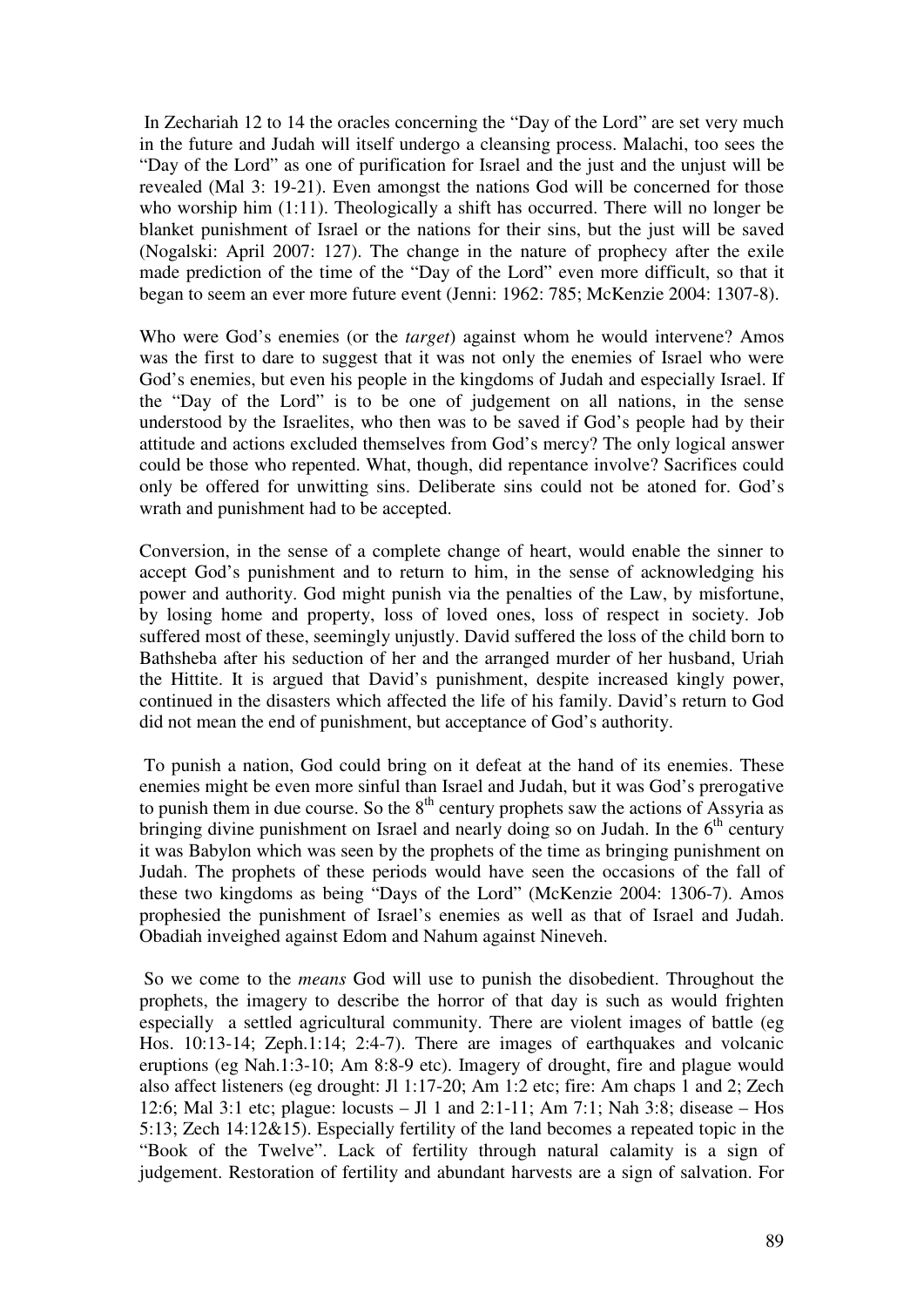example the imagery of locust plague is found as mentioned above in Joel and in Nahum 3:15 to 17; Habakkuk 1:9 and the removal of the "devourer" (REB: "pests") in Malachi 3: 10 to 11 (Nogalski 2007:128-9). It is difficult to know whether the frequency of certain of these images is a result of the natural experience of generations of agriculturalists or is, in part, highlighting or even editing by later redactors in an attempt to give the "Book of the Twelve" a more unified appearance.

With the passage of time, ideas of the "Day of the Lord" only being one of judgement and disaster began to change. After Amos, the prophets began more and more to see it as possibly also one of salvation. In the Prophets as a whole there are some 60 references to the day as one on which God would re-establish the fortunes of Israel (eg Is.22-4; 19:18-25; Mic.4:1-3. A few of the texts mention a future messiah or king of David (eg Jer.23:5-6, Hag.2:23; Zech.3:8-10 etc), but, in general, God will act himself and show his glory, ruling over a restored Israel (eg Mal 3:17; Is.2:11, 17, 19; Mic.4:6-7, Zech.2:11). Imagery changes from disaster to blessing: agricultural blessings (Jl 3:18; Am 9:13-15 etc); land and a home (eg Mic.4:4; Zech.3:10); peace throughout creation (eg Hos 2:18; Isa.11:1-10); Israel and the nations' acknowledgement of God (eg Isa 10:20; Ezek 39:22; Isa 19:19-25). Israelites will return from exile and experience God's favour (eg Isa 11:11-12; 12:1-4; Zeph 3:11- 20) (Hiers 1992: 83 II; Nogalski 2007: 130-132). It is by righteousness and justice that Israel and the nations will be judged.

The "Book of the Twelve" challenges God's people to look at themselves and their relationships with God and their fellow Israelites. It shows them the need for a change in attitude which can only be brought about by humility and repentance [Nogalski: April 2007: 135-136]. As we shall, I hope, see, it is repentance and God's grace and mercy which, according to the Minor Prophets, will convert judgement into salvation on the "Day of the Lord".

Current study on the "Book of the Twelve" is seeking to determine how redaction has led to a unifying of themes, structure and a common phraseology within the books of the twelve prophets. This does not deny their originally having been twelve compositions, but editors saw within them a unity of subject matter and presentation so that in the post-exilic period they sought to give the books a greater unity of purpose in showing how God had dealt with his people over some two hundred and fifty years of their history and how they were called upon to be humble and obedient to him, dependent on his grace and forgiveness and mindful that he was not only their king, but the king of all nations.

The priestly reforms under Ezra and Nehemiah took place probably after the postexilic prophecies of Haggai, Obadiah, Zechariah, Malachi and Joel. The priestly versions of the Pentateuch stressed the covenants, especially the Mosaic Covenant and Law, as the basis for Israelite life. There was emphasis on the Temple and on ritual. Priestly emphases were grafted onto previous traditions, Jahwist, Elohist and Deuteronomic. This applied to the books of the Twelve, some of which (Zephaniah, Nahum, Habakkuk) were written about the time of the deuteronomistic reform under Josiah. They were edited to provide as nearly as possible a unified vision of prophecy encompassing both God's punishment of his people and his plan of salvation by restoration and maintenance of the Mosaic Covenant and tradition (Anderson 1988: 449-452; 521-539; Vawter 2004:199).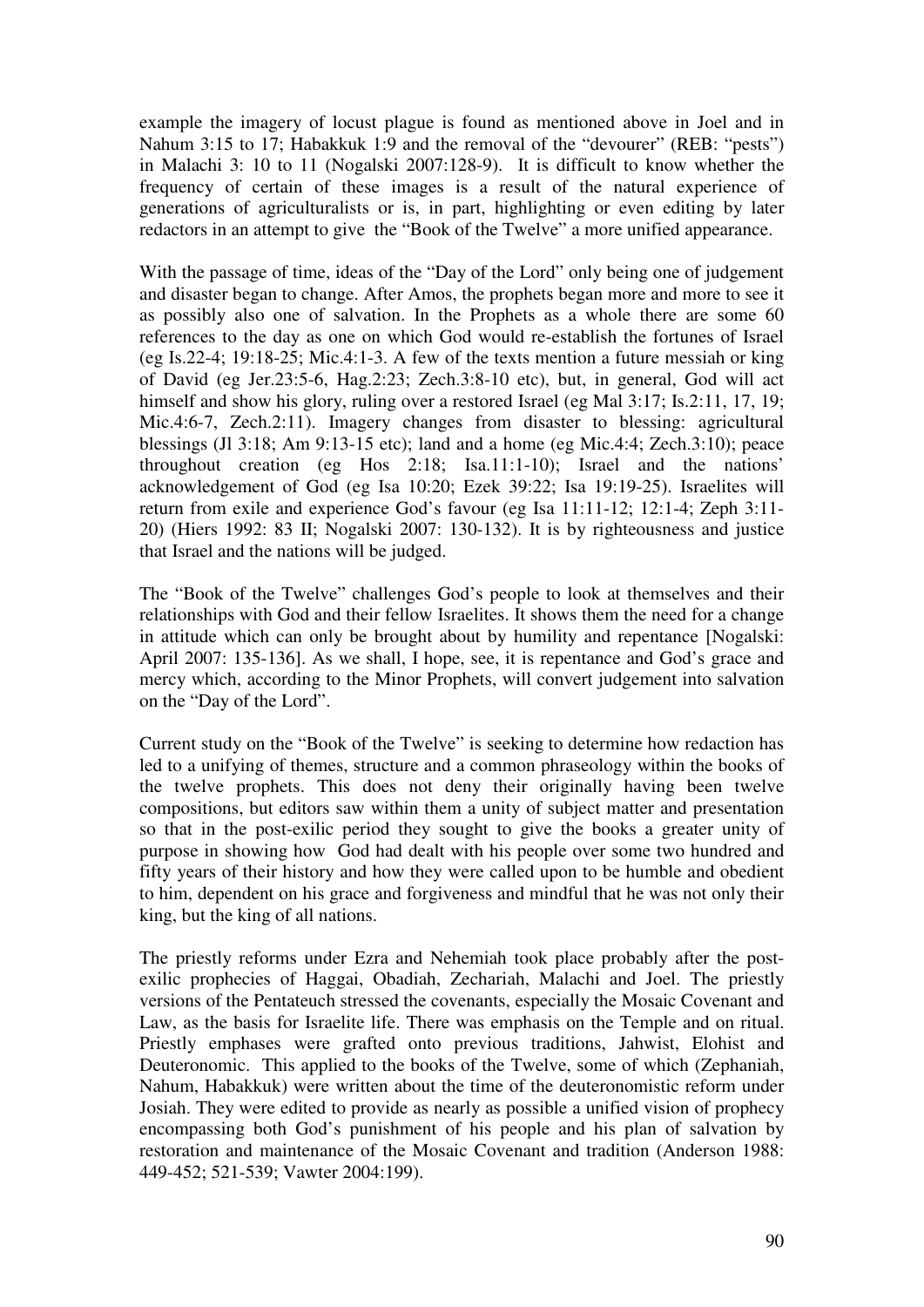Various editorial devices to provide unity were used. A system of superscriptions, announcing the word of the Lord to a particular prophet, was used to introduce the books. Where dates, kings or historical references were available, these were included in the superscriptions. In the case of the shortest prophets, Obadiah, Nahum and Habakkuk the superscription refers either to an oracle or a vision or both. Oracles and visions were believed to be divinely inspired. Some scholars believe that Hosea and Amos may have existed in written form on one scroll since the two have similar theological convictions, topics and some verbal agreements. The redactor may further have felt that together the two prophets from the Kingdom of Israel had a combined message, the ignoring of which had led to the judgement by God of that kingdom.

If the prophecies of Hosea and Amos reinforced each other in stressing the need to be obedient to God, how much the more then would not the prophecies of all twelve prophets reinforce and illustrate in similar, but varying ways the same topic. A unified theology could be developed from them based on the Law and on the role of the prophets as revealers of God's word. The books all end on a vision of hope and of harmony within creation (Schart 2007: 138-139: 146-152). As has already been mentioned the final verses of Amos were probably appended by an editor, not merely to give the book a more hopeful end, but to bring its conclusion into line with the theology of the Twelve.

Julia M O'Brien, in her article *Nahum-Habakkuk-Zephaniah: Reading the "Former Prophets" in the Persian Period,* maintains that all the former prophets, not just the three of her title may be read through the prism of Zechariah, a post-exilic prophet of Persian times. In other words, they were re-interpreted when Zechariah was written down and, since much of the editing of these prophets took place in the post exilic period of priestly influence, the emphases of Zechariah, himself probably a priest, were likely to be included in the editing process. In essence this means that Zechariah saw God as having used the nations for his purpose in punishing disobedient Israel and Judah when they failed to listen to the prophets. Now, in Zechariah's time, Judah can enjoy God's salvation from exile and the good he promises to those who return.

Earlier prophets seen from the perspective of Zechariah include those which come canonically before it, such as Obadiah and Jonah, but which in their original form may have been later productions. All except Obadiah, Jonah and Nahum stress the judgement of Israel or Judah; Obadiah that of Edom; Nahum of Nineveh while Jonah indicates that Nineveh's fall was not due to God's lack of concern for other nations. Nahum, Habakkuk and Zephaniah collectively deal with how God will judge the nations which have conquered God's people. This raises the question of *theodicy*, dealt with more fully below (O'Brien April 2007: 168-177). Such a hypothesis would seem to imply that salvation is a concept of the post-exilic and Persian period and that the previous prophets must have had ideas of salvation edited into them

One of the problems addressed in the "Book of the Twelve" is the problem of *theodicy. Theodicy* may be briefly explained as how to justify God's goodness in the face of evil. For the Israelites and for the editors of the "Book of the Twelve", this was a problem to be faced. Even if God was entitled to punish his people for their sins, how could he allow this to happen by peoples who were far more brutal and sinful than Israel. Part of the answer was that God was using these people for his own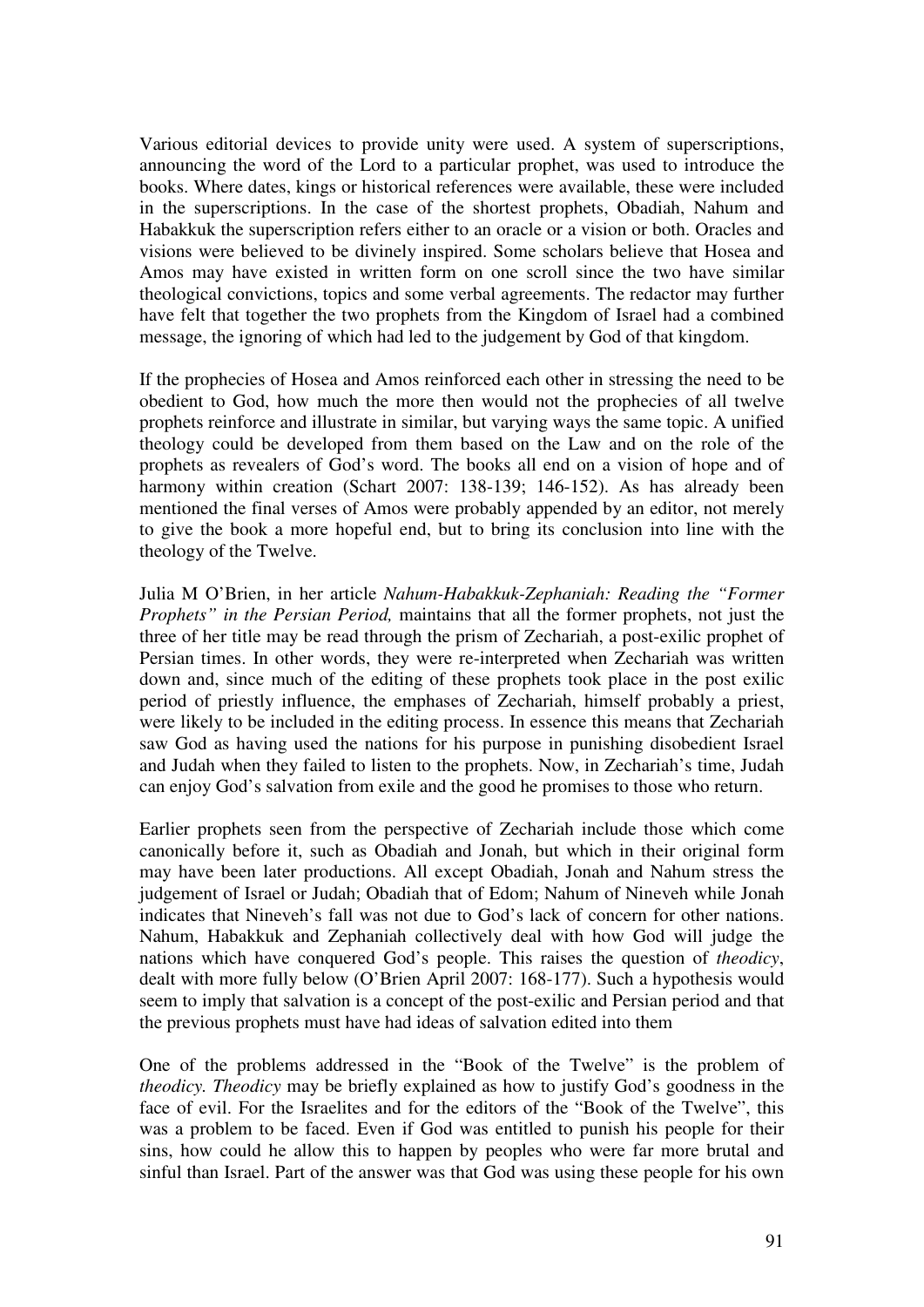ends, and, in due course, would punish them for their sins. To do this he had to be God of the nations as well as the God of Israel. In punishing the enemies of Israel, God would restore his people. After God had punished Assyria when she was defeated by Babylon, the Northern Kingdom was not restored. Indeed Babylon conquered Judah which, to a lesser extent, suffered the same plight as Israel. The overthrow of Babylon by the Persians allowed the return of a remnant of the excitizens of Judah, but that nation never fully regained independence and local power, except perhaps for a brief period under the descendants of the Maccabbees (166-163 BC).

The failures of some prophecies to come true caused questioning of the nature of prophecy. A prophet whose warnings against sin caused a change in the nation's behaviour, so that it avoided judgement, was obviously a true prophet. Micah's prophecies could be regarded as true since, although they did not prove so in his lifetime as far as the Assyrians were concerned, they were fulfilled by the Babylon's capture of Jerusalem some 136 years later. Perhaps the best definition would be, according to Jeremiah 18 and Jonah, words from God which provide warning of what may happen if a current situation of national sin is allowed to continue. It shows God's attitude towards particular circumstances. The editors of the "Book of the Twelve" selected material from a wide variety of prophetic points of view that covered most contingencies regarding prophecy, judgement and salvation and edited and moulded these into what they regarded as a more coherent whole taking into account their understanding of prophecy and how it had been shown to be true in Israelite history, particularly that since the fall of The Northern Kingdom to Assyria (Biddle 2007: 154-5; 164-5).

The problem posed by theodicy could then be answered in that God had judged and punished his people for their sins and had done the same to the nations for their brutality. He had saved his people represented by those who were permitted to return from exile and would protect them provided they remained faithful to his Law.

 James Crenshaw, quoted by Paul Redditt in his article *Themes in Haggai-Zechariah-Malachi,* regards evil as serving the important function of sorting out those who fear God from the rest of humanity. No one prophet gives a comprehensive answer, but within the "Book of the Twelve" there are multiple answers, all of which lead to returning to an unchanging God who will return to his people (Mal 3:6) (Reddit 2007; 197).

The emphasis on the unity of the "Book of the Twelve" seems cogent and certainly gives force and unity to what at first reading seem a series of fairly random prophecies. However, as with any thesis, there can always come a point when, in an attempt to prove it categorically, interpretations, which they can hardly bear, are forced onto imagery, and phraseology. Amongst prophets from the same historical period there are bound to be words, phrases, images and ideas common to the time, while, infusing all, there is the archetypical jargon of prophecy. This is much the view of scholars such as Ehud ben Zvi and John Barton as indicated by James Nogalski in his article, "The Day(s) of Yahweh in The Book of the Twelve", and Paul House in his one, "Endings as New Beginnings: Returning to the Lord, the Day of the Lord, and Renewal in the Book of the Twelve". Both Nogalski and House favour a redactional unity within the Twelve (Nogalski 2003: 233-4; House 2003: 315-6).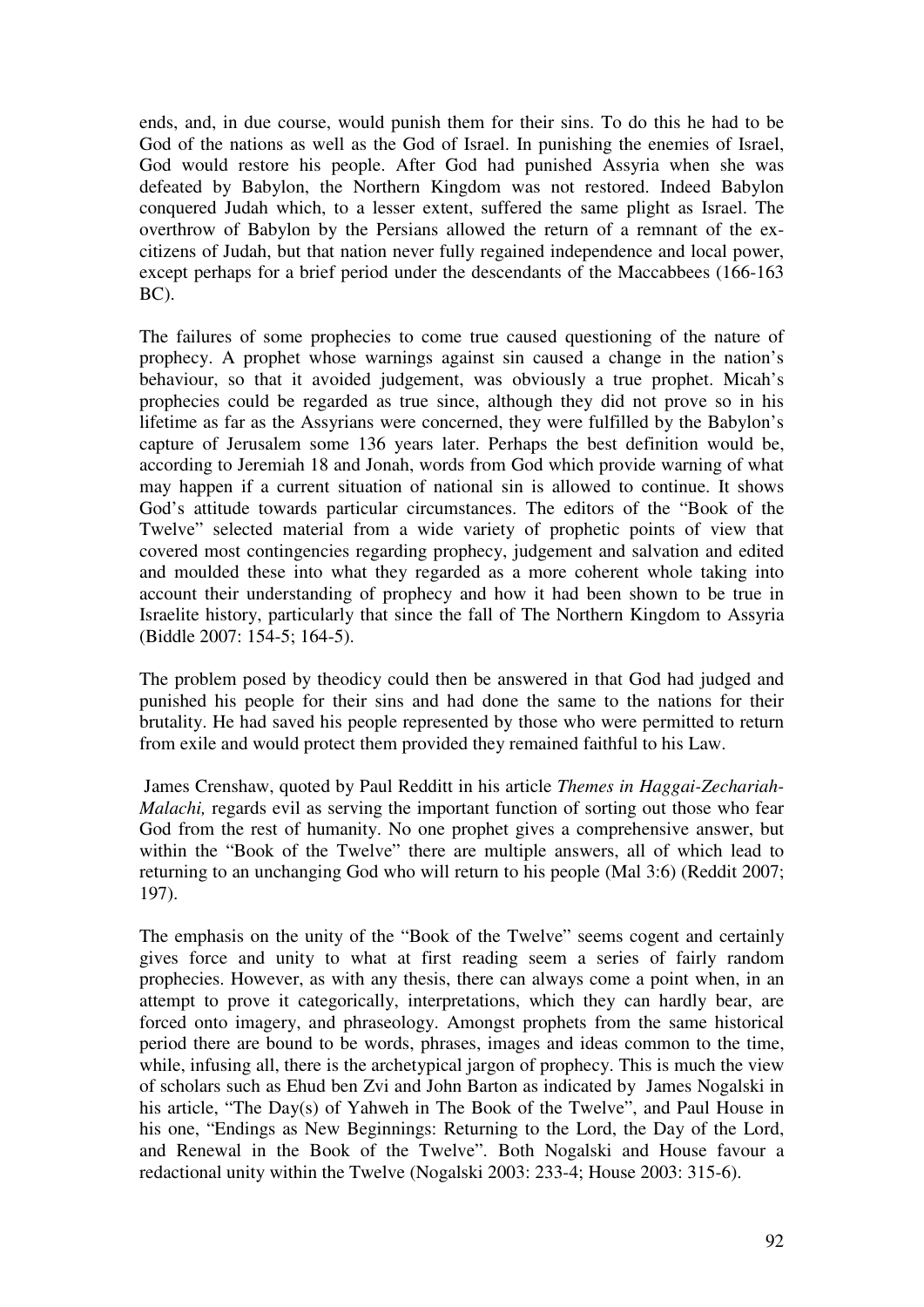Thus far, this thesis has studied the books in historical rather than canonical order, since the original intention of each prophet was to preach to the people in the context of his and their time. While on the one hand careful study of the text may reveal the process of editing, on the other it also illustrates the use of vocabulary and phraseology typical of the time of original writing, and it is this that linguistic scholars have used to help date the texts.

# 6.3 THE SALVATION OF A REMNANT

Today we are appalled at the notion of a blanket punishment on a whole nation for sin. Surely there must have been some who lived righteous lives or were trying their best to do so? Prior to Jeremiah and Ezekiel, there was little expressed understanding of individual responsibility for sin (cf Jer.31:29-30 and Ezek. 18:1-4). Israelite thought understood how deliberate sin corrupted and weakened not so much an individual, but the whole nation, separating it from God (McKenzie 2004: 1306).

In our modern concentration on individualism, this is an aspect we find difficult to understand. Jeremiah and Ezekiel expressed an understanding of the individual's responsibility for his sins (Jer 31: 29; Ezek 18: 22) and such an understanding brought balance to the concept of sin. A growing conception of individual responsibility for sin would have fed into the idea of God's salvation of a remnant of his people, those who, despite the nation's fall into sin, had continued to struggle to lead lives according to Law and Covenant. God was understood, too, as rewarding Israel through grace and mercy, despite individual and national backsliding.

The idea of the salvation of a remnant is found frequently in the prophets as a whole. A glance through Cruden's Concordance illustrates the frequency of the use of "remnant": Isaiah x8; Jeremiah x17; Ezekiel x6; Amos x2; Micah x6; Zephaniah x4; Habakkuk x1; Haggai x2; Zechariah x2; Joel x1 (Cruden 1975: 538). If we take the root (*s'r*) of the Hebrew equivalent for "remnant", we find the frequency of use much greater than in Cruden, as well as more widely spread amongst the prophets, 108 times overall. This would include similes for "remnant' and use of the verb form where Israel, or a noun of similar implication, was the subject (Park 1997: 11; 4). These figures are important as they indicate the importance of the concept in prophetic thought.

As background to this thought, there was the salvation of the righteous Noah and his family (Gen.  $6 - 10$ ), God's use of Joseph to save (Gen 45:7) Jacob's family from the ravages of drought (Gen.  $42 - 47$ ), God's deliverance of his people who had accepted Moses as leader at the Red Sea  $(Ex.14: 21 - 31)$ , and the 7000 whom God assured Elijah he was protecting as faithful to the Covenant at the time of the miracle on Mount Carmel (I Kings  $18 - 19$ ). These "salvations" were all as a result of God's grace and not as reward for faithfulness.

 Amos's proclaiming of a doom for Israel in which only a small remnant (5:3) would remain had the purpose of trying to destroy the people's false notions of salvation, to bring them to repentance so that they could return to God. No longer could they regard salvation as theirs by right, merely because they were God's chosen people. Amos employed the idea of a remnant in three ways: a historical remnant who would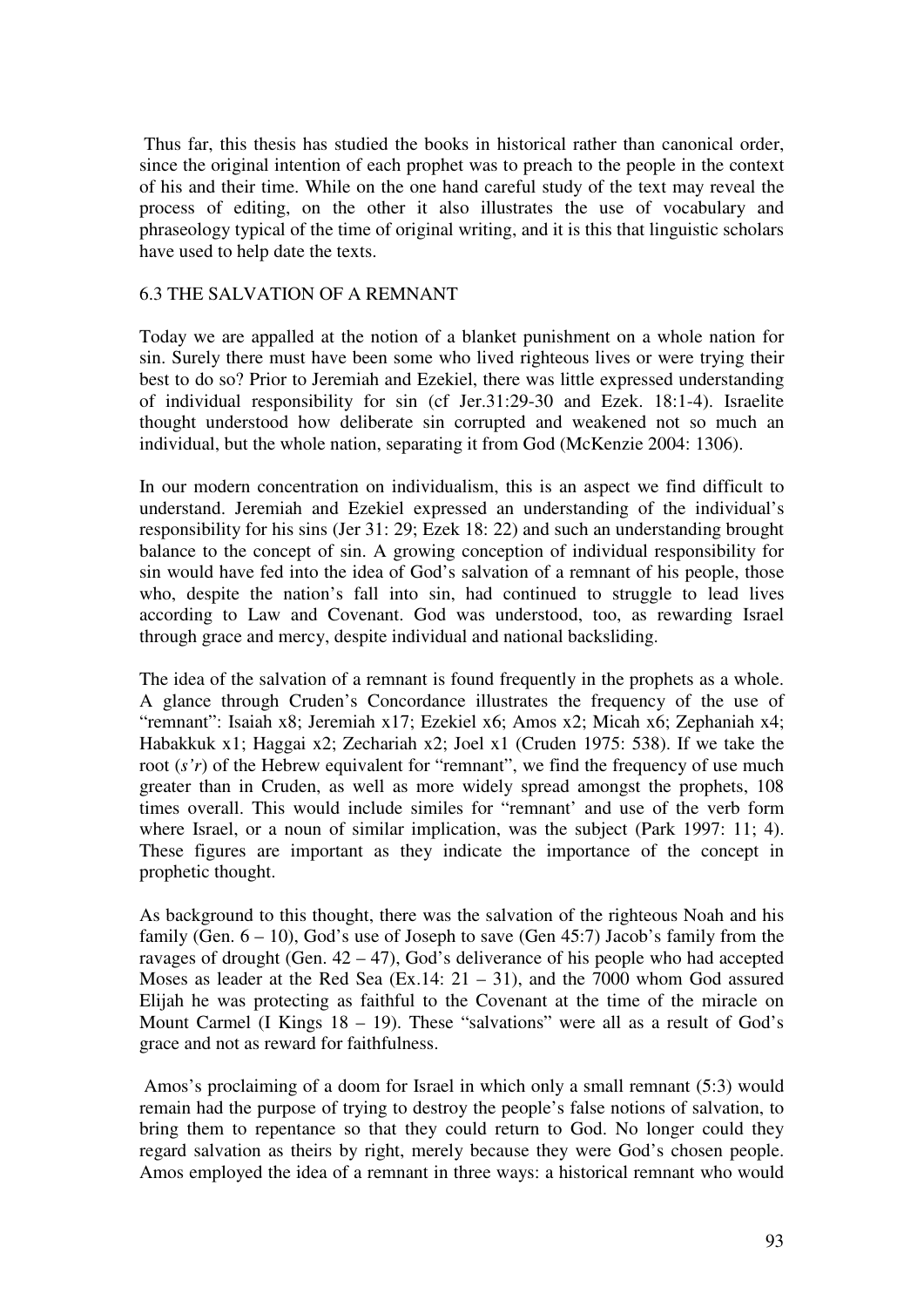remain after disaster (3:12); those who had maintained a spiritual and faith relationship with God (5:15), to which the writer of the last part of chapter 9 added an eschatological remnant who would share in an everlasting kingdom after the restoration of the Davidic kingdom. Here we find expressed the concepts of "remnant", especially the second and third ones, which would be accepted and developed by the prophets.

Isaiah developed Amos's ideas. He depicted the remnant as the olives left at the tops of the trees after the harvest (17:6), and despite the fact that the people's sins deserve complete national destruction he will preserve this remnant through his zeal (37:32). He will purge and purify the remnant to make them holy (4:2-3), so that they may be redeemed (11:11), when he will again become their crown (28:5). The remnant will become the starting-point of a new community of faith from which new life will develop (37: 31-32) and which he will in future protect (46:3 et seq.). Hope for the future is united to faith in God.

For Micah, a tiny historical remnant will be one scattered amongst the nations (5:7-8), who will eventually triumph and be made by God into a powerful nation (4:7), and, for Zephaniah, the remnant will live in justice and peace and be humble and obedient to God (3:12-13). Ezekiel saw his mission as one of creating in the exiled remnant hearts turned to God and which would remain faithful to him. For the post-exilic prophets, Zechariah and Haggai, the returned exiles were the remnant (Hag. 1:12; Zech. 8:6-8). Although at first slack about rebuilding the Temple and re-establishing the cult, prophets, priests and leaders shamed them into re-establishing religious life, worship and faithfulness to Law and Covenant so that, even when the hope of reestablishment of the Davidic Kingdom under Zerubbabel disappeared, they could remain the carriers of God's Covenant and promised blessings (Zech. 8:11-15) (Park 1997: 13-17, vol.4).

As a conclusion, the role of the remnant seems well summed up by J Goldingay in his article on "Israel in the "New Dictionary of Theology": *With the exile she (*Israel*) becomes an afflicted remnant, her waywardness proving that God's ultimate purpose cannot be fulfilled even through her, yet her affliction also becoming the context of the insight that God can turn the affliction that comes from confronting the world into the means of bridging the gulf between the world and God. After the relative disappointment of the return from exile, she has to be the people that lives in the present dedicated to the praise of God for what he has done in the past, yet also to hope in him for what he is yet to do in the future* (Goldingay 1988: 344-345).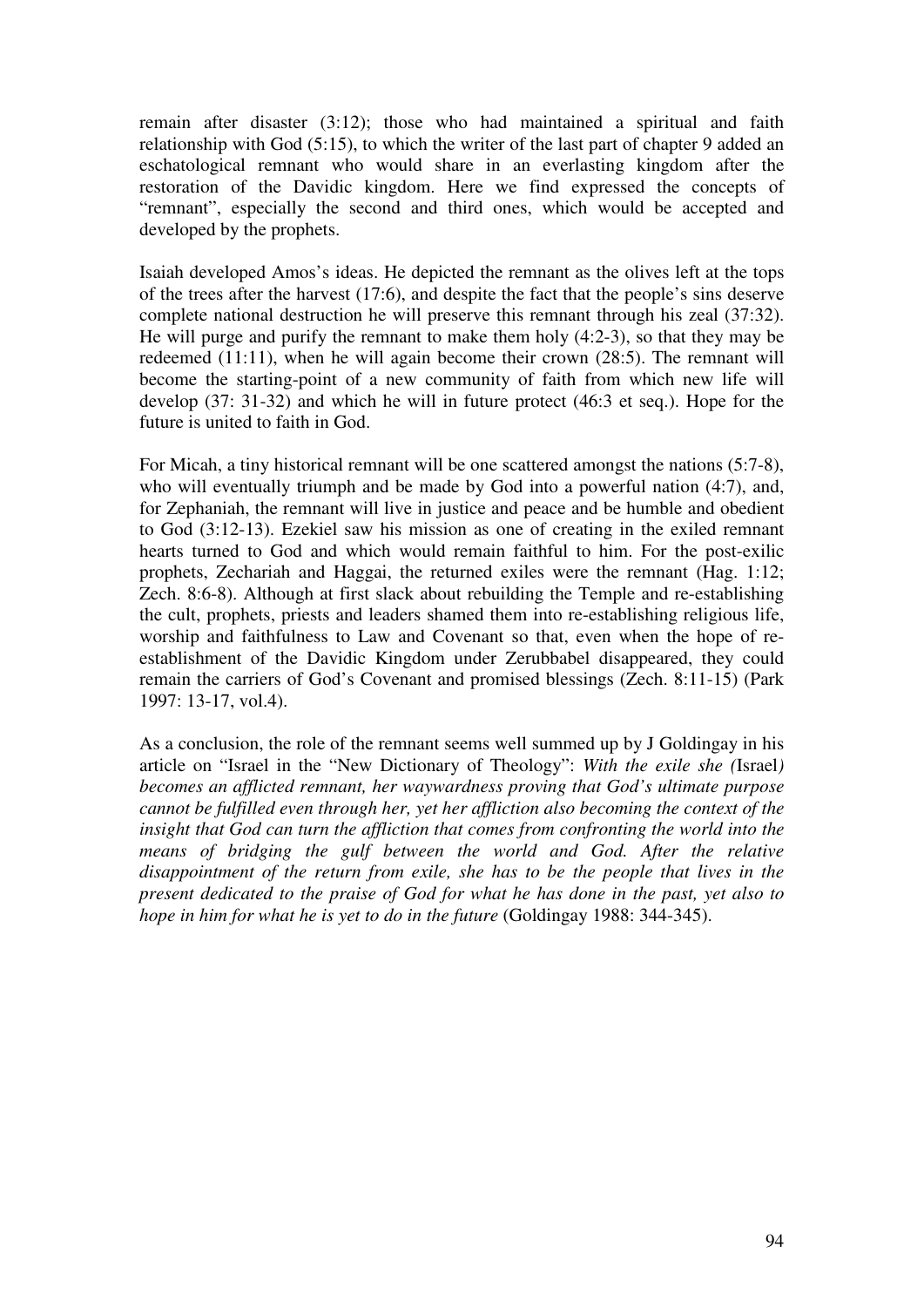# CHAPTER 7: RECONCILIATION OF JUDGEMENT AND SALVATION ON THE \"DAY OF THE LORD

# 7.1 INTRODUCTION

 We shall now try to indicate how, in the "Book of the Twelve", the concept of the "Day of the Lord" helps to reconcile the ideas of "judgement" and "salvation" for Israel, or a remnant of the nation and for humanity.

Sin, whether individual or corporate, causes the guilt of the nation before God with whom the nation is in a covenant relationship. It shows contempt for God, it profanes his holiness and denies his divinity. God's anger is not rage, but judgement to restore the relationship to what it should be: "O Lord, correct me, but with judgement; not in thine anger, lest thou bring me to nothing" (Jeremiah 10:24) (Bible, AV: 1954: 601).

The Law made no provision for sacrifice for deliberate sin, since such sacrifice would have been the equivalent of trying to bribe God. It would derogate from God's holiness which is so great that nothing humanity can do has any influence on God's purposes (McKenzie 2004: 1306). How can sin be overcome, judgement turned into salvation and the covenant relationship with God restored? These were the major questions with which the twelve prophets struggled.

# 7.2 THE PROPHETS VIEWED IN CANONICAL ORDER

# 7.2.1 HOSEA

As has been mentioned earlier, Hosea, in contrast with his near contemporary, Amos, had a far more hopeful outlook. God may have needed to invoke judgement on sinful Israel, but primarily he was a God who loved his people with a burning love and wished them to turn to him so that he could again pour out upon them the signs of his love. The first four chapters provide a human parable in the form of the prophet's despairing love for his unfaithful wife, Gomer. Gomer represents sinful Israel and the hurt yet loving prophet, who hopes that Gomer, having suffered for her sin will return to him, represents God.

Indeed, God's punishment is not so much bringing violent disaster upon the nation, but letting it suffer the consequences of immorality, moral corruption and placing faith in other nations rather than in God (7:13-16). God will leave the nation to its own devices (4:6). It seems that Israel may be unable to respond to God. Schart sees the conclusion of the book as open-ended since we have no information as to whether Israel does respond ultimately to the dramatic, final appeal to return to God in chapter 14 verses 2 to 4. For an answer we have to look at the "Twelve" as a whole (Schart 2007: 141).

Hosea neither explicitly mentions a "Day of the Lord", nor a remnant. God is concerned for all of Israel in the here and now. What will replace judgement with salvation is wholehearted repentance: abandoning false gods (14:3), confession (14:2), true sacrifice (14:2) and complete reliance on God, not on shifting worldly alliances (14:3). The day, or the moment, of this happening is the moment, or day, of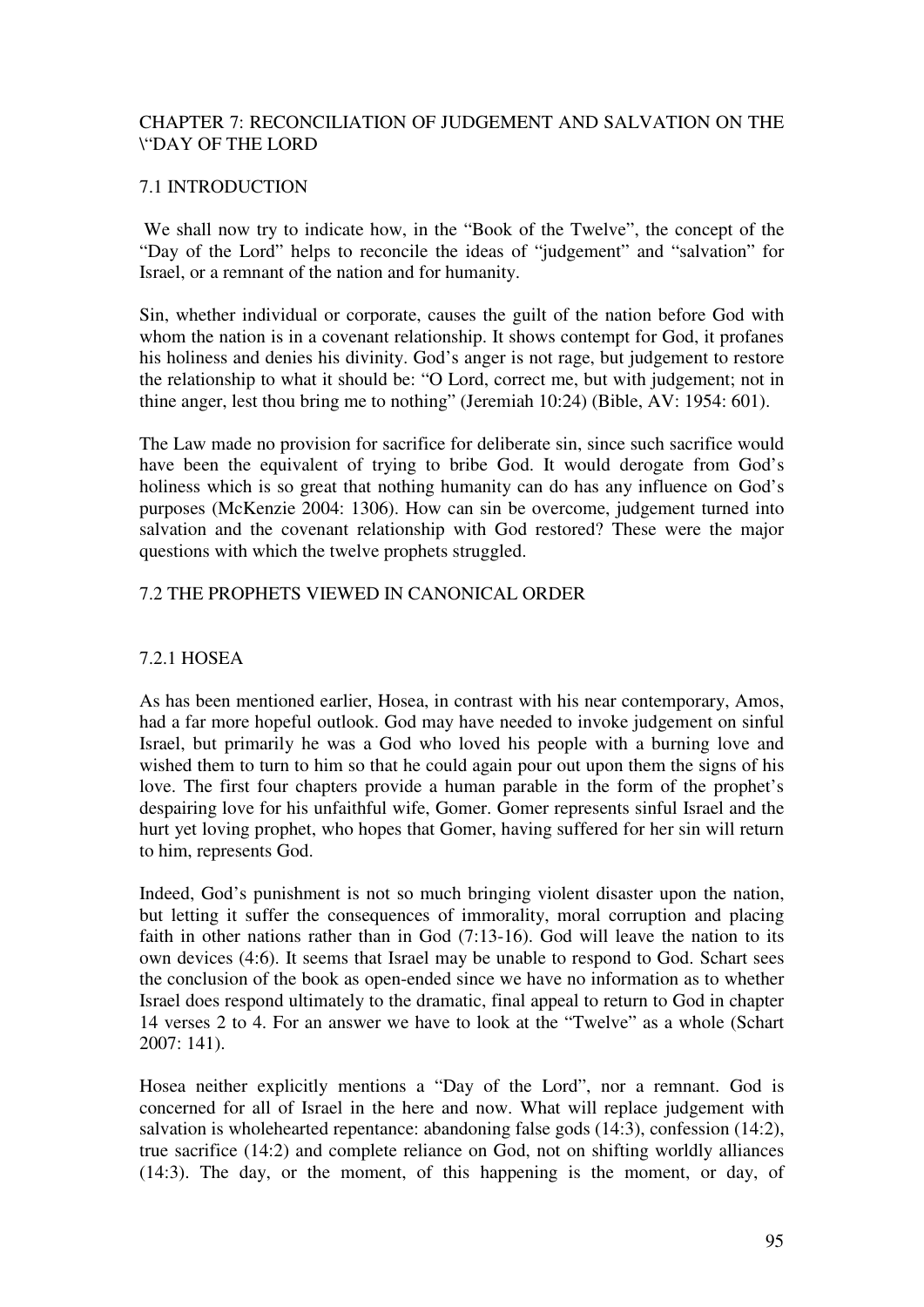repentance. This will usher in a new and everlasting covenant with God (McCarthy and Murphy 2004: 219). God is a God whose love for his people has never been extinguished by the need for judgement.

# 7.2.2. JOEL

When we study Joel in conjunction with Hosea, we find correspondences. In the horror of the locust invasion, Joel, calling for a return to God in 2:12-14, picks up the Hebrew phraseology from Hosea 14:2-4. Apart from further correspondences in imagery, Joel is a suitable sequel to Hosea, in that Hosea concentrates on Israel's apostasy while Joel pays little attention to apostasy, but concentrates on repentance and return to God as a way of averting God's judgement. Although Joel's prophecy is directed at Judah, and Hosea's at Israel at an earlier time, Hosea has warned Judah not to become infected by Israel's sin (Hos. 4:15). In the context of the "Book of the Twelve" as a whole, we may see the prophecies of both as warnings to the people of God in any age (Schart 2007: 142-143).

Joel sees the "Day of the Lord" as one of dramatic judgement against the nations which have harmed God's people (3:1-3). This theme will be continued in Amos chapters 1 and 2 where the surrounding enemy nations are named and where even Judah and Israel are God's enemies. Only those who seek shelter on Mount Zion will be saved (Joel 2:32). This stresses a deuteronomist point of view that God could only be properly worshiped on Mount Zion, not at other shrines, such as at Bethel and Gilgal in the Northern Kingdom. The prophecy of Amos supports this as it opens with *The Lord roars from Zion* (Amos 1:2) (Schart 2007: 144-5).

Portents will announce the "Day of the Lord" (Joel 2:30). The place of Judgement will be the Valley of Jehosaphat (3:2). For Judah it will be a day of deep inner repentance and fasting (2:12-17) which will unlock God's eternal blessings, the blessings of a gracious, compassionate, long-suffering and constant God (2:13). Those who repent, even at the last moment, will be amongst the saved remnant (2:30-32). God will dwell on Mount Zion and the city will never again be invaded (3:17). The people will enjoy the blessing of abundant harvests free from scourges, such as a locust plague which was used as a symbol of judgement at the beginning of Joel (2:25). Salvation for God's people will be a prelude to salvation for humanity (2:28).

Some commentators do not accept any universalism in Joel, maintaining that what seem to be universalistic references refer only to Israel in its widest sense (Goldsmith 1982: 129). For other commentators, the key to escape from judgement to salvation is sincere repentance and a merciful God whose nature is such that although he cannot endure evil, he dislikes suffering and would rather show compassion not only upon his chosen people, who are his first concern, but also on the rest of humanity who acknowledge him (Goldsmith 1982;:128-9; Mallon 2004: 399-403).

# 7.2.3 AMOS

Amos foresaw only the possibility of an insignificant remnant surviving (3:12; 5:3; 5:5) after God had judged Israel. He was less interested in the remnant than in the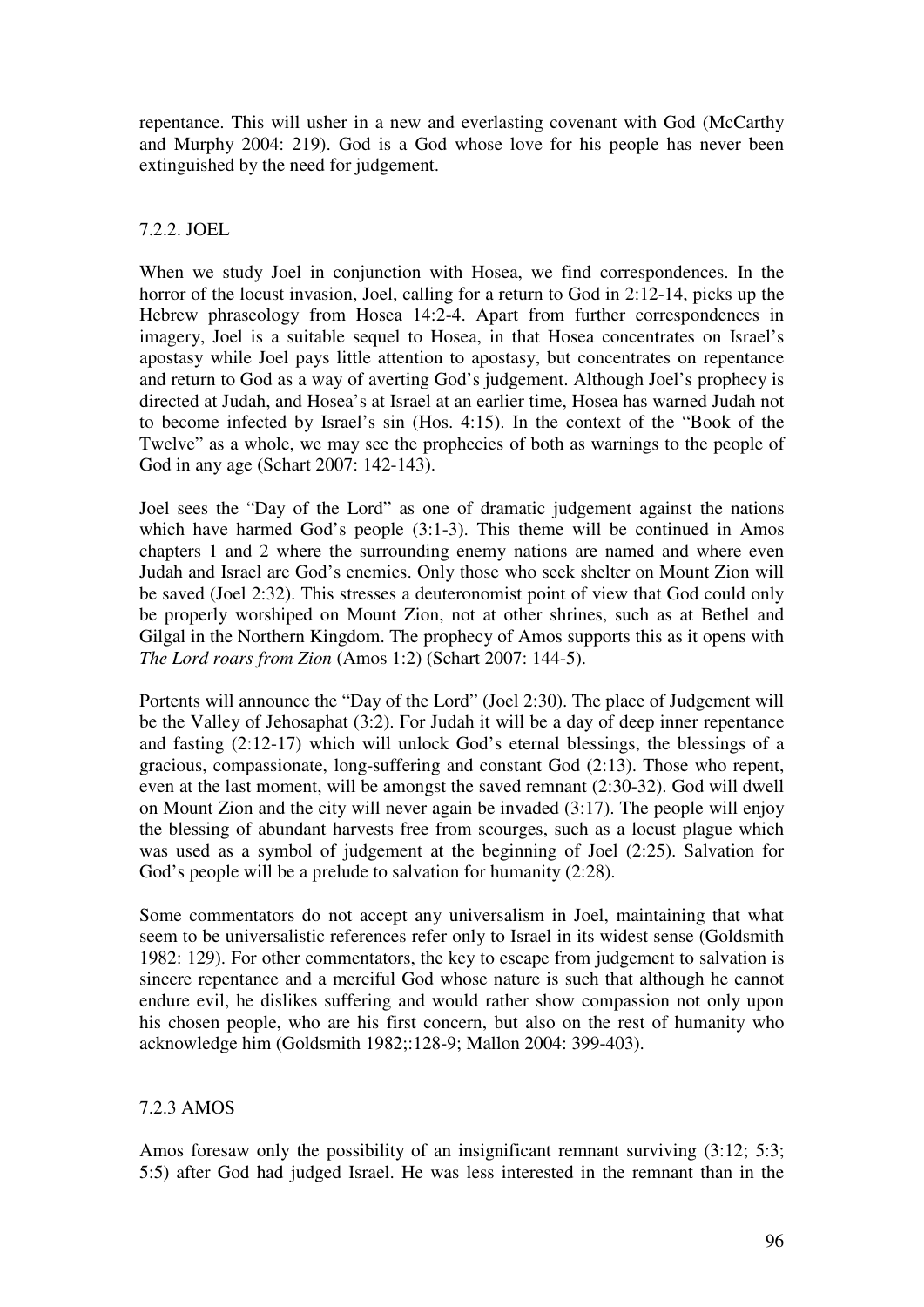thoroughness of God's judgement. There is no apparent suggestion of salvation; the remnant, although exhorted to turn to God (5:5) are offered no definite reward. Five times in chapter 4 we have God accusing his people that they have failed to return to him (Amos 4:6, 8, 9, 10, 11). Here Schart sees Amos as picking up on the failures to repent despite the calls of Hosea and Joel (Schart April 2007: 144). But in the nature and scope of God's judgement, not only upon Israel, but upon all the nations, there is, perhaps, the implication that, having been judged and cleansed, there is a new start for God's people and all the nations. This may be like the judgement and cleansing of the world in the time of Noah, in which the remnants are Noah, his family and cargo.

Through judgement comes salvation. That day of judgement and salvation will occur on the "Day of the Lord" which will be *darkness, not light* (5:18) in the sense that it will be a day on which Israel is forced to face its sins and God's judgement on them, not a day of divine blessing on the chosen nation. That does not necessarily preclude that, even for a very few, light may eventually emerge from that darkness. The "Day of the Lord", in Amos, will be the moment in history on which judgement may later become salvation.

The above conclusion ignores the present ending of Amos,  $9:11 - 15$ , which was probably added editorially during the exile. This ending brings the book's outlook into line with the more usual outlook of the prophets when the "Day of the Lord" is seen as both a day of judgement and one of restoration (Barre 2004: 215). It also means that verses 8b to 10 are not left as a conclusion to the book where some of Jacob's descendants are survivors in a hostile world after the nation has suffered the judgement of destruction. This remnant becomes a remnant of hope, once the sinners have been removed (9:9), rather than of despair, as it is promised agricultural prosperity (9:13-15), restoration of territory (9:12) and of the rule of the line of David  $(9:11)$ .

This vision of restoration is one that will take place within history (9:11 and 13). The "Day of the Lord" will be one which combines judgement and salvation. It will allow a new beginning within history of the social, religious and political set-up developed during the history of Israel of a nation now purged of sin and of sinners. Emphasis is shifted from judgement to salvation (unlike in the original version of Amos) and judgement becomes a prelude to salvation. Salvation is a decision made by God alone without reference to any action by the remnant. It is a reward at most for those who have not sinned. There is no mention of divine mercy or compassion.

### 7.2.4 OBADIAH

In Obadiah, the "Day of the Lord" is a day of judgement on the nations which have acted ruthlessly against the kingdoms of Israel and Judah (15). In particular Obadiah inveighs against Edom which had changed sides from a coalition with Judah to the Babylonian side at the time of the conquest of Judah. Judah has already drunk of God's wrath in defeat and exile (16). For the remnant which has survived defeat and exile the day of the Lord's judgement on the nations is a day of salvation and vindication for God's people. Judah will receive the territory of her enemies, effectively reuniting the nation with that of Israel (19-21). Mount Zion and Jerusalem will become the centre of the nation and its worship (17).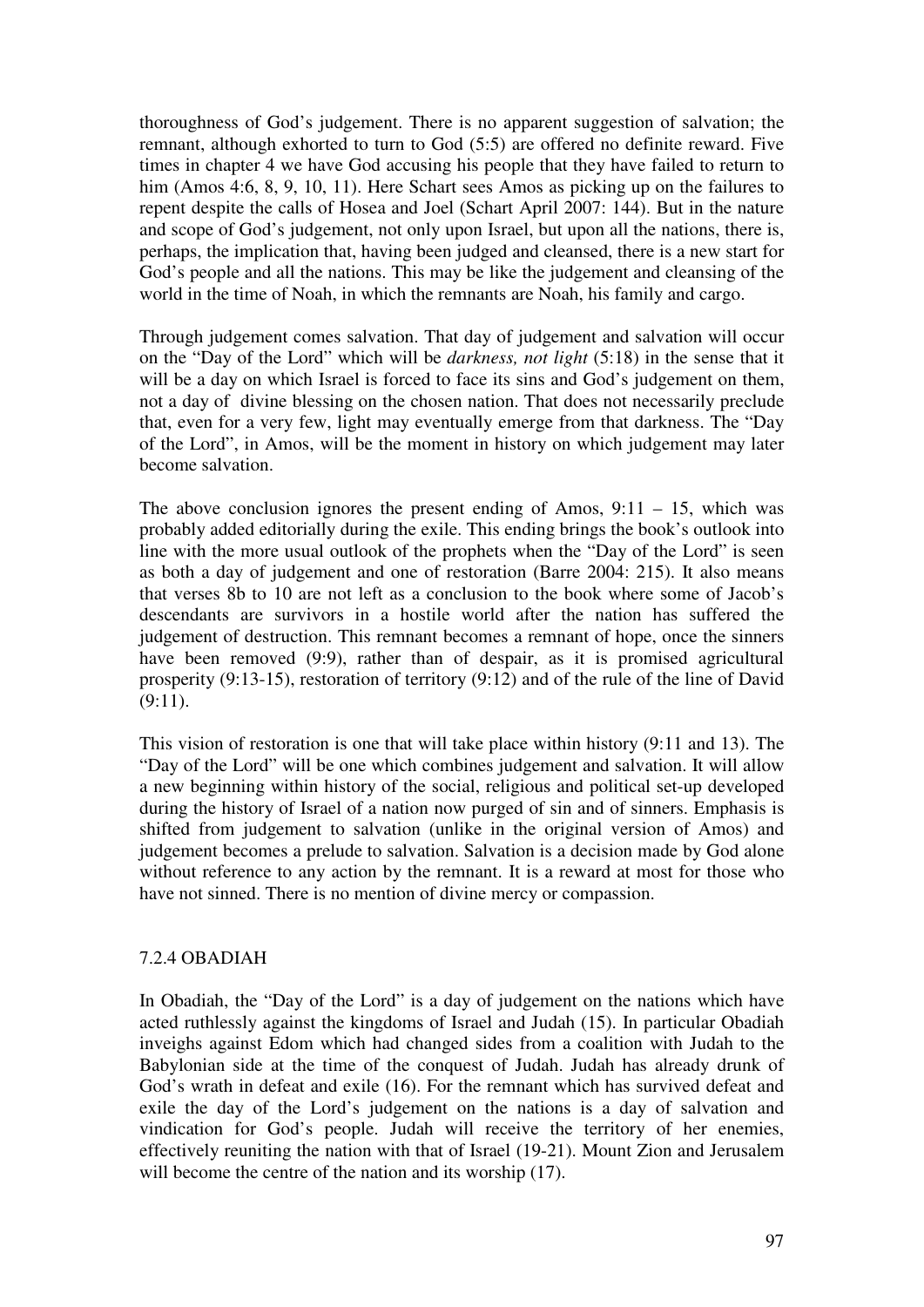God has punished his people for their sin. If he cannot endure the sin of his people, how much the less can he endure that of gentile nations, especially when it has affected the people bound to him by Law and Covenant. The suffering of his people has atoned for their sins and the time has come to show mercy through releasing them from the threats of their enemies. Obadiah probably assumes that suffering would naturally bring repentance.

Allusions to Joel's eschatology (Joel 3) help to tie Obadiah into the overall scheme of judgement, salvation and the "Day of the Lord", as does the reference to Mount Zion as the starting place for a victorious battle of salvation (Biddle April 2007:162). There is no apparent suggestion of universal forgiveness and of the nations coming to worship God in Jerusalem. However, God's punishment of the nations implies his power over them and may hint that after they have suffered, in due course, they may turn to him ( Mallon 2004: 405).

# 7.2.5 JONAH

The book of Jonah is, in two ways, an encouragement to the people of Israel to repent and receive God's forgiveness. First of all God forgives even Assyria, the destroyer of the Kingdom of Israel. It is also a warning that Jerusalem can be overthrown unless it repents (Biddle April 2007: 160). In historical terms, "Assyria" would apply to the Persian Empire, in canonical terms and in terms of the setting of the book, it would apply to Assyria. In overall terms of the "Book of the Twelve" it would be a more generalised warning, based on the experience of history.

That God would forgive a foreign country, let alone Assyria was a shocking thought, especially in terms of the time in which the book is set. Secondly Assyria repented thoroughly in sackcloth and ashes (even the animals were obliged to do so) at the preaching of a very reluctant prophet, who represented the attitude of Israelites towards Gentiles. The people of Israel and Judah had failed thoroughly to repent despite the preaching of a long line of prophets. Because they had not repented, they had had to undergo defeat and exile. One moral of the story is that God is prepared to save those who truly repent. Another is that God is a God of abounding mercy, who is prepared to pour it out on all who listen to him. It is to be noted that the Assyrians were not worshippers of the God of Israel, but they were prepared to listen to what his messenger had to say in his name.

Because Jonah refused to be obedient to God's calling, he was punished by being thrown overboard, but in God's mercy was saved by the whale. Having reluctantly performed his task of calling Nineveh to repent, he disbelieved its likelihood, was annoyed when the city repented fully and was more concerned about the wilting of the vine which had given him shelter from the extreme heat than about the fate of the Ninevites. Despite the mercies shown to him by God, he was unable to understand the infinite quality of God's mercy and that God is free to show it to whom he will.

Jonah is not addressing a particular situation in Judah at a certain moment, but is in the nature of an extended parable or allegory. It provides comment on the necessity of repentance. It illustrates the extent of God's mercy which he does not limit to a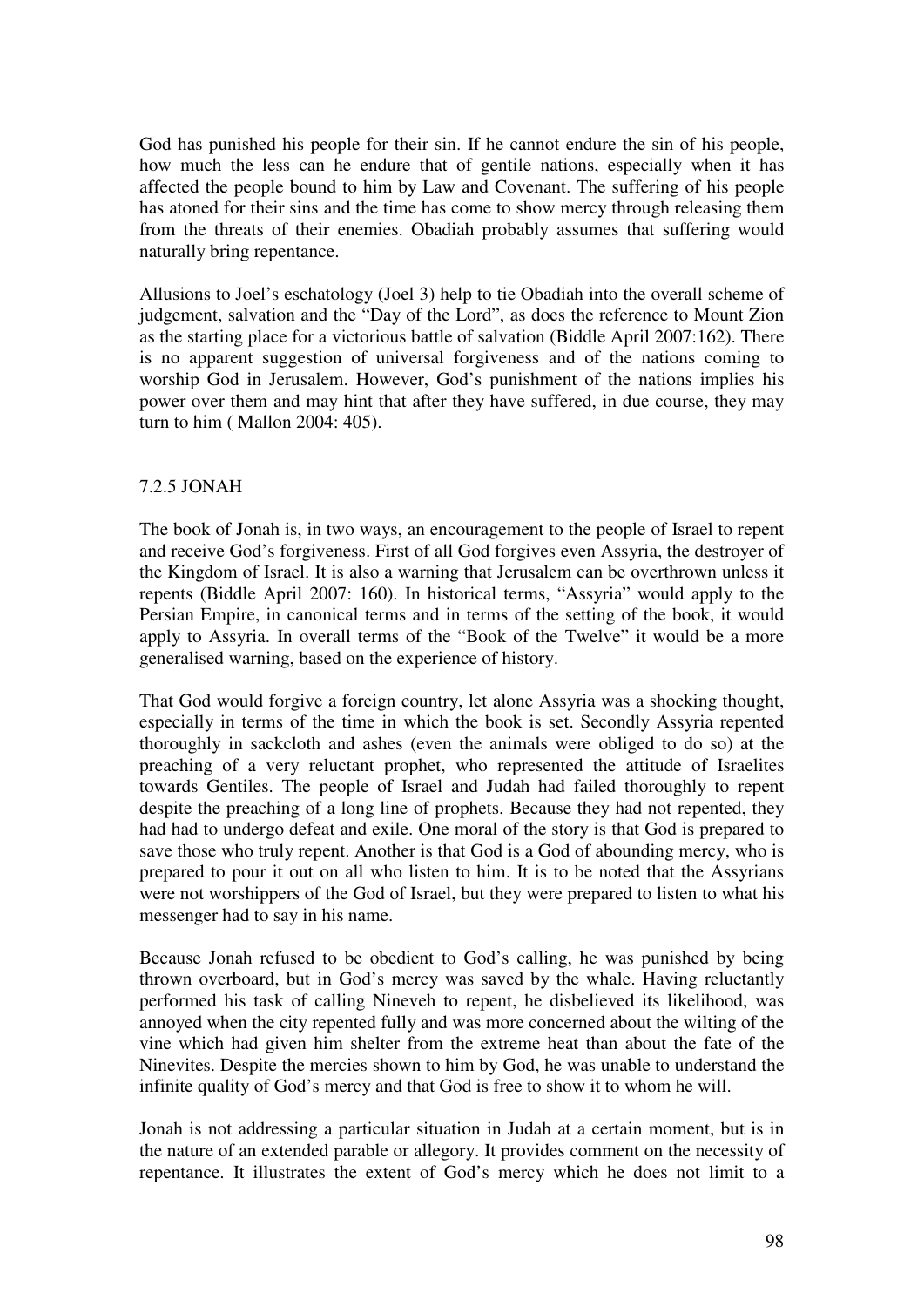chauvinistic and frequently disobedient people (Allen 1997: 799-800; Ceresko 2004: 580-584).

# 7.2.6 MICAH

With Micah we return to the idea of the salvation of a remnant (4:7; 7:18) and of a "Day of the Lord", expressed here as "in days to come" (4:1) or "on that day" (4:6). Cross-references to a remnant (Mic. 3:3 and Amos 5:15) help to link the books. Such references may be a result of post-exilic redaction and a deliberate reference to Isaiah's theme of a remnant, helping to unite themes in major and minor prophecy (Is.37).

Judgement, expressed as nations gathering to attack Jerusalem, is found in four places in Micah (4: 1-4; 4:11-13; 5:1, 14). These verses echo others in the Minor Prophets (Joel 4:2, 9-17; Zeph. 3:8; Zech. 12; 14). In some the "Day of the Lord" will surprise them (Mic. 4:11-13; Zeph. 3:8; and portions of Zech.12). The passages are balanced by others of a redemptive nature when the nations travel to Jerusalem to worship God (Mic 4:1-4; Zech 14:16-19). Biddle sees these as possibly conflicting ideologies (Biddle 2007: 156-157). It seems preferable to regard them as part of a carefully worked out balance in the book between the concepts of judgement and salvation.

The two sections of the book, chapters 1 to 4 and 5 to 7 parallel each other in that accusations of sin and judgement are balanced in each section with promises of salvation. In this structure we have a suggestion that there is a purpose behind judgement beyond punishment. Punishment on its own is of little value unless it becomes part of a salvation of God's people and of a restoration of their relationship with him.

Micah, like Hosea, is conscious of the depths of God's love for his people. Especially this comes out in chapter 6 verses 3 to 5 where the prophet, speaking on God's behalf, reminds the people of what he has done for them. This reminder begins with the poignant plaint *My people, what have I done to you? / How have I wearied you?* (6:3). God is a God who wishes to do good things for his people (7:18).

Micah prophesied at a time of grave Assyrian threat to Judah. So threatening was Assyrian power that it seemed likely that Judah would fall as earlier Israel and a great number of other small kingdoms had done. The people of Judah, as had happened to the populations of Israel and the other nations, would have been deported and replaced. Then only a remnant would be left to return after Assyria had been punished  $(5:5b - 9)$ . In the midst of judgement, how is God's mercy and salvation to be unlocked? Sacrifices will not help, not even the kind of sacrifice Abraham was willing to make of his child (6:6-7). The prophet reminds the people of God's primary requirement from them:

*The lord has told you mortals what is good, And what the lord requires of you: Only to act justly, to love loyalty, To walk humbly with your God (6:8).*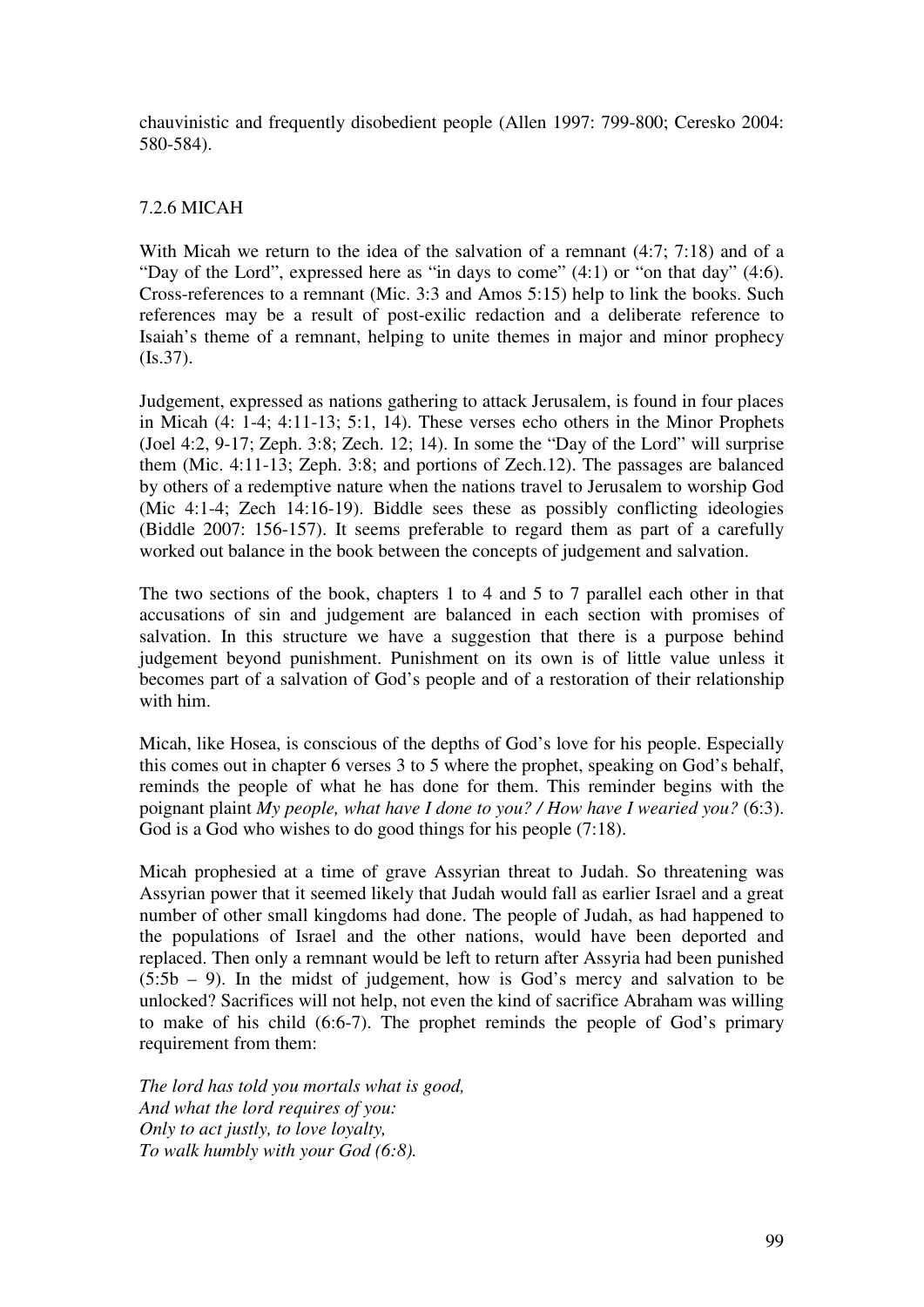Once such a way of life has been re-established, it is up to his people to wait patiently for God to act in his own good time:

*Because I have sinned against the Lord, I must bear his anger, until he champions my cause And gives judgement for me, Until he brings me into the light, And with gladness I see his justice (7:9).* 

Acknowledgement of sin by returning to live a Godly life will release the benefits of God's justice and judgement his abounding mercy and desire to save and restore his people. Enemies will be put to flight (7:10-13). God will become their shepherd and perform miracles for his people as he did when he led them out of Egypt. These miracles will cause awe among the nations (7:14-17). It will be a new exodus and new entry into the Promised Land, cleansed by passing through the waters (7:19). The result will be faithfulness and mercy for his people as he had promised to their forefathers (7:20).

When this will occur is uncertain in the sense that God's people will have to wait until God decides in his wisdom to act. But Micah foresaw it as happening within the normal course of history, as the references at the beginning of this paragraph would suggest. The very suggestion that God requires right living from his people as a start to the process of redemption would suggest that Micah had no concept of a day of judgement and salvation at the end of time or of any change in the status of life (Laberge 2004: 250-254).

Joel and Jonah stress the need for repentance to unleash God's mercy. Micah adds to this the need for right living according to God's Law. Relationship with God requires humility. It also means waiting patiently for God to show his merciful salvation. They also indicate that God's mercy is not necessarily limited to his own people. God is free to show mercy to all nations and his freedom cannot be limited by human considerations, not even by his covenant relationship with the people of Israel.

This realisation shows a development in the Israelite concept of God by the  $5<sup>th</sup>$ century BC. Firstly he is a God whose attributes are illimitable. Secondly he is a God of mercy rather than one of wrath and vengeance. Although he judges with justice, he is always open to repentance. There is always a tension between judgement and salvation. Both are divine prerogatives and there is no way humanity can unleash forgiveness, for nothing that he does can affect God's power or decision, not even repentance. Everything depends upon his generosity (Biddle 2007:158-9).

### 7.2.7 NAHUM

.

Nahum often arouses shock amongst readers, because it seems to glorify the violence and suffering caused to Nineveh. Women theologians sometimes object to an implied acceptance of rape as a part of Assyria's punishment [O'Brien: 2004: 29]. The book begins with a statement of God's jealousy, in other words his lack of acceptance of anything which derogates from his holiness and that of his creation. He is longsuffering, but ultimately unable to accept and endure evil  $(1:1-3)$ . His power is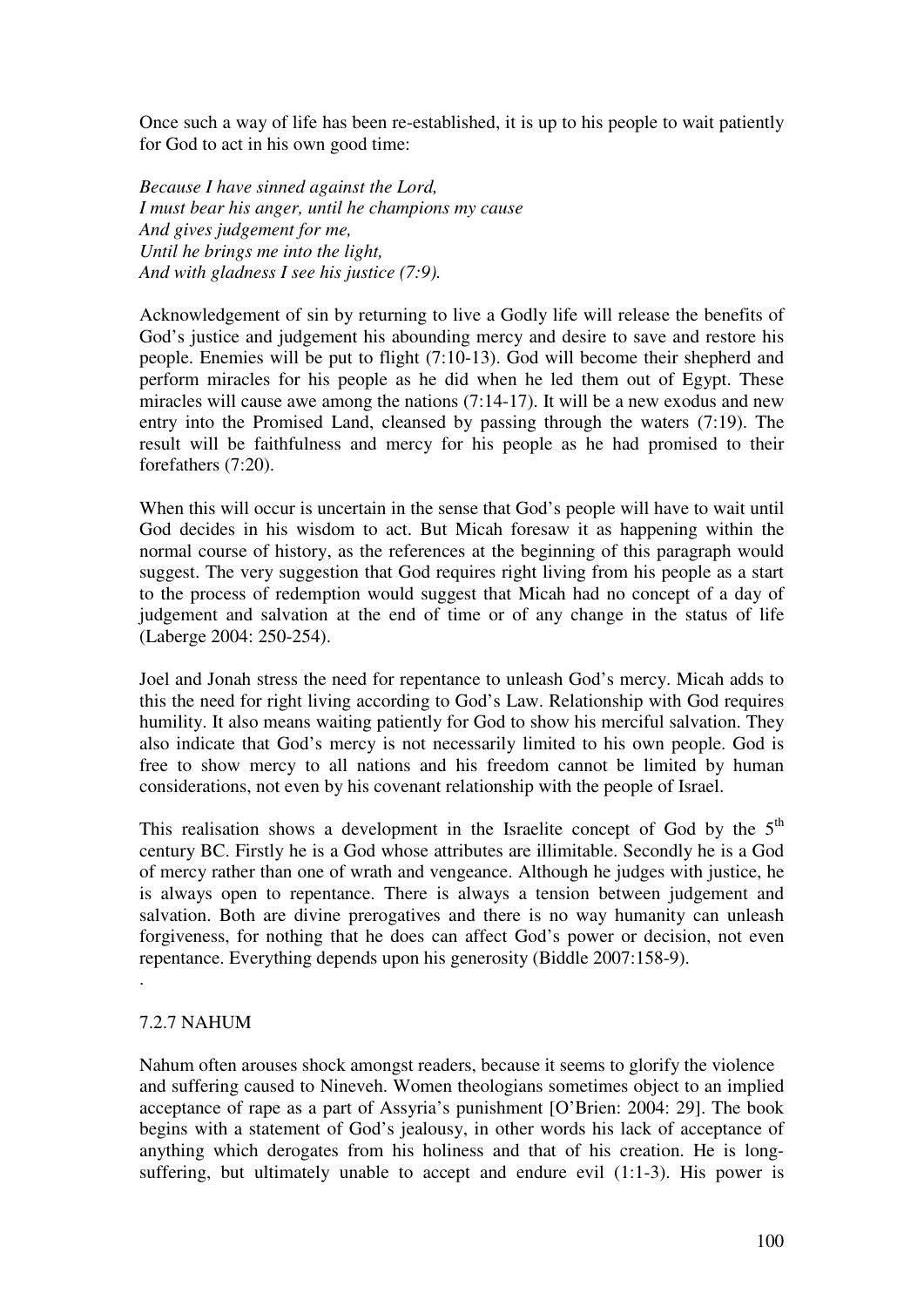displayed in the thoroughness and violence of Nineveh's destruction; overweening and cruel use of power has to be met with a similar show of power. To us this seems shocking, a denial of God's love. In Nahum's time, it was a sign of God's justice. Nineveh was being paid out for cruelty to the extent that it had perpetrated cruelty (O'Brien 2004: 40).

 For Nahum it was not Babylonia which defeated Assyria, but God showing his power over the nations and their gods. He was the punisher, the divine warrior. This image is implied in Nahum, but occurs in the "Book of the Twelve" in Habakkuk 3 and Zechariah 13, so helping to provide a link between pre- and post-exilic prophecy (O'Brien April 2007: 175-6). God's love for Judah is being shown in his treatment of Nineveh and his justice in punishment is a sign of his concern for humanity. Nahum mentions no "Day of the Lord", but the day of Nineveh's destruction may be regarded as a day of salvation for Judah and for those nations which had suffered Assyria's tyranny. Human suffering concerns God and those who cause it are accountable to him (Emmerson 1992: 15).

The Jewish theologian, Abraham Heschel has argued that God's anger is a sign of his goodness. The prophets, he maintained, saw God's anger not as part of his nature, but as a passing response to humanity's sin. Humanity always has the choice to sin or to refrain from it. God will never completely destroy, since he is a master of his anger. To react negatively to Nahum's prophecies is to dismiss the belief that God cares about injustice (O'Brien 2004: 56).

A God who does not care about injustice cannot be a loving God. It would be a denial of the sense of the Hebrew root word *spt.* The prophet's oracles are ones of hope for an oppressed Judah for the prophet's name, Nahum, means "comfort". In 1:15 we have the image of a messenger of good news running over the mountains to tell Judah of Nineveh's defeat and to assure the nation that it can continue its worship as God's people. Judah's salvation from its threatening enemy is near.

The positioning of Nahum within the "Book of the Twelve" is important in that it precedes Habakkuk and Zephaniah, both of which end with a positive view of God's concern for Judah, and in Zephaniah's case for the nations as well (Emmerson 1992: 14 and 34). There is no direct mention of the salvation of a remnant, but it could be inferred that all in Judah who had survived Assyrian incursion and capture would be the ones to be saved by Assyria's fall.

### 7.2.8 HABAKKUK

Habakkuk sees the Chaldeans, the victors over Assyria, as instruments of God's judgement on Judah's enemy. At the same time he is concerned as to why God permits injustice, violence and cruelty to occur. God tells him that he is using the Chaldeans for his own purposes (1:6) and that he will reveal his purpose at an appointed time (2:3). God reveals too that the Chaldeans in their turn will be overthrown (2:4-8). Nahum began with a warrior hymn; Habakkuk ends with one. The warrior imagery used by the two prophets creates a unity of message in that both stress the power God uses to fulfil his plans (O'Brien 2007: 176-7). The five woes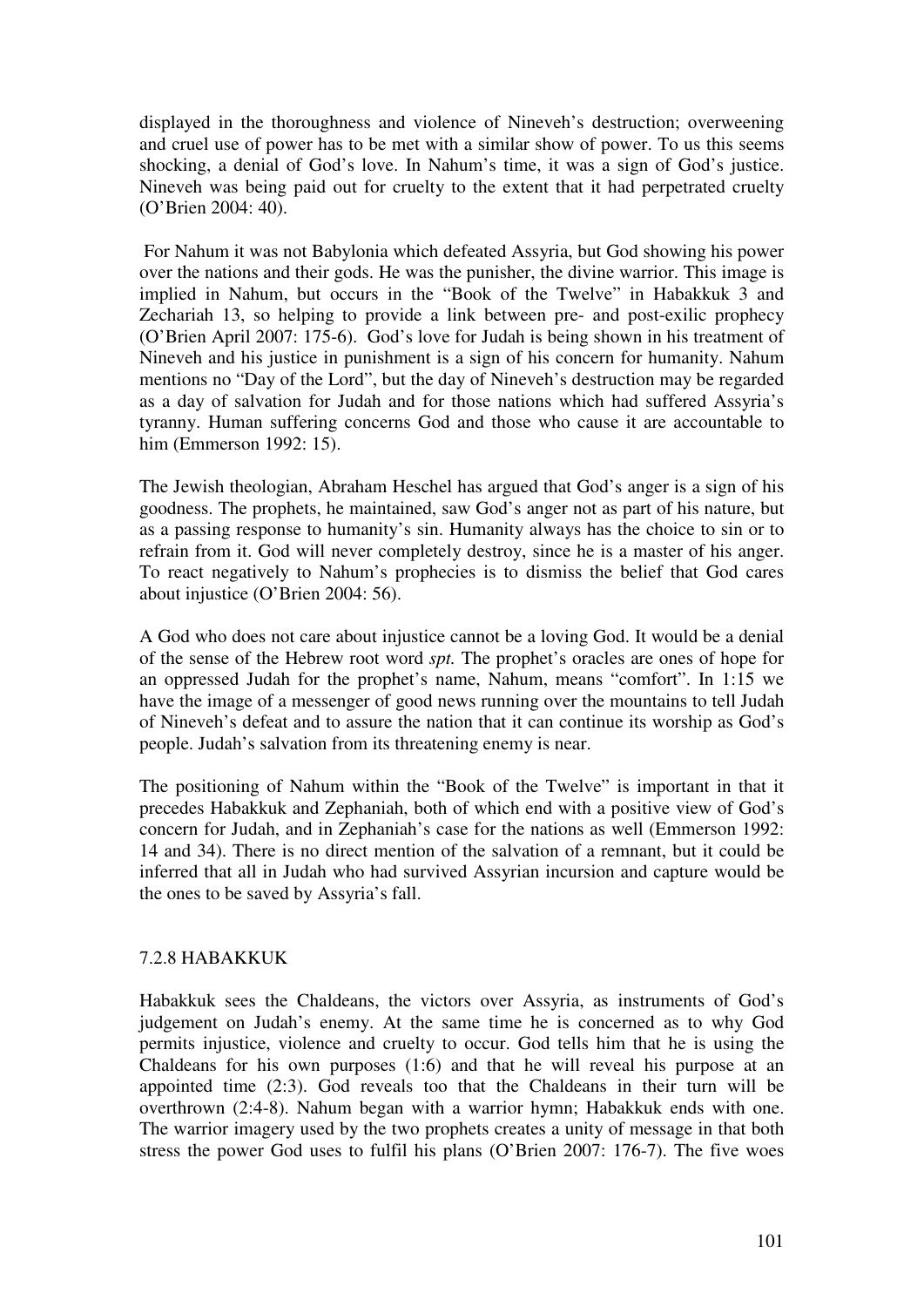reveal that God does not tolerate injustice, immorality and idolatry and that they contain within themselves the seeds of their own destruction (2:12-20).

As with Nahum, God's hatred of injustice is a token of his salvation. He cannot bear that his creation be corrupted since it reflects on his integrity. Justice against powerful nations may be salvation for Israel, although there is, at the same time, an implicit warning for Judah of God's hatred of injustice after Habakkuk's expressed horror at the social situation he observes about him within his nation (1:2-4) (Emmerson :1992:34). God will bring about justice, and thus salvation, in his own good time (2:3). Meanwhile it is up to the righteous to continue to live faithfully and to question God as to when justice and salvation will prevail (O'Brien 2004: 64-65).

The prophet's vision in chapter 2 indicates how the sins of oppression of Assyria have within themselves the seeds of self-destruction. It is not always possible to see clearly how God is working in the world, but it is always justly and for the salvation of the faithful. The faithful must live in trust that God will act [O'Brien: 2004: 80 and 84]. The closest the prophet gets to the concept of the "Day of the Lord" is "the appointed time" (2:3). God will work within history at a time known to him, but not to humanity. To emphasise that people must live in faith in God, the prophet ends his oracles with a statement of faith. He will continue to believe in God despite failing crops and empty sheepfolds, in the certainty that God will save him (3:17-18).

### 7.2.9 ZEPHANIAH

Julia O'Brien regards Zephaniah as something of a summary of the prophets in canonical order from Hosea to Nahum and feels that this was consciously done by post-exilic redactors as an introduction to the prophet Zechariah. Zephaniah 2:4-15 echoes Nahum's and Habakkuk's views on God's sovereignty over the nations. Chapter 3 connects punishment for Judah with punishment for the nations. The promise of salvation for Zion, "daughter of Jerusalem" (3: 14-15), links with the imagery in Micah 4:8-13 and Zechariah 2:14 and 9:9. Zechariah's list of Philistine cities in his oracles against various nations follows the list of these cities in Zephaniah 2. Such cross-referencing, deliberately editorial or not, helps to unify the themes of judgement and salvation in the "Book of the Twelve" (O'Brien 2007: 177-180).

Despite the fact that Zephaniah consists only of three chapters, he proportionately mentions the "Day of the Lord" more frequently than any other prophet, eleven times with two more indirect references. For him it is a day of destruction for the arrogant and of salvation for a purified remnant (Wahl 2004: 255). As we have seen, he describes the "Day of the Lord" in even bleaker terms than Amos:

*That day is a day of wrath A day of anguish and torment, A day of destruction and devastation, a day of darkness and gloom, a day of cloud and dense fog, a day of trumpet-blasts and battle cries against the fortified cities and lofty bastions (1:15-16).*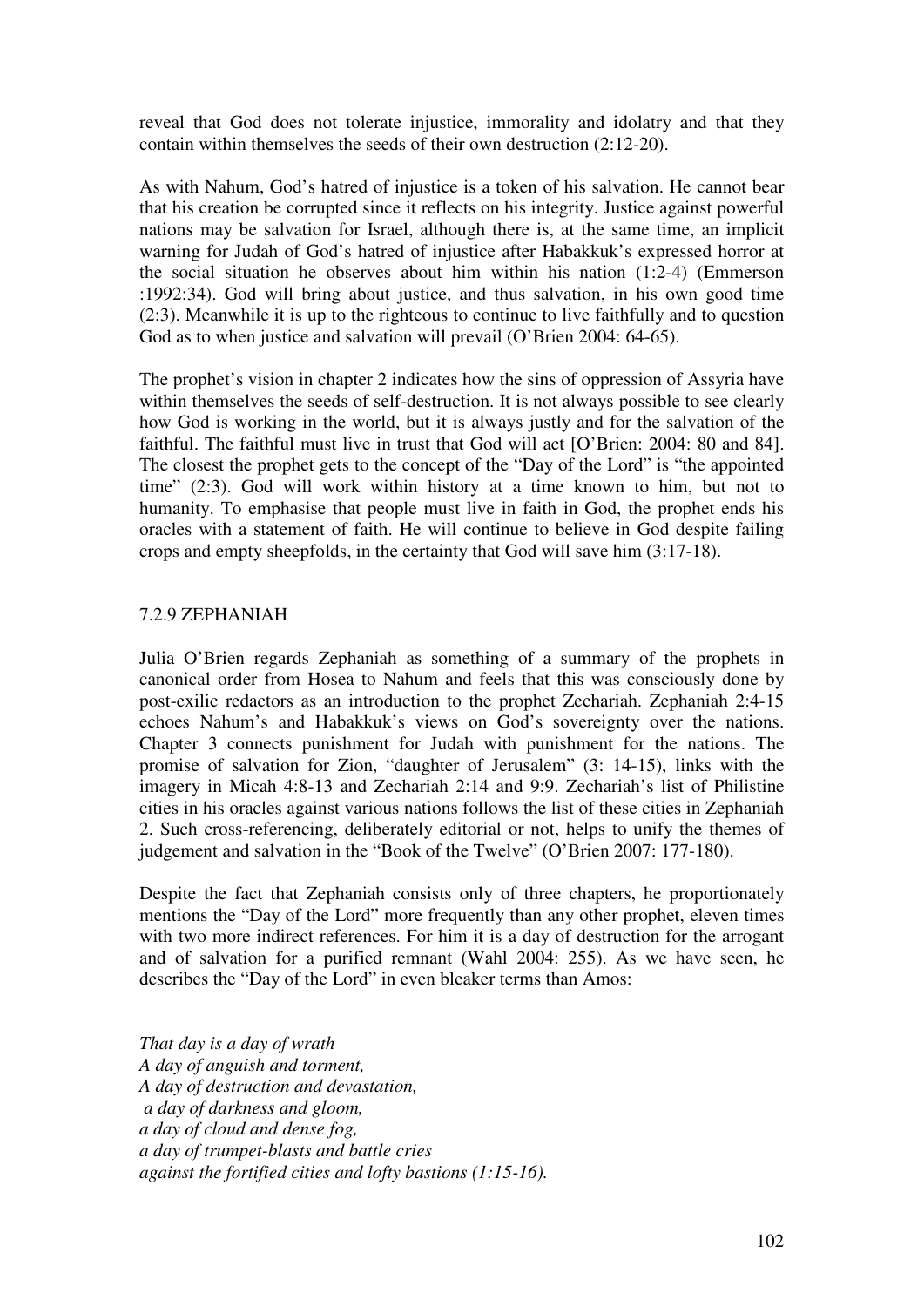Judgement is against all nations, including Judah. At the same time as he declares his anger, God is preparing salvation for a remnant among the nations. His exiled people will turn to him and bring sacrificial offerings (3:9), and the people of the nations who have survived his wrath (3:8) will call on his name with purified lips (3:9). Zephaniah continues to stress that it is only a remnant which will remain (3:12): the lowly and poor who know their dependence on God. The proud and arrogant will be destroyed  $(3:11)$ .

The "Day of the Lord" will be a "festal day", a day of rejoicing (3:18) when God, having averted the destruction of Zion, will be in the midst of his people and, like a warrior, will protect them (3:17). The fortunes of his people will be restored before their eyes (3:20).

What is the key to God's apparent change of heart? In Chapter 2 verse 1 the people are called upon by the prophet to humble themselves before the day on which the Lord's anger will come upon them and to seek righteousness and humility (2:2; 3:11). Once again we learn that what is required of God's people is inner change of attitude towards God and neighbour. Righteousness can only come by the practice of justice, the prophets have taught, not by ritual or sacrificial correctness.

Although God may have used Assyria to punish his people and now may be about to use the power of Babylon, such nations will be punished for their pride, cruelty and greed (2:12-15). No nation is beyond God's judgement (O'Brien 2004:130). Punishment for Judah and the nations is a preparation for salvation. It turns the hearts of survivors to acknowledge God and to live according to his Laws. The glory and rejoicing of having God in their midst will replace the agony of punishment. For Zephaniah, Jerusalem will not be rebuilt, but saved at the last moment from destruction (3:15). God loves his people, his holy city and creation too much to wish to destroy them utterly. Judgement is a path to salvation and rebuilding the nation.

In chapter 3, verses 8 to 9 there may be an oblique reference to the story of the Tower of Babel in Genesis 11. Then God separated the people, confusing their language, lest, in their pride, they should become too powerful. Here, having punished the nations, he brings them together again so that, united, they may worship him with "pure lips" and "serve him with one accord". Ultimately God is a God of restoration, transformation and reversals rather than of punishment (Emmerson 1992: 76-78). The love of God, however, is not sentimental, it requires divine action, even severe action, against evil and wrongdoing (O'Brien 2004: 130).

### 7.2.10 HAGGAI

With the return of the exiles from Babylon, the prophets are preaching to a remnant, those who had been able to return to Judah. They were not prospering. Harvests were poor. Haggai points out that they are living comfortably, even luxuriously in wellbuilt houses, but no attempt has been made to rebuild God's Temple. As a result God is not dwelling with them (1:1-6). They have effectively brought judgement on themselves and what they must have regarded as their salvation has proved unsatisfactory to them. Their sins are not those of injustice, but of apathy. They have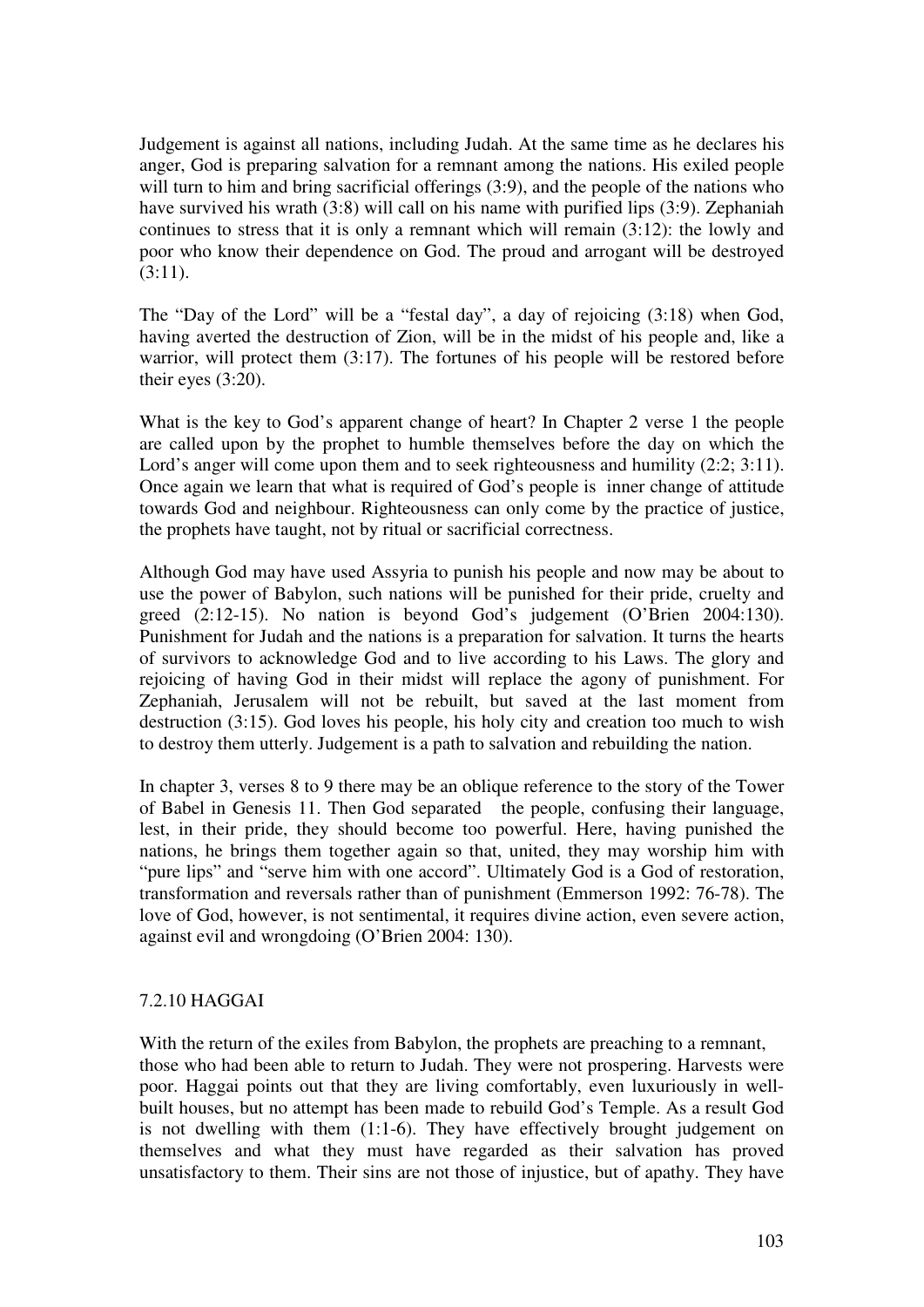failed to acknowledge the role of God within the nation. If they rebuild the Temple God will come to dwell in it and its glory will be greater even than that of Solomon's Temple. (2:9).

God is planning a shake-up of all the nations "in a little while" and the treasure of the nations will flow in to Jerusalem (2:6-9). This "in a little while' is the closest that Haggai gets to the "Day of the Lord". Whenever it is will be a moment within historical time. This will be an omen of good things to come: judgement for the nations and riches and plenty for Israel. Zerubbabel will become God's "signet ring" (2:23), as a descendant of the Davidic line. Kings will be overthrown and heathen nations defeated (2:22). A restored Judah will become again a nation of power. It seems as though the full salvation of the people of Israel is imminent.

However, Zerubbabel faded from the scene and Judah never regained her power, remaining a small province of a mighty empire for about another two hundred years. Haggai contains, nonetheless, the essentials of the prophetic message of judgement and salvation. The remnant has not been faithful and is suffering judgement for this in the present. If they become faithful, and rebuild the Temple, the judgement will be lifted and they will enjoy the fullness of God's salvation which is always uncomfortable since it is allied to judgement (Emmerson 1992: 90).

# 7.2.11 ZECHARIAH

In chapter 8 of Zechariah, the probable ending of the prophecies of the original Zechariah, the restoration of Judah takes on an instant form. Rather than referring to a future "day of the Lord", the prophet in 8:3 gives God's words as *Now, says the Lord, I shall come back to Zion and dwell in Jerusalem.* His return will be the result of the rebuilding of the Temple (8:9-11). The immediacy of God's return is stressed by two further uses of the word "now" (8: 9 and 13) and by the phrase "in these days" (8:15). The promise of immediate return is accompanied by a warning that the people must live in honesty and with justice (8:16-17). Fasts will be turned into festivals (8: 19). Israel's greatest glory will be the recognition of the nations that God is with it and their desire to worship in Jerusalem (8:22). *In those days, ten people from nations of every language will take hold of the robe of one Jew and say, "Let us accompany you, for we have heard that God is with you"* (8:23).

In a sense this is the end of a double judgement. Because of the nation's sins they had been exiled to the Babylonian Empire. In his mercy God had allowed them to return to Jerusalem and Judah, but they had not experienced his presence with them, because they had neglected God in looking first to their own interests, building comfortable houses and seeking to re-establish their farms. They had neglected rebuilding the Temple and re-introducing its worship. Only after the prophecies of Haggai and Zechariah had they realised the necessity of doing so. Now that they have recalled the vital importance of acknowledging God in deed as well as word, he returns to them and they become the glory of all humanity and fulfil the potential promised by God to their founding forefather, Abraham.

God is a God of harmony. Firstly acknowledgement of him brings about harmony within the nation itself (8:10-11). Secondly it restores harmony of the people with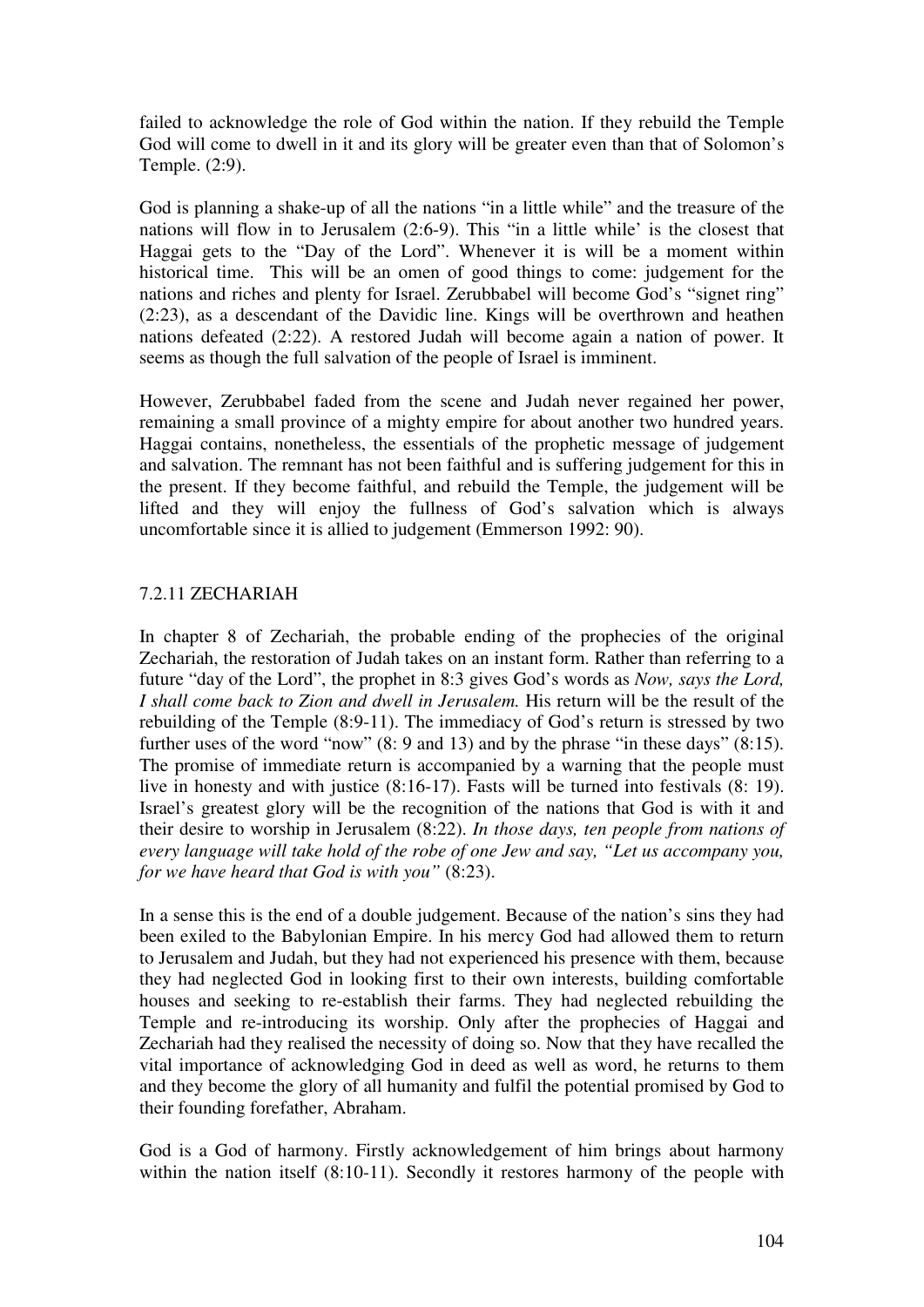nature so that they may enjoy the blessing of good harvests (8:11-12) and thirdly, as we have seen, God's people become bringers of harmony amongst nations. The change from judgement to salvation is described as a change from being *proverbial as a curse* to becoming *proverbial as a blessing* (8:13). This provides an interesting reference to cursing law, referred to in chapter 2, where the breaking of God's law could result in the perpetrators being placed under a curse. In bringing about the full earthly and spiritual salvation of his people, God has lifted the curse which he had placed upon them and replaced it with blessing (Emmerson 1992: 126-131; Cody 2004: 356; O'Brien 2004: 217-230).

The vision of the blessedness of God's salvation is given in the beautiful imagery of Jerusalem as a city of peace where old men and women sit and watch the children at play in the streets. In traditional Jewish thought about life after death at that time, life beyond the grave was seen as the continuance of life in one's descendants, in the continuance of Israel and in the heritage one had left (McKenzie 2004: 1314).

In chapters 9 to 14 of Zechariah we have two collections of oracles referring to God's salvation of his people. The first collection is contained in chapters 9 to 11. Judah will triumph over her enemies, not in the nation's own strength, but because "the word of the Lord" is on the surrounding nations and will cause them to live in fear of God and in obedience to his commandments (9:1-8). The people of Jerusalem will rejoice at the coming of a humble prince of peace riding upon a donkey and everything to do with war will be banished from his territory (9:9-11). God will recall to Jerusalem and protect on their travels those who were captives in foreign lands. They will rejoice at being jewels in God's crown and have plenty (9:11-17).

Chapter 10 is one of rejoicing at God's salvation of his people, of his punishment of corrupt political and religious leaders (10:1-3), of his overthrow of powerful foreign despots (10:11) and of Israel's recognition that its strength is in God (10:12). After such a positive start the First Collection ends negatively in chapter 11. The prophet is called to be the prophet to a flock about to be slaughtered. The flock seems to be Judah. Zechariah dismisses three shepherds not fulfilling their tasks and then in a dramatic, illustrative parable breaks two staffs he had been given, the first action symbolising that God's covenant with his people had been annulled, the second symbolising separation between Israel and Judah. He is now to become a worthless shepherd using the flock for his own advantage. Chapters 9 and 10 echo in many ways the prophecy found in chapter 8 at the ending of Proto-Zechariah. Exile has been punishment, but God's judgement always has an element of mercy, and, in his mercy he restores his exiled people. Chapter 11 may be an indication that his mercy may be overturned if people and rulers again become disobedient. They will then have prophets and leaders who will batten upon them.

From chapter 12 to chapter 14 of Zechariah we return to ideas and imagery which are common in "The Book of the Twelve". We have frequent repetition of the phrase "on that day" (12:3; 13:1; 14:6 et al) or phrases of similar meaning (eg 14:1). We also encounter the idea of a remnant only that will be saved and purified (13:8-9). Also half the city is referred to as going into exile (14:2). The nations which attack Jerusalem will be defeated and it will be God who wins the victory. Jerusalem will acknowledge that its strength is in the name of the Lord (12:1-3). God will set free the exiled families of Judah and in him they will have the strength and courage of the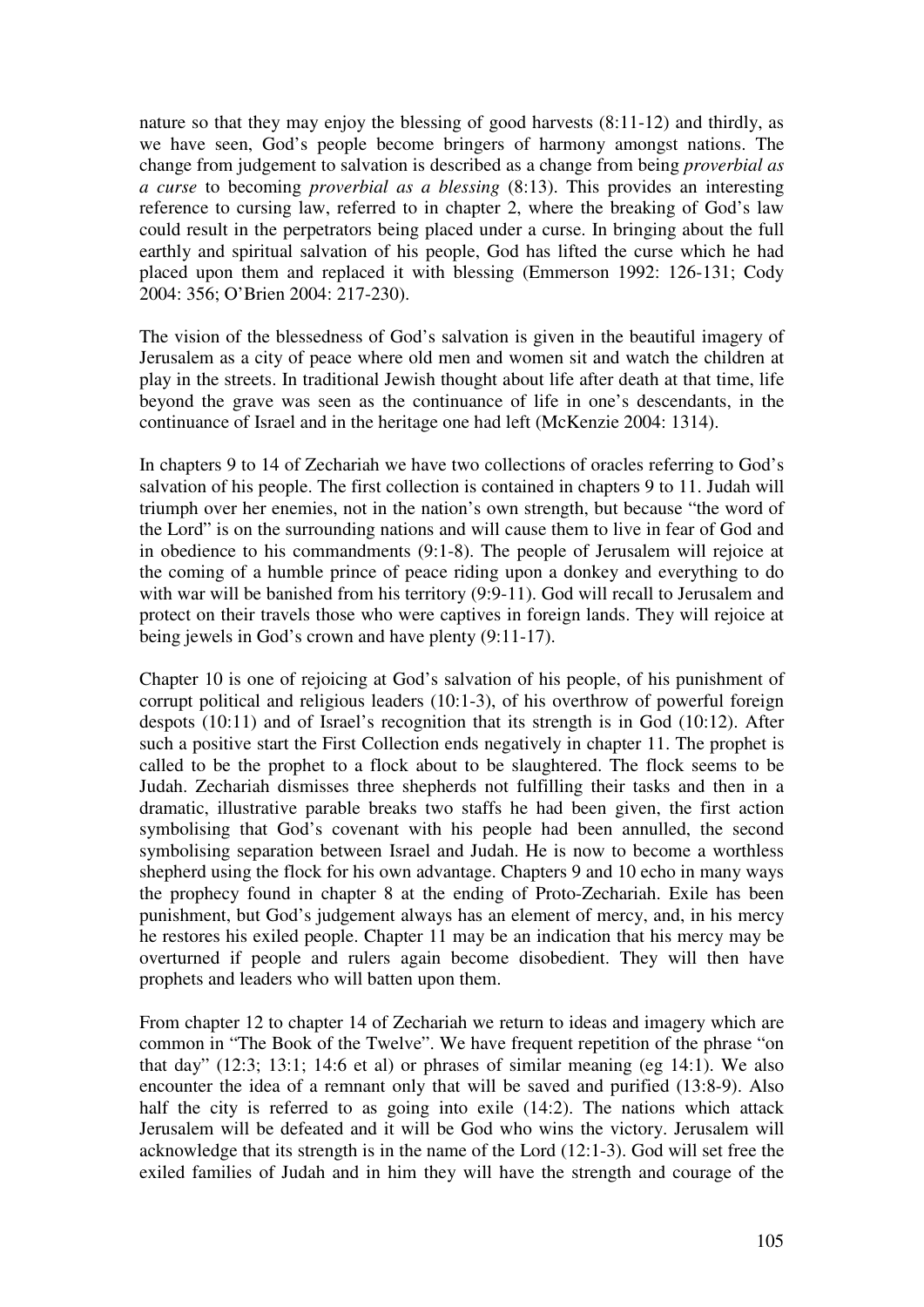legendary hero, King David (12:8). God will pour out a spirit of pity and compassion on his people so that they will feel sorry for the way they have treated him and will be cast into mourning (12:10-14). In other words they will have a complete change of heart as part of the process of their salvation.

In chapter 13 this process of change of heart continues. They will wash themselves in a fountain of repentance and will be ashamed of their past attitudes and actions and it is in the process of cleansing that only a remnant will be left who acknowledge God as Lord. It would seem at this point that God's previous judgement has been balanced by his mercy as in Chapters 9 and 10, but as in the First Collection, this, the Second Collection, is ended by a chapter, the beginning of which in subject matter and tone is different from the two preceding ones.

Chapter 14 starts with God's judgement on Judah as the nations gather to make war on it and exile half the population (14:1-2). In a powerful eschatological, if not apocalyptic, image, God is pictured as a giant warrior dispensing justice on the nations, standing on the Mount of Olives while a chasm opens up through the mountain on which Jerusalem stands (14:3-5). It will be perpetual daylight (14:6-7). A new river will arise (14:8). God will become king and the safety of those left in Jerusalem will be assured (14:9-11). After a period of internecine warfare Judah will inherit the wealth of the nations (14:13-14). Thereafter the survivors of the nations, a remnant, will worship in Jerusalem. Failure to worship will result in drought and famine (14:17-19). Everyday objects like bridles and pots will be as holy as sacred, Temple objects and everyone will be able to participate in the rituals of the Temple which will be cleansed of all trading activities  $(14:20-21)$ .

Whereas the previous days of salvation described in Zechariah have been ones of quiet change, the "Day of the Lord" in chapter 14 is apocalyptic in nature, a reminder of God's power and that his judgement can be one of severity for those who continue to refuse to accept his Godly dispensation for humanity. His desire is to bring blessing rather than the severity of judgement and punishment, but the latter is inevitable for those who do not respond to his mercy. Zechariah stresses a vision of a world in which all respond to God, Hebrew and Gentile and worship him, and in which all things, however mundane, are holy. All of creation is ultimately subsumed in God's holiness.

God, in order to bring such a world about, may have to punish those who violate his laws and nature. He will save only a remnant both of his own people and of the nations. There is an implication that the nations not only should acknowledge God, but also, even if they do not worship him, should accept basic laws of fair play and mercy such as were common in covenantal agreements of the time (Cody 2004: 357- 359).

## 7.2.12 MALACHI

By the time Malachi prophesied, the initial hopes of a reconstructed Temple ushering in a new golden age of freedom under God from foreign domination in which all humanity would feel called to worship in Jerusalem had faded, as had the hope of a restoration of the Davidic line under Zerubbabel (Cody 2004: 360). Judah had fallen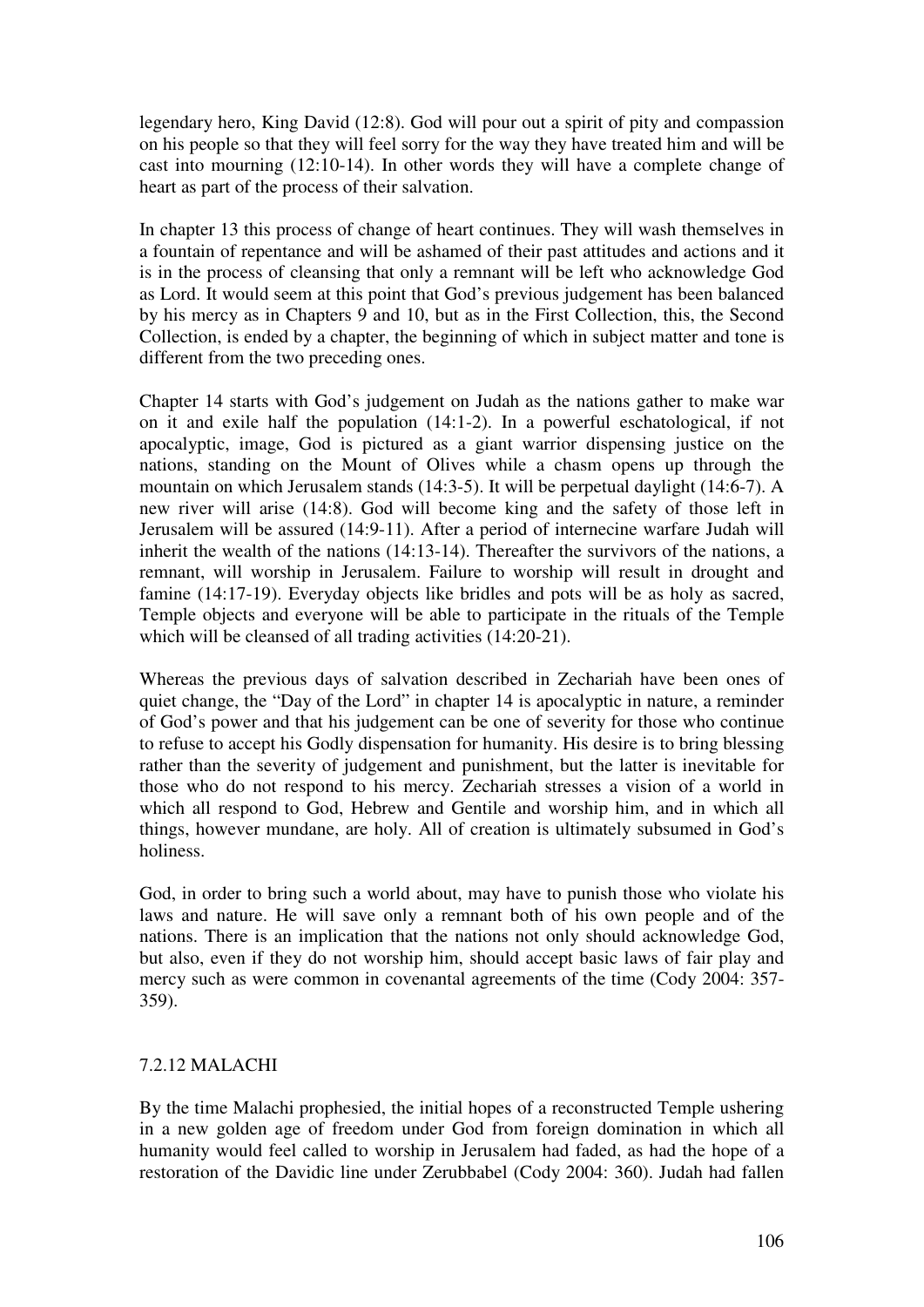into a period of casual worship in which people were offering imperfect animals and were not fully paying tithes. In fact, the Gentiles were being more faithful in the offerings they make (1:11-14 and 3:8-10). Divorce has become frequent (2:14-16). People are accepting evil as good (2:17).

Malachi's call is one to renewal, not only in the ritual matter of sacrifices and tithes, but also to moral behaviour affecting marriage and, a familiar topic with the prophets, mistreating of the labourer over wages, and not caring for widows, orphans and aliens (3:5). God's reaction is that he is sending a prophetic messenger before him prior to the sudden coming of the Lord which will be in his Temple (3:1). No one will be able to endure the day of his coming, Malachi's version of the "Day of the Lord", as it will be a terrifying day of purification and refining (3:2-3). The arrogant who refuse to acknowledge God and those who wilfully do evil will be burned as stubble (4:1).

However for those who are righteous, who offer right sacrifices, pay tithes, act honestly, fairly and generously to labourers, the poor, widows, orphans and aliens, there will be blessings of plentiful harvests (3:10-12). God has made a record of the just who belong to him and will be spared. In Malachi we find a return to the concepts of a "Day of the Lord", of a remnant which accepts, acknowledges and obeys God. There will be suffering and judgement for those who deny him and salvation and blessing for those who accept him and are obedient to his Law. Salvation is for those who have come through judgement because they have been obedient or have repented. A new concept is that of the names of the faithful being recorded so that God would know whom to condemn and to save (3:16) (Cody 2004: 360-361).

The exile brought about a change in perspective for the prophets. They saw the exile as God's judgement for the sins of the nation. In allowing the return he has saved them as a nation. There salvation is dependent on his mercy which outweighs his desire for judgement. The fact that the return seems to be a time of difficulty is ascribed to their failure to rebuild the Temple and re-establish the cult. By rebuilding houses and restoring farms, they have put their interests before God's. Because the Temple is still derelict, God cannot come to live in the people's presence in the Holy of Holies. When the Temple has been rebuilt and God can return to Jerusalem, then his full blessing will fall upon them and the line of David will be renewed under Zerubbabel. This, essentially, is the message of Haggai and Zechariah.

By the time of Malachi, God's promised blessings have not come as expected. The line of David has not been re-established, since Zerubbabel disappeared into the mists of history. Malachi interprets Judah's misfortunes as owing to imperfect ritual worship, a casual attitude to divorce, failure to pay tithes and dishonest weights as well as a lack of concern for the marginalised in society.

For Haggai and Zechariah the "Day of the Lord" was the day of return to Jerusalem. For Malachi it is a day to come on which a remnant of those who have repented or who have remained faithful will be saved. In Deutero-Zechariah, in the two collections we have parallels in which God's mercy in restoring his people balances his judgement. But these chapters of salvation are followed by ones of graphic prediction of God's wrath upon the faithless and disobedient. Especially chapter 14 is apocalyptic in nature in which the "Day of the Lord" becomes a day out of time, without heat or cold (14:6) the coming of which is known to God alone. Yet at the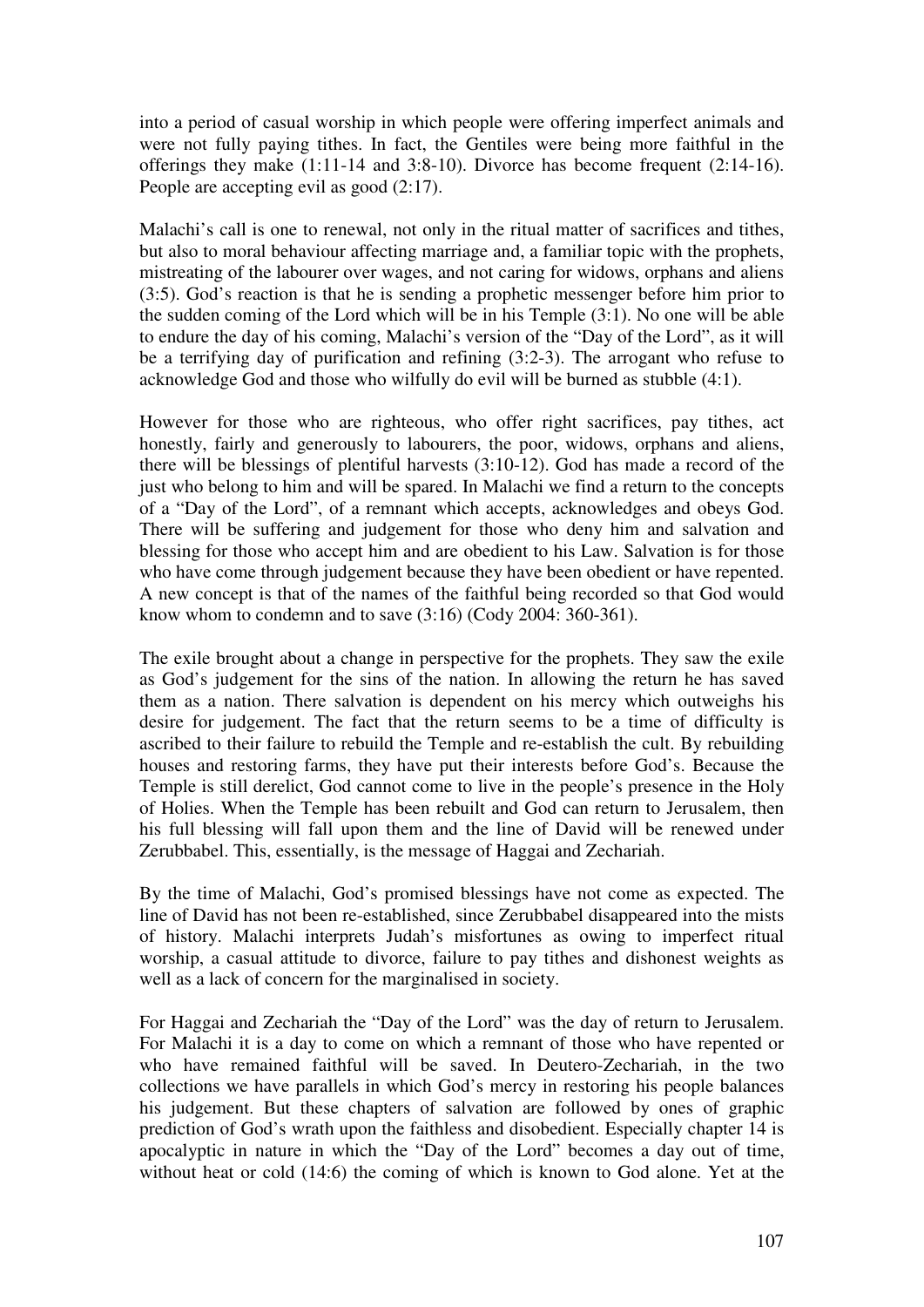same time the day will have an earthly setting in which the geography surrounding Jerusalem will be reconstructed and on which all things will be sanctified and all humanity will come to worship God.

Paul Redditt in his article in *Interpretations, Themes in Haggai-Zechariah-Malachi* finds these three post-exilic prophets very tightly unified through the use of common introductory phrases at the beginnings of the first two books as well as redactional phrases such as *these are the words of the Lord* (eg Hag 1:7; Zech 1:4). In Deutero-Zechariah 9-14 chapters 9 and 12 begin with *An oracle* and so does chapter 1 of Malachi. There are also frequent variations on the "Day of the Lord" / "that day". Then there are allusions to other biblical texts, for example the signet ring in Haggai 2:23 and to Jeremiah 22:24. Zechariah 9:1-2 refers to the boundary line in Ezekiel 47:15-17 and Malachi 2:4-6, on a covenant with the Levites refers to Jeremiah 33:21 and to Deuteronomy 33:8-11.

The overarching theme of these books is the restoration of Judah and its salvation. God used the Chaldean or Persian Empire's defeat of Babylon to bring this about so that exiles would be allowed to return home. The rebuilding of the Temple, the establishment of a priestly line under Joshua and a kingly one under Zerubbabel, descendant of David, were to be part of salvation in Haggai and Zechariah. In Malachi the priesthood had fallen down on its duties where sacrifices and tithes were concerned. Malachi recalls the people to covenant obedience; Haggai and Zechariah to obedience in rebuilding the temple and re-establishing the cult. Other themes involve those of poverty for not fulfilling religious duties of rebuilding and tithing.

In both Zechariah and Malachi God is seen as a refiner (Zech 13:9 and Mal 3:2-3) and as a king (Zech 14:9; Mal 1:14). Punishment through drought and poor harvests is the judgement of failure to fulfil religious duties. On the other hand good harvests are the assurance of full salvation in a land of plenty with God as King (Reddit 2007: 188- 195). Despite the attempts to link closely these last three books, it should be pointed out that there are some contrary points in this overall depiction of God's turning judgement into salvation, but all three prophets are in agreement that God has saved his people through restoring a remnant to Judah.

The fullness of the blessing of salvation has not come in Haggai and Zechariah because of failure to rebuild the temple and unfulfilling concentration on their own interests. The rebuilding of the Temple seems to augur well, but the failure of the arrival of any independence under Zerubbabel as Davidic king makes the prophecies incomplete.

Malachi's criticism of God's people for their failure to offer proper sacrifices and tithes at first sight looks like a kind of parallel failure to fulfil religious duties, but it is more, in the sense that it can be a prelude to the kind of spiritual slackness that allowed the pre-exilic Israel and Judah to slide into casual and syncretistic practice. Although there is no mention of false gods in Malachi, in the post-exilic period a kind of slack secularism may have been the danger.

The fact that Malachi had to recall the people to proper worship and to care for the poor, widows, orphans and strangers is also a reminder of past prophecies. Malachi,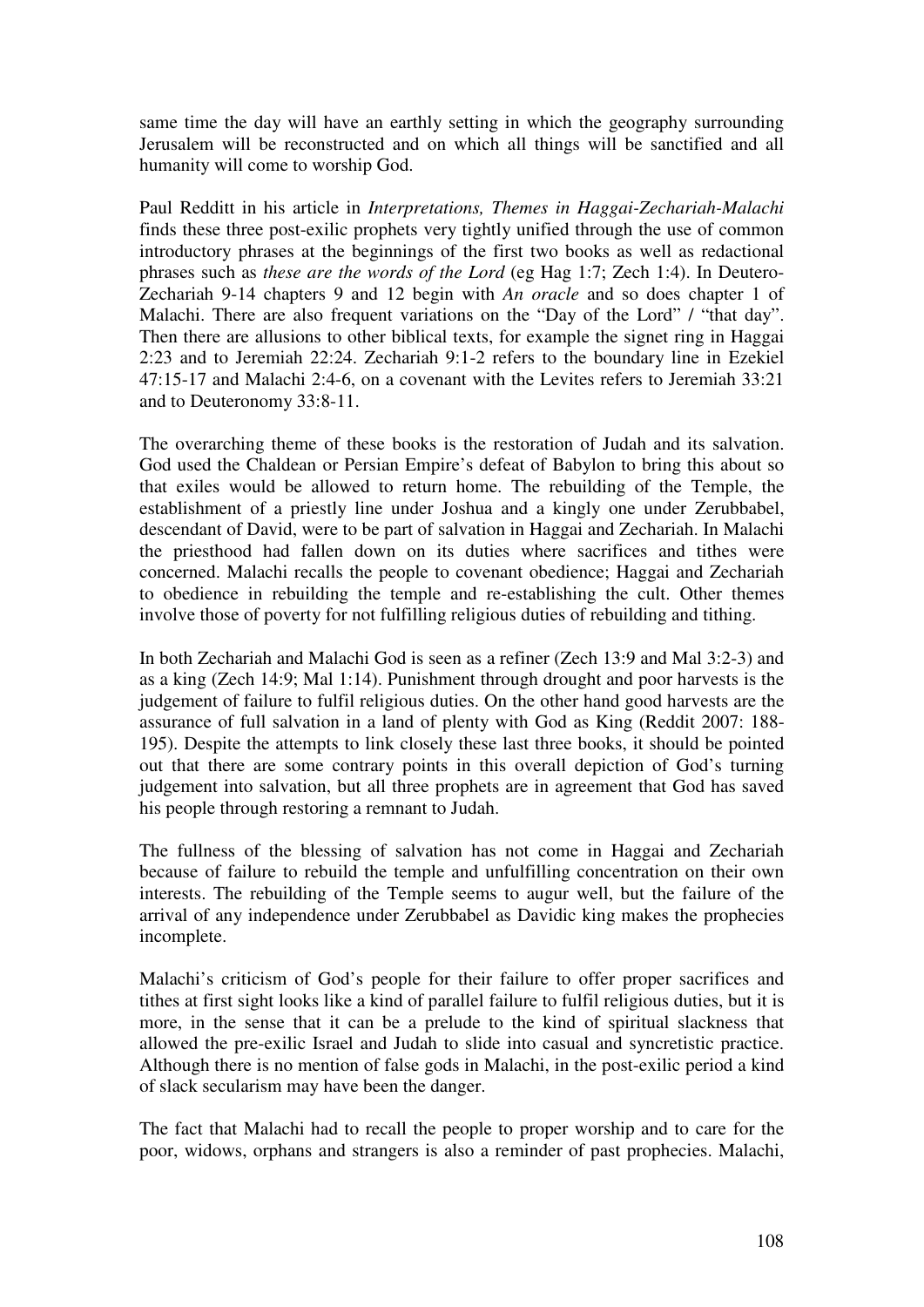unlike Haggai and Zechariah, takes us back to the moral and religious concerns of the pre-exilic prophets. In a sense the "Book of the Twelve" has come full circle.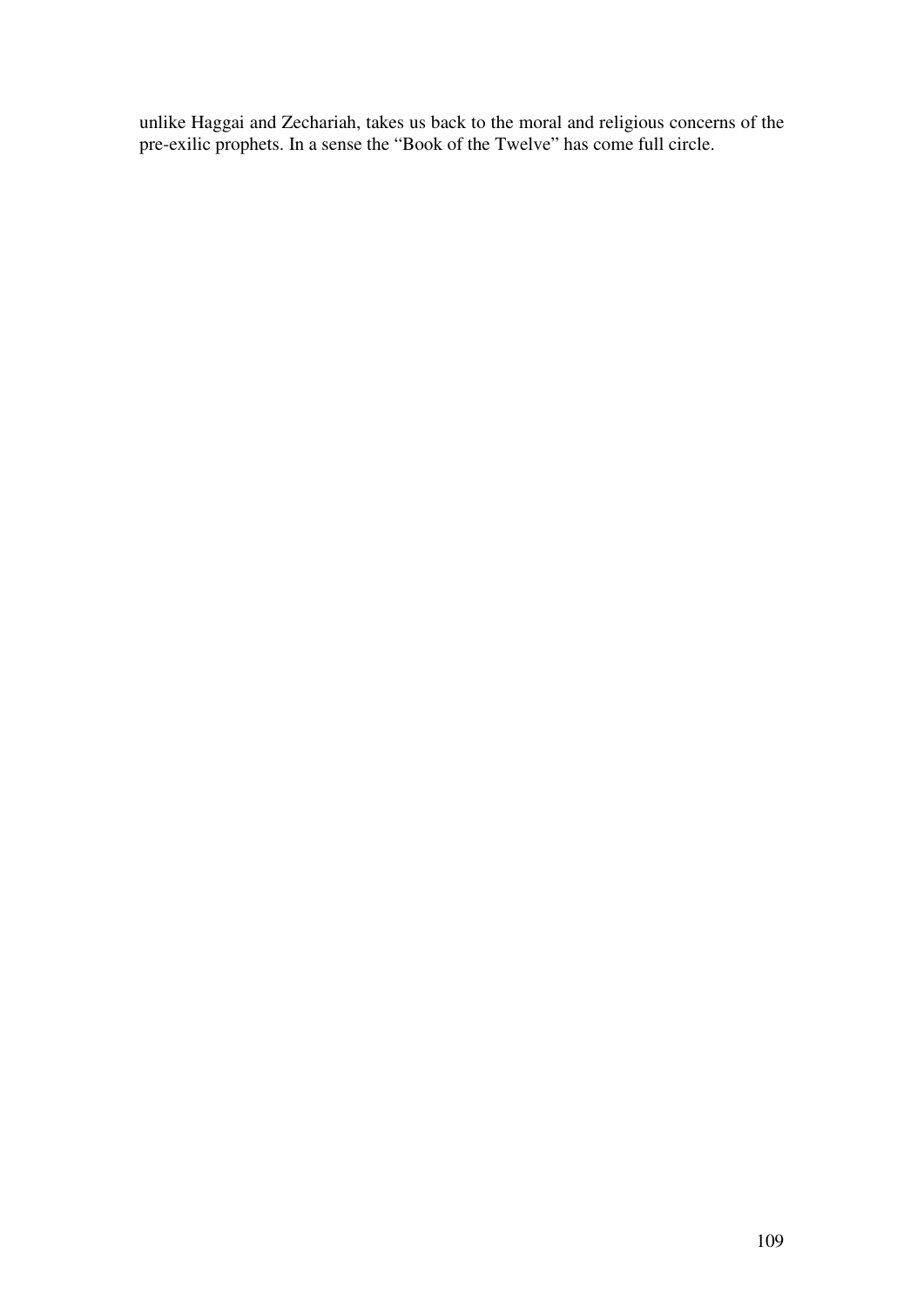### CHAPTER 8: CONCLUDING SUMMARY

### 8.1 INTRODUCTION

Chapter 1 stated the hypothesis of this thesis that in the "Book of the Twelve" the concept of the "Day of the Lord" reconciles the prophets' ideas of judgement and salvation.

The chapter then set out to define briefly concepts required for such a study: the "Day of the Lord", judgement, salvation, the Law or *Torah*, covenant, prophecy, the "Book of the Twelve". The reader is referred to chapter one for the outlines of these concepts

A brief outline of the methodology adopted was then given. The remainder of this conclusion is a summary of how this methodology was put into practice. In the process various other concepts were introduced as summarised below.

Finally this chapter will end with various suggestions as to what the writer considers further possible areas of study in developing the themes of the "Day of the Lord", judgement and salvation.

### 8.2 BRIEF SURVEY OF 19TH AND 20TH CENTURY BIBLICAL CRITICISM

Chapter 2 gives an overview of the above topic, concentrating particularly on Form and Canonical Criticism. Form criticism seeks to determine the form of the original sources, free from later accretions. To do this knowledge of history, vocabulary, and literary and oral forms may be used. The documents are set in their period and by means of Redaction Criticism later accretions are studied and, by means of Canonical Criticism we may determine why a document became part of the canon of Scripture and why it was placed in its particular position in scripture. It is difficult to look at various types of criticism in isolation as one type develops from another and ultimately each informs the others. More modern varieties of criticism, Social, Psychological, Liberation and Feminist express the social and political interests of recent times. It is important to be able to balance these by listening to what the writers and prophets of the time were saying, before applying the Bible to modern conditions: exegesis should parallel hermeneutics.

As we shall see later in this summary, Form criticism has been used to determine the message of the twelve Minor Prophets within their historical context. Redaction and Canonical Criticism have been used to indicate why redactors edited the Twelve to place each prophet in a particular position within the canon, ie accepted list of books of the Old Testament. We should therefore be able to see how the ideas of the individual prophets, who would to some extent have influenced each other, were combined to present a more unified message by deuteronomic and priestly editors in terms of their vision of God's relationship with his people ultimately from a postexilic perspective.

# 8.3 8.3 HISTORICAL OUTLINE OF THE DEVELOPMENT OF ISRAELITE **MONOTHEISM**

Chapter 3 gives an outline of the development of Israelite monotheism from earlier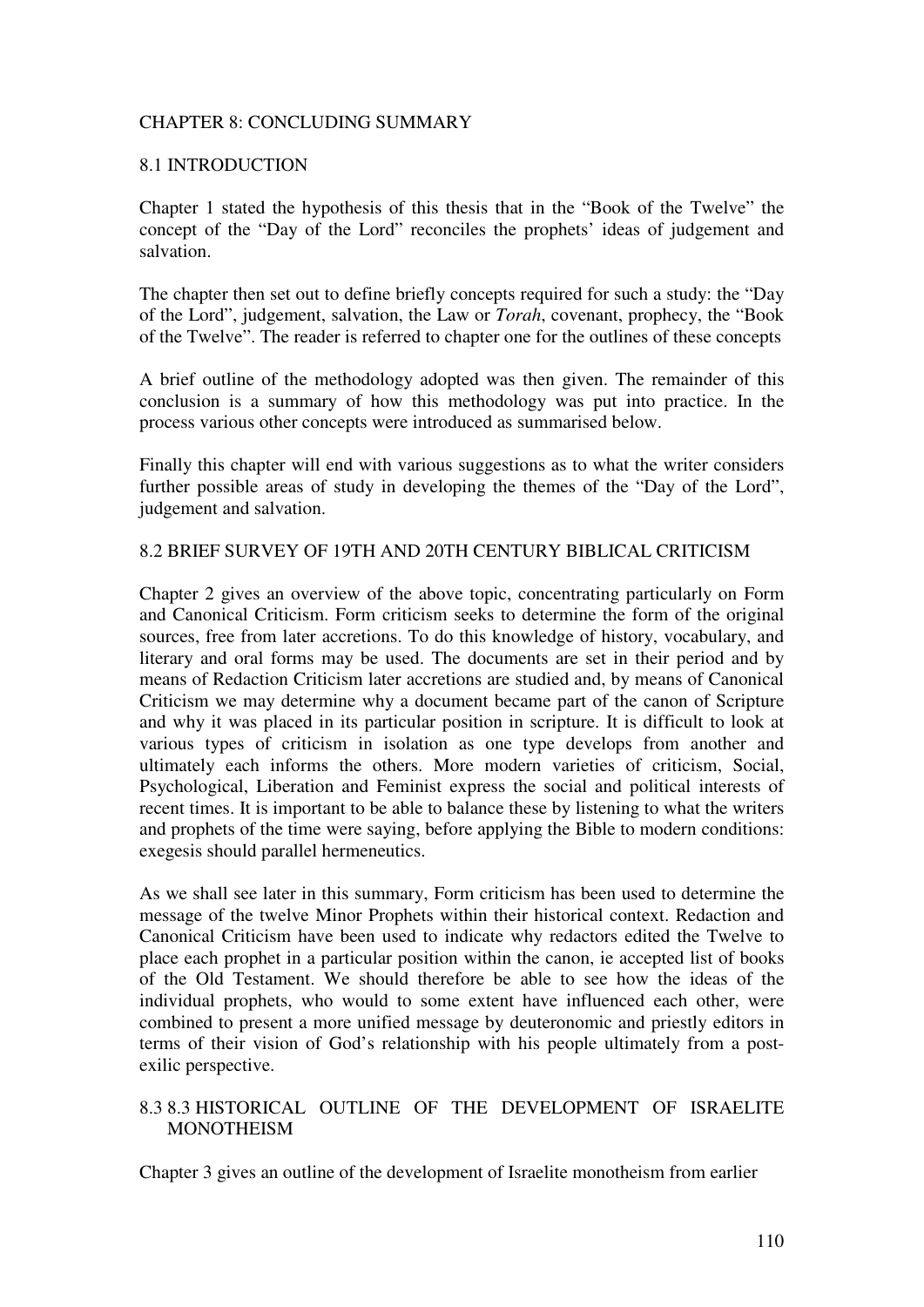monolatry and Yahwistic-polytheism. In God's covenant with Abraham, God promises that, if Abraham is faithful, his descendant will be innumerable and will inherit Canaan, the Promised Land. Abraham's descendants while recognising God, usually under the name of El, or an expansion thereof, did not worship him alone, but would have regarded him as their particular God. Not even after the revelation of his name to Moses as "Yahweh", did the Israelites confine themselves to the worship of one God. Each nation through whose territory they passed during the Exodus event had a differing god and so did the tribes amongst whom they settled in Canaan. In terms of the outlook of the times it was wise to practise a form of divine re-insurance. Yahweh was worshipped as the primary God, but so were the local gods.

From about the time of Elijah, a "Yahweh-alone" party or group developed in Israel and Judah. Yahweh alone was the God of Israel who was to be worshipped wherever the Israelites were. Other nations had their gods, but they were not to be worshipped by the Israelites. The prophets were members of this group. Only after the Babylonian exile did Israelite thinkers come to see Yahweh in terms of a God of all nations and other gods as altogether false. Had not Yahweh used powerful, disbelieving nations to punish Israel and Judah? Had he not used other powerful nations to overthrow first the brutal Assyrians and the perhaps marginally less brutal Babylonians? Had he not used unbelieving Persian rulers to allow Israelites to return to Judah and Jerusalem after he had allowed many of his people to prosper in exile?

Yahweh was not just the God of Israel, but also the God of the nations, while Israel remained his chosen people. Repentance would come, not merely as in Jonah, through the repentance of sin, but, ultimately, through acknowledgement of Yahweh as Lord.

Such background helps to understand the development of God's command through the prophets to worship him alone. It helps, too, to understand how a repentant remnant of foreigners on the "Day of the Lord" could come to be one with a faithful, repentant remnant of Israel in receiving God's salvation, having accepted his judgement. All nations who acknowledged Yahweh were heirs of the covenant with Abraham. It helps also to make us understand how easy it was for the Israelites not to put Yahweh first in their worship and how they learnt that to worship other gods in tandem with worshiping Yahweh was to take away from his greatness.

### 8.4 .4 SALVATION OF A REMNANT

With the growth of the idea of individual responsibility came the idea that a remnant might be saved. Earlier Israelite religious thought did not always clearly differentiate between the guilt of the individual and the nation in the religious sphere. The sin of the individual contaminated the community. The sins of the fathers affected following generations (Ex 20: 5). In Jeremiah and Ezekiel we note that the idea of individual responsibility and guilt had begun to enter Israelite religious thought (Jer 21: 39; Ezek 18: 22).

Amongst the "Twelve" Amos, in his book's canonical form, foresaw three remnants: the survivors of the destruction of the kingdom of Israel (3: 12), those survivors who had remained true to God (5: 15) and those who would survive to enjoy a reestablished and everlasting kingdom (9: 8b – 12). For Micah a remnant scattered amongst other nations  $(5: 7 - 8)$  would be formed by God again into a powerful nation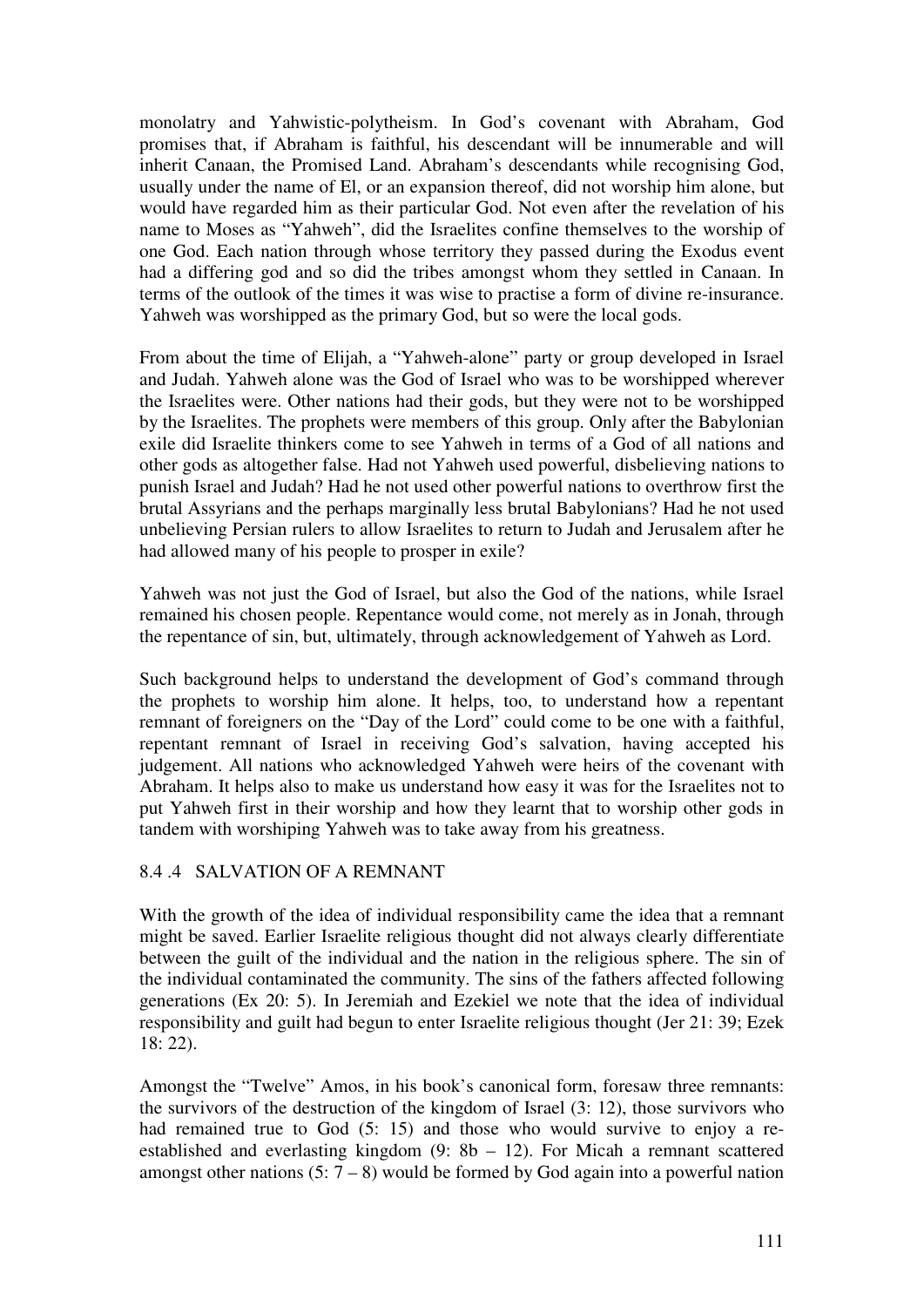(4: 7). Zephaniah's remnant would be humble and obedient and live in justice and peace (3: 12 – 13). Haggai and Zechariah regarded those who returned to Judea as the saved remnant (Hag 1:12; Zech 8:  $6 - 8$ ). God would save those who remained faithful or acknowledged their sins and returned to him. This came to apply to gentiles who turn to God as well as to Israelites.

### 8.5 8.5 THE INFLUENCE OF VOCABULARY IN OUR UNDERSTANDING OF JUDGEMENT, SALVATION AND THE \"DAY OF THE LORD

The words we use and their nuances affect our understanding of concepts. In studying the above concepts, at the beginning of the chapters in which these terms are more fully discussed than in the introduction, a section has been devoted to discussion of the meanings of the Hebrew words for these terms and how this influences our understanding of them.

The Hebrew for "judgement", *spt* (and its derivatives) may also mean *threat* or *warning*, but there is also the understanding of restoration of peace between complainants or between the defendant and the community.

Another word for "judgement", *dyn,* was originally a legal term for a binding court judgement. Use of *dyn* and *spt* together caused *dyn* to take on a nuance of compassion so that both words came to be synonyms. Hence God's judgement is more than retribution, it is an act of compassion seeking to restore the sinner to himself and the community.

The Hebrew for "Salvation", *plt* or *mlt* means *to escape from disaster.* The word, *ys*, means *to receive help*. Derivatives are *yesua* meaning *help* or *salvation* and *mosia:a deliverer.* So we come to understand God as a saviour who brings help to his people to give them salvation.

*Yom-Yahweh* or the "Day of the Lord" does not necessarily imply only a day's length, but also the moment when God intervenes to bring judgement and salvation for a repentant remnant. It is the day of God's appearing.

### 8.6 ESCHATOLOGY AND APOCALYPTIC

These terms are closely associated with the "Day of the Lord". Eschatology deals with the date at which the "Day" will occur. As we shall see, at first this was regarded as being reasonably close. It later began to be seen as taking place in the future when determined by God, ie in his own good time. When the nature of the "Day" was considered the visions of judgement conjured up a battle in which the enemies of God and Israel would be defeated and Israel would be re-established as a nation and kingdom under God. Gradually, the battle developed overtones of a final battle between good and evil at the end of time and the inauguration of God's eternal reign, Such a "Day of the Lord" at the end of time is referred to as Apocalypticism.

### 8.7 HISTORICAL AND FORM CRITICAL APPROACH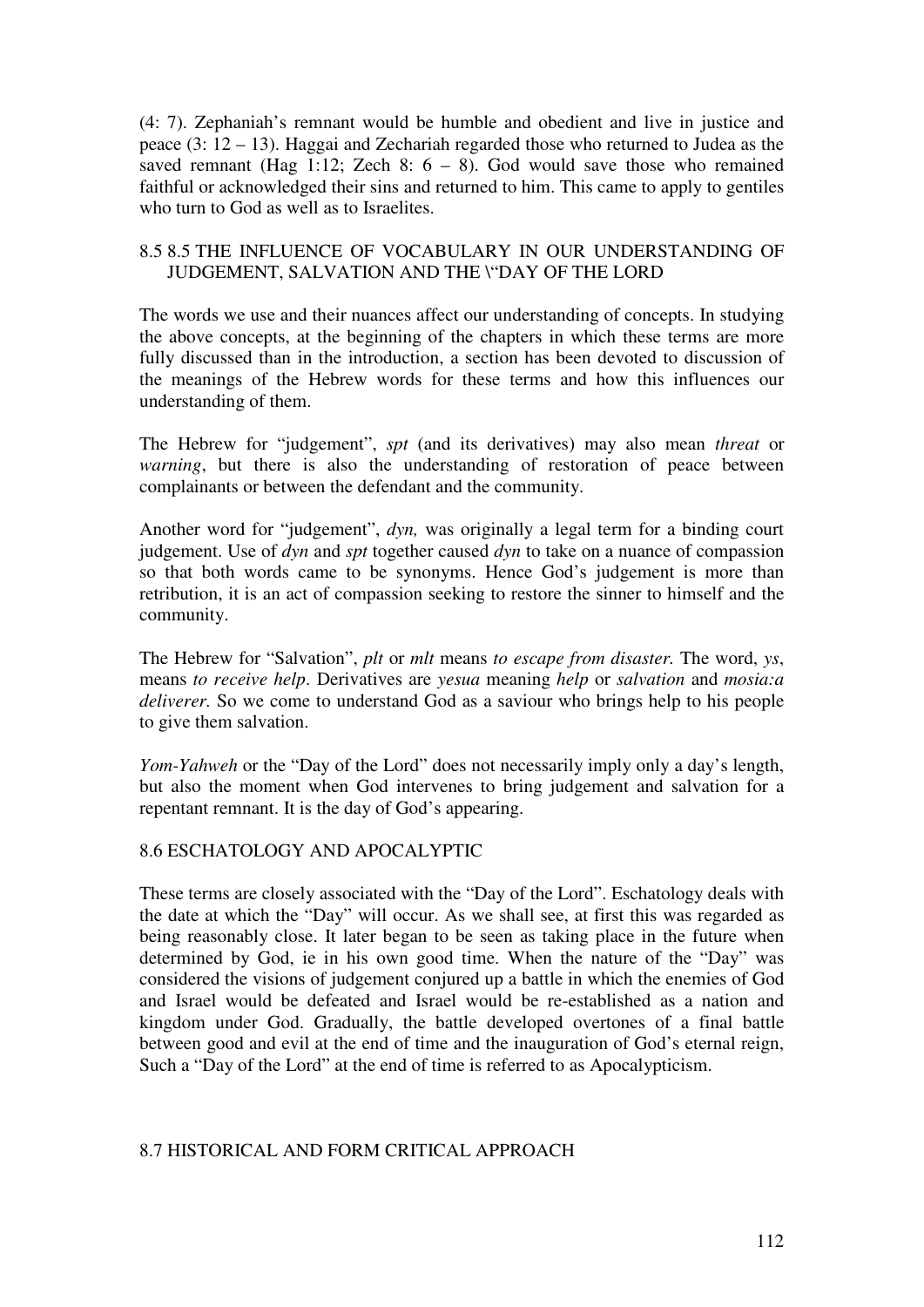By using an historical and form critical approach, there are eight differing ways in which the "Day of the Lord" presents the concepts of judgement and salvation. There is considerable overlapping of viewpoints.

1. For Amos the "Day of the Lord" was to be one of judgement for the nations including Judah and particularly Israel. A remnant would survive, but there was no specific idea of salvation until the editorial addition at the end of the book. The addition implies that salvation follows judgement on the "Day of the Lord" as a part of the way God deals with his people.

2. Hosea understood God's love for his people as being greater than his desire for judgement. To unleash God's loving mercy and salvation towards his people, repentance, obedience and right living were necessary. Hosea posited neither a "Day of the Lord" nor the salvation of a remnant.

3. Punishment as a means of preparation for salvation was a part of Micah's vision. When the people began to live justly, God's merciful salvation would be unleashed, within history, at the time God chose, for with him mercy outweighs justice.

4. Nahum saw the punishment of Judah's enemies as bringing about salvation for Israel. Obadiah, writing probably in post exilic times, understood God to have punished his people through defeat and exile in Babylon, but as unable to endure the cruelty of the nations towards his people. The day of judgement on the nations would bring salvation to Israel.

 5. For Habakkuk sin, cruelty and oppression held within themselves the seeds of judgement and destruction. Punishment turns the hearts of the sufferers to seek God. Those who are faithful or who repent must wait patiently for God's salvation which he will grant in his own good time, which is his equivalent of the "Day of the Lord".

6. Haggai and Zechariah saw exile as God's punishment and return from exile as a sign of God's salvation which would be fulfilled when the Temple was rebuilt and God could live in their midst. In Zerubbabel the line of David would be reestablished. So far the prophets saw salvation as occurring within history, either within a reasonably short period of time or, with Haggai and Zechariah, as having already taken place. This eschatology in Deutero-Zechariah and Malachi becomes apocalyptic in the sense of a final battle between God and the nations which will usher in salvation for the surviving faithful remnant and begin God's eternal reign. The "Day of the Lord" becomes at once the end of time and the beginning of eternity.

7. Joel and Malachi emphasise repentance as unlocking salvation from a merciful God after judgement. For Joel, fasting while repenting will prove the genuineness of the repentance. For Malachi, the "Day of the Lord" would come when God was dwelling in his holy Temple. It would be a day of refining and purification. A Prophetic messenger will precede God's coming. All will be judged, but God has a record of those who have been faithful.

8. For Jonah, obedience to God's call for repentance through his prophets would bring about salvation on a day of wholehearted acknowledgement of sin. Nineveh's repentance at the call of God through the reluctant Jonah was an example to the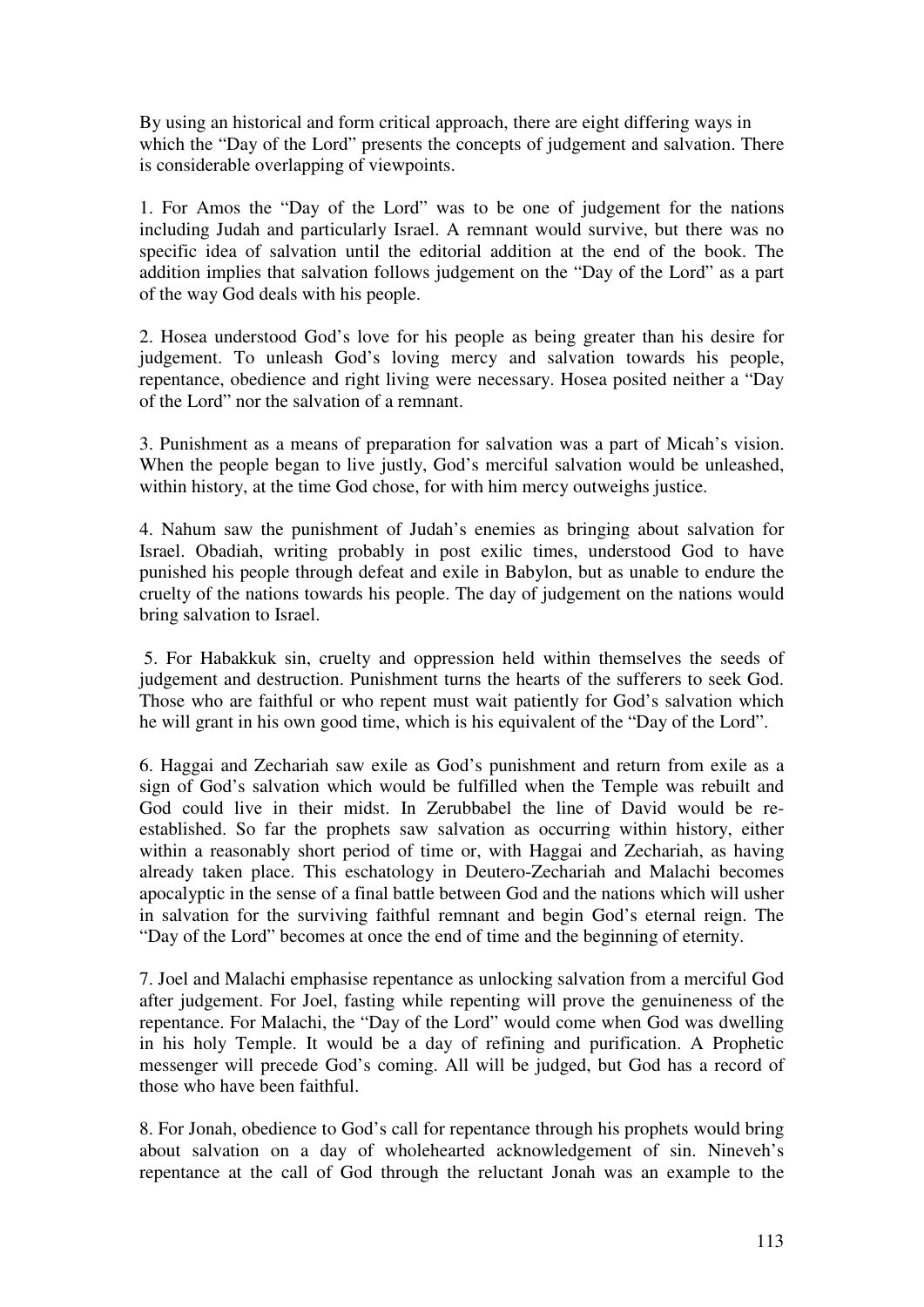people of Israel, who so often had ignored the God's call through a long line of prophets. Salvation could be open to all who obeyed God, an understanding also reached by Joel.

We have seen how God's punishment of his people has been expressed throughout the Minor Prophets in metaphorical terms of drought, locust plague, fire, earthquakes and warfare. The commonest metaphor has been warfare. The  $8<sup>th</sup>$  and  $7<sup>th</sup>$  century prophets, when they used war as a metaphor, used it in terms of God using the powerful nations of the time, Assyria and later Babylonia, to punish the wayward Israelites and how these nations, in turn, would similarly be punished by God for their excessive cruelty to his people and other nations. As the eschatology of "Day of the Lord" became an ever more distant event and began to take on apocalyptic overtones, God came to be seen as the ultimate power, waging war upon his enemies, who became not only nations who defied him and harmed his people, but as the forces of evil (Zech 12 – 14; Joel 3). This development finds its climax in Daniel chapter 11 to 12.

For most of the prophets the "Day of the Lord" is a day of judgement and salvation. What turns judgement into salvation is, on God's part, his love for his people, Israel, and his mercy which would rather save than judge. Yet judgement is a part of salvation in that it provides the incentive to repent. Repentance is required from God's people, indeed from humanity, to unleash God's mercy. Judgement acts as a cleansing of the nation, preparing it for salvation in God's own time. Since judgement in the form of defeat and exile means that the nation will be diminished in numbers, most of the prophets see salvation as being only for a surviving remnant of Israel, and of humanity. Alternatively it will be reserved for a remnant who have been faithful and for those gentiles who unreservedly place their trust in God. Upon salvation God will be present with his people in a restored nation, dwelling again in his Temple, or apocalyptically at the end of time as he inaugurates his eternal reign as king. "The final achievement of Yahweh's forgiveness must be a reconciliation that renders further forgiveness unnecessary" (McKenzie 2004:1307).

Salvation does not mean an escape from judgement. The consequence of committing evil cannot be other than judgement. Once the Israelites and humanity accept judgement, at that moment God grants salvation. That moment which brings judgement and salvation together is the "Day of the Lord."

# 8.8 CANONICAL CRITICAL AND REDACTIONAL APPROACH

Canonical Criticism shows that, by redaction, editors have sought to stress an underlying harmony found in the prophecies of the Minor Prophets so that it may be regarded as the "Book of the Twelve".

Those scholars who concentrate on canonical criticism seek to point out what they consider to be the evidence of a redactive process to present a unified theology from a deuteronomistic and also from priestly point of view. The core purpose of this editing revolves around the "Day of the Lord", judgement and salvation. In the process they placed books out of chronological order of composition, according either to the time with which they purported to deal or according to recognisable themes.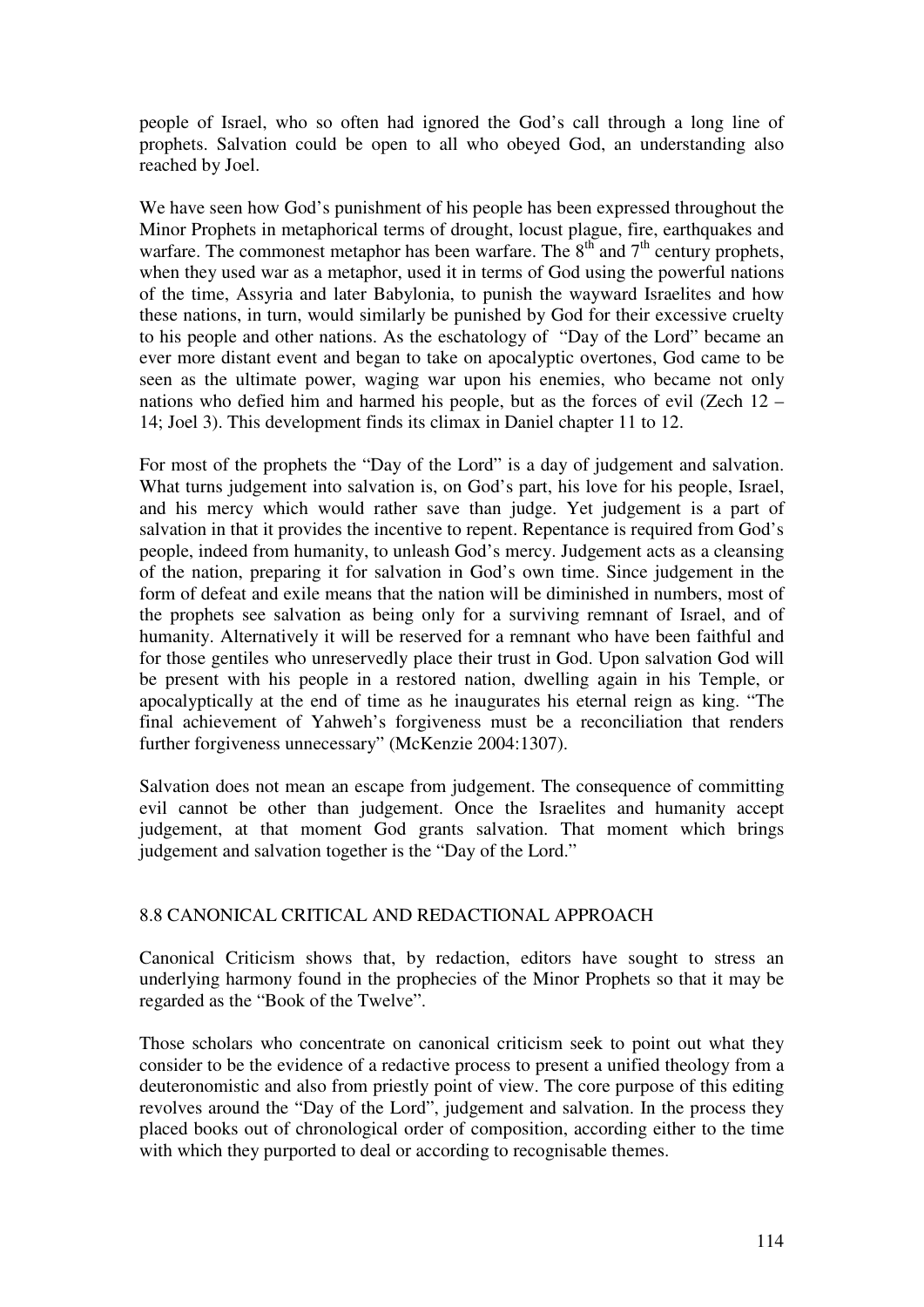By placing Hosea first in the "Book of the Twelve" the redactors emphasised the loving nature of God who would respond to repentance no matter how great apostasy had been. Joel, although post-exilic, picks up on repentance unleashing God's pent-up love. The fact that the events of Joel are set in ostensibly Assyrian times provides an apparent historical link as does the metaphor of the locusts (Schart 2007: 114 -1143). Amos largely portrays God as a God of judgement and justice on a "Day of the Lord". This links with Joel's vivid portrayal of the battle between God and evil on that day. The remnant, who survive judgement, in the addition to the end of Amos, will be saved on a day of both judgement and salvation. Judgement will be the prelude to salvation. A righteous earthly kingdom will be re-established under the house of David (Barre 2004: 215; Schart 2007: 144).

Although both Obadiah and Jonah are post-exilic writing, the editors found it useful to resituate them to fit their interpretation of God and the prophet's role in Israelite life. Obadiah's prophecy is largely aimed at Edom, but it fits in comfortably at this point in that it continues both Amos's words about judgement on the nations who are enemies of God's people, as well as presenting a similar view to Joel on the "Day of the Lord" (Mallon 2004: 405; Biddle 2007:162). Jonah appears to fit in at this point, partly because it is set in Assyrian times. It emphasises the need for God's people to repent, especially if their enemies, the Assyrians were prepared to repent when a prophet was sent them by Yahweh (Ceresko 2004: 580 – 584; Biddle 2007: 160).

With Micah, we come to the end of the  $8<sup>th</sup>$  century prophets, or those whose works appear to be set in that time. Micah picks up on the ideas of the salvation of a remnant on the "Day of the Lord". Judgement is expressed as the nations mustering for an attack on Jerusalem. God will save his people and the nations will gather in Jerusalem to worship God, thus picking up on the universalism first adumbrated in Joel and emphasised in Jonah. In Micah, a carefully worked out pattern is twice presented as judgement leading to salvation on the "Day of the Lord" (Biddle 2007: 156 – 157).

So far, we have seen in outline how the redactors edited together works from, or purporting to come from, the  $8<sup>th</sup>$  century BC. Their concern was to emphasise Yahweh's ongoing love for his people, despite the enormity of their sins, that there would be a "Day of the Lord" on which recalcitrant Israel and her enemies would be judged and those who repented would be saved. Judgement, or the threat thereof, was a necessary spur to repentance, without which God could not save his people or those from the nations who repented and turned to him as God.

The seventh century prophets continue the themes the redactors emphasised in their 8<sup>th</sup> century colleagues. Nahum prophesies God showing his power in destroying Assyria at the hands of the Chaldeans; a fitting punishment for their brutality not only to Israel, but to all nations. The nation which had once repented, in response to Jonah's message, had returned to its brutal ways; its repentance had not been genuine. God remained a God of justice as in Amos's prophecies. Without justice, there cannot be the response of genuine repentance. Without repentance, God's love will not be released (Emmerson 1992; 14 – 15 & 34; O'Brien 2007: 175 – 176).

The same applies in Habakkuk, who understands how injustice, immorality and idolatry contain within themselves the seeds of destruction. God will act in his own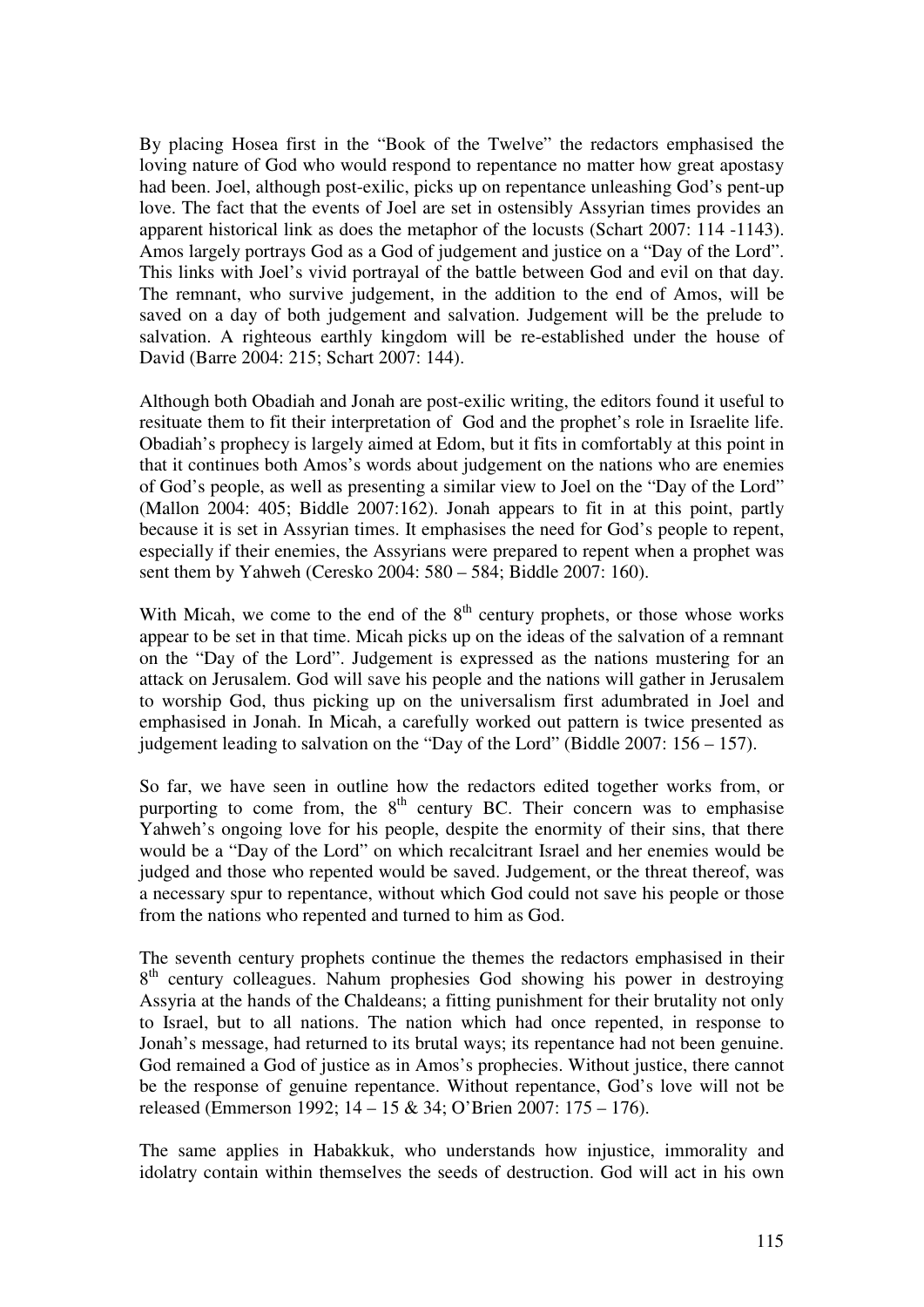appointed time (O'Brien 2007: 176 – 177). Zephaniah echoes the attitudes of the previous two prophets as to God's power over the nations. Judah will also be punished, but God is preparing the salvation of a remnant which acknowledges dependence upon God. God loves his people too much to wish to destroy them (echoes of Hosea).

Zephaniah refers to the "Day of the Lord" more frequently than the other prophets. Because it will be a day of salvation, the "Day of the Lord" will be a feast day. Increasingly the "Day of the Lord' came to be seen as a day of battle when the unrepentant would be destroyed, leaving the remnant of the repentant and forgiven to enjoy God's favour. Such a day continued to be seen as one coming within history (Emmerson 1992: 76 – 78; O'Brien 2004: 30).

For the post-exilic prophets, Haggai and Zechariah, the return from exile is as if God's promise of restoration has occurred. Yet, it is unsatisfying and incomplete. Harvests are poor.

For Haggai, the people have sinned by looking first to their own interests in rebuilding comfortable houses and not giving glory to God by rebuilding his Temple so that the cult may be properly celebrated.

Zechariah is concerned about this as well as with the impurity of the nation, caused by inter-marriage with foreign wives. Such impurity may lead to laxness in worshipping other gods as had happened in pre-exilic Israel and Judah. When the restored Israelites in Judah worship God in full holiness then God's mercy will be completely released and they will live in a land ruled and protected by a king of David's line. Zerubbabel, a descendant of David, had been appointed as governor of Judah and was the expected king. Probably because such prophecies came to Persian attention, Zerubbabel was recalled, since he fades without explanation from Israelite history. With him faded the hopes of a restored kingdom. So also faded, with one exception, the prophets and their role in Israelite life (Emmerson 1992: 90; Cody 2004: 356 – 359).

Zechariah 9 to 14 is by a different hand or hands. In chapters 12 to 14 Jerusalem will be besieged by the nations and Judah will fight alongside God to defeat them and Jerusalem will be raised high and the people will live in safety in perpetual daylight. We are approaching the symbolic apocalyptic of Daniel and later of Revelations. Such thoughts tie in with Joel, thus further uniting the topics of the "Book of the Twelve".

 Common introductory and redactional phrases closely connect Malachi to both Haggai and Zechariah. There is frequent use of variations on the "Day of the Lord". Allusions are made to Jeremiah and Ezekiel. As a result, Malachi, the last of the prophetic books, becomes closely linked to the rest of the twelve and to the major prophets (Reddit 2007: 188 – 195).

Zechariah and Malachi see God as a refiner. Malachi also is concerned with worship, but in the rebuilt Temple where the priests are accepting for and offering imperfect animals in sacrifice. Proper tithes are not being offered. Not only are the people cheating God, but they are cheating each other through inaccurate weights and measures and they are ignoring the weak and poor. Secularism, in which people question the purpose of worshipping God, has crept into society. The "Day of the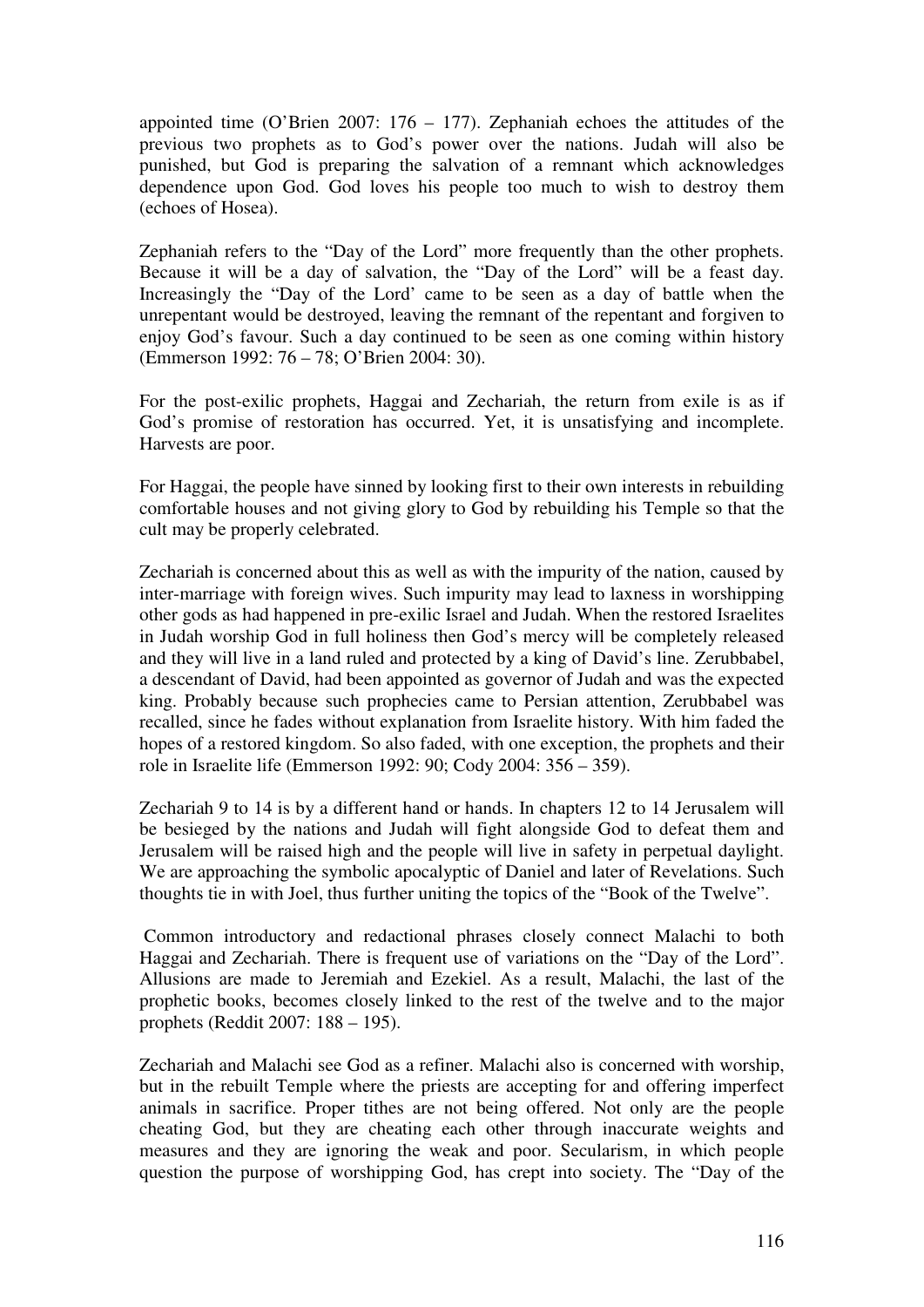Lord" will come when the proud and evil will be burnt up, while those who have been obedient will be saved. To warn the people of Israel, the prophet Elijah will be sent to warn the nation before this day of judgement, punishment and salvation comes.

The themes in Malachi help to round off the Book of the Twelve". Malachi's concerns are similar to those of the  $8<sup>th</sup>$  century prophets: improper worship of God in the Temple; injustice towards the marginalised.

In one sense this evidence of close editing helps towards a unified presentation of the prophetic message as we have seen above. In another sense it can detract from our understanding of the historical development of the topics of judgement and salvation and how they are reconciled into a new beginning on the "Day of the Lord".

For example it seems easier to understand Jonah from a post–exilic perspective than from a pre-exilic one, when hatred of Assyria would have made such a message almost impossible to accept. Even in post-exilic times it would have remained hard to acknowledge. It would have been easier to accept with the hindsight of history and an understanding of how God had used Assyria to punish Israel, and Babylon to punish Assyria, as well as Judah, and then Persia to punish Babylon after which Israelites were allowed a return to Judah. However, because it dealt with Assyria, redactors placed it with the pre-exilic prophets. God had shown that he was king of all nations. An idea had begun to develop that God might accept those gentiles who repented and accepted him as their God.

 As much as Haggai and Proto-Zechariah may be interpreted as having themes in common with previous prophets, they also show they are very different because of their post-exilic background which radically alters the whole question of judgement and salvation. The "Day of the Lord' is the time of return from exile. It has already taken place in history. It is a day of salvation for the people of God. Judgements of them and of their enemies are events in the past. Only their failure to rebuild the Temple and re-establish the cult has prevented them from experiencing the fullness of blessing. How different is such prophecy from that of the pre-exilic period.

Simon de Vries in his essay: *Futurism in the Minor Prophets* is of the opinion that Salvation is a post-exilic concept grafted onto the pre-exilic prophets by what he calls "futurism". In other words suggestions of salvation are a result of post-exilic editing in which the added poetic formulae lack the integrity of the pre-exilic ones by using anacrusis, or the adding of an unstressed syllable, indicating the future, to the poetic form or by means of a liturgical rubric. An example is to be found in Zephaniah 3:16, in the commonly repeated phrase "on that day". In prose such phrases may be regarded as expansions (Hos. 2: 16, 21).

De Vries also sees examples of "futuristic" editing where there are sudden changes from judgement to salvation and vice-versa (Micah 5:10) or where secondary material has been added to amplify what comes before, as for example in Micah 4: 6 and Amos 9: 13, where a passage promising further salvation is added to one of salvation. He maintains that he is able to observe very little of a future outlook of salvation amongst the pre-exilic prophets who steadfastly maintain looming disaster. Although both deuteronomistically and priestly influenced redactors have introduced "futurism", it is mainly the work of the later priestly ones (de Vries 2003: 259-260).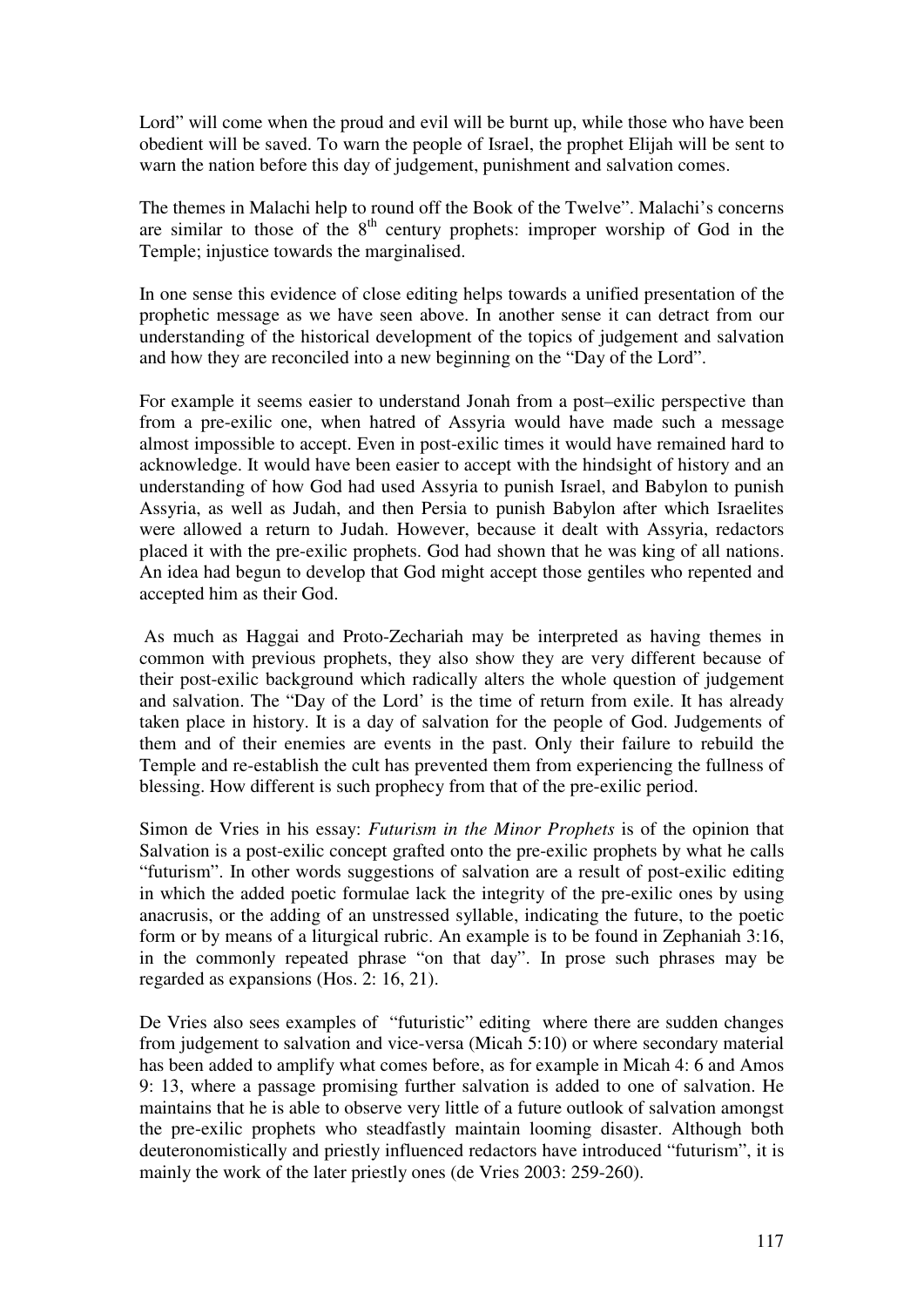Such an outlook, while probably having truth in it, does not, I feel, take into account the fact that concepts such as salvation are ones which gradually develop over a period of time. The idea of salvation was probably stimulated by the return from exile, but must have already been an idea in Israelite religious consciousness. A consciousness of the concept may well have been developing in pre-exilic times. Indeed, the exile would have caused an intense yearning for its reality. Redactors finding signs, possibly implied rather than directly expressed, may have developed the concept of salvation in terms of their own understanding and hindsight.

To overemphasise similarities and underemphasise differences runs the danger of detracting from the richness of the content of the "Book of the Twelve". It can also impoverish our understanding of the historical development of the themes of judgement, salvation and of the role of the "Day of the Lord" in reconciling these. Although many modern scholars favour the hypothesis that deuteronomic and priestly redaction at differing times sought to unite the Minor Prophets into a thematic unity, a certain number are wary of this approach or, like Ehud Ben Zvi, deny its usefulness. House quotes Ben Zvi as saying:

*Rather than assuming a unified book that is read and redacted as such, it is perhaps better to focus on the common repertoire of a relatively small social group consisting of educated writers and readers within which and for which prophetic – and other "biblical" - books were written, at the very least in their present form. Such a focus is likely to uncover a (largely) shared discourse, a common linguistic heritage, implied "intertextuality," and shared literary/ ideological tendencies. (Twelve Books or "The Twelve": 130)(House 2003: 316).* 

However, to deny the validity of painstaking linguistic, literary and canonical scholarship by skilled and reputable scholars in establishing multifarious links between the prophets seems unwise. At present it would seem that those in favour of editing of the Twelve hold the better cards, but only the playing out of the hand will determine the number of tricks won by each side. Both sides in this scholarship game may yet have to review their play.

It is significant that the Bible does not give a unified title, such as the "Book of the Twelve", to the works of the Minor prophets, as Ben Zvi has indicated (House 2003: 315-316) in his criticism of the editorial approach. The redactors of the Twelve were obviously in agreement in that, although they had tried to show that all the Minor Prophets had an underlying similarity of outlook, yet they acknowledged the prophets were sufficiently different in approach as to allow them to be read as separate authors. So, as we seek to come to a conclusion as to how the "Day of the Lord" reconciles Judgement and Salvation, we have to acknowledge that the prophets show differences in interpretation as to how this will occur, while at the same time they see the "Day of the Lord" as being the occasion on which God will turn judgement into salvation.

# 8.9 FINAL REFLECTIONS ON THE \"DAY OF THE LORD, JUDGEMENT AND **SALVATION**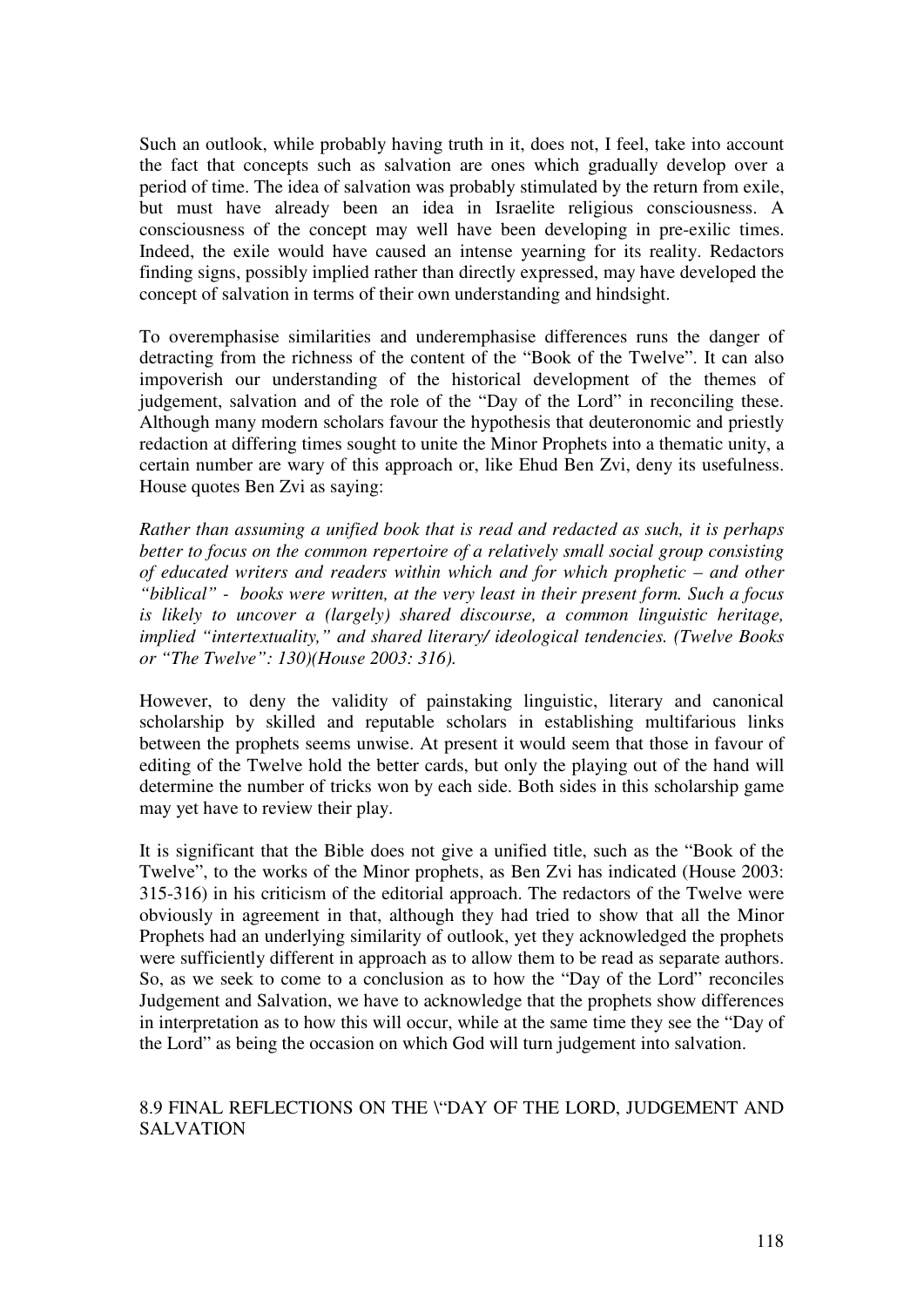The "Day of the Lord" is not necessarily a day in the sense of twenty-four hours, but is the moment determined by God within history, or at the end of time, when judgement takes place and passes into salvation for those people, Israelite and Gentile, set aside for it. A new dispensation under God will be inaugurated. The "Day of the Lord" becomes, in the "Book of the Twelve", the moment towards which creation under God is moving.

It will be a "Day" of disaster and terror (Am 5:18 - 200. The metaphors used by the "Twelve" are vivid: drought (Hag 1: 11), locust plague (Joel 1: 4; Amos 7: 1), fire (Joel 2: 30; Amos 7: 4), seismic events (Zech 14: 5) and especially the horrors of war (Mic  $5:10 - 11$ ). Such metaphors have been used to emphasise the horror of God's judgement. That this judgement is just is stressed by frequent use of legal imagery (Mic 6: 1; Hos 4:1) and vocabulary, as we have already seen. God is not a bloodthirsty tyrant, like the rulers of Assyria or like Nebuchadnezzar at his worst, but acts justly. His chosen people are guilty as well as nations which practise a ruthless form of conquest. A just judge will deliver a fair sentence. God is a just judge, but being God he is also a being of unlimited power. Nahum and Habakkuk are both aware of God's power (Hab  $3: 3 - 7$ ; Nah 1: 3 - 60 and that it will be used for justice and ultimately for salvation. Nahum divines that God's anger is a sign of his justice and love (Nah 1:7). Anger is a reaction of concern and is the opposite of an unemotional, uninvolved God, who dispenses an unconcerned, dispassionate justice.

Of the "Twelve" Hosea is probably the prophet the most aware of God's love for his people, hence the allegory of his relationship with Gomer. During the Wilderness years and even up to the time of Amos, God was seen more as a God of justice and of punishment. He punished the people because they had broken covenant  $(Am 2: 4 – 8)$ with him: they had been immoral, greedy and had not shown faith and trust when they had questioned his divine providence, for example, when the first reached the borders of the Promised Land and only believed in the negative views of some of the party who had been sent by Moses to spy out the land (Num 13). God was viewed rather like a powerful despot who should be obeyed, lest he punish ruthlessly. With Hosea we have introduced the idea of a God who has covenanted with Israel because he loves his people (Hos 2:  $18 - 23$ ).

This provided a whole new spiritual perspective. It brings a shift in understanding of God's nature. It brings a shift, too, in Israel's response to God. Up to now the response has been one of obedience alone. Now it is one of love and love presupposes willing obedience. A loving response implies that Israel wants to do whatever is pleasing to God. God's love also is not a distant dispassionate love, but a passionate one like the love, at its best, between husband and wife.

If nine books in the "Book of the Twelve" can be argued to have conceived of a "Day of the Lord", this indicates that it was a concept which was current in religious thought, at least from the 8th century BC onwards. It might be suggested that the frequency of the appearance of this idea is the result of redaction. While there may be an element of truth in this, it is more likely that the redactors saw in the frequent mention of the idea a theme which linked the outlook of the prophets and which they then sought to highlight. For them this was not tampering with the works of individual prophets, since there was probably no concept of authorial rights. In any case prophets were mouthpieces of God. The words were not those of the individual prophets, but of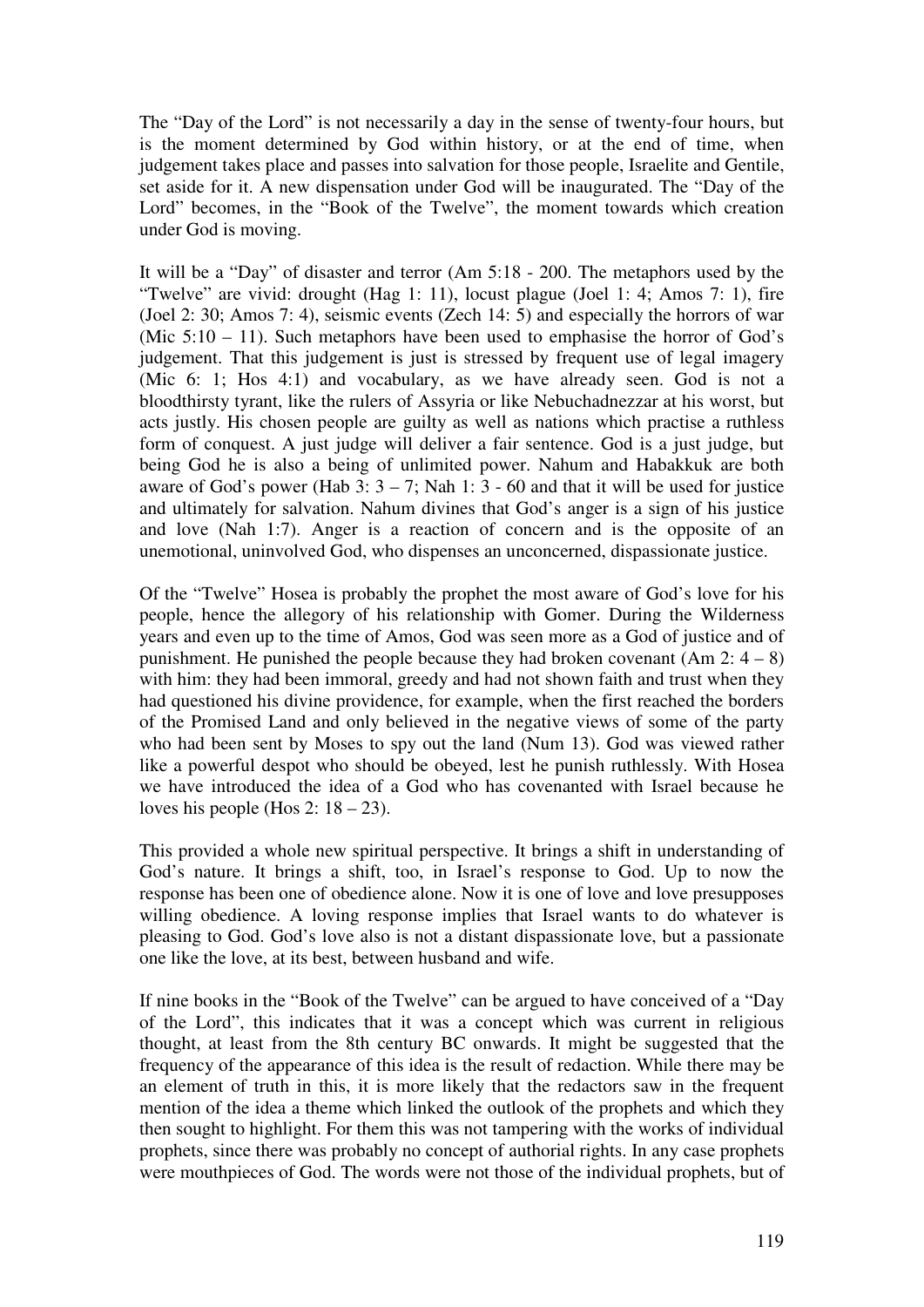God himself, who had commanded his messengers to utter them on his behalf. By editing the individual books the redactors were simply highlighting and emphasising God's message and this, surely, was a godly thing to do.

At the same time they saw in the presentation of the "Day of the Lord" a development of what that day entailed. For Amos it had been a day of punishment. Until his time such punishment was reserved for the enemies of Israel. Amos made a shocking assertion: not only were the nations to be judged, but so were Israel and Judah (Am 1 and 2 especially 2:  $4 - 8$ ). Amos lived before the time of Deuteronomist editing, which might have emphasised in the Pentateuch and the "Former Prophets" (ie Joshua, Judges, 1 and 2 Samuel, 1 and 2 Kings) the ideas found in the "Book of the Twelve" of God punishing his people. Such ideas were probably already current in early oral and written tradition. God had punished the Chosen People for their backsliding in the Wilderness and for disobedience during the conquest. Only during a long period of religious and moral stagnation under the monarchy could the Israelites have come to see God to be punishing the enemies of his people alone.

Punishment on its own is negative, even if the sentence is fair. It must have a purpose. That purpose must surely be to cause the people to repent. Repentance too must surely call forth a response from God, the response of forgiveness. Forgiveness in its turn must be shown in some kind of way and that is salvation. What form must salvation take? Restoration. Restoration, at its best, must be a return to the relationship between God and Israel before it was broken by God's people. This will require a return to Covenant obedience: acknowledgement of Yahweh as the sole God of Israel, right worship and right treatment of neighbour.

At first restoration was interpreted in terms of a restoration of God's people to the Promised Land under the rule of a king of the line of David (Am 9:11). Such a king would rule under God. In actual fact only a portion of the exiled people from Judah returned to rebuild Jerusalem and, tardily, the Temple. The expectation of a king descended from David was never fulfilled. Haggai and Zechariah had, in their time believed this to be imminent under Zerubbabel (Hag 2: 23), but he faded from history, probably recalled to Babylon by the Persian emperor or order to prevent such a possibility.

Who will be saved? Hosea hoped it would be the nation if it repented (Hos 14). In reality, however, it could not be the whole nation. Many had been killed in warfare. In the case of the inhabitants of the Kingdom of Israel, the survivors had been broken up and settled amongst other nations subject to Assyria and it was unlikely that they would ever be able to find their way back home. Then there are always the recalcitrant who refuse to acknowledge they are in the wrong for personal, social or political reasons and so are spiritually incapable of repentance. Those who do repent and those available as it were both physically and spiritually for salvation, can only ever be a remnant (Am 9:8b; Mic 4:7). Also those who repent are likely to be those who have always been faithful to God and who have heeded the prophets.

 Those who returned from exile in Babylon were a remnant permitted by God to take up residence again in the Promised Land. That this group had not repented fully is shown by their neglect, condemned by Haggai and Zechariah, to rebuild the Temple while they themselves lived in comfortable houses (Hag  $1: 3 - 11$ ; Zec 4: 8 and 8: 9).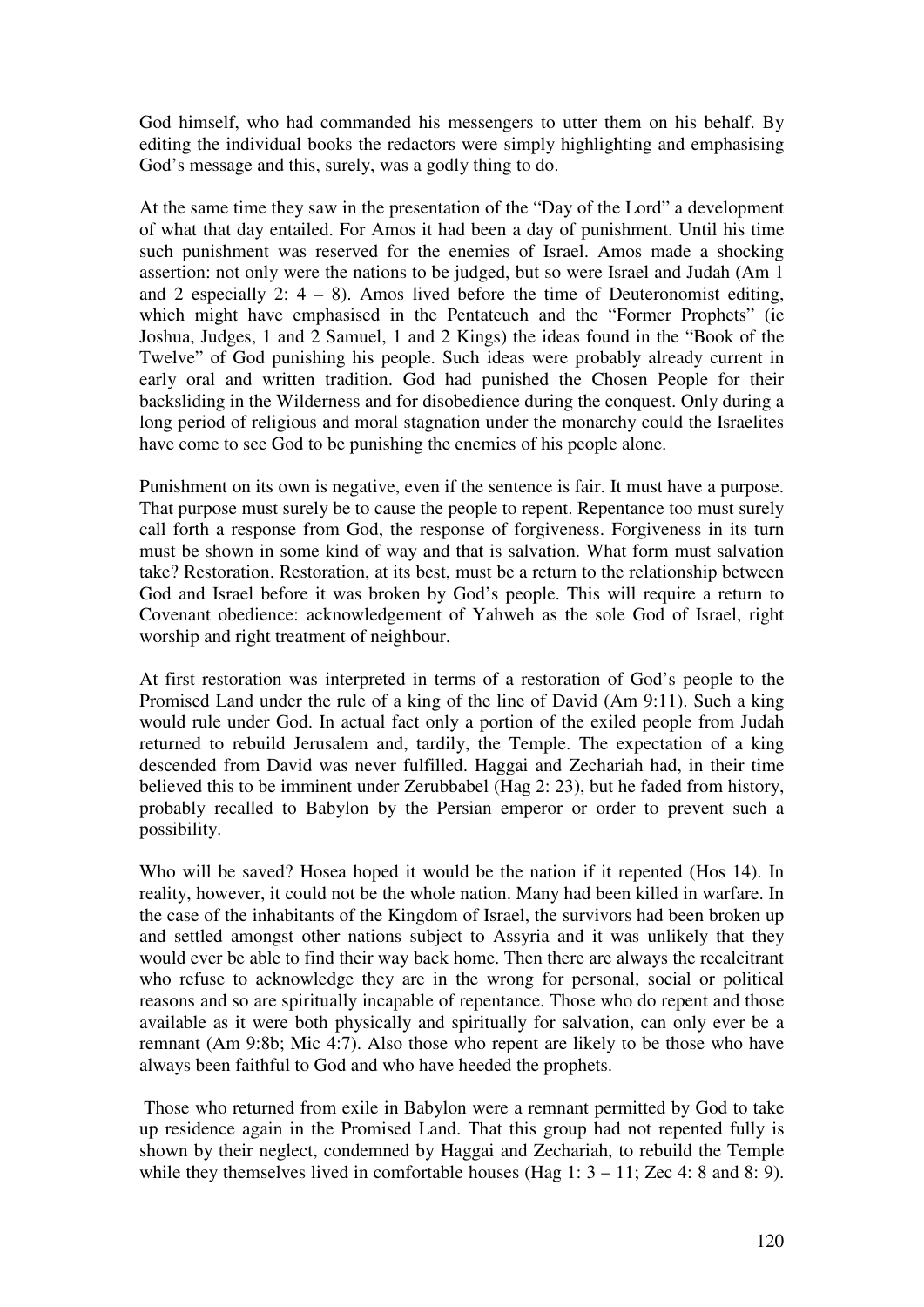They had, as it were to suffer a second judgement, that of losing their hoped-for king and remaining subservient to the powerful Persian Empire. They, too, had to look for a second salvation, which at the end of Zechariah, probably by another author or authors, is expressed in apocalyptic terms (Zech 14).

 More positively salvation came to those who acknowledged their sin and repented of it. For Micah God's justice had caused his people to be punished. Punishment led to repentance and repentance to salvation. Judgement was balanced by salvation. Henceforth the people would act justly and walk humbly and loyally with God (Mic 4: 1 – 8; 6: 8). For Zephaniah judgement was a form of purification of a repentant remnant leading to salvation (Zeph 3:  $11 - 20$ ). Joel understood that the "Day of the Lord" would be a day of deep repentance (Joel 2:  $18 - 3:3$ ). For Malachi it was also a turning to God (Mal  $3:16 - 17$  and 4: 2). This is a far cry from Amos who starkly saw punishment as a kind of cauterising of the nation's sin, after which there could be a fresh start (Am 4:  $12 - 13$ ).

 Hosea, who of all the prophets was most aware of a loving God's yearning that his people would return to him, could only see salvation in terms of the People of Israel Hos 14). Jonah is portrayed as rebelling against the idea that another nation, an enemy at that, could also be praised provided that it repented Jon 4:  $1 - 3$ ). For many of the "Twelve" those who could be saved came to include other nations. (Mic 7:17; Zeph 3: 8; Zech 14: 16) This portrays a shift in theological thinking from foreign nations being worthy of judgement, because they did not worship Yahweh or were enemies of the Israelites to all nations being able to be saved provided that the repented. Part of the message of God to Jonah is that repentance can bring salvation even to those who do not worship Yahweh, provided they repent of their sins and cruelty. God spared the Assyrians (and even their animals), because they repented. Emphasis is moving from judgement towards salvation via repentance.

This implies, also, a development in the understanding of Yahweh's power. As El he had been the God of the clan that Abraham founded. Under Moses he became the God of a people, who at the same time had power over creation and could cause the sea to dry up so that his people could escape the Egyptian army (Ex 14). Yahweh was able to provide food and water in the desert (Ex 16 and 17). He could cause Israel to defeat enemies, provided Israel was obedient to his commands. Doubtless, Deuteronomist redaction tended to shape the sources of the Pentateuch in terms of a Deuteronomist religious viewpoint. However, Yahweh was still a tribal God who protected Israel. Gods at that time were regarded as being limited in their power to the territory in which their worshippers lived.

Israel settled amongst the Canaanites and so took on beliefs and customs from their neighbours (Hos 10:  $1 - 2$ ). This was the downfall of Israel which led to the exile of the inhabitants of both Israelite kingdoms.

That God used other nations to punish his people showed that Yahweh could not be just the God of Israel. Furthermore he used powerful nations to defeat other powerful nations who had offended him by their cruelty and hubris. He could use mighty nations to accomplish his will despite the fact that they had their own Gods. He must in some way be a God of the nations and a God of gods. Since Yahweh was a "jealous" God, those who realised his power, worshipped him alone and repented of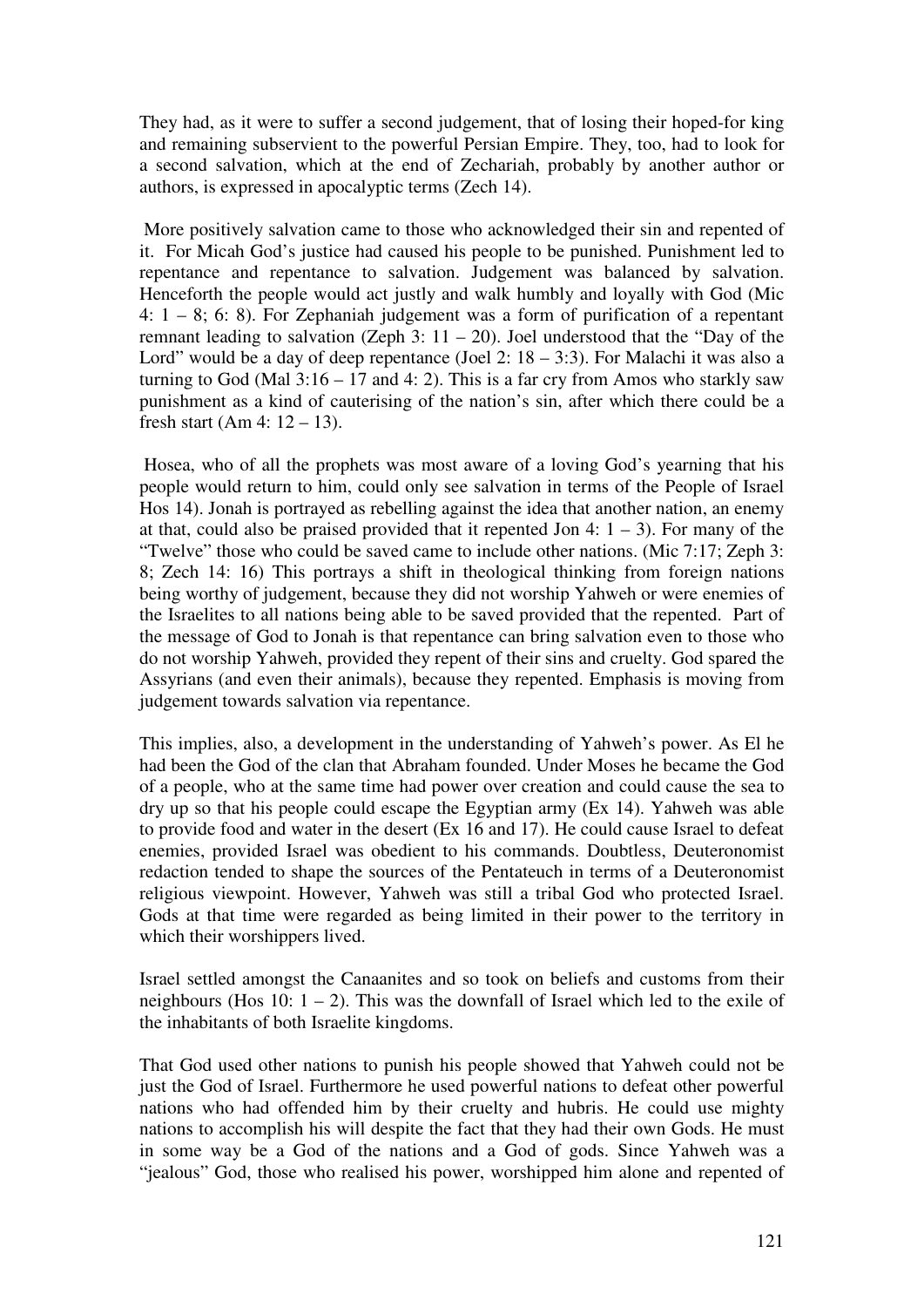their sins would be saved. Those who did so would be a minority and hence part of the remnant whom God would save. Salvation thus came to be seen as reserved for a remnant of Israel and for a remnant of the nations. Such realizations played their part in developing the religious outlook of the People of Israel from Yahwistic Pluralism through monolatry to monotheism (Albertz 2000: 106 – 108).

Monolatry developed about the time of Elijah and Elisha and was encouraged by a group, sometimes referred to as the "Yahweh-alone Party". Elijah, after his contest on Mount Carmel with the prophets of Baal in the reign of Ahab, had put the prophets to death and been forced to flee to Sinai (I Kings 18 and 19). The  $8<sup>th</sup>$  and  $7<sup>th</sup>$  century prophets had the same message that the Israelites were to worship only Yahweh and the shrines and symbols of other gods in the Temple were to be destroyed. It was with the exile that the Israelites moved from monolatry to monotheism. The Temple cult had been destroyed along with the Temple. The religious gatherings in exile probably led to the development of the synagogue. The need for a written record of Israel's relationship with God, to maintain Israelite identity and to be read at meetings, and later in the synagogue, became evident (Feinberg 1970:1227). This led to a period of increased Deuteronomist, and later priestly, editing and God's covenant was edited into an orderly written form.

It is noteworthy that after the exile the criticisms of God via the prophets are different from those before the exile in that, after the exile, there are no condemnations of syncretism, or of worshiping other gods in tandem with worshiping Yahweh. Israel's fault is religious slackness. The Temple has not been rebuilt years after the return from exile, while the population is living in comfortable houses (Hag 1:  $4 - 9$ ). Imperfect animals are being offered in the Temple as sacrifices (Mal 1:  $6 - 8$ ). The people are continuing to neglect their duty to widows, orphans, the poor and aliens. During the exile Israel became monotheist (Albertz 2000:106 – 108). If Yahweh could use powerful nations to do his will, he was obviously superior to their gods, or the gods of the nations were false gods. Therefore it was better to worship Yahweh alone.

We have seen also that in the course of the "Book of the Twelve" the eschatological outlook of the prophets has moved from the "Day of the Lord" being an event that will happen within history, first soon, then later at an indeterminate date, to an event that seems to take place at the end of time.

The prophecies of Amos and Hosea in the  $8<sup>th</sup>$  century about the imminent punishment of the Kingdom of Israel were proved true by the kingdom's downfall at the hands of Assyria within a comparatively short time. So, at first, the "Day of the Lord" was imminent. It must have seemed likely to Micah that the same fate would overtake Judah, but it was not to do so for nearly another two hundred years. Even the prophecies of the  $7<sup>th</sup>$  century prophets (Zephaniah, Nahum and Habakkuk) concerning Judah took nearly a century to materialise. It must have seemed that God indeed acted within History, but when he chose to do so.

The crisis in prophecy occurred after the exile when the belief that the returned exiles would be governed by a descendant of David proved false. That Zerubbabel faded from the scene must have been a great blow which was compounded when God appeared not to raise up another descendant to take his place. It was at first, probably thought that God would act when it seemed right to him.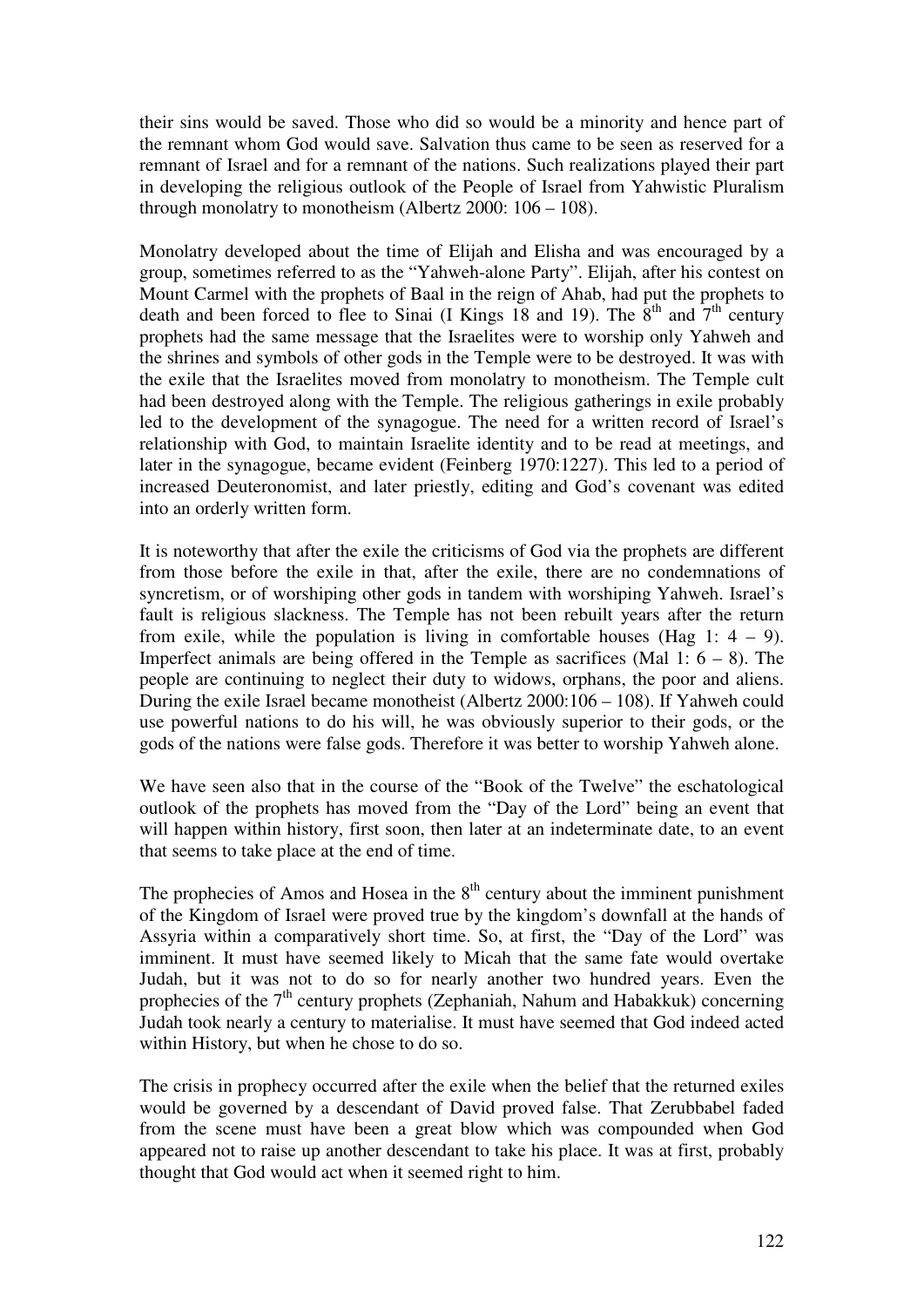As the centuries passed, eschatology had to be rethought. If God appeared not to be going to fulfil the prophecies of a restored Davidic kingdom, when and how was he going to act? Perhaps the "Day of the Lord" was going to come at the end of time and the new Israel would become a restored nation at the end of time under the eternal kingship of God. The new Israel would consist not only of Israelites but of all those who faithfully worshiped Yahweh (Zech 14: 16 – 19).

This, of course, raises a problem: one with which Christianity struggles. When will the end of time occur and what will be the nature of this ultimate "Day of the Lord"? The Christian answer remains that the "Day" will take place when God decides it is right. The apocalyptic nature of the "Day" has been influenced by the prophetic metaphors which have been used to describe it, particularly those of seismic events, fire and battle. A renewed Jerusalem is described in hyperbolic terms  $(I1 3: 16 - 21;$ Zech  $14: 3 - 11$ ). There is the image of a final battle between the forces of good and evil in a specific place: the valley of Jehosaphat in Joel (3:2) and Jerusalem in Zechariah (14). The New Jerusalem will be a city of peace and a centre of worship for all and God will be king. In Daniel chapter 12 we have the Old Testament culmination of apocalyptic development with the end of history as a cosmic battle introducing a secret, mystical time frame for the coming of the end, a kind of "Day of the Lord" when God's plans of judgement and salvation reach fulfilment. In Revelation, Jerusalem takes on a decidedly other worldly aspect, described in terms of gold and jewellery in an attempt to describe its spiritual beauty and heavenly nature (Rev 21:  $15 - 21$ ).

One of the main reasons for the development of the idea of an apocalyptic "Day of the Lord" may be the suffering that the Israelites underwent during the Seleucid conquest. Prophecy concerning a re-established Davidic kingdom seemed to have failed. After Malachi there were no more recognised prophets. This may have been because their message was no longer believed or because prophecy had become dangerous. Any one prophesying the establishment in Judah of an Israelite kingdom may have risked being imprisoned or executed as a political agitator. At best Judah had had limited home-rule under the Persians and this may have become an acceptable second best.

This semi-independence was destroyed by the conquest of Alexander the Great, which, shortly afterwards, was followed by Ptolomaic rule, followed by that of the Seleucids who, especially under Antiochus Epiphanes, sought to destroy Israelite culture and worship and replace them by Greek religion and customs. It must have seemed that there was little chance of restoration in historical terms. This and their sufferings, particularly during the Maccabean Revolt (166 -163 BC), helped the development of apocalyptic literature, of which the latter part of Daniel is a result. The book is set in Babylonian and Persian times and Babylon and Persia, as oppressors, become code words for the Seleucids. Expressing a longing for God's rule, the accounts are dramatic and involve the coming of God on a "Day of the Lord" at the end of time and the establishment of a new creation. The nations will be destroyed in battle and God's people defended by remnant (Bauckham 1988: 33 – 35). Unlike prophetic writing apocalyptic does not judge Israel and does not have the same moral urgency and priorities (Ladd 1970:  $43 - 44$ ). For the early Christians, too, the failure of an imminent Second Coming and persecution would lead to the adoption of an apocalyptic outcome described in Revelations.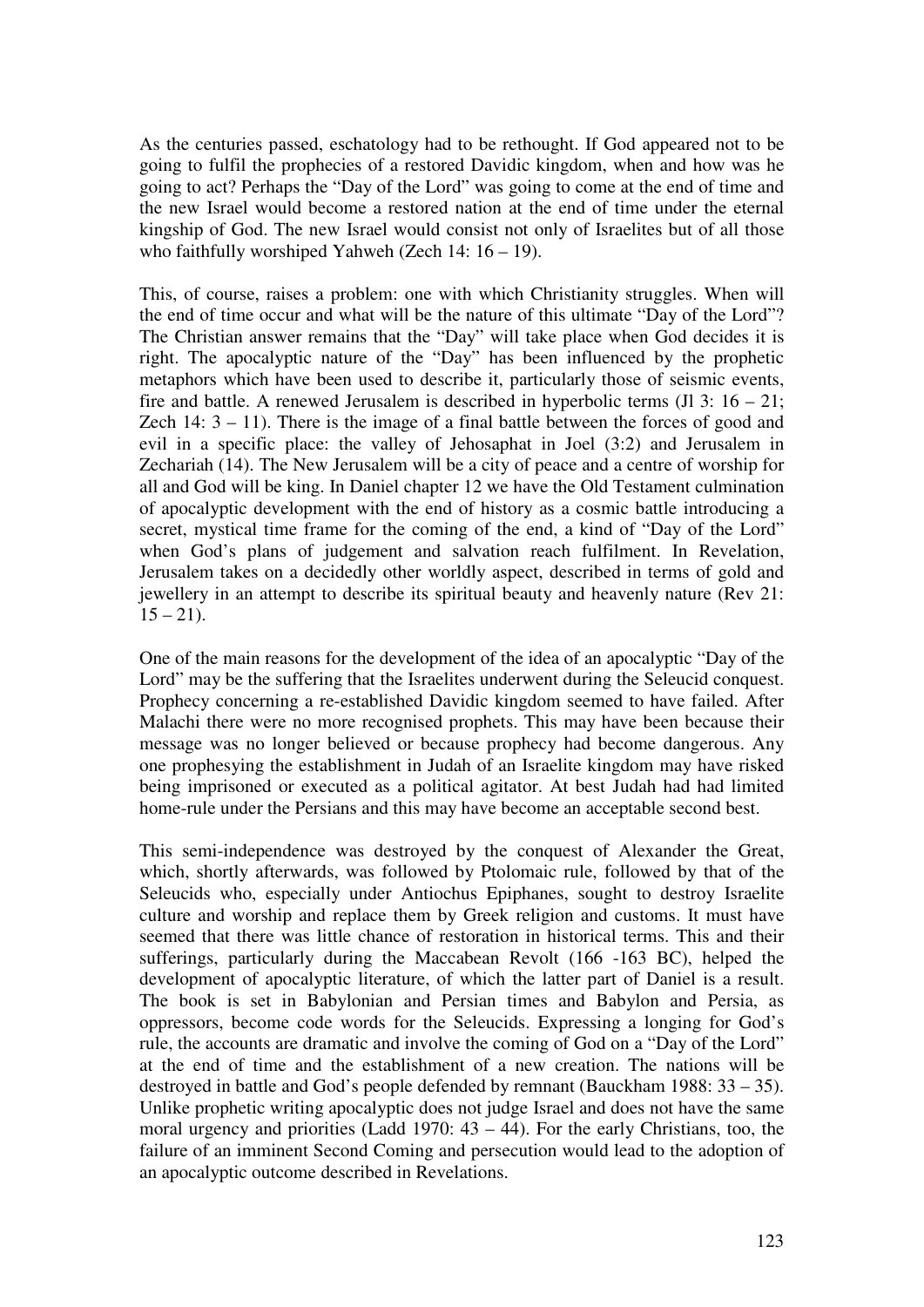The failure of the restoration of the Davidic line also led to concentration on a different form of salvation. From being a national event within the confines of the Near East, it became an international event when the righteous of all nations, but those of Judah first, would be saved and the nations destroyed. From the salvation of the Israelite people it became the salvation of a repentant remnant, first of the Israelites, then of all nations. Henceforward there is a new Israel.

The idea of a "Day of the Lord" as one of judgement and consequent punishment changes, so that these acts become seen as a necessary prelude to repentance in order that God's love may be shown in salvation. Thus the "Day of the Lord" becomes a moment at the end of time inaugurating a new creation in which the acts of judgement, punishment, repentance and salvation become one. At the moment salvation takes place, God begins to reign in his kingdom eternally. Covenant is everlastingly restored and the Law is written on the hearts of humanity in such a way that it will never again desire to be disobedient (Jer 31:33).

## 8.10 POSSIBLE ASPECTS FOR FURTHER STUDY

This thesis has limited study of the "Day of the Lord" as reconciliation between judgement and salvation to the "Book of the Twelve". Obviously the topic could be studied in other limited as well as wider contexts. The following suggestions move from limited to wider contexts.

- A comparison between the "Book of the Twelve" and the Major Prophets as to how the "Day of the Lord" acts as the moment of reconciliation between judgement and salvation.
- The "Day of the Lord" as reconciliation between judgement and salvation in the psalms. [The psalms have occasionally been referred to in passing in this thesis, but could provide a useful adjunct to this thesis, since many antedate the Minor Prophets.]
- A study of eschatology in the Old Testament involving the "Day of the Lord" as the point of reconciliation between judgement and salvation.
- The development of an apocalyptical view of judgement and salvation in Daniel, the Apocrypha and the New Testament, especially in the Book of Revelations.
- The development of Jerusalem from captured city and capital of David to the City of God and ultimately Heavenly City in Israelite and early Christian eschatology and apocalyptic.
- How scriptural references to the "Day of the Lord", judgement and salvation are interpreted by Christians today. [It would probably be necessary to limit the application of this topic to references in the prophets or apocalyptic literature.]
- A comparison and contrast of Jewish and Christian views on judgement and salvation on the "Day of the Lord".
- A study of what the reign of God, inaugurated on the "Day of the Lord", will involve for those who have been judged and saved in Jewish and/or Christian thought. [Possibly, on a gloomier note, it might be possible to do the same for those who have been judged and damned!]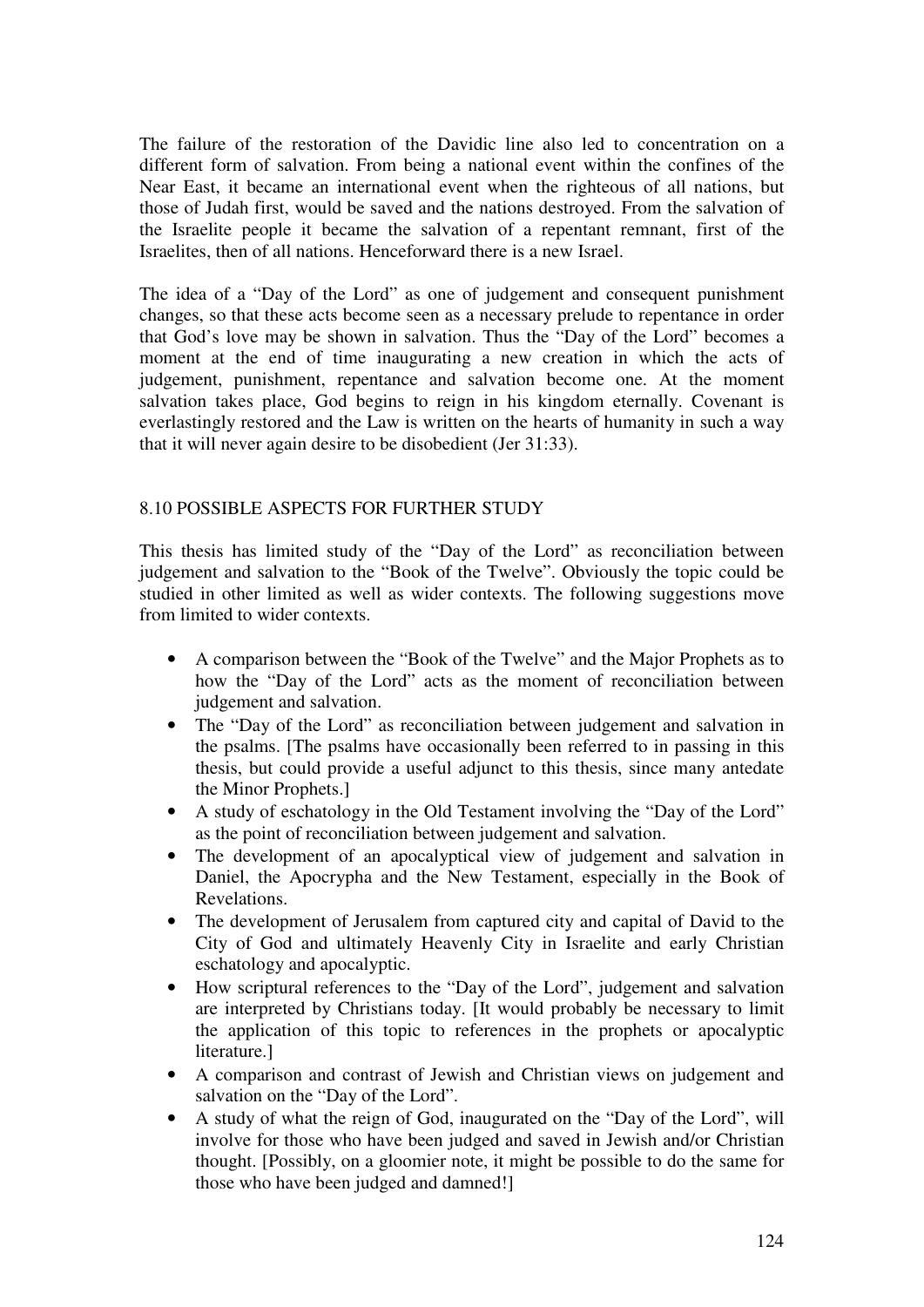- Christian ideas of Heaven and Hell and how these have been influenced by Biblical ideas of judgement, salvation and a "Day of the Lord".
- The extent to which Judaeo-Christian ideas of judgement and salvation on the "Day of the Lord" have influenced secular, western views on judgement, punishment and restoration in a world where life is seen as finite.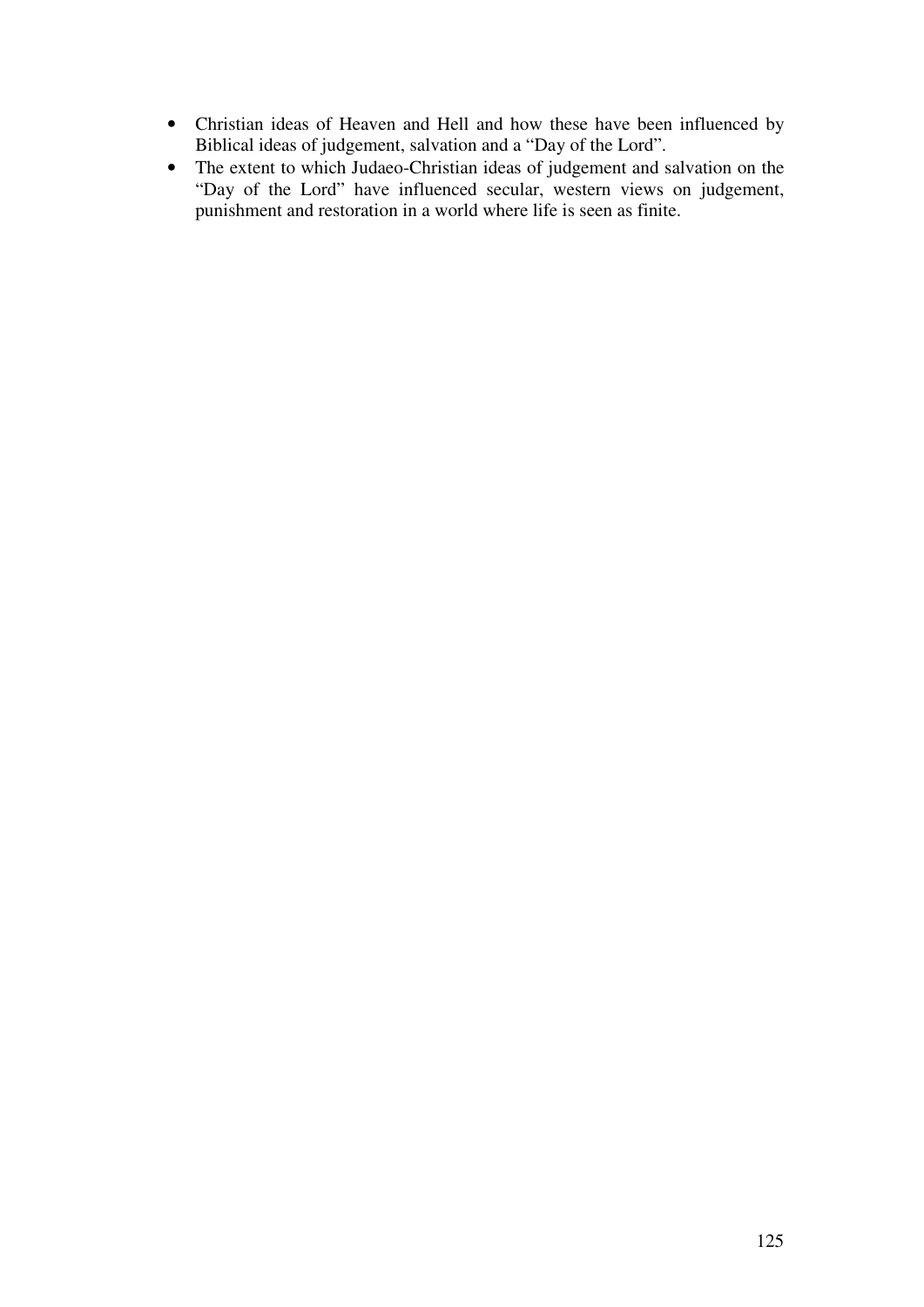#### BIBLIOGRAPHY

- Albertz, Rainer. 2000. Religion in Pre-exilic Israel. *The Biblical World. London and New York . Routledge. pp 90 – 124.*
- Allen, Leslie C. 1997. Jonah, Theology of *. New International Dictionary of Theology and Exegesis, Vol.4. Grand Rapids. Zondervan pp. 798- 802.*
- Anderson, Bernhard W. 1988. The Living World of the Old Testament. 4<sup>th</sup> edition. Harlow. Longman.
- Authorised Version of the Bible. 1954. London. British and Foreign Bible Society.
- Baker, David W. 1988. Nahum, Habakkuk and Zephaniah An Introduction and Commentary. Leicester/Downers Grove. Inter-Varsity Press.
- Barre, Michael l. 2004. Amos*. The New Jerome Biblical Commentary. Bangalore. Theological Publications in India. pp. 209 – 216.*
- Barstad, Hans M. 1996. No Prophets? Recent Development in Biblical Prophetic Research and Ancient Near Eastern Prophecy in *Davies, Philip R (ed). The Prophets. Sheffield. Academic Press. pp. 106 – 126.*
- Bauckham, RJ. 1988. Apocalyptic*. New Dictionary of Theology. Leicester. Inter Varsity Press. pp.33 – 35.*
- Biddle, Mark E. April 2001. Obadiah Jonah Micah in Canonical Context: The Nature of Prophetic Literature and Hermeneutics*. Interpretation, vol 61 no 2. Richmond, Virginia. pp.154 – 166.*
- Blenkinsopp, Joseph. 1996. A History of Prophecy in Israel (Enlarged and Revised). Louisville. Westminster/John Knox Press.
- Block, DI. 2005. God. *Dictionary of the Old Testament: Historical Books. New York and London. Inter- Varsity Press. pp345 -355.*
- Boecker, Hans Jochen. 1976. Law and the Administration of Justice in the Old Testament and Ancient East. London. SPCK.
- Book of Common Prayer. No date. Oxford. Oxford University Press.
- Botterweck, G Johannes and Hamp,V. 1978. "*din*"*. Theological Dictionary of Old Testament. Grand Rapids. William B Eerdmans Publishing Company. pp. 187 – 194.*
- Brown, Alexandra. 2000. Judgement*. Eerdman's Dictionary of the Bible. Grand Rapids. William B Eerdmans Publishing Company. pp. 754 – 755.*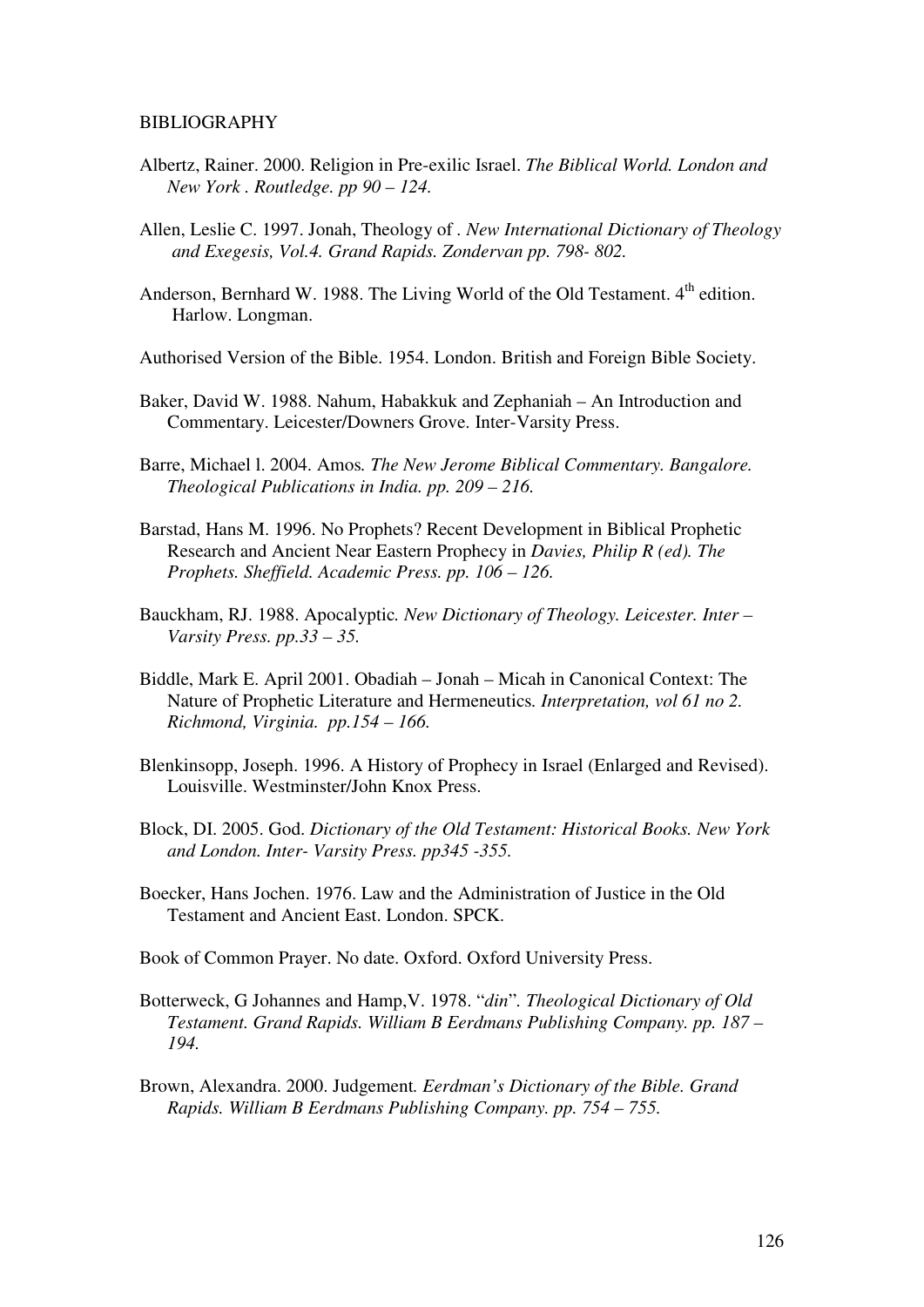- Brown, Raymond E and Schneiders, Sandra M: 2004. Hermeneutics in*. The New Jerome Biblical Commentary. Bangalore. Theological Publications in India. pp. 1146 - 1165.*
- Canny, Maurice. No date. Amos*. A Commentary on the Bible. London. Thomas Nelson and Sons Ltd. pp. 547 – 554.*
- Carson, John T. 1980. Zephaniah*. The New Bible Commentary Revised. Leicester. Inter - varsity Press. pp. 773 – 780.*
- Ceresko, Anthony R. 2004. Habakkuk*. The New Jerome Biblical Commentary . Bangalore. Theological Publications in India. pp. 262 – 264.*

\_\_\_\_\_\_\_\_\_\_\_\_\_\_\_\_\_\_\_\_\_ Jonah*. The New Jerome Biblical Commentary. Bangalore. Theological Publications in India. pp.580 – 584.* 

- Childs, Brevard S. 1987. The Canonical Shape of Prophetic Literature in *Mays, James Luther and Achtermeier, Paul J. Interpretation the Prophets. Philadelphia. Fortress Press. pp.41 – 49.*
- Cody, Aelred. 2004. Haggai, Zechariah, Malachi*. The New Jerome Biblical Commentary. Bangalore. Theological Publications in India. pp. 349 – 361.*
- Cole, R Alan. 1980. Hosea*. The New Bible Commentary Revised. Leicester. Inter Varsity Press. pp. 703 – 780.*
- Collins, John J. 2004. Old Testament Apocalypticism and Eschatology*. The New Jerome Biblical Commentary. Bangalore. Theological Publications in India . pp. 298 – 304.*
- Cruden, Alexander (ed. Irwin CH et al). 1975. Cruden's Complete Concordance. Guildford and London. Lutterworth Press.
- Dahlberg, Bruce T. 1990. Law in the Old Testament*. Mercer Dictionary of the Bible. Macon, Georgia. Mercer University Press. pp. 503 – 507.*
- Dempsey, Carol J. 2000. The Prophets A Liberation-Critical Reading. Minneapolis. Fortress Press.
- De Vries, Simon J. 2003. Futurism in the Pre-exilic Minor Prophets Compared with that of the Post-exilic Minor Prophets in *Redditt, Paul and Schart, Aaron (eds). Thematic Threads in the Book of the Twelve. Berlin/New York. Walter de Gruyter. pp. 252 – 272.*

Emmerson, Grace. 1998. Nahum to Malachi. Oxford. Bible Reading Fellowship.

Feinberg, C L. 1970. Synagogue in *The New Bible Dictionary. Inter-Varsity Press. London. pp. 1227 -1229.*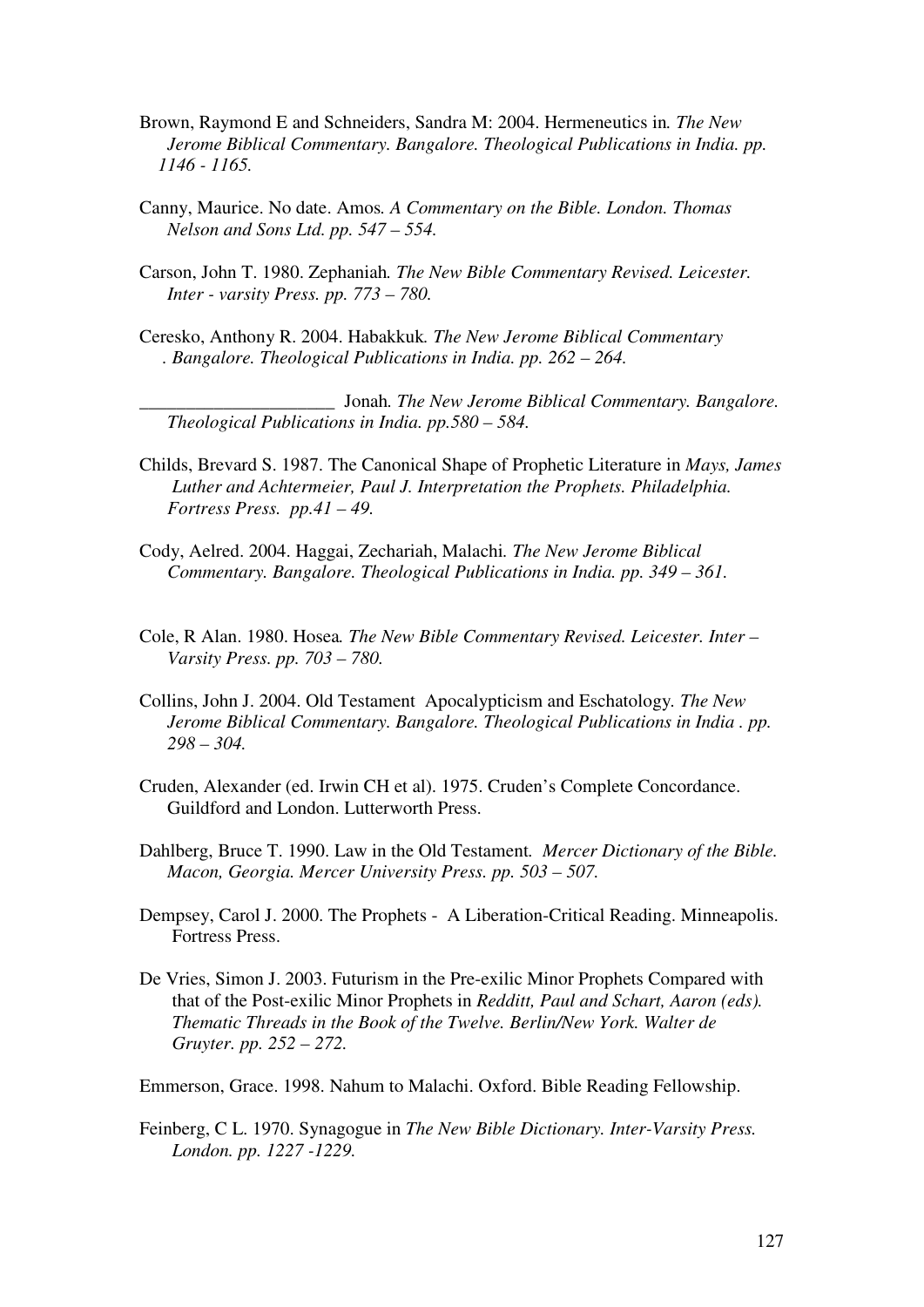- *.*Fraser, Alexander. 1980. Nahum*. The New Bible Commentary Revised. Leicester. Inter-Varsity Press. pp. 762 – 766.*
- Goldingay, J.1988. Israel*. The New Dictionary of Theology. Leicester. Inter-Varsity Press. pp.344 – 345.*
- Goldsmith, Martin. 1982. Habakkuk and Joel God is Sovereign in History. London. **Marshalls**
- Gordon, Robert P.1995. A Story of Two Paradigm Shifts in *Gordon, Robert P (ed). The Place is too Small for us: The Israelite Prophets in Recent Scholarship. Winona Lake, Indiana. Eisenbrauns. pp. 3 – 25.*
- Gottwald, Norman K. 1996. Ideology and Ideologies in Israelite Prophecy. *Prophets*  and Paradigms: Essays in honour of Gene M Tucker. Sheffield. JSOT No 229. pp.  *136 – 149.*
- Gowan, Donald E. 1998. Theology of the Prophetic Books The Death and Resurrection of Israel. Louisville, Kentucky. Westminster/John Knox Press.
- Grieve, Alexander K. no date. Malachi*. A Commentary on the Bible. London. Thomas Nelson and Sons Limited pp. 585 – 587..*
- Hasel, G. 2001. "*plt/free, save*"*. Theological Dictionary of Old Testament Theology and Exegesis. New York. Doubleday. pp. 552 – 567.*
- Hayes, JH. 1999. Prophecy and Prophets*. Dictionary of Bible Interpretation K Z. Nashville. Abingdon Press. pp. 310 – 317.*
- Hiers, Richard H. 1992. Day of the Lord *.The Anchor Bible Dictionary, vol 2 .New York. Doubleday. pp. 82 – 83.*
- Higginson RE. 1980. Zechariah*. The New Bible Commentary Revised. Leicester. Inter-Varsity Press pp. 786 – 803.*
- Hindley, JB. 1980. Hosea*. The New Bible Commentary Revised. Leicester. Inter- Varsity Press. pp. 703 – 715.*

House, Paul. 1990. The Unity of the Twelve. Sheffield. The Almond Press.

\_\_\_\_\_\_\_\_\_\_ 2000. The Character of God in the Book of the Twelve in *Nogalski, James D and Sweeney, Marvin A. Reading and Hearing the Book of the Twelve. Atlanta. Society of Biblical Literature. pp.313 – 341.* 

\_\_\_\_\_\_\_\_\_\_2003. Endings as New Beginnings – Returning to the Lord, The Day of Renewal in the Book of the Twelve in *Redditt, Paul and Schart, Aaron. Thematic Threads in the Book of the Twelve. Berlin/New York. Walter de Gruyter*. *pp. 312 – 338.*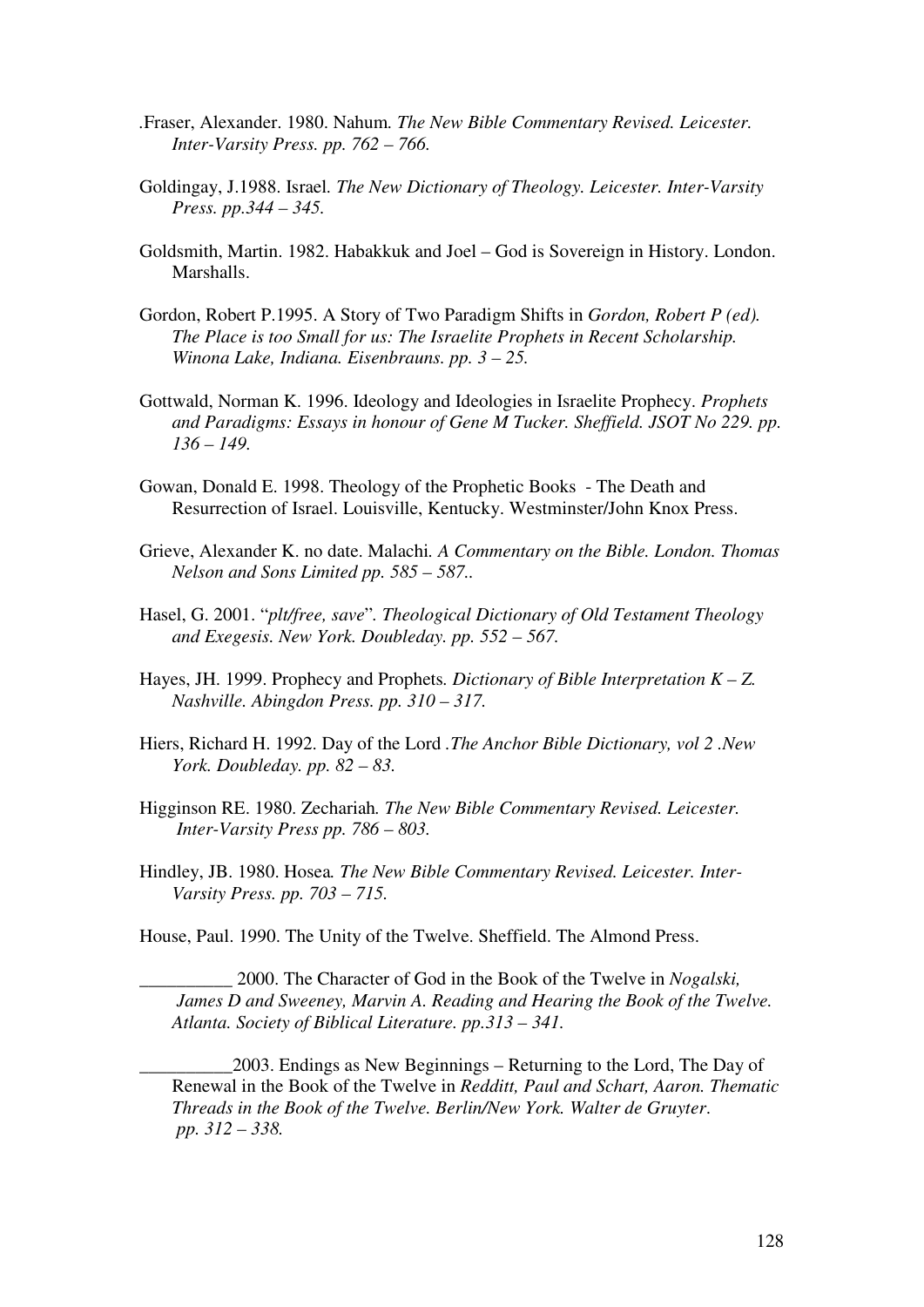- Hubbard, David Alan.1989. Joel and Amos An Introduction and Commentary. Leicester/Downers Grove. Inter-Varsity Press.
- Hubbard, Robert L. 1997. "*to receive help, to be victorious*"*. New International Theological Dictionary of Old Testament Theology and Exegesis. Vol 2. New York. Doubleday. pp. 556 – 562.*
- Ishai Rosenboim, Daniella. 2006. Is …(the Day of the Lord) a term in Biblical Language? in *Biblica, vol 87 fasc3. Rome. Institut Biblique Pontifical de Rome. pp.395 – 401.*
- Jenni, Ernst. 1962. Day of the Lord in *The Interpreter's Dictionary of the Bible, vol 1. New York/Nashville. Abingdon Press. pp. 784 – 785.*
- Jerusalem Bible: 1990: London. Darton, Longman and Todd.

\_\_\_\_\_\_\_\_\_\_ 1997. "*yom/day*"*. Theological Lexicon of the Old Testament. Peabody, Mass. Hendrickson Publishers. pp.536 – 539.* 

- Kennett, RH. No date. Haggai*. A Commentary on the Bible, London. Thomas Nelson and Sons Ltd. pp. 572 – 574.*
- Kselman, John S and Witherup, Ronald D. 2004. Modern New Testament Criticism*. The New Jerome Biblical Commentary. Bangalore. Theological Publications in India. pp. 1130 – 1145.*
- Laberge, Leo. 2004. Micah*. The New Jerome Biblical Commentary. Bangalore. Theological Publications in India. pp. 249 – 254.*
- Ladd, GE. 1970. Apocalyptic*. The New Bible Dictionary. London. Inter-Varsity Press. pp. 43 – 44.*
- Lang, Bernhard. 1983. Monotheism and the Prophetic Minority. Sheffield. The Almond Press.
- Liedke, G. 1997. "*to judge*"*. Theological Lexicon of the Old Testament volume 3. Peabody, Mass. Hendrickson Publishers. pp.1392 – 1399.*
- Light, Gary W. 2000. Salvation*. Eerdmans Dictionary of the Bible. Grand Rapids. William B Eerdmans Publishing. pp. 1153 – 1155.*
- Lillback, PA. 1988. Covenant*. New Dictionary of Theology. Leicester. Inter-Varsity Press. pp. 173 – 176.*
- Macintosh, AA.1997. A Critical and Exegetical Commentary on Hosea. Edinburgh. T & T Clark.
- Mafico, Temba LJ. 1992. "*Judge/Judging*"*. The Anchor Bible Dictionary, vol 3. New York. Doubleday. Pp. 1104 – 1106.*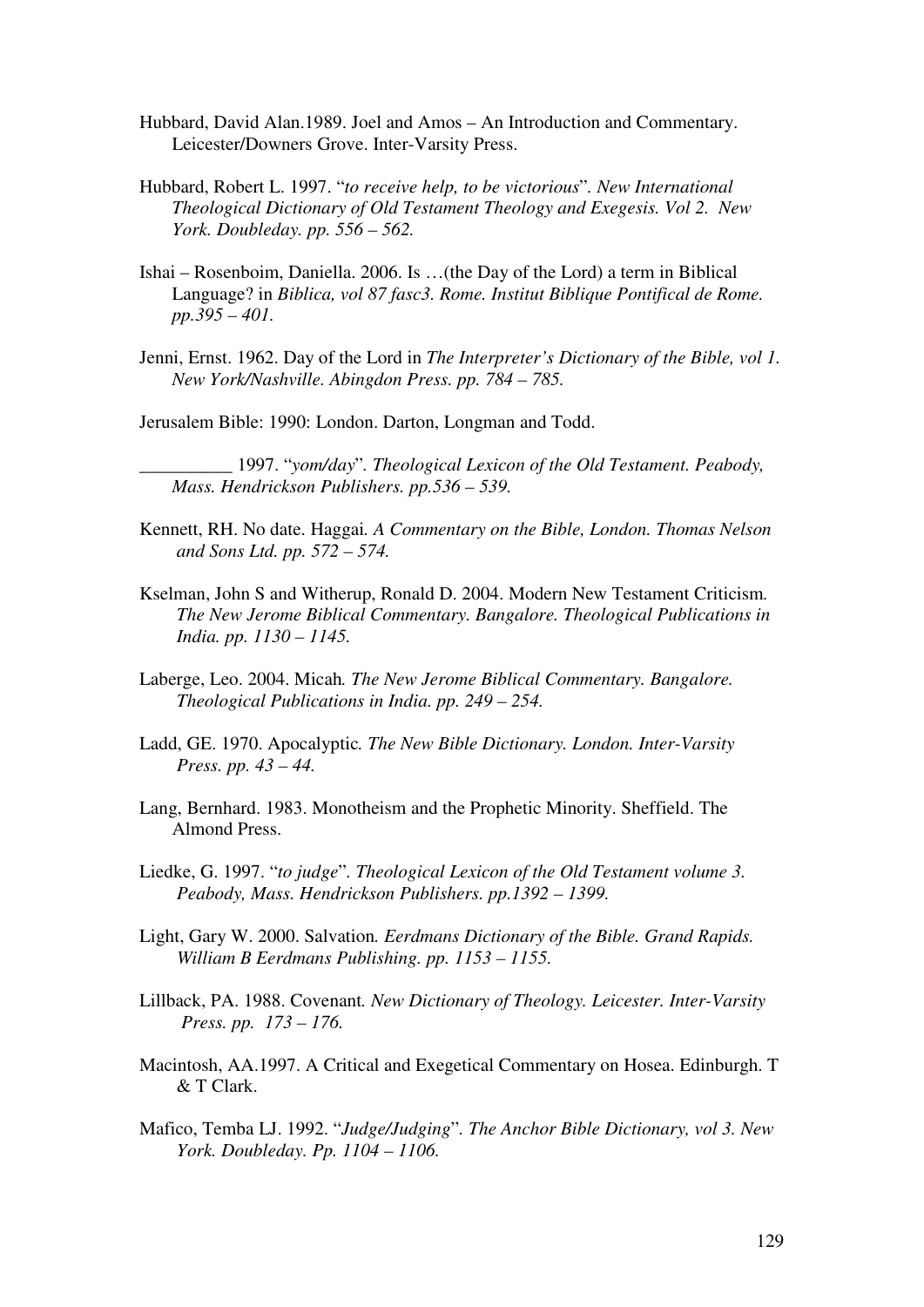- Mallon, Elias D. 2004. Joel, Obadiah*. The New Jerome Biblical Commentary. Bangalore. Theological Publications in India. pp. 399 – 405.*
- Mc Carthy Dennis J and Murphy, Roland E. 2004. Hosea*. The New Jerome Biblical Commentary. Bangalore. Theological Publications in India. pp. 217 – 228.*
- McKenzie, John L. 2004. Aspects of Old Testament Thought*. The New Jerome Biblical Commentary. Bangalore. Theological Publications in India. pp. 1284 – 315.*
- Motyer, JA. 1970. Prophecy, Prophets*. The New Bible Dictionary. London. Inter -Varsity Press. pp. 1036 – 1046.*

Mowvley, Harry. 1991. The Books of Amos and Hosea. London. Epworth Press.

Murray, John. 1970. Covenant*. The New Bible Dictionary. London. Inter-Varsity Press. pp. 264 – 268.* 

\_\_\_\_\_\_\_\_\_\_\_\_. 1970. Law*. T he New Bible Dictionary. London. Inter-Varsity Press. pp. 718 – 723.* 

Nogalski, James D. 2003. The Day(s) of YHWH in the Book of the Twelve in *Reddit, Paul and Schart, Aaron (eds). Thematic Threads in the Book of the Twelve. Berlin/New York. Walter de Gruyter. pp. 92 – 213.* 

 $\Delta$  April 2007. Recurring Themes in the Book of the Twelve – Creating Points of Contact for a Theological Reading*. Interpretation, vol 61, no 2. Richmond, Virginia. pp. 125 – 136.* 

O'Brien, Julia. 2004. Nahum, Habakkuk, Zephaniah, Haggai, Zechariah, Malachi. Nashville. Abingdon Press.

\_\_\_\_\_\_\_\_\_\_\_\_ April 2007. Nahum – Habakkuk – Zephaniah, Reading the Former Prophets in the Persian Period*. Interpretation, vol 61, no 2. Richmond, Virginia. pp.168 – 183.* 

- O'Collins, Gerald G. 1992. Salvation*. The Anchor Bible Dictionary, vol 5. New York. Doubleday. pp.907 – 910.*
- Ogden, Graham S. 1987. Joel in *Ogden, Graham S and Deutsch, Richard R*. *A Promise of Hope – A Call to Obedience; A Commentary on the Books of Joel and Malachi. Grand Rapids, Wm B Eerdmans Publishing Company / Edinburgh, The Handsel Press pp.32 – 43.*
- Park, Sung Hoon. 1997. "*to remain n.i. to be left over*"*. The New International Dictionary of Theology and Exegesis, vol 4. Grand Rapids. Zondervan Publishing House. pp. 11 – 17.*
- Patterson, Richard D. 1991. The Wycliffe Exegetical Commentary Nahum, Habakkuk, Zephaniah. Chicago. Moody Press.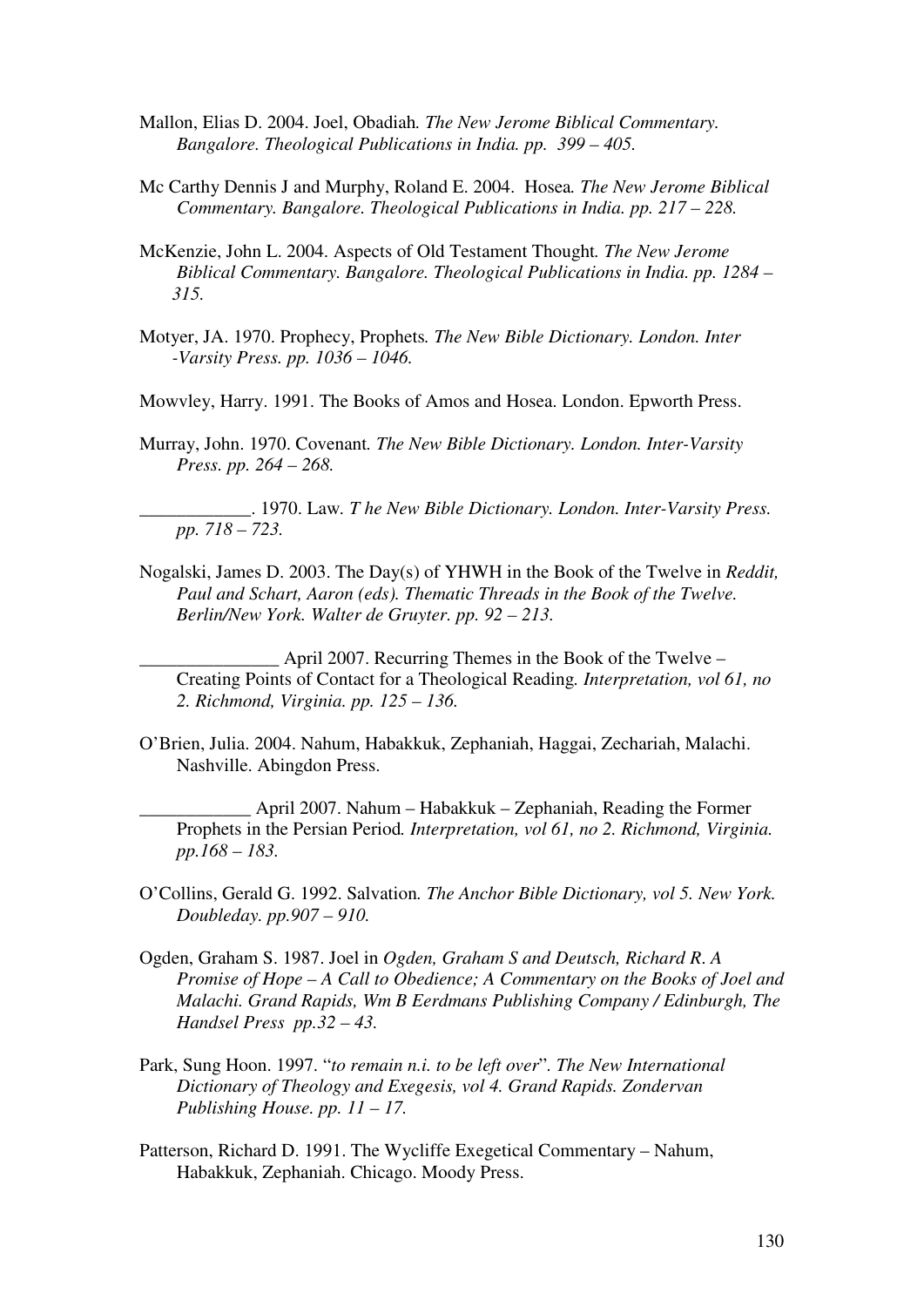- Payne, DF. 1970. Jonah, Book of*. The New Bible Dictionary. London. Inter-Varsity Press. pp. 652 – 654.*
- Peake, AS. no date. Jonah*. A Commentary on the Bible. London. Thomas Nelson and Sons Ltd. pp. 556 – 558.*
- Redditt, Paul. 1997. Eschatology in the Old Testament*. Mercer dictionary of the Bible. Macon,Georgia. Mercer University Press. pp. 260 – 261.*

\_\_\_\_\_\_\_\_\_\_\_ April 2007. Themes in Haggai- Zechariah –Malachi*. Interpretation, vol 61 no 2. Richmond, Virginia. pp.184 – 197.* 

Rendtorff, R. 2000. How to Read the Book of the Twelve as a Theological Unity in *Nogalski, James D and Sweeney, Marvin A (eds). Reading and Hearing in the Book of the Twelve. Atlanta. Society of Biblical Literature. pp. 75 – 90.* 

Revised English Bible. 1989. Oxford and Cambridge University Presses.

- Roberts, JJM. 1991. Nahum, Habakkuk and Zephaniah A Commentary. Louisville, Kentucky. Westminster/John Knox Press.
- Robinson, DWB. 1980. Obadiah*. The New Bible Dictionary Revised. Leicester. Inter- Varsity Press. pp. 902 – 904.*
- Ruprecht, G. 1997. "*to save*"*. Theological Lexicon of the Old Testament. Peabody, Mass. Hendrickson Publishers. pp. 986 – 990.*
- Schart, Aaron. April 2007. The First Section of the Book of the Twelve Prophets*. Interpretation, vol 61 no 2. Richmond, Virginia.pp.138 – 152.*
- Schultz, Richard. 1997. "*spt*" (judge)*. New International Dictionary of Old Testament Theology and Exegesis, vol 4. Grand Rapids. Zondervan. pp. 213 – 220.*
- Selman, MJ. 2003*.* Law. *Dictionary of the Old Testament: Pentateuch. Downers Grove/ Leicester. Inter-Varsity Press. pp. 500 – 515.*
- Sklba, Richard J. 1990. Pre-Exilic Prophecy. Collegeville, Minnesota. The Liturgical Press.
- Stephens Hodge, LEH. 1980. Habakkuk*. The New Bible Commentary Revised. Leicester. Inter-Varsity Press. pp. 767 – 772.*
- Stringer, JH. 1970. Grace*. The New Bible Dictionary. London. Inter-Varsity Press. pp. 491 – 493.*
- Suelzer, Alexa and Kselman, John. 2004*. The New Jerome Biblical Commentary. Bangalore. Theological Publications in India. pp. 1113 – 1129.*